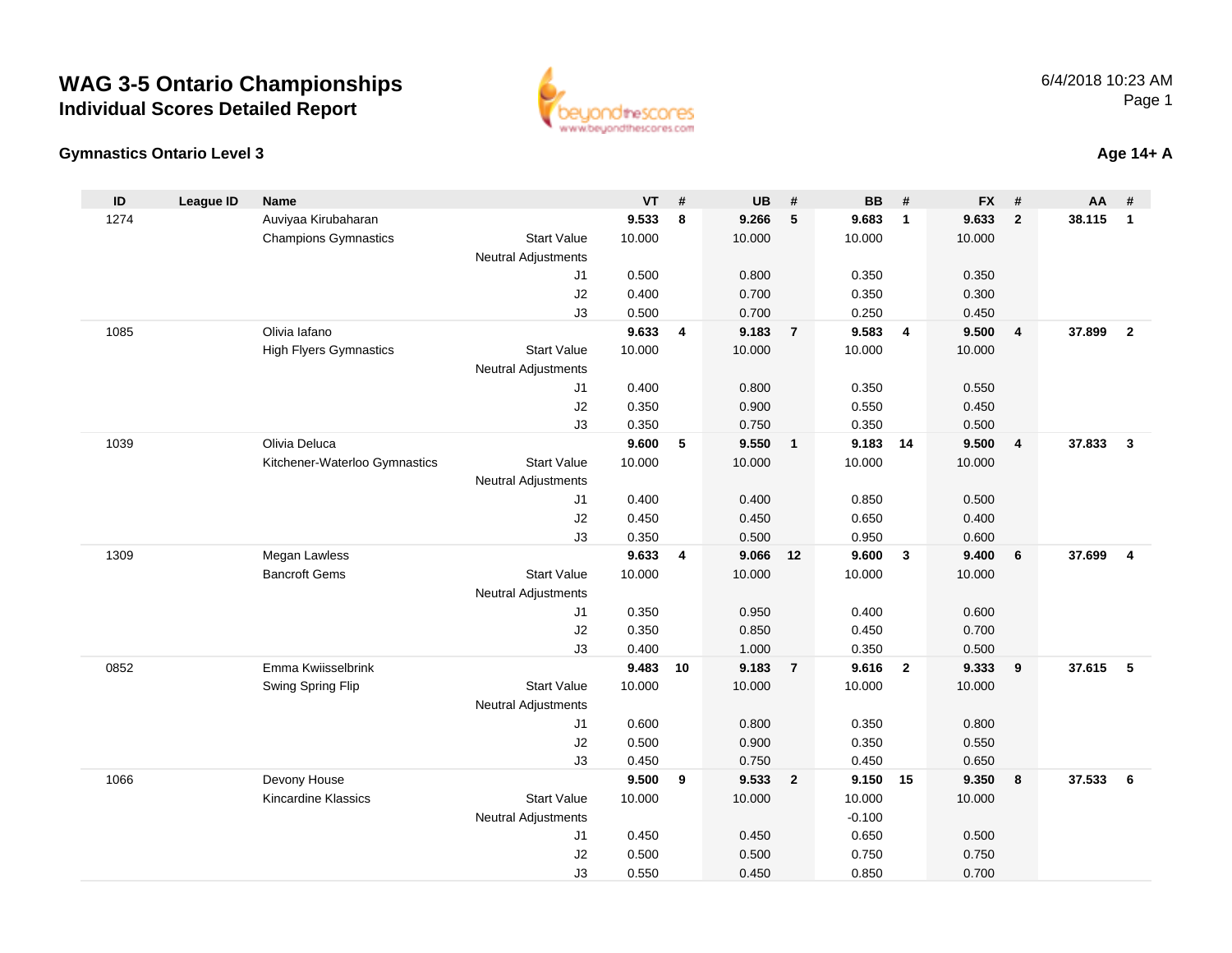

| 1094 | Annelise Weber                                                | 9.450 12       |                | 9.166          | 8                       | 9.200          | 13             | 9.716  | $\overline{1}$ | 37.532 7  |    |
|------|---------------------------------------------------------------|----------------|----------------|----------------|-------------------------|----------------|----------------|--------|----------------|-----------|----|
|      | Hanover Aerials Gymnastics Club<br><b>Start Value</b>         | 10.000         |                | 10.000         |                         | 10.000         |                | 10.000 |                |           |    |
|      | <b>Neutral Adjustments</b>                                    |                |                |                |                         |                |                |        |                |           |    |
|      | J1                                                            | 0.550          |                | 1.000          |                         | 0.850          |                | 0.300  |                |           |    |
|      | J2                                                            | 0.600          |                | 0.750          |                         | 0.700          |                | 0.350  |                |           |    |
|      | J3                                                            | 0.500          |                | 0.750          |                         | 0.850          |                | 0.200  |                |           |    |
| 1258 | Zoe Hanlon                                                    | 9.400 14       |                | 9.416          | $\overline{\mathbf{4}}$ | 9.266          | 10             | 9.350  | 8              | 37.432 8  |    |
|      | Corona Competitive<br><b>Start Value</b>                      | 10.000         |                | 10.000         |                         | 10.000         |                | 10.000 |                |           |    |
|      | <b>Neutral Adjustments</b>                                    |                |                |                |                         |                |                |        |                |           |    |
|      | J1                                                            | 0.550          |                | 0.550          |                         | 0.700          |                | 0.700  |                |           |    |
|      | J2                                                            | 0.650          |                | 0.600          |                         | 0.700          |                | 0.600  |                |           |    |
|      | J3                                                            | 0.600          |                | 0.600          |                         | 0.800          |                | 0.650  |                |           |    |
| 0997 | Lily Coulson                                                  | 9.666          | $\overline{2}$ | 8.916          | 15                      | 9.233          | 12             | 9.366  | $\overline{7}$ | 37.181    | 9  |
|      | <b>Start Value</b><br>Mariposa                                | 10.000         |                | 10.000         |                         | 10.000         |                | 10.000 |                |           |    |
|      | <b>Neutral Adjustments</b>                                    |                |                |                |                         |                |                |        |                |           |    |
|      | J1                                                            | 0.400          |                | 1.300          |                         | 0.650          |                | 0.750  |                |           |    |
|      | J2                                                            | 0.300          |                | 0.850          |                         | 0.800          |                | 0.550  |                |           |    |
|      | J3                                                            | 0.300          |                | 1.100          |                         | 0.850          |                | 0.600  |                |           |    |
| 0863 | Natasha Frankum                                               | 9.583          | 6              | 8.966          | 14                      | 9.383          | 6              | 9.233  | 11             | 37.165    | 10 |
|      | Swing Spring Flip<br><b>Start Value</b>                       | 10.000         |                | 10.000         |                         | 10.000         |                | 10.000 |                |           |    |
|      | <b>Neutral Adjustments</b>                                    |                |                |                |                         |                |                |        |                |           |    |
|      | J1                                                            | 0.450          |                | 1.050          |                         | 0.600          |                | 0.700  |                |           |    |
|      | J2                                                            | 0.400          |                | 1.100          |                         | 0.600          |                | 0.850  |                |           |    |
|      | J3                                                            | 0.400<br>9.683 |                | 0.950<br>9.416 |                         | 0.650<br>8.533 |                | 0.750  |                |           | 11 |
| 0931 | Annabelle Auge<br><b>Start Value</b>                          | 10.000         | $\mathbf{1}$   | 10.000         | $\overline{4}$          | 10.000         | 30             | 9.516  | $\mathbf{3}$   | 37.148    |    |
|      | <b>Ottawa Gymnastics Centre</b><br><b>Neutral Adjustments</b> |                |                |                |                         | $-0.100$       |                | 10.000 |                |           |    |
|      | J1                                                            | 0.400          |                | 0.500          |                         | 1.350          |                | 0.400  |                |           |    |
|      | J2                                                            | 0.250          |                | 0.600          |                         | 1.250          |                | 0.500  |                |           |    |
|      | J3                                                            | 0.300          |                | 0.650          |                         | 1.500          |                | 0.550  |                |           |    |
| 0778 | Sarah Swanson                                                 | 9.483 10       |                | 9.100          | 10                      | 9.300          | 8              | 9.200  | 13             | 37.083 12 |    |
|      | Woodstock Gym Club<br><b>Start Value</b>                      | 10.000         |                | 10.000         |                         | 10.000         |                | 10.000 |                |           |    |
|      | <b>Neutral Adjustments</b>                                    |                |                |                |                         |                |                |        |                |           |    |
|      | J1                                                            | 0.550          |                | 0.950          |                         | 0.750          |                | 0.900  |                |           |    |
|      | J2                                                            | 0.500          |                | 0.950          |                         | 0.650          |                | 0.700  |                |           |    |
|      | J3                                                            | 0.500          |                | 0.800          |                         | 0.700          |                | 0.800  |                |           |    |
| 1257 | Leah Desroches                                                | 9.550          | $\overline{7}$ | 9.200          | $6\phantom{1}6$         | 9.366          | $\overline{7}$ | 8.916  | 19             | 37.032 13 |    |
|      | <b>Start Value</b><br>Corona Competitive                      | 10.000         |                | 10.000         |                         | 10.000         |                | 10.000 |                |           |    |
|      | <b>Neutral Adjustments</b>                                    |                |                |                |                         |                |                |        |                |           |    |
|      | J1                                                            | 0.400          |                | 0.800          |                         | 0.550          |                | 0.950  |                |           |    |
|      |                                                               |                |                |                |                         |                |                |        |                |           |    |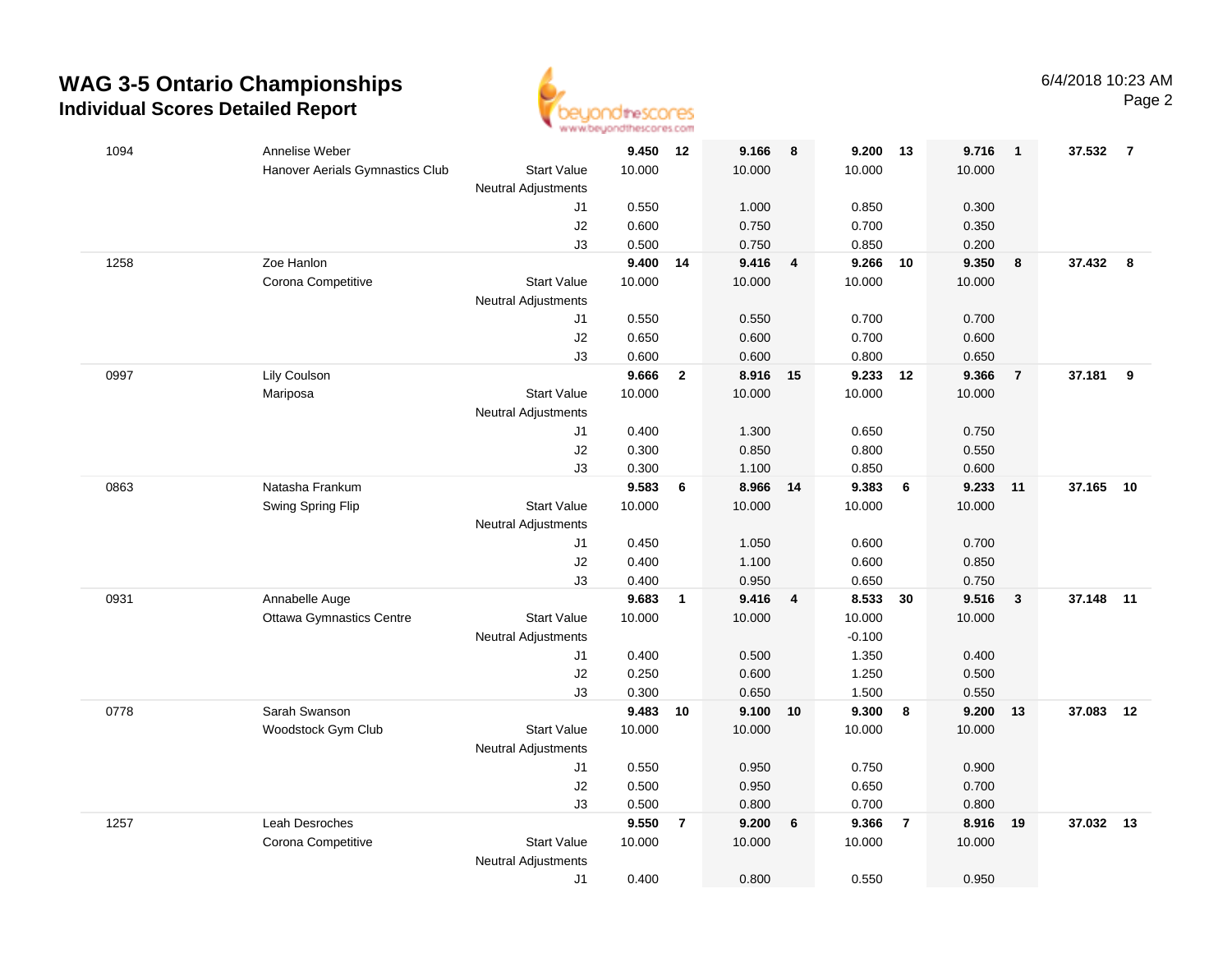

|      |                                  | J2                         | 0.450  |                | 0.850    |                | 0.700    |            | 1.000    |                |           |    |
|------|----------------------------------|----------------------------|--------|----------------|----------|----------------|----------|------------|----------|----------------|-----------|----|
|      |                                  | J3                         | 0.500  |                | 0.750    |                | 0.650    |            | 1.300    |                |           |    |
| 0824 | <b>Grace Russell</b>             |                            | 9.183  | 20             | 9.466    | $\mathbf{3}$   | 9.066    | 18         | 9.250    | 10             | 36.965    | 14 |
|      | Trillium GC                      | <b>Start Value</b>         | 10.000 |                | 10.000   |                | 10.000   |            | 10.000   |                |           |    |
|      |                                  | <b>Neutral Adjustments</b> |        |                |          |                | $-0.100$ |            |          |                |           |    |
|      |                                  | J1                         | 0.850  |                | 0.450    |                | 0.800    |            | 0.850    |                |           |    |
|      |                                  | J2                         | 0.750  |                | 0.650    |                | 0.850    |            | 0.650    |                |           |    |
|      |                                  | J3                         | 0.850  |                | 0.500    |                | 0.850    |            | 0.750    |                |           |    |
| 1149 | Mosu Patel                       |                            | 9.500  | 9              | 9.133    | 9              | 8.883    | 22         | 9.416    | 5              | 36.932 15 |    |
|      | <b>Gymnastic Giants</b>          | <b>Start Value</b>         | 10.000 |                | 10.000   |                | 10.000   |            | 10.000   |                |           |    |
|      |                                  | <b>Neutral Adjustments</b> |        |                |          |                | $-0.100$ |            |          |                |           |    |
|      |                                  | J1                         | 0.450  |                | 0.750    |                | 1.000    |            | 0.700    |                |           |    |
|      |                                  | J2                         | 0.500  |                | 0.850    |                | 1.000    |            | 0.600    |                |           |    |
|      |                                  | J3                         | 0.550  |                | 1.000    |                | 1.050    |            | 0.450    |                |           |    |
| 0945 | Gloria DeCapua                   |                            | 9.366  | 16             | 8.766    | 19             | 9.433    | $\sqrt{5}$ | 9.366    | $\overline{7}$ | 36.931    | 16 |
|      | Olympia Gymnastics               | <b>Start Value</b>         | 10.000 |                | 10.000   |                | 10.000   |            | 10.000   |                |           |    |
|      |                                  | <b>Neutral Adjustments</b> |        |                |          |                |          |            |          |                |           |    |
|      |                                  | J1                         | 0.700  |                | 1.200    |                | 0.600    |            | 0.750    |                |           |    |
|      |                                  | J2                         | 0.650  |                | 1.250    |                | 0.550    |            | 0.600    |                |           |    |
|      |                                  | J3                         | 0.550  |                | 1.250    |                | 0.550    |            | 0.550    |                |           |    |
| 1029 | Alyssa Braganza                  |                            | 9.650  | $\mathbf{3}$   | 9.066    | 12             | 8.766    | 25         | 9.366    | $\overline{7}$ | 36.848    | 17 |
|      | <b>KSG Aurora</b>                | <b>Start Value</b>         | 10.000 |                | 10.000   |                | 10.000   |            | 10.000   |                |           |    |
|      |                                  | <b>Neutral Adjustments</b> |        |                |          |                |          |            |          |                |           |    |
|      |                                  | J1                         | 0.350  |                | 0.950    |                | 1.300    |            | 0.500    |                |           |    |
|      |                                  | J2                         | 0.350  |                | 0.900    |                | 1.200    |            | 0.600    |                |           |    |
|      |                                  | J3                         | 0.350  |                | 0.950    |                | 1.200    |            | 0.800    |                |           |    |
| 1259 | <b>Elizabeth Waters</b>          |                            | 9.550  | $\overline{7}$ | 9.183    | $\overline{7}$ | 9.283    | 9          | 8.766    | 22             | 36.782    | 18 |
|      | Corona Competitive               | <b>Start Value</b>         | 10.000 |                | 10.000   |                | 10.000   |            | 10.000   |                |           |    |
|      |                                  | <b>Neutral Adjustments</b> |        |                |          |                |          |            |          |                |           |    |
|      |                                  | J1                         | 0.400  |                | 0.800    |                | 0.650    |            | 1.300    |                |           |    |
|      |                                  | J2                         | 0.450  |                | 0.700    |                | 0.650    |            | 1.250    |                |           |    |
|      |                                  | J3                         | 0.500  |                | 0.950    |                | 0.850    |            | 1.150    |                |           |    |
| 0923 | Emma Sue                         |                            | 9.633  | 4              | 8.550 23 |                | 9.266 10 |            | 9.250 10 |                | 36.699    | 19 |
|      | <b>Pickering Athletic Centre</b> | <b>Start Value</b>         | 10.000 |                | 10.000   |                | 10.000   |            | 10.000   |                |           |    |
|      |                                  | <b>Neutral Adjustments</b> |        |                |          |                |          |            |          |                |           |    |
|      |                                  | J1                         | 0.350  |                | 1.600    |                | 0.600    |            | 0.650    |                |           |    |
|      |                                  | J2                         | 0.400  |                | 1.250    |                | 0.800    |            | 0.800    |                |           |    |
|      |                                  | J3                         | 0.350  |                | 1.500    |                | 0.800    |            | 0.800    |                |           |    |
| 1269 | Danielle Luke                    |                            | 9.533  | 8              | 9.133    | 9              | 9.116    | 16         | 8.900    | 20             | 36.682    | 20 |
|      | <b>Club Les Sittelles</b>        | <b>Start Value</b>         | 10.000 |                | 10.000   |                | 10.000   |            | 10.000   |                |           |    |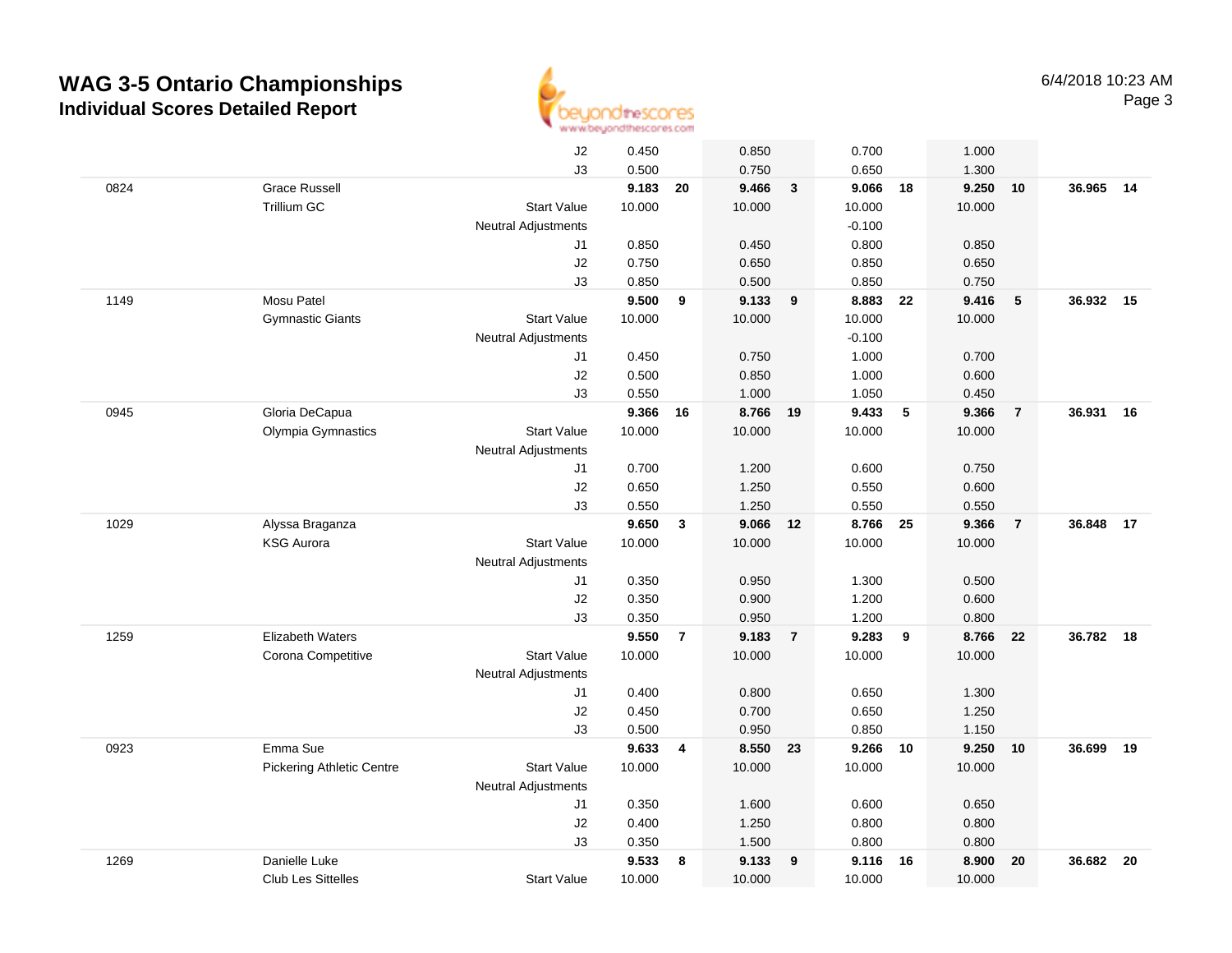

|      |                                     | Neutral Adjustments        |          |              |          |                 |          |                |        |    |           |      |
|------|-------------------------------------|----------------------------|----------|--------------|----------|-----------------|----------|----------------|--------|----|-----------|------|
|      |                                     | J1                         | 0.450    |              | 0.850    |                 | 1.000    |                | 1.050  |    |           |      |
|      |                                     | J2                         | 0.500    |              | 0.800    |                 | 0.900    |                | 1.200  |    |           |      |
|      |                                     | J3                         | 0.450    |              | 0.950    |                 | 0.750    |                | 1.050  |    |           |      |
| 1211 | Abigail Chandler                    |                            | 9.650    | $\mathbf{3}$ | 8.666 21 |                 | 9.050    | 19             | 9.216  | 12 | 36.582 21 |      |
|      | Galaxy                              | <b>Start Value</b>         | 10.000   |              | 10.000   |                 | 10.000   |                | 10.000 |    |           |      |
|      |                                     | <b>Neutral Adjustments</b> |          |              |          |                 |          |                |        |    |           |      |
|      |                                     | J1                         | 0.350    |              | 1.200    |                 | 1.100    |                | 0.700  |    |           |      |
|      |                                     | J2                         | 0.350    |              | 1.300    |                 | 0.850    |                | 0.900  |    |           |      |
|      |                                     | J3                         | 0.350    |              | 1.500    |                 | 0.900    |                | 0.750  |    |           |      |
| 0867 | Fraya Lalonde Cutler                |                            | 9.383    | 15           | 8.866    | 16              | 9.250 11 |                | 9.050  | 16 | 36.549    | 22   |
|      | Smiths Falls Gym Stars              | <b>Start Value</b>         | 10.000   |              | 10.000   |                 | 10.000   |                | 10.000 |    |           |      |
|      |                                     | <b>Neutral Adjustments</b> |          |              |          |                 |          |                |        |    |           |      |
|      |                                     | J1                         | 0.600    |              | 1.150    |                 | 0.850    |                | 0.900  |    |           |      |
|      |                                     | J2                         | 0.650    |              | 1.000    |                 | 0.650    |                | 0.900  |    |           |      |
|      |                                     | J3                         | 0.600    |              | 1.250    |                 | 0.750    |                | 1.050  |    |           |      |
| 1298 | Olivia Dureno                       |                            | 9.483    | 10           | 8.850    | 17              | 9.366    | $\overline{7}$ | 8.833  | 21 | 36.532 23 |      |
|      | <b>Brantford Gymnastics Academy</b> | <b>Start Value</b>         | 10.000   |              | 10.000   |                 | 10.000   |                | 10.000 |    |           |      |
|      |                                     | <b>Neutral Adjustments</b> |          |              |          |                 |          |                |        |    |           |      |
|      |                                     | J1                         | 0.600    |              | 1.300    |                 | 0.600    |                | 1.000  |    |           |      |
|      |                                     | J2                         | 0.450    |              | 1.000    |                 | 0.650    |                | 1.250  |    |           |      |
|      |                                     | J3                         | 0.500    |              | 1.150    |                 | 0.650    |                | 1.250  |    |           |      |
| 0811 | Emma Lumdquist                      |                            | 9.600    | 5            | 8.666    | 21              | 9.016    | -20            | 9.233  | 11 | 36.515 24 |      |
|      | <b>Tumblers</b>                     | <b>Start Value</b>         | 10.000   |              | 10.000   |                 | 10.000   |                | 10.000 |    |           |      |
|      |                                     | Neutral Adjustments        |          |              |          |                 |          |                |        |    |           |      |
|      |                                     | J1                         | 0.400    |              | 1.350    |                 | 0.950    |                | 0.800  |    |           |      |
|      |                                     | J2                         | 0.350    |              | 1.350    |                 | 0.850    |                | 0.650  |    |           |      |
|      |                                     | J3                         | 0.450    |              | 1.300    |                 | 1.150    |                | 0.850  |    |           |      |
| 0996 | Alexis Cooper                       |                            | 9.250 18 |              | 8.850    | 17              | 9.200 13 |                | 9.200  | 13 | 36.500    | 25   |
|      | Mariposa                            | <b>Start Value</b>         | 10.000   |              | 10.000   |                 | 10.000   |                | 10.000 |    |           |      |
|      |                                     | <b>Neutral Adjustments</b> |          |              |          |                 |          |                |        |    |           |      |
|      |                                     | J1                         | 0.700    |              | 1.300    |                 | 0.700    |                | 0.750  |    |           |      |
|      |                                     | J2                         | 0.800    |              | 1.100    |                 | 0.800    |                | 0.850  |    |           |      |
|      |                                     | J3                         | 0.750    |              | 1.050    |                 | 0.900    |                | 0.800  |    |           |      |
| 1112 | Sierra Abraham                      |                            | 9.416 13 |              | 9.200    | $6\phantom{1}6$ | 8.800    | 23             | 9.083  | 15 | 36.499    | - 26 |
|      | <b>Gyros Gymnastics</b>             | <b>Start Value</b>         | 10.000   |              | 10.000   |                 | 10.000   |                | 10.000 |    |           |      |
|      |                                     | <b>Neutral Adjustments</b> |          |              |          |                 |          |                |        |    |           |      |
|      |                                     | J1                         | 0.500    |              | 0.950    |                 | 1.150    |                | 0.850  |    |           |      |
|      |                                     | J2                         | 0.600    |              | 0.750    |                 | 1.250    |                | 0.900  |    |           |      |
|      |                                     | J3                         | 0.650    |              | 0.700    |                 | 1.200    |                | 1.000  |    |           |      |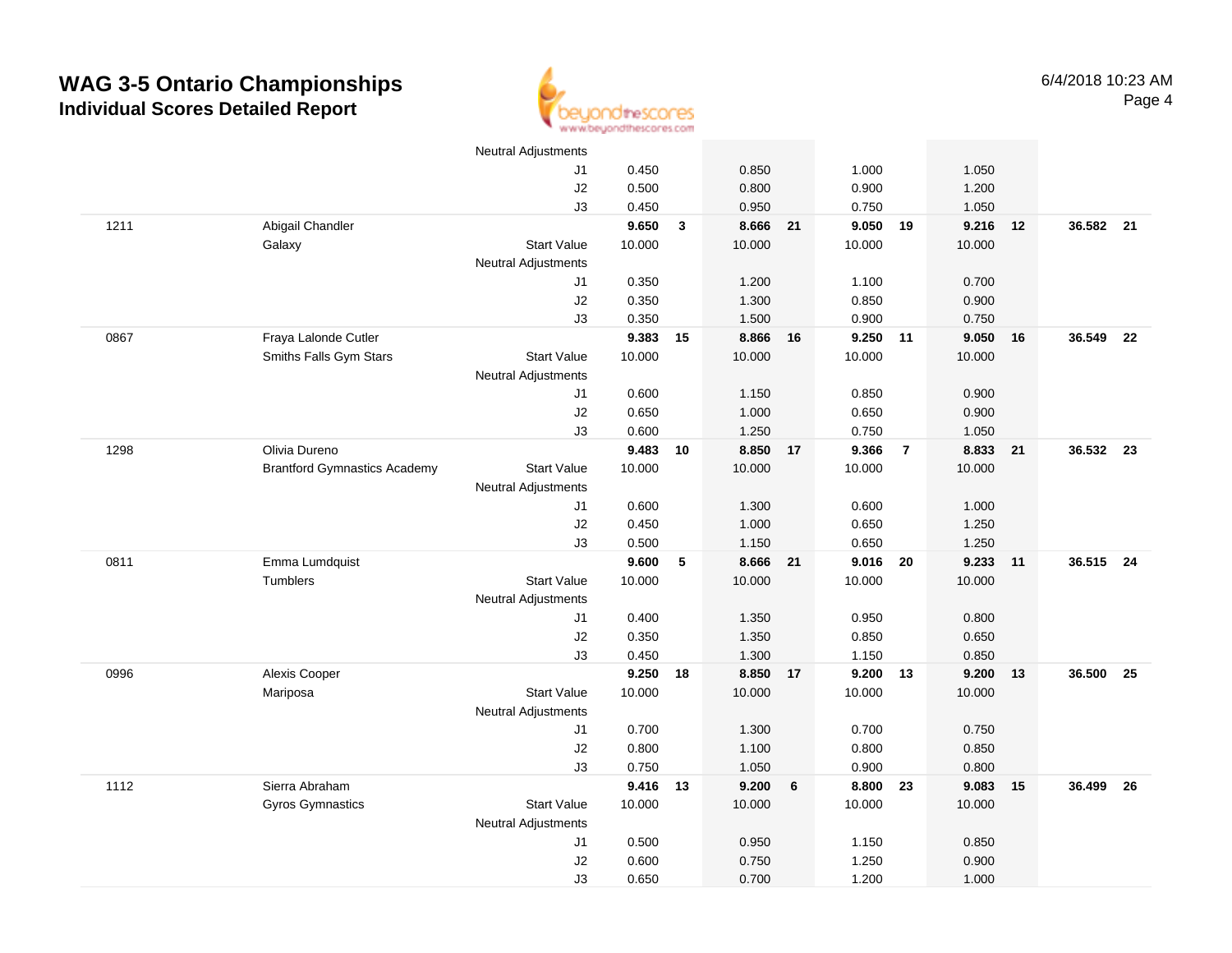

| 1076 | Thalia Katinakis                    |                            | 9.183 20 |              | 9.050    | 13             | 9.083    | 17 | 9.083  | 15 | 36.399 | - 27 |
|------|-------------------------------------|----------------------------|----------|--------------|----------|----------------|----------|----|--------|----|--------|------|
|      | Horizons Gymnastics                 | <b>Start Value</b>         | 10.000   |              | 10.000   |                | 10.000   |    | 10.000 |    |        |      |
|      |                                     | <b>Neutral Adjustments</b> |          |              |          |                |          |    |        |    |        |      |
|      |                                     | J1                         | 0.850    |              | 1.100    |                | 1.050    |    | 0.950  |    |        |      |
|      |                                     | J2                         | 0.800    |              | 0.850    |                | 0.800    |    | 0.850  |    |        |      |
|      |                                     | J3                         | 0.800    |              | 0.900    |                | 0.900    |    | 0.950  |    |        |      |
| 1134 | Olivia White                        |                            | 9.483    | 10           | 9.183    | $\overline{7}$ | 8.633    | 28 | 8.950  | 18 | 36.249 | - 28 |
|      | <b>Gymnastics Energy</b>            | <b>Start Value</b>         | 10.000   |              | 10.000   |                | 10.000   |    | 10.000 |    |        |      |
|      |                                     | <b>Neutral Adjustments</b> |          |              |          |                | $-0.100$ |    |        |    |        |      |
|      |                                     | J1                         | 0.500    |              | 0.700    |                | 1.200    |    | 0.950  |    |        |      |
|      |                                     | J2                         | 0.550    |              | 0.950    |                | 1.100    |    | 1.100  |    |        |      |
|      |                                     | J3                         | 0.500    |              | 0.800    |                | 1.500    |    | 1.100  |    |        |      |
| 1081 | <b>Averie Hall</b>                  |                            | 9.450    | 12           | 8.800    | 18             | 8.783    | 24 | 9.100  | 14 | 36.133 | 29   |
|      | <b>Hearts Gymnastics Club</b>       | <b>Start Value</b>         | 10.000   |              | 10.000   |                | 10.000   |    | 10.000 |    |        |      |
|      |                                     | <b>Neutral Adjustments</b> |          |              |          |                |          |    |        |    |        |      |
|      |                                     | J1                         | 0.600    |              | 1.250    |                | 1.350    |    | 0.850  |    |        |      |
|      |                                     | J2                         | 0.500    |              | 1.100    |                | 1.200    |    | 0.950  |    |        |      |
|      |                                     | J3                         | 0.550    |              | 1.250    |                | 1.100    |    | 0.900  |    |        |      |
| 1031 | Amilia Jeler                        |                            | 9.683    | $\mathbf{1}$ | 8.683 20 |                | 9.000    | 21 | 8.750  | 23 | 36.116 | 30   |
|      | <b>KSG Aurora</b>                   | <b>Start Value</b>         | 10.000   |              | 10.000   |                | 10.000   |    | 10.000 |    |        |      |
|      |                                     | <b>Neutral Adjustments</b> |          |              |          |                |          |    |        |    |        |      |
|      |                                     | J1                         | 0.350    |              | 1.450    |                | 1.100    |    | 1.300  |    |        |      |
|      |                                     | J2                         | 0.300    |              | 1.200    |                | 1.050    |    | 1.400  |    |        |      |
|      |                                     | J3                         | 0.300    |              | 1.300    |                | 0.850    |    | 1.050  |    |        |      |
| 1093 | Edie Walter                         |                            | 9.400    | 14           | 8.600    | 22             | 9.000    | 21 | 9.033  | 17 | 36.033 | 31   |
|      | Hanover Aerials Gymnastics Club     | <b>Start Value</b>         | 10.000   |              | 10.000   |                | 10.000   |    | 10.000 |    |        |      |
|      |                                     | <b>Neutral Adjustments</b> |          |              |          |                |          |    |        |    |        |      |
|      |                                     | J1                         | 0.600    |              | 1.350    |                | 1.000    |    | 0.950  |    |        |      |
|      |                                     | J2                         | 0.550    |              | 1.350    |                | 1.100    |    | 1.150  |    |        |      |
|      |                                     | J3                         | 0.650    |              | 1.500    |                | 0.900    |    | 0.800  |    |        |      |
| 1157 | Denise Bymajika                     |                            | 9.216    | 19           | 9.083    | $-11$          | 8.616    | 29 | 9.050  | 16 | 35.965 | 32   |
|      | Gym Magic                           | <b>Start Value</b>         | 10.000   |              | 10.000   |                | 10.000   |    | 10.000 |    |        |      |
|      |                                     | <b>Neutral Adjustments</b> |          |              |          |                |          |    |        |    |        |      |
|      |                                     | J1                         | 0.700    |              | 0.850    |                | 1.500    |    | 0.800  |    |        |      |
|      |                                     | J2                         | 0.800    |              | 1.100    |                | 1.300    |    | 1.000  |    |        |      |
|      |                                     | J3                         | 0.850    |              | 0.800    |                | 1.350    |    | 1.050  |    |        |      |
| 0776 | Maithily Kooam                      |                            | 9.450    | 12           | 8.866 16 |                | 8.750    | 26 | 8.833  | 21 | 35.899 | 33   |
|      | Woodbridge Academy of<br>Gymnastics | <b>Start Value</b>         | 10.000   |              | 10.000   |                | 10.000   |    | 10.000 |    |        |      |
|      |                                     | <b>Neutral Adjustments</b> |          |              |          |                | $-0.100$ |    |        |    |        |      |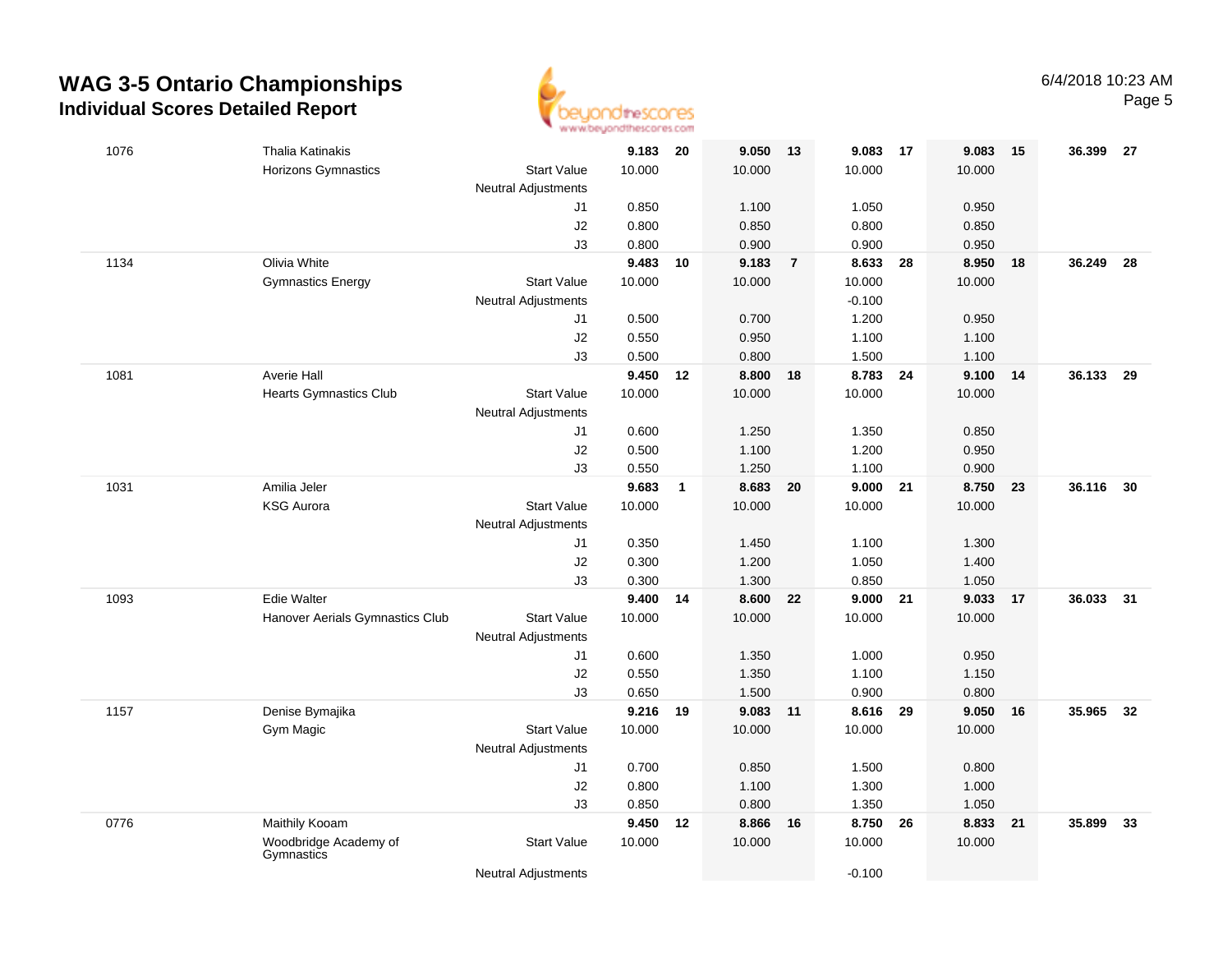

|      |                               | J1                         | 0.600  |    | 1.100    |                | 1.100    |    | 1.100  |    |        |      |
|------|-------------------------------|----------------------------|--------|----|----------|----------------|----------|----|--------|----|--------|------|
|      |                               | J2                         | 0.550  |    | 1.250    |                | 1.150    |    | 1.200  |    |        |      |
|      |                               | J3                         | 0.500  |    | 1.050    |                | 1.200    |    | 1.200  |    |        |      |
| 1377 | Jaden Krieger                 |                            | 9.466  | 11 | 8.966 14 |                | 8.733 27 |    | 8.633  | 26 | 35.798 | - 34 |
|      | <b>Bancroft Gems</b>          | <b>Start Value</b>         | 10.000 |    | 10.000   |                | 10.000   |    | 10.000 |    |        |      |
|      |                               | <b>Neutral Adjustments</b> |        |    |          |                |          |    |        |    |        |      |
|      |                               | J1                         | 0.500  |    | 1.250    |                | 1.200    |    | 1.350  |    |        |      |
|      |                               | J2                         | 0.550  |    | 0.950    |                | 1.300    |    | 1.500  |    |        |      |
|      |                               | J3                         | 0.550  |    | 0.900    |                | 1.300    |    | 1.250  |    |        |      |
| 1030 | Megan Dunbar                  |                            | 9.583  | 6  | 8.383 24 |                | 9.083 17 |    | 8.666  | 25 | 35.715 | 35   |
|      | <b>KSG Aurora</b>             | <b>Start Value</b>         | 10.000 |    | 10.000   |                | 10.000   |    | 10.000 |    |        |      |
|      |                               | <b>Neutral Adjustments</b> |        |    |          |                |          |    |        |    |        |      |
|      |                               | J1                         | 0.400  |    | 1.750    |                | 0.900    |    | 1.350  |    |        |      |
|      |                               | J2                         | 0.400  |    | 1.500    |                | 0.900    |    | 1.350  |    |        |      |
|      |                               | J3                         | 0.450  |    | 1.600    |                | 0.950    |    | 1.300  |    |        |      |
| 1051 | Eva Reid                      |                            | 9.383  | 15 | 9.183    | $\overline{7}$ | 7.766    | 32 | 9.216  | 12 | 35.548 | 36   |
|      | Kingston Gymnastics           | <b>Start Value</b>         | 10.000 |    | 10.000   |                | 10.000   |    | 10.000 |    |        |      |
|      |                               | <b>Neutral Adjustments</b> |        |    |          |                | $-0.100$ |    |        |    |        |      |
|      |                               | J1                         | 0.700  |    | 0.900    |                | 2.100    |    | 0.900  |    |        |      |
|      |                               | J2                         | 0.650  |    | 0.700    |                | 2.150    |    | 0.750  |    |        |      |
|      |                               | J3                         | 0.500  |    | 0.850    |                | 2.150    |    | 0.700  |    |        |      |
| 1080 | <b>Madison Gardinier</b>      |                            | 9.216  | 19 | 8.133    | 26             | 9.016 20 |    | 8.916  | 19 | 35.281 | 37   |
|      | <b>Hearts Gymnastics Club</b> | <b>Start Value</b>         | 10.000 |    | 10.000   |                | 10.000   |    | 10.000 |    |        |      |
|      |                               | <b>Neutral Adjustments</b> |        |    |          |                |          |    |        |    |        |      |
|      |                               | J1                         | 0.800  |    | 1.800    |                | 0.950    |    | 0.950  |    |        |      |
|      |                               | J2                         | 0.700  |    | 2.000    |                | 1.000    |    | 1.200  |    |        |      |
|      |                               | J3                         | 0.850  |    | 1.800    |                | 1.000    |    | 1.100  |    |        |      |
| 1380 | Sarah Goodhand                |                            | 9.416  | 13 | 8.333 25 |                | 8.766 25 |    | 8.683  | 24 | 35.198 | 38   |
|      | <b>Bluewater</b>              | <b>Start Value</b>         | 10.000 |    | 10.000   |                | 10.000   |    | 10.000 |    |        |      |
|      |                               | <b>Neutral Adjustments</b> |        |    |          |                |          |    |        |    |        |      |
|      |                               | J1                         | 0.600  |    | 1.700    |                | 1.200    |    | 1.400  |    |        |      |
|      |                               | J2                         | 0.550  |    | 1.800    |                | 1.200    |    | 1.350  |    |        |      |
|      |                               | J3                         | 0.600  |    | 1.500    |                | 1.300    |    | 1.200  |    |        |      |
| 1381 | Sarah Anstey                  |                            | 9.316  | 17 | 8.550    | 23             | 8.383    | 31 | 8.433  | 27 | 34.682 | 39   |
|      | Infinity Gymnastics Centre    | <b>Start Value</b>         | 10.000 |    | 10.000   |                | 10.000   |    | 10.000 |    |        |      |
|      |                               | <b>Neutral Adjustments</b> |        |    |          |                | $-0.100$ |    |        |    |        |      |
|      |                               | J1                         | 0.650  |    | 1.600    |                | 1.650    |    | 1.550  |    |        |      |
|      |                               | J2                         | 0.700  |    | 1.300    |                | 1.400    |    | 1.750  |    |        |      |
|      |                               | J3                         | 0.700  |    | 1.450    |                | 1.500    |    | 1.400  |    |        |      |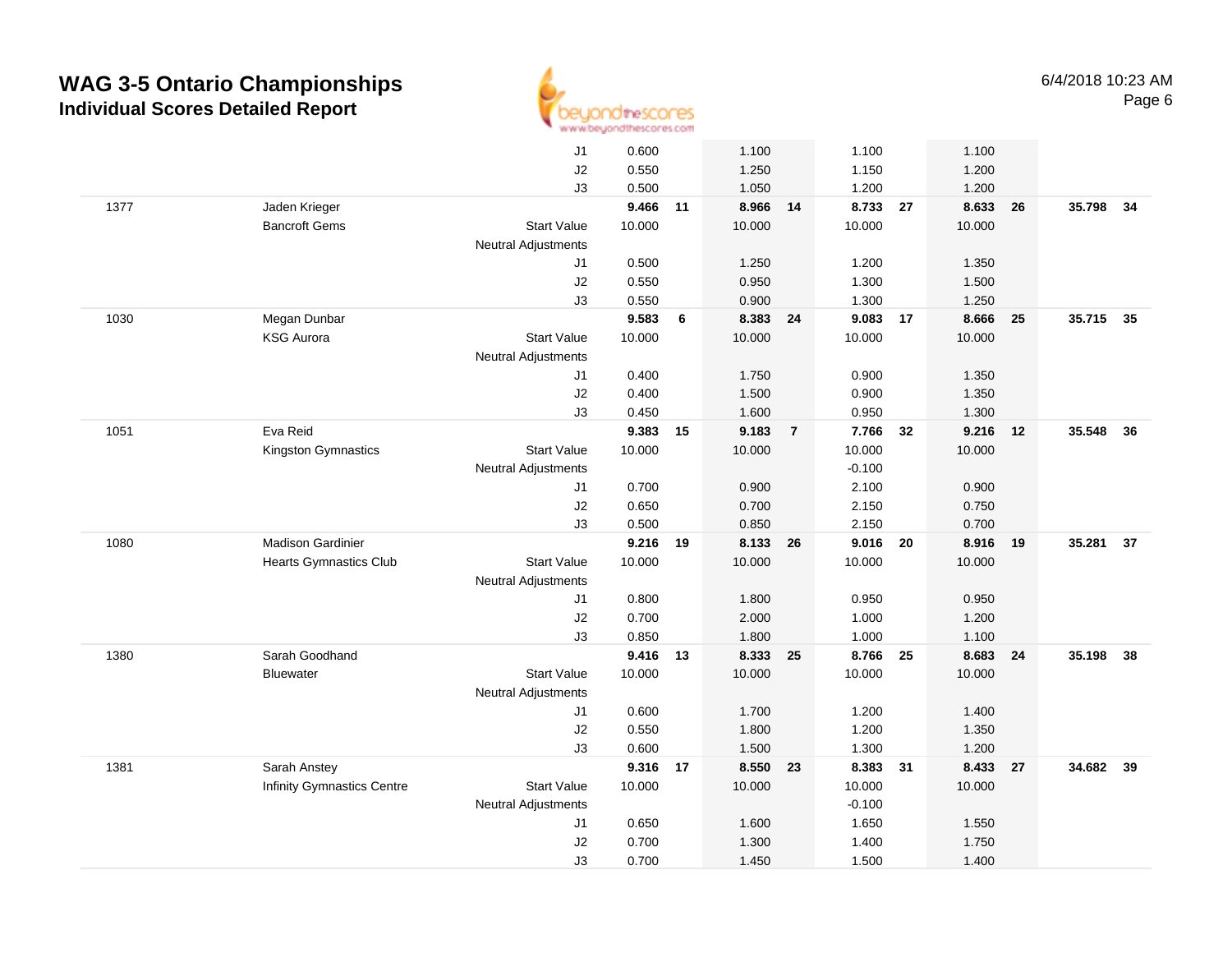

#### **Gymnastics Ontario Level 3**

| ID   | <b>League ID</b> | <b>Name</b>                     |                            | VT           | #            | <b>UB</b>    | #                          | <b>BB</b>    | #                        | <b>FX</b>    | #                        | <b>AA</b> | #                        |
|------|------------------|---------------------------------|----------------------------|--------------|--------------|--------------|----------------------------|--------------|--------------------------|--------------|--------------------------|-----------|--------------------------|
| 0933 |                  | Katia Ly                        |                            | <b>X.XXX</b> | $\sim$       | <b>X.XXX</b> | --                         | <b>X.XXX</b> | $\overline{\phantom{a}}$ | <b>X.XXX</b> | $\overline{\phantom{a}}$ | 0.000     | $\overline{\phantom{a}}$ |
|      |                  | <b>Ottawa Gymnastics Centre</b> | <b>Start Value</b>         |              |              |              |                            |              |                          |              |                          |           |                          |
|      |                  |                                 | <b>Neutral Adjustments</b> |              |              |              |                            |              |                          |              |                          |           |                          |
|      |                  |                                 | J1                         | 0.000        |              | 0.000        |                            |              |                          | 0.000        |                          |           |                          |
|      |                  |                                 | J2                         | 0.000        |              | 0.000        |                            |              |                          | 0.000        |                          |           |                          |
|      |                  |                                 | J3                         | 0.000        |              | 0.000        |                            |              |                          | 0.000        |                          |           |                          |
| 0810 |                  | Maddy Coulson                   |                            | 9.583        | 4            | 9.533        | $\overline{\phantom{0}}$ 1 | 9.350        | 5                        | 9.666        | 5                        | 38.132    | $\overline{1}$           |
|      |                  | Tumblers                        | <b>Start Value</b>         | 10.000       |              | 10.000       |                            | 10.000       |                          | 10.000       |                          |           |                          |
|      |                  |                                 | <b>Neutral Adjustments</b> |              |              |              |                            |              |                          |              |                          |           |                          |
|      |                  |                                 | J1                         | 0.400        |              | 0.500        |                            | 0.600        |                          | 0.450        |                          |           |                          |
|      |                  |                                 | J2                         | 0.400        |              | 0.400        |                            | 0.600        |                          | 0.200        |                          |           |                          |
|      |                  |                                 | J3                         | 0.450        |              | 0.500        |                            | 0.750        |                          | 0.350        |                          |           |                          |
| 1273 |                  | Hayden Kells                    |                            | 9.350        | 9            | 9.300        | 6                          | 9.550        | $\overline{2}$           | 9.700        | 3                        | 37,900    | $\overline{\mathbf{2}}$  |
|      |                  | <b>Champions Gymnastics</b>     | <b>Start Value</b>         | 10.000       |              | 10.000       |                            | 10.000       |                          | 10.000       |                          |           |                          |
|      |                  |                                 | <b>Neutral Adjustments</b> | 0.600        |              | 0.800        |                            | 0.550        |                          | 0.300        |                          |           |                          |
|      |                  |                                 | J1<br>J2                   | 0.700        |              | 0.600        |                            | 0.450        |                          | 0.300        |                          |           |                          |
|      |                  |                                 | J3                         | 0.650        |              | 0.700        |                            | 0.350        |                          | 0.300        |                          |           |                          |
| 0798 |                  | Mackenzie Taylor                |                            | 9.600        | $\mathbf{3}$ | 9.400        | $\overline{\mathbf{3}}$    | 9.466        | $\mathbf{3}$             | 9.366        | 11                       | 37.832    | $\overline{\mathbf{3}}$  |
|      |                  | <b>Twisters Gymnastics Club</b> | <b>Start Value</b>         | 10.000       |              | 10.000       |                            | 10.000       |                          | 10.000       |                          |           |                          |
|      |                  |                                 | <b>Neutral Adjustments</b> |              |              |              |                            |              |                          |              |                          |           |                          |
|      |                  |                                 | J1                         | 0.400        |              | 0.500        |                            | 0.450        |                          | 0.500        |                          |           |                          |
|      |                  |                                 | J2                         | 0.350        |              | 0.700        |                            | 0.500        |                          | 0.800        |                          |           |                          |
|      |                  |                                 | J3                         | 0.450        |              | 0.600        |                            | 0.650        |                          | 0.600        |                          |           |                          |
| 0934 |                  | Shannon Morrison                |                            | 9.566        | 5            | 9.166        | 10                         | 9.416        | $\overline{4}$           | 9.433        | 9                        | 37.581    | $\overline{\mathbf{4}}$  |
|      |                  | <b>Ottawa Gymnastics Centre</b> | <b>Start Value</b>         | 10.000       |              | 10.000       |                            | 10.000       |                          | 10.000       |                          |           |                          |
|      |                  |                                 | <b>Neutral Adjustments</b> |              |              |              |                            |              |                          |              |                          |           |                          |
|      |                  |                                 | J1                         | 0.400        |              | 0.800        |                            | 0.550        |                          | 0.600        |                          |           |                          |
|      |                  |                                 | J2                         | 0.500        |              | 0.900        |                            | 0.500        |                          | 0.500        |                          |           |                          |
|      |                  |                                 | J3                         | 0.400        |              | 0.800        |                            | 0.700        |                          | 0.600        |                          |           |                          |
| 0932 |                  | Avery Bendell                   |                            | 9.333        | 10           | 9.250        | $\overline{7}$             | 9.200        | $\overline{7}$           | 9.733        | $\mathbf{1}$             | 37.516    | $-5$                     |
|      |                  | Ottawa Gymnastics Centre        | <b>Start Value</b>         | 10.000       |              | 10.000       |                            | 10.000       |                          | 10.000       |                          |           |                          |
|      |                  |                                 | <b>Neutral Adjustments</b> |              |              |              |                            | $-0.100$     |                          |              |                          |           |                          |
|      |                  |                                 | J1                         | 0.700        |              | 0.800        |                            | 0.650        |                          | 0.250        |                          |           |                          |
|      |                  |                                 | J2                         | 0.700        |              | 0.650        |                            | 0.650        |                          | 0.250        |                          |           |                          |

#### **Age 14+ B**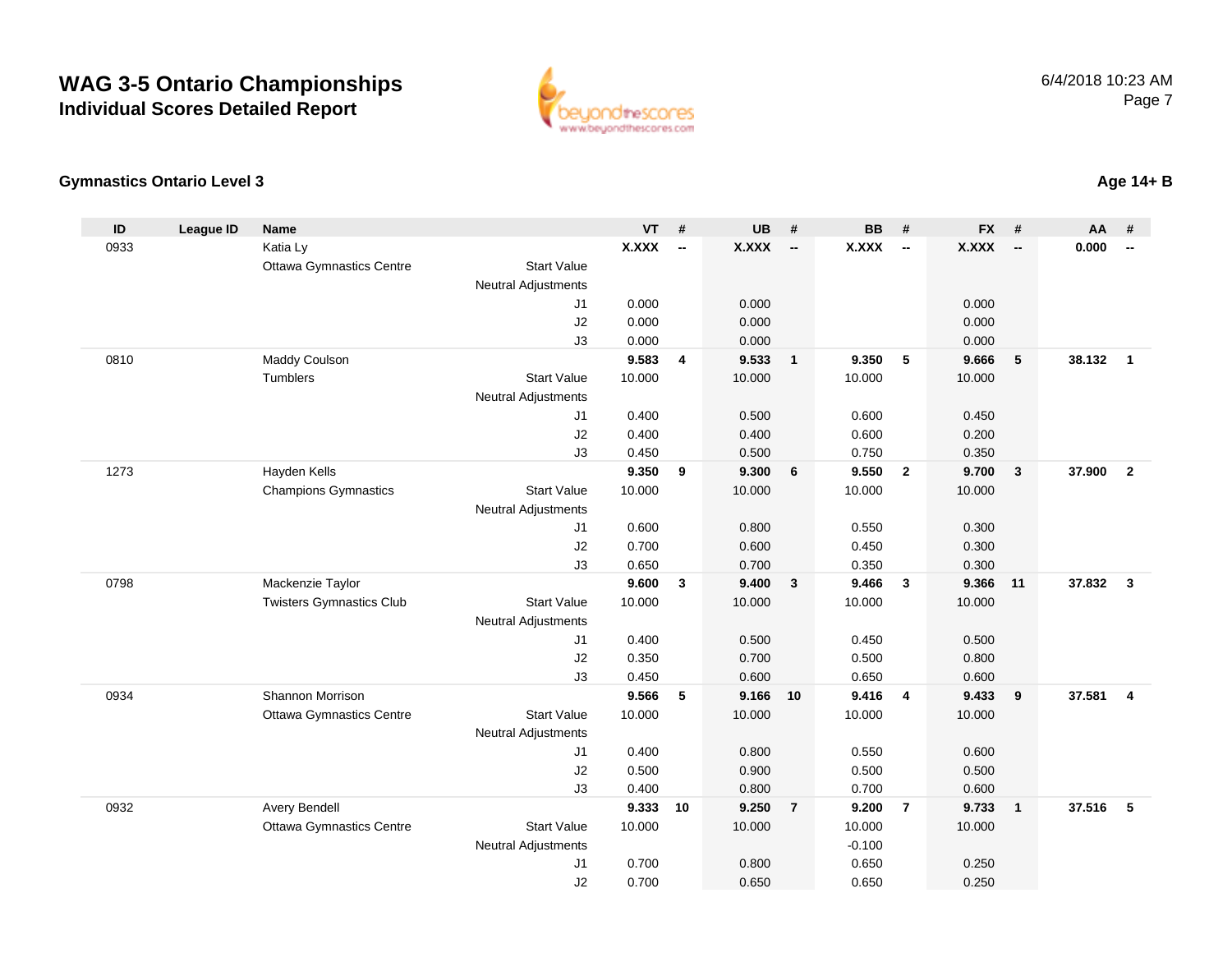

|      |                                    | J3                         | 0.600  |                | 0.800    |                | 0.800    |                | 0.300  |                         |        |                |
|------|------------------------------------|----------------------------|--------|----------------|----------|----------------|----------|----------------|--------|-------------------------|--------|----------------|
| 0808 | Ceilidh Heramchuk                  |                            | 9.400  | $\overline{7}$ | 9.433    | $\overline{2}$ | 8.950 14 |                | 9.616  | 6                       | 37.399 | 6              |
|      | <b>Twisters Gymnastics Club</b>    | <b>Start Value</b>         | 10.000 |                | 10.000   |                | 10.000   |                | 10.000 |                         |        |                |
|      |                                    | <b>Neutral Adjustments</b> |        |                |          |                |          |                |        |                         |        |                |
|      |                                    | J1                         | 0.550  |                | 0.600    |                | 1.250    |                | 0.300  |                         |        |                |
|      |                                    | J2                         | 0.650  |                | 0.500    |                | 0.900    |                | 0.400  |                         |        |                |
|      |                                    | J3                         | 0.600  |                | 0.600    |                | 1.000    |                | 0.450  |                         |        |                |
| 0825 | Sierra Soule                       |                            | 9.233  | 14             | 9.333    | $\sqrt{5}$     | 9.083    | 10             | 9.716  | $\overline{\mathbf{2}}$ | 37.365 | $\overline{7}$ |
|      | Trillium GC                        | <b>Start Value</b>         | 10.000 |                | 10.000   |                | 10.000   |                | 10.000 |                         |        |                |
|      |                                    | Neutral Adjustments        |        |                |          |                |          |                |        |                         |        |                |
|      |                                    | J1                         | 0.700  |                | 0.800    |                | 0.950    |                | 0.300  |                         |        |                |
|      |                                    | J2                         | 0.850  |                | 0.700    |                | 0.850    |                | 0.300  |                         |        |                |
|      |                                    | J3                         | 0.750  |                | 0.500    |                | 0.950    |                | 0.250  |                         |        |                |
| 0881 | Angela Cicurskis                   |                            | 9.083  | 20             | 9.366    | $\overline{4}$ | 9.283    | 6              | 9.433  | 9                       | 37.165 | 8              |
|      | <b>Shenderey Gymnastics Centre</b> | <b>Start Value</b>         | 10.000 |                | 10.000   |                | 10.000   |                | 10.000 |                         |        |                |
|      |                                    | Neutral Adjustments        |        |                |          |                |          |                |        |                         |        |                |
|      |                                    | J1                         | 0.900  |                | 0.700    |                | 0.750    |                | 0.650  |                         |        |                |
|      |                                    | J2                         | 1.000  |                | 0.600    |                | 0.700    |                | 0.550  |                         |        |                |
|      |                                    | JЗ                         | 0.850  |                | 0.600    |                | 0.700    |                | 0.500  |                         |        |                |
| 0900 | Yvette Xie                         |                            | 9.700  | $\overline{1}$ | 8.850 19 |                | 9.050 11 |                | 9.383  | 10                      | 36.983 | 9              |
|      | Richmond Hill Gymnastics Club      | <b>Start Value</b>         | 10.000 |                | 10.000   |                | 10.000   |                | 10.000 |                         |        |                |
|      |                                    | <b>Neutral Adjustments</b> |        |                |          |                |          |                |        |                         |        |                |
|      |                                    | J1                         | 0.350  |                | 1.000    |                | 0.950    |                | 0.550  |                         |        |                |
|      |                                    | J2                         | 0.250  |                | 1.150    |                | 0.950    |                | 0.700  |                         |        |                |
|      |                                    | J3                         | 0.300  |                | 1.300    |                | 0.950    |                | 0.600  |                         |        |                |
| 0807 | Paige Beeley                       |                            | 9.250  | 13             | 8.800    | ${\bf 20}$     | 9.116    | 8              | 9.683  | $\overline{\mathbf{4}}$ | 36.849 | 10             |
|      | <b>Twisters Gymnastics Club</b>    | <b>Start Value</b>         | 10.000 |                | 10.000   |                | 10.000   |                | 10.000 |                         |        |                |
|      |                                    | <b>Neutral Adjustments</b> |        |                |          |                |          |                |        |                         |        |                |
|      |                                    | J1                         | 0.700  |                | 1.300    |                | 0.850    |                | 0.300  |                         |        |                |
|      |                                    | J2                         | 0.750  |                | 1.200    |                | 0.800    |                | 0.300  |                         |        |                |
|      |                                    | J3                         | 0.800  |                | 1.100    |                | 1.000    |                | 0.350  |                         |        |                |
| 0777 | Amara Pressey-Lachance             |                            | 9.333  | 10             | 9.233    | 8              | 8.883 16 |                | 9.383  | 10                      | 36.832 | 11             |
|      | Woodstock Gym Club                 | <b>Start Value</b>         | 10.000 |                | 10.000   |                | 10.000   |                | 10.000 |                         |        |                |
|      |                                    | <b>Neutral Adjustments</b> |        |                |          |                |          |                |        |                         |        |                |
|      |                                    | J1                         | 0.600  |                | 0.700    |                | 1.300    |                | 0.750  |                         |        |                |
|      |                                    | J2                         | 0.700  |                | 0.900    |                | 1.050    |                | 0.600  |                         |        |                |
|      |                                    | J3                         | 0.700  |                | 0.700    |                | 1.000    |                | 0.500  |                         |        |                |
| 1069 | Kristen Gotthelf                   |                            | 9.683  | $\overline{2}$ | 8.900 17 |                | 9.683    | $\overline{1}$ | 8.366  | 26                      | 36.632 | 12             |
|      | <b>Infinity Gymnastics Centre</b>  | <b>Start Value</b>         | 10.000 |                | 10.000   |                | 10.000   |                | 10.000 |                         |        |                |
|      |                                    | <b>Neutral Adjustments</b> |        |                |          |                |          |                |        |                         |        |                |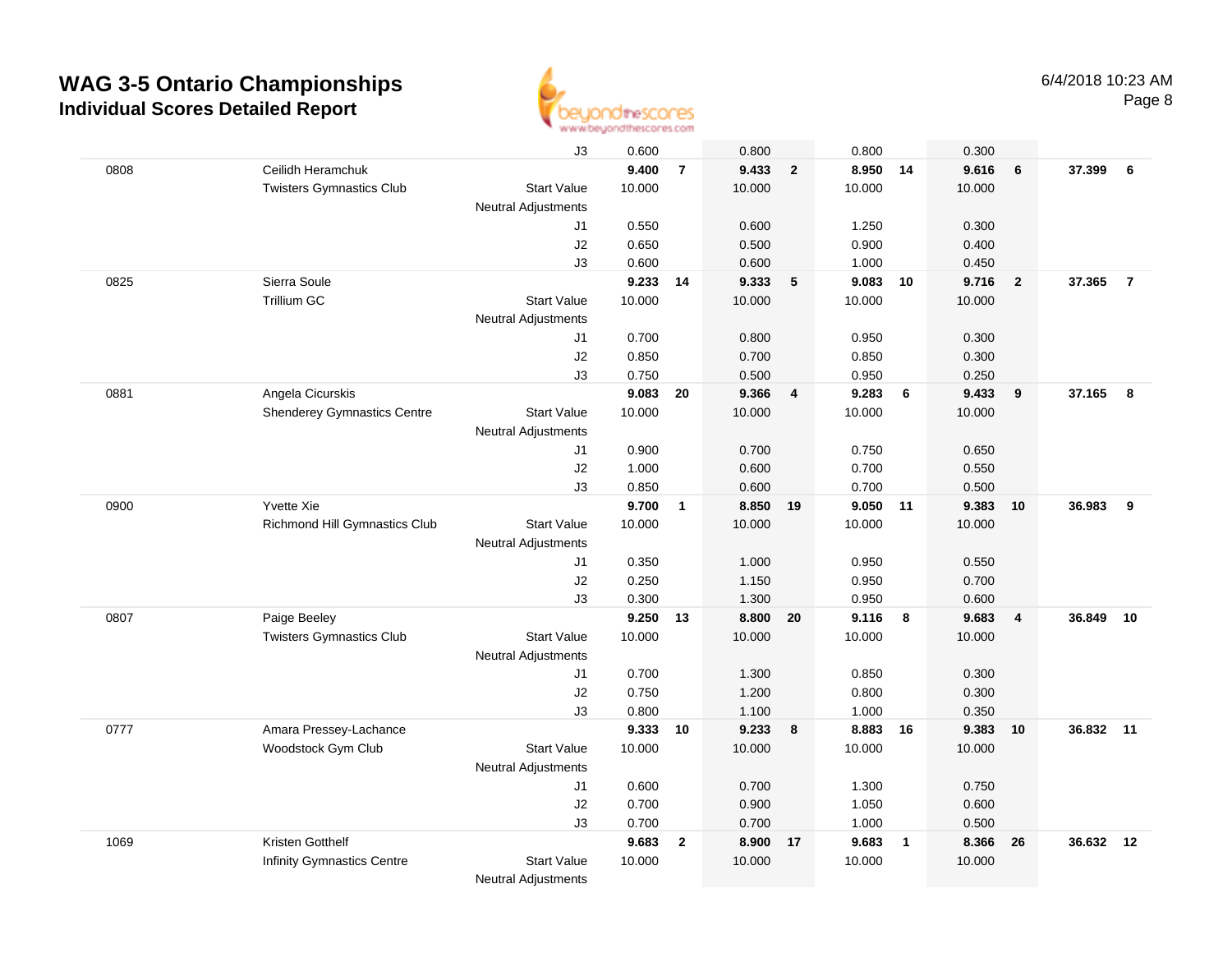

|      |                                     | J1                         | 0.300          |    | 1.200          |    | 0.250          |    | 1.700          |                |           |    |
|------|-------------------------------------|----------------------------|----------------|----|----------------|----|----------------|----|----------------|----------------|-----------|----|
|      |                                     | J2                         | 0.300          |    | 1.000          |    | 0.300          |    | 1.600          |                |           |    |
|      |                                     | JЗ                         | 0.350          |    | 1.100          |    | 0.400          |    | 1.600          |                |           |    |
| 1148 | Sara Mallinos                       |                            | 9.416          | 6  | 8.933 16       |    | 8.700 21       |    | 9.583          | $\overline{7}$ | 36.632 12 |    |
|      | <b>Gymnastic Giants</b>             | <b>Start Value</b>         | 10.000         |    | 10.000         |    | 10.000         |    | 10.000         |                |           |    |
|      |                                     | <b>Neutral Adjustments</b> |                |    |                |    | $-0.100$       |    |                |                |           |    |
|      |                                     | J1                         | 0.500          |    | 1.000          |    | 1.350          |    | 0.350          |                |           |    |
|      |                                     | J2                         | 0.700          |    | 1.100          |    | 1.150          |    | 0.500          |                |           |    |
|      |                                     | J3                         | 0.550          |    | 1.100          |    | 1.100          |    | 0.400          |                |           |    |
| 0868 | Lacey Watts                         |                            | 9.250          | 13 | 8.933          | 16 | 9.050          | 11 | 9.366          | 11             | 36.599    | 13 |
|      | Smiths Falls Gym Stars              | <b>Start Value</b>         | 10.000         |    | 10.000         |    | 10.000         |    | 10.000         |                |           |    |
|      |                                     | <b>Neutral Adjustments</b> |                |    |                |    |                |    |                |                |           |    |
|      |                                     | J1                         | 0.800          |    | 1.100          |    | 0.850          |    | 0.600          |                |           |    |
|      |                                     | J2                         | 0.750          |    | 1.100          |    | 0.950          |    | 0.550          |                |           |    |
|      |                                     | J3                         | 0.700          |    | 1.000          |    | 1.050          |    | 0.750          |                |           |    |
| 1343 | Amina Najib                         |                            | 9.016          | 21 | 9.100          | 12 | $9.000$ 13     |    | 9.450          | 8              | 36.566    | 14 |
|      | Ajax Acro's Gym Club                | <b>Start Value</b>         | 10.000         |    | 10.000         |    | 10.000         |    | 10.000         |                |           |    |
|      |                                     | Neutral Adjustments        |                |    |                |    |                |    |                |                |           |    |
|      |                                     | J1                         | 0.950          |    | 1.000          |    | 0.950          |    | 0.500          |                |           |    |
|      |                                     | J2                         | 1.000          |    | 0.800          |    | 0.950          |    | 0.500          |                |           |    |
|      |                                     | J3                         | 1.000          |    | 0.900          |    | 1.100          |    | 0.650          |                |           |    |
| 0930 | Aletha Astle                        |                            | 9.566          | 5  | 9.100          | 12 | 8.466          | 24 | 9.250          | 12             | 36.382    | 15 |
|      | <b>Ottawa Gymnastics Centre</b>     | <b>Start Value</b>         | 10.000         |    | 10.000         |    | 10.000         |    | 10.000         |                |           |    |
|      |                                     | <b>Neutral Adjustments</b> |                |    |                |    | $-0.100$       |    |                |                |           |    |
|      |                                     | J1                         | 0.400          |    | 0.900          |    | 1.400          |    | 0.750          |                |           |    |
|      |                                     | J2                         | 0.500          |    | 0.900          |    | 1.200          |    | 0.750          |                |           |    |
|      |                                     | J3                         | 0.400          |    | 0.900          |    | 1.700          |    | 0.750          |                |           |    |
| 1050 | <b>Mariana Minos</b>                |                            | 9.316          | 11 | 9.150 11       |    | 8.666          | 22 | 9.250          | 12             | 36.382    | 15 |
|      | Kingston Gymnastics                 | <b>Start Value</b>         | 10.000         |    | 10.000         |    | 10.000         |    | 10.000         |                |           |    |
|      |                                     | <b>Neutral Adjustments</b> |                |    |                |    |                |    |                |                |           |    |
|      |                                     | J1                         | 0.650          |    | 0.800          |    | 1.450          |    | 0.900          |                |           |    |
|      |                                     | J2                         | 0.650          |    | 0.800          |    | 1.200          |    | 0.700          |                |           |    |
|      |                                     | J3                         | 0.750          |    | 0.950          |    | 1.350          |    | 0.650          |                |           |    |
| 1299 | Kayla Fratcher                      |                            | 9.100          | 19 | 8.966          | 15 | 9.083          | 10 | 9.100          | 17             | 36.249    | 16 |
|      | <b>Brantford Gymnastics Academy</b> | <b>Start Value</b>         | 10.000         |    | 10.000         |    | 10.000         |    | 10.000         |                |           |    |
|      |                                     | <b>Neutral Adjustments</b> |                |    |                |    |                |    |                |                |           |    |
|      |                                     | J1<br>J2                   | 0.950<br>0.850 |    | 1.000<br>1.000 |    | 0.800<br>1.150 |    | 0.900<br>0.900 |                |           |    |
|      |                                     | J3                         |                |    |                |    | 0.800          |    |                |                |           |    |
|      | Morgan Allemang                     |                            | 0.900          |    | 1.100<br>9.050 |    | 8.700          |    | 0.900          |                | 36.199 17 |    |
| 1287 |                                     |                            | 9.233 14       |    |                | 13 |                | 21 | 9.216          | 13             |           |    |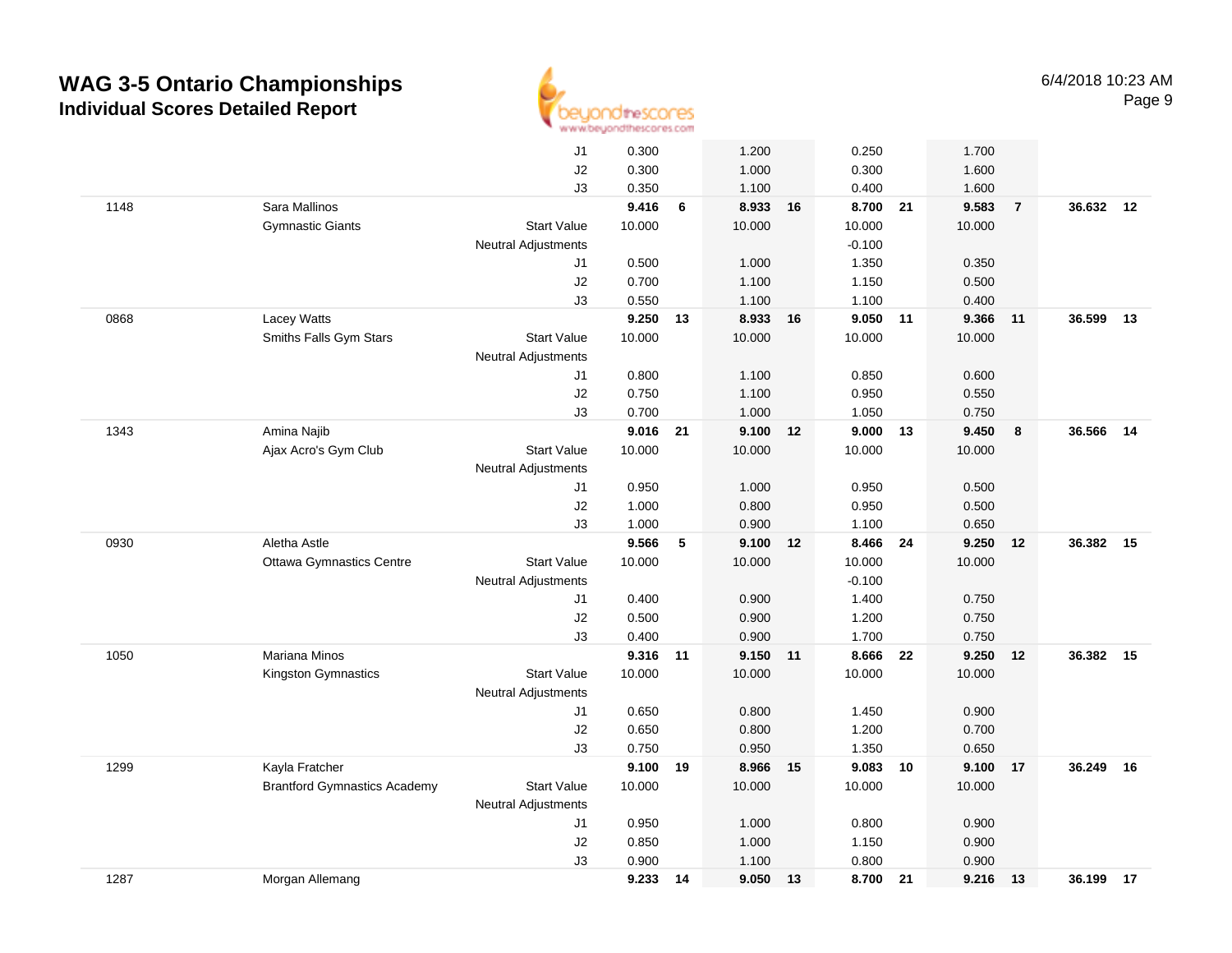

|      | Cayuga Gymnastics Club          | <b>Start Value</b>         | 10.000 |    | 10.000   |    | 10.000   |    | 10.000 |    |        |    |
|------|---------------------------------|----------------------------|--------|----|----------|----|----------|----|--------|----|--------|----|
|      |                                 | <b>Neutral Adjustments</b> |        |    |          |    |          |    |        |    |        |    |
|      |                                 | J1                         | 0.700  |    | 0.900    |    | 1.300    |    | 0.800  |    |        |    |
|      |                                 | J2                         | 0.750  |    | 1.050    |    | 1.300    |    | 0.850  |    |        |    |
|      |                                 | J3                         | 0.850  |    | 0.900    |    | 1.300    |    | 0.700  |    |        |    |
| 1062 | <b>Krystal Pomeroy</b>          |                            | 9.016  | 21 | 9.183    | 9  | 8.833 18 |    | 9.133  | 15 | 36.165 | 18 |
|      | Kawartha Gymnastics             | <b>Start Value</b>         | 10.000 |    | 10.000   |    | 10.000   |    | 10.000 |    |        |    |
|      |                                 | <b>Neutral Adjustments</b> |        |    |          |    |          |    |        |    |        |    |
|      |                                 | J1                         | 0.800  |    | 0.800    |    | 1.050    |    | 0.800  |    |        |    |
|      |                                 | J2                         | 1.100  |    | 0.950    |    | 1.200    |    | 0.850  |    |        |    |
|      |                                 | J3                         | 1.050  |    | 0.700    |    | 1.250    |    | 0.950  |    |        |    |
| 1248 | Anabelle Woolverton             |                            | 8.966  | 23 | 9.166    | 10 | 8.866    | 17 | 9.116  | 16 | 36.114 | 19 |
|      | Corona Competitive              | <b>Start Value</b>         | 10.000 |    | 10.000   |    | 10.000   |    | 10.000 |    |        |    |
|      |                                 | <b>Neutral Adjustments</b> |        |    |          |    |          |    |        |    |        |    |
|      |                                 | J1                         | 1.000  |    | 0.800    |    | 1.000    |    | 0.900  |    |        |    |
|      |                                 | J2                         | 1.200  |    | 0.900    |    | 1.200    |    | 0.900  |    |        |    |
|      |                                 | J3                         | 0.900  |    | 0.800    |    | 1.200    |    | 0.850  |    |        |    |
| 0998 | Paige Trickey                   |                            | 9.183  | 16 | 8.500    | 25 | 9.050    | 11 | 9.250  | 12 | 35.983 | 20 |
|      | Mariposa                        | <b>Start Value</b>         | 10.000 |    | 10.000   |    | 10.000   |    | 10.000 |    |        |    |
|      |                                 | <b>Neutral Adjustments</b> |        |    |          |    |          |    |        |    |        |    |
|      |                                 | J1                         | 0.900  |    | 1.400    |    | 1.000    |    | 0.850  |    |        |    |
|      |                                 | J2                         | 0.700  |    | 1.600    |    | 0.900    |    | 0.700  |    |        |    |
|      |                                 | J3                         | 0.850  |    | 1.500    |    | 0.950    |    | 0.700  |    |        |    |
| 0809 | Annika Stratton                 |                            | 9.300  | 12 | 9.016    | 14 | 8.433    | 25 | 9.083  | 18 | 35.832 | 21 |
|      | <b>Twisters Gymnastics Club</b> | <b>Start Value</b>         | 10.000 |    | 10.000   |    | 10.000   |    | 10.000 |    |        |    |
|      |                                 | <b>Neutral Adjustments</b> |        |    |          |    |          |    |        |    |        |    |
|      |                                 | J1                         | 0.650  |    | 1.100    |    | 1.700    |    | 0.800  |    |        |    |
|      |                                 | J2                         | 0.750  |    | 0.900    |    | 1.600    |    | 1.000  |    |        |    |
|      |                                 | J3                         | 0.700  |    | 0.950    |    | 1.400    |    | 0.950  |    |        |    |
| 1376 | Michelle Johnstone              |                            | 8.766  | 27 | 8.666    | 22 | 9.016 12 |    | 9.150  | 14 | 35.598 | 22 |
|      | <b>Global Gymnastics</b>        | <b>Start Value</b>         | 10.000 |    | 10.000   |    | 10.000   |    | 10.000 |    |        |    |
|      |                                 | <b>Neutral Adjustments</b> |        |    |          |    |          |    |        |    |        |    |
|      |                                 | J1                         | 1.200  |    | 1.200    |    | 1.150    |    | 1.000  |    |        |    |
|      |                                 | J2                         | 1.300  |    | 1.400    |    | 0.800    |    | 0.800  |    |        |    |
|      |                                 | J3                         | 1.200  |    | 1.400    |    | 1.000    |    | 0.750  |    |        |    |
| 1091 | <b>Bethany Choy</b>             |                            | 8.866  | 25 | 8.700 21 |    | 8.716    | 20 | 9.216  | 13 | 35.498 | 23 |
|      | <b>Hearts Gymnastics Club</b>   | Start Value                | 10.000 |    | 10.000   |    | 10.000   |    | 10.000 |    |        |    |
|      |                                 | <b>Neutral Adjustments</b> |        |    |          |    | $-0.100$ |    |        |    |        |    |
|      |                                 | J1                         | 1.200  |    | 1.100    |    | 1.300    |    | 0.900  |    |        |    |
|      |                                 | J2                         | 1.200  |    | 1.400    |    | 1.050    |    | 0.700  |    |        |    |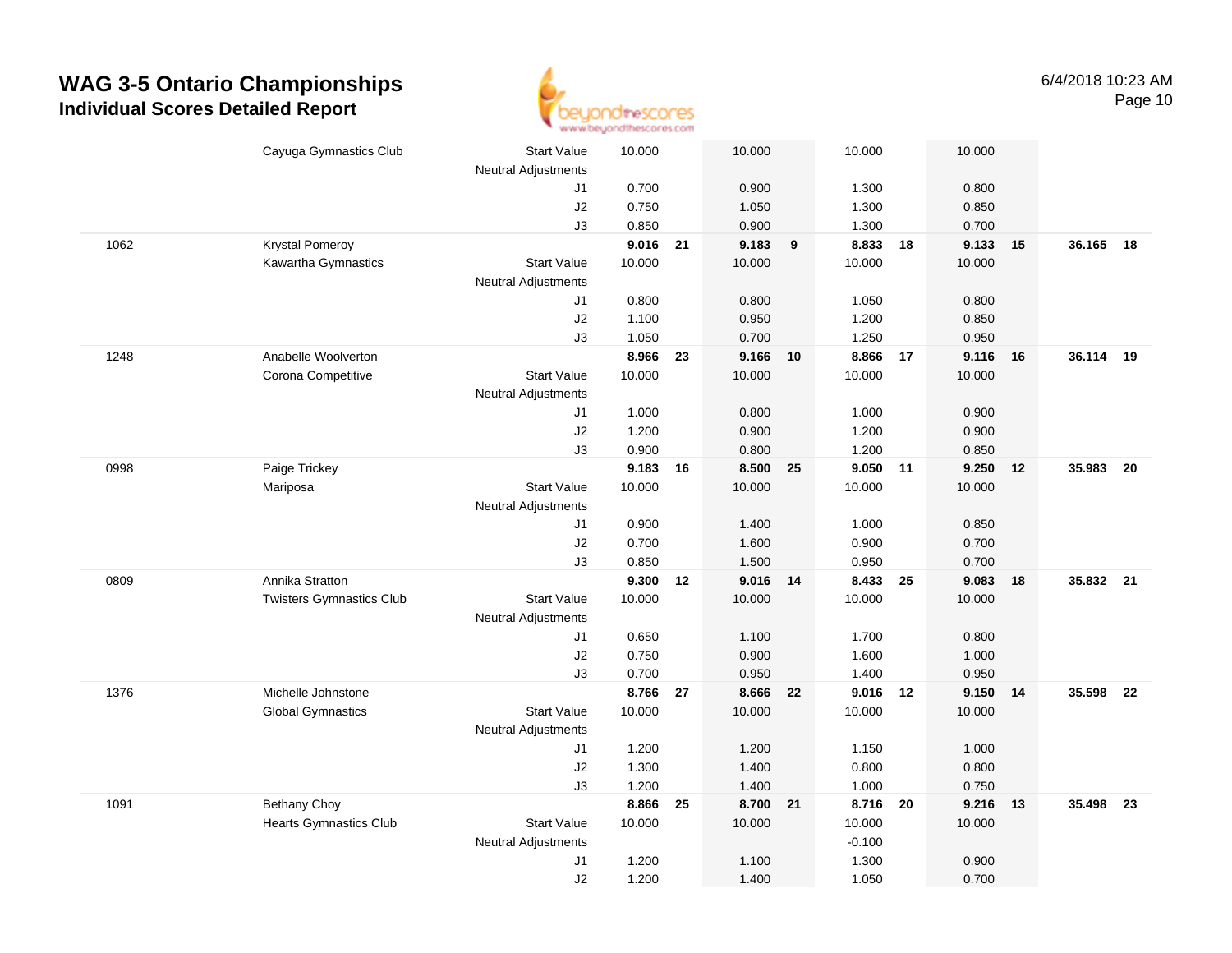

Page 11

|      |                               | J3                         | 1.000  |    | 1.400    |    | 1.200    |    | 0.750    |    |           |      |
|------|-------------------------------|----------------------------|--------|----|----------|----|----------|----|----------|----|-----------|------|
| 1379 | Kristen Kourtakos             |                            | 8.900  | 24 | 8.300    | 27 | 9.100    | 9  | 9.100    | 17 | 35.400    | 24   |
|      | Corona Competitive            | <b>Start Value</b>         | 10.000 |    | 10.000   |    | 10.000   |    | 10.000   |    |           |      |
|      |                               | <b>Neutral Adjustments</b> |        |    |          |    |          |    |          |    |           |      |
|      |                               | J1                         | 1.100  |    | 1.500    |    | 0.900    |    | 0.850    |    |           |      |
|      |                               | J2                         | 1.200  |    | 1.900    |    | 0.850    |    | 0.900    |    |           |      |
|      |                               | J3                         | 1.000  |    | 1.700    |    | 0.950    |    | 0.950    |    |           |      |
| 0790 | Aliyah Douglas                |                            | 9.366  | 8  | 8.233    | 28 | 8.600    | 23 | 9.150 14 |    | 35.349    | - 25 |
|      | <b>Whitby Gymnastics</b>      | <b>Start Value</b>         | 10.000 |    | 10.000   |    | 10.000   |    | 10.000   |    |           |      |
|      |                               | <b>Neutral Adjustments</b> |        |    |          |    |          |    |          |    |           |      |
|      |                               | J1                         | 0.500  |    | 1.600    |    | 1.500    |    | 1.000    |    |           |      |
|      |                               | J2                         | 0.750  |    | 1.700    |    | 1.400    |    | 0.750    |    |           |      |
|      |                               | J3                         | 0.650  |    | 2.000    |    | 1.300    |    | 0.800    |    |           |      |
| 1313 | <b>Emily Penney</b>           |                            | 8.600  | 28 | 8.566    | 23 | 9.050 11 |    | 9.133    | 15 | 35.349    | 25   |
|      | <b>Barrie Kempettes</b>       | <b>Start Value</b>         | 10.000 |    | 10.000   |    | 10.000   |    | 10.000   |    |           |      |
|      |                               | <b>Neutral Adjustments</b> |        |    |          |    |          |    |          |    |           |      |
|      |                               | J1                         | 1.300  |    | 1.400    |    | 0.900    |    | 0.900    |    |           |      |
|      |                               | J2                         | 1.600  |    | 1.600    |    | 0.950    |    | 0.850    |    |           |      |
|      |                               | J3                         | 1.300  |    | 1.300    |    | 1.000    |    | 0.850    |    |           |      |
| 1325 | Jade Leon                     |                            | 9.166  | 17 | 8.166    | 29 | 8.883    | 16 | 8.900    | 19 | 35.115 26 |      |
|      | Alpha Gymnastics Academy      | <b>Start Value</b>         | 10.000 |    | 10.000   |    | 10.000   |    | 10.000   |    |           |      |
|      |                               | <b>Neutral Adjustments</b> |        |    |          |    |          |    |          |    |           |      |
|      |                               | J1                         | 0.900  |    | 1.900    |    | 1.000    |    | 1.100    |    |           |      |
|      |                               | J2                         | 0.900  |    | 1.700    |    | 1.150    |    | 1.000    |    |           |      |
|      |                               | J3                         | 0.700  |    | 1.900    |    | 1.200    |    | 1.200    |    |           |      |
| 0911 | Nadia Emami                   |                            | 9.316  | 11 | 8.700 21 |    | 8.216    | 28 | 8.866    | 20 | 35.098    | 27   |
|      | Richmond Hill Gymnastics Club | <b>Start Value</b>         | 10.000 |    | 10.000   |    | 10.000   |    | 10.000   |    |           |      |
|      |                               | <b>Neutral Adjustments</b> |        |    |          |    |          |    |          |    |           |      |
|      |                               | J1                         | 0.650  |    | 1.300    |    | 2.000    |    | 1.300    |    |           |      |
|      |                               | J2                         | 0.750  |    | 1.500    |    | 1.700    |    | 1.100    |    |           |      |
|      |                               | J3                         | 0.650  |    | 1.100    |    | 1.650    |    | 1.000    |    |           |      |
| 1201 | Lisa Whitehurst               |                            | 9.000  | 22 | 8.866    | 18 | 8.600    | 23 | 8.450 24 |    | 34.916 28 |      |
|      | <b>GCGC Gymnastics</b>        | <b>Start Value</b>         | 10.000 |    | 10.000   |    | 10.000   |    | 10.000   |    |           |      |
|      |                               | <b>Neutral Adjustments</b> |        |    |          |    |          |    |          |    |           |      |
|      |                               | J1                         | 1.000  |    | 1.100    |    | 1.500    |    | 1.500    |    |           |      |
|      |                               | J2                         | 1.100  |    | 1.300    |    | 1.400    |    | 1.550    |    |           |      |
|      |                               | J3                         | 0.900  |    | 1.000    |    | 1.300    |    | 1.600    |    |           |      |
| 1374 | Jessica Lemierzewicz          |                            | 9.116  | 18 | 8.800    | 20 | 8.216    | 28 | 8.633 22 |    | 34.765    | 29   |
|      | <b>Barrie Kempettes</b>       | <b>Start Value</b>         | 10.000 |    | 10.000   |    | 10.000   |    | 10.000   |    |           |      |
|      |                               | <b>Neutral Adjustments</b> |        |    |          |    |          |    |          |    |           |      |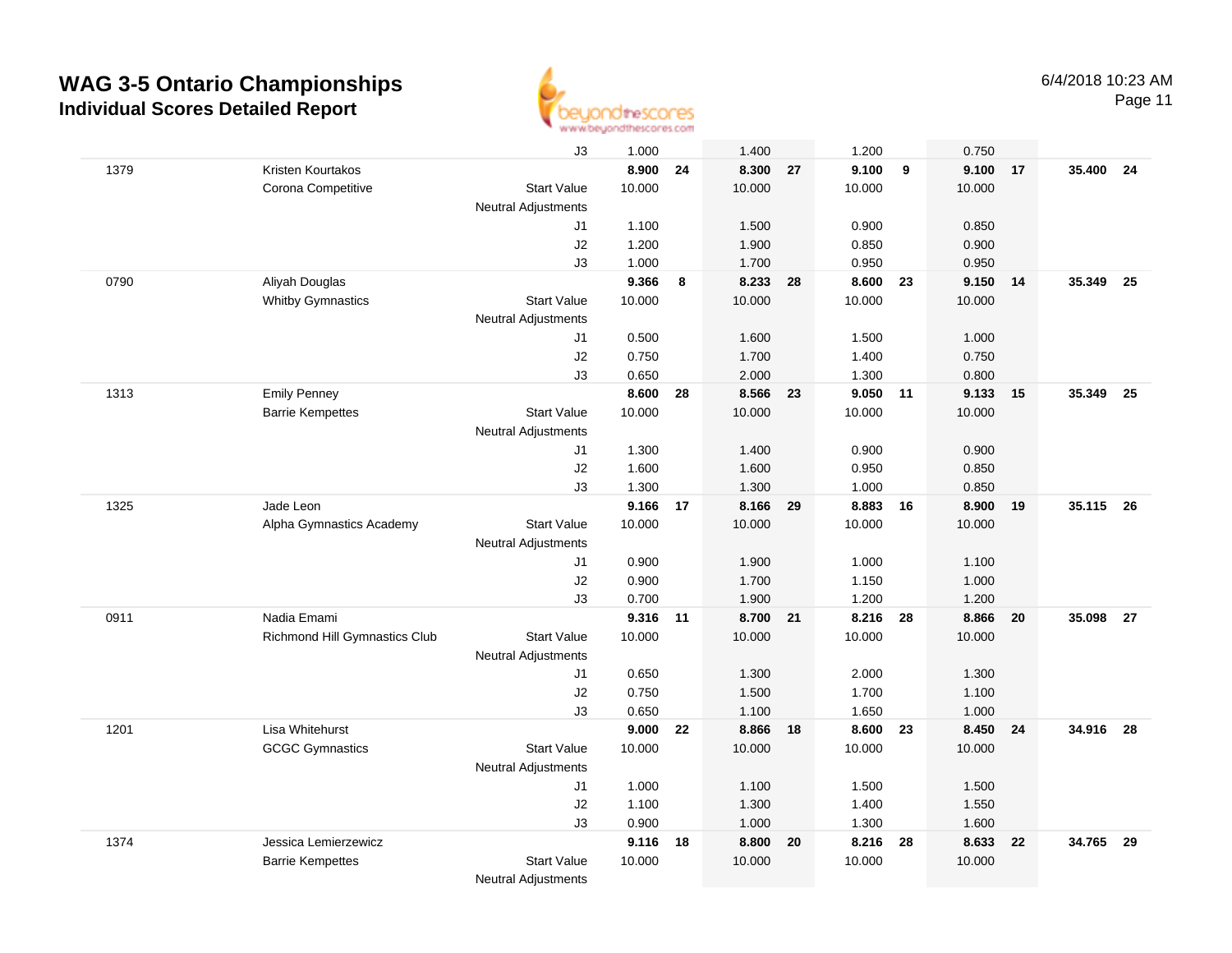

|      |                            | J1                         | 0.800  |    | 1.000    |    | 1.950    |    | 1.300    |    |           |    |
|------|----------------------------|----------------------------|--------|----|----------|----|----------|----|----------|----|-----------|----|
|      |                            | J <sub>2</sub>             | 1.000  |    | 1.200    |    | 1.700    |    | 1.500    |    |           |    |
|      |                            | J3                         | 0.850  |    | 1.400    |    | 1.700    |    | 1.300    |    |           |    |
| 0851 | Shayna Ventrcek            |                            | 8.966  | 23 | 8.533    | 24 | 8.733    | 19 | 8.383    | 25 | 34.615    | 30 |
|      | <b>Tornados Gymnastics</b> | <b>Start Value</b>         | 10.000 |    | 10.000   |    | 10.000   |    | 10.000   |    |           |    |
|      |                            | <b>Neutral Adjustments</b> |        |    |          |    | $-0.100$ |    |          |    |           |    |
|      |                            | J1                         | 1.050  |    | 1.300    |    | 1.150    |    | 1.700    |    |           |    |
|      |                            | J2                         | 0.950  |    | 1.700    |    | 1.400    |    | 1.550    |    |           |    |
|      |                            | J3                         | 1.100  |    | 1.400    |    | 0.950    |    | 1.600    |    |           |    |
| 1052 | Zoe Rorabeck               |                            | 9.200  | 15 | 8.400    | 26 | 8.916 15 |    | 7.833    | 27 | 34.349 31 |    |
|      | Kingston Gymnastics        | <b>Start Value</b>         | 10.000 |    | 10.000   |    | 10.000   |    | 10.000   |    |           |    |
|      |                            | <b>Neutral Adjustments</b> |        |    |          |    |          |    |          |    |           |    |
|      |                            | J1                         | 0.750  |    | 1.500    |    | 1.250    |    | 2.100    |    |           |    |
|      |                            | J2                         | 0.800  |    | 1.500    |    | 1.050    |    | 2.200    |    |           |    |
|      |                            | J3                         | 0.850  |    | 1.800    |    | 0.950    |    | 2.200    |    |           |    |
| 1375 | <b>Hilary Roye</b>         |                            | 8.833  | 26 | 8.066    | 30 | 8.233    | 27 | 8.833 21 |    | 33.965    | 32 |
|      | <b>Barrie Kempettes</b>    | <b>Start Value</b>         | 10.000 |    | 10.000   |    | 10.000   |    | 10.000   |    |           |    |
|      |                            | <b>Neutral Adjustments</b> |        |    |          |    |          |    |          |    |           |    |
|      |                            | J1                         | 1.100  |    | 1.900    |    | 1.900    |    | 1.100    |    |           |    |
|      |                            | J2                         | 1.200  |    | 2.100    |    | 1.700    |    | 1.300    |    |           |    |
|      |                            | J3                         | 1.200  |    | 1.800    |    | 1.700    |    | 1.100    |    |           |    |
| 1378 | Sydney Kerr                |                            | 9.016  | 21 | 7.800 31 |    | 8.400    | 26 | 8.566    | 23 | 33.782    | 33 |
|      | Smiths Falls Gym Stars     | <b>Start Value</b>         | 10.000 |    | 10.000   |    | 10.000   |    | 10.000   |    |           |    |
|      |                            | <b>Neutral Adjustments</b> |        |    |          |    | $-0.100$ |    |          |    |           |    |
|      |                            | J <sub>1</sub>             | 0.900  |    | 2.100    |    | 1.450    |    | 1.500    |    |           |    |
|      |                            | J <sub>2</sub>             | 1.000  |    | 2.400    |    | 1.500    |    | 1.450    |    |           |    |
|      |                            | J3                         | 1.050  |    | 2.100    |    | 1.550    |    | 1.350    |    |           |    |
|      |                            |                            |        |    |          |    |          |    |          |    |           |    |

#### **Gymnastics Ontario Level 3**

| ID   | League ID | <b>Name</b>                      |                            | $VT$ # |                          | $UB$ #       |                          | <b>BB</b> # |                          | $FX$ #    | $AA$ # |                         |
|------|-----------|----------------------------------|----------------------------|--------|--------------------------|--------------|--------------------------|-------------|--------------------------|-----------|--------|-------------------------|
| 0775 |           | Eva Vyas                         |                            | X.XXX  | $\overline{\phantom{a}}$ | <b>X.XXX</b> | $\overline{\phantom{a}}$ | X.XXX       | $\overline{\phantom{a}}$ | $X.XXX$ - | 0.000  | $\sim$                  |
| 0921 |           | <b>Brianna Persue</b>            |                            | 9.883  |                          | 9.850        | 1.                       | 9.516       | 6                        | 9.533 2   | 38.782 |                         |
|      |           | <b>Pickering Athletic Centre</b> | <b>Start Value</b>         | 10.000 |                          | 10.000       |                          | 10.000      |                          | 10.000    |        |                         |
|      |           |                                  | <b>Neutral Adjustments</b> |        |                          |              |                          |             |                          |           |        |                         |
|      |           |                                  | J1                         | 0.100  |                          | 0.150        |                          | 0.450       |                          | 0.450     |        |                         |
|      |           |                                  | J2                         | 0.150  |                          | 0.100        |                          | 0.450       |                          | 0.450     |        |                         |
|      |           |                                  | J3                         | 0.100  |                          | 0.200        |                          | 0.550       |                          | 0.500     |        |                         |
| 0920 |           | Jalene Funes                     |                            | 9.583  | 10                       | 9.800        | $\mathbf{2}$             | 9.616       | 4                        | 9.750     | 38.749 | $\overline{\mathbf{2}}$ |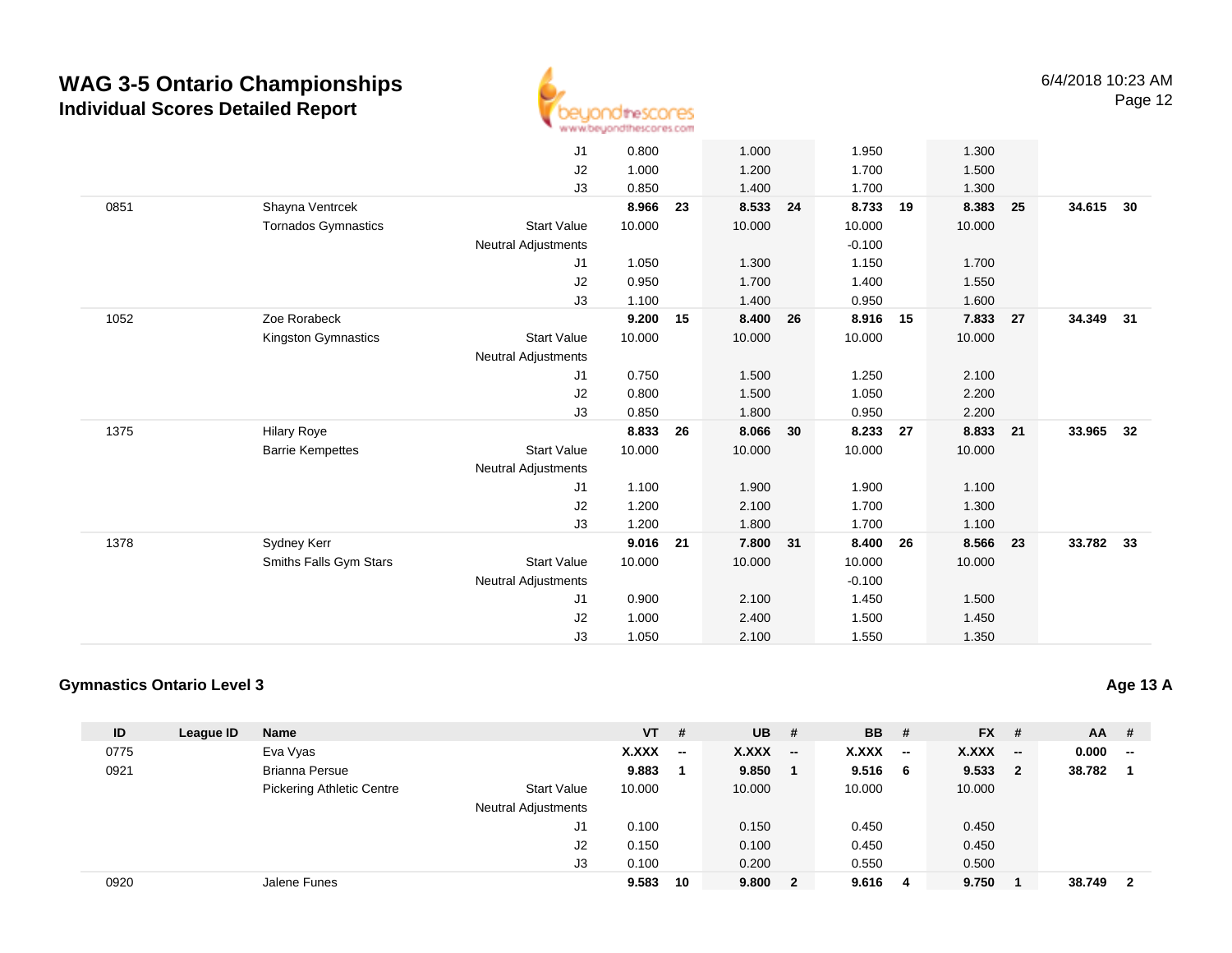

|      | <b>Pickering Athletic Centre</b>   | <b>Start Value</b><br><b>Neutral Adjustments</b> | 10.000         |                | 10.000   |                | 10.000   |                         | 10.000         |                         |          |                |
|------|------------------------------------|--------------------------------------------------|----------------|----------------|----------|----------------|----------|-------------------------|----------------|-------------------------|----------|----------------|
|      |                                    | J1                                               | 0.450          |                | 0.250    |                | 0.350    |                         | 0.300          |                         |          |                |
|      |                                    | J2                                               | 0.400          |                | 0.150    |                | 0.400    |                         | 0.200          |                         |          |                |
|      |                                    | J3                                               | 0.400          |                | 0.200    |                | 0.400    |                         | 0.250          |                         |          |                |
| 1272 | Niru Namulla                       |                                                  | 9.800          | $\mathbf{3}$   | 9.683    | $\overline{4}$ | 9.683    | $\overline{2}$          | 9.533          | $\overline{\mathbf{2}}$ | 38.699   | $\mathbf{3}$   |
|      | <b>Champions Gymnastics</b>        | <b>Start Value</b>                               | 10.000         |                | 10.000   |                | 10.000   |                         | 10.000         |                         |          |                |
|      |                                    | <b>Neutral Adjustments</b>                       |                |                |          |                |          |                         |                |                         |          |                |
|      |                                    | J1                                               | 0.200          |                | 0.350    |                | 0.300    |                         | 0.550          |                         |          |                |
|      |                                    | J2                                               | 0.150          |                | 0.350    |                | 0.350    |                         | 0.450          |                         |          |                |
|      |                                    | J3                                               | 0.250          |                | 0.250    |                | 0.300    |                         | 0.400          |                         |          |                |
| 0944 | Carys Washer                       |                                                  | 9.716          | 5              | 9.783    | $\mathbf{3}$   | 9.766    | $\overline{\mathbf{1}}$ | 9.416          | $\overline{4}$          | 38.681   | $\overline{4}$ |
|      | Oakville Gymnastics Club           | <b>Start Value</b>                               | 10.000         |                | 10.000   |                | 10.000   |                         | 10.000         |                         |          |                |
|      |                                    | <b>Neutral Adjustments</b>                       |                |                |          |                |          |                         |                |                         |          |                |
|      |                                    | J1                                               | 0.300          |                | 0.150    |                | 0.200    |                         | 0.550          |                         |          |                |
|      |                                    | J2                                               | 0.200          |                | 0.300    |                | 0.200    |                         | 0.600          |                         |          |                |
|      |                                    | J3                                               | 0.350          |                | 0.200    |                | 0.300    |                         | 0.600          |                         |          |                |
| 0822 | Annabelle Gillis                   |                                                  | 9.816          | $\overline{2}$ | 9.516    | 6              | 9.533    | $-5$                    | 9.183          | 13                      | 38.048   | 5              |
|      | <b>Trillium GC</b>                 | <b>Start Value</b>                               | 10.000         |                | 10.000   |                | 10.000   |                         | 10.000         |                         |          |                |
|      |                                    | Neutral Adjustments                              |                |                |          |                |          |                         |                |                         |          |                |
|      |                                    | J1                                               | 0.200          |                | 0.500    |                | 0.400    |                         | 0.750          |                         |          |                |
|      |                                    | J2                                               | 0.150          |                | 0.400    |                | 0.500    |                         | 0.900          |                         |          |                |
|      |                                    | J3                                               | 0.200          |                | 0.550    |                | 0.500    |                         | 0.800          |                         |          |                |
| 0879 | Ruby Brown                         |                                                  | 9.416          | 18             | 9.533    | 5              | 9.650    | $\mathbf{3}$            | 9.433          | $\mathbf{3}$            | 38.032 6 |                |
|      | <b>Shenderey Gymnastics Centre</b> | <b>Start Value</b>                               | 10.000         |                | 10.000   |                | 10.000   |                         | 10.000         |                         |          |                |
|      |                                    | Neutral Adjustments                              |                |                |          |                |          |                         |                |                         |          |                |
|      |                                    | J1                                               | 0.600          |                | 0.550    |                | 0.450    |                         | 0.650          |                         |          |                |
|      |                                    | J2                                               | 0.600          |                | 0.400    |                | 0.350    |                         | 0.500          |                         |          |                |
|      |                                    | J3                                               | 0.550          |                | 0.450    |                | 0.250    |                         | 0.550          |                         |          |                |
| 1061 | Gala Baranchuk                     |                                                  | 9.683          | 6              | 9.683    | 4              | 9.266 13 |                         | 9.116          | 16                      | 37.748   | $\overline{7}$ |
|      | Kingston Gymnastics                | <b>Start Value</b>                               | 10.000         |                | 10.000   |                | 10.000   |                         | 10.000         |                         |          |                |
|      |                                    | Neutral Adjustments                              |                |                |          |                |          |                         |                |                         |          |                |
|      |                                    | J1                                               | 0.300          |                | 0.250    |                | 0.700    |                         | 1.050          |                         |          |                |
|      |                                    | J2                                               | 0.300          |                | 0.300    |                | 0.700    |                         | 0.900          |                         |          |                |
|      |                                    | J3                                               | 0.350          |                | 0.400    |                | 0.800    |                         | 0.700          |                         |          |                |
| 1357 | Joanna Chai                        |                                                  | 9.650          | 8              | 9.016 25 |                | 9.416    | $\overline{7}$          | 9.433          | $\overline{\mathbf{3}}$ | 37.515 8 |                |
|      | Manjak's Gymnastics                | <b>Start Value</b>                               | 10.000         |                | 10.000   |                | 10.000   |                         | 10.000         |                         |          |                |
|      |                                    | Neutral Adjustments                              |                |                | 0.950    |                | 0.600    |                         |                |                         |          |                |
|      |                                    | J <sub>1</sub><br>J2                             | 0.300<br>0.350 |                | 1.000    |                | 0.600    |                         | 0.600<br>0.500 |                         |          |                |
|      |                                    |                                                  |                |                |          |                |          |                         |                |                         |          |                |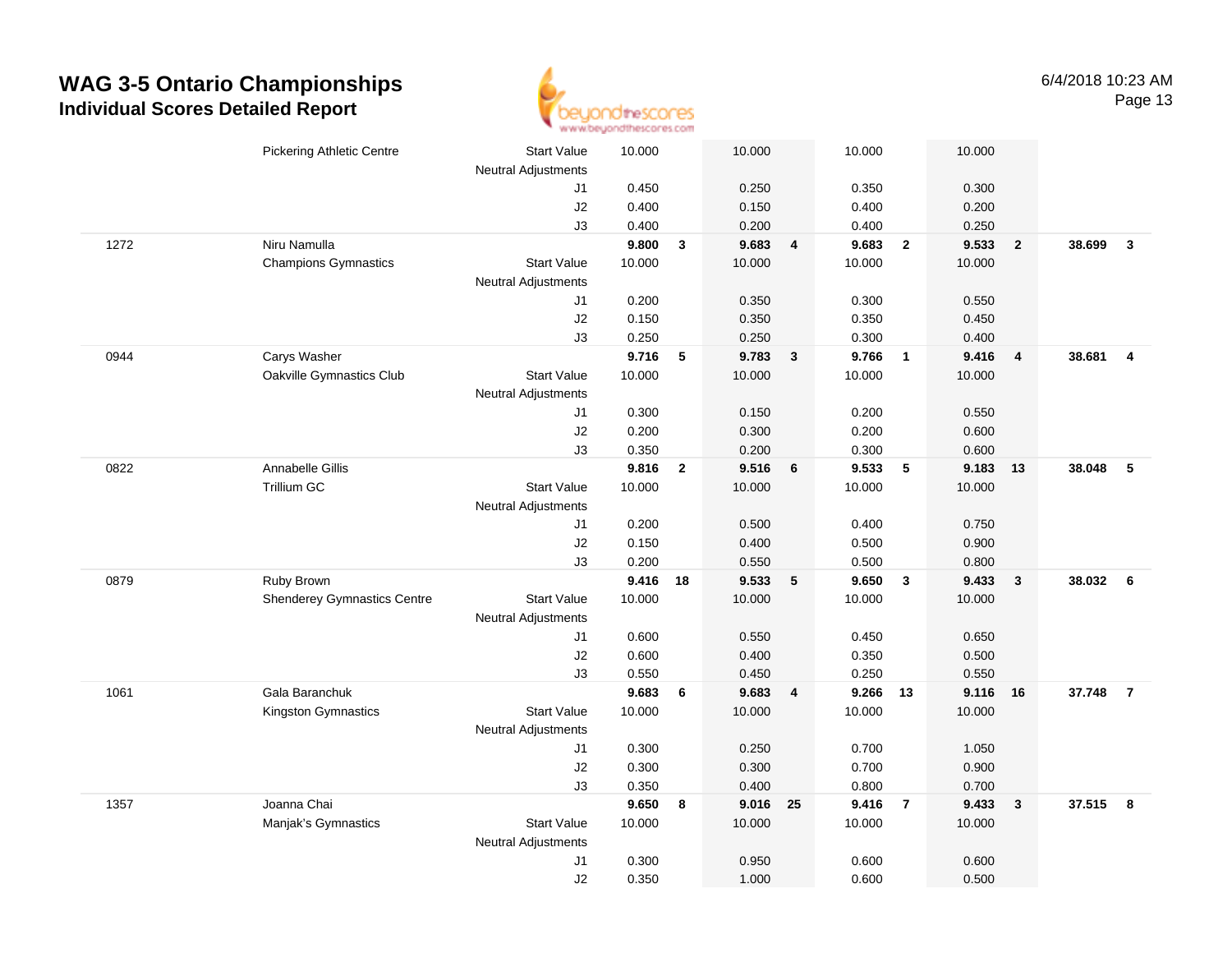

| 0774 | Christina Sunseri                   | J3                                               | 0.400  |    | 1.000              |    | 0.550    |                | 0.600  |    |           |    |
|------|-------------------------------------|--------------------------------------------------|--------|----|--------------------|----|----------|----------------|--------|----|-----------|----|
|      |                                     |                                                  |        |    |                    |    |          |                |        |    |           |    |
|      |                                     |                                                  | 9.450  | 17 | 9.416              | 8  | 9.416    | $\overline{7}$ | 9.216  | 11 | 37.498    | 9  |
|      | Woodbridge Academy of<br>Gymnastics | <b>Start Value</b>                               | 10.000 |    | 10.000             |    | 10.000   |                | 10.000 |    |           |    |
|      |                                     | <b>Neutral Adjustments</b>                       |        |    |                    |    |          |                |        |    |           |    |
|      |                                     | J1                                               | 0.600  |    | 0.450              |    | 0.550    |                | 0.750  |    |           |    |
|      |                                     | J2                                               | 0.550  |    | 0.700              |    | 0.500    |                | 0.900  |    |           |    |
|      |                                     | J3                                               | 0.500  |    | 0.600              |    | 0.700    |                | 0.700  |    |           |    |
| 1017 | Natalie Mitchell                    |                                                  | 9.583  | 10 | 9.333 11           |    | 9.200    | 15             | 9.366  | 6  | 37.482    | 10 |
|      | London Gym Academy                  | <b>Start Value</b>                               | 10.000 |    | 10.000             |    | 10.000   |                | 10.000 |    |           |    |
|      |                                     | <b>Neutral Adjustments</b>                       |        |    |                    |    |          |                |        |    |           |    |
|      |                                     | J1                                               | 0.400  |    | 0.550              |    | 0.900    |                | 0.800  |    |           |    |
|      |                                     | J2                                               | 0.400  |    | 0.800              |    | 0.700    |                | 0.600  |    |           |    |
|      |                                     | J3                                               | 0.450  |    | 0.650              |    | 0.800    |                | 0.500  |    |           |    |
| 1225 | Madison Au                          |                                                  | 9.716  | 5  | 9.083              | 22 | 9.383    | 9              | 9.283  | 8  | 37.465    | 11 |
|      | Flip 'n' Wicked Gymnastics          | <b>Start Value</b>                               | 10.000 |    | 10.000             |    | 10.000   |                | 10.000 |    |           |    |
|      |                                     | <b>Neutral Adjustments</b>                       |        |    |                    |    |          |                |        |    |           |    |
|      |                                     | J1                                               | 0.300  |    | 0.900              |    | 0.700    |                | 0.800  |    |           |    |
|      |                                     | J2                                               | 0.250  |    | 0.800              |    | 0.600    |                | 0.700  |    |           |    |
|      |                                     | J <sub>3</sub>                                   | 0.300  |    | 1.050              |    | 0.550    |                | 0.650  |    |           |    |
| 0789 | Kierra Mate                         |                                                  | 9.416  | 18 | 9.200              | 17 | 9.533    | 5              | 9.283  | 8  | 37.432 12 |    |
|      | <b>Whitby Gymnastics</b>            | <b>Start Value</b>                               | 10.000 |    | 10.000             |    | 10.000   |                | 10.000 |    |           |    |
|      |                                     | Neutral Adjustments                              |        |    |                    |    |          |                |        |    |           |    |
|      |                                     | J1                                               | 0.550  |    | 0.950              |    | 0.400    |                | 0.800  |    |           |    |
|      |                                     | J2                                               | 0.650  |    | 0.650              |    | 0.400    |                | 0.750  |    |           |    |
|      |                                     | J3                                               | 0.550  |    | 0.800              |    | 0.600    |                | 0.600  |    |           |    |
| 1308 | Morgan Van Staalduinen              |                                                  | 9.566  | 11 | 9.250 14<br>10.000 |    | 9.333    | 10             | 9.266  | 9  | 37.415 13 |    |
|      | Aspire Gymnastics                   | <b>Start Value</b><br><b>Neutral Adjustments</b> | 10.000 |    |                    |    | 10.000   |                | 10.000 |    |           |    |
|      |                                     | J1                                               | 0.500  |    | 0.900              |    | 0.700    |                | 0.800  |    |           |    |
|      |                                     | J2                                               | 0.350  |    | 0.600              |    | 0.600    |                | 0.700  |    |           |    |
|      |                                     | J3                                               | 0.450  |    | 0.750              |    | 0.700    |                | 0.700  |    |           |    |
| 0922 | <b>Breanne Winton</b>               |                                                  | 9.466  | 16 | 9.283              | 13 | 9.400    | 8              | 9.150  | 15 | 37.299    | 14 |
|      | <b>Pickering Athletic Centre</b>    | <b>Start Value</b>                               | 10.000 |    | 10.000             |    | 10.000   |                | 10.000 |    |           |    |
|      |                                     | <b>Neutral Adjustments</b>                       |        |    |                    |    | $-0.100$ |                |        |    |           |    |
|      |                                     | J1                                               | 0.600  |    | 0.850              |    | 0.450    |                | 0.850  |    |           |    |
|      |                                     | $\sf J2$                                         | 0.550  |    | 0.650              |    | 0.600    |                | 0.800  |    |           |    |
|      |                                     | J3                                               | 0.450  |    | 0.650              |    | 0.450    |                | 0.900  |    |           |    |
| 0880 | Jessica McDonald                    |                                                  | 9.400  | 19 | 9.350              | 10 | 9.516    | - 6            | 8.950  | 20 | 37.216    | 15 |
|      | <b>Shenderey Gymnastics Centre</b>  | <b>Start Value</b>                               | 10.000 |    | 10.000             |    | 10.000   |                | 10.000 |    |           |    |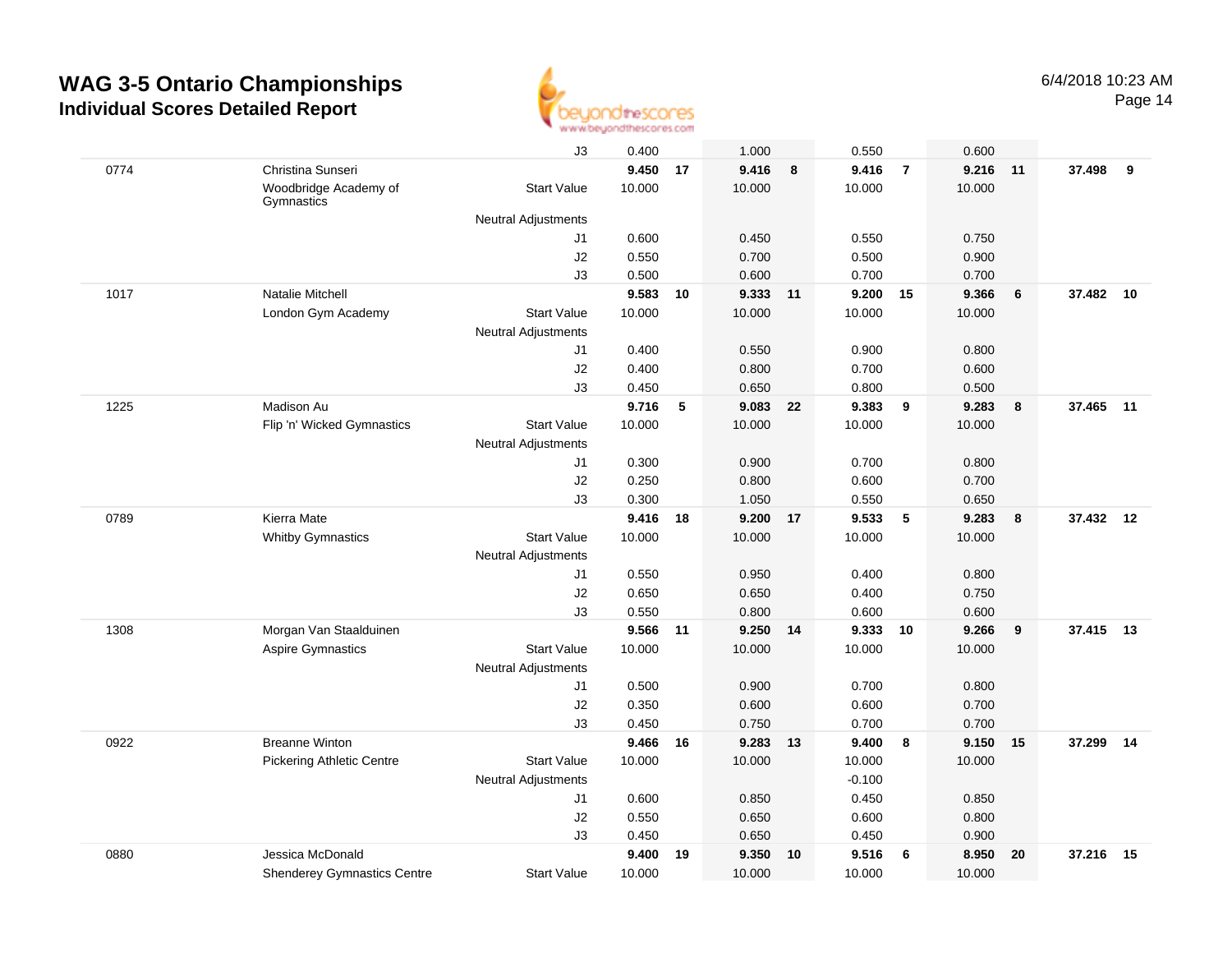

|      |                                  | <b>Neutral Adjustments</b> |          |                |          |                |          |                |        |                |           |      |
|------|----------------------------------|----------------------------|----------|----------------|----------|----------------|----------|----------------|--------|----------------|-----------|------|
|      |                                  | J1                         | 0.700    |                | 0.800    |                | 0.450    |                | 0.950  |                |           |      |
|      |                                  | J2                         | 0.600    |                | 0.550    |                | 0.400    |                | 1.100  |                |           |      |
|      |                                  | J3                         | 0.500    |                | 0.600    |                | 0.600    |                | 1.100  |                |           |      |
| 1436 | Kiera Arruda                     |                            | 9.733    | 4              | 9.116 20 |                | 8.916 21 |                | 9.400  | $\sqrt{5}$     | 37.165 16 |      |
|      | All Star Sports Centre           | <b>Start Value</b>         | 10.000   |                | 10.000   |                | 10.000   |                | 10.000 |                |           |      |
|      |                                  | <b>Neutral Adjustments</b> |          |                |          |                | $-0.100$ |                |        |                |           |      |
|      |                                  | J1                         | 0.250    |                | 0.900    |                | 0.950    |                | 0.550  |                |           |      |
|      |                                  | J2                         | 0.250    |                | 0.700    |                | 1.000    |                | 0.750  |                |           |      |
|      |                                  | J3                         | 0.300    |                | 1.050    |                | 1.000    |                | 0.500  |                |           |      |
| 0972 | Elo Okafor                       |                            | 9.533    | 13             | 9.350 10 |                | 9.033    | 18             | 9.233  | 10             | 37.149 17 |      |
|      | Niagara Acro Cats                | <b>Start Value</b>         | 10.000   |                | 10.000   |                | 10.000   |                | 10.000 |                |           |      |
|      |                                  | <b>Neutral Adjustments</b> |          |                |          |                | $-0.100$ |                |        |                |           |      |
|      |                                  | J1                         | 0.400    |                | 0.750    |                | 0.900    |                | 0.800  |                |           |      |
|      |                                  | J2                         | 0.500    |                | 0.650    |                | 0.800    |                | 0.800  |                |           |      |
|      |                                  | J3                         | 0.500    |                | 0.550    |                | 0.900    |                | 0.700  |                |           |      |
| 0919 | Jamie Broomfield                 |                            | 9.600    | 9              | 9.300 12 |                | 9.283    | 12             | 8.933  | 21             | 37.116 18 |      |
|      | <b>Pickering Athletic Centre</b> | <b>Start Value</b>         | 10.000   |                | 10.000   |                | 10.000   |                | 10.000 |                |           |      |
|      |                                  | <b>Neutral Adjustments</b> |          |                |          |                |          |                |        |                |           |      |
|      |                                  | J1                         | 0.400    |                | 0.650    |                | 0.750    |                | 0.950  |                |           |      |
|      |                                  | $\sf J2$                   | 0.400    |                | 0.700    |                | 0.800    |                | 1.050  |                |           |      |
|      |                                  | J3                         | 0.400    |                | 0.750    |                | 0.600    |                | 1.200  |                |           |      |
| 1210 | Eliot Savor                      |                            | 9.516 14 |                | 9.683    | $\overline{4}$ | 9.316    | 11             | 8.600  | 28             | 37.115 19 |      |
|      | Galaxy                           | <b>Start Value</b>         | 10.000   |                | 10.000   |                | 10.000   |                | 10.000 |                |           |      |
|      |                                  | <b>Neutral Adjustments</b> |          |                |          |                |          |                |        |                |           |      |
|      |                                  | J1                         | 0.400    |                | 0.350    |                | 0.600    |                | 1.450  |                |           |      |
|      |                                  | J2                         | 0.450    |                | 0.250    |                | 0.700    |                | 1.450  |                |           |      |
|      |                                  | J3                         | 0.600    |                | 0.350    |                | 0.750    |                | 1.300  |                |           |      |
| 0823 | Abigail Huffman                  |                            | 9.516 14 |                | 8.666 30 |                | 9.616    | $\overline{4}$ | 9.300  | $\overline{7}$ | 37.098    | - 20 |
|      | Trillium GC                      | <b>Start Value</b>         | 10.000   |                | 10.000   |                | 10.000   |                | 10.000 |                |           |      |
|      |                                  | <b>Neutral Adjustments</b> |          |                |          |                |          |                |        |                |           |      |
|      |                                  | J1                         | 0.500    |                | 1.550    |                | 0.400    |                | 0.750  |                |           |      |
|      |                                  | J2                         | 0.500    |                | 1.250    |                | 0.300    |                | 0.700  |                |           |      |
|      |                                  | J3                         | 0.450    |                | 1.200    |                | 0.450    |                | 0.650  |                |           |      |
| 1351 | Avry Pare                        |                            | 9.666    | $\overline{7}$ | 9.183 18 |                | 9.266    | 13             | 8.900  | 23             | 37.015 21 |      |
|      | <b>Adrenaline Gymnastics</b>     | <b>Start Value</b>         | 10.000   |                | 10.000   |                | 10.000   |                | 10.000 |                |           |      |
|      |                                  | <b>Neutral Adjustments</b> |          |                |          |                | $-0.100$ |                |        |                |           |      |
|      |                                  | J1                         | 0.300    |                | 0.900    |                | 0.650    |                | 1.100  |                |           |      |
|      |                                  | J2                         | 0.350    |                | 0.700    |                | 0.550    |                | 1.000  |                |           |      |
|      |                                  | J3                         | 0.350    |                | 0.850    |                | 0.700    |                | 1.200  |                |           |      |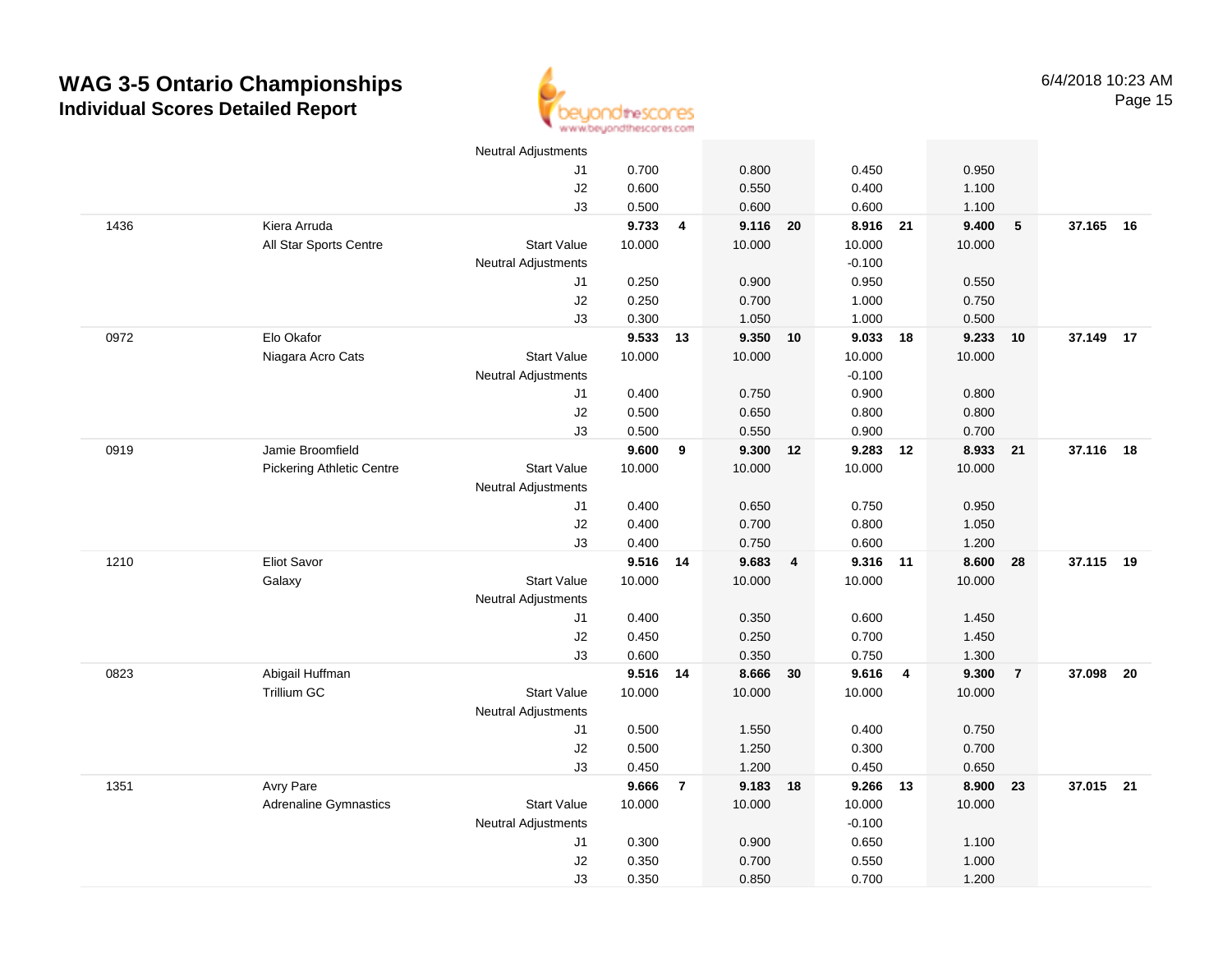

Page 16

| 0769 | Daniella Chan                                     |                                           | 9.450 17       |    | 8.816 28       |                | 9.533          | -5 | 9.150          | $-15$ | 36.949 22 |      |
|------|---------------------------------------------------|-------------------------------------------|----------------|----|----------------|----------------|----------------|----|----------------|-------|-----------|------|
|      | <b>Woolwich Cardinals Gymnastics</b>              | <b>Start Value</b><br>Neutral Adjustments | 10.000         |    | 10.000         |                | 10.000         |    | 10.000         |       |           |      |
|      |                                                   | J1                                        | 0.600          |    | 1.250          |                | 0.450          |    | 1.000          |       |           |      |
|      |                                                   | J2                                        | 0.550          |    | 1.100          |                | 0.500          |    | 0.800          |       |           |      |
|      |                                                   | J3                                        | 0.500          |    | 1.200          |                | 0.450          |    | 0.750          |       |           |      |
| 0865 | <b>Kailey Andrews</b>                             |                                           | 9.583          | 10 | 9.033 24       |                | 9.250 14       |    | 9.083          | 17    | 36.949 22 |      |
|      | Smiths Falls Gym Stars                            | <b>Start Value</b>                        | 10.000         |    | 10.000         |                | 10.000         |    | 10.000         |       |           |      |
|      |                                                   | <b>Neutral Adjustments</b>                |                |    |                |                |                |    |                |       |           |      |
|      |                                                   | J1                                        | 0.400          |    | 0.850          |                | 0.700          |    | 0.850          |       |           |      |
|      |                                                   | J2                                        | 0.450          |    | 0.950          |                | 0.850          |    | 0.800          |       |           |      |
|      |                                                   | J3                                        | 0.400          |    | 1.100          |                | 0.700          |    | 1.100          |       |           |      |
| 0910 | <b>Becca Martin</b>                               |                                           | 9.450          | 17 | 9.366          | 9              | 8.916          | 21 | 9.166          | 14    | 36.898    | 23   |
|      | <b>Revolution Gymnastics And Sports</b><br>Centre | <b>Start Value</b>                        | 10.000         |    | 10.000         |                | 10.000         |    | 10.000         |       |           |      |
|      |                                                   | <b>Neutral Adjustments</b>                |                |    |                |                |                |    |                |       |           |      |
|      |                                                   | J1                                        | 0.550          |    | 0.600          |                | 1.150          |    | 0.800          |       |           |      |
|      |                                                   | J2                                        | 0.600          |    | 0.700          |                | 1.000          |    | 0.900          |       |           |      |
|      |                                                   | J3                                        | 0.500          |    | 0.600          |                | 1.100          |    | 0.800          |       |           |      |
| 1340 | <b>Cassidy Gosse</b>                              |                                           | 9.283          | 23 | 9.450          | $\overline{7}$ | 8.950          | 20 | 9.200          | 12    | 36.883    | - 24 |
|      | Ajax Acro's Gym Club                              | <b>Start Value</b>                        | 10.000         |    | 10.000         |                | 10.000         |    | 10.000         |       |           |      |
|      |                                                   | Neutral Adjustments                       |                |    |                |                |                |    |                |       |           |      |
|      |                                                   | J1                                        | 0.650          |    | 0.600          |                | 1.150          |    | 0.900          |       |           |      |
|      |                                                   | J2                                        | 0.750          |    | 0.550          |                | 1.100          |    | 0.700          |       |           |      |
|      |                                                   | J3                                        | 0.750          |    | 0.500          |                | 0.900          |    | 0.800          |       |           |      |
| 0915 | Lauren Baxter                                     |                                           | 9.466          | 16 | 9.300          | 12             | 9.383          | 9  | 8.716          | 27    | 36.865    | - 25 |
|      | <b>Pulsars Gymnastics Club</b>                    | <b>Start Value</b>                        | 10.000         |    | 10.000         |                | 10.000         |    | 10.000         |       |           |      |
|      |                                                   | <b>Neutral Adjustments</b>                |                |    |                |                |                |    |                |       |           |      |
|      |                                                   | J1                                        | 0.600<br>0.550 |    | 0.650<br>0.650 |                | 0.600<br>0.600 |    | 1.300<br>1.350 |       |           |      |
|      |                                                   | J2<br>J3                                  | 0.450          |    | 0.800          |                | 0.650          |    | 1.200          |       |           |      |
| 0846 | Antea Schiefer                                    |                                           | 9.500 15       |    | 9.250 14       |                | 9.066          | 17 | 8.916          | 22    | 36.732 26 |      |
|      | <b>Synergy Gymnastics</b>                         | <b>Start Value</b>                        | 10.000         |    | 10.000         |                | 10.000         |    | 10.000         |       |           |      |
|      |                                                   | Neutral Adjustments                       |                |    |                |                |                |    |                |       |           |      |
|      |                                                   | J1                                        | 0.500          |    | 0.800          |                | 1.000          |    | 1.200          |       |           |      |
|      |                                                   | J2                                        | 0.550          |    | 0.800          |                | 0.950          |    | 1.050          |       |           |      |
|      |                                                   | J3                                        | 0.450          |    | 0.650          |                | 0.850          |    | 1.000          |       |           |      |
| 1297 | Kate McKellar                                     |                                           | 9.366          | 21 | 9.150 19       |                | 8.916 21       |    | 9.283          | 8     | 36.715 27 |      |
|      | Blenheim-Kent                                     | <b>Start Value</b>                        | 10.000         |    | 10.000         |                | 10.000         |    | 10.000         |       |           |      |
|      |                                                   | <b>Neutral Adjustments</b>                |                |    |                |                |                |    |                |       |           |      |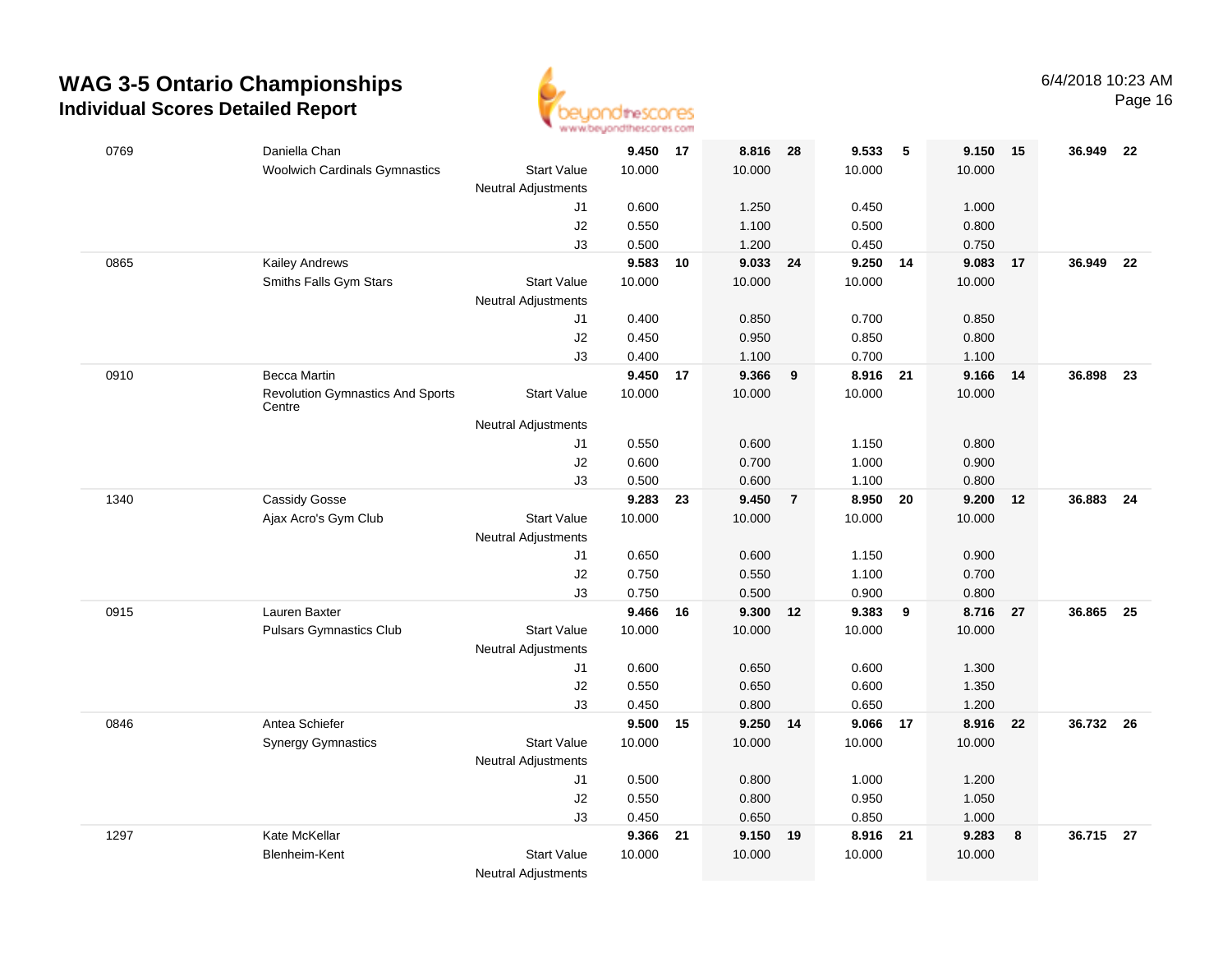

|      |                       |                                  | J1                         | 0.700  |    | 0.700    |    | 1.050    |    | 0.750  |     |           |      |
|------|-----------------------|----------------------------------|----------------------------|--------|----|----------|----|----------|----|--------|-----|-----------|------|
|      |                       |                                  | J2                         | 0.600  |    | 1.000    |    | 1.000    |    | 0.650  |     |           |      |
|      |                       |                                  | J3                         | 0.600  |    | 0.850    |    | 1.200    |    | 0.750  |     |           |      |
| 1236 |                       | Nadia Mandeno                    |                            | 9.500  | 15 | 8.816 28 |    | 9.100 16 |    | 9.266  | 9   | 36.682 28 |      |
|      |                       | Dancemakers Gymnastics           | <b>Start Value</b>         | 10.000 |    | 10.000   |    | 10.000   |    | 10.000 |     |           |      |
|      |                       |                                  | Neutral Adjustments        |        |    |          |    |          |    |        |     |           |      |
|      |                       |                                  | J1                         | 0.450  |    | 1.100    |    | 0.950    |    | 0.700  |     |           |      |
|      |                       |                                  | J2                         | 0.550  |    | 1.200    |    | 0.900    |    | 0.650  |     |           |      |
|      |                       |                                  | J3                         | 0.500  |    | 1.250    |    | 0.850    |    | 0.850  |     |           |      |
| 1328 |                       | <b>Carsen Freitas</b>            |                            | 9.550  | 12 | 9.100 21 |    | 8.783    | 23 | 9.166  | -14 | 36.599    | 29   |
|      |                       | All Star Sports Centre           | <b>Start Value</b>         | 10.000 |    | 10.000   |    | 10.000   |    | 10.000 |     |           |      |
|      |                       |                                  | <b>Neutral Adjustments</b> |        |    |          |    | $-0.100$ |    |        |     |           |      |
|      |                       |                                  | J1                         | 0.400  |    | 1.000    |    | 1.100    |    | 1.000  |     |           |      |
|      |                       |                                  | J2                         | 0.450  |    | 0.900    |    | 1.000    |    | 0.800  |     |           |      |
|      |                       |                                  | J3                         | 0.500  |    | 0.800    |    | 1.250    |    | 0.700  |     |           |      |
| 1373 | Gymnastics<br>Ontario | Alexia Ceridonio                 |                            | 9.466  | 16 | 9.216 16 |    | 8.850    | 22 | 9.016  | 19  | 36.548    | - 30 |
|      |                       | Hamilton Wentworth Regionettes   | <b>Start Value</b>         | 10.000 |    | 10.000   |    | 10.000   |    | 10.000 |     |           |      |
|      |                       |                                  | <b>Neutral Adjustments</b> |        |    |          |    | $-0.100$ |    |        |     |           |      |
|      |                       |                                  | J1                         | 0.500  |    | 0.750    |    | 1.150    |    | 0.850  |     |           |      |
|      |                       |                                  | J2                         | 0.550  |    | 0.850    |    | 1.000    |    | 0.900  |     |           |      |
|      |                       |                                  | J3                         | 0.550  |    | 0.750    |    | 1.000    |    | 1.200  |     |           |      |
| 1023 |                       | Rachel Smith                     |                            | 9.583  | 10 | 9.233    | 15 | 8.633    | 25 | 9.033  | 18  | 36.482 31 |      |
|      |                       | <b>Lindsay Gymnastics Centre</b> | <b>Start Value</b>         | 10.000 |    | 10.000   |    | 10.000   |    | 10.000 |     |           |      |
|      |                       |                                  | Neutral Adjustments        |        |    |          |    | $-0.100$ |    |        |     |           |      |
|      |                       |                                  | J1                         | 0.400  |    | 0.950    |    | 1.400    |    | 0.900  |     |           |      |
|      |                       |                                  | J2                         | 0.400  |    | 0.650    |    | 1.300    |    | 0.900  |     |           |      |
|      |                       |                                  | J3                         | 0.450  |    | 0.700    |    | 1.100    |    | 1.100  |     |           |      |
| 0958 |                       | Emily McClelland                 |                            | 9.583  | 10 | 8.900 27 |    | 8.766 24 |    | 9.183  | 13  | 36.432 32 |      |
|      |                       | Northern Stars                   | <b>Start Value</b>         | 10.000 |    | 10.000   |    | 10.000   |    | 10.000 |     |           |      |
|      |                       |                                  | <b>Neutral Adjustments</b> |        |    |          |    | $-0.100$ |    |        |     |           |      |
|      |                       |                                  | J1                         | 0.400  |    | 1.200    |    | 1.100    |    | 1.000  |     |           |      |
|      |                       |                                  | J2                         | 0.400  |    | 0.950    |    | 1.200    |    | 0.700  |     |           |      |
|      |                       |                                  | J3                         | 0.450  |    | 1.150    |    | 1.100    |    | 0.750  |     |           |      |
| 0833 |                       | Emilia Costa                     |                            | 9.550  | 12 | 9.050    | 23 | 9.250    | 14 | 8.550  | 29  | 36.400    | 33   |
|      |                       | <b>Trillium GC</b>               | <b>Start Value</b>         | 10.000 |    | 10.000   |    | 10.000   |    | 10.000 |     |           |      |
|      |                       |                                  | <b>Neutral Adjustments</b> |        |    |          |    |          |    |        |     |           |      |
|      |                       |                                  | J1                         | 0.450  |    | 0.950    |    | 0.750    |    | 1.500  |     |           |      |
|      |                       |                                  | $\sf J2$                   | 0.450  |    | 0.800    |    | 0.650    |    | 1.300  |     |           |      |
|      |                       |                                  | J3                         | 0.450  |    | 1.100    |    | 0.850    |    | 1.550  |     |           |      |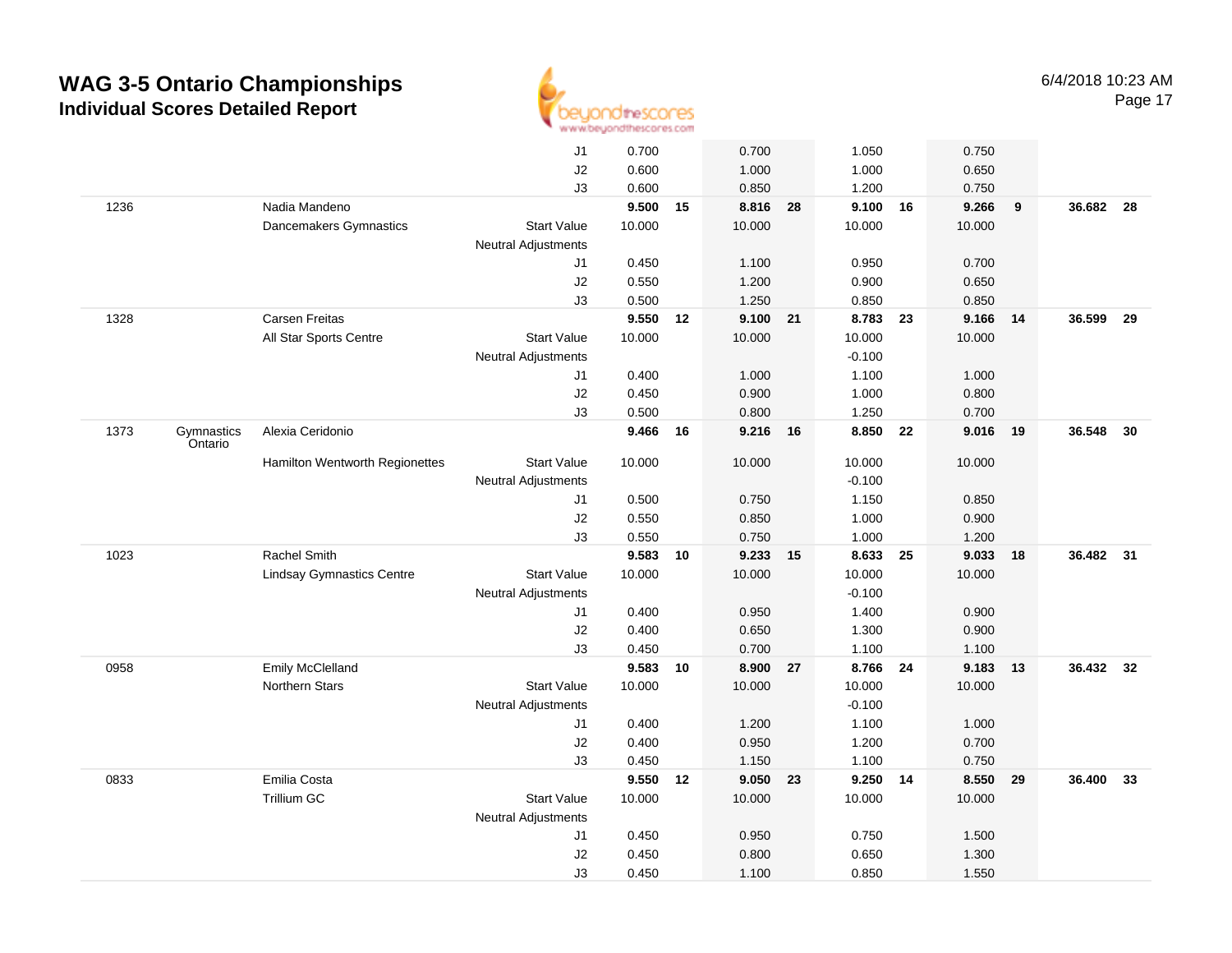

| 1256 | Eva Tsourakis              |                            | 9.233  | 24 | 8.900    | 27 | 8.916    | 21 | 9.116  | 16 | 36.165 34 |    |
|------|----------------------------|----------------------------|--------|----|----------|----|----------|----|--------|----|-----------|----|
|      | Corona Competitive         | <b>Start Value</b>         | 10.000 |    | 10.000   |    | 10.000   |    | 10.000 |    |           |    |
|      |                            | <b>Neutral Adjustments</b> |        |    |          |    | $-0.100$ |    |        |    |           |    |
|      |                            | J1                         | 0.800  |    | 1.100    |    | 0.850    |    | 0.800  |    |           |    |
|      |                            | J2                         | 0.800  |    | 0.850    |    | 1.200    |    | 0.950  |    |           |    |
|      |                            | J3                         | 0.700  |    | 1.350    |    | 0.900    |    | 0.900  |    |           |    |
| 1133 | Julie Fam                  |                            | 9.400  | 19 | 8.933    | 26 | 9.000    | 19 | 8.783  | 25 | 36.116    | 35 |
|      | Gymnastics Mississauga     | <b>Start Value</b>         | 10.000 |    | 10.000   |    | 10.000   |    | 10.000 |    |           |    |
|      |                            | <b>Neutral Adjustments</b> |        |    |          |    |          |    |        |    |           |    |
|      |                            | J1                         | 0.600  |    | 1.100    |    | 1.100    |    | 1.300  |    |           |    |
|      |                            | J2                         | 0.600  |    | 1.050    |    | 1.000    |    | 1.300  |    |           |    |
|      |                            | J3                         | 0.600  |    | 1.050    |    | 0.900    |    | 1.050  |    |           |    |
| 1361 | Madison Hogg               |                            | 9.550  | 12 | 8.700 29 |    | 9.100    | 16 | 8.733  | 26 | 36.083    | 36 |
|      | Petawawa Gymnastic's Club  | <b>Start Value</b>         | 10.000 |    | 10.000   |    | 10.000   |    | 10.000 |    |           |    |
|      |                            | <b>Neutral Adjustments</b> |        |    |          |    |          |    |        |    |           |    |
|      |                            | J1                         | 0.450  |    | 1.550    |    | 0.750    |    | 1.450  |    |           |    |
|      |                            | J2                         | 0.500  |    | 1.200    |    | 0.950    |    | 1.250  |    |           |    |
|      |                            | J3                         | 0.400  |    | 1.150    |    | 1.000    |    | 1.100  |    |           |    |
| 1167 | Alexandra Novokchanova     |                            | 9.383  | 20 | 8.650    | 31 | 9.200    | 15 | 8.783  | 25 | 36.016    | 37 |
|      | <b>Grand River Gymmies</b> | <b>Start Value</b>         | 10.000 |    | 10.000   |    | 10.000   |    | 10.000 |    |           |    |
|      |                            | <b>Neutral Adjustments</b> |        |    |          |    |          |    |        |    |           |    |
|      |                            | J1                         | 0.650  |    | 1.350    |    | 0.800    |    | 1.300  |    |           |    |
|      |                            | J2                         | 0.600  |    | 1.250    |    | 0.800    |    | 1.350  |    |           |    |
|      |                            | J3                         | 0.600  |    | 1.450    |    | 0.800    |    | 1.000  |    |           |    |
| 1423 | Freddi Young               |                            | 9.333  | 22 | 9.050    | 23 | 8.783    | 23 | 8.833  | 24 | 35.999    | 38 |
|      | Loyalist Gymnastics Club   | <b>Start Value</b>         | 10.000 |    | 10.000   |    | 10.000   |    | 10.000 |    |           |    |
|      |                            | <b>Neutral Adjustments</b> |        |    |          |    |          |    |        |    |           |    |
|      |                            | J1                         | 0.700  |    | 0.950    |    | 1.200    |    | 1.250  |    |           |    |
|      |                            | J2                         | 0.650  |    | 0.900    |    | 1.300    |    | 1.150  |    |           |    |
|      |                            | J3                         | 0.650  |    | 1.000    |    | 1.150    |    | 1.100  |    |           |    |

#### **Gymnastics Ontario Level 3**

| ID   | League ID | <b>Name</b>                      |                            | VT     | <b>UB</b> | -# | BB     | # | <b>FX</b> | # | $AA$ # |  |
|------|-----------|----------------------------------|----------------------------|--------|-----------|----|--------|---|-----------|---|--------|--|
| 0918 |           | Soraya Basaria                   |                            | 9.600  | 9.666     |    | 9.366  | 3 | 9.566     | 4 | 38.198 |  |
|      |           | <b>Pickering Athletic Centre</b> | <b>Start Value</b>         | 10.000 | 10.000    |    | 10.000 |   | 10.000    |   |        |  |
|      |           |                                  | <b>Neutral Adjustments</b> |        |           |    |        |   |           |   |        |  |
|      |           |                                  | ا ب                        | 0.450  | 0.300     |    | 0.700  |   | 0.450     |   |        |  |
|      |           |                                  | J2                         | 0.300  | 0.400     |    | 0.600  |   | 0.400     |   |        |  |
|      |           |                                  |                            |        |           |    |        |   |           |   |        |  |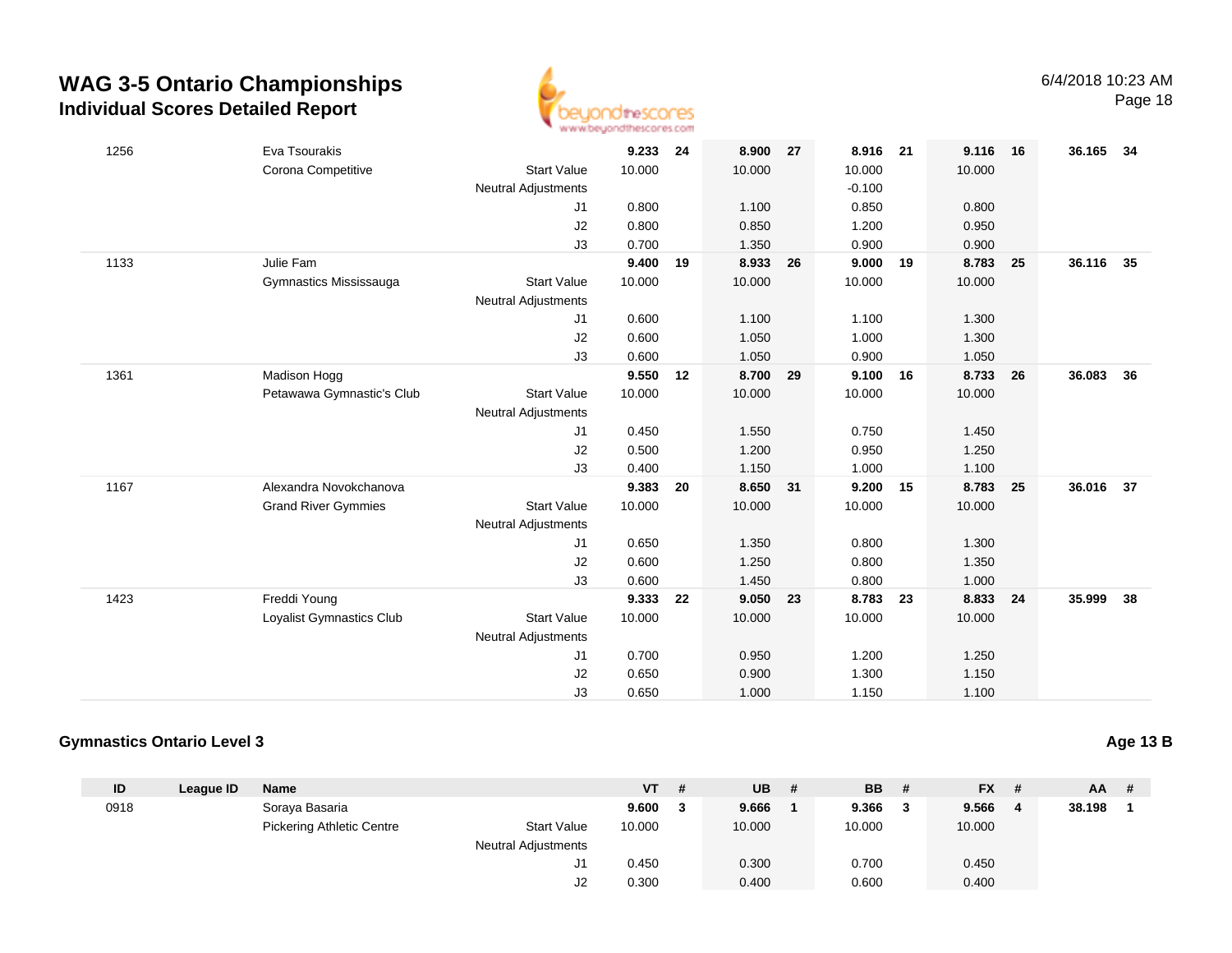

Page 19

|      |                                  | J3                         | 0.450          |              | 0.300          |                 | 0.600          |                 | 0.450          |                         |          |                         |
|------|----------------------------------|----------------------------|----------------|--------------|----------------|-----------------|----------------|-----------------|----------------|-------------------------|----------|-------------------------|
| 1073 | Kaitlyn Auchterlonie             |                            | 9.666          | $\mathbf{1}$ | 9.366          | $5\phantom{.0}$ | 9.300          | 4               | 9.800          | $\overline{1}$          | 38.132 2 |                         |
|      | Kawartha Gymnastics              | <b>Start Value</b>         | 10.000         |              | 10.000         |                 | 10.000         |                 | 10.000         |                         |          |                         |
|      |                                  | <b>Neutral Adjustments</b> |                |              |                |                 | $-0.100$       |                 |                |                         |          |                         |
|      |                                  | J1                         | 0.400          |              | 0.700          |                 | 0.550          |                 | 0.200          |                         |          |                         |
|      |                                  | J2                         | 0.200          |              | 0.600          |                 | 0.550          |                 | 0.200          |                         |          |                         |
|      |                                  | J3                         | 0.400          |              | 0.600          |                 | 0.700          |                 | 0.200          |                         |          |                         |
| 1286 | Keaira Yaworski                  |                            | 9.283          | 11           | 9.433          | 3               | 9.433          | $\mathbf{2}$    | 9.583          | $\mathbf{3}$            | 37.732 3 |                         |
|      | Cambridge Kips                   | <b>Start Value</b>         | 10.000         |              | 10.000         |                 | 10.000         |                 | 10.000         |                         |          |                         |
|      |                                  | <b>Neutral Adjustments</b> |                |              |                |                 |                |                 |                |                         |          |                         |
|      |                                  | J1                         | 0.750          |              | 0.500          |                 | 0.500          |                 | 0.450          |                         |          |                         |
|      |                                  | J2                         | 0.650          |              | 0.700          |                 | 0.700          |                 | 0.400          |                         |          |                         |
|      |                                  | J3                         | 0.750          |              | 0.500          |                 | 0.500          |                 | 0.400          |                         |          |                         |
| 1024 | Julia Watt                       |                            | 9.600          | $\mathbf{3}$ | 9.450          | $\overline{2}$  | 9.283          | $5\phantom{.0}$ | 9.316          | 13                      | 37.649   | $\overline{\mathbf{4}}$ |
|      | <b>Lindsay Gymnastics Centre</b> | <b>Start Value</b>         | 10.000         |              | 10.000         |                 | 10.000         |                 | 10.000         |                         |          |                         |
|      |                                  | <b>Neutral Adjustments</b> |                |              |                |                 |                |                 |                |                         |          |                         |
|      |                                  | J1                         | 0.400          |              | 0.450          |                 | 0.650          |                 | 0.600          |                         |          |                         |
|      |                                  | J2                         | 0.300          |              | 0.600          |                 | 0.750          |                 | 0.650          |                         |          |                         |
|      |                                  | J3                         | 0.500          |              | 0.600          |                 | 0.750          |                 | 0.800          |                         |          |                         |
| 0821 | Catherine Brassard               |                            | 9.450          | 5            | 9.166 11       |                 | 9.266          | 6               | 9.633          | $\overline{\mathbf{2}}$ | 37.515   | 5                       |
|      | Tumblers                         | <b>Start Value</b>         | 10.000         |              | 10.000         |                 | 10.000         |                 | 10.000         |                         |          |                         |
|      |                                  | Neutral Adjustments        |                |              |                |                 |                |                 |                |                         |          |                         |
|      |                                  | J1                         | 0.500          |              | 0.800          |                 | 0.800          |                 | 0.450          |                         |          |                         |
|      |                                  | J2                         | 0.550          |              | 0.800          |                 | 0.750          |                 | 0.350          |                         |          |                         |
| 0817 | Isabelle Yung                    | J3                         | 0.600<br>9.150 | 17           | 0.900<br>9.300 | 8               | 0.650<br>9.483 | $\overline{1}$  | 0.300<br>9.050 | 23                      | 36.983   | 6                       |
|      | <b>Tristar Gymnastics Club</b>   | <b>Start Value</b>         | 10.000         |              | 10.000         |                 | 10.000         |                 | 10.000         |                         |          |                         |
|      |                                  | <b>Neutral Adjustments</b> |                |              |                |                 |                |                 |                |                         |          |                         |
|      |                                  | J1                         | 0.850          |              | 0.700          |                 | 0.600          |                 | 1.000          |                         |          |                         |
|      |                                  | J2                         | 0.750          |              | 0.800          |                 | 0.500          |                 | 0.950          |                         |          |                         |
|      |                                  | J3                         | 0.950          |              | 0.600          |                 | 0.450          |                 | 0.900          |                         |          |                         |
| 1003 | Farrah Philpot                   |                            | 9.533          | 4            | 8.816 24       |                 | 9.150          | 9               | 9.450          | 6                       | 36.949   | $\overline{7}$          |
|      | Loyalist Gymnastics Club         | <b>Start Value</b>         | 10.000         |              | 10.000         |                 | 10.000         |                 | 10.000         |                         |          |                         |
|      |                                  | <b>Neutral Adjustments</b> |                |              |                |                 |                |                 |                |                         |          |                         |
|      |                                  | J1                         | 0.500          |              | 1.250          |                 | 0.650          |                 | 0.500          |                         |          |                         |
|      |                                  | J2                         | 0.400          |              | 1.200          |                 | 1.000          |                 | 0.550          |                         |          |                         |
|      |                                  | J3                         | 0.500          |              | 1.100          |                 | 0.900          |                 | 0.600          |                         |          |                         |
| 0788 | Jamie Manders                    |                            | 9.333          | 8            | 9.366          | $5\phantom{.0}$ | 8.533 26       |                 | 9.550          | 5                       | 36.782   | 8                       |
|      | <b>Whitby Gymnastics</b>         | <b>Start Value</b>         | 10.000         |              | 10.000         |                 | 10.000         |                 | 10.000         |                         |          |                         |
|      |                                  | <b>Neutral Adjustments</b> |                |              |                |                 |                |                 |                |                         |          |                         |
|      |                                  |                            |                |              |                |                 |                |                 |                |                         |          |                         |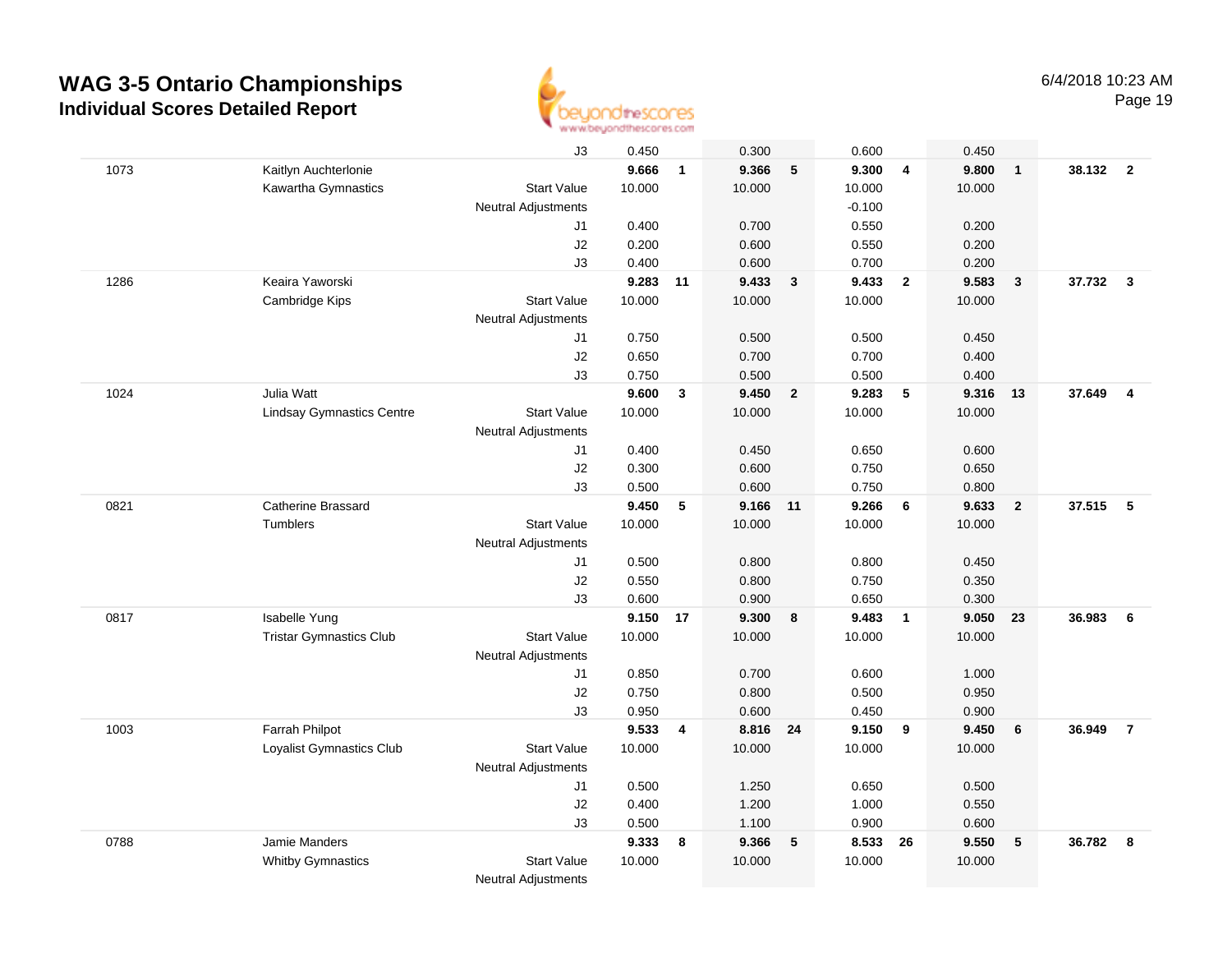

|      |                                 | J1                         | 0.750  |              | 0.700      |    | 1.400      |                | 0.450  |              |           |    |
|------|---------------------------------|----------------------------|--------|--------------|------------|----|------------|----------------|--------|--------------|-----------|----|
|      |                                 | J2                         | 0.650  |              | 0.600      |    | 1.400      |                | 0.400  |              |           |    |
|      |                                 | J3                         | 0.600  |              | 0.600      |    | 1.600      |                | 0.500  |              |           |    |
| 1038 | Mimi William                    |                            | 8.800  | 24           | 9.116 13   |    | 9.250      | $\overline{7}$ | 9.583  | $\mathbf{3}$ | 36.749    | 9  |
|      | Kitchener-Waterloo Gymnastics   | <b>Start Value</b>         | 10.000 |              | 10.000     |    | 10.000     |                | 10.000 |              |           |    |
|      |                                 | <b>Neutral Adjustments</b> |        |              |            |    |            |                |        |              |           |    |
|      |                                 | J1                         | 1.200  |              | 0.900      |    | 0.700      |                | 0.400  |              |           |    |
|      |                                 | J2                         | 1.150  |              | 0.900      |    | 0.700      |                | 0.450  |              |           |    |
|      |                                 | J3                         | 1.250  |              | 0.850      |    | 0.850      |                | 0.400  |              |           |    |
| 1237 | Sara Wright                     |                            | 9.300  | 10           | $9.000$ 17 |    | $9.100$ 12 |                | 9.333  | 12           | 36.733    | 10 |
|      | Dancemakers Gymnastics          | <b>Start Value</b>         | 10.000 |              | 10.000     |    | 10.000     |                | 10.000 |              |           |    |
|      |                                 | Neutral Adjustments        |        |              |            |    |            |                |        |              |           |    |
|      |                                 | J1                         | 0.700  |              | 1.000      |    | 1.000      |                | 0.700  |              |           |    |
|      |                                 | J2                         | 0.650  |              | 1.100      |    | 0.800      |                | 0.600  |              |           |    |
|      |                                 | J3                         | 0.750  |              | 0.900      |    | 0.900      |                | 0.700  |              |           |    |
| 1016 | Keira Tipping                   |                            | 9.033  | 20           | 9.233      | 9  | 9.116 11   |                | 9.300  | 14           | 36.682 11 |    |
|      | London Gym Academy              | <b>Start Value</b>         | 10.000 |              | 10.000     |    | 10.000     |                | 10.000 |              |           |    |
|      |                                 | Neutral Adjustments        |        |              |            |    |            |                |        |              |           |    |
|      |                                 | J1                         | 1.100  |              | 0.700      |    | 0.950      |                | 0.800  |              |           |    |
|      |                                 | $\sf J2$                   | 0.900  |              | 0.900      |    | 0.800      |                | 0.700  |              |           |    |
|      |                                 | J3                         | 0.900  |              | 0.700      |    | 0.900      |                | 0.600  |              |           |    |
| 1145 | Sadie Kennedy                   |                            | 9.150  | 17           | 9.366      | 5  | 8.883      | 20             | 9.283  | 15           | 36.682    | 11 |
|      | <b>Gymnastics Energy</b>        | <b>Start Value</b>         | 10.000 |              | 10.000     |    | 10.000     |                | 10.000 |              |           |    |
|      |                                 | <b>Neutral Adjustments</b> |        |              |            |    |            |                |        |              |           |    |
|      |                                 | J1                         | 0.950  |              | 0.600      |    | 1.100      |                | 0.850  |              |           |    |
|      |                                 | J2                         | 0.900  |              | 0.700      |    | 1.100      |                | 0.700  |              |           |    |
|      |                                 | J3                         | 0.700  |              | 0.600      |    | 1.150      |                | 0.600  |              |           |    |
| 0806 | Mya Roberts                     |                            | 9.283  | 11           | 8.883 21   |    | 9.133 10   |                | 9.316  | 13           | 36.615 12 |    |
|      | <b>Twisters Gymnastics Club</b> | <b>Start Value</b>         | 10.000 |              | 10.000     |    | 10.000     |                | 10.000 |              |           |    |
|      |                                 | Neutral Adjustments        |        |              |            |    |            |                |        |              |           |    |
|      |                                 | J1                         | 0.800  |              | 0.950      |    | 1.000      |                | 0.650  |              |           |    |
|      |                                 | J2                         | 0.750  |              | 1.250      |    | 0.900      |                | 0.700  |              |           |    |
|      |                                 | J3                         | 0.600  |              | 1.150      |    | 0.700      |                | 0.700  |              |           |    |
| 1028 | Madison McCalla                 |                            | 9.250  | 12           | 8.966      | 18 | 9.133 10   |                | 9.216  | 17           | 36.565    | 13 |
|      | <b>KSG Aurora</b>               | <b>Start Value</b>         | 10.000 |              | 10.000     |    | 10.000     |                | 10.000 |              |           |    |
|      |                                 | Neutral Adjustments        |        |              |            |    |            |                |        |              |           |    |
|      |                                 | J1                         | 0.800  |              | 1.000      |    | 0.800      |                | 0.900  |              |           |    |
|      |                                 | J2                         | 0.700  |              | 1.100      |    | 0.900      |                | 0.750  |              |           |    |
|      |                                 | J3                         | 0.750  |              | 1.000      |    | 0.900      |                | 0.700  |              |           |    |
| 0986 | Samantha Cusitar                |                            | 9.633  | $\mathbf{2}$ | 8.500      | 30 | 9.066 13   |                | 9.350  | 11           | 36.549 14 |    |
|      |                                 |                            |        |              |            |    |            |                |        |              |           |    |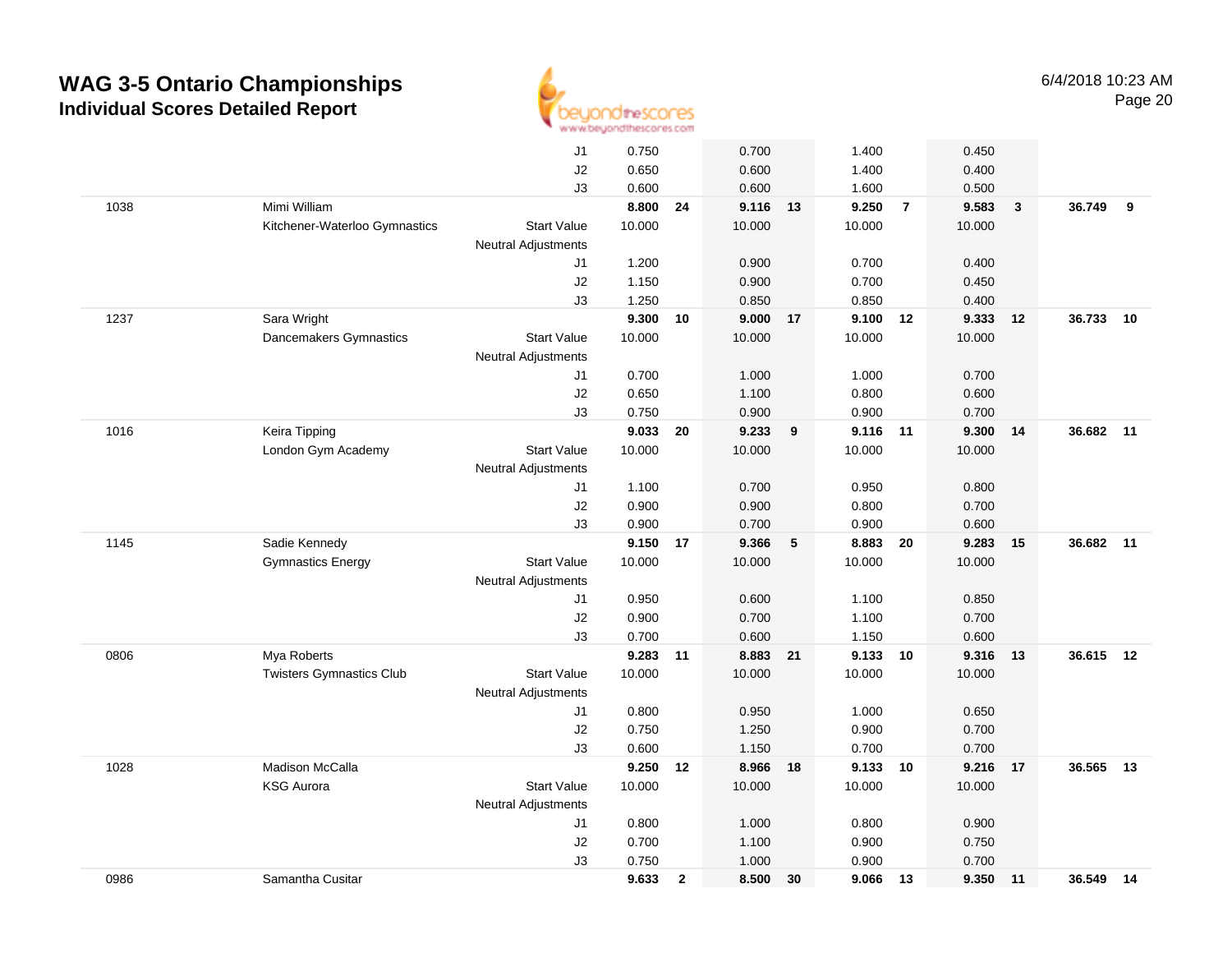

|      | <b>Milton Springers</b>         | <b>Start Value</b>               | 10.000 |                | 10.000   |                | 10.000   |    | 10.000   |                |           |    |
|------|---------------------------------|----------------------------------|--------|----------------|----------|----------------|----------|----|----------|----------------|-----------|----|
|      |                                 | <b>Neutral Adjustments</b><br>J1 | 0.300  |                | 1.400    |                | 1.100    |    | 0.700    |                |           |    |
|      |                                 | J2                               | 0.400  |                | 1.600    |                | 0.900    |    | 0.650    |                |           |    |
|      |                                 | J3                               | 0.400  |                | 1.500    |                | 0.800    |    | 0.600    |                |           |    |
| 1190 | Alex Woitzik                    |                                  | 8.866  | 23             | 9.333    | $\overline{7}$ | 9.183    | 8  | 9.166    | 19             | 36.548    | 15 |
|      | Gemini Gymnastics               | <b>Start Value</b>               | 10.000 |                | 10.000   |                | 10.000   |    | 10.000   |                |           |    |
|      |                                 | <b>Neutral Adjustments</b>       |        |                |          |                | $-0.100$ |    |          |                |           |    |
|      |                                 | J1                               | 1.050  |                | 0.600    |                | 0.750    |    | 0.900    |                |           |    |
|      |                                 | J2                               | 1.300  |                | 0.600    |                | 0.600    |    | 0.850    |                |           |    |
|      |                                 | J3                               | 1.050  |                | 0.800    |                | 0.800    |    | 0.750    |                |           |    |
| 0894 | Zarah Nassy                     |                                  | 9.416  | $\overline{7}$ | 9.300    | 8              | 8.600    | 25 | 9.200    | 18             | 36.516 16 |    |
|      | Rose City Gymnastics            | <b>Start Value</b>               | 10.000 |                | 10.000   |                | 10.000   |    | 10.000   |                |           |    |
|      |                                 | <b>Neutral Adjustments</b>       |        |                |          |                |          |    |          |                |           |    |
|      |                                 | J1                               | 0.600  |                | 0.800    |                | 1.400    |    | 0.850    |                |           |    |
|      |                                 | J2                               | 0.650  |                | 0.600    |                | 1.500    |    | 0.850    |                |           |    |
|      |                                 | J3                               | 0.500  |                | 0.700    |                | 1.300    |    | 0.700    |                |           |    |
| 0847 | Daniela Uruena                  |                                  | 9.083  | 19             | 9.416    | 4              | 8.933 18 |    | 9.083    | - 22           | 36.515 17 |    |
|      | <b>Synergy Gymnastics</b>       | <b>Start Value</b>               | 10.000 |                | 10.000   |                | 10.000   |    | 10.000   |                |           |    |
|      |                                 | Neutral Adjustments              |        |                |          |                |          |    |          |                |           |    |
|      |                                 | J1                               | 1.000  |                | 0.600    |                | 1.100    |    | 1.100    |                |           |    |
|      |                                 | J2                               | 0.750  |                | 0.550    |                | 1.100    |    | 0.850    |                |           |    |
|      |                                 | J3                               | 1.000  |                | 0.600    |                | 1.000    |    | 0.800    |                |           |    |
| 1147 | Ini Faleye                      |                                  | 9.433  | 6              | 8.933    | 20             | 8.816    | 22 | 9.250    | 16             | 36.432 18 |    |
|      | <b>Gymnastic Giants</b>         | <b>Start Value</b>               | 10.000 |                | 10.000   |                | 10.000   |    | 10.000   |                |           |    |
|      |                                 | <b>Neutral Adjustments</b>       |        |                |          |                |          |    |          |                |           |    |
|      |                                 | J1                               | 0.600  |                | 1.000    |                | 1.200    |    | 0.600    |                |           |    |
|      |                                 | J2                               | 0.550  |                | 1.200    |                | 1.100    |    | 0.750    |                |           |    |
|      |                                 | J3                               | 0.550  |                | 1.000    |                | 1.250    |    | 0.900    |                |           |    |
| 1185 | <b>Madeline Mothersell</b>      |                                  | 9.000  | 21             | 9.333    | $\overline{7}$ | 8.966 17 |    | 9.116 21 |                | 36.415 19 |    |
|      | Georgian Bay Phoenix Gymnastics | <b>Start Value</b>               | 10.000 |                | 10.000   |                | 10.000   |    | 10.000   |                |           |    |
|      |                                 | <b>Neutral Adjustments</b>       |        |                |          |                |          |    |          |                |           |    |
|      |                                 | J1                               | 1.000  |                | 0.800    |                | 0.950    |    | 1.000    |                |           |    |
|      |                                 | J2                               | 1.000  |                | 0.700    |                | 0.900    |    | 0.850    |                |           |    |
|      |                                 | J3                               | 1.000  |                | 0.500    |                | 1.250    |    | 0.800    |                |           |    |
| 1189 | <b>Rachael Mijares</b>          |                                  | 9.250  | 12             | 9.133 12 |                | 8.450 27 |    | 9.566    | $\overline{4}$ | 36.399    | 20 |
|      | Gemini Gymnastics               | <b>Start Value</b>               | 10.000 |                | 10.000   |                | 10.000   |    | 10.000   |                |           |    |
|      |                                 | <b>Neutral Adjustments</b>       |        |                |          |                | $-0.100$ |    |          |                |           |    |
|      |                                 | J1                               | 0.700  |                | 0.800    |                | 1.500    |    | 0.400    |                |           |    |
|      |                                 | J2                               | 0.850  |                | 0.900    |                | 1.200    |    | 0.450    |                |           |    |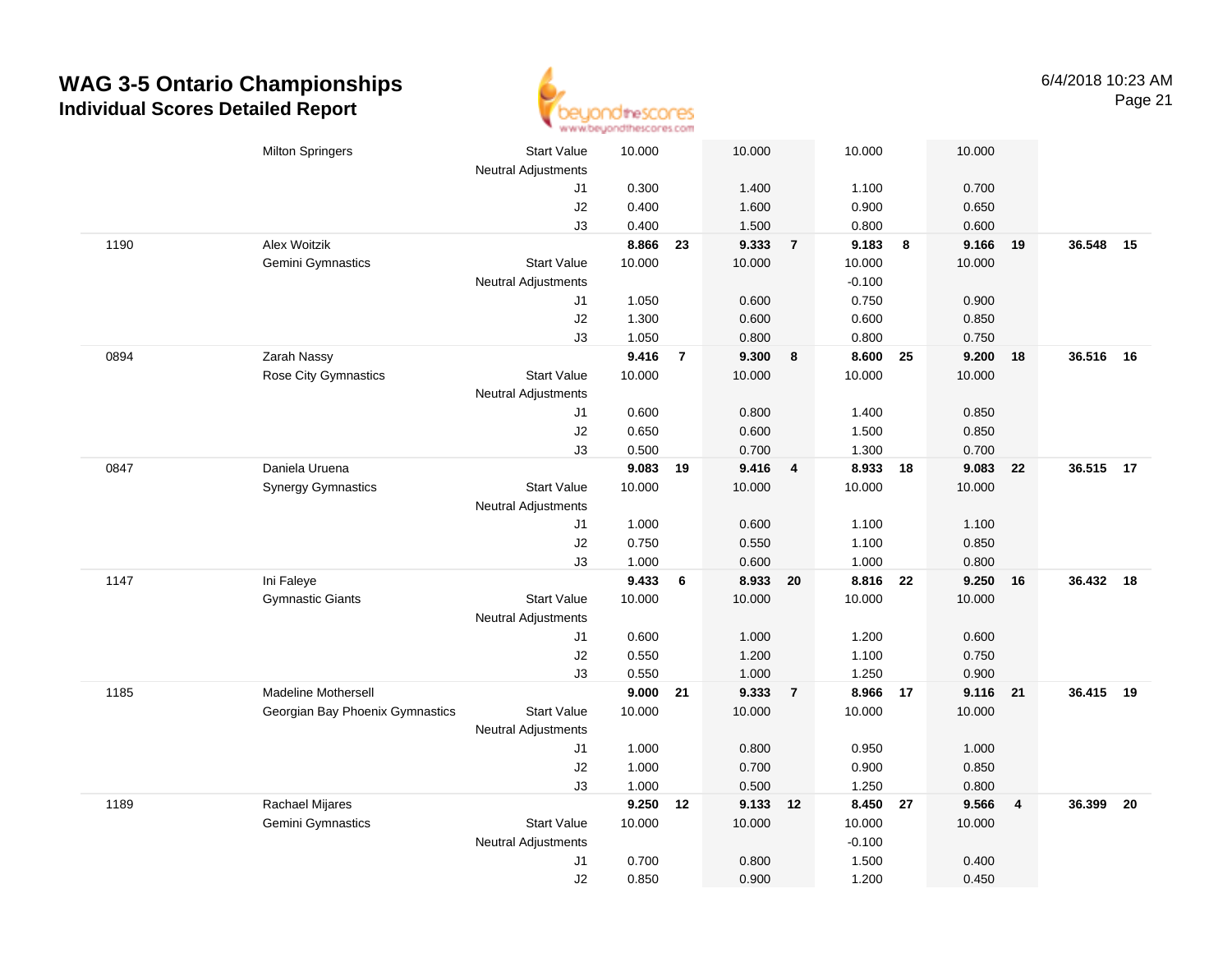

| J3<br>0.900<br>1.650<br>0.450<br>9.333<br>8.633<br>9.050<br>0987<br>Alyssa Taylor<br>8<br>27<br>14<br>9.366<br>10.000<br>10.000<br>10.000<br>10.000<br><b>Milton Springers</b><br><b>Start Value</b><br><b>Neutral Adjustments</b><br>0.600<br>1.500<br>1.000<br>0.600<br>J1<br>J2<br>0.600<br>1.300<br>0.850<br>0.700<br>J3<br>0.800<br>1.300<br>1.000<br>0.600<br>8.666<br>9.183<br>9.066<br>9.400<br>1002<br>Chloe Bergeron<br>26<br>10<br>13<br><b>Start Value</b><br>10.000<br>10.000<br>10.000<br>10.000<br>Loyalist Gymnastics Club<br><b>Neutral Adjustments</b><br>1.350<br>0.900<br>1.000<br>0.600<br>J1<br>J2<br>1.450<br>0.800<br>0.600<br>0.850<br>J3<br>1.000<br>1.200<br>0.700<br>0.600<br>1247<br>Grace Hynds<br>9.300<br>8.966<br>9.000<br>9.033<br>10<br>18<br>16<br>10.000<br>10.000<br>Dancemakers Gymnastics<br><b>Start Value</b><br>10.000<br>10.000<br><b>Neutral Adjustments</b><br>0.700<br>1.200<br>1.050<br>0.950<br>J1<br>0.700<br>J2<br>0.800<br>0.900<br>1.000<br>0.700<br>1.100<br>1.050<br>0.950<br>J3<br>1267<br>Madeleine Brideau<br>9.233 13<br>8.433 31<br>9.100<br>12<br>9.433<br><b>Club Les Sittelles</b><br><b>Start Value</b><br>10.000<br>10.000<br>10.000<br>10.000<br><b>Neutral Adjustments</b><br>0.800<br>1.800<br>1.000<br>0.550<br>J1<br>J2<br>0.800<br>1.500<br>0.700<br>0.500<br>0.700<br>1.400<br>1.000<br>0.650<br>J3<br>Justine Cypher<br>8.800<br>8.900<br>8.950<br>23<br>9.400<br>1111<br>22<br>19<br><b>Gyros Gymnastics</b><br><b>Start Value</b><br>10.000<br>10.000<br>10.000<br>10.000<br><b>Neutral Adjustments</b><br>1.100<br>0.950<br>1.250<br>0.650<br>J1<br>J2<br>1.200<br>1.200<br>1.200<br>0.500<br>J3<br>1.000<br>1.000<br>1.150<br>0.650<br>0785<br>Amanda Cosentino<br>9.200<br>9.350<br>6<br>8.050<br>30<br>9.433<br>15<br>10.000<br>Woodbridge Academy of<br><b>Start Value</b><br>10.000<br>10.000<br>10.000<br>Gymnastics<br><b>Neutral Adjustments</b><br>$-0.100$<br>0.800<br>2.100<br>J1<br>0.650<br>0.550<br>J2<br>0.800<br>0.600<br>1.700<br>0.550<br>J3<br>0.700<br>1.750<br>0.600<br>0.800<br>0898<br>Sophie Heika<br>9.033<br>20<br>9.050<br>8.916<br>19<br>9.033<br>16 |                                 |                    |        |        |        |        |                |           |      |
|--------------------------------------------------------------------------------------------------------------------------------------------------------------------------------------------------------------------------------------------------------------------------------------------------------------------------------------------------------------------------------------------------------------------------------------------------------------------------------------------------------------------------------------------------------------------------------------------------------------------------------------------------------------------------------------------------------------------------------------------------------------------------------------------------------------------------------------------------------------------------------------------------------------------------------------------------------------------------------------------------------------------------------------------------------------------------------------------------------------------------------------------------------------------------------------------------------------------------------------------------------------------------------------------------------------------------------------------------------------------------------------------------------------------------------------------------------------------------------------------------------------------------------------------------------------------------------------------------------------------------------------------------------------------------------------------------------------------------------------------------------------------------------------------------------------------------------------------------------------------------------------------------------------------------------------------------------------------------------------------------------------------------------------------------------------------------------------------------------------------------------------------------------------|---------------------------------|--------------------|--------|--------|--------|--------|----------------|-----------|------|
|                                                                                                                                                                                                                                                                                                                                                                                                                                                                                                                                                                                                                                                                                                                                                                                                                                                                                                                                                                                                                                                                                                                                                                                                                                                                                                                                                                                                                                                                                                                                                                                                                                                                                                                                                                                                                                                                                                                                                                                                                                                                                                                                                              |                                 |                    | 0.700  |        |        |        |                |           |      |
|                                                                                                                                                                                                                                                                                                                                                                                                                                                                                                                                                                                                                                                                                                                                                                                                                                                                                                                                                                                                                                                                                                                                                                                                                                                                                                                                                                                                                                                                                                                                                                                                                                                                                                                                                                                                                                                                                                                                                                                                                                                                                                                                                              |                                 |                    |        |        |        |        | 10             | 36.382 21 |      |
|                                                                                                                                                                                                                                                                                                                                                                                                                                                                                                                                                                                                                                                                                                                                                                                                                                                                                                                                                                                                                                                                                                                                                                                                                                                                                                                                                                                                                                                                                                                                                                                                                                                                                                                                                                                                                                                                                                                                                                                                                                                                                                                                                              |                                 |                    |        |        |        |        |                |           |      |
|                                                                                                                                                                                                                                                                                                                                                                                                                                                                                                                                                                                                                                                                                                                                                                                                                                                                                                                                                                                                                                                                                                                                                                                                                                                                                                                                                                                                                                                                                                                                                                                                                                                                                                                                                                                                                                                                                                                                                                                                                                                                                                                                                              |                                 |                    |        |        |        |        |                |           |      |
|                                                                                                                                                                                                                                                                                                                                                                                                                                                                                                                                                                                                                                                                                                                                                                                                                                                                                                                                                                                                                                                                                                                                                                                                                                                                                                                                                                                                                                                                                                                                                                                                                                                                                                                                                                                                                                                                                                                                                                                                                                                                                                                                                              |                                 |                    |        |        |        |        |                |           |      |
|                                                                                                                                                                                                                                                                                                                                                                                                                                                                                                                                                                                                                                                                                                                                                                                                                                                                                                                                                                                                                                                                                                                                                                                                                                                                                                                                                                                                                                                                                                                                                                                                                                                                                                                                                                                                                                                                                                                                                                                                                                                                                                                                                              |                                 |                    |        |        |        |        |                |           |      |
|                                                                                                                                                                                                                                                                                                                                                                                                                                                                                                                                                                                                                                                                                                                                                                                                                                                                                                                                                                                                                                                                                                                                                                                                                                                                                                                                                                                                                                                                                                                                                                                                                                                                                                                                                                                                                                                                                                                                                                                                                                                                                                                                                              |                                 |                    |        |        |        |        |                |           |      |
|                                                                                                                                                                                                                                                                                                                                                                                                                                                                                                                                                                                                                                                                                                                                                                                                                                                                                                                                                                                                                                                                                                                                                                                                                                                                                                                                                                                                                                                                                                                                                                                                                                                                                                                                                                                                                                                                                                                                                                                                                                                                                                                                                              |                                 |                    |        |        |        |        | 9              | 36.315 22 |      |
|                                                                                                                                                                                                                                                                                                                                                                                                                                                                                                                                                                                                                                                                                                                                                                                                                                                                                                                                                                                                                                                                                                                                                                                                                                                                                                                                                                                                                                                                                                                                                                                                                                                                                                                                                                                                                                                                                                                                                                                                                                                                                                                                                              |                                 |                    |        |        |        |        |                |           |      |
|                                                                                                                                                                                                                                                                                                                                                                                                                                                                                                                                                                                                                                                                                                                                                                                                                                                                                                                                                                                                                                                                                                                                                                                                                                                                                                                                                                                                                                                                                                                                                                                                                                                                                                                                                                                                                                                                                                                                                                                                                                                                                                                                                              |                                 |                    |        |        |        |        |                |           |      |
|                                                                                                                                                                                                                                                                                                                                                                                                                                                                                                                                                                                                                                                                                                                                                                                                                                                                                                                                                                                                                                                                                                                                                                                                                                                                                                                                                                                                                                                                                                                                                                                                                                                                                                                                                                                                                                                                                                                                                                                                                                                                                                                                                              |                                 |                    |        |        |        |        |                |           |      |
|                                                                                                                                                                                                                                                                                                                                                                                                                                                                                                                                                                                                                                                                                                                                                                                                                                                                                                                                                                                                                                                                                                                                                                                                                                                                                                                                                                                                                                                                                                                                                                                                                                                                                                                                                                                                                                                                                                                                                                                                                                                                                                                                                              |                                 |                    |        |        |        |        |                |           |      |
|                                                                                                                                                                                                                                                                                                                                                                                                                                                                                                                                                                                                                                                                                                                                                                                                                                                                                                                                                                                                                                                                                                                                                                                                                                                                                                                                                                                                                                                                                                                                                                                                                                                                                                                                                                                                                                                                                                                                                                                                                                                                                                                                                              |                                 |                    |        |        |        |        |                |           |      |
|                                                                                                                                                                                                                                                                                                                                                                                                                                                                                                                                                                                                                                                                                                                                                                                                                                                                                                                                                                                                                                                                                                                                                                                                                                                                                                                                                                                                                                                                                                                                                                                                                                                                                                                                                                                                                                                                                                                                                                                                                                                                                                                                                              |                                 |                    |        |        |        |        | 24             | 36.299    | 23   |
|                                                                                                                                                                                                                                                                                                                                                                                                                                                                                                                                                                                                                                                                                                                                                                                                                                                                                                                                                                                                                                                                                                                                                                                                                                                                                                                                                                                                                                                                                                                                                                                                                                                                                                                                                                                                                                                                                                                                                                                                                                                                                                                                                              |                                 |                    |        |        |        |        |                |           |      |
|                                                                                                                                                                                                                                                                                                                                                                                                                                                                                                                                                                                                                                                                                                                                                                                                                                                                                                                                                                                                                                                                                                                                                                                                                                                                                                                                                                                                                                                                                                                                                                                                                                                                                                                                                                                                                                                                                                                                                                                                                                                                                                                                                              |                                 |                    |        |        |        |        |                |           |      |
|                                                                                                                                                                                                                                                                                                                                                                                                                                                                                                                                                                                                                                                                                                                                                                                                                                                                                                                                                                                                                                                                                                                                                                                                                                                                                                                                                                                                                                                                                                                                                                                                                                                                                                                                                                                                                                                                                                                                                                                                                                                                                                                                                              |                                 |                    |        |        |        |        |                |           |      |
|                                                                                                                                                                                                                                                                                                                                                                                                                                                                                                                                                                                                                                                                                                                                                                                                                                                                                                                                                                                                                                                                                                                                                                                                                                                                                                                                                                                                                                                                                                                                                                                                                                                                                                                                                                                                                                                                                                                                                                                                                                                                                                                                                              |                                 |                    |        |        |        |        |                |           |      |
|                                                                                                                                                                                                                                                                                                                                                                                                                                                                                                                                                                                                                                                                                                                                                                                                                                                                                                                                                                                                                                                                                                                                                                                                                                                                                                                                                                                                                                                                                                                                                                                                                                                                                                                                                                                                                                                                                                                                                                                                                                                                                                                                                              |                                 |                    |        |        |        |        |                |           |      |
|                                                                                                                                                                                                                                                                                                                                                                                                                                                                                                                                                                                                                                                                                                                                                                                                                                                                                                                                                                                                                                                                                                                                                                                                                                                                                                                                                                                                                                                                                                                                                                                                                                                                                                                                                                                                                                                                                                                                                                                                                                                                                                                                                              |                                 |                    |        |        |        |        | $\overline{7}$ | 36.199 24 |      |
|                                                                                                                                                                                                                                                                                                                                                                                                                                                                                                                                                                                                                                                                                                                                                                                                                                                                                                                                                                                                                                                                                                                                                                                                                                                                                                                                                                                                                                                                                                                                                                                                                                                                                                                                                                                                                                                                                                                                                                                                                                                                                                                                                              |                                 |                    |        |        |        |        |                |           |      |
|                                                                                                                                                                                                                                                                                                                                                                                                                                                                                                                                                                                                                                                                                                                                                                                                                                                                                                                                                                                                                                                                                                                                                                                                                                                                                                                                                                                                                                                                                                                                                                                                                                                                                                                                                                                                                                                                                                                                                                                                                                                                                                                                                              |                                 |                    |        |        |        |        |                |           |      |
|                                                                                                                                                                                                                                                                                                                                                                                                                                                                                                                                                                                                                                                                                                                                                                                                                                                                                                                                                                                                                                                                                                                                                                                                                                                                                                                                                                                                                                                                                                                                                                                                                                                                                                                                                                                                                                                                                                                                                                                                                                                                                                                                                              |                                 |                    |        |        |        |        |                |           |      |
|                                                                                                                                                                                                                                                                                                                                                                                                                                                                                                                                                                                                                                                                                                                                                                                                                                                                                                                                                                                                                                                                                                                                                                                                                                                                                                                                                                                                                                                                                                                                                                                                                                                                                                                                                                                                                                                                                                                                                                                                                                                                                                                                                              |                                 |                    |        |        |        |        |                |           |      |
|                                                                                                                                                                                                                                                                                                                                                                                                                                                                                                                                                                                                                                                                                                                                                                                                                                                                                                                                                                                                                                                                                                                                                                                                                                                                                                                                                                                                                                                                                                                                                                                                                                                                                                                                                                                                                                                                                                                                                                                                                                                                                                                                                              |                                 |                    |        |        |        |        |                |           |      |
|                                                                                                                                                                                                                                                                                                                                                                                                                                                                                                                                                                                                                                                                                                                                                                                                                                                                                                                                                                                                                                                                                                                                                                                                                                                                                                                                                                                                                                                                                                                                                                                                                                                                                                                                                                                                                                                                                                                                                                                                                                                                                                                                                              |                                 |                    |        |        |        |        | 9              | 36.050    | 25   |
|                                                                                                                                                                                                                                                                                                                                                                                                                                                                                                                                                                                                                                                                                                                                                                                                                                                                                                                                                                                                                                                                                                                                                                                                                                                                                                                                                                                                                                                                                                                                                                                                                                                                                                                                                                                                                                                                                                                                                                                                                                                                                                                                                              |                                 |                    |        |        |        |        |                |           |      |
|                                                                                                                                                                                                                                                                                                                                                                                                                                                                                                                                                                                                                                                                                                                                                                                                                                                                                                                                                                                                                                                                                                                                                                                                                                                                                                                                                                                                                                                                                                                                                                                                                                                                                                                                                                                                                                                                                                                                                                                                                                                                                                                                                              |                                 |                    |        |        |        |        |                |           |      |
|                                                                                                                                                                                                                                                                                                                                                                                                                                                                                                                                                                                                                                                                                                                                                                                                                                                                                                                                                                                                                                                                                                                                                                                                                                                                                                                                                                                                                                                                                                                                                                                                                                                                                                                                                                                                                                                                                                                                                                                                                                                                                                                                                              |                                 |                    |        |        |        |        |                |           |      |
|                                                                                                                                                                                                                                                                                                                                                                                                                                                                                                                                                                                                                                                                                                                                                                                                                                                                                                                                                                                                                                                                                                                                                                                                                                                                                                                                                                                                                                                                                                                                                                                                                                                                                                                                                                                                                                                                                                                                                                                                                                                                                                                                                              |                                 |                    |        |        |        |        |                |           |      |
|                                                                                                                                                                                                                                                                                                                                                                                                                                                                                                                                                                                                                                                                                                                                                                                                                                                                                                                                                                                                                                                                                                                                                                                                                                                                                                                                                                                                                                                                                                                                                                                                                                                                                                                                                                                                                                                                                                                                                                                                                                                                                                                                                              |                                 |                    |        |        |        |        |                |           |      |
|                                                                                                                                                                                                                                                                                                                                                                                                                                                                                                                                                                                                                                                                                                                                                                                                                                                                                                                                                                                                                                                                                                                                                                                                                                                                                                                                                                                                                                                                                                                                                                                                                                                                                                                                                                                                                                                                                                                                                                                                                                                                                                                                                              |                                 |                    |        |        |        |        | $\overline{7}$ | 36.033    | - 26 |
|                                                                                                                                                                                                                                                                                                                                                                                                                                                                                                                                                                                                                                                                                                                                                                                                                                                                                                                                                                                                                                                                                                                                                                                                                                                                                                                                                                                                                                                                                                                                                                                                                                                                                                                                                                                                                                                                                                                                                                                                                                                                                                                                                              |                                 |                    |        |        |        |        |                |           |      |
|                                                                                                                                                                                                                                                                                                                                                                                                                                                                                                                                                                                                                                                                                                                                                                                                                                                                                                                                                                                                                                                                                                                                                                                                                                                                                                                                                                                                                                                                                                                                                                                                                                                                                                                                                                                                                                                                                                                                                                                                                                                                                                                                                              |                                 |                    |        |        |        |        |                |           |      |
|                                                                                                                                                                                                                                                                                                                                                                                                                                                                                                                                                                                                                                                                                                                                                                                                                                                                                                                                                                                                                                                                                                                                                                                                                                                                                                                                                                                                                                                                                                                                                                                                                                                                                                                                                                                                                                                                                                                                                                                                                                                                                                                                                              |                                 |                    |        |        |        |        |                |           |      |
|                                                                                                                                                                                                                                                                                                                                                                                                                                                                                                                                                                                                                                                                                                                                                                                                                                                                                                                                                                                                                                                                                                                                                                                                                                                                                                                                                                                                                                                                                                                                                                                                                                                                                                                                                                                                                                                                                                                                                                                                                                                                                                                                                              |                                 |                    |        |        |        |        |                |           |      |
|                                                                                                                                                                                                                                                                                                                                                                                                                                                                                                                                                                                                                                                                                                                                                                                                                                                                                                                                                                                                                                                                                                                                                                                                                                                                                                                                                                                                                                                                                                                                                                                                                                                                                                                                                                                                                                                                                                                                                                                                                                                                                                                                                              |                                 |                    |        |        |        |        |                |           |      |
|                                                                                                                                                                                                                                                                                                                                                                                                                                                                                                                                                                                                                                                                                                                                                                                                                                                                                                                                                                                                                                                                                                                                                                                                                                                                                                                                                                                                                                                                                                                                                                                                                                                                                                                                                                                                                                                                                                                                                                                                                                                                                                                                                              |                                 |                    |        |        |        |        | 24             | 36.032    | - 27 |
|                                                                                                                                                                                                                                                                                                                                                                                                                                                                                                                                                                                                                                                                                                                                                                                                                                                                                                                                                                                                                                                                                                                                                                                                                                                                                                                                                                                                                                                                                                                                                                                                                                                                                                                                                                                                                                                                                                                                                                                                                                                                                                                                                              | Sault Ste Marie Gymnastics Club | <b>Start Value</b> | 10.000 | 10.000 | 10.000 | 10.000 |                |           |      |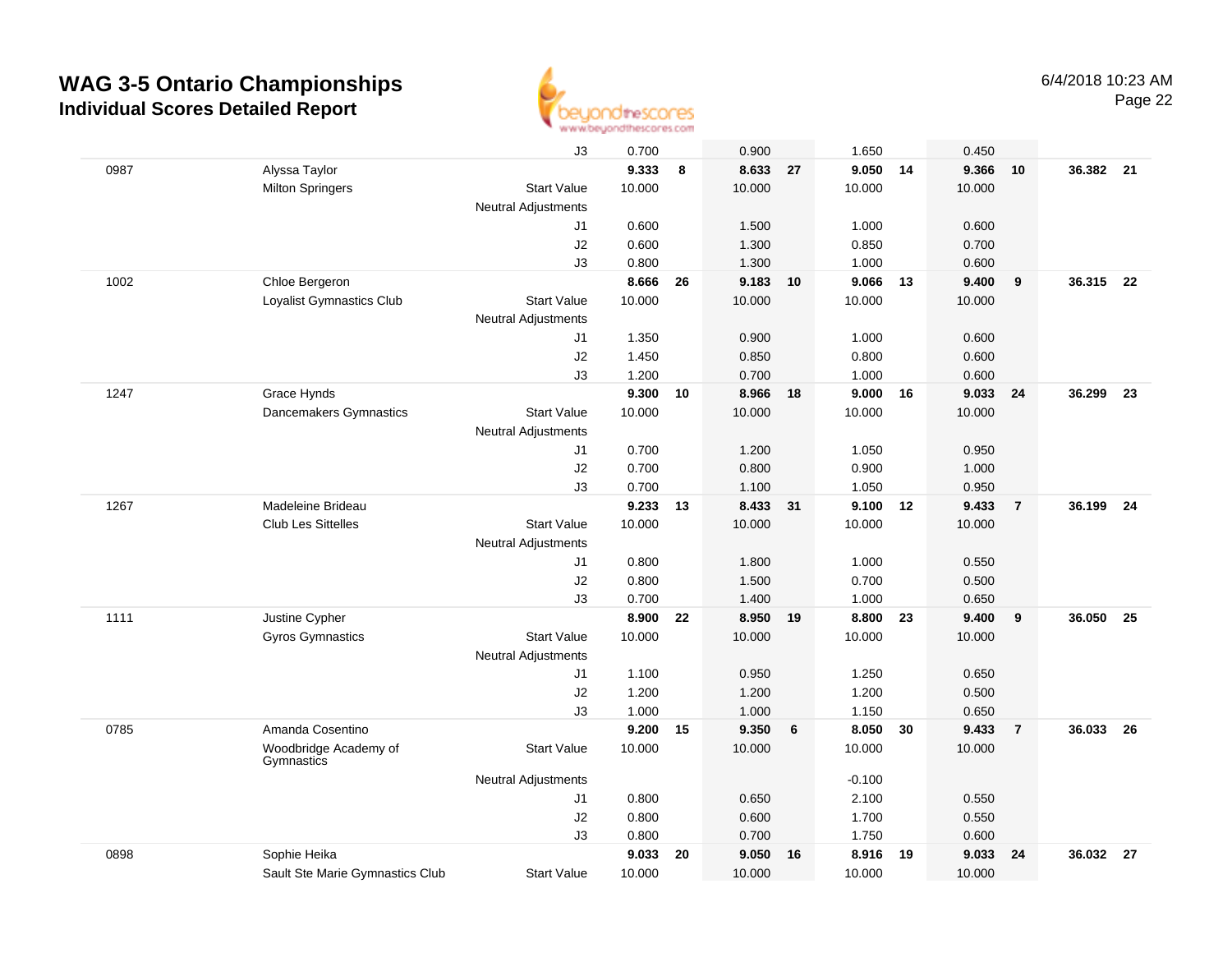

|      |                                 | <b>Neutral Adjustments</b> |          |    |          |    |        |    |        |                |           |      |
|------|---------------------------------|----------------------------|----------|----|----------|----|--------|----|--------|----------------|-----------|------|
|      |                                 | J1                         | 1.100    |    | 1.100    |    | 1.200  |    | 1.100  |                |           |      |
|      |                                 | J2                         | 0.900    |    | 0.750    |    | 0.950  |    | 0.900  |                |           |      |
|      |                                 | J3                         | 0.900    |    | 1.000    |    | 1.100  |    | 0.900  |                |           |      |
| 1102 | Christie Presendieu             |                            | 9.200    | 15 | 8.866    | 22 | 8.333  | 29 | 9.566  | $\overline{4}$ | 35.965 28 |      |
|      | Hamilton Wentworth Regionettes  | <b>Start Value</b>         | 10.000   |    | 10.000   |    | 10.000 |    | 10.000 |                |           |      |
|      |                                 | <b>Neutral Adjustments</b> |          |    |          |    |        |    |        |                |           |      |
|      |                                 | J1                         | 0.850    |    | 1.300    |    | 1.650  |    | 0.500  |                |           |      |
|      |                                 | J2                         | 0.700    |    | 1.100    |    | 1.800  |    | 0.400  |                |           |      |
|      |                                 | J3                         | 0.850    |    | 1.000    |    | 1.550  |    | 0.400  |                |           |      |
| 1290 | Himali Peiris                   |                            | 9.116 18 |    | 9.100 14 |    | 9.033  | 15 | 8.700  | 27             | 35.949    | - 29 |
|      | <b>Brockville</b>               | <b>Start Value</b>         | 10.000   |    | 10.000   |    | 10.000 |    | 10.000 |                |           |      |
|      |                                 | Neutral Adjustments        |          |    |          |    |        |    |        |                |           |      |
|      |                                 | J1                         | 0.900    |    | 1.000    |    | 1.000  |    | 1.400  |                |           |      |
|      |                                 | J2                         | 0.850    |    | 0.900    |    | 0.950  |    | 1.300  |                |           |      |
|      |                                 | J3                         | 0.900    |    | 0.800    |    | 0.950  |    | 1.200  |                |           |      |
| 1339 | Jessica de Leon                 |                            | 9.250    | 12 | 8.366    | 32 | 9.133  | 10 | 9.200  | 18             | 35.949    | 29   |
|      | Ajax Acro's Gym Club            | <b>Start Value</b>         | 10.000   |    | 10.000   |    | 10.000 |    | 10.000 |                |           |      |
|      |                                 | <b>Neutral Adjustments</b> |          |    |          |    |        |    |        |                |           |      |
|      |                                 | J1                         | 0.800    |    | 1.500    |    | 0.700  |    | 0.800  |                |           |      |
|      |                                 | J2                         | 0.700    |    | 1.600    |    | 0.800  |    | 0.800  |                |           |      |
|      |                                 | J3                         | 0.750    |    | 1.800    |    | 1.100  |    | 0.800  |                |           |      |
| 1341 | Ines Lepage                     |                            | 9.433    | 6  | 8.183    | 33 | 9.100  | 12 | 9.200  | 18             | 35.916    | 30   |
|      | Ajax Acro's Gym Club            | <b>Start Value</b>         | 10.000   |    | 10.000   |    | 10.000 |    | 10.000 |                |           |      |
|      |                                 | <b>Neutral Adjustments</b> |          |    |          |    |        |    |        |                |           |      |
|      |                                 | J1                         | 0.600    |    | 1.750    |    | 0.900  |    | 0.700  |                |           |      |
|      |                                 | J2                         | 0.500    |    | 1.700    |    | 0.900  |    | 0.800  |                |           |      |
|      |                                 | J3                         | 0.600    |    | 2.000    |    | 0.900  |    | 0.900  |                |           |      |
| 0764 | <b>Madelyn Masters</b>          |                            | 9.116 18 |    | 8.833 23 |    | 8.650  | 24 | 9.166  | 19             | 35.765 31 |      |
|      | World Class Gymnastics          | <b>Start Value</b>         | 10.000   |    | 10.000   |    | 10.000 |    | 10.000 |                |           |      |
|      |                                 | Neutral Adjustments        |          |    |          |    |        |    |        |                |           |      |
|      |                                 | J1                         | 0.950    |    | 1.000    |    | 1.500  |    | 0.800  |                |           |      |
|      |                                 | J2                         | 0.800    |    | 1.200    |    | 1.300  |    | 0.900  |                |           |      |
|      |                                 | J3                         | 0.900    |    | 1.300    |    | 1.250  |    | 0.800  |                |           |      |
| 0834 | <b>Isabel MacManus</b>          |                            | 8.716 25 |    | 8.933 20 |    | 9.000  | 16 | 8.900  | 25             | 35.549    | 32   |
|      | <b>Toronto Premier Gym Club</b> | <b>Start Value</b>         | 10.000   |    | 10.000   |    | 10.000 |    | 10.000 |                |           |      |
|      |                                 | <b>Neutral Adjustments</b> |          |    |          |    |        |    |        |                |           |      |
|      |                                 | J1                         | 1.300    |    | 1.200    |    | 1.100  |    | 1.000  |                |           |      |
|      |                                 | J2                         | 1.250    |    | 1.100    |    | 0.950  |    | 1.200  |                |           |      |
|      |                                 | J3                         | 1.300    |    | 0.900    |    | 0.950  |    | 1.100  |                |           |      |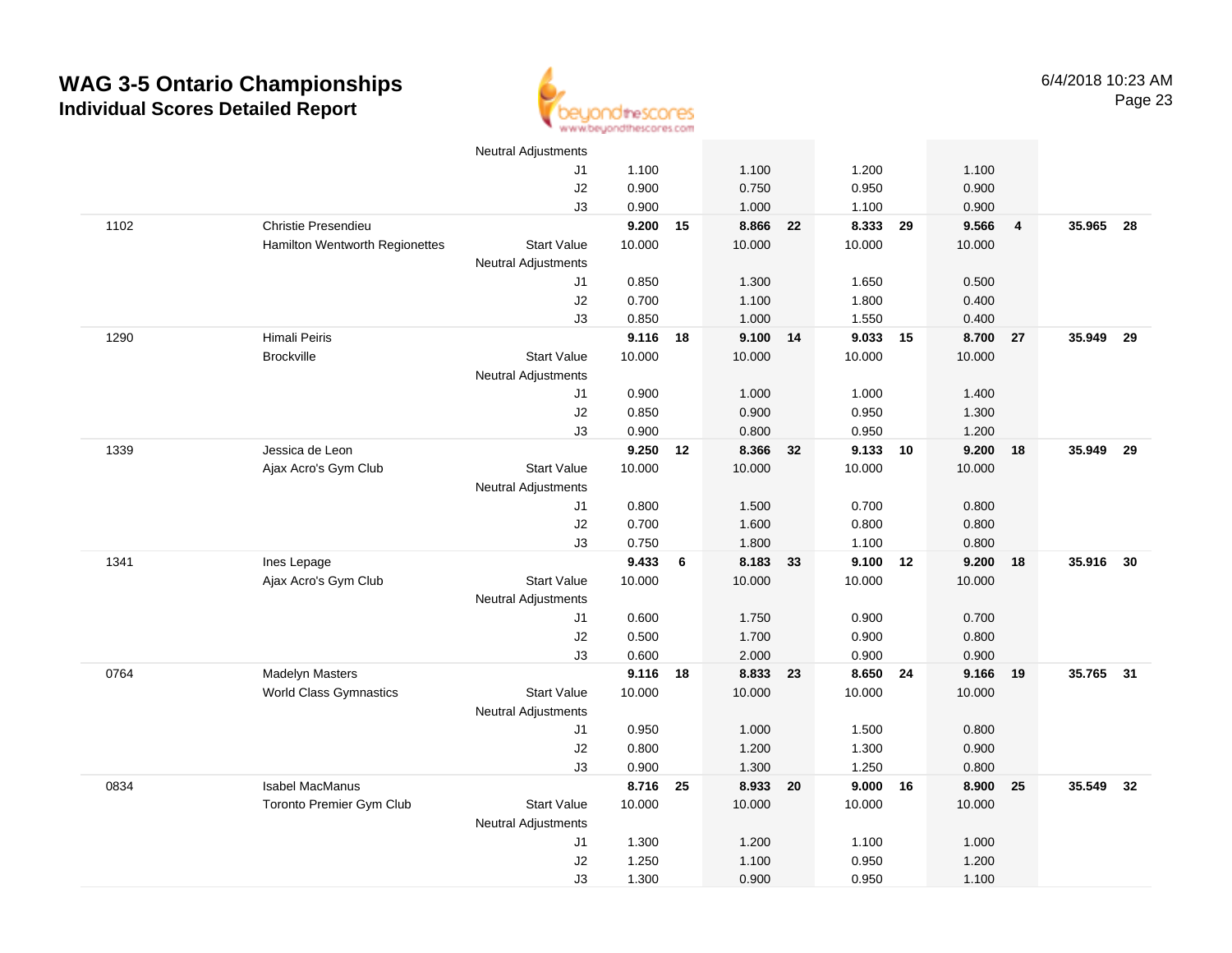

| 1425 |                       | Olivia Redmand            |                            | 9.316        | 9                        | 8.800    | 25 | 8.533      | 26 | 8.850        | 26                       | 35.499    | - 33 |
|------|-----------------------|---------------------------|----------------------------|--------------|--------------------------|----------|----|------------|----|--------------|--------------------------|-----------|------|
|      |                       | Swing Spring Flip         | <b>Start Value</b>         | 10.000       |                          | 10.000   |    | 10.000     |    | 10.000       |                          |           |      |
|      |                       |                           | <b>Neutral Adjustments</b> |              |                          |          |    |            |    |              |                          |           |      |
|      |                       |                           | J1                         | 0.700        |                          | 1.300    |    | 1.400      |    | 1.200        |                          |           |      |
|      |                       |                           | J2                         | 0.650        |                          | 1.100    |    | 1.400      |    | 1.150        |                          |           |      |
|      |                       |                           | J3                         | 0.700        |                          | 1.200    |    | 1.600      |    | 1.100        |                          |           |      |
| 0866 |                       | Chloe Jones               |                            | 8.800        | 24                       | 8.533 29 |    | $9.000$ 16 |    | 9.133        | 20                       | 35.466    | 34   |
|      |                       | Smiths Falls Gym Stars    | <b>Start Value</b>         | 10.000       |                          | 10.000   |    | 10.000     |    | 10.000       |                          |           |      |
|      |                       |                           | Neutral Adjustments        |              |                          |          |    |            |    |              |                          |           |      |
|      |                       |                           | J1                         | 1.200        |                          | 1.600    |    | 1.150      |    | 0.900        |                          |           |      |
|      |                       |                           | J2                         | 1.200        |                          | 1.300    |    | 0.900      |    | 0.850        |                          |           |      |
|      |                       |                           | J3                         | 1.200        |                          | 1.500    |    | 0.950      |    | 0.850        |                          |           |      |
| 1433 | Gymnastics<br>Ontario | Karissa Mino              |                            | 9.216        | 14                       | 8.600    | 28 | 8.416      | 28 | 9.200        | 18                       | 35.432 35 |      |
|      |                       | Cayuga Gymnastics Club    | <b>Start Value</b>         | 10.000       |                          | 10.000   |    | 10.000     |    | 10.000       |                          |           |      |
|      |                       |                           | <b>Neutral Adjustments</b> |              |                          |          |    |            |    |              |                          |           |      |
|      |                       |                           | J1                         | 0.700        |                          | 1.500    |    | 1.750      |    | 0.800        |                          |           |      |
|      |                       |                           | J2                         | 0.900        |                          | 1.500    |    | 1.500      |    | 0.800        |                          |           |      |
|      |                       |                           | J3                         | 0.750        |                          | 1.200    |    | 1.500      |    | 0.800        |                          |           |      |
| 1424 |                       | Jinja Shepherd            |                            | 8.500        | 27                       | 8.650 26 |    | 8.833 21   |    | 9.300        | 14                       | 35.283    | 36   |
|      |                       | <b>Gymnastics Energy</b>  | <b>Start Value</b>         | 10.000       |                          | 10.000   |    | 10.000     |    | 10.000       |                          |           |      |
|      |                       |                           | <b>Neutral Adjustments</b> |              |                          |          |    | $-0.100$   |    |              |                          |           |      |
|      |                       |                           | J1                         | 1.500        |                          | 1.400    |    | 1.100      |    | 0.800        |                          |           |      |
|      |                       |                           | J2                         | 1.500        |                          | 1.450    |    | 1.000      |    | 0.700        |                          |           |      |
|      |                       |                           | J3                         | 1.500        |                          | 1.200    |    | 1.100      |    | 0.600        |                          |           |      |
| 1342 |                       | Evelyn Singh              |                            | 9.183        | 16                       | 7.933 34 |    | 8.033 31   |    | 9.416        | 8                        | 34.565 37 |      |
|      |                       | Ajax Acro's Gym Club      | <b>Start Value</b>         | 10.000       |                          | 10.000   |    | 10.000     |    | 10.000       |                          |           |      |
|      |                       |                           | <b>Neutral Adjustments</b> |              |                          |          |    |            |    |              |                          |           |      |
|      |                       |                           | J1                         | 0.800        |                          | 2.100    |    | 2.000      |    | 0.500        |                          |           |      |
|      |                       |                           | J2                         | 0.750        |                          | 2.000    |    | 2.000      |    | 0.700        |                          |           |      |
|      |                       |                           | J3                         | 0.900        |                          | 2.100    |    | 1.900      |    | 0.550        |                          |           |      |
| 1268 |                       | Shannon Lynd              |                            | <b>X.XXX</b> | $\overline{\phantom{a}}$ | 9.083    | 15 | 8.800      | 23 | <b>X.XXX</b> | $\overline{\phantom{a}}$ | 17.883    | 38   |
|      |                       | <b>Club Les Sittelles</b> | <b>Start Value</b>         |              |                          | 10.000   |    | 10.000     |    |              |                          |           |      |
|      |                       |                           | Neutral Adjustments        |              |                          |          |    |            |    |              |                          |           |      |
|      |                       |                           | J1                         |              |                          | 1.000    |    | 1.250      |    |              |                          |           |      |
|      |                       |                           | $\sf J2$                   |              |                          | 0.850    |    | 1.100      |    |              |                          |           |      |
|      |                       |                           | J3                         |              |                          | 0.900    |    | 1.250      |    |              |                          |           |      |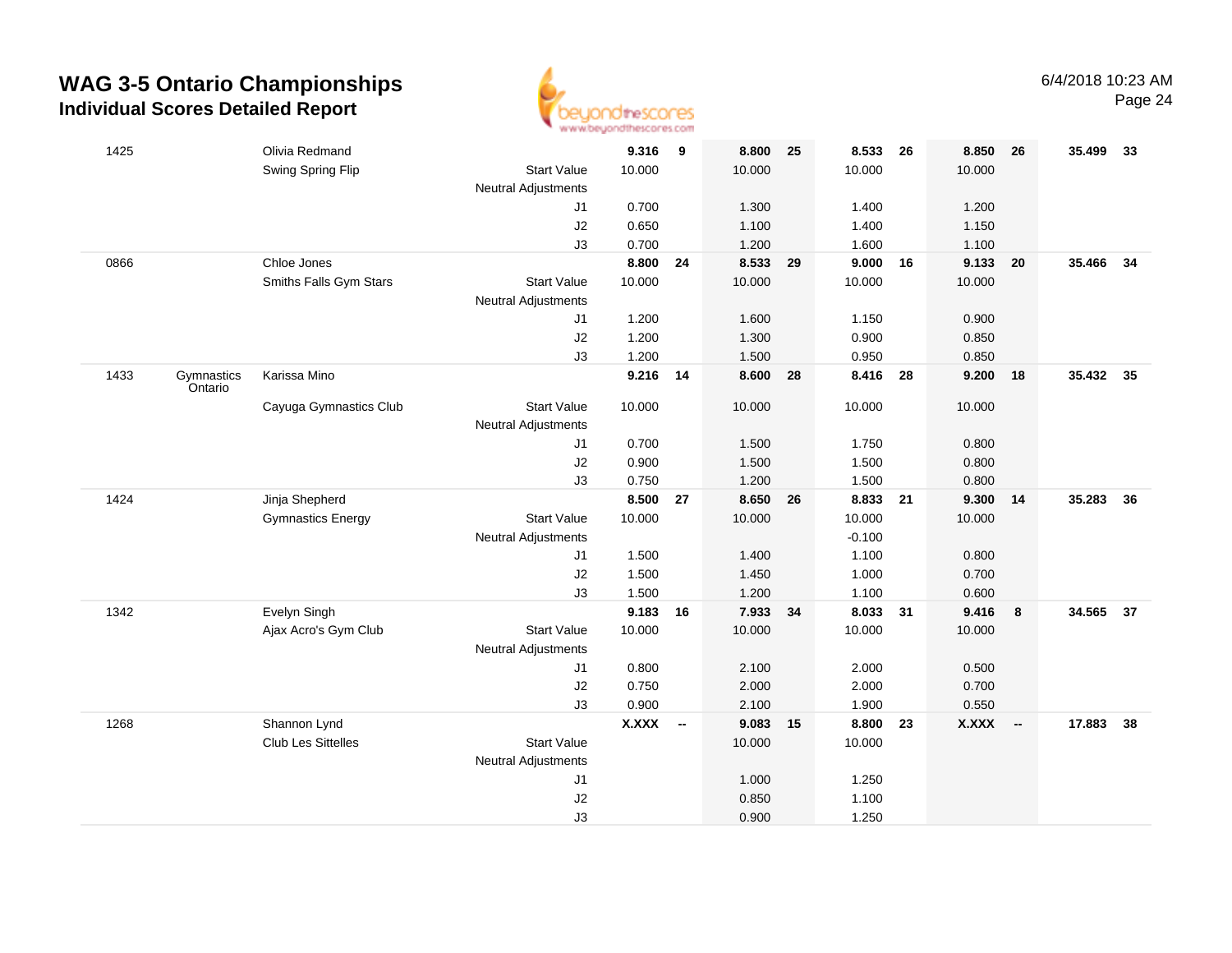



**Age 12 A**

| ID   | <b>League ID</b> | <b>Name</b>                   |                            | <b>VT</b>       | #                        | <b>UB</b>       | #                        | <b>BB</b>       | #                        | <b>FX</b>       | #                        | AA     | #                        |
|------|------------------|-------------------------------|----------------------------|-----------------|--------------------------|-----------------|--------------------------|-----------------|--------------------------|-----------------|--------------------------|--------|--------------------------|
| 0783 |                  | Parneet Kahlon                |                            | <b>X.XXX</b>    | $\overline{\phantom{a}}$ | <b>X.XXX</b>    | $\overline{\phantom{a}}$ | X.XXX           | $\overline{\phantom{a}}$ | <b>X.XXX</b>    | $\overline{\phantom{a}}$ | 0.000  | $\overline{\phantom{a}}$ |
| 1234 |                  | Alexie Poirier                |                            | <b>X.XXX</b>    | $\overline{\phantom{a}}$ | <b>X.XXX</b>    | $\overline{\phantom{a}}$ | <b>X.XXX</b>    | $\overline{\phantom{a}}$ | <b>X.XXX</b>    | $\overline{\phantom{a}}$ | 0.000  | $\overline{\phantom{a}}$ |
| 1090 |                  | Ella Buzminski                |                            | 9.833           | $\mathbf{1}$             | 9.700           | $\overline{4}$           | 9.700           | $\overline{1}$           | 9.766           | 3                        | 38.999 | $\mathbf{1}$             |
|      |                  | <b>Hearts Gymnastics Club</b> | <b>Start Value</b>         | 10.000          |                          | 10.000          |                          | 10.000          |                          | 10.000          |                          |        |                          |
|      |                  |                               | <b>Neutral Adjustments</b> |                 |                          |                 |                          |                 |                          |                 |                          |        |                          |
|      |                  |                               | J1                         | 0.200           |                          | 0.350           |                          | 0.350           |                          | 0.250           |                          |        |                          |
|      |                  |                               | J2                         | 0.200           |                          | 0.300           |                          | 0.250           |                          | 0.200           |                          |        |                          |
|      |                  |                               | J3                         | 0.100           |                          | 0.250           |                          | 0.300           |                          | 0.250           |                          |        |                          |
| 0928 |                  | Maya Wallace                  |                            | 9.533           | 13                       | 9.833           | $\overline{1}$           | 9.433           | $\overline{4}$           | 9.883           | $\overline{1}$           | 38.682 | $\overline{2}$           |
|      |                  | Pickering Athletic Centre     | <b>Start Value</b>         | 10.000          |                          | 10.000          |                          | 10.000          |                          | 10.000          |                          |        |                          |
|      |                  |                               | <b>Neutral Adjustments</b> |                 |                          |                 |                          |                 |                          |                 |                          |        |                          |
|      |                  |                               | J1                         | 0.500           |                          | 0.200           |                          | 0.550           |                          | 0.100           |                          |        |                          |
|      |                  |                               | J2                         | 0.450           |                          | 0.150           |                          | 0.550           |                          | 0.100           |                          |        |                          |
|      |                  |                               | J3                         | 0.450           |                          | 0.150           |                          | 0.600           |                          | 0.150           |                          |        |                          |
| 1156 |                  | Lybao Thanprachanh            |                            | 9.783           | $\mathbf{2}$             | 9.583           | $\overline{7}$           | 9.483           | $\overline{\mathbf{3}}$  | 9.616           | 8                        | 38.465 | $\mathbf{3}$             |
|      |                  | Gym Magic                     | <b>Start Value</b>         | 10.000          |                          | 10.000          |                          | 10.000          |                          | 10.000          |                          |        |                          |
|      |                  |                               | <b>Neutral Adjustments</b> |                 |                          |                 |                          |                 |                          |                 |                          |        |                          |
|      |                  |                               | J1                         | 0.250           |                          | 0.450           |                          | 0.450           |                          | 0.350           |                          |        |                          |
|      |                  |                               | J2                         | 0.250           |                          | 0.400           |                          | 0.550           |                          | 0.300           |                          |        |                          |
|      |                  |                               | J3                         | 0.150           |                          | 0.400           |                          | 0.550           |                          | 0.500           |                          |        |                          |
| 1208 |                  | Maria-Isabella Jack           | <b>Start Value</b>         | 9.700<br>10.000 | 6                        | 9.583<br>10.000 | $\overline{7}$           | 9.350<br>10.000 | 6                        | 9.583<br>10.000 | 10                       | 38.216 | $\overline{4}$           |
|      |                  | Galaxy                        | <b>Neutral Adjustments</b> |                 |                          |                 |                          |                 |                          |                 |                          |        |                          |
|      |                  |                               | J <sub>1</sub>             | 0.400           |                          | 0.450           |                          | 0.550           |                          | 0.350           |                          |        |                          |
|      |                  |                               | J2                         | 0.300           |                          | 0.450           |                          | 0.700           |                          | 0.500           |                          |        |                          |
|      |                  |                               | J3                         | 0.200           |                          | 0.350           |                          | 0.700           |                          | 0.400           |                          |        |                          |
| 1349 |                  | Halle-Rae Aguilera            |                            | 9.416           | 15                       | 9.583           | $\overline{7}$           | 9.550           | $\overline{2}$           | 9.600           | 9                        | 38.149 | 5                        |
|      |                  | Ajax Acro's Gym Club          | <b>Start Value</b>         | 10.000          |                          | 10.000          |                          | 10.000          |                          | 10.000          |                          |        |                          |
|      |                  |                               | <b>Neutral Adjustments</b> |                 |                          |                 |                          |                 |                          |                 |                          |        |                          |
|      |                  |                               | J <sub>1</sub>             | 0.600           |                          | 0.450           |                          | 0.500           |                          | 0.450           |                          |        |                          |
|      |                  |                               | J2                         | 0.650           |                          | 0.400           |                          | 0.350           |                          | 0.400           |                          |        |                          |
|      |                  |                               | J3                         | 0.500           |                          | 0.400           |                          | 0.500           |                          | 0.350           |                          |        |                          |
| 0995 |                  | Beatriz Fukushima             |                            | 9.350           | 18                       | 9.650           | 5                        | 9.383           | 5                        | 9.683           | 6                        | 38.066 | 6                        |
|      |                  | <b>Milton Springers</b>       | <b>Start Value</b>         | 10.000          |                          | 10.000          |                          | 10.000          |                          | 10.000          |                          |        |                          |
|      |                  |                               | <b>Neutral Adjustments</b> |                 |                          |                 |                          |                 |                          |                 |                          |        |                          |
|      |                  |                               | J <sub>1</sub>             | 0.700           |                          | 0.400           |                          | 0.600           |                          | 0.300           |                          |        |                          |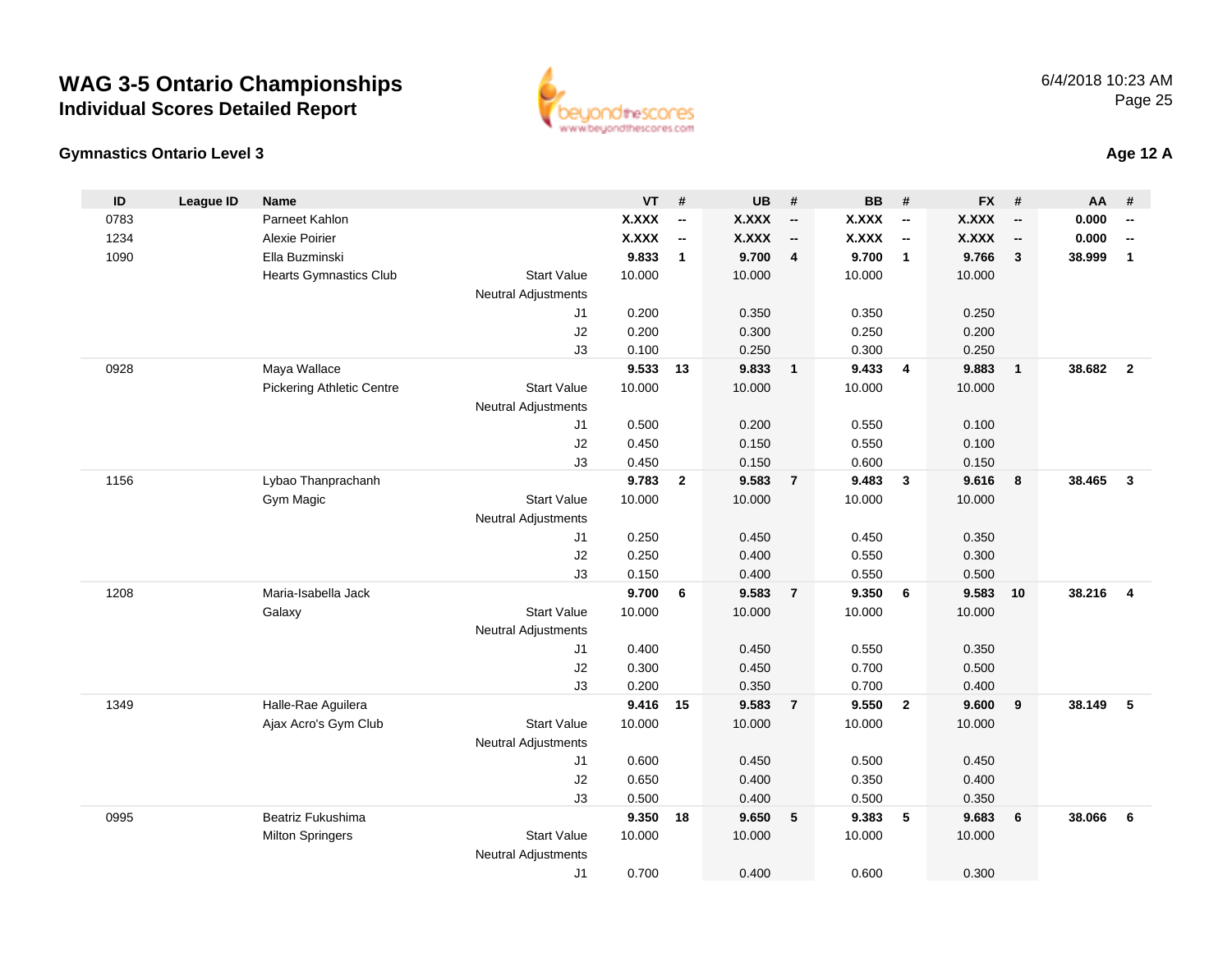

|      |                                  | J2                         | 0.600  |                | 0.350    |              | 0.600    |                | 0.300  |                 |           |                |
|------|----------------------------------|----------------------------|--------|----------------|----------|--------------|----------|----------------|--------|-----------------|-----------|----------------|
|      |                                  | J3                         | 0.650  |                | 0.300    |              | 0.650    |                | 0.350  |                 |           |                |
| 1206 | Makayla Brown                    |                            | 9.550  | 12             | 9.566    | 8            | 9.233    | 9              | 9.650  | $\overline{7}$  | 37.999    | $\overline{7}$ |
|      | Galaxy                           | <b>Start Value</b>         | 10.000 |                | 10.000   |              | 10.000   |                | 10.000 |                 |           |                |
|      |                                  | <b>Neutral Adjustments</b> |        |                |          |              |          |                |        |                 |           |                |
|      |                                  | J1                         | 0.450  |                | 0.400    |              | 0.800    |                | 0.350  |                 |           |                |
|      |                                  | J2                         | 0.500  |                | 0.500    |              | 0.750    |                | 0.300  |                 |           |                |
|      |                                  | J3                         | 0.400  |                | 0.400    |              | 0.750    |                | 0.400  |                 |           |                |
| 0882 | <b>Hayley Ellis</b>              |                            | 9.666  | $\overline{7}$ | 9.433 14 |              | 9.283    | 8              | 9.550  | 12              | 37.932 8  |                |
|      | Scarborough Gym Elites           | <b>Start Value</b>         | 10.000 |                | 10.000   |              | 10.000   |                | 10.000 |                 |           |                |
|      |                                  | <b>Neutral Adjustments</b> |        |                |          |              |          |                |        |                 |           |                |
|      |                                  | J1                         | 0.250  |                | 0.600    |              | 0.550    |                | 0.450  |                 |           |                |
|      |                                  | J2                         | 0.400  |                | 0.550    |              | 0.800    |                | 0.450  |                 |           |                |
|      |                                  | J3                         | 0.350  |                | 0.550    |              | 0.800    |                | 0.450  |                 |           |                |
| 1117 | Elyana Avila                     |                            | 9.733  | 4              | 9.533    | 10           | 9.200    | 10             | 9.450  | 16              | 37.916    | 9              |
|      | Gyros Gymnastics                 | <b>Start Value</b>         | 10.000 |                | 10.000   |              | 10.000   |                | 10.000 |                 |           |                |
|      |                                  | <b>Neutral Adjustments</b> |        |                |          |              | $-0.100$ |                |        |                 |           |                |
|      |                                  | J1                         | 0.250  |                | 0.550    |              | 0.750    |                | 0.550  |                 |           |                |
|      |                                  | J2                         | 0.300  |                | 0.450    |              | 0.650    |                | 0.450  |                 |           |                |
|      |                                  | J3                         | 0.250  |                | 0.400    |              | 0.700    |                | 0.650  |                 |           |                |
| 0929 | Paige Wallin                     |                            | 9.233  | 22             | 9.516 11 |              | 9.316    | $\overline{7}$ | 9.733  | $5\phantom{.0}$ | 37.798    | 10             |
|      | <b>Pickering Athletic Centre</b> | <b>Start Value</b>         | 10.000 |                | 10.000   |              | 10.000   |                | 10.000 |                 |           |                |
|      |                                  | <b>Neutral Adjustments</b> |        |                |          |              |          |                |        |                 |           |                |
|      |                                  | J1                         | 0.700  |                | 0.450    |              | 0.650    |                | 0.250  |                 |           |                |
|      |                                  | J2                         | 0.800  |                | 0.450    |              | 0.650    |                | 0.250  |                 |           |                |
|      |                                  | J3                         | 0.800  |                | 0.550    |              | 0.750    |                | 0.300  |                 |           |                |
| 0985 | Melissa Medlar                   |                            | 9.366  | 17             | 9.366    | 16           | 9.133 13 |                | 9.866  | $\overline{2}$  | 37.731 11 |                |
|      | <b>Milton Springers</b>          | <b>Start Value</b>         | 10.000 |                | 10.000   |              | 10.000   |                | 10.000 |                 |           |                |
|      |                                  | <b>Neutral Adjustments</b> |        |                |          |              |          |                |        |                 |           |                |
|      |                                  | J1                         | 0.650  |                | 0.650    |              | 0.800    |                | 0.100  |                 |           |                |
|      |                                  | J2                         | 0.600  |                | 0.700    |              | 0.850    |                | 0.150  |                 |           |                |
|      |                                  | J3                         | 0.650  |                | 0.550    |              | 0.950    |                | 0.150  |                 |           |                |
| 1296 | <b>Audrey Gill</b>               |                            | 9.750  | $\mathbf{3}$   | 9.266 21 |              | 9.150 12 |                | 9.550  | 12              | 37.716 12 |                |
|      | Blenheim-Kent                    | <b>Start Value</b>         | 10.000 |                | 10.000   |              | 10.000   |                | 10.000 |                 |           |                |
|      |                                  | <b>Neutral Adjustments</b> |        |                |          |              | $-0.100$ |                |        |                 |           |                |
|      |                                  | J1                         | 0.250  |                | 0.800    |              | 0.800    |                | 0.400  |                 |           |                |
|      |                                  | J2                         | 0.300  |                | 0.700    |              | 0.700    |                | 0.500  |                 |           |                |
|      |                                  | J3                         | 0.200  |                | 0.700    |              | 0.750    |                | 0.450  |                 |           |                |
| 0820 | Hannah Britton                   |                            | 9.716  | 5              | 9.750    | $\mathbf{3}$ | 8.566    | 26             | 9.683  | 6               | 37.715    | 13             |
|      | Tumblers                         | <b>Start Value</b>         | 10.000 |                | 10.000   |              | 10.000   |                | 10.000 |                 |           |                |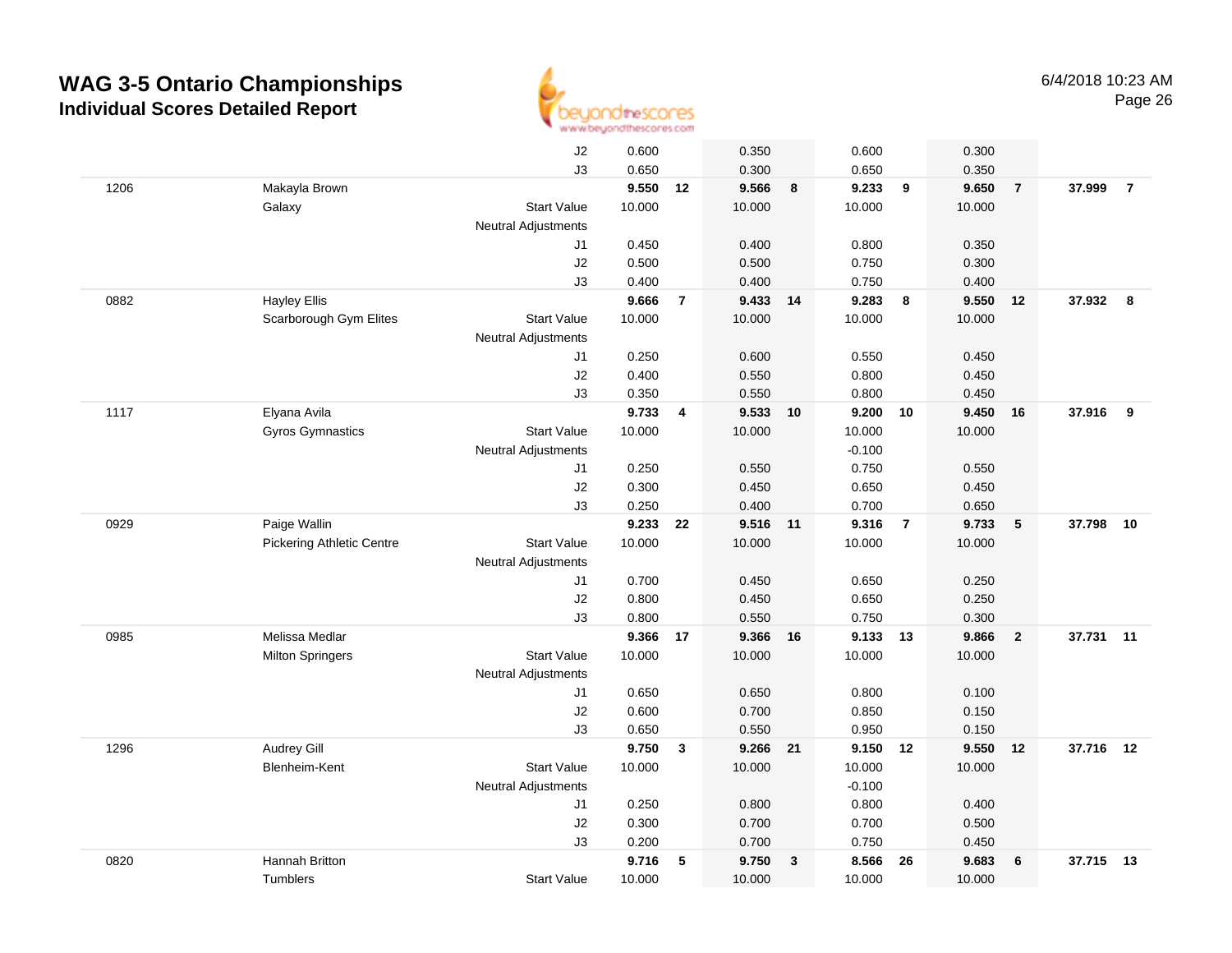

|      |                                   | <b>Neutral Adjustments</b> |          |    |          |                | $-0.100$ |    |        |                |        |      |
|------|-----------------------------------|----------------------------|----------|----|----------|----------------|----------|----|--------|----------------|--------|------|
|      |                                   | J1                         | 0.300    |    | 0.350    |                | 1.200    |    | 0.250  |                |        |      |
|      |                                   | J2                         | 0.250    |    | 0.250    |                | 1.500    |    | 0.400  |                |        |      |
|      |                                   | J3                         | 0.300    |    | 0.150    |                | 1.300    |    | 0.300  |                |        |      |
| 1283 | Amelia Shadgett                   |                            | 9.266    | 21 | 9.766    | $\overline{2}$ | 9.150    | 12 | 9.516  | 14             | 37.698 | - 14 |
|      | <b>Champions Gymnastics</b>       | <b>Start Value</b>         | 10.000   |    | 10.000   |                | 10.000   |    | 10.000 |                |        |      |
|      |                                   | <b>Neutral Adjustments</b> |          |    |          |                |          |    |        |                |        |      |
|      |                                   | J1                         | 0.700    |    | 0.300    |                | 0.950    |    | 0.450  |                |        |      |
|      |                                   | J2                         | 0.700    |    | 0.200    |                | 0.750    |    | 0.500  |                |        |      |
|      |                                   | J3                         | 0.800    |    | 0.200    |                | 0.850    |    | 0.500  |                |        |      |
| 1119 | Danna Grajcer                     |                            | 9.633    | 8  | 9.450 13 |                | 8.850 22 |    | 9.750  | $\overline{4}$ | 37.683 | 15   |
|      | <b>Gyros Gymnastics</b>           | <b>Start Value</b>         | 10.000   |    | 10.000   |                | 10.000   |    | 10.000 |                |        |      |
|      |                                   | <b>Neutral Adjustments</b> |          |    |          |                | $-0.100$ |    |        |                |        |      |
|      |                                   | J1                         | 0.300    |    | 0.550    |                | 0.900    |    | 0.200  |                |        |      |
|      |                                   | J2                         | 0.400    |    | 0.500    |                | 1.100    |    | 0.250  |                |        |      |
|      |                                   | J3                         | 0.400    |    | 0.600    |                | 1.150    |    | 0.300  |                |        |      |
| 0832 | Ava Provost                       |                            | 9.366    | 17 | 9.583    | $\overline{7}$ | 9.116 14 |    | 9.533  | 13             | 37.598 | 16   |
|      | <b>Trillium GC</b>                | <b>Start Value</b>         | 10.000   |    | 10.000   |                | 10.000   |    | 10.000 |                |        |      |
|      |                                   | <b>Neutral Adjustments</b> |          |    |          |                |          |    |        |                |        |      |
|      |                                   | J1                         | 0.700    |    | 0.450    |                | 0.900    |    | 0.550  |                |        |      |
|      |                                   | J2                         | 0.600    |    | 0.400    |                | 0.800    |    | 0.500  |                |        |      |
|      |                                   | J3                         | 0.600    |    | 0.400    |                | 0.950    |    | 0.350  |                |        |      |
| 0983 | Jordyn Geroux                     |                            | 9.633    | 8  | 9.600    | 6              | 8.983    | 19 | 9.350  | 21             | 37.566 | 17   |
|      | Niagara Acro Cats                 | <b>Start Value</b>         | 10.000   |    | 10.000   |                | 10.000   |    | 10.000 |                |        |      |
|      |                                   | <b>Neutral Adjustments</b> |          |    |          |                |          |    |        |                |        |      |
|      |                                   | J1                         | 0.350    |    | 0.500    |                | 1.000    |    | 0.650  |                |        |      |
|      |                                   | J2                         | 0.400    |    | 0.300    |                | 1.000    |    | 0.700  |                |        |      |
|      |                                   | J3                         | 0.350    |    | 0.400    |                | 1.050    |    | 0.600  |                |        |      |
| 1121 | Ava Robertson                     |                            | 9.583 10 |    | 9.283 20 |                | 9.100 15 |    | 9.583  | 10             | 37.549 | 18   |
|      | <b>Gyros Gymnastics</b>           | <b>Start Value</b>         | 10.000   |    | 10.000   |                | 10.000   |    | 10.000 |                |        |      |
|      |                                   | <b>Neutral Adjustments</b> |          |    |          |                | $-0.100$ |    |        |                |        |      |
|      |                                   | J1                         | 0.350    |    | 0.750    |                | 0.800    |    | 0.450  |                |        |      |
|      |                                   | J2                         | 0.450    |    | 0.600    |                | 0.800    |    | 0.300  |                |        |      |
|      |                                   | J3                         | 0.450    |    | 0.800    |                | 0.800    |    | 0.500  |                |        |      |
| 1079 | Lauren Hyatt                      |                            | 9.566 11 |    | 9.433 14 |                | 8.983    | 19 | 9.566  | 11             | 37.548 | 19   |
|      | <b>Infinity Gymnastics Centre</b> | <b>Start Value</b>         | 10.000   |    | 10.000   |                | 10.000   |    | 10.000 |                |        |      |
|      |                                   | <b>Neutral Adjustments</b> | 0.400    |    | 0.600    |                | 0.900    |    | 0.350  |                |        |      |
|      |                                   | J <sub>1</sub><br>J2       | 0.500    |    | 0.600    |                | 1.100    |    | 0.400  |                |        |      |
|      |                                   | J3                         | 0.400    |    | 0.500    |                | 1.050    |    | 0.550  |                |        |      |
|      |                                   |                            |          |    |          |                |          |    |        |                |        |      |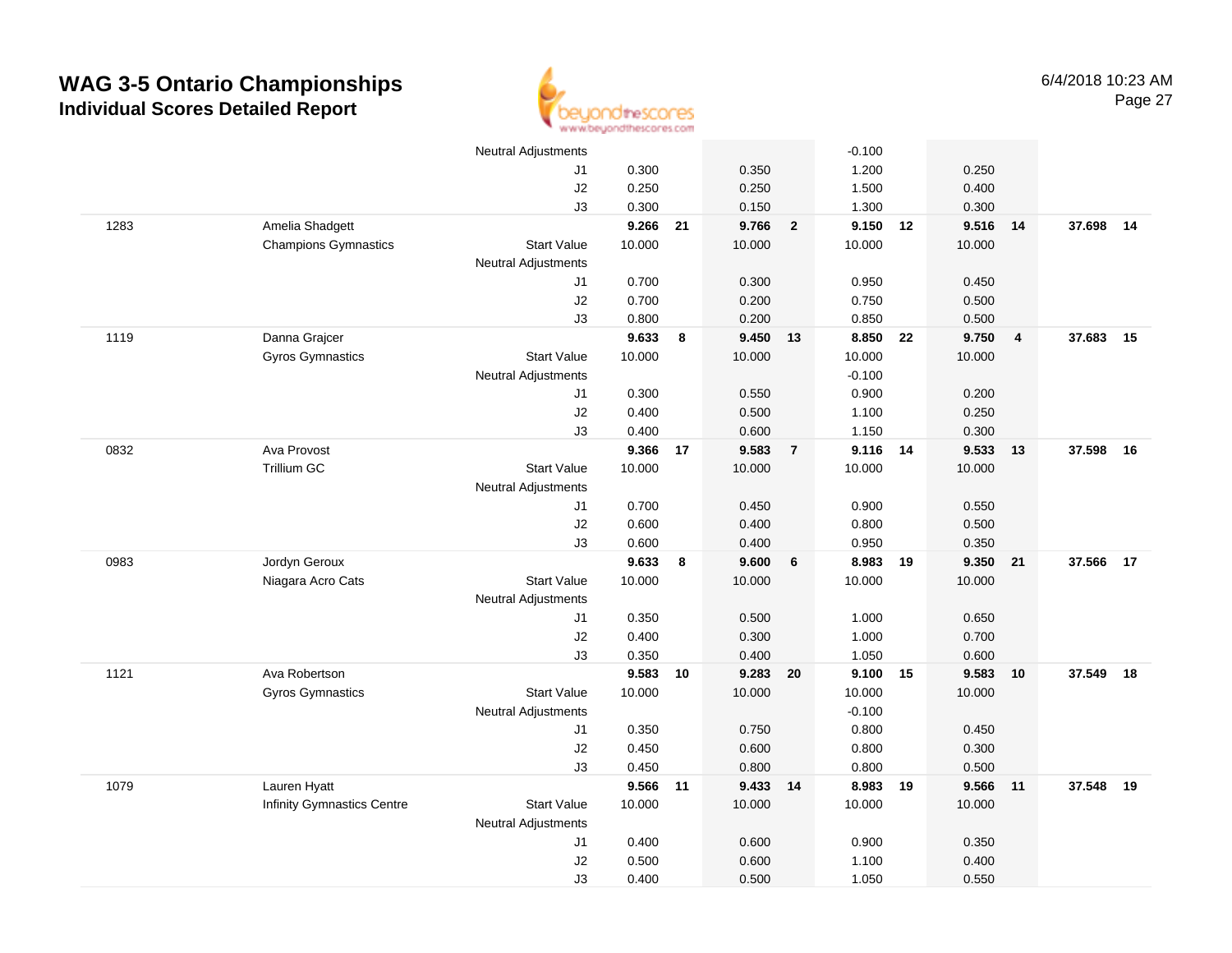

| 1214 | Alexa Brickett                       |                            | 9.100 24       |       | 9.350          | 17 | 9.483          | $\overline{\mathbf{3}}$ | 9.500          | 15             | 37.433    | - 20 |
|------|--------------------------------------|----------------------------|----------------|-------|----------------|----|----------------|-------------------------|----------------|----------------|-----------|------|
|      | <b>Futures Gymnastics Laird</b>      | <b>Start Value</b>         | 10.000         |       | 10.000         |    | 10.000         |                         | 10.000         |                |           |      |
|      |                                      | <b>Neutral Adjustments</b> |                |       |                |    |                |                         |                |                |           |      |
|      |                                      | J1                         | 0.900          |       | 0.600          |    | 0.450          |                         | 0.600          |                |           |      |
|      |                                      | J2                         | 0.850          |       | 0.650          |    | 0.500          |                         | 0.400          |                |           |      |
|      |                                      | J3                         | 0.950          |       | 0.700          |    | 0.600          |                         | 0.500          |                |           |      |
| 1011 | Aryana Dennee                        |                            | 9.216          | 23    | 9.466          | 12 | 9.066          | 17                      | 9.650          | $\overline{7}$ | 37.398 21 |      |
|      | Loyalist Gymnastics Club             | <b>Start Value</b>         | 10.000         |       | 10.000         |    | 10.000         |                         | 10.000         |                |           |      |
|      |                                      | <b>Neutral Adjustments</b> |                |       |                |    |                |                         |                |                |           |      |
|      |                                      | J1                         | 0.700          |       | 0.600          |    | 0.950          |                         | 0.300          |                |           |      |
|      |                                      | J2                         | 0.850          |       | 0.500          |    | 1.000          |                         | 0.350          |                |           |      |
|      |                                      | J3                         | 0.800          |       | 0.500          |    | 0.850          |                         | 0.400          |                |           |      |
| 0850 | Stephanie Seguin                     |                            | 9.316          | 20    | 9.400          | 15 | 9.083          | 16                      | 9.383          | 19             | 37.182 22 |      |
|      | <b>TGI</b>                           | <b>Start Value</b>         | 10.000         |       | 10.000         |    | 10.000         |                         | 10.000         |                |           |      |
|      |                                      | <b>Neutral Adjustments</b> |                |       |                |    |                |                         |                |                |           |      |
|      |                                      | J1                         | 0.600          |       | 0.650          |    | 1.000          |                         | 0.600          |                |           |      |
|      |                                      | J2                         | 0.700          |       | 0.550          |    | 0.800          |                         | 0.700          |                |           |      |
|      |                                      | J3                         | 0.750          |       | 0.600          |    | 0.950          |                         | 0.550          |                |           |      |
| 1266 | <b>Emilyne Stalker</b>               |                            | 9.333 19       |       | 9.433 14       |    | 9.100          | 15                      | 9.266          | 24             | 37.132 23 |      |
|      | <b>Club Les Sittelles</b>            | <b>Start Value</b>         | 10.000         |       | 10.000         |    | 10.000         |                         | 10.000         |                |           |      |
|      |                                      | <b>Neutral Adjustments</b> |                |       |                |    |                |                         |                |                |           |      |
|      |                                      | J1                         | 0.650          |       | 0.550          |    | 0.950          |                         | 0.650          |                |           |      |
|      |                                      | J2                         | 0.700          |       | 0.600          |    | 0.900          |                         | 0.800          |                |           |      |
|      |                                      | J3                         | 0.650          |       | 0.550          |    | 0.850          |                         | 0.750          |                |           |      |
| 0957 | Kyra Preston                         |                            | 9.416          | 15    | 9.366          | 16 | 8.983          | 19                      | 9.366          | 20             | 37.131    | 24   |
|      | Northern Stars                       | <b>Start Value</b>         | 10.000         |       | 10.000         |    | 10.000         |                         | 10.000         |                |           |      |
|      |                                      | <b>Neutral Adjustments</b> |                |       |                |    |                |                         |                |                |           |      |
|      |                                      | J1<br>J2                   | 0.500<br>0.650 |       | 0.700<br>0.650 |    | 0.950<br>1.000 |                         | 0.700<br>0.550 |                |           |      |
|      |                                      | J3                         | 0.600          |       | 0.550          |    | 1.100          |                         | 0.650          |                |           |      |
| 0768 | <b>Katie Miller</b>                  |                            | 9.350          | 18    | 9.333 18       |    | 9.016          | 18                      | 9.333          | 22             | 37.032 25 |      |
|      | <b>Woolwich Cardinals Gymnastics</b> | <b>Start Value</b>         | 10.000         |       | 10.000         |    | 10.000         |                         | 10.000         |                |           |      |
|      |                                      | <b>Neutral Adjustments</b> |                |       |                |    |                |                         |                |                |           |      |
|      |                                      | J1                         | 0.600          |       | 0.650          |    | 0.950          |                         | 0.650          |                |           |      |
|      |                                      | J2                         | 0.600          |       | 0.700          |    | 1.000          |                         | 0.600          |                |           |      |
|      |                                      | J3                         | 0.750          |       | 0.650          |    | 1.000          |                         | 0.750          |                |           |      |
| 1064 | Kina Henry                           |                            | 9.566          | $-11$ | 8.916          | 25 | 9.166          | 11                      | 9.350          | 21             | 36.998    | 26   |
|      | Kincardine Klassics                  | <b>Start Value</b>         | 10.000         |       | 10.000         |    | 10.000         |                         | 10.000         |                |           |      |
|      |                                      | <b>Neutral Adjustments</b> |                |       |                |    | $-0.100$       |                         |                |                |           |      |
|      |                                      | J1                         | 0.400          |       | 1.100          |    | 0.700          |                         | 0.600          |                |           |      |
|      |                                      |                            |                |       |                |    |                |                         |                |                |           |      |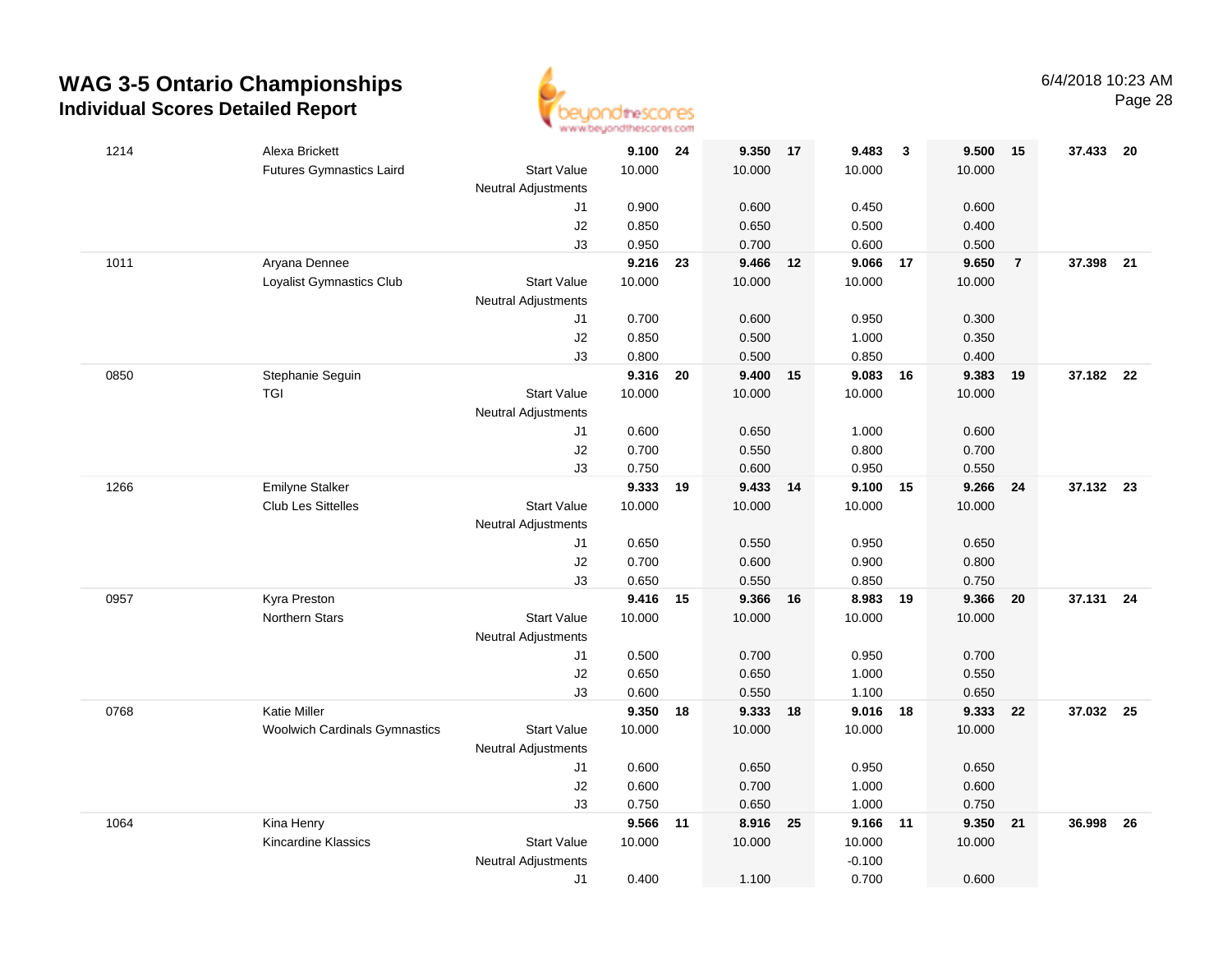

|      |                                 | J2                         | 0.500    |    | 1.150    |    | 0.700    |    | 0.550    |    |           |      |
|------|---------------------------------|----------------------------|----------|----|----------|----|----------|----|----------|----|-----------|------|
|      |                                 | J3                         | 0.400    |    | 1.000    |    | 0.800    |    | 0.800    |    |           |      |
| 0763 | Sophia Chareunsouk              |                            | 9.383 16 |    | 9.400    | 15 | 8.616 25 |    | 9.550    | 12 | 36.949    | - 27 |
|      | <b>World Class Gymnastics</b>   | <b>Start Value</b>         | 10.000   |    | 10.000   |    | 10.000   |    | 10.000   |    |           |      |
|      |                                 | <b>Neutral Adjustments</b> |          |    |          |    |          |    |          |    |           |      |
|      |                                 | J1                         | 0.600    |    | 0.600    |    | 1.200    |    | 0.350    |    |           |      |
|      |                                 | J2                         | 0.600    |    | 0.600    |    | 1.500    |    | 0.500    |    |           |      |
|      |                                 | J3                         | 0.650    |    | 0.600    |    | 1.450    |    | 0.500    |    |           |      |
| 1220 | Hana Dudek                      |                            | 9.266    | 21 | 9.166    | 22 | 8.983    | 19 | 9.400    | 18 | 36.815    | - 28 |
|      | Forest City Gym Club            | <b>Start Value</b>         | 10.000   |    | 10.000   |    | 10.000   |    | 10.000   |    |           |      |
|      |                                 | Neutral Adjustments        |          |    |          |    |          |    |          |    |           |      |
|      |                                 | J1                         | 0.750    |    | 0.950    |    | 1.000    |    | 0.500    |    |           |      |
|      |                                 | J2                         | 0.650    |    | 0.800    |    | 0.900    |    | 0.600    |    |           |      |
|      |                                 | J3                         | 0.800    |    | 0.750    |    | 1.150    |    | 0.700    |    |           |      |
| 1312 | Erika Carbonara                 |                            | 9.466    | 14 | 8.866    | 26 | 9.016 18 |    | 9.283 23 |    | 36.631 29 |      |
|      | <b>Barrie Kempettes</b>         | <b>Start Value</b>         | 10.000   |    | 10.000   |    | 10.000   |    | 10.000   |    |           |      |
|      |                                 | <b>Neutral Adjustments</b> |          |    |          |    |          |    |          |    |           |      |
|      |                                 | J1                         | 0.450    |    | 1.100    |    | 0.850    |    | 0.600    |    |           |      |
|      |                                 | J2                         | 0.500    |    | 1.200    |    | 1.100    |    | 0.750    |    |           |      |
|      |                                 | J3                         | 0.650    |    | 1.100    |    | 1.000    |    | 0.800    |    |           |      |
| 0816 | Ariana Chahal                   |                            | 9.366    | 17 | 9.300    | 19 | 8.716 24 |    | 9.216    | 25 | 36.598    | 30   |
|      | <b>Tristar Gymnastics Club</b>  | <b>Start Value</b>         | 10.000   |    | 10.000   |    | 10.000   |    | 10.000   |    |           |      |
|      |                                 | Neutral Adjustments        |          |    |          |    |          |    |          |    |           |      |
|      |                                 | J1                         | 0.600    |    | 0.700    |    | 1.350    |    | 0.700    |    |           |      |
|      |                                 | J2                         | 0.600    |    | 0.700    |    | 1.100    |    | 0.850    |    |           |      |
|      |                                 | J3                         | 0.700    |    | 0.700    |    | 1.400    |    | 0.800    |    |           | 31   |
| 1012 | Zoe Harrall                     |                            | 9.383    | 16 | 9.016 24 |    | 8.716 24 |    | 9.433    | 17 | 36.548    |      |
|      | Loyalist Gymnastics Club        | <b>Start Value</b>         | 10.000   |    | 10.000   |    | 10.000   |    | 10.000   |    |           |      |
|      |                                 | Neutral Adjustments<br>J1  | 0.550    |    | 1.000    |    | 1.300    |    | 0.600    |    |           |      |
|      |                                 | J2                         | 0.650    |    | 0.900    |    | 1.300    |    | 0.650    |    |           |      |
|      |                                 | J3                         | 0.650    |    | 1.050    |    | 1.250    |    | 0.450    |    |           |      |
| 1163 | <b>Kate Souliere</b>            |                            | 9.616    | 9  | 8.700    | 29 | 8.733 23 |    | 9.433 17 |    | 36.482 32 |      |
|      | <b>GW Elites</b>                | <b>Start Value</b>         | 10.000   |    | 10.000   |    | 10.000   |    | 10.000   |    |           |      |
|      |                                 | <b>Neutral Adjustments</b> |          |    |          |    |          |    |          |    |           |      |
|      |                                 | J1                         | 0.400    |    | 1.200    |    | 1.200    |    | 0.450    |    |           |      |
|      |                                 | J2                         | 0.450    |    | 1.300    |    | 1.300    |    | 0.600    |    |           |      |
|      |                                 | J3                         | 0.300    |    | 1.400    |    | 1.300    |    | 0.650    |    |           |      |
| 0805 | Ava Healy                       |                            | 9.350    | 18 | 9.133    | 23 | 8.733    | 23 | 9.216    | 25 | 36.432    | 33   |
|      | <b>Twisters Gymnastics Club</b> | <b>Start Value</b>         | 10.000   |    | 10.000   |    | 10.000   |    | 10.000   |    |           |      |
|      |                                 |                            |          |    |          |    |          |    |          |    |           |      |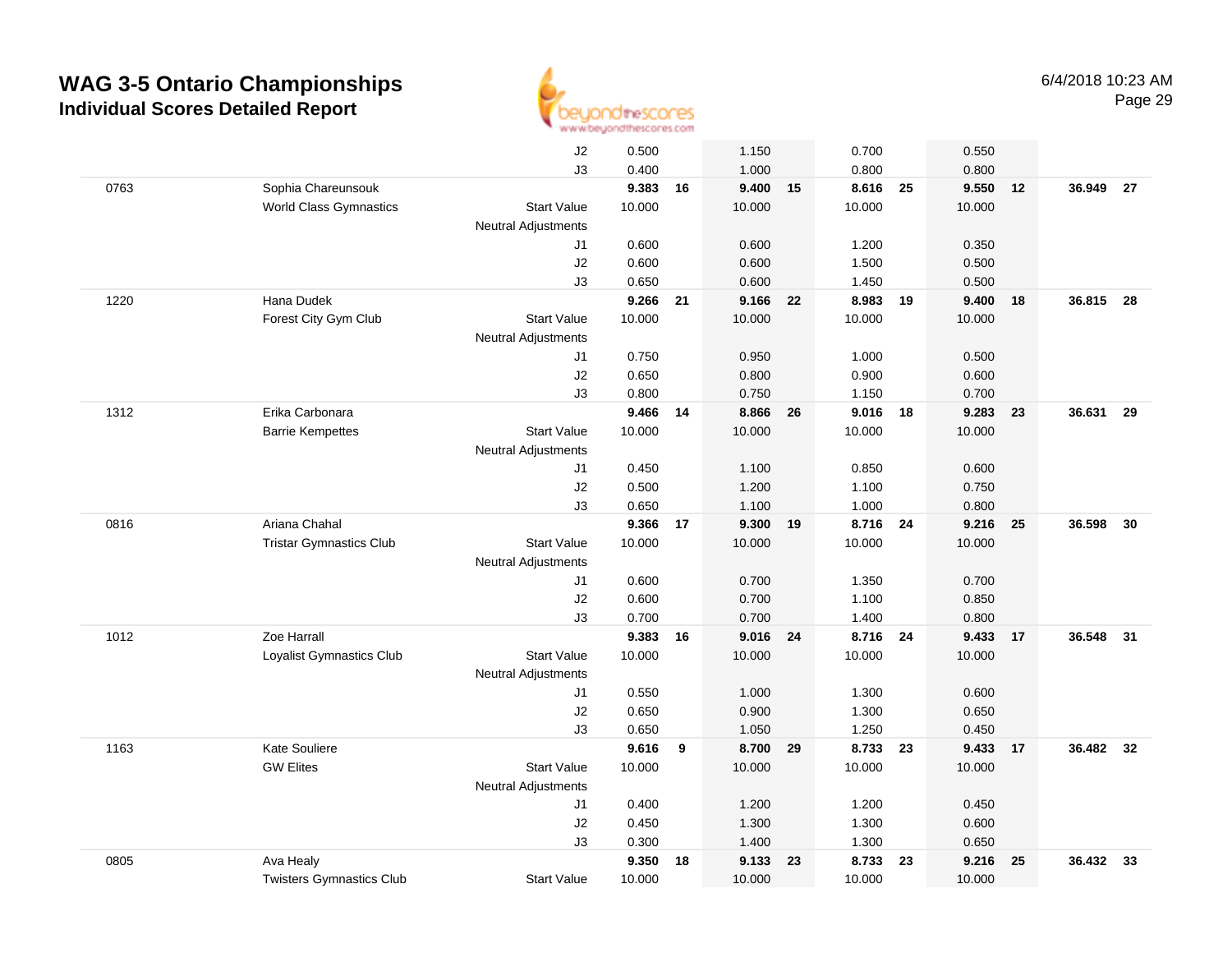

|      |                                 | <b>Neutral Adjustments</b> |        |    |        |                         |          |    |        |    |           |    |
|------|---------------------------------|----------------------------|--------|----|--------|-------------------------|----------|----|--------|----|-----------|----|
|      |                                 | J <sub>1</sub>             | 0.550  |    | 0.800  |                         | 1.250    |    | 0.800  |    |           |    |
|      |                                 | J <sub>2</sub>             | 0.700  |    | 0.900  |                         | 1.200    |    | 0.800  |    |           |    |
|      |                                 | J3                         | 0.700  |    | 0.900  |                         | 1.350    |    | 0.750  |    |           |    |
| 1442 | Olivia Mustonen                 |                            | 9.533  | 13 | 8.716  | 28                      | 8.916 21 |    | 9.166  | 26 | 36.331 34 |    |
|      | Simcoe Gliders Gymnastics       | <b>Start Value</b>         | 10.000 |    | 10.000 |                         | 10.000   |    | 10.000 |    |           |    |
|      |                                 | <b>Neutral Adjustments</b> |        |    |        |                         |          |    |        |    |           |    |
|      |                                 | J <sub>1</sub>             | 0.350  |    | 1.300  |                         | 1.200    |    | 0.800  |    |           |    |
|      |                                 | J <sub>2</sub>             | 0.550  |    | 1.350  |                         | 1.100    |    | 0.900  |    |           |    |
|      |                                 | J3                         | 0.500  |    | 1.200  |                         | 0.950    |    | 0.800  |    |           |    |
| 0862 | Kyra Faulkner                   |                            | 8.900  | 25 | 9.550  | $\overline{\mathbf{9}}$ | 8.150    | 28 | 9.533  | 13 | 36.133 35 |    |
|      | Swing Spring Flip               | <b>Start Value</b>         | 10.000 |    | 10.000 |                         | 10.000   |    | 10.000 |    |           |    |
|      |                                 | <b>Neutral Adjustments</b> |        |    |        |                         |          |    |        |    |           |    |
|      |                                 | J <sub>1</sub>             | 1.000  |    | 0.500  |                         | 1.700    |    | 0.450  |    |           |    |
|      |                                 | J <sub>2</sub>             | 1.000  |    | 0.450  |                         | 2.000    |    | 0.550  |    |           |    |
|      |                                 | J3                         | 1.300  |    | 0.400  |                         | 1.850    |    | 0.400  |    |           |    |
| 1103 | <b>Bethany Bruce</b>            |                            | 9.100  | 24 | 8.750  | 27                      | 8.950    | 20 | 9.283  | 23 | 36.083    | 36 |
|      | Hanover Aerials Gymnastics Club | <b>Start Value</b>         | 10.000 |    | 10.000 |                         | 10.000   |    | 10.000 |    |           |    |
|      |                                 | <b>Neutral Adjustments</b> |        |    |        |                         |          |    |        |    |           |    |
|      |                                 | J <sub>1</sub>             | 0.850  |    | 1.200  |                         | 1.050    |    | 0.700  |    |           |    |
|      |                                 | J <sub>2</sub>             | 0.850  |    | 1.350  |                         | 1.100    |    | 0.750  |    |           |    |
|      |                                 | J3                         | 1.000  |    | 1.200  |                         | 1.000    |    | 0.700  |    |           |    |
| 1371 | Camryn Affleck                  |                            | 9.100  | 24 | 8.450  | 30                      | 8.216    | 27 | 9.350  | 21 | 35.116 37 |    |
|      | Smiths Falls Gym Stars          | <b>Start Value</b>         | 10.000 |    | 10.000 |                         | 10.000   |    | 10.000 |    |           |    |
|      |                                 | <b>Neutral Adjustments</b> |        |    |        |                         | $-0.100$ |    |        |    |           |    |
|      |                                 | J <sub>1</sub>             | 0.800  |    | 1.700  |                         | 1.600    |    | 0.650  |    |           |    |
|      |                                 | J <sub>2</sub>             | 0.900  |    | 1.550  |                         | 1.700    |    | 0.650  |    |           |    |
|      |                                 | J3                         | 1.000  |    | 1.400  |                         | 1.750    |    | 0.650  |    |           |    |

#### **Gymnastics Ontario Level 3**

| ID   | League ID | <b>Name</b>                       |                            | <b>VT</b> | # | <b>UB</b> | # | <b>BB</b> # | $FX$ # |   | $AA$ #   |  |
|------|-----------|-----------------------------------|----------------------------|-----------|---|-----------|---|-------------|--------|---|----------|--|
| 1294 |           | Megan McClymont                   |                            | 9.666     | 3 | 9.566     | 4 | 9.766       | 9.550  | 4 | 38.548   |  |
|      |           | <b>Burlington Gymnastics Club</b> | <b>Start Value</b>         | 10.000    |   | 10.000    |   | 10.000      | 10.000 |   |          |  |
|      |           |                                   | <b>Neutral Adjustments</b> |           |   |           |   |             |        |   |          |  |
|      |           |                                   | J <sub>1</sub>             | 0.350     |   | 0.400     |   | 0.200       | 0.400  |   |          |  |
|      |           |                                   | J <sub>2</sub>             | 0.300     |   | 0.450     |   | 0.250       | 0.400  |   |          |  |
|      |           |                                   | J3                         | 0.350     |   | 0.450     |   | 0.250       | 0.550  |   |          |  |
| 0927 |           | Lily Portsmouth                   |                            | 9.500     | 9 | 9.850     |   | 9.433       | 9.650  | 2 | 38.433 2 |  |

**Age 12 B**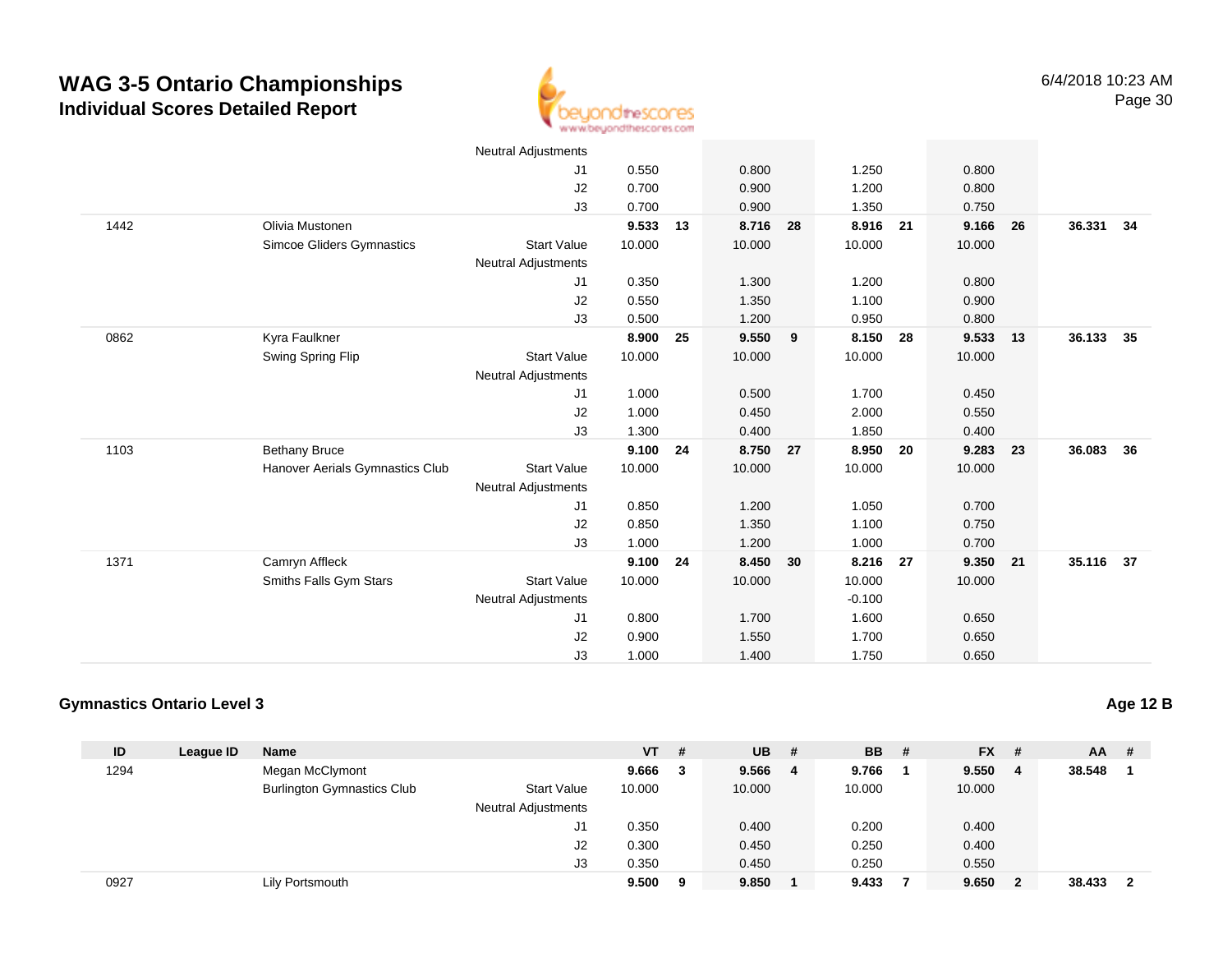

|      | <b>Pickering Athletic Centre</b> | <b>Start Value</b>         | 10.000         |              | 10.000         |                | 10.000         |                         | 10.000         |                  |          |                |
|------|----------------------------------|----------------------------|----------------|--------------|----------------|----------------|----------------|-------------------------|----------------|------------------|----------|----------------|
|      |                                  | <b>Neutral Adjustments</b> |                |              |                |                |                |                         |                |                  |          |                |
|      |                                  | J1                         | 0.550<br>0.500 |              | 0.150          |                | 0.650          |                         | 0.450          |                  |          |                |
|      |                                  | J2                         |                |              | 0.150          |                | 0.600          |                         | 0.300          |                  |          |                |
| 1282 | Isabelle Galeazza                | J3                         | 0.450<br>9.833 | $\mathbf{1}$ | 0.150<br>9.500 | 6              | 0.450<br>9.333 | $\overline{\mathbf{9}}$ | 0.300<br>9.633 | $\mathbf{3}$     | 38.299   | $\mathbf{3}$   |
|      | <b>Champions Gymnastics</b>      | <b>Start Value</b>         | 10.000         |              | 10.000         |                | 10.000         |                         | 10.000         |                  |          |                |
|      |                                  | <b>Neutral Adjustments</b> |                |              |                |                |                |                         |                |                  |          |                |
|      |                                  | J1                         | 0.200          |              | 0.650          |                | 0.600          |                         | 0.400          |                  |          |                |
|      |                                  | $\sf J2$                   | 0.150          |              | 0.400          |                | 0.700          |                         | 0.300          |                  |          |                |
|      |                                  | J3                         | 0.150          |              | 0.450          |                | 0.700          |                         | 0.400          |                  |          |                |
| 1089 | Megan Boyd                       |                            | 9.566          | 5            | 9.650          | $\mathbf{3}$   | 9.550          | $\overline{4}$          | 9.500          | 6                | 38.266   | $\overline{4}$ |
|      | <b>Hearts Gymnastics Club</b>    | <b>Start Value</b>         | 10.000         |              | 10.000         |                | 10.000         |                         | 10.000         |                  |          |                |
|      |                                  | <b>Neutral Adjustments</b> |                |              |                |                |                |                         |                |                  |          |                |
|      |                                  | J1                         | 0.450          |              | 0.300          |                | 0.500          |                         | 0.500          |                  |          |                |
|      |                                  | J2                         | 0.400          |              | 0.450          |                | 0.450          |                         | 0.500          |                  |          |                |
|      |                                  | J3                         | 0.450          |              | 0.300          |                | 0.400          |                         | 0.500          |                  |          |                |
| 1084 | Evelyn Ngu                       |                            | 9.233          | 21           | 9.483          | $\overline{7}$ | 9.650          | $\overline{2}$          | 9.683          | $\mathbf{1}$     | 38.049   | 5              |
|      | <b>High Flyers Gymnastics</b>    | <b>Start Value</b>         | 10.000         |              | 10.000         |                | 10.000         |                         | 10.000         |                  |          |                |
|      |                                  | <b>Neutral Adjustments</b> |                |              |                |                |                |                         |                |                  |          |                |
|      |                                  | J1                         | 0.750          |              | 0.550          |                | 0.350          |                         | 0.400          |                  |          |                |
|      |                                  | J2                         | 0.850          |              | 0.550          |                | 0.300          |                         | 0.300          |                  |          |                |
|      |                                  | J3                         | 0.700          |              | 0.450          |                | 0.400          |                         | 0.250          |                  |          |                |
| 0831 | Shaye Boyce                      |                            | 9.466          | 11           | 9.466          | 8              | 9.333          | 9                       | 9.300          | 12               | 37.565   | 6              |
|      | Trillium GC                      | <b>Start Value</b>         | 10.000         |              | 10.000         |                | 10.000         |                         | 10.000         |                  |          |                |
|      |                                  | <b>Neutral Adjustments</b> |                |              |                |                |                |                         |                |                  |          |                |
|      |                                  | J1                         | 0.450          |              | 0.600          |                | 0.700          |                         | 0.700          |                  |          |                |
|      |                                  | J2                         | 0.500          |              | 0.500          |                | 0.800          |                         | 0.600          |                  |          |                |
|      |                                  | J3                         | 0.650          |              | 0.500          |                | 0.500          |                         | 0.800          |                  |          |                |
| 1083 | Lauren Castagna                  |                            | 9.366          | 16           | 9.666          | $\overline{2}$ | 8.883 25       |                         | 9.650          | $\overline{2}$   | 37.565 6 |                |
|      | <b>High Flyers Gymnastics</b>    | <b>Start Value</b>         | 10.000         |              | 10.000         |                | 10.000         |                         | 10.000         |                  |          |                |
|      |                                  | Neutral Adjustments        |                |              |                |                | $-0.100$       |                         |                |                  |          |                |
|      |                                  | J1                         | 0.700          |              | 0.350          |                | 1.000          |                         | 0.350          |                  |          |                |
|      |                                  | J2                         | 0.650          |              | 0.300          |                | 1.100          |                         | 0.350          |                  |          |                |
|      |                                  | J3                         | 0.550          |              | 0.350          |                | 0.950          |                         | 0.350          |                  |          |                |
| 1100 | Tea Papalia                      |                            | 9.500          | 9            | 9.483          | $\overline{7}$ | 9.150 15       |                         | 9.383          | $\boldsymbol{9}$ | 37.516   | $\overline{7}$ |
|      | Hamilton Wentworth Regionettes   | <b>Start Value</b>         | 10.000         |              | 10.000         |                | 10.000         |                         | 10.000         |                  |          |                |
|      |                                  | <b>Neutral Adjustments</b> |                |              |                |                |                |                         |                |                  |          |                |
|      |                                  | J <sub>1</sub>             | 0.500          |              | 0.600          |                | 0.800          |                         | 0.600          |                  |          |                |
|      |                                  | J2                         | 0.500          |              | 0.450          |                | 0.900          |                         | 0.600          |                  |          |                |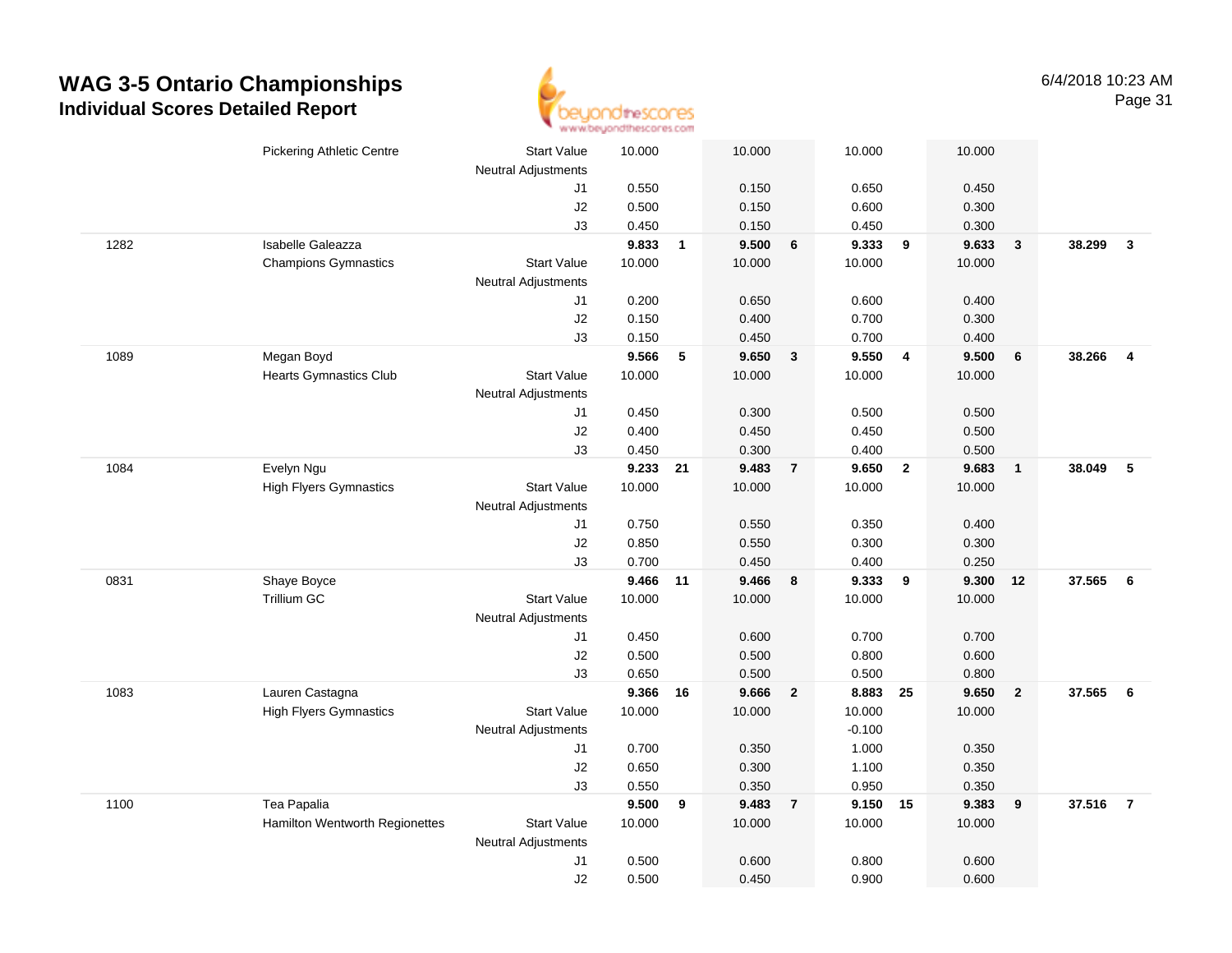

|      |                                    | J3                         | 0.500          |                | 0.500             |    | 0.850          |                 | 0.650          |                         |           |    |
|------|------------------------------------|----------------------------|----------------|----------------|-------------------|----|----------------|-----------------|----------------|-------------------------|-----------|----|
| 1199 | Camryn Ferris                      |                            | 9.516          | 8              | 9.233 12          |    | 9.383          | 8               | 9.366          | 10                      | 37.498 8  |    |
|      | Gemini Gymnastics                  | <b>Start Value</b>         | 10.000         |                | 10.000            |    | 10.000         |                 | 10.000         |                         |           |    |
|      |                                    | <b>Neutral Adjustments</b> |                |                |                   |    | $-0.100$       |                 |                |                         |           |    |
|      |                                    | J1                         | 0.500          |                | 0.950             |    | 0.600          |                 | 0.550          |                         |           |    |
|      |                                    | J2                         | 0.500          |                | 0.700             |    | 0.400          |                 | 0.700          |                         |           |    |
|      |                                    | J3                         | 0.450          |                | 0.650             |    | 0.550          |                 | 0.650          |                         |           |    |
| 0877 | April Head                         |                            | 9.466          | 11             | 9.266             | 10 | 9.466          | $6\phantom{1}6$ | 9.250          | 13                      | 37.448    | 9  |
|      | <b>Shenderey Gymnastics Centre</b> | <b>Start Value</b>         | 10.000         |                | 10.000            |    | 10.000         |                 | 10.000         |                         |           |    |
|      |                                    | <b>Neutral Adjustments</b> |                |                |                   |    |                |                 |                |                         |           |    |
|      |                                    | J1                         | 0.550          |                | 0.750             |    | 0.550          |                 | 0.750          |                         |           |    |
|      |                                    | J2                         | 0.550          |                | 0.800             |    | 0.500          |                 | 0.850          |                         |           |    |
|      |                                    | J3                         | 0.500          |                | 0.650             |    | 0.550          |                 | 0.650          |                         |           |    |
| 1110 | Sarah Singer                       |                            | 9.666          | $\mathbf{3}$   | 9.250 11          |    | 9.283          | 10              | 9.216          | 15                      | 37.415 10 |    |
|      | Gyros Gymnastics                   | <b>Start Value</b>         | 10.000         |                | 10.000            |    | 10.000         |                 | 10.000         |                         |           |    |
|      |                                    | <b>Neutral Adjustments</b> |                |                |                   |    |                |                 |                |                         |           |    |
|      |                                    | J1                         | 0.400          |                | 0.800             |    | 0.650          |                 | 0.800          |                         |           |    |
|      |                                    | J2                         | 0.300          |                | 0.650             |    | 0.600          |                 | 0.850          |                         |           |    |
|      |                                    | J3                         | 0.300          |                | 0.800             |    | 0.900          |                 | 0.700          |                         |           |    |
| 1326 | Olivia Amendola                    |                            | 9.633          | $\overline{4}$ | 9.150 15          |    | 9.000 21       |                 | 9.516          | $5\phantom{.0}$         | 37.299 11 |    |
|      | All Star Sports Centre             | <b>Start Value</b>         | 10.000         |                | 10.000            |    | 10.000         |                 | 10.000         |                         |           |    |
|      |                                    | Neutral Adjustments        |                |                |                   |    | $-0.100$       |                 |                |                         |           |    |
|      |                                    | J1                         | 0.400          |                | 0.800             |    | 1.000          |                 | 0.550          |                         |           |    |
|      |                                    | J2                         | 0.300          |                | 0.800             |    | 0.800          |                 | 0.500          |                         |           |    |
|      |                                    | J3                         | 0.400          |                | 0.950             |    | 0.900          |                 | 0.400          |                         |           |    |
| 1221 | Ella Thibideau                     |                            | 9.450          | 12             | 8.766             | 25 | 9.633          | $\mathbf{3}$    | 9.433          | $\overline{7}$          | 37.282    | 12 |
|      | Forest City Gym Club               | <b>Start Value</b>         | 10.000         |                | 10.000            |    | 10.000         |                 | 10.000         |                         |           |    |
|      |                                    | Neutral Adjustments        |                |                |                   |    |                |                 |                |                         |           |    |
|      |                                    | J1                         | 0.600          |                | 1.200             |    | 0.350          |                 | 0.550          |                         |           |    |
|      |                                    | J2                         | 0.550          |                | 1.250             |    | 0.350          |                 | 0.550          |                         |           |    |
|      |                                    | J3                         | 0.500          |                | 1.250             |    | 0.400          |                 | 0.600          |                         |           |    |
| 1010 | Daisy Crawford                     |                            | 9.233          | 21             | 9.516             | 5  | 9.283          | 10              | 9.183          | 16                      | 37.215 13 |    |
|      | Loyalist Gymnastics Club           | <b>Start Value</b>         | 10.000         |                | 10.000            |    | 10.000         |                 | 10.000         |                         |           |    |
|      |                                    | Neutral Adjustments        |                |                |                   |    |                |                 |                |                         |           |    |
|      |                                    | J1                         | 0.800          |                | 0.600             |    | 0.750          |                 | 0.900          |                         |           |    |
|      |                                    | J2                         | 0.750<br>0.750 |                | 0.400             |    | 0.700<br>0.700 |                 | 0.700          |                         |           |    |
|      | Rebecca Pama                       | J3                         | 9.516          |                | 0.450<br>9.233 12 |    | 8.916          |                 | 0.850<br>9.550 |                         | 37.215 13 |    |
| 1209 |                                    | <b>Start Value</b>         | 10.000         | 8              | 10.000            |    | 10.000         | 23              | 10.000         | $\overline{\mathbf{4}}$ |           |    |
|      | Galaxy                             |                            |                |                |                   |    |                |                 |                |                         |           |    |
|      |                                    | <b>Neutral Adjustments</b> |                |                |                   |    |                |                 |                |                         |           |    |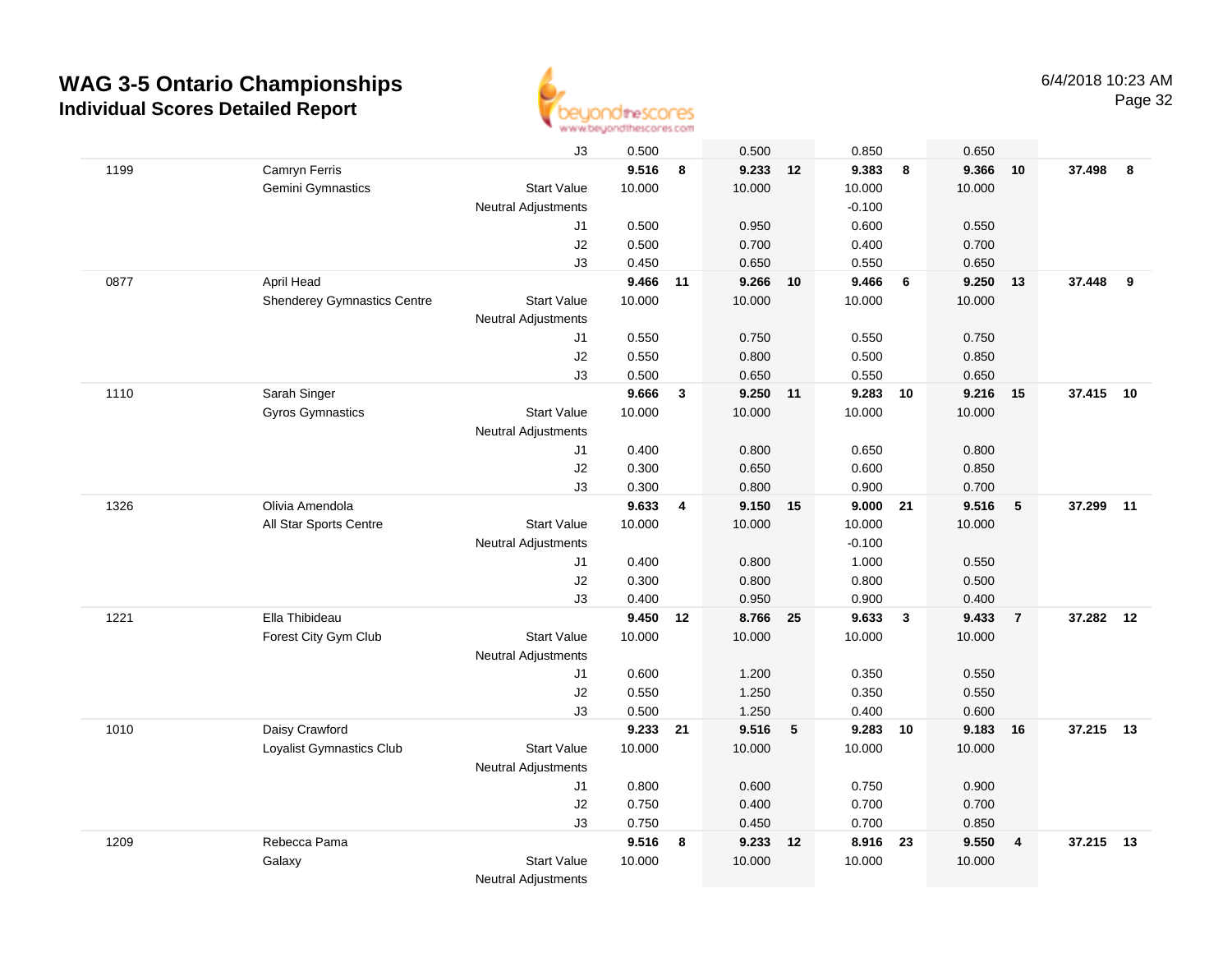

|      |                                   | J1                         | 0.500          |                | 0.650          |    | 1.100    |       | 0.400          |    |           |    |
|------|-----------------------------------|----------------------------|----------------|----------------|----------------|----|----------|-------|----------------|----|-----------|----|
|      |                                   | J2                         | 0.500          |                | 0.800          |    | 1.100    |       | 0.500          |    |           |    |
|      |                                   | J3                         | 0.450          |                | 0.850          |    | 1.050    |       | 0.450          |    |           |    |
| 0803 | Agustina Berezan                  |                            | 9.533          | $\overline{7}$ | 8.983 22       |    | 9.183 14 |       | 9.500          | 6  | 37.199 14 |    |
|      | University of Toronto             | <b>Start Value</b>         | 10.000         |                | 10.000         |    | 10.000   |       | 10.000         |    |           |    |
|      |                                   | <b>Neutral Adjustments</b> |                |                |                |    |          |       |                |    |           |    |
|      |                                   | J1                         | 0.400          |                | 1.050          |    | 0.850    |       | 0.500          |    |           |    |
|      |                                   | J2                         | 0.450          |                | 1.100          |    | 0.750    |       | 0.450          |    |           |    |
|      |                                   | J3                         | 0.550          |                | 0.900          |    | 0.850    |       | 0.550          |    |           |    |
| 1324 | Miranda Gale                      |                            | 9.550          | 6              | 9.233          | 12 | 9.183 14 |       | 9.233          | 14 | 37.199    | 14 |
|      | Alpha Gymnastics Academy          | <b>Start Value</b>         | 10.000         |                | 10.000         |    | 10.000   |       | 10.000         |    |           |    |
|      |                                   | <b>Neutral Adjustments</b> |                |                |                |    |          |       |                |    |           |    |
|      |                                   | J1                         | 0.400          |                | 0.950          |    | 0.850    |       | 0.750          |    |           |    |
|      |                                   | J2                         | 0.450          |                | 0.700          |    | 0.800    |       | 0.700          |    |           |    |
|      |                                   | J3                         | 0.500          |                | 0.650          |    | 0.800    |       | 0.850          |    |           |    |
| 1068 | Maya Smith                        |                            | 9.666          | 3              | 9.333          | 9  | 9.000 21 |       | 9.183          | 16 | 37.182 15 |    |
|      | <b>Infinity Gymnastics Centre</b> | <b>Start Value</b>         | 10.000         |                | 10.000         |    | 10.000   |       | 10.000         |    |           |    |
|      |                                   | <b>Neutral Adjustments</b> |                |                |                |    | $-0.100$ |       |                |    |           |    |
|      |                                   | J1                         | 0.350          |                | 0.650          |    | 1.000    |       | 0.850          |    |           |    |
|      |                                   | J2                         | 0.250          |                | 0.550          |    | 0.900    |       | 0.800          |    |           |    |
|      |                                   | J3                         | 0.400          |                | 0.800          |    | 0.800    |       | 0.800          |    |           |    |
| 1144 | Grace Laffin                      |                            | 9.466          | 11             | 9.083          | 17 | 9.266    | $-11$ | 9.350          | 11 | 37.165    | 16 |
|      | <b>Gymnastics Energy</b>          | <b>Start Value</b>         | 10.000         |                | 10.000         |    | 10.000   |       | 10.000         |    |           |    |
|      |                                   | <b>Neutral Adjustments</b> |                |                |                |    |          |       |                |    |           |    |
|      |                                   | J1                         | 0.500          |                | 0.950          |    | 0.700    |       | 0.650          |    |           |    |
|      |                                   | J2                         | 0.600          |                | 0.950          |    | 0.650    |       | 0.600          |    |           |    |
|      |                                   | J3                         | 0.500          |                | 0.850          |    | 0.850    |       | 0.700          |    |           |    |
| 1316 | Lilly Zhou-Moore                  |                            | 9.550          | 6              | 9.516          | 5  | 9.100 17 |       | 8.966          | 23 | 37.132 17 |    |
|      | <b>ASF</b>                        | <b>Start Value</b>         | 10.000         |                | 10.000         |    | 10.000   |       | 10.000         |    |           |    |
|      |                                   | <b>Neutral Adjustments</b> |                |                |                |    | $-0.100$ |       |                |    |           |    |
|      |                                   | J1                         | 0.450          |                | 0.550          |    | 0.700    |       | 1.050          |    |           |    |
|      |                                   | J2                         | 0.450          |                | 0.450          |    | 0.800    |       | 0.900          |    |           |    |
|      |                                   | J3                         | 0.450          |                | 0.450          |    | 0.900    |       | 1.150          |    |           |    |
| 1301 | <b>Avery Merkley</b>              |                            | 9.550          | 6              | 9.150 15       |    | 9.183 14 |       | 9.166          | 17 | 37.049    | 18 |
|      | <b>Brockville</b>                 | <b>Start Value</b>         | 10.000         |                | 10.000         |    | 10.000   |       | 10.000         |    |           |    |
|      |                                   | <b>Neutral Adjustments</b> |                |                |                |    |          |       |                |    |           |    |
|      |                                   | J1                         | 0.500          |                | 1.000          |    | 0.850    |       | 0.800          |    |           |    |
|      |                                   | J2<br>J3                   | 0.450<br>0.400 |                | 0.800<br>0.750 |    | 0.700    |       | 0.750<br>0.950 |    |           |    |
| 1101 | Sara Zwicker                      |                            | 9.350          | 17             | 9.500          | 6  | 0.900    |       | 8.966          | 23 | 36.949    | 19 |
|      |                                   |                            |                |                |                |    | 9.133 16 |       |                |    |           |    |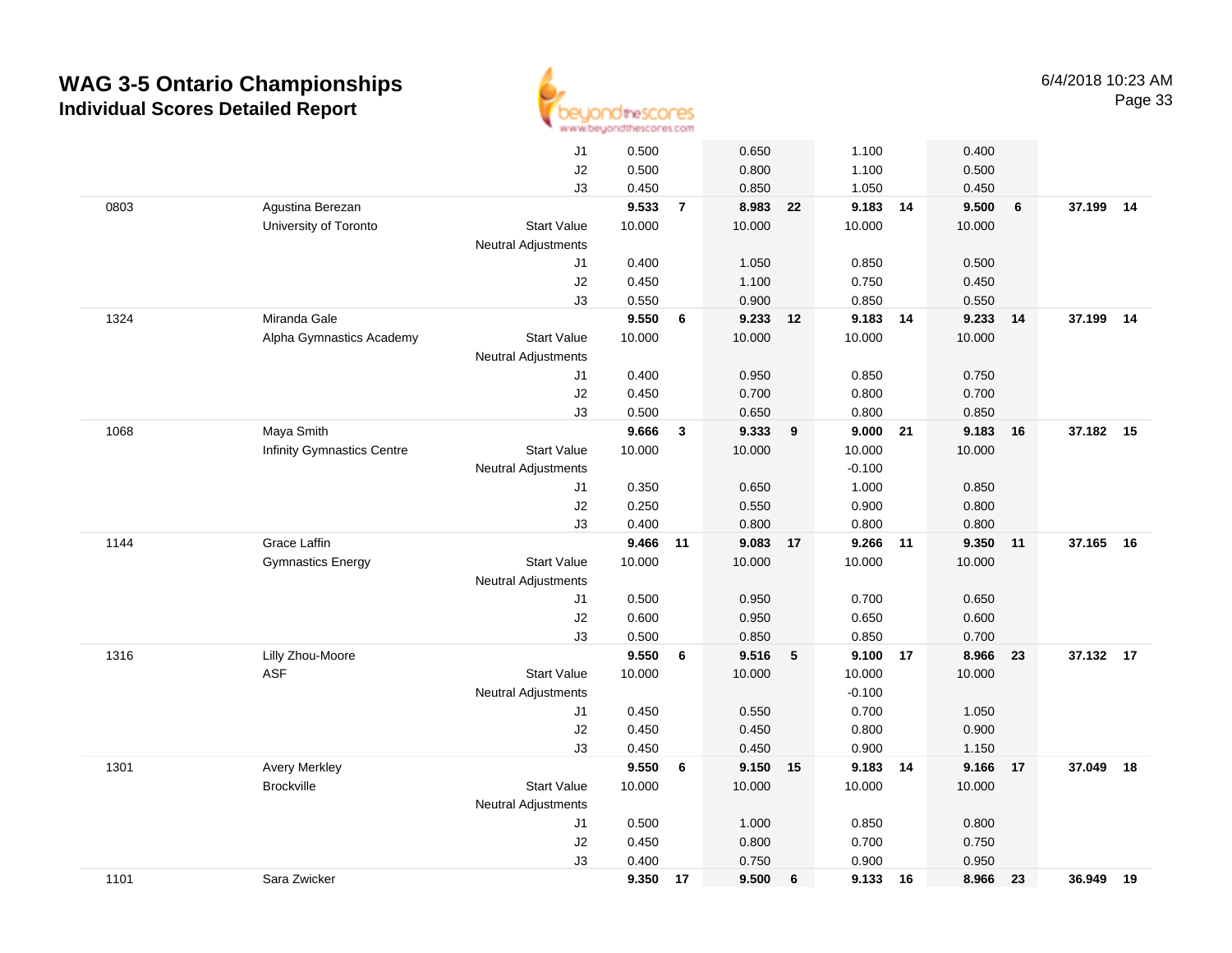

|      | Hamilton Wentworth Regionettes   | <b>Start Value</b>         | 10.000   |                | 10.000   |    | 10.000         | 10.000                            |                         |           |      |
|------|----------------------------------|----------------------------|----------|----------------|----------|----|----------------|-----------------------------------|-------------------------|-----------|------|
|      |                                  | <b>Neutral Adjustments</b> | 0.700    |                | 0.550    |    |                |                                   |                         |           |      |
|      |                                  | J1<br>$\sf J2$             | 0.600    |                | 0.500    |    | 0.800<br>0.800 | 1.150<br>0.950                    |                         |           |      |
|      |                                  | J3                         | 0.650    |                | 0.450    |    | 1.000          | 1.000                             |                         |           |      |
| 0864 | <b>Addison Clegg</b>             |                            | 9.400    | 14             | 9.033    | 19 | 9.516          | $\overline{\phantom{0}}$<br>8.983 | 22                      | 36.932 20 |      |
|      | Smiths Falls Gym Stars           | <b>Start Value</b>         | 10.000   |                | 10.000   |    | 10.000         | 10.000                            |                         |           |      |
|      |                                  | <b>Neutral Adjustments</b> |          |                |          |    |                |                                   |                         |           |      |
|      |                                  | J1                         | 0.600    |                | 1.100    |    | 0.400          | 1.000                             |                         |           |      |
|      |                                  | J2                         | 0.600    |                | 0.850    |    | 0.400          | 1.000                             |                         |           |      |
|      |                                  | J3                         | 0.600    |                | 0.950    |    | 0.650          | 1.050                             |                         |           |      |
| 1013 | Kaitlyn Ritchie                  |                            | 9.250    | 20             | 9.250 11 |    | 9.233          | 9.050<br>12                       | 20                      | 36.783 21 |      |
|      | Loyalist Gymnastics Club         | <b>Start Value</b>         | 10.000   |                | 10.000   |    | 10.000         | 10.000                            |                         |           |      |
|      |                                  | <b>Neutral Adjustments</b> |          |                |          |    |                |                                   |                         |           |      |
|      |                                  | J1                         | 0.850    |                | 0.750    |    | 0.700          | 1.050                             |                         |           |      |
|      |                                  | J2                         | 0.750    |                | 0.750    |    | 0.800          | 0.900                             |                         |           |      |
|      |                                  | J3                         | 0.650    |                | 0.750    |    | 0.800          | 0.900                             |                         |           |      |
| 1246 | Makayla Fisher                   |                            | 9.716    | $\overline{2}$ | 8.500 28 |    | 9.016 20       | 9.550                             | $\overline{\mathbf{4}}$ | 36.782 22 |      |
|      | Dancemakers Gymnastics           | <b>Start Value</b>         | 10.000   |                | 10.000   |    | 10.000         | 10.000                            |                         |           |      |
|      |                                  | <b>Neutral Adjustments</b> |          |                |          |    |                |                                   |                         |           |      |
|      |                                  | J1                         | 0.300    |                | 1.350    |    | 0.900          | 0.450                             |                         |           |      |
|      |                                  | J2                         | 0.300    |                | 1.600    |    | 1.000          | 0.400                             |                         |           |      |
|      |                                  | J3                         | 0.250    |                | 1.550    |    | 1.050          | 0.500                             |                         |           |      |
| 1300 | Vienna Duong                     |                            | 9.516    | 8              | 9.183    | 14 | 8.666          | 9.400<br>27                       | 8                       | 36.765    | 23   |
|      | <b>Brockville</b>                | <b>Start Value</b>         | 10.000   |                | 10.000   |    | 10.000         | 10.000                            |                         |           |      |
|      |                                  | <b>Neutral Adjustments</b> |          |                |          |    | $-0.100$       |                                   |                         |           |      |
|      |                                  | J1                         | 0.450    |                | 0.900    |    | 1.300          | 0.600                             |                         |           |      |
|      |                                  | J2                         | 0.500    |                | 0.750    |    | 1.200          | 0.600                             |                         |           |      |
|      |                                  | J3                         | 0.500    |                | 0.800    |    | 1.200          | 0.600                             |                         |           |      |
| 1120 | Michele Horak                    |                            | 9.400 14 |                | 9.333    | 9  | 9.133 16       | 8.833                             | 27                      | 36.699    | - 24 |
|      | <b>Gyros Gymnastics</b>          | <b>Start Value</b>         | 10.000   |                | 10.000   |    | 10.000         | 10.000                            |                         |           |      |
|      |                                  | Neutral Adjustments        |          |                |          |    | $-0.100$       |                                   |                         |           |      |
|      |                                  | J1                         | 0.600    |                | 0.750    |    | 0.750          | 1.200                             |                         |           |      |
|      |                                  | J2                         | 0.550    |                | 0.700    |    | 0.700          | 1.050                             |                         |           |      |
|      |                                  | J3                         | 0.650    |                | 0.550    |    | 0.850          | 1.250                             |                         |           |      |
| 1022 | Aaliyah Rowe                     |                            | 9.633    | 4              | 9.216 13 |    | 8.983          | 22<br>8.850                       | 26                      | 36.682    | - 25 |
|      | <b>Lindsay Gymnastics Centre</b> | <b>Start Value</b>         | 10.000   |                | 10.000   |    | 10.000         | 10.000                            |                         |           |      |
|      |                                  | <b>Neutral Adjustments</b> |          |                |          |    |                |                                   |                         |           |      |
|      |                                  | J1                         | 0.400    |                | 0.750    |    | 1.050          | 1.150                             |                         |           |      |
|      |                                  | J2                         | 0.300    |                | 0.850    |    | 1.000          | 1.200                             |                         |           |      |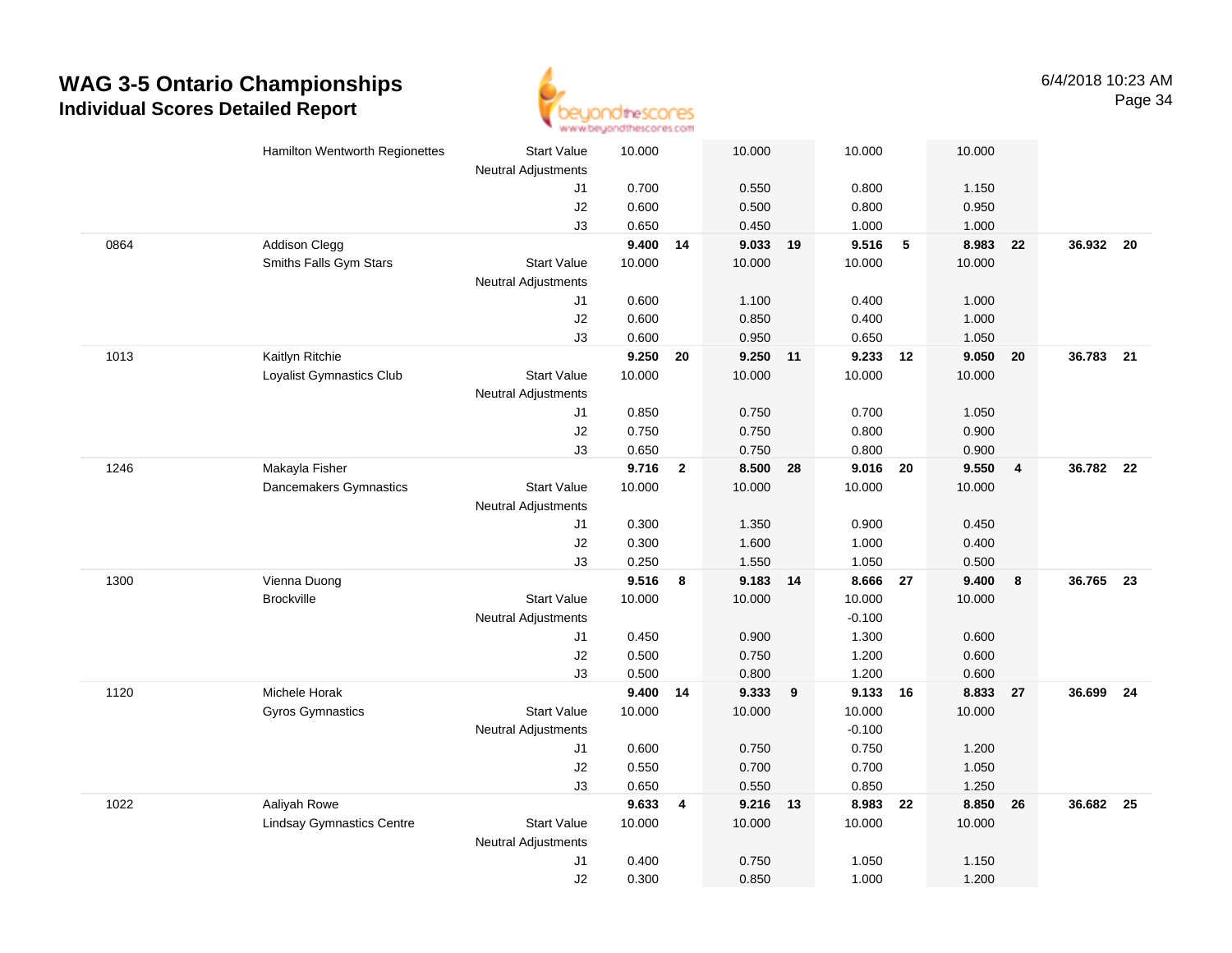

|      |                                   | J3                         | 0.400  |    | 0.750    |    | 1.000    |      | 1.100  |    |           |      |
|------|-----------------------------------|----------------------------|--------|----|----------|----|----------|------|--------|----|-----------|------|
| 1215 | Kate McGroarty                    |                            | 9.483  | 10 | 8.883 23 |    | 9.266 11 |      | 9.050  | 20 | 36.682    | - 25 |
|      | <b>Futures Gymnastics Laird</b>   | <b>Start Value</b>         | 10.000 |    | 10.000   |    | 10.000   |      | 10.000 |    |           |      |
|      |                                   | Neutral Adjustments        |        |    |          |    | $-0.100$ |      |        |    |           |      |
|      |                                   | J1                         | 0.600  |    | 1.050    |    | 0.650    |      | 0.900  |    |           |      |
|      |                                   | J2                         | 0.450  |    | 1.250    |    | 0.600    |      | 1.100  |    |           |      |
|      |                                   | J3                         | 0.500  |    | 1.050    |    | 0.650    |      | 0.850  |    |           |      |
| 1370 | Caleigh Ryan                      |                            | 9.466  | 11 | 9.100    | 16 | 9.216 13 |      | 8.850  | 26 | 36.632    | -26  |
|      | <b>Barrie Kempettes</b>           | <b>Start Value</b>         | 10.000 |    | 10.000   |    | 10.000   |      | 10.000 |    |           |      |
|      |                                   | <b>Neutral Adjustments</b> |        |    |          |    |          |      |        |    |           |      |
|      |                                   | J1                         | 0.500  |    | 0.950    |    | 0.900    |      | 1.250  |    |           |      |
|      |                                   | J2                         | 0.600  |    | 0.800    |    | 0.800    |      | 1.050  |    |           |      |
|      |                                   | J3                         | 0.500  |    | 0.950    |    | 0.650    |      | 1.150  |    |           |      |
| 1132 | Amanda Wherry                     |                            | 9.433  | 13 | 8.550 27 |    | 9.516    | $-5$ | 9.033  | 21 | 36.532 27 |      |
|      | Gymnastics Mississauga            | <b>Start Value</b>         | 10.000 |    | 10.000   |    | 10.000   |      | 10.000 |    |           |      |
|      |                                   | <b>Neutral Adjustments</b> |        |    |          |    | $-0.100$ |      |        |    |           |      |
|      |                                   | J1                         | 0.650  |    | 1.500    |    | 0.450    |      | 0.950  |    |           |      |
|      |                                   | J2                         | 0.500  |    | 1.400    |    | 0.300    |      | 0.950  |    |           |      |
|      |                                   | J3                         | 0.550  |    | 1.450    |    | 0.400    |      | 1.000  |    |           |      |
| 1047 | Joey Borho                        |                            | 9.116  | 24 | 9.216 13 |    | 9.083 18 |      | 8.783  | 28 | 36.198    | - 28 |
|      | Kitchener-Waterloo Gymnastics     | <b>Start Value</b>         | 10.000 |    | 10.000   |    | 10.000   |      | 10.000 |    |           |      |
|      |                                   | Neutral Adjustments        |        |    |          |    |          |      |        |    |           |      |
|      |                                   | J1                         | 0.950  |    | 0.700    |    | 0.850    |      | 1.200  |    |           |      |
|      |                                   | J2                         | 0.900  |    | 0.850    |    | 0.900    |      | 1.100  |    |           |      |
|      |                                   | J3                         | 0.800  |    | 0.800    |    | 1.000    |      | 1.350  |    |           |      |
| 0757 | Clara Lemoine                     |                            | 9.350  | 17 | 8.800    | 24 | 8.900    | 24   | 9.133  | 18 | 36.183    | 29   |
|      | Xperience                         | <b>Start Value</b>         | 10.000 |    | 10.000   |    | 10.000   |      | 10.000 |    |           |      |
|      |                                   | Neutral Adjustments        |        |    |          |    |          |      |        |    |           |      |
|      |                                   | J1                         | 0.650  |    | 1.050    |    | 1.150    |      | 0.850  |    |           |      |
|      |                                   | J2                         | 0.650  |    | 1.150    |    | 1.100    |      | 1.000  |    |           |      |
|      |                                   | J3                         | 0.650  |    | 1.400    |    | 1.050    |      | 0.750  |    |           |      |
| 0971 | Josee Chaput                      |                            | 9.383  | 15 | 8.483 29 |    | 9.033 19 |      | 9.233  | 14 | 36.132 30 |      |
|      | North Bay Apollo                  | <b>Start Value</b>         | 10.000 |    | 10.000   |    | 10.000   |      | 10.000 |    |           |      |
|      |                                   | <b>Neutral Adjustments</b> |        |    |          |    |          |      |        |    |           |      |
|      |                                   | J1                         | 0.600  |    | 1.600    |    | 0.900    |      | 0.700  |    |           |      |
|      |                                   | J2                         | 0.650  |    | 1.450    |    | 0.900    |      | 0.750  |    |           |      |
|      |                                   | J3                         | 0.600  |    | 1.500    |    | 1.100    |      | 0.850  |    |           |      |
| 1078 | Emma Cowan                        |                            | 9.300  | 19 | 8.800 24 |    | 9.033 19 |      | 8.883  | 25 | 36.016    | 31   |
|      | <b>Infinity Gymnastics Centre</b> | <b>Start Value</b>         | 10.000 |    | 10.000   |    | 10.000   |      | 10.000 |    |           |      |
|      |                                   | <b>Neutral Adjustments</b> |        |    |          |    |          |      |        |    |           |      |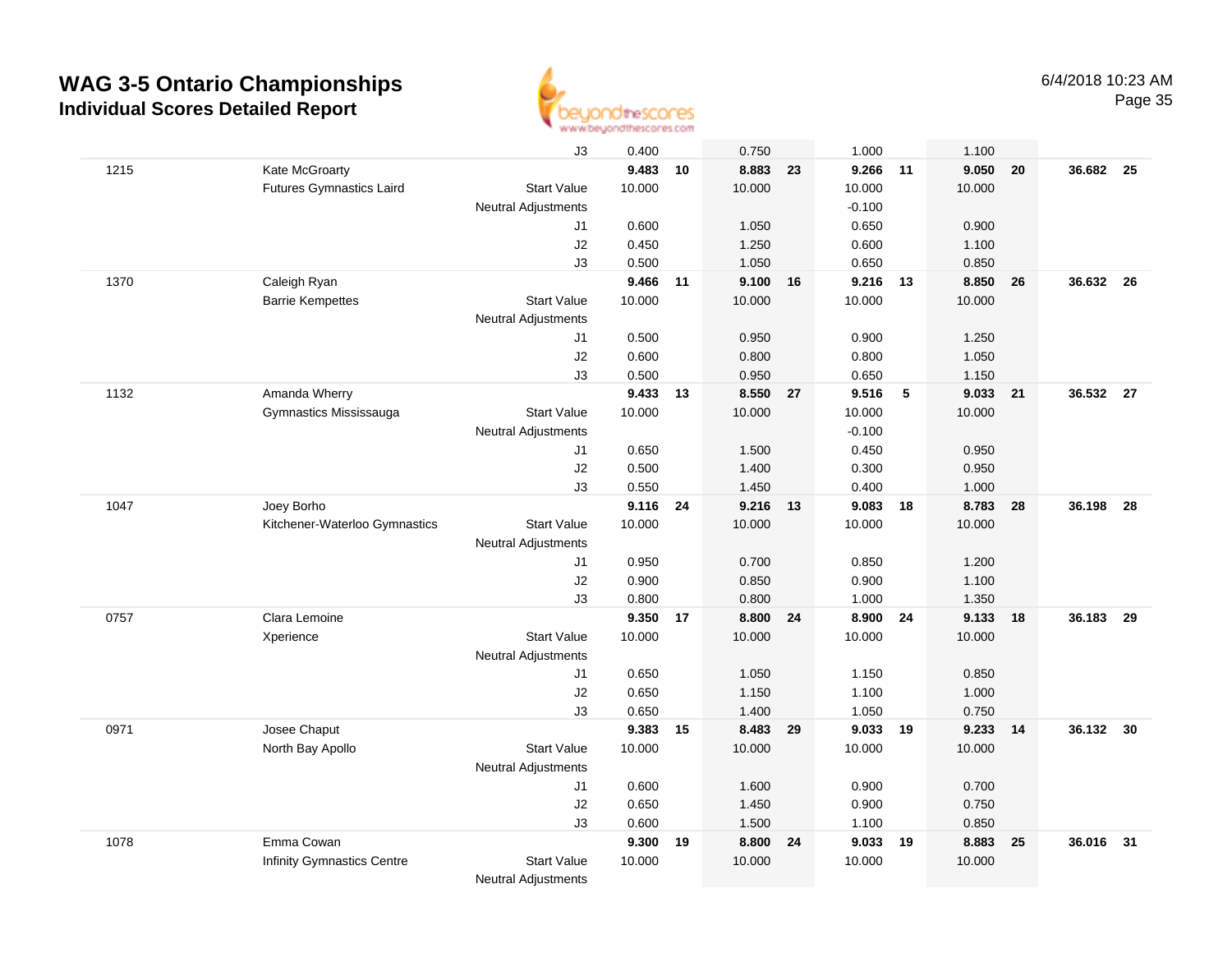

|      |                                  | J1                         | 0.700  |    | 1.150    |    | 0.950    |    | 1.200    |    |           |    |
|------|----------------------------------|----------------------------|--------|----|----------|----|----------|----|----------|----|-----------|----|
|      |                                  | J2                         | 0.750  |    | 1.100    |    | 0.850    |    | 1.150    |    |           |    |
|      |                                  | J3                         | 0.650  |    | 1.350    |    | 1.100    |    | 1.000    |    |           |    |
| 0871 | Nora Rassenburg                  |                            | 9.333  | 18 | 9.000    | 21 | 8.750    | 26 | 8.900    | 24 | 35.983    | 32 |
|      | <b>Simcoe Gliders Gymnastics</b> | <b>Start Value</b>         | 10.000 |    | 10.000   |    | 10.000   |    | 10.000   |    |           |    |
|      |                                  | <b>Neutral Adjustments</b> |        |    |          |    |          |    |          |    |           |    |
|      |                                  | J1                         | 0.650  |    | 1.150    |    | 1.300    |    | 1.050    |    |           |    |
|      |                                  | J2                         | 0.700  |    | 0.950    |    | 1.300    |    | 1.000    |    |           |    |
|      |                                  | J3                         | 0.650  |    | 0.900    |    | 1.150    |    | 1.250    |    |           |    |
| 1327 | Bronwyn Eastwood                 |                            | 9.166  | 22 | 8.683    | 26 | 9.550    | 4  | 8.566    | 29 | 35.965 33 |    |
|      | All Star Sports Centre           | <b>Start Value</b>         | 10.000 |    | 10.000   |    | 10.000   |    | 10.000   |    |           |    |
|      |                                  | <b>Neutral Adjustments</b> |        |    |          |    |          |    |          |    |           |    |
|      |                                  | J1                         | 0.900  |    | 1.400    |    | 0.450    |    | 1.350    |    |           |    |
|      |                                  | J2                         | 0.800  |    | 1.350    |    | 0.450    |    | 1.400    |    |           |    |
|      |                                  | J3                         | 0.800  |    | 1.200    |    | 0.450    |    | 1.550    |    |           |    |
| 0984 | Abby Lamb                        |                            | 9.433  | 13 | 8.366    | 30 | 9.033    | 19 | 9.100 19 |    | 35.932 34 |    |
|      | <b>Milton Springers</b>          | <b>Start Value</b>         | 10.000 |    | 10.000   |    | 10.000   |    | 10.000   |    |           |    |
|      |                                  | <b>Neutral Adjustments</b> |        |    |          |    | $-0.100$ |    |          |    |           |    |
|      |                                  | J1                         | 0.700  |    | 1.700    |    | 1.000    |    | 0.900    |    |           |    |
|      |                                  | J2                         | 0.500  |    | 1.700    |    | 0.750    |    | 1.000    |    |           |    |
|      |                                  | J3                         | 0.500  |    | 1.500    |    | 0.850    |    | 0.800    |    |           |    |
| 1009 | <b>Emily Cassista</b>            |                            | 9.383  | 15 | 9.050 18 |    | 9.100 17 |    | 8.133 31 |    | 35.666    | 35 |
|      | Loyalist Gymnastics Club         | <b>Start Value</b>         | 10.000 |    | 10.000   |    | 10.000   |    | 10.000   |    |           |    |
|      |                                  | <b>Neutral Adjustments</b> |        |    |          |    |          |    |          |    |           |    |
|      |                                  | J1                         | 0.650  |    | 1.100    |    | 0.850    |    | 1.850    |    |           |    |
|      |                                  | J2                         | 0.550  |    | 0.800    |    | 0.900    |    | 1.850    |    |           |    |
|      |                                  | J3                         | 0.650  |    | 0.950    |    | 0.950    |    | 1.900    |    |           |    |
| 1099 | Sierra Kizilian                  |                            | 9.133  | 23 | 9.016    | 20 | 8.533    | 28 | 8.466    | 30 | 35.148    | 36 |
|      | Hamilton Wentworth Regionettes   | <b>Start Value</b>         | 10.000 |    | 10.000   |    | 10.000   |    | 10.000   |    |           |    |
|      |                                  | <b>Neutral Adjustments</b> |        |    |          |    | $-0.100$ |    |          |    |           |    |
|      |                                  | J1                         | 0.900  |    | 1.000    |    | 1.350    |    | 1.500    |    |           |    |
|      |                                  | J2                         | 0.850  |    | 1.100    |    | 1.400    |    | 1.700    |    |           |    |
|      |                                  | J3                         | 0.850  |    | 0.850    |    | 1.350    |    | 1.400    |    |           |    |

#### **Gymnastics Ontario Level 3**

| ID   | League ID | <b>Name</b>       |                    | <b>VT</b> | <b>UB</b> | BB     | <b>FX</b> | AA     |  |
|------|-----------|-------------------|--------------------|-----------|-----------|--------|-----------|--------|--|
| 1188 |           | Chelsea Monk      |                    | 9.700     | 9.716     | 9.400  | 9.800     | 38.616 |  |
|      |           | Gemini Gymnastics | <b>Start Value</b> | 10.000    | 10.000    | 10.000 | 10.000    |        |  |

**Age 12 C**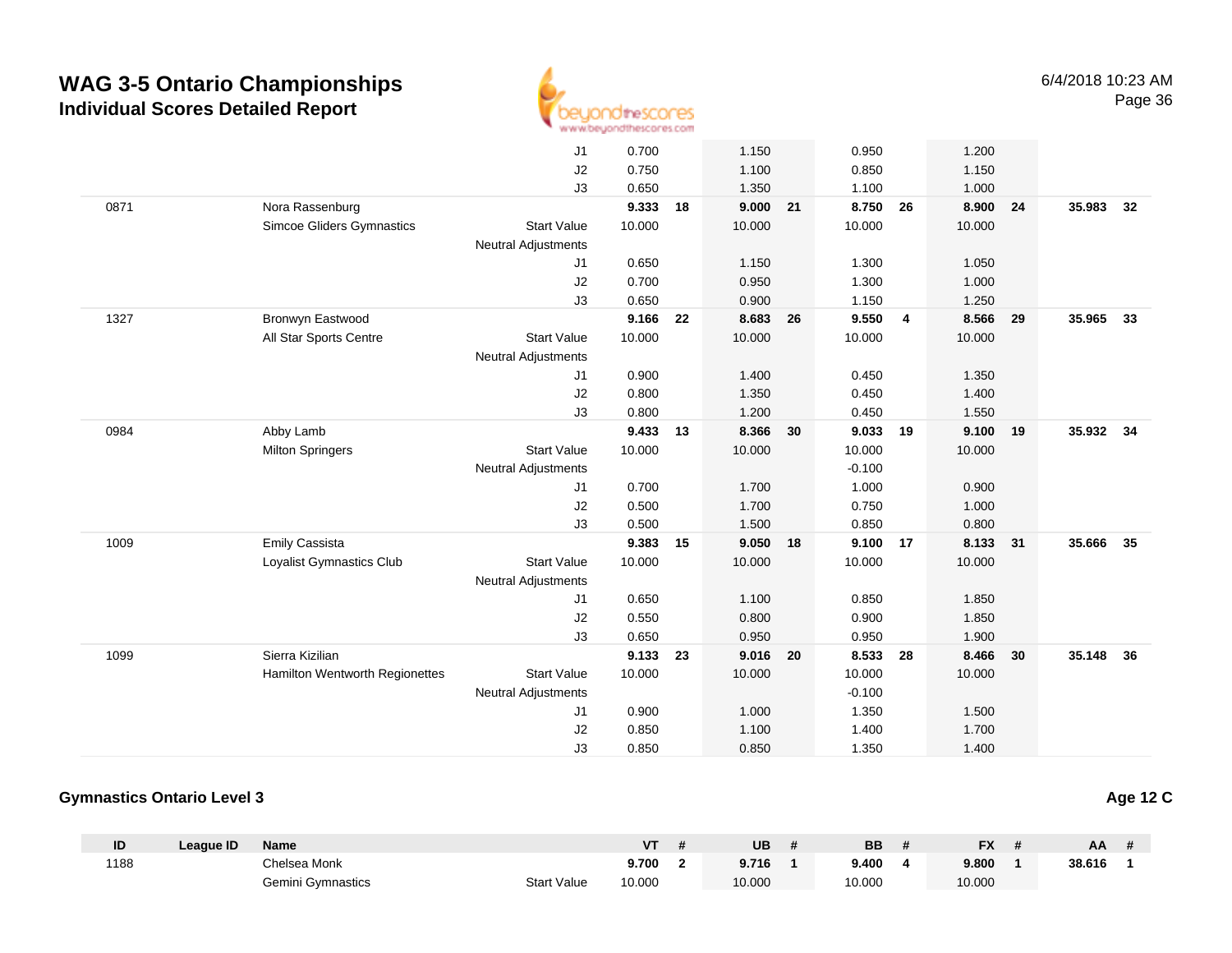

|      |                                 | <b>Neutral Adjustments</b> |                |              |                |                         |                |                         |                |                         |        |                |
|------|---------------------------------|----------------------------|----------------|--------------|----------------|-------------------------|----------------|-------------------------|----------------|-------------------------|--------|----------------|
|      |                                 | J1                         | 0.300          |              | 0.250          |                         | 0.600          |                         | 0.200          |                         |        |                |
|      |                                 | J2                         | 0.400          |              | 0.300          |                         | 0.550          |                         | 0.200          |                         |        |                |
|      |                                 | J3                         | 0.200          |              | 0.300          |                         | 0.650          |                         | 0.200          |                         |        |                |
| 0787 | Keira Thomson                   |                            | 9.366          | 6            | 9.566          | $\mathbf{3}$            | 9.750          | $\overline{\mathbf{1}}$ | 9.716          | $\overline{2}$          | 38.398 | $\overline{2}$ |
|      | <b>Whitby Gymnastics</b>        | <b>Start Value</b>         | 10.000         |              | 10.000         |                         | 10.000         |                         | 10.000         |                         |        |                |
|      |                                 | <b>Neutral Adjustments</b> |                |              |                |                         |                |                         |                |                         |        |                |
|      |                                 | J1                         | 0.700          |              | 0.400          |                         | 0.250          |                         | 0.350          |                         |        |                |
|      |                                 | J2                         | 0.600          |              | 0.450          |                         | 0.250          |                         | 0.250          |                         |        |                |
|      |                                 | J3                         | 0.600          |              | 0.450          |                         | 0.250          |                         | 0.250          |                         |        |                |
| 1285 | Dannica Horn                    |                            | 9.750          | $\mathbf{1}$ | 9.333          | $\overline{4}$          | 9.450          | $\overline{2}$          | 9.566          | $\mathbf{3}$            | 38.099 | $\mathbf{3}$   |
|      | Cambridge Kips                  | <b>Start Value</b>         | 10.000         |              | 10.000         |                         | 10.000         |                         | 10.000         |                         |        |                |
|      |                                 | <b>Neutral Adjustments</b> |                |              |                |                         |                |                         |                |                         |        |                |
|      |                                 | J1                         | 0.300          |              | 0.700          |                         | 0.550          |                         | 0.400          |                         |        |                |
|      |                                 | $\sf J2$                   | 0.250          |              | 0.600          |                         | 0.600          |                         | 0.450          |                         |        |                |
|      |                                 | J3                         | 0.200          |              | 0.700          |                         | 0.500          |                         | 0.450          |                         |        |                |
| 0943 | Emily Kalbfleisch               |                            | 9.550          | 4            | 9.583          | $\overline{\mathbf{2}}$ | 8.800          | 18                      | 9.500          | $\overline{\mathbf{4}}$ | 37.433 | $\overline{4}$ |
|      | Oakville Gymnastics Club        | <b>Start Value</b>         | 10.000         |              | 10.000         |                         | 10.000         |                         | 10.000         |                         |        |                |
|      |                                 | <b>Neutral Adjustments</b> |                |              |                |                         |                |                         |                |                         |        |                |
|      |                                 | J1                         | 0.400          |              | 0.300          |                         | 1.400          |                         | 0.550          |                         |        |                |
|      |                                 | $\sf J2$                   | 0.500          |              | 0.450          |                         | 1.100          |                         | 0.500          |                         |        |                |
|      |                                 | J3                         | 0.450          |              | 0.500          |                         | 1.100          |                         | 0.450          |                         |        |                |
| 1048 | Ella Evans                      |                            | 9.633          | 3            | 8.966          | 16                      | 9.233          | 6                       | 9.433          | 8                       | 37.265 | 5              |
|      | Kitchener-Waterloo Gymnastics   | <b>Start Value</b>         | 10.000         |              | 10.000         |                         | 10.000         |                         | 10.000         |                         |        |                |
|      |                                 | <b>Neutral Adjustments</b> |                |              |                |                         |                |                         |                |                         |        |                |
|      |                                 | J1                         | 0.400          |              | 1.100          |                         | 0.850          |                         | 0.550          |                         |        |                |
|      |                                 | J2                         | 0.300          |              | 1.000          |                         | 0.700          |                         | 0.550          |                         |        |                |
|      |                                 | J3                         | 0.400          |              | 1.000          |                         | 0.750          |                         | 0.600          |                         |        |                |
| 1183 | Eden Mclean                     |                            | $9.050$ 18     |              | 9.333          | $\overline{4}$          | 9.383          | $5\phantom{.0}$         | 9.483          | 5                       | 37.249 | 6              |
|      | Georgian Bay Phoenix Gymnastics | <b>Start Value</b>         | 10.000         |              | 10.000         |                         | 10.000         |                         | 10.000         |                         |        |                |
|      |                                 | <b>Neutral Adjustments</b> |                |              |                |                         |                |                         |                |                         |        |                |
|      |                                 | J1                         | 0.900          |              | 0.600          |                         | 0.650          |                         | 0.550          |                         |        |                |
|      |                                 | J2                         | 1.000<br>0.950 |              | 0.700<br>0.700 |                         | 0.600<br>0.600 |                         | 0.450<br>0.550 |                         |        |                |
| 1065 | Lauren White                    | J3                         | $9.000$ 21     |              | 9.266          | 6                       | 9.416          | $\overline{\mathbf{3}}$ | 9.450          | $\overline{7}$          | 37.132 | $\overline{7}$ |
|      | <b>Kincardine Klassics</b>      | <b>Start Value</b>         | 10.000         |              | 10.000         |                         | 10.000         |                         | 10.000         |                         |        |                |
|      |                                 | <b>Neutral Adjustments</b> |                |              |                |                         |                |                         |                |                         |        |                |
|      |                                 | J1                         | 0.900          |              | 0.700          |                         | 0.550          |                         | 0.600          |                         |        |                |
|      |                                 | J2                         | 0.900          |              | 0.900          |                         | 0.600          |                         | 0.600          |                         |        |                |
|      |                                 | J3                         | 1.200          |              | 0.600          |                         | 0.600          |                         | 0.450          |                         |        |                |
|      |                                 |                            |                |              |                |                         |                |                         |                |                         |        |                |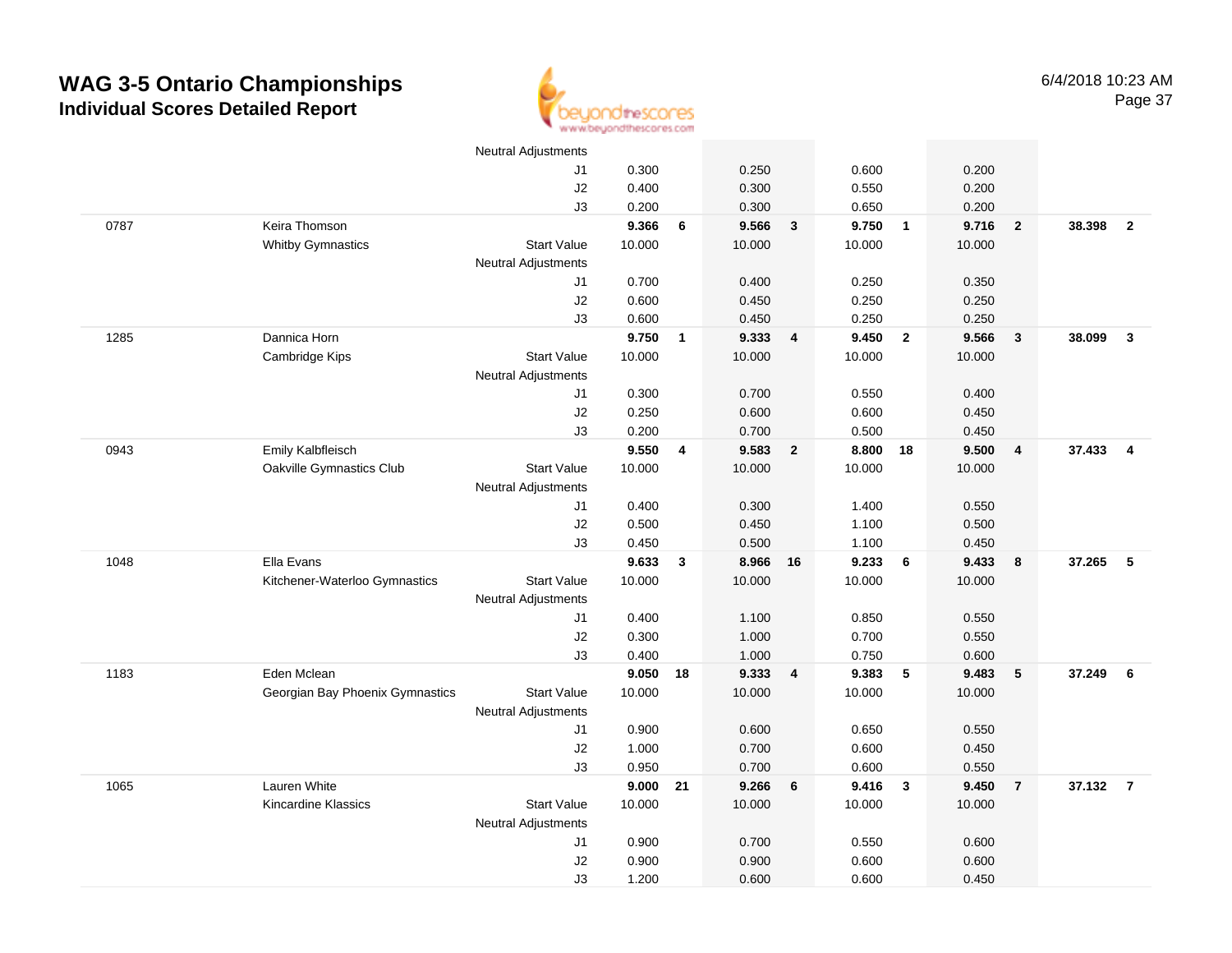

| 0977 | Victoria Vacca                      |                            | 9.283    | 8  | 9.200    | 9              | 9.000 14 |                         | 9.450  | $\overline{7}$ | 36.933    | 8  |
|------|-------------------------------------|----------------------------|----------|----|----------|----------------|----------|-------------------------|--------|----------------|-----------|----|
|      | Niagara Falls Lightning             | <b>Start Value</b>         | 10.000   |    | 10.000   |                | 10.000   |                         | 10.000 |                |           |    |
|      |                                     | <b>Neutral Adjustments</b> |          |    |          |                |          |                         |        |                |           |    |
|      |                                     | J1                         | 0.700    |    | 0.800    |                | 0.750    |                         | 0.550  |                |           |    |
|      |                                     | $\sf J2$                   | 0.800    |    | 0.700    |                | 1.000    |                         | 0.550  |                |           |    |
|      |                                     | J3                         | 0.650    |    | 0.900    |                | 1.250    |                         | 0.550  |                |           |    |
| 1021 | Ella Knox                           |                            | 9.216 11 |    | 9.233    | $\overline{7}$ | 9.233    | 6                       | 9.250  | 17             | 36.932    | 9  |
|      | <b>Lindsay Gymnastics Centre</b>    | <b>Start Value</b>         | 10.000   |    | 10.000   |                | 10.000   |                         | 10.000 |                |           |    |
|      |                                     | <b>Neutral Adjustments</b> |          |    |          |                |          |                         |        |                |           |    |
|      |                                     | J1                         | 0.850    |    | 0.900    |                | 0.750    |                         | 0.700  |                |           |    |
|      |                                     | J2                         | 0.700    |    | 0.600    |                | 0.700    |                         | 0.800  |                |           |    |
|      |                                     | J3                         | 0.800    |    | 0.800    |                | 0.850    |                         | 0.750  |                |           |    |
| 1182 | Makayla Bastarache                  |                            | 9.133    | 14 | 9.300    | 5              | 9.016 13 |                         | 9.416  | 9              | 36.865    | 10 |
|      | Georgian Bay Phoenix Gymnastics     | <b>Start Value</b>         | 10.000   |    | 10.000   |                | 10.000   |                         | 10.000 |                |           |    |
|      |                                     | Neutral Adjustments        |          |    |          |                |          |                         |        |                |           |    |
|      |                                     | J1                         | 0.800    |    | 0.800    |                | 0.850    |                         | 0.600  |                |           |    |
|      |                                     | J2                         | 0.850    |    | 0.600    |                | 1.000    |                         | 0.550  |                |           |    |
|      |                                     | J3                         | 0.950    |    | 0.700    |                | 1.100    |                         | 0.600  |                |           |    |
| 1255 | <b>Emily Philpott</b>               |                            | 9.233    | 10 | 8.833 20 |                | 9.416    | $\overline{\mathbf{3}}$ | 9.333  | 14             | 36.815 11 |    |
|      | Corona Competitive                  | <b>Start Value</b>         | 10.000   |    | 10.000   |                | 10.000   |                         | 10.000 |                |           |    |
|      |                                     | <b>Neutral Adjustments</b> |          |    |          |                |          |                         |        |                |           |    |
|      |                                     | J1                         | 0.700    |    | 1.300    |                | 0.600    |                         | 0.600  |                |           |    |
|      |                                     | J2                         | 0.850    |    | 1.200    |                | 0.600    |                         | 0.800  |                |           |    |
|      |                                     | J3                         | 0.750    |    | 1.000    |                | 0.550    |                         | 0.600  |                |           |    |
| 0784 | Samantha Mayers                     |                            | 9.483    | 5  | 9.133 11 |                | 8.566    | 25                      | 9.483  | 5              | 36.665    | 12 |
|      | Woodbridge Academy of<br>Gymnastics | <b>Start Value</b>         | 10.000   |    | 10.000   |                | 10.000   |                         | 10.000 |                |           |    |
|      |                                     | <b>Neutral Adjustments</b> |          |    |          |                |          |                         |        |                |           |    |
|      |                                     | J1                         | 0.500    |    | 1.000    |                | 1.300    |                         | 0.500  |                |           |    |
|      |                                     | J2                         | 0.500    |    | 0.700    |                | 1.400    |                         | 0.550  |                |           |    |
|      |                                     | J3                         | 0.550    |    | 0.900    |                | 1.600    |                         | 0.500  |                |           |    |
| 0848 | Ava Antoniw                         |                            | 9.183    | 12 | 9.166 10 |                | 9.066    | 10                      | 9.250  | 17             | 36.665 12 |    |
|      | <b>TGI</b>                          | <b>Start Value</b>         | 10.000   |    | 10.000   |                | 10.000   |                         | 10.000 |                |           |    |
|      |                                     | Neutral Adjustments        |          |    |          |                |          |                         |        |                |           |    |
|      |                                     | J1                         | 0.900    |    | 1.000    |                | 0.900    |                         | 0.600  |                |           |    |
|      |                                     | J2                         | 0.800    |    | 0.700    |                | 0.900    |                         | 0.900  |                |           |    |
|      |                                     | J3                         | 0.750    |    | 0.800    |                | 1.000    |                         | 0.750  |                |           |    |
| 1118 | Noa Fuchs                           |                            | 9.166    | 13 | 9.133 11 |                | 9.166    | $\bf{8}$                | 9.100  | 20             | 36.565    | 13 |
|      | <b>Gyros Gymnastics</b>             | <b>Start Value</b>         | 10.000   |    | 10.000   |                | 10.000   |                         | 10.000 |                |           |    |
|      |                                     | <b>Neutral Adjustments</b> |          |    |          |                |          |                         |        |                |           |    |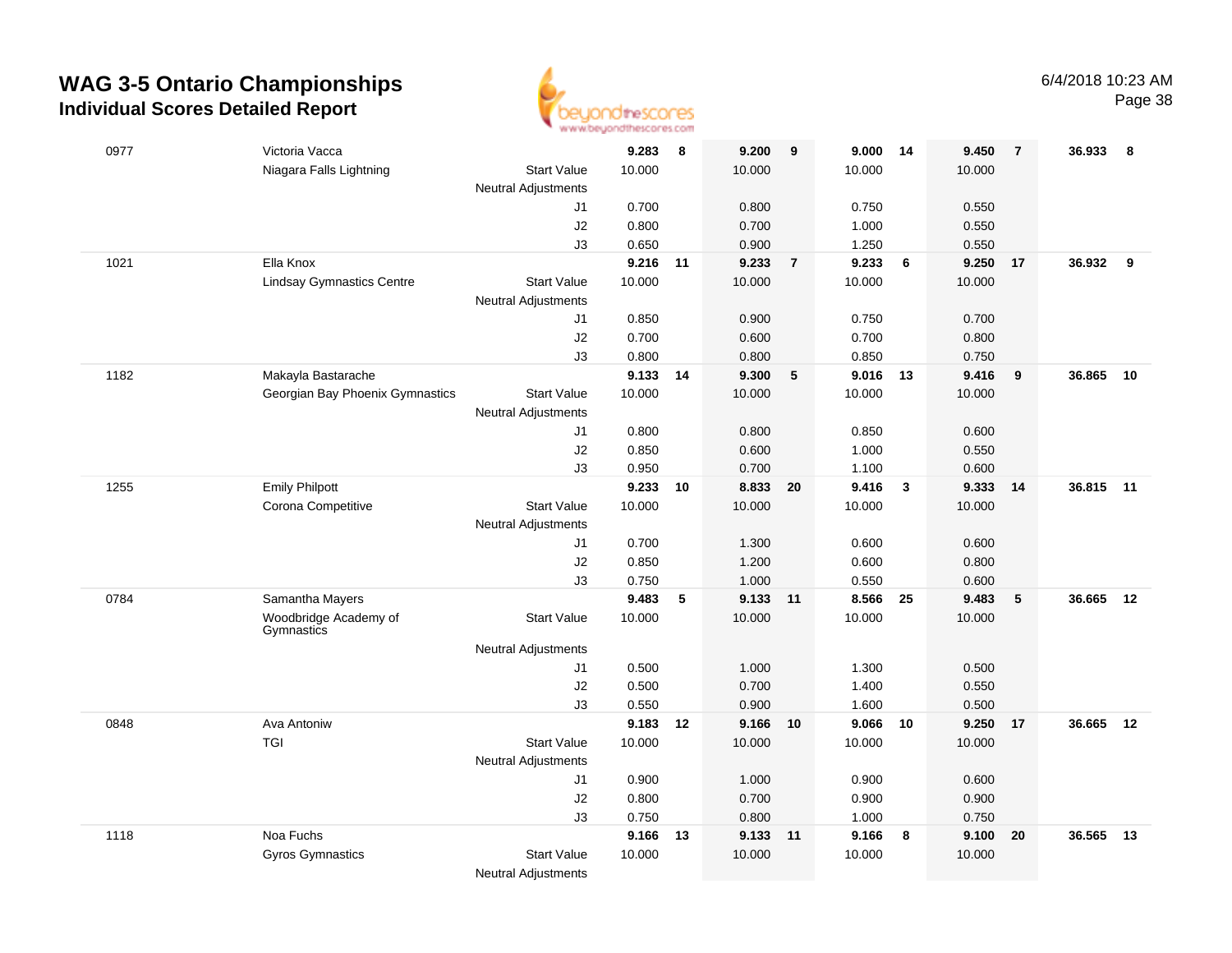

|      |                                    | J1                         | 0.900    |    | 0.800      |    | 0.800    |                         | 1.000  |    |           |    |
|------|------------------------------------|----------------------------|----------|----|------------|----|----------|-------------------------|--------|----|-----------|----|
|      |                                    | J2                         | 0.850    |    | 1.000      |    | 0.750    |                         | 0.950  |    |           |    |
|      |                                    | J3                         | 0.750    |    | 0.800      |    | 0.950    |                         | 0.750  |    |           |    |
| 1184 | Abby Ottewell                      |                            | 9.116 15 |    | 9.216      | 8  | 9.033    | 12                      | 9.200  | 18 | 36.565 13 |    |
|      | Georgian Bay Phoenix Gymnastics    | <b>Start Value</b>         | 10.000   |    | 10.000     |    | 10.000   |                         | 10.000 |    |           |    |
|      |                                    | Neutral Adjustments        |          |    |            |    |          |                         |        |    |           |    |
|      |                                    | J1                         | 1.000    |    | 0.800      |    | 1.050    |                         | 0.750  |    |           |    |
|      |                                    | J2                         | 0.750    |    | 0.650      |    | 0.900    |                         | 0.850  |    |           |    |
|      |                                    | J3                         | 0.900    |    | 0.900      |    | 0.950    |                         | 0.800  |    |           |    |
| 1207 | Leah Fowler                        |                            | 9.116    | 15 | 8.916      | 18 | 9.066    | 10                      | 9.400  | 10 | 36.498    | 14 |
|      | Galaxy                             | <b>Start Value</b>         | 10.000   |    | 10.000     |    | 10.000   |                         | 10.000 |    |           |    |
|      |                                    | <b>Neutral Adjustments</b> |          |    |            |    |          |                         |        |    |           |    |
|      |                                    | J1                         | 0.950    |    | 1.200      |    | 0.850    |                         | 0.600  |    |           |    |
|      |                                    | J2                         | 0.900    |    | 1.050      |    | 1.000    |                         | 0.600  |    |           |    |
|      |                                    | J3                         | 0.800    |    | 1.000      |    | 0.950    |                         | 0.600  |    |           |    |
| 1162 | Kourtney Simmers                   |                            | 9.016    | 20 | 9.066 14   |    | 9.200    | $\overline{7}$          | 9.200  | 18 | 36.482    | 15 |
|      | <b>GW Elites</b>                   | <b>Start Value</b>         | 10.000   |    | 10.000     |    | 10.000   |                         | 10.000 |    |           |    |
|      |                                    | <b>Neutral Adjustments</b> |          |    |            |    |          |                         |        |    |           |    |
|      |                                    | J1                         | 0.900    |    | 0.900      |    | 0.750    |                         | 1.000  |    |           |    |
|      |                                    | J2                         | 1.100    |    | 1.000      |    | 0.800    |                         | 0.700  |    |           |    |
|      |                                    | J3                         | 0.950    |    | 0.900      |    | 0.850    |                         | 0.700  |    |           |    |
| 1338 | Emma de Leon                       |                            | 8.633    | 26 | $9.000$ 15 |    | 9.416    | $\overline{\mathbf{3}}$ | 9.416  | 9  | 36.465    | 16 |
|      | Ajax Acro's Gym Club               | <b>Start Value</b>         | 10.000   |    | 10.000     |    | 10.000   |                         | 10.000 |    |           |    |
|      |                                    | <b>Neutral Adjustments</b> |          |    |            |    |          |                         |        |    |           |    |
|      |                                    | J1                         | 1.300    |    | 1.000      |    | 0.700    |                         | 0.550  |    |           |    |
|      |                                    | J2                         | 1.400    |    | 1.000      |    | 0.500    |                         | 0.700  |    |           |    |
|      |                                    | J3                         | 1.400    |    | 1.000      |    | 0.550    |                         | 0.500  |    |           |    |
| 0878 | <b>Tiana Schienke</b>              |                            | 9.133    | 14 | 9.133 11   |    | 8.616 23 |                         | 9.466  | 6  | 36.348    | 17 |
|      | <b>Shenderey Gymnastics Centre</b> | <b>Start Value</b>         | 10.000   |    | 10.000     |    | 10.000   |                         | 10.000 |    |           |    |
|      |                                    | <b>Neutral Adjustments</b> |          |    |            |    |          |                         |        |    |           |    |
|      |                                    | J1                         | 0.800    |    | 0.800      |    | 1.350    |                         | 0.450  |    |           |    |
|      |                                    | J2                         | 0.900    |    | 1.000      |    | 1.350    |                         | 0.500  |    |           |    |
|      |                                    | J3                         | 0.900    |    | 0.800      |    | 1.450    |                         | 0.650  |    |           |    |
| 1049 | <b>Lilian Lynett</b>               |                            | 8.933    | 23 | 9.216      | 8  | 9.116    | 9                       | 9.016  | 22 | 36.281    | 18 |
|      | Kitchener-Waterloo Gymnastics      | <b>Start Value</b>         | 10.000   |    | 10.000     |    | 10.000   |                         | 10.000 |    |           |    |
|      |                                    | <b>Neutral Adjustments</b> |          |    |            |    |          |                         |        |    |           |    |
|      |                                    | J1                         | 1.100    |    | 0.800      |    | 1.000    |                         | 1.000  |    |           |    |
|      |                                    | J2                         | 0.950    |    | 0.750      |    | 0.800    |                         | 1.000  |    |           |    |
|      |                                    | J3                         | 1.150    |    | 0.800      |    | 0.850    |                         | 0.950  |    |           |    |
| 0756 | Jayden Colligan                    |                            | 9.033    | 19 | 8.883      | 19 | 8.950 15 |                         | 9.350  | 13 | 36.216 19 |    |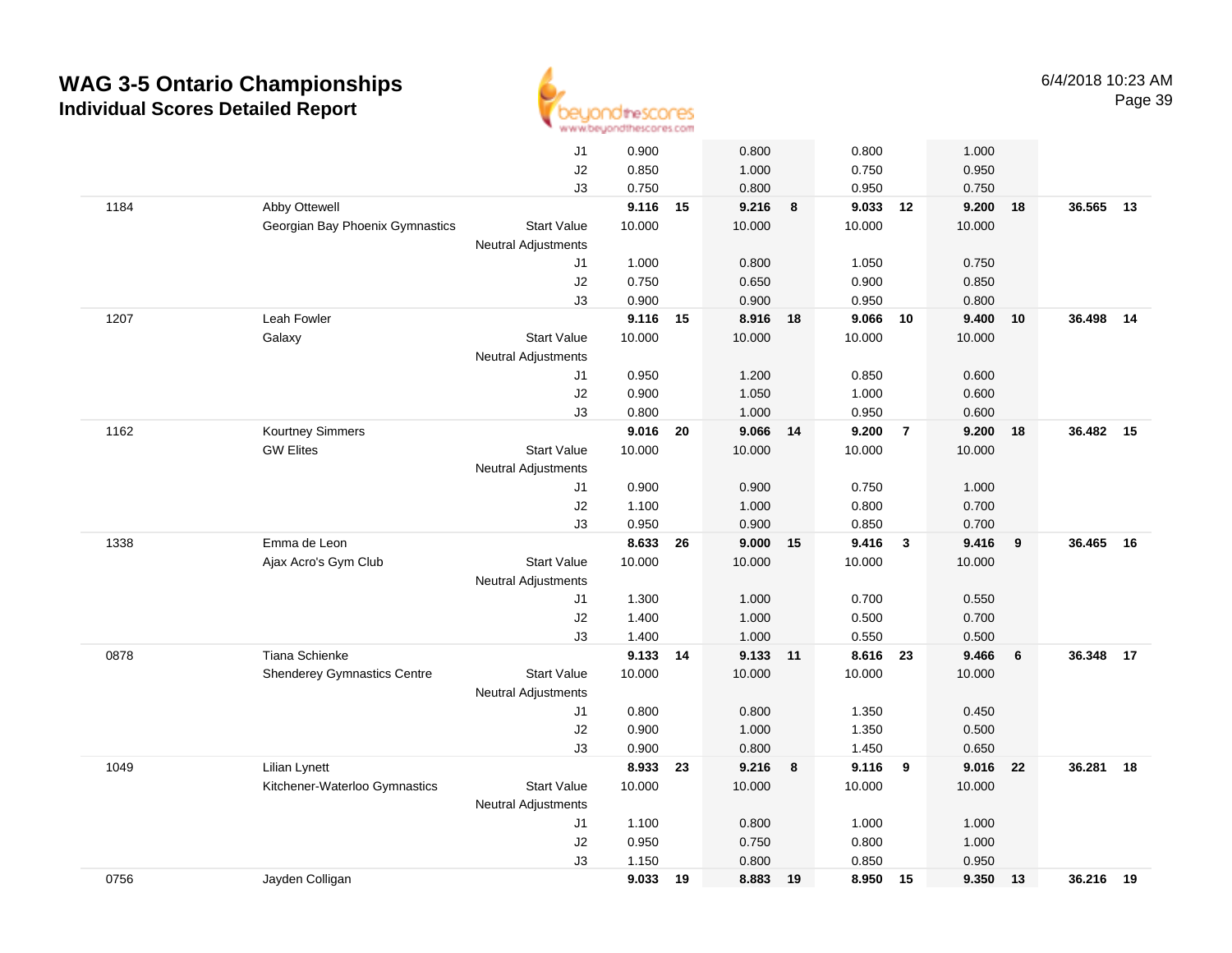

|      | Xperience                         | Start Value                      | 10.000   |    | 10.000   |    | 10.000   | 10.000          |          |           |  |
|------|-----------------------------------|----------------------------------|----------|----|----------|----|----------|-----------------|----------|-----------|--|
|      |                                   | <b>Neutral Adjustments</b><br>J1 | 0.900    |    | 1.000    |    | 1.000    | 0.700           |          |           |  |
|      |                                   | J2                               | 0.900    |    | 1.150    |    | 1.050    | 0.700           |          |           |  |
|      |                                   | J3                               | 1.100    |    | 1.200    |    | 1.100    | 0.550           |          |           |  |
| 1295 | Kayleigh Wong                     |                                  | 9.133 14 |    | 9.166 10 |    | 8.733 19 | 9.033           | 21       | 36.065 20 |  |
|      | <b>Burlington Gymnastics Club</b> | <b>Start Value</b>               | 10.000   |    | 10.000   |    | 10.000   | 10.000          |          |           |  |
|      |                                   | <b>Neutral Adjustments</b>       |          |    |          |    |          |                 |          |           |  |
|      |                                   | J1                               | 0.800    |    | 0.900    |    | 1.300    | 0.950           |          |           |  |
|      |                                   | J2                               | 0.900    |    | 0.700    |    | 1.200    | 1.100           |          |           |  |
|      |                                   | J3                               | 0.900    |    | 0.900    |    | 1.300    | 0.850           |          |           |  |
| 0849 | Keira Junta                       |                                  | 9.116 15 |    | 8.966    | 16 | 9.016 13 | 8.883           | 26       | 35.981 21 |  |
|      | <b>TGI</b>                        | <b>Start Value</b>               | 10.000   |    | 10.000   |    | 10.000   | 10.000          |          |           |  |
|      |                                   | <b>Neutral Adjustments</b>       |          |    |          |    |          |                 |          |           |  |
|      |                                   | J1                               | 0.950    |    | 1.100    |    | 0.950    | 1.200           |          |           |  |
|      |                                   | J2                               | 0.800    |    | 1.100    |    | 0.800    | 1.100           |          |           |  |
|      |                                   | J3                               | 0.900    |    | 0.900    |    | 1.200    | 1.050           |          |           |  |
| 1369 | Kyleigh Kennedy                   |                                  | 8.933 23 |    | 9.116 12 |    | 8.933 16 |                 | 8.950 24 | 35.932 22 |  |
|      | Scarborough Gym Elites            | <b>Start Value</b>               | 10.000   |    | 10.000   |    | 10.000   | 10.000          |          |           |  |
|      |                                   | <b>Neutral Adjustments</b>       |          |    |          |    |          |                 |          |           |  |
|      |                                   | J1                               | 1.000    |    | 1.000    |    | 1.000    | 1.000           |          |           |  |
|      |                                   | J2                               | 1.100    |    | 0.800    |    | 1.100    | 1.200           |          |           |  |
|      |                                   | J3                               | 1.100    |    | 0.850    |    | 1.100    | 0.950           |          |           |  |
| 0917 | Kaitlyn Morrow                    |                                  | 8.933    | 23 | 9.200    | 9  | 8.383    | 27<br>9.383     | 11       | 35.899 23 |  |
|      | Quinte Bay                        | <b>Start Value</b>               | 10.000   |    | 10.000   |    | 10.000   | 10.000          |          |           |  |
|      |                                   | <b>Neutral Adjustments</b>       |          |    |          |    |          |                 |          |           |  |
|      |                                   | J1                               | 1.100    |    | 0.800    |    | 1.700    | 0.600           |          |           |  |
|      |                                   | J2                               | 0.950    |    | 0.800    |    | 1.500    | 0.500           |          |           |  |
|      |                                   | J3                               | 1.150    |    | 0.800    |    | 1.650    | 0.750           |          |           |  |
| 1092 | Samantha Oestreicher              |                                  | 9.000 21 |    | 8.633 25 |    | 9.233    | $6\phantom{.}6$ | 8.933 25 | 35.799 24 |  |
|      | Hanover Aerials Gymnastics Club   | <b>Start Value</b>               | 10.000   |    | 10.000   |    | 10.000   | 10.000          |          |           |  |
|      |                                   | <b>Neutral Adjustments</b>       |          |    |          |    |          |                 |          |           |  |
|      |                                   | J1                               | 1.050    |    | 1.300    |    | 0.900    | 1.200           |          |           |  |
|      |                                   | J2                               | 1.000    |    | 1.400    |    | 0.800    | 1.050           |          |           |  |
|      |                                   | J3                               | 0.950    |    | 1.400    |    | 0.600    | 0.950           |          |           |  |
| 0758 | Grace Leslie                      |                                  | 9.250    | 9  | 8.933 17 |    | 8.233    | 29<br>9.300     | 15       | 35.716 25 |  |
|      | Xperience                         | <b>Start Value</b>               | 10.000   |    | 10.000   |    | 10.000   | 10.000          |          |           |  |
|      |                                   | <b>Neutral Adjustments</b>       |          |    |          |    | $-0.100$ |                 |          |           |  |
|      |                                   | J1                               | 0.700    |    | 1.000    |    | 1.600    | 0.600           |          |           |  |
|      |                                   | J2                               | 0.750    |    | 1.200    |    | 1.650    | 0.900           |          |           |  |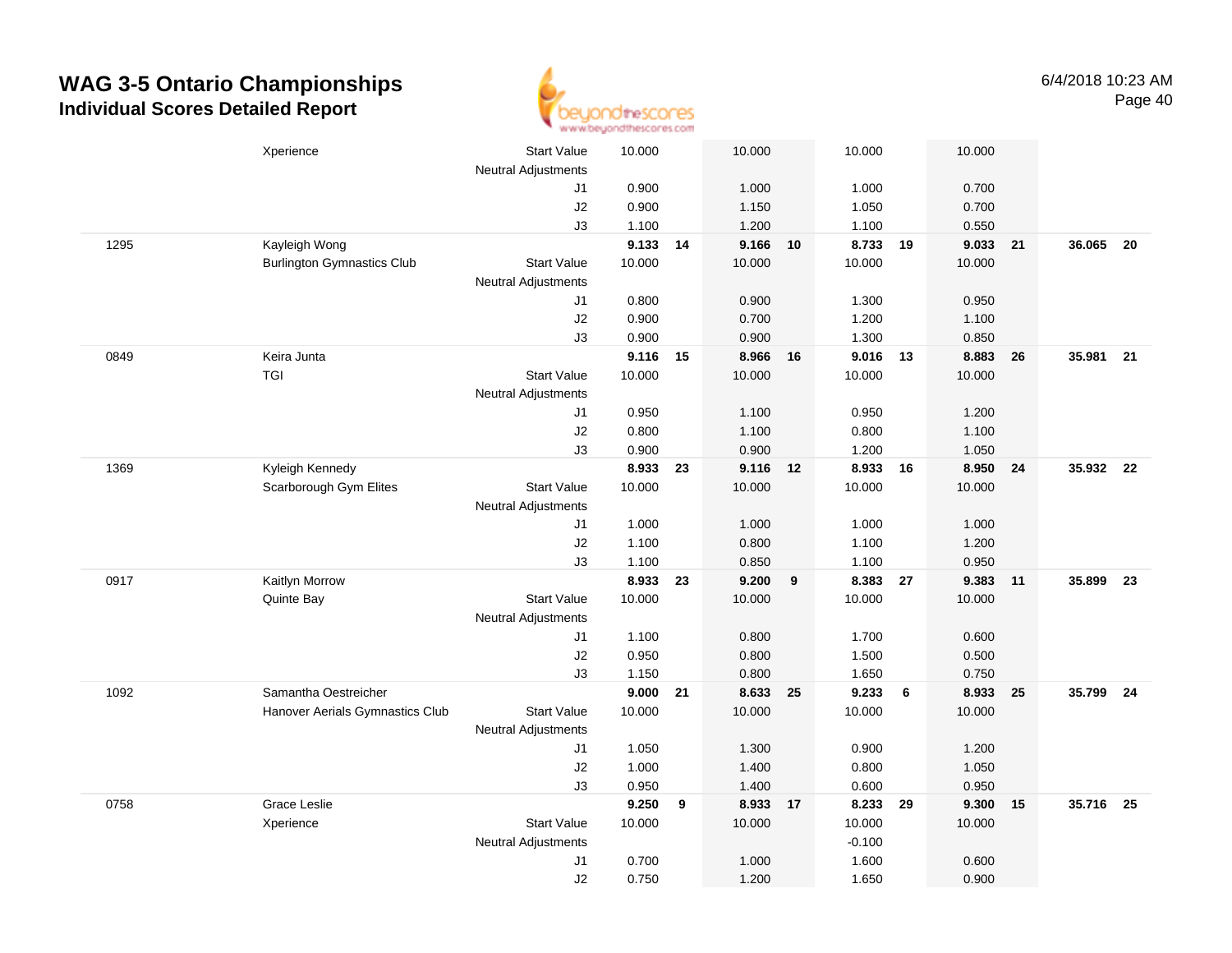

Page 41

|      |                                  | J3                         | 0.800    |                | 1.000  |    | 1.750    |       | 0.600    |    |           |    |
|------|----------------------------------|----------------------------|----------|----------------|--------|----|----------|-------|----------|----|-----------|----|
| 0976 | Julia Thompson                   |                            | 8.883    | 25             | 8.733  | 23 | 8.733    | 19    | 9.366    | 12 | 35.715 26 |    |
|      | Niagara Falls Lightning          | <b>Start Value</b>         | 10.000   |                | 10.000 |    | 10.000   |       | 10.000   |    |           |    |
|      |                                  | <b>Neutral Adjustments</b> |          |                |        |    |          |       |          |    |           |    |
|      |                                  | J1                         | 1.100    |                | 1.400  |    | 1.150    |       | 0.550    |    |           |    |
|      |                                  | J2                         | 1.100    |                | 1.200  |    | 1.300    |       | 0.650    |    |           |    |
|      |                                  | J3                         | 1.150    |                | 1.200  |    | 1.350    |       | 0.700    |    |           |    |
| 1155 | Vivienne Hanna                   |                            | 9.066    | 17             | 8.766  | 22 | 8.616    | 23    | 9.266    | 16 | 35.714 27 |    |
|      | Gym Magic                        | <b>Start Value</b>         | 10.000   |                | 10.000 |    | 10.000   |       | 10.000   |    |           |    |
|      |                                  | <b>Neutral Adjustments</b> |          |                |        |    |          |       |          |    |           |    |
|      |                                  | J1                         | 0.800    |                | 1.100  |    | 1.350    |       | 0.900    |    |           |    |
|      |                                  | J2                         | 1.000    |                | 1.400  |    | 1.400    |       | 0.700    |    |           |    |
|      |                                  | J3                         | 1.000    |                | 1.200  |    | 1.400    |       | 0.600    |    |           |    |
| 0780 | Caelan McMillan                  |                            | 9.316    | $\overline{7}$ | 8.800  | 21 | 8.666    | 21    | 8.866    | 27 | 35.648    | 28 |
|      | <b>Winstars Gymnastics</b>       | <b>Start Value</b>         | 10.000   |                | 10.000 |    | 10.000   |       | 10.000   |    |           |    |
|      |                                  | <b>Neutral Adjustments</b> |          |                |        |    |          |       |          |    |           |    |
|      |                                  | J1                         | 0.800    |                | 1.100  |    | 1.450    |       | 1.200    |    |           |    |
|      |                                  | J2                         | 0.550    |                | 1.300  |    | 1.200    |       | 1.100    |    |           |    |
|      |                                  | J3                         | 0.700    |                | 1.200  |    | 1.350    |       | 1.100    |    |           |    |
| 1027 | Wendy Zheng                      |                            | 8.950    | 22             | 8.500  | 26 | 8.900    | 17    | 9.250 17 |    | 35,600    | 29 |
|      | <b>KSG Aurora</b>                | <b>Start Value</b>         | 10.000   |                | 10.000 |    | 10.000   |       | 10.000   |    |           |    |
|      |                                  | <b>Neutral Adjustments</b> |          |                |        |    |          |       |          |    |           |    |
|      |                                  | J1                         | 0.950    |                | 1.600  |    | 1.050    |       | 0.800    |    |           |    |
|      |                                  | J2                         | 1.000    |                | 1.600  |    | 1.050    |       | 0.750    |    |           |    |
|      |                                  | J3                         | 1.200    |                | 1.300  |    | 1.200    |       | 0.700    |    |           |    |
| 1026 | <b>Taelyn Gilchrist</b>          |                            | 8.916    | 24             | 8.400  | 27 | 9.050    | $-11$ | 9.100    | 20 | 35.466    | 30 |
|      | <b>KSG Aurora</b>                | <b>Start Value</b>         | 10.000   |                | 10.000 |    | 10.000   |       | 10.000   |    |           |    |
|      |                                  | <b>Neutral Adjustments</b> |          |                |        |    |          |       |          |    |           |    |
|      |                                  | J1                         | 1.100    |                | 1.500  |    | 0.800    |       | 0.900    |    |           |    |
|      |                                  | J2                         | 1.100    |                | 1.600  |    | 0.900    |       | 0.900    |    |           |    |
|      |                                  | J3                         | 1.050    |                | 1.700  |    | 1.150    |       | 0.900    |    |           |    |
| 1422 | Olivia Thurgood-Bilopavlovic     |                            | 9.216 11 |                | 8.666  | 24 | 8.516 26 |       | 8.966    | 23 | 35.364 31 |    |
|      | <b>Simcoe Gliders Gymnastics</b> | <b>Start Value</b>         | 10.000   |                | 10.000 |    | 10.000   |       | 10.000   |    |           |    |
|      |                                  | <b>Neutral Adjustments</b> |          |                |        |    |          |       |          |    |           |    |
|      |                                  | J1                         | 0.900    |                | 1.400  |    | 1.500    |       | 0.900    |    |           |    |
|      |                                  | J2                         | 0.750    |                | 1.300  |    | 1.500    |       | 1.200    |    |           |    |
|      |                                  | J3                         | 0.700    |                | 1.300  |    | 1.450    |       | 1.000    |    |           |    |
| 0759 | Gabrielle Massicotte             |                            | 9.116    | 15             | 8.400  | 27 | 8.600 24 |       | 9.200    | 18 | 35.316    | 32 |
|      | Xperience                        | <b>Start Value</b>         | 10.000   |                | 10.000 |    | 10.000   |       | 10.000   |    |           |    |
|      |                                  | <b>Neutral Adiustments</b> |          |                |        |    |          |       |          |    |           |    |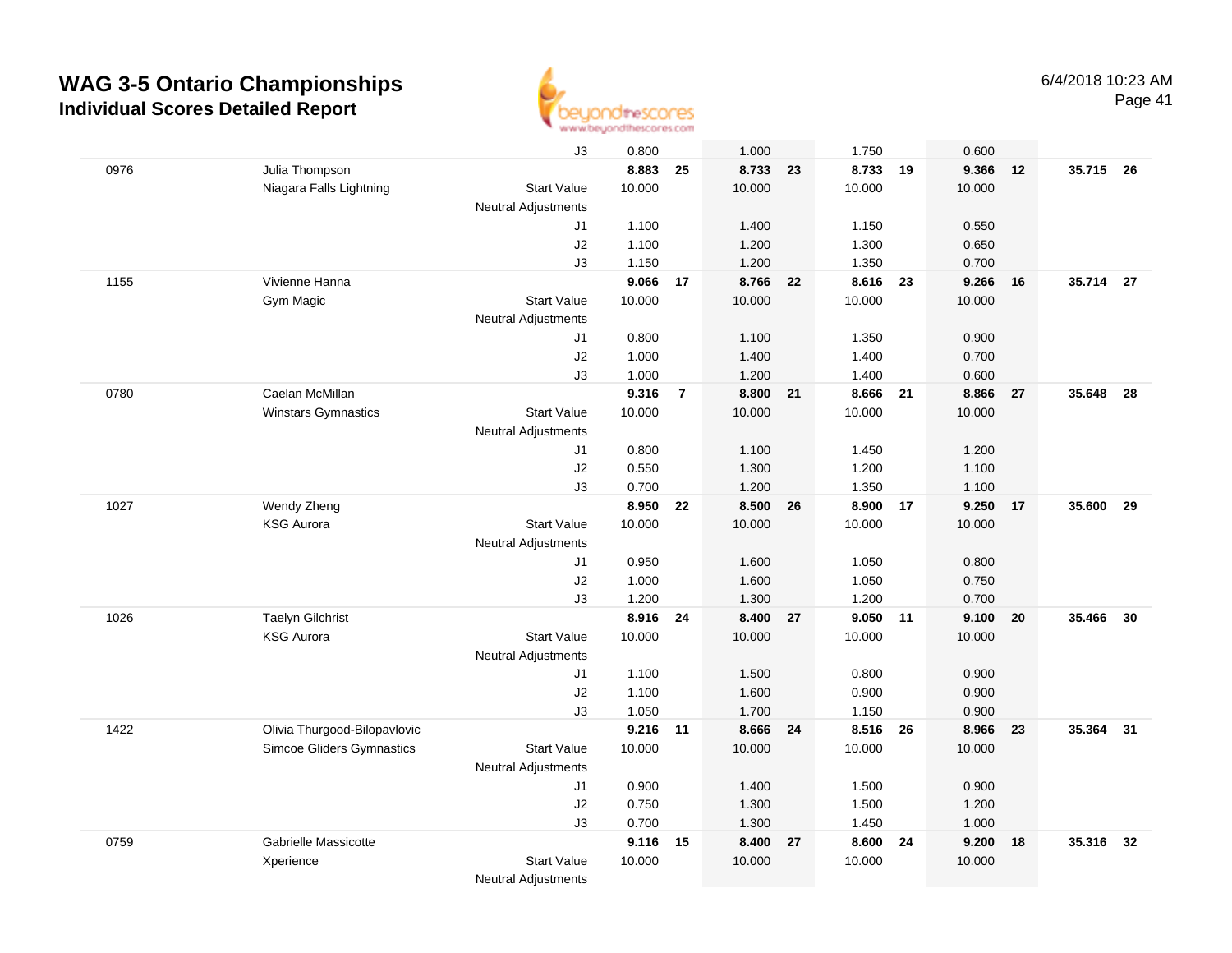

|      |                                 | J1                         | 0.850  |    | 1.500    |    | 1.300  |    | 0.800    |    |           |    |
|------|---------------------------------|----------------------------|--------|----|----------|----|--------|----|----------|----|-----------|----|
|      |                                 | J2                         | 0.900  |    | 1.700    |    | 1.400  |    | 0.950    |    |           |    |
|      |                                 | J3                         | 0.900  |    | 1.600    |    | 1.500  |    | 0.650    |    |           |    |
| 1372 | Maya Berazategui                |                            | 8.466  | 27 | 8.933    | 17 | 8.683  | 20 | 9.100    | 20 | 35.182    | 33 |
|      | Manjak's Gymnastics             | <b>Start Value</b>         | 10.000 |    | 10.000   |    | 10.000 |    | 10.000   |    |           |    |
|      |                                 | Neutral Adjustments        |        |    |          |    |        |    |          |    |           |    |
|      |                                 | J1                         | 1.500  |    | 1.100    |    | 1.300  |    | 1.000    |    |           |    |
|      |                                 | J2                         | 1.700  |    | 1.100    |    | 1.300  |    | 0.900    |    |           |    |
|      |                                 | J3                         | 1.400  |    | 1.000    |    | 1.350  |    | 0.800    |    |           |    |
| 0804 | Keira Broom                     |                            | 9.083  | 16 | 8.033    | 28 | 8.633  | 22 | 9.183    | 19 | 34.932 34 |    |
|      | <b>Twisters Gymnastics Club</b> | <b>Start Value</b>         | 10.000 |    | 10.000   |    | 10.000 |    | 10.000   |    |           |    |
|      |                                 | <b>Neutral Adjustments</b> |        |    |          |    |        |    |          |    |           |    |
|      |                                 | J1                         | 0.850  |    | 2.200    |    | 1.450  |    | 1.000    |    |           |    |
|      |                                 | J2                         | 0.900  |    | 1.700    |    | 1.200  |    | 0.700    |    |           |    |
|      |                                 | J3                         | 1.000  |    | 2.000    |    | 1.450  |    | 0.750    |    |           |    |
| 0988 | Danica Clark                    |                            | 9.216  | 11 | 8.500    | 26 | 8.900  | 17 | 8.183 29 |    | 34.799    | 35 |
|      | Muskoka Limberettes             | <b>Start Value</b>         | 10.000 |    | 10.000   |    | 10.000 |    | 10.000   |    |           |    |
|      |                                 | <b>Neutral Adjustments</b> |        |    |          |    |        |    |          |    |           |    |
|      |                                 | J1                         | 0.800  |    | 1.600    |    | 1.000  |    | 1.700    |    |           |    |
|      |                                 | J2                         | 0.800  |    | 1.500    |    | 1.100  |    | 2.100    |    |           |    |
|      |                                 | J3                         | 0.750  |    | 1.400    |    | 1.200  |    | 1.650    |    |           |    |
| 1444 | Abigail DeAbreu                 |                            | 8.466  | 27 | 9.100 13 |    | 8.366  | 28 | 8.766    | 28 | 34.698    | 36 |
|      | <b>Gymnastic Giants</b>         | <b>Start Value</b>         | 10.000 |    | 10.000   |    | 10.000 |    | 10.000   |    |           |    |
|      |                                 | <b>Neutral Adjustments</b> |        |    |          |    |        |    |          |    |           |    |
|      |                                 | J1                         | 1.400  |    | 0.900    |    | 1.700  |    | 1.400    |    |           |    |
|      |                                 | J2                         | 1.600  |    | 0.800    |    | 1.550  |    | 1.200    |    |           |    |
|      |                                 | J3                         | 1.600  |    | 1.000    |    | 1.650  |    | 1.100    |    |           |    |
|      |                                 |                            |        |    |          |    |        |    |          |    |           |    |

#### **Gymnastics Ontario Level 3**

| ID   | League ID | <b>Name</b>                     |                            | <b>VT</b> | #                        | $UB$ # |                          | <b>BB</b> # |                          | $FX$ # |                | $AA$ # |                         |
|------|-----------|---------------------------------|----------------------------|-----------|--------------------------|--------|--------------------------|-------------|--------------------------|--------|----------------|--------|-------------------------|
| 0875 |           | Abby McNeely                    |                            | X.XXX     | $\overline{\phantom{a}}$ | X.XXX  | $\overline{\phantom{a}}$ | X.XXX       | $\overline{\phantom{a}}$ | X.XXX  | $-$            | 0.000  | --                      |
| 0940 |           | <b>Lily Fitzgerald</b>          |                            | 9.500     |                          | 9.783  |                          | 9.683       | 4                        | 9.666  | $\overline{2}$ | 38.632 |                         |
|      |           | <b>Ottawa Gymnastics Centre</b> | <b>Start Value</b>         | 10.000    |                          | 10.000 |                          | 10.000      |                          | 10.000 |                |        |                         |
|      |           |                                 | <b>Neutral Adjustments</b> |           |                          |        |                          |             |                          |        |                |        |                         |
|      |           |                                 | J1                         | 0.600     |                          | 0.250  |                          | 0.300       |                          | 0.300  |                |        |                         |
|      |           |                                 | J2                         | 0.500     |                          | 0.200  |                          | 0.350       |                          | 0.300  |                |        |                         |
|      |           |                                 | J3                         | 0.400     |                          | 0.200  |                          | 0.300       |                          | 0.400  |                |        |                         |
| 1063 |           | Nyah Beisel                     |                            | 9.550     | 4                        | 9.550  | 10                       | 9.733       | 3                        | 9.483  | - 8            | 38.316 | $\overline{\mathbf{2}}$ |

#### **Age 11 A**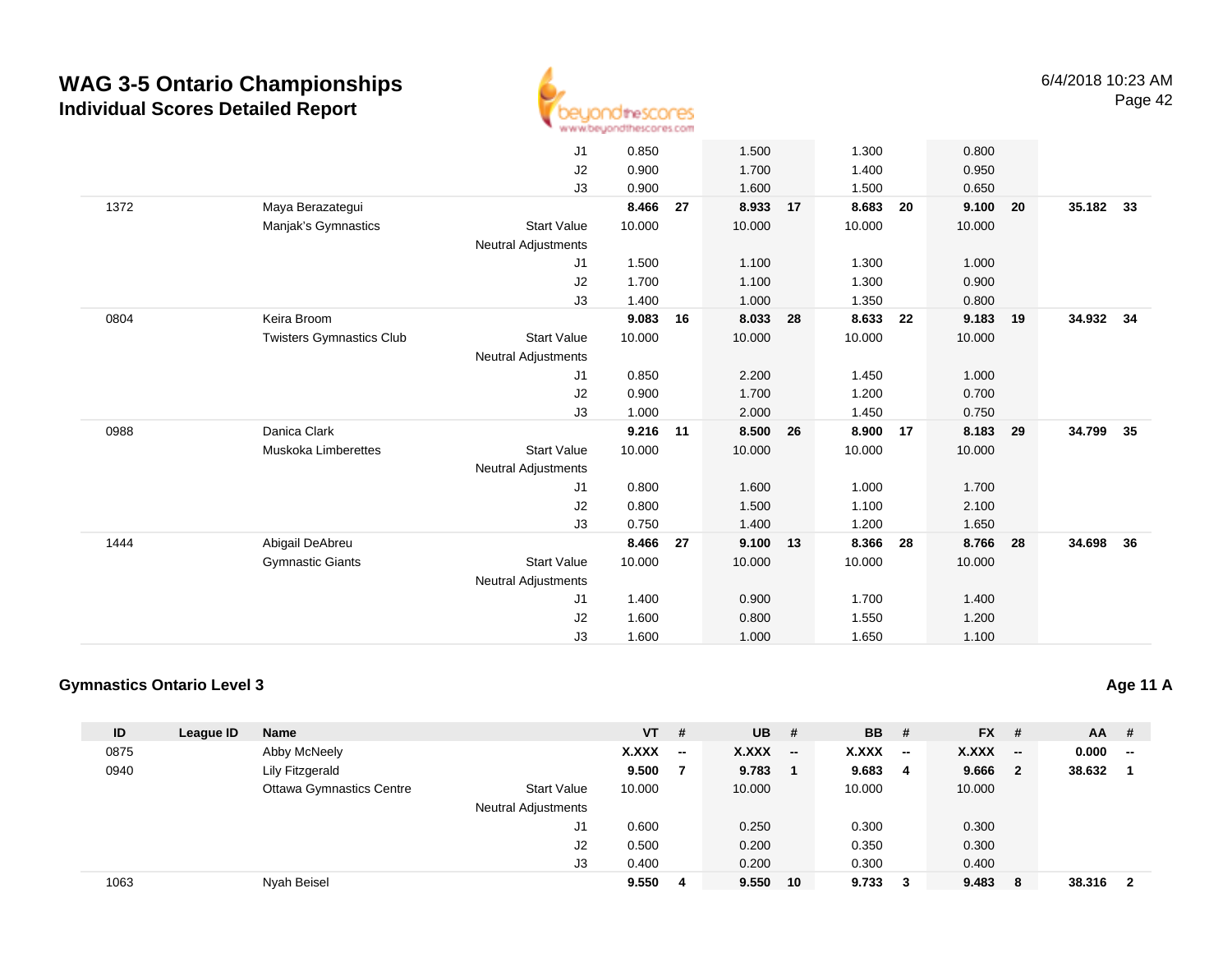

|      | <b>Kincardine Klassics</b>  | <b>Start Value</b>               | 10.000 |                | 10.000   |                         | 10.000   |                         | 10.000 |                         |        |                |
|------|-----------------------------|----------------------------------|--------|----------------|----------|-------------------------|----------|-------------------------|--------|-------------------------|--------|----------------|
|      |                             | <b>Neutral Adjustments</b><br>J1 | 0.350  |                | 0.400    |                         | 0.250    |                         | 0.450  |                         |        |                |
|      |                             | J2                               | 0.600  |                | 0.450    |                         | 0.300    |                         | 0.550  |                         |        |                |
|      |                             | J3                               | 0.400  |                | 0.500    |                         | 0.250    |                         | 0.550  |                         |        |                |
| 0980 | Selena Anger                |                                  | 9.516  | 6              | 9.733    | $\overline{\mathbf{2}}$ | 9.450    | $\overline{\mathbf{9}}$ | 9.616  | $\overline{\mathbf{3}}$ | 38.315 | $\mathbf{3}$   |
|      | Niagara Acro Cats           | <b>Start Value</b>               | 10.000 |                | 10.000   |                         | 10.000   |                         | 10.000 |                         |        |                |
|      |                             | <b>Neutral Adjustments</b>       |        |                |          |                         |          |                         |        |                         |        |                |
|      |                             | J1                               | 0.550  |                | 0.400    |                         | 0.600    |                         | 0.300  |                         |        |                |
|      |                             | J2                               | 0.500  |                | 0.200    |                         | 0.550    |                         | 0.500  |                         |        |                |
|      |                             | J3                               | 0.400  |                | 0.200    |                         | 0.500    |                         | 0.350  |                         |        |                |
| 1355 | Neva Lalonde                |                                  | 9.633  | $\overline{2}$ | 9.566    | 9                       | 9.450    | 9                       | 9.550  | 6                       | 38.199 | $\overline{4}$ |
|      | Aereo Gymnastics Club       | <b>Start Value</b>               | 10.000 |                | 10.000   |                         | 10.000   |                         | 10.000 |                         |        |                |
|      |                             | Neutral Adjustments              |        |                |          |                         |          |                         |        |                         |        |                |
|      |                             | J1                               | 0.400  |                | 0.450    |                         | 0.550    |                         | 0.500  |                         |        |                |
|      |                             | J2                               | 0.350  |                | 0.450    |                         | 0.600    |                         | 0.400  |                         |        |                |
|      |                             | J3                               | 0.350  |                | 0.400    |                         | 0.500    |                         | 0.450  |                         |        |                |
| 1280 | Chloe Loveys                |                                  | 9.550  | 4              | 9.550    | 10                      | 9.666    | $\sqrt{5}$              | 9.400  | 11                      | 38.166 | - 5            |
|      | <b>Champions Gymnastics</b> | <b>Start Value</b>               | 10.000 |                | 10.000   |                         | 10.000   |                         | 10.000 |                         |        |                |
|      |                             | Neutral Adjustments              |        |                |          |                         |          |                         |        |                         |        |                |
|      |                             | J1                               | 0.500  |                | 0.450    |                         | 0.350    |                         | 0.550  |                         |        |                |
|      |                             | J2                               | 0.400  |                | 0.500    |                         | 0.350    |                         | 0.700  |                         |        |                |
|      |                             | J3                               | 0.450  |                | 0.400    |                         | 0.300    |                         | 0.550  |                         |        |                |
| 1348 | <b>Brooke Thomas</b>        |                                  | 9.516  | 6              | 9.333    | 18                      | 9.766    | $\overline{2}$          | 9.450  | 10                      | 38.065 | 6              |
|      | Ajax Acro's Gym Club        | <b>Start Value</b>               | 10.000 |                | 10.000   |                         | 10.000   |                         | 10.000 |                         |        |                |
|      |                             | <b>Neutral Adjustments</b>       |        |                |          |                         |          |                         |        |                         |        |                |
|      |                             | J1                               | 0.500  |                | 0.600    |                         | 0.200    |                         | 0.550  |                         |        |                |
|      |                             | J2                               | 0.500  |                | 0.800    |                         | 0.200    |                         | 0.600  |                         |        |                |
|      |                             | J3                               | 0.450  |                | 0.600    |                         | 0.300    |                         | 0.500  |                         |        |                |
| 1335 | Rukevwe Akpokiniovo         |                                  | 9.583  | $\mathbf{3}$   | 9.700    | $\mathbf{3}$            | 8.866 26 |                         | 9.766  | $\overline{\mathbf{1}}$ | 37.915 | $\overline{7}$ |
|      | All Star Sports Centre      | Start Value                      | 10.000 |                | 10.000   |                         | 10.000   |                         | 10.000 |                         |        |                |
|      |                             | Neutral Adjustments              |        |                |          |                         | $-0.100$ |                         |        |                         |        |                |
|      |                             | J1                               | 0.300  |                | 0.200    |                         | 0.950    |                         | 0.200  |                         |        |                |
|      |                             | J2                               | 0.400  |                | 0.400    |                         | 1.100    |                         | 0.200  |                         |        |                |
|      |                             | J3                               | 0.550  |                | 0.300    |                         | 1.050    |                         | 0.300  |                         |        |                |
| 0818 | <b>Melody Desjardins</b>    |                                  | 9.400  | 11             | 9.550 10 |                         | 9.450    | 9                       | 9.466  | 9                       | 37.866 | 8              |
|      | Tumblers                    | <b>Start Value</b>               | 10.000 |                | 10.000   |                         | 10.000   |                         | 10.000 |                         |        |                |
|      |                             | Neutral Adjustments              |        |                |          |                         |          |                         |        |                         |        |                |
|      |                             | J <sub>1</sub>                   | 0.600  |                | 0.400    |                         | 0.600    |                         | 0.550  |                         |        |                |
|      |                             | J2                               | 0.700  |                | 0.400    |                         | 0.550    |                         | 0.600  |                         |        |                |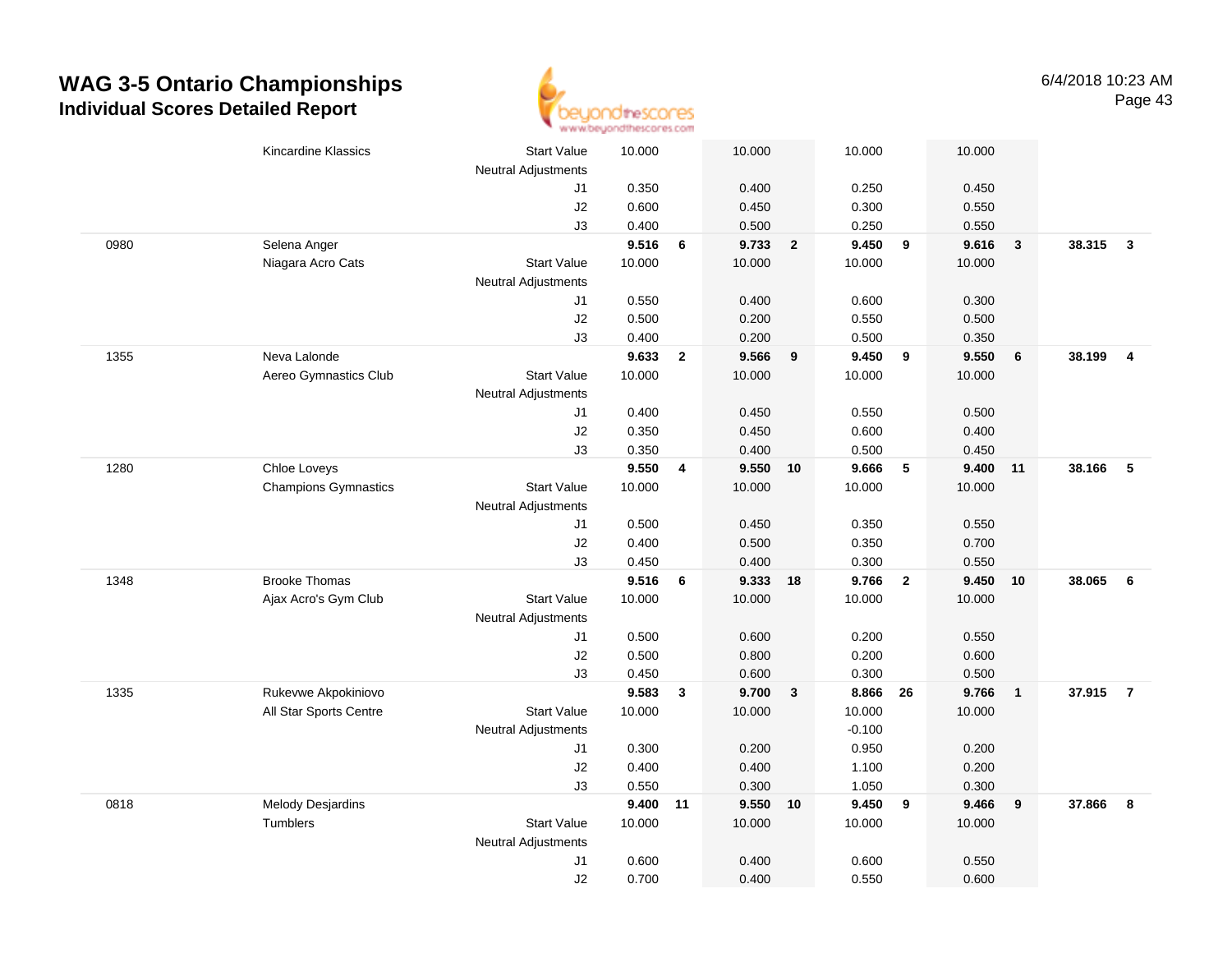

|      |                               | J3                         | 0.500    |    | 0.550    |    | 0.500    |                 | 0.450  |     |           |    |
|------|-------------------------------|----------------------------|----------|----|----------|----|----------|-----------------|--------|-----|-----------|----|
| 0861 | Rylan McCulloch               |                            | 9.433    | 9  | 9.583    | 8  | 9.366    | 10              | 9.483  | 8   | 37.865    | 9  |
|      | Swing Spring Flip             | <b>Start Value</b>         | 10.000   |    | 10.000   |    | 10.000   |                 | 10.000 |     |           |    |
|      |                               | Neutral Adjustments        |          |    |          |    |          |                 |        |     |           |    |
|      |                               | J1                         | 0.550    |    | 0.500    |    | 0.600    |                 | 0.600  |     |           |    |
|      |                               | J2                         | 0.650    |    | 0.400    |    | 0.700    |                 | 0.500  |     |           |    |
|      |                               | J3                         | 0.500    |    | 0.350    |    | 0.600    |                 | 0.450  |     |           |    |
| 0860 | Bella Hobson                  |                            | 9.266    | 18 | 9.500    | 12 | 9.550    | $\overline{7}$  | 9.383  | 12  | 37.699    | 10 |
|      | Swing Spring Flip             | <b>Start Value</b>         | 10.000   |    | 10.000   |    | 10.000   |                 | 10.000 |     |           |    |
|      |                               | <b>Neutral Adjustments</b> |          |    |          |    |          |                 |        |     |           |    |
|      |                               | J1                         | 0.700    |    | 0.400    |    | 0.450    |                 | 0.650  |     |           |    |
|      |                               | J2                         | 0.700    |    | 0.500    |    | 0.400    |                 | 0.650  |     |           |    |
|      |                               | J3                         | 0.800    |    | 0.600    |    | 0.500    |                 | 0.550  |     |           |    |
| 1007 | Lauren Leach                  |                            | 9.366    | 13 | 9.533 11 |    | 9.466    | - 8             | 9.333  | 14  | 37.698    | 11 |
|      | Mariposa                      | <b>Start Value</b>         | 10.000   |    | 10.000   |    | 10.000   |                 | 10.000 |     |           |    |
|      |                               | <b>Neutral Adjustments</b> |          |    |          |    |          |                 |        |     |           |    |
|      |                               | J1                         | 0.550    |    | 0.350    |    | 0.450    |                 | 0.550  |     |           |    |
|      |                               | J2                         | 0.750    |    | 0.500    |    | 0.500    |                 | 0.800  |     |           |    |
|      |                               | J3                         | 0.600    |    | 0.550    |    | 0.650    |                 | 0.650  |     |           |    |
| 1088 | Jamie Moffatt                 |                            | 9.416 10 |    | 9.233 23 |    | 9.816    | $\overline{1}$  | 9.216  | 16  | 37.681    | 12 |
|      | <b>Hearts Gymnastics Club</b> | <b>Start Value</b>         | 10.000   |    | 10.000   |    | 10.000   |                 | 10.000 |     |           |    |
|      |                               | <b>Neutral Adjustments</b> |          |    |          |    |          |                 |        |     |           |    |
|      |                               | J1                         | 0.700    |    | 0.800    |    | 0.150    |                 | 0.950  |     |           |    |
|      |                               | J2                         | 0.500    |    | 0.700    |    | 0.250    |                 | 0.700  |     |           |    |
|      |                               | J3                         | 0.550    |    | 0.800    |    | 0.150    |                 | 0.700  |     |           |    |
| 1086 | Eve Giroux                    |                            | 9.450    | 8  | 9.650    | 6  | 9.233    | 14              | 9.333  | 14  | 37.666    | 13 |
|      | <b>Hearts Gymnastics Club</b> | <b>Start Value</b>         | 10.000   |    | 10.000   |    | 10.000   |                 | 10.000 |     |           |    |
|      |                               | <b>Neutral Adjustments</b> |          |    |          |    |          |                 |        |     |           |    |
|      |                               | J1                         | 0.650    |    | 0.450    |    | 0.800    |                 | 0.750  |     |           |    |
|      |                               | J2                         | 0.500    |    | 0.300    |    | 0.750    |                 | 0.600  |     |           |    |
|      |                               | J3                         | 0.500    |    | 0.300    |    | 0.750    |                 | 0.650  |     |           |    |
| 1197 | Alexandra Merminod            |                            | 9.533    | 5  | 9.666    | 5  | 9.183 16 |                 | 9.266  | 15  | 37.648 14 |    |
|      | Gemini Gymnastics             | <b>Start Value</b>         | 10.000   |    | 10.000   |    | 10.000   |                 | 10.000 |     |           |    |
|      |                               | <b>Neutral Adjustments</b> |          |    |          |    |          |                 |        |     |           |    |
|      |                               | J1                         | 0.500    |    | 0.300    |    | 0.800    |                 | 0.850  |     |           |    |
|      |                               | J2                         | 0.350    |    | 0.300    |    | 0.800    |                 | 0.700  |     |           |    |
|      |                               | J3                         | 0.550    |    | 0.400    |    | 0.850    |                 | 0.650  |     |           |    |
| 1195 | Ebun Aziegbemhin              |                            | 9.283    | 17 | 9.316 19 |    | 9.583    | $6\phantom{1}6$ | 9.333  | -14 | 37.515 15 |    |
|      | Gemini Gymnastics             | <b>Start Value</b>         | 10.000   |    | 10.000   |    | 10.000   |                 | 10.000 |     |           |    |
|      |                               | <b>Neutral Adjustments</b> |          |    |          |    |          |                 |        |     |           |    |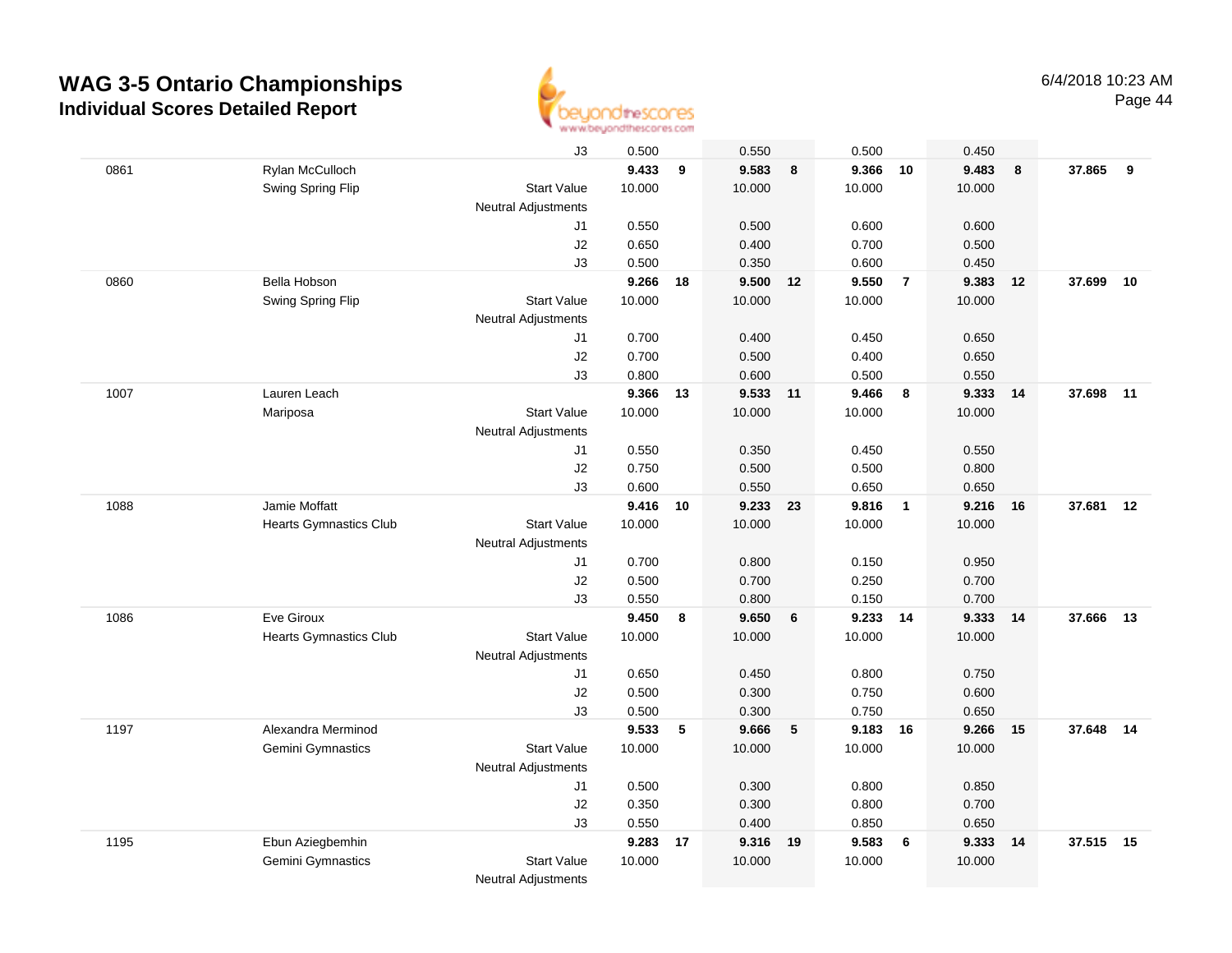

|      |                                    | J1                         | 0.800  |              | 0.700    |                | 0.300    |    | 0.750  |                |           |    |
|------|------------------------------------|----------------------------|--------|--------------|----------|----------------|----------|----|--------|----------------|-----------|----|
|      |                                    | J2                         | 0.650  |              | 0.600    |                | 0.550    |    | 0.650  |                |           |    |
|      |                                    | J3                         | 0.700  |              | 0.750    |                | 0.400    |    | 0.600  |                |           |    |
| 1242 | <b>Rylin Bell</b>                  |                            | 9.733  | $\mathbf{1}$ | 9.683    | $\overline{4}$ | 8.650    | 30 | 9.350  | 13             | 37.416 16 |    |
|      | Dancemakers Gymnastics             | <b>Start Value</b>         | 10.000 |              | 10.000   |                | 10.000   |    | 10.000 |                |           |    |
|      |                                    | <b>Neutral Adjustments</b> |        |              |          |                |          |    |        |                |           |    |
|      |                                    | J1                         | 0.200  |              | 0.300    |                | 1.450    |    | 0.700  |                |           |    |
|      |                                    | J2                         | 0.300  |              | 0.350    |                | 1.250    |    | 0.750  |                |           |    |
|      |                                    | J3                         | 0.300  |              | 0.300    |                | 1.350    |    | 0.500  |                |           |    |
| 1319 | <b>Addison Hrstic</b>              |                            | 9.333  | 14           | 9.316 19 |                | 9.166 17 |    | 9.600  | $\overline{4}$ | 37.415 17 |    |
|      | <b>Aspire Gymnastics</b>           | <b>Start Value</b>         | 10.000 |              | 10.000   |                | 10.000   |    | 10.000 |                |           |    |
|      |                                    | Neutral Adjustments        |        |              |          |                |          |    |        |                |           |    |
|      |                                    | J1                         | 0.650  |              | 0.550    |                | 0.800    |    | 0.400  |                |           |    |
|      |                                    | J2                         | 0.750  |              | 0.700    |                | 0.850    |    | 0.350  |                |           |    |
|      |                                    | J3                         | 0.600  |              | 0.800    |                | 0.850    |    | 0.450  |                |           |    |
| 1232 | Analeeza Caicedo                   |                            | 9.416  | 10           | 9.266 22 |                | 9.100 21 |    | 9.583  | 5              | 37.365    | 18 |
|      | <b>Evolution Gymnastics Aurora</b> | <b>Start Value</b>         | 10.000 |              | 10.000   |                | 10.000   |    | 10.000 |                |           |    |
|      |                                    | Neutral Adjustments        |        |              |          |                | $-0.100$ |    |        |                |           |    |
|      |                                    | J1                         | 0.600  |              | 0.600    |                | 0.750    |    | 0.400  |                |           |    |
|      |                                    | J2                         | 0.550  |              | 0.700    |                | 0.800    |    | 0.350  |                |           |    |
|      |                                    | J3                         | 0.600  |              | 0.900    |                | 0.850    |    | 0.500  |                |           |    |
| 0800 | Rachel Donaldson                   |                            | 9.200  | 20           | 9.500    | 12             | 9.250    | 13 | 9.383  | 12             | 37.333    | 19 |
|      | University of Toronto              | <b>Start Value</b>         | 10.000 |              | 10.000   |                | 10.000   |    | 10.000 |                |           |    |
|      |                                    | <b>Neutral Adjustments</b> |        |              |          |                |          |    |        |                |           |    |
|      |                                    | J1                         | 0.850  |              | 0.600    |                | 0.750    |    | 0.550  |                |           |    |
|      |                                    | J2                         | 0.800  |              | 0.450    |                | 0.850    |    | 0.750  |                |           |    |
|      |                                    | J3                         | 0.750  |              | 0.450    |                | 0.650    |    | 0.550  |                |           |    |
| 1213 | Alexa Bosso                        |                            | 9.516  | 6            | 9.300    | 20             | 8.900 25 |    | 9.500  | $\overline{7}$ | 37.216 20 |    |
|      | <b>Futures Gymnastics Laird</b>    | <b>Start Value</b>         | 10.000 |              | 10.000   |                | 10.000   |    | 10.000 |                |           |    |
|      |                                    | Neutral Adjustments        |        |              |          |                |          |    |        |                |           |    |
|      |                                    | J1                         | 0.550  |              | 0.700    |                | 0.950    |    | 0.450  |                |           |    |
|      |                                    | J2                         | 0.500  |              | 0.600    |                | 1.200    |    | 0.600  |                |           |    |
|      |                                    | J3                         | 0.400  |              | 0.800    |                | 1.150    |    | 0.450  |                |           |    |
| 1035 | Payton Hilditch                    |                            | 9.300  | 16           | 9.400    | 16             | 9.233 14 |    | 9.200  | 17             | 37.133 21 |    |
|      | <b>KSG Aurora</b>                  | <b>Start Value</b>         | 10.000 |              | 10.000   |                | 10.000   |    | 10.000 |                |           |    |
|      |                                    | Neutral Adjustments        |        |              |          |                |          |    |        |                |           |    |
|      |                                    | J1                         | 0.750  |              | 0.550    |                | 0.700    |    | 0.800  |                |           |    |
|      |                                    | J2                         | 0.700  |              | 0.600    |                | 0.750    |    | 0.800  |                |           |    |
|      |                                    | J3                         | 0.650  |              | 0.650    |                | 0.850    |    | 0.800  |                |           |    |
| 1322 | Sydney English                     |                            | 9.433  | 9            | 9.400    | 16             | 9.216    | 15 | 9.033  | 22             | 37.082 22 |    |
|      |                                    |                            |        |              |          |                |          |    |        |                |           |    |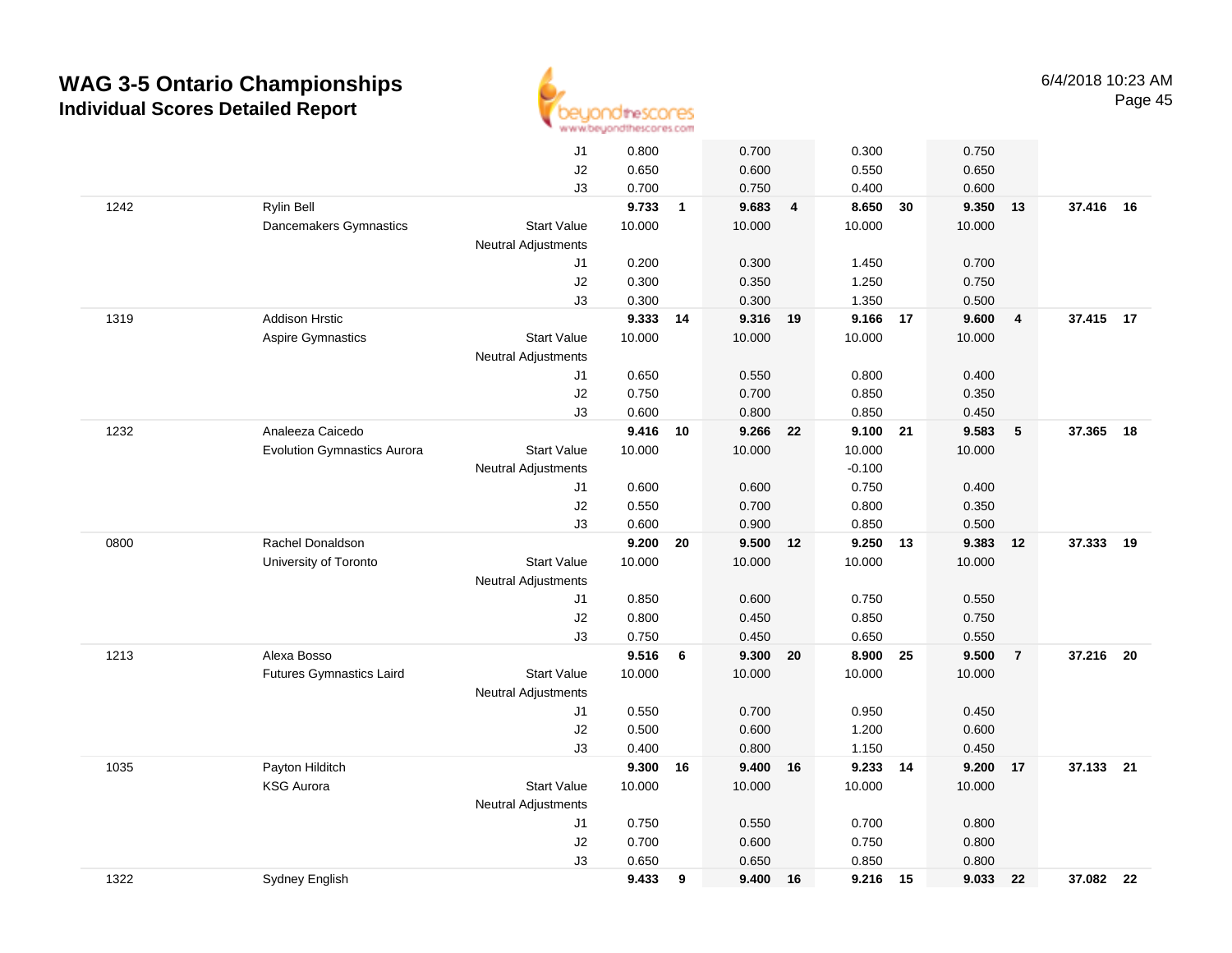

|      | <b>Alliston Gymnastics Club</b> | <b>Start Value</b><br><b>Neutral Adjustments</b> | 10.000   |    | 10.000   |                | 10.000   | 10.000        |    |           |      |
|------|---------------------------------|--------------------------------------------------|----------|----|----------|----------------|----------|---------------|----|-----------|------|
|      |                                 | J1                                               | 0.500    |    | 0.550    |                | 0.700    | 1.000         |    |           |      |
|      |                                 | J2                                               | 0.500    |    | 0.700    |                | 0.750    | 0.950         |    |           |      |
|      |                                 | J3                                               | 0.700    |    | 0.550    |                | 0.900    | 0.950         |    |           |      |
| 1060 | <b>Jillian Bates</b>            |                                                  | 9.316 15 |    | 9.633    | $\overline{7}$ | 9.333    | 11<br>8.716   | 29 | 36.998    | - 23 |
|      | Kingston Gymnastics             | <b>Start Value</b>                               | 10.000   |    | 10.000   |                | 10.000   | 10.000        |    |           |      |
|      |                                 | <b>Neutral Adjustments</b>                       |          |    |          |                |          |               |    |           |      |
|      |                                 | J1                                               | 0.700    |    | 0.400    |                | 0.650    | 1.250         |    |           |      |
|      |                                 | J2                                               | 0.750    |    | 0.400    |                | 0.650    | 1.300         |    |           |      |
|      |                                 | J3                                               | 0.600    |    | 0.300    |                | 0.700    | 1.300         |    |           |      |
| 1141 | Clara Gretsinger                |                                                  | 9.516    | 6  | 9.466    | 14             | 9.116    | 8.900<br>- 20 | 27 | 36.998    | 23   |
|      | <b>Gymnastics Energy</b>        | <b>Start Value</b>                               | 10.000   |    | 10.000   |                | 10.000   | 10.000        |    |           |      |
|      |                                 | <b>Neutral Adjustments</b>                       |          |    |          |                |          |               |    |           |      |
|      |                                 | J1                                               | 0.450    |    | 0.600    |                | 0.850    | 1.100         |    |           |      |
|      |                                 | J2                                               | 0.550    |    | 0.600    |                | 0.850    | 1.300         |    |           |      |
|      |                                 | J3                                               | 0.450    |    | 0.400    |                | 0.950    | 0.900         |    |           |      |
| 1143 | Callie Johnstone                |                                                  | 9.266    | 18 | 9.216 24 |                | 9.150 18 | 9.333 14      |    | 36.965 24 |      |
|      | <b>Gymnastics Energy</b>        | <b>Start Value</b>                               | 10.000   |    | 10.000   |                | 10.000   | 10.000        |    |           |      |
|      |                                 | Neutral Adjustments                              |          |    |          |                |          |               |    |           |      |
|      |                                 | J1                                               | 0.700    |    | 0.700    |                | 0.800    | 0.600         |    |           |      |
|      |                                 | J2                                               | 0.800    |    | 0.900    |                | 0.850    | 0.800         |    |           |      |
|      |                                 | J3                                               | 0.700    |    | 0.750    |                | 0.900    | 0.600         |    |           |      |
| 1109 | Emma Ratajczyk                  |                                                  | 9.416    | 10 | 9.416    | 15             | 8.916    | 24<br>9.200   | 17 | 36.948    | - 25 |
|      | Hamilton Wentworth Regionettes  | <b>Start Value</b>                               | 10.000   |    | 10.000   |                | 10.000   | 10.000        |    |           |      |
|      |                                 | <b>Neutral Adjustments</b>                       |          |    |          |                |          |               |    |           |      |
|      |                                 | J1                                               | 0.600    |    | 0.500    |                | 0.950    | 0.800         |    |           |      |
|      |                                 | J2                                               | 0.600    |    | 0.600    |                | 1.150    | 0.700         |    |           |      |
|      |                                 | J3                                               | 0.550    |    | 0.650    |                | 1.150    | 0.900         |    |           |      |
| 1264 | Anna Mansfield                  |                                                  | 9.183    | 21 | 9.300 20 |                | 9.366 10 | 9.083         | 21 | 36.932 26 |      |
|      | Corona Competitive              | <b>Start Value</b>                               | 10.000   |    | 10.000   |                | 10.000   | 10.000        |    |           |      |
|      |                                 | Neutral Adjustments                              |          |    |          |                |          |               |    |           |      |
|      |                                 | J1                                               | 0.850    |    | 0.600    |                | 0.650    | 0.850         |    |           |      |
|      |                                 | J2                                               | 0.800    |    | 0.700    |                | 0.600    | 0.900         |    |           |      |
|      |                                 | J3                                               | 0.800    |    | 0.800    |                | 0.650    | 1.000         |    |           |      |
| 1366 | Jacqueline Aubin                |                                                  | 9.383    | 12 | 9.150 25 |                | 9.166 17 | 9.150         | 19 | 36.849    | 27   |
|      | Corona Competitive              | <b>Start Value</b>                               | 10.000   |    | 10.000   |                | 10.000   | 10.000        |    |           |      |
|      |                                 | <b>Neutral Adjustments</b>                       |          |    |          |                |          |               |    |           |      |
|      |                                 | J1                                               | 0.500    |    | 0.850    |                | 0.850    | 0.900         |    |           |      |
|      |                                 | J2                                               | 0.700    |    | 0.800    |                | 0.800    | 0.900         |    |           |      |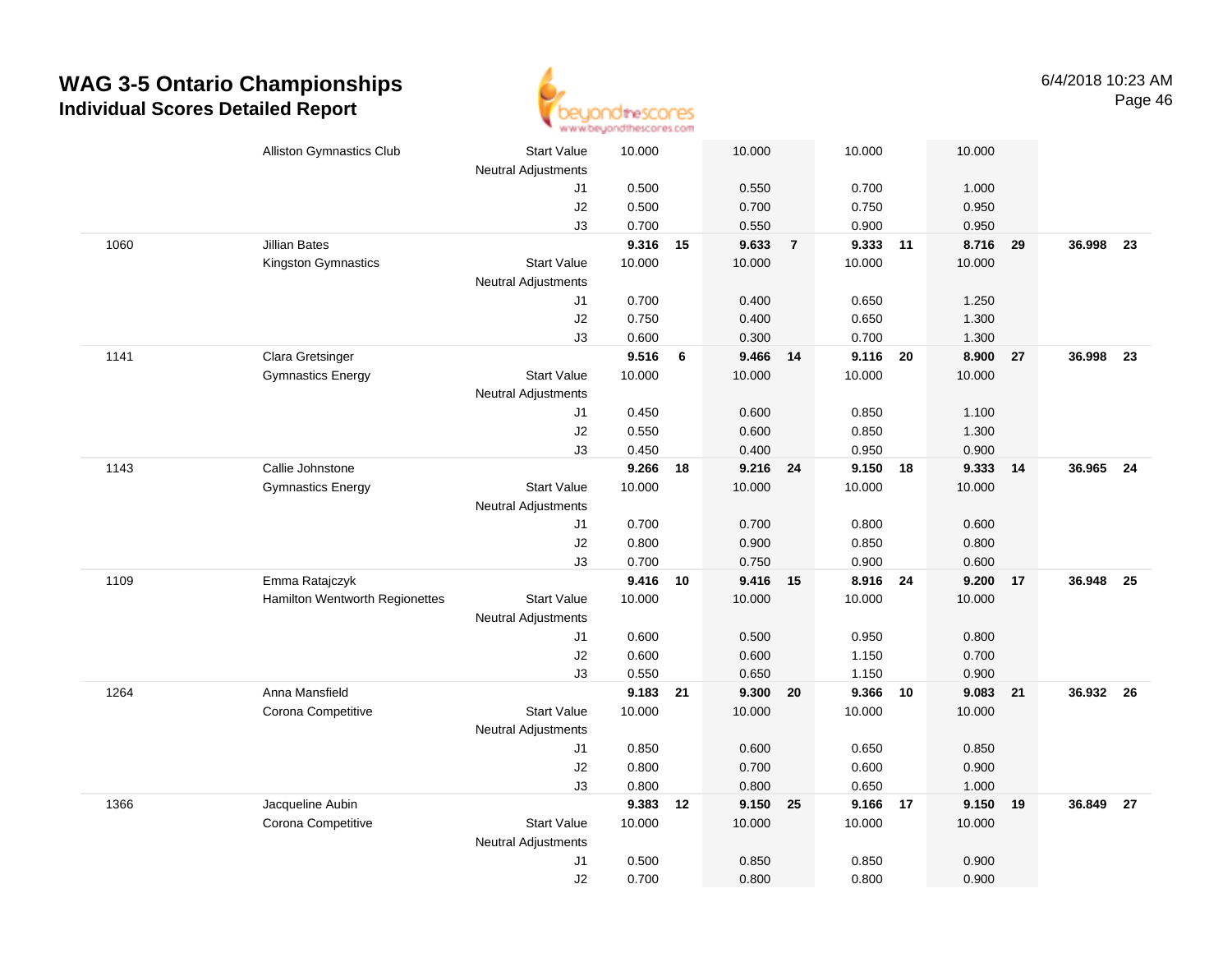

|      |                       |                                 | J3                         | 0.650    |    | 0.900    |    | 0.850  |    | 0.750  |    |           |    |
|------|-----------------------|---------------------------------|----------------------------|----------|----|----------|----|--------|----|--------|----|-----------|----|
| 1108 |                       | Halie Mulder                    |                            | 9.366    | 13 | 9.283    | 21 | 8.933  | 23 | 9.266  | 15 | 36.848    | 28 |
|      |                       | Hamilton Wentworth Regionettes  | <b>Start Value</b>         | 10.000   |    | 10.000   |    | 10.000 |    | 10.000 |    |           |    |
|      |                       |                                 | <b>Neutral Adjustments</b> |          |    |          |    |        |    |        |    |           |    |
|      |                       |                                 | J1                         | 0.550    |    | 0.850    |    | 1.000  |    | 0.700  |    |           |    |
|      |                       |                                 | J2                         | 0.700    |    | 0.700    |    | 1.100  |    | 0.850  |    |           |    |
|      |                       |                                 | J3                         | 0.650    |    | 0.600    |    | 1.100  |    | 0.650  |    |           |    |
| 1367 |                       | Avery Gill                      |                            | 9.450    | 8  | 9.266    | 22 | 9.133  | 19 | 8.966  | 24 | 36.815    | 29 |
|      |                       | Georgian Bay Phoenix Gymnastics | <b>Start Value</b>         | 10.000   |    | 10.000   |    | 10.000 |    | 10.000 |    |           |    |
|      |                       |                                 | Neutral Adjustments        |          |    |          |    |        |    |        |    |           |    |
|      |                       |                                 | J1                         | 0.650    |    | 0.750    |    | 0.900  |    | 1.100  |    |           |    |
|      |                       |                                 | J2                         | 0.600    |    | 0.700    |    | 0.900  |    | 1.000  |    |           |    |
|      |                       |                                 | J3                         | 0.400    |    | 0.750    |    | 0.800  |    | 1.000  |    |           |    |
| 0767 |                       | <b>Lilly Spencer</b>            |                            | 9.316    | 15 | 9.483    | 13 | 8.866  | 26 | 9.116  | 20 | 36.781    | 30 |
|      |                       | Xperience                       | <b>Start Value</b>         | 10.000   |    | 10.000   |    | 10.000 |    | 10.000 |    |           |    |
|      |                       |                                 | <b>Neutral Adjustments</b> |          |    |          |    |        |    |        |    |           |    |
|      |                       |                                 | J1                         | 0.550    |    | 0.550    |    | 1.050  |    | 0.900  |    |           |    |
|      |                       |                                 | J2                         | 0.700    |    | 0.500    |    | 1.100  |    | 0.950  |    |           |    |
|      |                       |                                 | J3                         | 0.800    |    | 0.500    |    | 1.250  |    | 0.800  |    |           |    |
| 1161 |                       | <b>Violet Timbrell</b>          |                            | 9.400 11 |    | 9.383 17 |    | 8.900  | 25 | 9.000  | 23 | 36.683 31 |    |
|      |                       | <b>GW Elites</b>                | <b>Start Value</b>         | 10.000   |    | 10.000   |    | 10.000 |    | 10.000 |    |           |    |
|      |                       |                                 | <b>Neutral Adjustments</b> |          |    |          |    |        |    |        |    |           |    |
|      |                       |                                 | J1                         | 0.650    |    | 0.700    |    | 1.050  |    | 1.050  |    |           |    |
|      |                       |                                 | J2                         | 0.650    |    | 0.600    |    | 1.050  |    | 1.100  |    |           |    |
|      |                       |                                 | J3                         | 0.500    |    | 0.550    |    | 1.200  |    | 0.850  |    |           |    |
| 0815 |                       | Ellery Graham                   |                            | 9.183    | 21 | 9.266    | 22 | 9.316  | 12 | 8.866  | 28 | 36.631    | 32 |
|      |                       | <b>Twisters Gymnastics Club</b> | <b>Start Value</b>         | 10.000   |    | 10.000   |    | 10.000 |    | 10.000 |    |           |    |
|      |                       |                                 | <b>Neutral Adjustments</b> |          |    |          |    |        |    |        |    |           |    |
|      |                       |                                 | J1                         | 0.900    |    | 0.750    |    | 0.650  |    | 1.150  |    |           |    |
|      |                       |                                 | J2                         | 0.800    |    | 0.700    |    | 0.750  |    | 1.250  |    |           |    |
|      |                       |                                 | J3                         | 0.750    |    | 0.750    |    | 0.650  |    | 1.000  |    |           |    |
| 1420 | Gymnastics<br>Ontario | Marie-Eve De Matas              |                            | 9.183    | 21 | 9.383    | 17 | 9.083  | 22 | 8.950  | 25 | 36.599    | 33 |
|      |                       | <b>Pulsars Gymnastics Club</b>  | <b>Start Value</b>         | 10.000   |    | 10.000   |    | 10.000 |    | 10.000 |    |           |    |
|      |                       |                                 | <b>Neutral Adjustments</b> |          |    |          |    |        |    |        |    |           |    |
|      |                       |                                 | J1                         | 0.800    |    | 0.500    |    | 0.850  |    | 1.150  |    |           |    |
|      |                       |                                 | J2                         | 0.750    |    | 0.600    |    | 0.950  |    | 1.000  |    |           |    |
|      |                       |                                 | J3                         | 0.900    |    | 0.750    |    | 0.950  |    | 1.000  |    |           |    |
| 0897 |                       | Sophie Rose                     |                            | 9.250    | 19 | 9.583    | 8  | 8.516  | 31 | 9.200  | 17 | 36.549    | 34 |
|      |                       | Sault Ste Marie Gymnastics Club | <b>Start Value</b>         | 10.000   |    | 10.000   |    | 10.000 |    | 10.000 |    |           |    |
|      |                       |                                 |                            |          |    |          |    |        |    |        |    |           |    |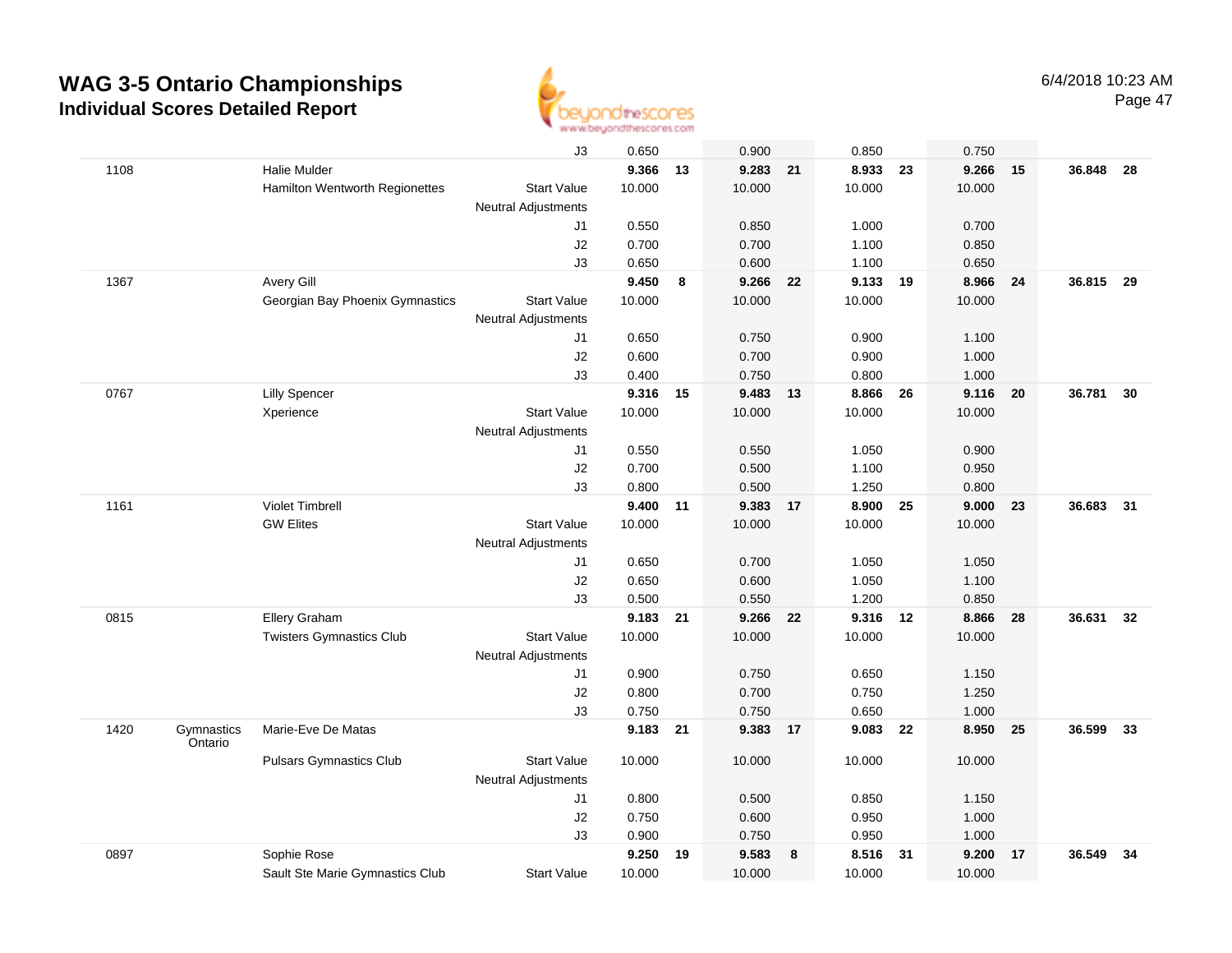

|      |                            | <b>Neutral Adjustments</b> |        |    |        |    |          |      |        |    |           |    |
|------|----------------------------|----------------------------|--------|----|--------|----|----------|------|--------|----|-----------|----|
|      |                            | J1                         | 0.750  |    | 0.350  |    | 1.550    |      | 0.750  |    |           |    |
|      |                            | J2                         | 0.800  |    | 0.500  |    | 1.500    |      | 0.850  |    |           |    |
|      |                            | J3                         | 0.700  |    | 0.400  |    | 1.400    |      | 0.800  |    |           |    |
| 1196 | Morgan Davison             |                            | 9.366  | 13 | 9.466  | 14 | 8.400    | 32   | 9.200  | 17 | 36.432 35 |    |
|      | Gemini Gymnastics          | <b>Start Value</b>         | 10.000 |    | 10.000 |    | 10.000   |      | 10.000 |    |           |    |
|      |                            | <b>Neutral Adjustments</b> |        |    |        |    | $-0.100$ |      |        |    |           |    |
|      |                            | J1                         | 0.600  |    | 0.600  |    | 1.400    |      | 0.800  |    |           |    |
|      |                            | J2                         | 0.700  |    | 0.500  |    | 1.400    |      | 0.850  |    |           |    |
|      |                            | J3                         | 0.600  |    | 0.500  |    | 1.700    |      | 0.750  |    |           |    |
| 1129 | Spenta Panthaki            |                            | 9.016  | 23 | 9.400  | 16 | 8.700    | 29   | 9.166  | 18 | 36.282 36 |    |
|      | Gymnastics Mississauga     | <b>Start Value</b>         | 10.000 |    | 10.000 |    | 10.000   |      | 10.000 |    |           |    |
|      |                            | <b>Neutral Adjustments</b> |        |    |        |    |          |      |        |    |           |    |
|      |                            | J1                         | 1.150  |    | 0.500  |    | 1.300    |      | 0.900  |    |           |    |
|      |                            | J2                         | 0.800  |    | 0.600  |    | 1.150    |      | 0.900  |    |           |    |
|      |                            | J3                         | 1.000  |    | 0.700  |    | 1.450    |      | 0.700  |    |           |    |
| 1337 | Abby Turpin                |                            | 9.000  | 24 | 8.983  | 27 | 8.733    | 28   | 9.216  | 16 | 35.932 37 |    |
|      | All Star Sports Centre     | <b>Start Value</b>         | 10.000 |    | 10.000 |    | 10.000   |      | 10.000 |    |           |    |
|      |                            | <b>Neutral Adjustments</b> |        |    |        |    |          |      |        |    |           |    |
|      |                            | J1                         | 1.000  |    | 1.100  |    | 1.200    |      | 0.850  |    |           |    |
|      |                            | J2                         | 0.900  |    | 1.000  |    | 1.200    |      | 0.850  |    |           |    |
|      |                            | J3                         | 1.100  |    | 0.950  |    | 1.400    |      | 0.650  |    |           |    |
| 1164 | Lydia Dykstra              |                            | 9.066  | 22 | 9.116  | 26 | 8.766    | - 27 | 8.916  | 26 | 35.864    | 38 |
|      | <b>Grand River Gymmies</b> | <b>Start Value</b>         | 10.000 |    | 10.000 |    | 10.000   |      | 10.000 |    |           |    |
|      |                            | <b>Neutral Adjustments</b> |        |    |        |    |          |      |        |    |           |    |
|      |                            | J1                         | 0.950  |    | 0.800  |    | 1.300    |      | 1.200  |    |           |    |
|      |                            | J <sub>2</sub>             | 0.900  |    | 0.800  |    | 1.200    |      | 1.100  |    |           |    |
|      |                            | J3                         | 0.950  |    | 1.050  |    | 1.200    |      | 0.950  |    |           |    |

#### **Gymnastics Ontario Level 3**

**ID League ID Name VT # UB # BB # FX # AA #** 1181 Lauren Comission **9.750 <sup>2</sup> 9.800 <sup>2</sup> 9.466 <sup>5</sup> 9.650 <sup>5</sup> 38.666 <sup>1</sup>** Global Gymnastics Start Valuee 10.000 10.000 10.000 10.000 Neutral Adjustments J1 0.250 0.250 0.550 0.300 J2 0.250 0.150 0.450 0.350 J3 0.250 0.200 0.600 0.400 1302Chloe Mak **9.550 <sup>10</sup> 9.816 <sup>1</sup> 9.383 <sup>8</sup> 9.666 <sup>4</sup> 38.415 <sup>2</sup>**

**Age 11 B**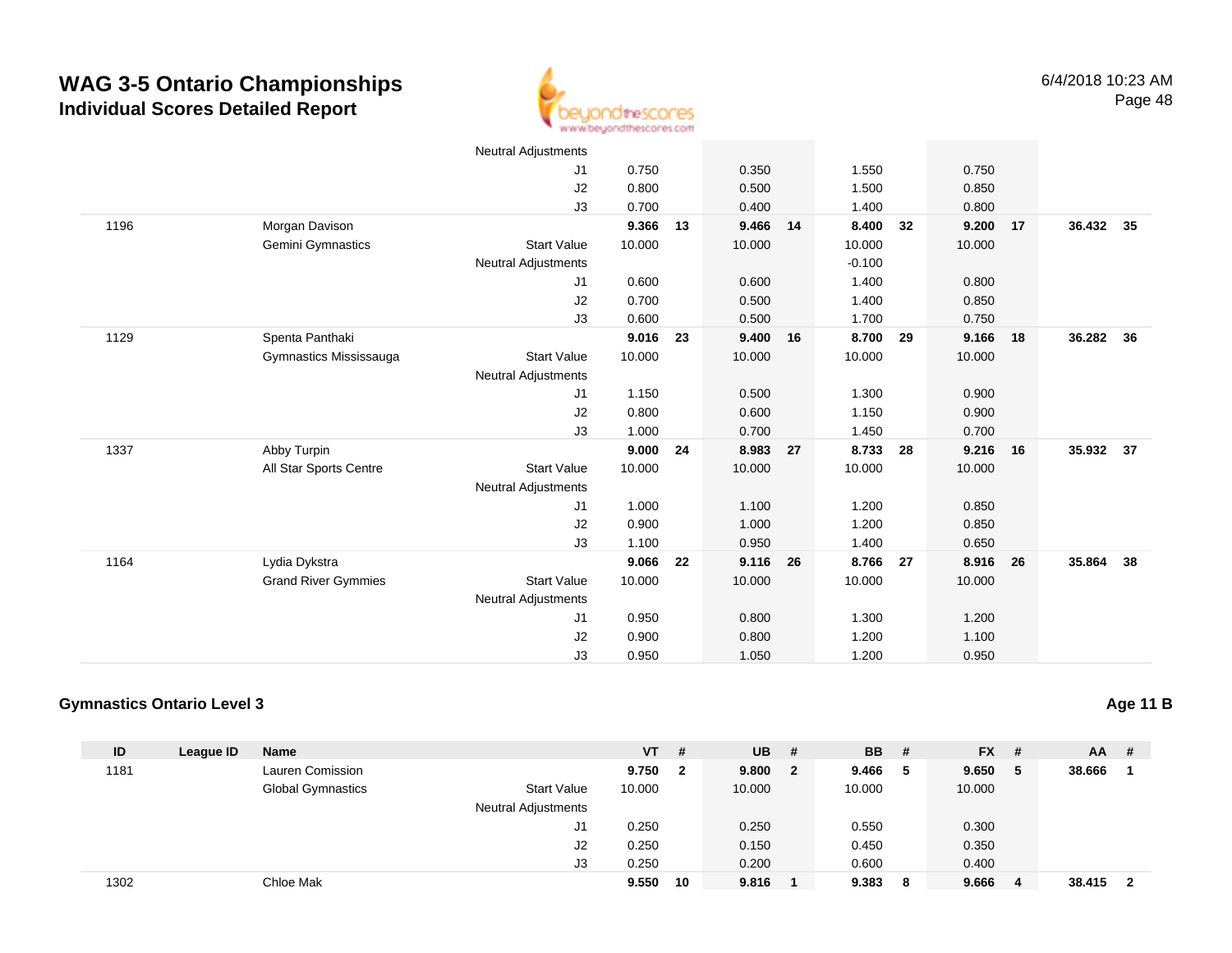

|      | Birchmount                       | <b>Start Value</b><br><b>Neutral Adjustments</b> | 10.000 |                | 10.000   |    | 10.000   |                         | 10.000   |                         |          |                |
|------|----------------------------------|--------------------------------------------------|--------|----------------|----------|----|----------|-------------------------|----------|-------------------------|----------|----------------|
|      |                                  | J1                                               | 0.450  |                | 0.200    |    | 0.550    |                         | 0.300    |                         |          |                |
|      |                                  | J2                                               | 0.500  |                | 0.200    |    | 0.650    |                         | 0.300    |                         |          |                |
|      |                                  | J3                                               | 0.400  |                | 0.150    |    | 0.650    |                         | 0.400    |                         |          |                |
| 1198 | Madison Stretton                 |                                                  | 9.483  | 12             | 9.566    | 6  | 9.600    | $\overline{\mathbf{3}}$ | 9.700    | $\overline{\mathbf{2}}$ | 38.349   | $\mathbf{3}$   |
|      | Gemini Gymnastics                | <b>Start Value</b>                               | 10.000 |                | 10.000   |    | 10.000   |                         | 10.000   |                         |          |                |
|      |                                  | <b>Neutral Adjustments</b>                       |        |                |          |    |          |                         |          |                         |          |                |
|      |                                  | J1                                               | 0.450  |                | 0.450    |    | 0.400    |                         | 0.350    |                         |          |                |
|      |                                  | J2                                               | 0.500  |                | 0.400    |    | 0.400    |                         | 0.200    |                         |          |                |
|      |                                  | J3                                               | 0.600  |                | 0.450    |    | 0.400    |                         | 0.350    |                         |          |                |
| 0925 | Scoshia Stevens                  |                                                  | 9.583  | 9              | 8.933    | 27 | 9.800    | $\overline{1}$          | 9.716    | $\overline{1}$          | 38.032   | $\overline{4}$ |
|      | <b>Pickering Athletic Centre</b> | <b>Start Value</b>                               | 10.000 |                | 10.000   |    | 10.000   |                         | 10.000   |                         |          |                |
|      |                                  | <b>Neutral Adjustments</b>                       |        |                |          |    |          |                         |          |                         |          |                |
|      |                                  | J1                                               | 0.400  |                | 1.000    |    | 0.200    |                         | 0.300    |                         |          |                |
|      |                                  | J2                                               | 0.400  |                | 1.100    |    | 0.200    |                         | 0.250    |                         |          |                |
|      |                                  | J3                                               | 0.450  |                | 1.100    |    | 0.200    |                         | 0.300    |                         |          |                |
| 0981 | Chloe Barrows                    |                                                  | 9.666  | 5              | 9.433 11 |    | 9.283 12 |                         | 9.616    | 6                       | 37.998   | $-5$           |
|      | Niagara Acro Cats                | <b>Start Value</b>                               | 10.000 |                | 10.000   |    | 10.000   |                         | 10.000   |                         |          |                |
|      |                                  | <b>Neutral Adjustments</b>                       |        |                |          |    |          |                         |          |                         |          |                |
|      |                                  | J1                                               | 0.300  |                | 0.500    |    | 0.700    |                         | 0.450    |                         |          |                |
|      |                                  | J2                                               | 0.300  |                | 0.650    |    | 0.750    |                         | 0.400    |                         |          |                |
|      |                                  | J3                                               | 0.400  |                | 0.550    |    | 0.700    |                         | 0.300    |                         |          |                |
| 1307 | Ava Rivest                       |                                                  | 9.616  | $\overline{7}$ | 9.216    | 17 | 9.616    | $\overline{2}$          | 9.533    | 9                       | 37.981   | - 6            |
|      | <b>Blenheim-Kent</b>             | <b>Start Value</b>                               | 10.000 |                | 10.000   |    | 10.000   |                         | 10.000   |                         |          |                |
|      |                                  | <b>Neutral Adjustments</b>                       |        |                |          |    |          |                         |          |                         |          |                |
|      |                                  | J1                                               | 0.350  |                | 0.850    |    | 0.350    |                         | 0.450    |                         |          |                |
|      |                                  | J2                                               | 0.400  |                | 0.800    |    | 0.400    |                         | 0.450    |                         |          |                |
|      |                                  | J3                                               | 0.400  |                | 0.700    |    | 0.400    |                         | 0.500    |                         |          |                |
| 1059 | Madeleine Anderson               |                                                  | 9.400  | 15             | 9.500    | 8  | 9.383    | 8                       | 9.683    | $\overline{\mathbf{3}}$ | 37.966   | $\overline{7}$ |
|      | Kingston Gymnastics              | <b>Start Value</b>                               | 10.000 |                | 10.000   |    | 10.000   |                         | 10.000   |                         |          |                |
|      |                                  | <b>Neutral Adjustments</b>                       |        |                |          |    |          |                         |          |                         |          |                |
|      |                                  | J1                                               | 0.600  |                | 0.600    |    | 0.600    |                         | 0.400    |                         |          |                |
|      |                                  | J2                                               | 0.650  |                | 0.400    |    | 0.600    |                         | 0.250    |                         |          |                |
|      |                                  | J3                                               | 0.550  |                | 0.500    |    | 0.650    |                         | 0.300    |                         |          |                |
| 1243 | Makayla Bennett                  |                                                  | 9.600  | 8              | 9.566    | 6  | 9.116 17 |                         | 9.450 14 |                         | 37.732 8 |                |
|      | Dancemakers Gymnastics           | <b>Start Value</b>                               | 10.000 |                | 10.000   |    | 10.000   |                         | 10.000   |                         |          |                |
|      |                                  | <b>Neutral Adjustments</b>                       |        |                |          |    |          |                         |          |                         |          |                |
|      |                                  | J1                                               | 0.350  |                | 0.500    |    | 0.950    |                         | 0.500    |                         |          |                |
|      |                                  | J2                                               | 0.400  |                | 0.400    |    | 0.800    |                         | 0.500    |                         |          |                |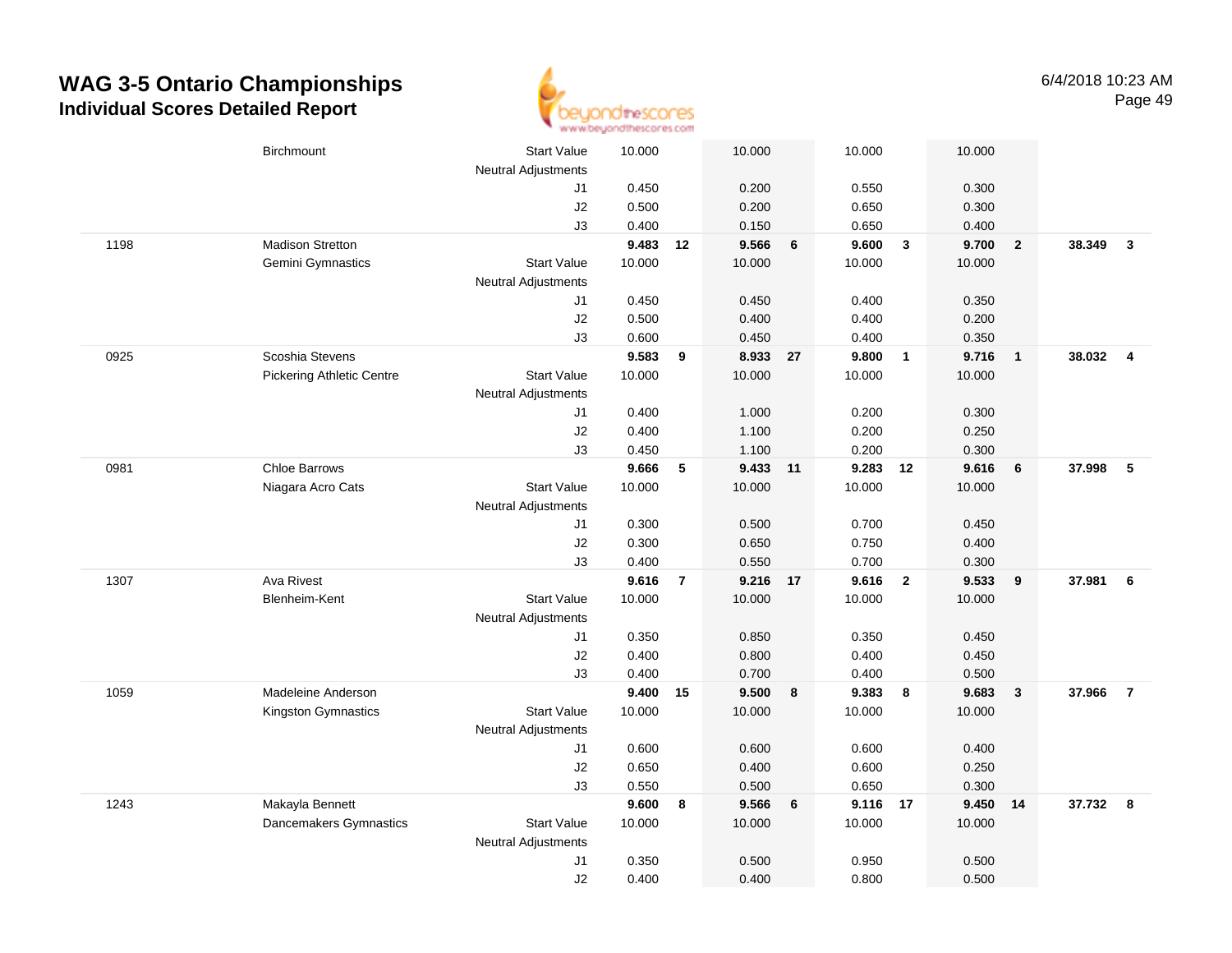

|      |                                   | J3                         | 0.450    |                | 0.400    |              | 0.900    |                 | 0.650  |                |           |    |
|------|-----------------------------------|----------------------------|----------|----------------|----------|--------------|----------|-----------------|--------|----------------|-----------|----|
| 1131 | Samantha Steadman                 |                            | 9.800    | $\mathbf{1}$   | 9.200 18 |              | 9.250 14 |                 | 9.466  | 13             | 37.716 9  |    |
|      | Gymnastics Mississauga            | <b>Start Value</b>         | 10.000   |                | 10.000   |              | 10.000   |                 | 10.000 |                |           |    |
|      |                                   | <b>Neutral Adjustments</b> |          |                |          |              | $-0.100$ |                 |        |                |           |    |
|      |                                   | J1                         | 0.200    |                | 0.800    |              | 0.700    |                 | 0.600  |                |           |    |
|      |                                   | J2                         | 0.200    |                | 0.750    |              | 0.600    |                 | 0.400  |                |           |    |
|      |                                   | J3                         | 0.200    |                | 0.850    |              | 0.650    |                 | 0.600  |                |           |    |
| 1291 | Ava Lietaer                       |                            | 9.683    | 4              | 9.700    | $\mathbf{3}$ | 8.683    | 25              | 9.550  | 8              | 37.616    | 10 |
|      | <b>Burlington Gymnastics Club</b> | <b>Start Value</b>         | 10.000   |                | 10.000   |              | 10.000   |                 | 10.000 |                |           |    |
|      |                                   | Neutral Adjustments        |          |                |          |              |          |                 |        |                |           |    |
|      |                                   | J1                         | 0.300    |                | 0.300    |              | 1.400    |                 | 0.450  |                |           |    |
|      |                                   | J2                         | 0.400    |                | 0.300    |              | 1.200    |                 | 0.400  |                |           |    |
|      |                                   | J3                         | 0.250    |                | 0.300    |              | 1.350    |                 | 0.500  |                |           |    |
| 0830 | <b>Piper Coombes</b>              |                            | 9.233    | 18             | 9.683    | 4            | 9.233    | 15              | 9.433  | 15             | 37.582    | 11 |
|      | <b>Trillium GC</b>                | <b>Start Value</b>         | 10.000   |                | 10.000   |              | 10.000   |                 | 10.000 |                |           |    |
|      |                                   | <b>Neutral Adjustments</b> |          |                |          |              |          |                 |        |                |           |    |
|      |                                   | J1                         | 0.750    |                | 0.350    |              | 0.800    |                 | 0.600  |                |           |    |
|      |                                   | J2                         | 0.800    |                | 0.250    |              | 0.750    |                 | 0.650  |                |           |    |
|      |                                   | J3                         | 0.750    |                | 0.350    |              | 0.750    |                 | 0.450  |                |           |    |
| 1350 | Yana Sharma                       |                            | 9.316 17 |                | 9.333 16 |              | 9.450    | $6\overline{6}$ | 9.483  | 12             | 37.582 11 |    |
|      | <b>Adrenaline Gymnastics</b>      | <b>Start Value</b>         | 10.000   |                | 10.000   |              | 10.000   |                 | 10.000 |                |           |    |
|      |                                   | <b>Neutral Adjustments</b> |          |                |          |              |          |                 |        |                |           |    |
|      |                                   | J1                         | 0.600    |                | 0.700    |              | 0.600    |                 | 0.500  |                |           |    |
|      |                                   | J2                         | 0.700    |                | 0.700    |              | 0.500    |                 | 0.450  |                |           |    |
|      |                                   | J3                         | 0.750    |                | 0.600    |              | 0.550    |                 | 0.600  |                |           |    |
| 1165 | Natalie Kay                       |                            | 9.750    | $\overline{2}$ | 9.383    | 13           | 9.450    | 6               | 8.950  | 26             | 37.533    | 12 |
|      | <b>Grand River Gymmies</b>        | Start Value                | 10.000   |                | 10.000   |              | 10.000   |                 | 10.000 |                |           |    |
|      |                                   | Neutral Adjustments        |          |                |          |              |          |                 |        |                |           |    |
|      |                                   | J1                         | 0.200    |                | 0.700    |              | 0.550    |                 | 1.000  |                |           |    |
|      |                                   | J2                         | 0.300    |                | 0.550    |              | 0.500    |                 | 1.050  |                |           |    |
|      |                                   | J3                         | 0.250    |                | 0.600    |              | 0.600    |                 | 1.100  |                |           |    |
| 0942 | Abby Kalbfleisch                  |                            | 9.166 21 |                | 9.400 12 |              | 9.366    | 9               | 9.566  | $\overline{7}$ | 37.498 13 |    |
|      | Oakville Gymnastics Club          | <b>Start Value</b>         | 10.000   |                | 10.000   |              | 10.000   |                 | 10.000 |                |           |    |
|      |                                   | Neutral Adjustments        |          |                |          |              |          |                 |        |                |           |    |
|      |                                   | J1                         | 0.800    |                | 0.500    |              | 0.650    |                 | 0.400  |                |           |    |
|      |                                   | J2                         | 0.800    |                | 0.600    |              | 0.650    |                 | 0.400  |                |           |    |
|      |                                   | J3                         | 0.900    |                | 0.700    |              | 0.600    |                 | 0.500  |                |           |    |
| 0797 | Lauren Cuenca                     |                            | 9.233    | 18             | 9.366 14 |              | 9.416    | $\overline{7}$  | 9.450  | 14             | 37.465    | 14 |
|      | <b>Whitby Gymnastics</b>          | <b>Start Value</b>         | 10.000   |                | 10.000   |              | 10.000   |                 | 10.000 |                |           |    |
|      |                                   | <b>Neutral Adjustments</b> |          |                |          |              |          |                 |        |                |           |    |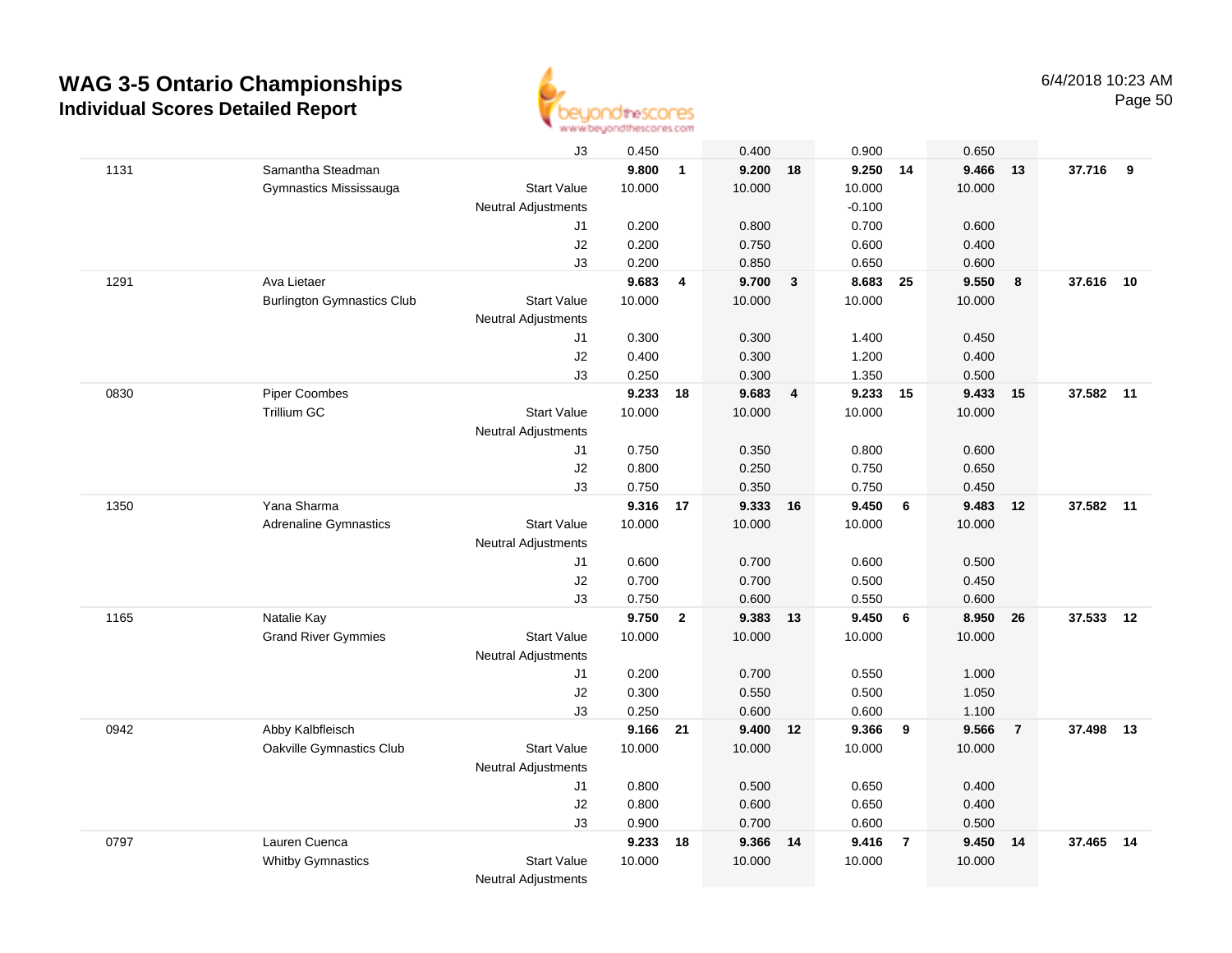

|      |                                   | J1                               | 0.850  |    | 0.700           |    | 0.500    |                         | 0.550  |                |           |    |
|------|-----------------------------------|----------------------------------|--------|----|-----------------|----|----------|-------------------------|--------|----------------|-----------|----|
|      |                                   | J2                               | 0.750  |    | 0.650           |    | 0.700    |                         | 0.550  |                |           |    |
|      |                                   | J3                               | 0.700  |    | 0.550           |    | 0.550    |                         | 0.550  |                |           |    |
| 1265 | Sarah Prabaharan                  |                                  | 9.200  | 19 | 9.583           | 5  | 9.216 16 |                         | 9.450  | 14             | 37.449    | 15 |
|      | Corona Competitive                | <b>Start Value</b>               | 10.000 |    | 10.000          |    | 10.000   |                         | 10.000 |                |           |    |
|      |                                   | <b>Neutral Adjustments</b>       |        |    |                 |    |          |                         |        |                |           |    |
|      |                                   | J1                               | 0.700  |    | 0.450           |    | 0.750    |                         | 0.400  |                |           |    |
|      |                                   | J2                               | 0.850  |    | 0.400           |    | 0.800    |                         | 0.750  |                |           |    |
|      |                                   | J3                               | 0.850  |    | 0.400           |    | 0.800    |                         | 0.500  |                |           |    |
| 1254 | Emilie Venne                      |                                  | 9.683  | 4  | 9.116 21        |    | 9.316 10 |                         | 9.333  | 20             | 37.448    | 16 |
|      | Corona Competitive                | <b>Start Value</b>               | 10.000 |    | 10.000          |    | 10.000   |                         | 10.000 |                |           |    |
|      |                                   | <b>Neutral Adjustments</b>       |        |    |                 |    |          |                         |        |                |           |    |
|      |                                   | J1                               | 0.350  |    | 1.000           |    | 0.700    |                         | 0.700  |                |           |    |
|      |                                   | J2                               | 0.400  |    | 0.850           |    | 0.600    |                         | 0.700  |                |           |    |
|      |                                   | J3                               | 0.200  |    | 0.800           |    | 0.750    |                         | 0.600  |                |           |    |
| 1292 | Reese Pereira                     |                                  | 9.500  | 11 | 9.483           | 9  | 9.016 19 |                         | 9.416  | 16             | 37.415 17 |    |
|      | <b>Burlington Gymnastics Club</b> | <b>Start Value</b>               | 10.000 |    | 10.000          |    | 10.000   |                         | 10.000 |                |           |    |
|      |                                   | <b>Neutral Adjustments</b>       |        |    |                 |    |          |                         |        |                |           |    |
|      |                                   | J1                               | 0.600  |    | 0.500           |    | 0.950    |                         | 0.500  |                |           |    |
|      |                                   | J2                               | 0.500  |    | 0.550           |    | 1.000    |                         | 0.500  |                |           |    |
|      |                                   | J3                               | 0.400  |    | 0.500           |    | 1.000    |                         | 0.750  |                |           |    |
| 1128 | Kari Keen                         |                                  | 9.650  | 6  | 9.383           | 13 | 8.633    | 27                      | 9.700  | $\overline{2}$ | 37.366    | 18 |
|      | Gymnastics Mississauga            | <b>Start Value</b>               | 10.000 |    | 10.000          |    | 10.000   |                         | 10.000 |                |           |    |
|      |                                   | Neutral Adjustments              |        |    |                 |    |          |                         |        |                |           |    |
|      |                                   | J1                               | 0.300  |    | 0.600           |    | 1.250    |                         | 0.300  |                |           |    |
|      |                                   | J2                               | 0.350  |    | 0.650           |    | 1.500    |                         | 0.250  |                |           |    |
|      |                                   | J3                               | 0.400  |    | 0.600           |    | 1.350    |                         | 0.350  |                |           |    |
| 1033 | Emily Chong<br><b>KSG Aurora</b>  |                                  | 9.183  | 20 | 9.166<br>10.000 | 20 | 9.500    | $\overline{\mathbf{4}}$ | 9.500  | 11             | 37.349    | 19 |
|      |                                   | <b>Start Value</b>               | 10.000 |    |                 |    | 10.000   |                         | 10.000 |                |           |    |
|      |                                   | <b>Neutral Adjustments</b><br>J1 | 0.750  |    | 0.850           |    | 0.500    |                         | 0.450  |                |           |    |
|      |                                   | J2                               | 0.900  |    | 0.850           |    | 0.500    |                         | 0.550  |                |           |    |
|      |                                   | J3                               | 0.800  |    | 0.800           |    | 0.500    |                         | 0.500  |                |           |    |
| 0786 | Leah Dees                         |                                  | 9.500  | 11 | 9.466           | 10 | 8.750    | 22                      | 9.566  | $\overline{7}$ | 37.282 20 |    |
|      | <b>Whitby Gymnastics</b>          | <b>Start Value</b>               | 10.000 |    | 10.000          |    | 10.000   |                         | 10.000 |                |           |    |
|      |                                   | <b>Neutral Adjustments</b>       |        |    |                 |    |          |                         |        |                |           |    |
|      |                                   | J1                               | 0.600  |    | 0.550           |    | 1.200    |                         | 0.350  |                |           |    |
|      |                                   | J2                               | 0.500  |    | 0.550           |    | 1.300    |                         | 0.400  |                |           |    |
|      |                                   | J3                               | 0.400  |    | 0.500           |    | 1.250    |                         | 0.550  |                |           |    |
| 0956 | Raiya Williams                    |                                  | 9.316  | 17 | 9.350           | 15 | 9.300    | $-11$                   | 9.283  | 21             | 37.249 21 |    |
|      |                                   |                                  |        |    |                 |    |          |                         |        |                |           |    |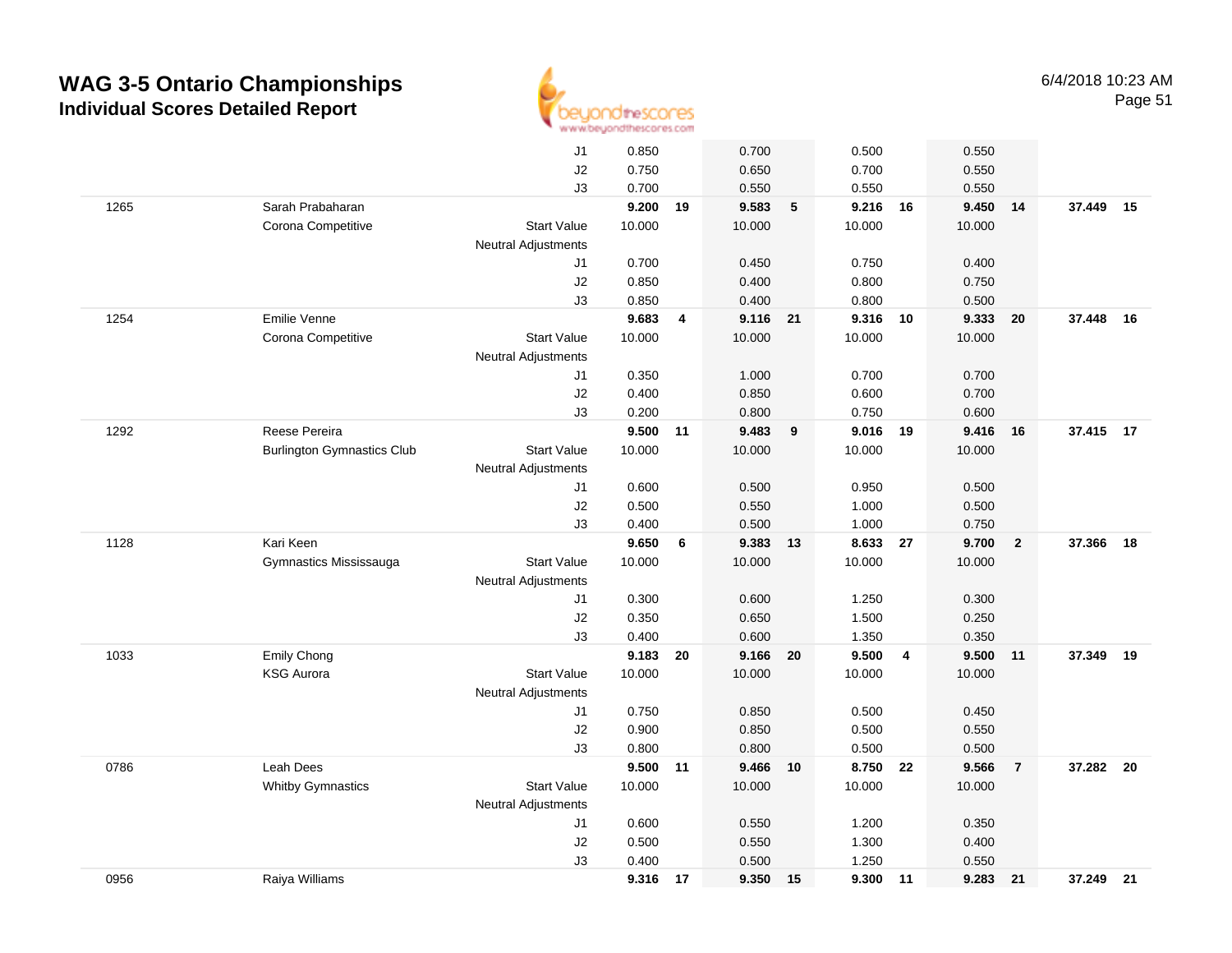

|      | Northern Stars                    | <b>Start Value</b>               | 10.000         | 10.000       |          | 10.000            |      | 10.000            |    |           |  |
|------|-----------------------------------|----------------------------------|----------------|--------------|----------|-------------------|------|-------------------|----|-----------|--|
|      |                                   | <b>Neutral Adjustments</b>       |                |              |          |                   |      |                   |    |           |  |
|      |                                   | J1                               | 0.650          | 0.700        |          | 0.700             |      | 0.700             |    |           |  |
|      |                                   | J2                               | 0.700          | 0.650        |          | 0.650             |      | 0.650             |    |           |  |
| 0874 | <b>Brooklyn McNaughton</b>        | J3                               | 0.700<br>9.400 | 0.600        | 9.166 20 | 0.750<br>9.266 13 |      | 0.800<br>9.383 17 |    | 37.215 22 |  |
|      | Smiths Falls Gym Stars            | <b>Start Value</b>               | 10.000         | 15<br>10.000 |          | 10.000            |      | 10.000            |    |           |  |
|      |                                   |                                  |                |              |          |                   |      |                   |    |           |  |
|      |                                   | <b>Neutral Adjustments</b><br>J1 | 0.550          | 0.900        |          | 0.800             |      | 0.500             |    |           |  |
|      |                                   | J2                               | 0.650          | 0.800        |          | 0.700             |      | 0.650             |    |           |  |
|      |                                   | J3                               | 0.600          | 0.800        |          | 0.700             |      | 0.700             |    |           |  |
| 1087 | Zoe Mackey                        |                                  | 9.416 14       | 8.800        | 28       | 9.366             | 9    | 9.616             | 6  | 37.198 23 |  |
|      | <b>Hearts Gymnastics Club</b>     | <b>Start Value</b>               | 10.000         | 10.000       |          | 10.000            |      | 10.000            |    |           |  |
|      |                                   | <b>Neutral Adjustments</b>       |                |              |          |                   |      |                   |    |           |  |
|      |                                   | J1                               | 0.550          | 1.200        |          | 0.650             |      | 0.500             |    |           |  |
|      |                                   | J2                               | 0.500          | 1.200        |          | 0.650             |      | 0.300             |    |           |  |
|      |                                   | J3                               | 0.700          | 1.200        |          | 0.600             |      | 0.350             |    |           |  |
| 0819 | Aidyn Murphy                      |                                  | 9.700          | 3            | 9.366 14 | 9.000             | 20   | 9.116 24          |    | 37.182 24 |  |
|      | <b>Tumblers</b>                   | <b>Start Value</b>               | 10.000         | 10.000       |          | 10.000            |      | 10.000            |    |           |  |
|      |                                   | Neutral Adjustments              |                |              |          |                   |      |                   |    |           |  |
|      |                                   | J1                               | 0.300          | 0.650        |          | 0.950             |      | 0.850             |    |           |  |
|      |                                   | J2                               | 0.350          | 0.650        |          | 1.000             |      | 0.850             |    |           |  |
|      |                                   | J3                               | 0.250          | 0.600        |          | 1.050             |      | 0.950             |    |           |  |
| 0964 | Erica Balunova                    |                                  | 9.183          | 9.483<br>20  | 9        | 9.000             | 20   | 9.366             | 18 | 37.032 25 |  |
|      | <b>Northern Stars</b>             | <b>Start Value</b>               | 10.000         | 10.000       |          | 10.000            |      | 10.000            |    |           |  |
|      |                                   | <b>Neutral Adjustments</b>       |                |              |          |                   |      |                   |    |           |  |
|      |                                   | J1                               | 0.700          | 0.450        |          | 0.950             |      | 0.650             |    |           |  |
|      |                                   | J2                               | 0.850          | 0.500        |          | 1.000             |      | 0.650             |    |           |  |
|      |                                   | J3                               | 0.900          | 0.600        |          | 1.050             |      | 0.600             |    |           |  |
| 1293 | Jessica Trodd                     |                                  | 9.666          | 5<br>9.500   | 8        | 8.500 28          |      | 9.366 18          |    | 37.032 25 |  |
|      | <b>Burlington Gymnastics Club</b> | <b>Start Value</b>               | 10.000         | 10.000       |          | 10.000            |      | 10.000            |    |           |  |
|      |                                   | <b>Neutral Adjustments</b>       |                |              |          |                   |      |                   |    |           |  |
|      |                                   | J1                               | 0.300          | 0.550        |          | 1.450             |      | 0.550             |    |           |  |
|      |                                   | J2                               | 0.400          | 0.450        |          | 1.600             |      | 0.550             |    |           |  |
|      |                                   | J3                               | 0.300          | 0.500        |          | 1.450             |      | 0.800             |    |           |  |
| 0827 | Ariana Visram                     |                                  | 9.033          | 25           | 9.383 13 | 9.000             | - 20 | 9.466 13          |    | 36.882 26 |  |
|      | <b>Tristar Gymnastics Club</b>    | <b>Start Value</b>               | 10.000         | 10.000       |          | 10.000            |      | 10.000            |    |           |  |
|      |                                   | <b>Neutral Adjustments</b>       |                |              |          |                   |      |                   |    |           |  |
|      |                                   | J1                               | 0.900          | 0.700        |          | 0.900             |      | 0.400             |    |           |  |
|      |                                   | J2                               | 0.900          | 0.550        |          | 1.100             |      | 0.600             |    |           |  |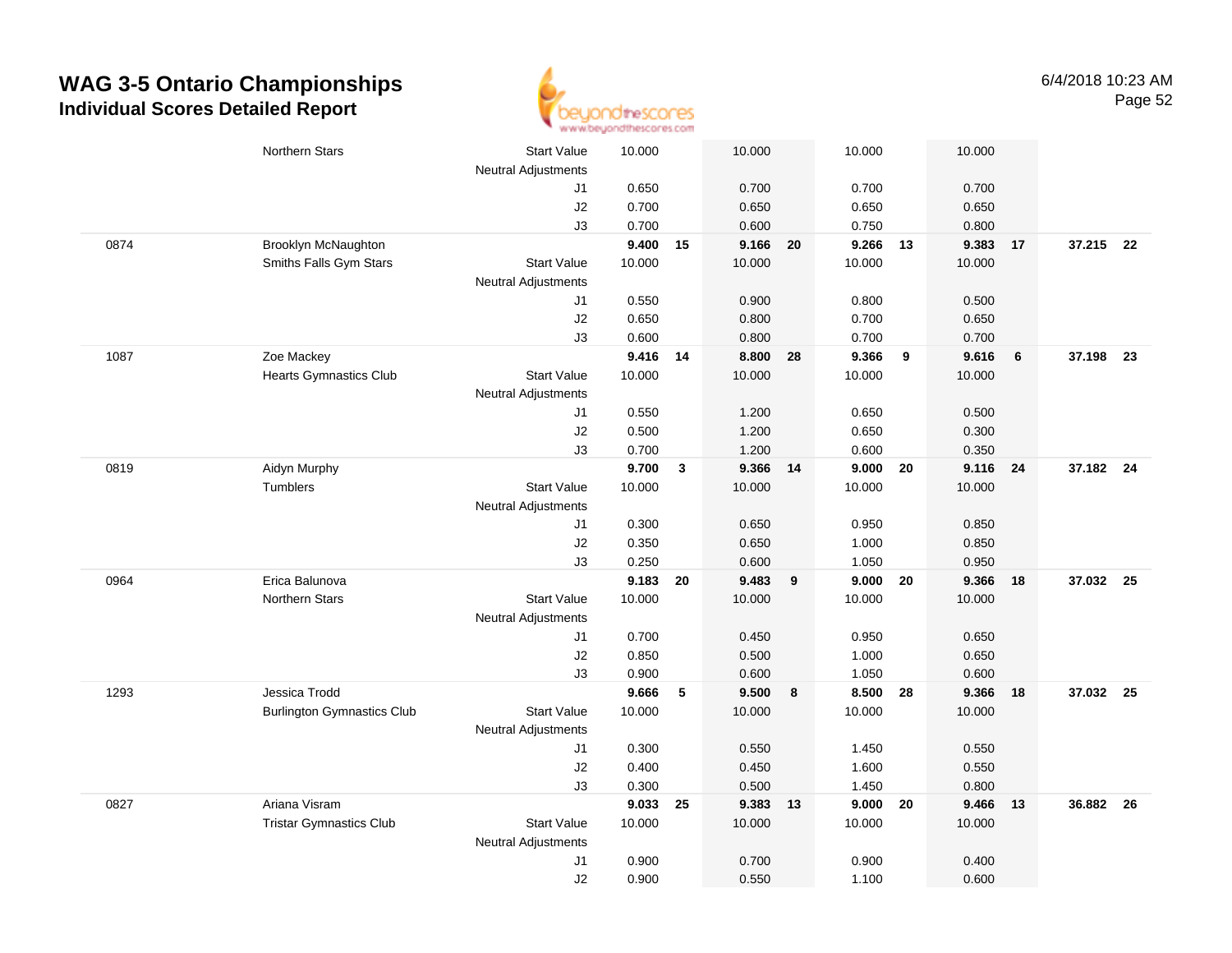

|      |                                | J3                         | 1.100          |                | 0.600          |                | 1.000          |                | 0.600          |     |           |      |
|------|--------------------------------|----------------------------|----------------|----------------|----------------|----------------|----------------|----------------|----------------|-----|-----------|------|
| 0844 | Danica Little                  |                            | 9.616          | $\overline{7}$ | 9.550          | $\overline{7}$ | 8.216          | 29             | 9.466          | 13  | 36.848 27 |      |
|      | Toronto Premier Gym Club       | <b>Start Value</b>         | 10.000         |                | 10.000         |                | 10.000         |                | 10.000         |     |           |      |
|      |                                | <b>Neutral Adjustments</b> |                |                |                |                |                |                |                |     |           |      |
|      |                                | J1                         | 0.450          |                | 0.550          |                | 1.700          |                | 0.500          |     |           |      |
|      |                                | J2                         | 0.400          |                | 0.400          |                | 1.800          |                | 0.650          |     |           |      |
|      |                                | J3                         | 0.300          |                | 0.400          |                | 1.850          |                | 0.450          |     |           |      |
| 1034 | Nicole Geburt                  |                            | 8.866          | 27             | 9.433 11       |                | 8.833          | 21             | 9.516          | 10  | 36.648    | - 28 |
|      | <b>KSG Aurora</b>              | <b>Start Value</b>         | 10.000         |                | 10.000         |                | 10.000         |                | 10.000         |     |           |      |
|      |                                | Neutral Adjustments        |                |                |                |                |                |                |                |     |           |      |
|      |                                | J1                         | 1.200          |                | 0.500          |                | 1.200          |                | 0.500          |     |           |      |
|      |                                | J2                         | 1.100          |                | 0.600          |                | 1.200          |                | 0.400          |     |           |      |
|      |                                | J3                         | 1.100          |                | 0.600          |                | 1.100          |                | 0.550          |     |           |      |
| 0766 | Soren LeBlanc                  |                            | 9.100          | 24             | 9.183          | 19             | 9.100 18       |                | 9.133          | -23 | 36.516    | - 29 |
|      | Xperience                      | <b>Start Value</b>         | 10.000         |                | 10.000         |                | 10.000         |                | 10.000         |     |           |      |
|      |                                | <b>Neutral Adjustments</b> |                |                |                |                |                |                |                |     |           |      |
|      |                                | J1                         | 0.900          |                | 0.850          |                | 0.800          |                | 0.800          |     |           |      |
|      |                                | J2                         | 0.850          |                | 0.750          |                | 1.100          |                | 0.850          |     |           |      |
|      |                                | J3                         | 0.950          |                | 0.850          |                | 0.800          |                | 0.950          |     |           |      |
| 0955 | Alexandra Faria                |                            | 9.100          | 24             | 9.383 13       |                | 9.500          | $\overline{4}$ | 8.516          | 27  | 36.499    | 30   |
|      | Northern Stars                 | <b>Start Value</b>         | 10.000         |                | 10.000         |                | 10.000         |                | 10.000         |     |           |      |
|      |                                | Neutral Adjustments        |                |                |                |                |                |                |                |     |           |      |
|      |                                | J1                         | 0.800          |                | 0.700          |                | 0.450          |                | 1.300          |     |           |      |
|      |                                | J2                         | 0.900          |                | 0.600          |                | 0.500          |                | 1.550          |     |           |      |
|      |                                | J3                         | 1.000          |                | 0.550          |                | 0.550          |                | 1.600          |     |           |      |
| 1098 | Haiden Tyleman                 |                            | 9.116          | 23             | 9.083          | 23             | 8.650          | 26             | 9.433          | 15  | 36.282    | 31   |
|      | Hamilton Wentworth Regionettes | <b>Start Value</b>         | 10.000         |                | 10.000         |                | 10.000         |                | 10.000         |     |           |      |
|      |                                | <b>Neutral Adjustments</b> |                |                |                |                |                |                |                |     |           |      |
|      |                                | J1                         | 0.800          |                | 1.000          |                | 1.400          |                | 0.600          |     |           |      |
|      |                                | J2                         | 0.850          |                | 0.850          |                | 1.400          |                | 0.550          |     |           |      |
|      |                                | J3                         | 1.000          |                | 0.900          |                | 1.250          |                | 0.550          |     |           |      |
| 1036 | Giada Marchione                |                            | 9.133          | $22 \,$        | 9.066 24       |                | 8.700 24       |                | 9.366          | 18  | 36.265    | - 32 |
|      | <b>KSG Aurora</b>              | <b>Start Value</b>         | 10.000         |                | 10.000         |                | 10.000         |                | 10.000         |     |           |      |
|      |                                | <b>Neutral Adjustments</b> |                |                |                |                |                |                |                |     |           |      |
|      |                                | J1                         | 0.800          |                | 1.000          |                | 1.400          |                | 0.600          |     |           |      |
|      |                                | J2                         | 0.800          |                | 0.900          |                | 1.200          |                | 0.600          |     |           |      |
| 1336 | Cassandra Carl                 | J3                         | 1.000<br>9.466 | 13             | 0.900<br>9.050 | 25             | 1.300<br>8.200 | 30             | 0.700<br>9.483 | 12  | 36.199    | 33   |
|      | All Star Sports Centre         | <b>Start Value</b>         | 10.000         |                | 10.000         |                | 10.000         |                | 10.000         |     |           |      |
|      |                                |                            |                |                |                |                |                |                |                |     |           |      |
|      |                                | <b>Neutral Adjustments</b> |                |                |                |                |                |                |                |     |           |      |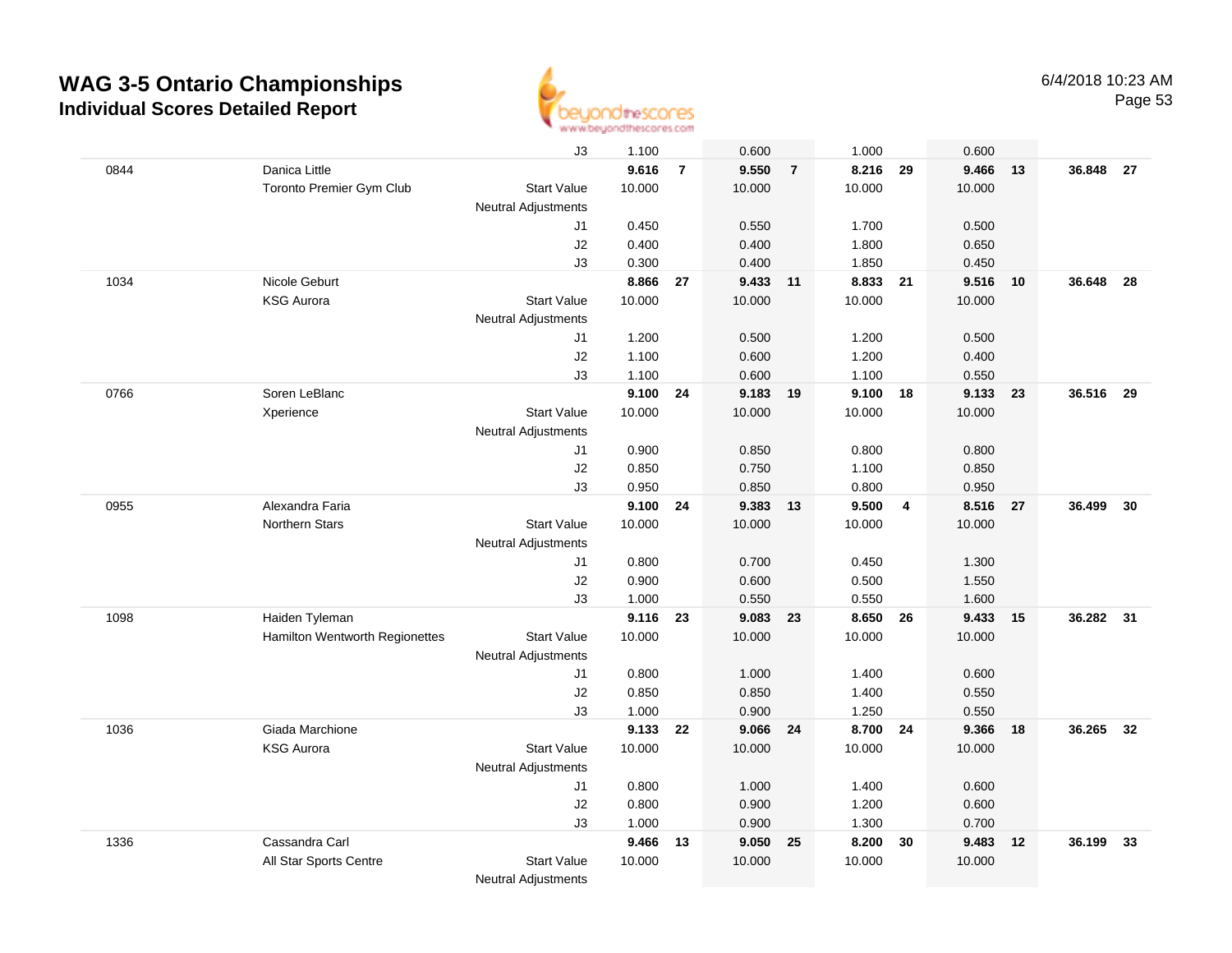

|      |                           | J1                         | 0.500  |    | 0.900    |    | 1.850    |    | 0.450    |    |           |    |
|------|---------------------------|----------------------------|--------|----|----------|----|----------|----|----------|----|-----------|----|
|      |                           | J2                         | 0.500  |    | 1.050    |    | 1.700    |    | 0.550    |    |           |    |
|      |                           | J3                         | 0.600  |    | 0.900    |    | 1.850    |    | 0.550    |    |           |    |
| 1160 | Ruby O'Neil               |                            | 9.166  | 21 | 9.033    | 26 | 8.500    | 28 | 9.350    | 19 | 36.049    | 34 |
|      | <b>GW Elites</b>          | <b>Start Value</b>         | 10.000 |    | 10.000   |    | 10.000   |    | 10.000   |    |           |    |
|      |                           | Neutral Adjustments        |        |    |          |    |          |    |          |    |           |    |
|      |                           | J1                         | 0.700  |    | 1.000    |    | 1.450    |    | 0.700    |    |           |    |
|      |                           | J2                         | 0.900  |    | 1.000    |    | 1.500    |    | 0.550    |    |           |    |
|      |                           | J3                         | 0.900  |    | 0.900    |    | 1.550    |    | 0.700    |    |           |    |
| 0802 | Renee Sas                 |                            | 9.116  | 23 | 9.183 19 |    | 8.150 31 |    | 9.483    | 12 | 35.932 35 |    |
|      | University of Toronto     | <b>Start Value</b>         | 10.000 |    | 10.000   |    | 10.000   |    | 10.000   |    |           |    |
|      |                           | Neutral Adjustments        |        |    |          |    |          |    |          |    |           |    |
|      |                           | J1                         | 0.750  |    | 0.900    |    | 1.900    |    | 0.400    |    |           |    |
|      |                           | J2                         | 0.900  |    | 0.750    |    | 1.800    |    | 0.500    |    |           |    |
|      |                           | J3                         | 1.000  |    | 0.800    |    | 1.850    |    | 0.650    |    |           |    |
| 1263 | Camila Diaz               |                            | 8.966  | 26 | 9.200 18 |    | 8.733    | 23 | 8.966 25 |    | 35.865 36 |    |
|      | Corona Competitive        | <b>Start Value</b>         | 10.000 |    | 10.000   |    | 10.000   |    | 10.000   |    |           |    |
|      |                           | Neutral Adjustments        |        |    |          |    |          |    |          |    |           |    |
|      |                           | J1                         | 1.100  |    | 0.800    |    | 1.200    |    | 1.100    |    |           |    |
|      |                           | J2                         | 0.900  |    | 0.700    |    | 1.400    |    | 0.900    |    |           |    |
|      |                           | J3                         | 1.100  |    | 0.900    |    | 1.200    |    | 1.100    |    |           |    |
| 1276 | Rhianna Dieudonné         |                            | 9.366  | 16 | 9.100    | 22 | 8.000    | 32 | 9.266    | 22 | 35.732 37 |    |
|      | <b>Club Les Sittelles</b> | <b>Start Value</b>         | 10.000 |    | 10.000   |    | 10.000   |    | 10.000   |    |           |    |
|      |                           | <b>Neutral Adjustments</b> |        |    |          |    |          |    |          |    |           |    |
|      |                           | J1                         | 0.650  |    | 1.000    |    | 2.000    |    | 0.750    |    |           |    |
|      |                           | J2                         | 0.600  |    | 0.800    |    | 2.100    |    | 0.750    |    |           |    |
|      |                           | J3                         | 0.650  |    | 0.900    |    | 1.900    |    | 0.700    |    |           |    |
|      |                           |                            |        |    |          |    |          |    |          |    |           |    |

#### **Gymnastics Ontario Level 3**

| ID   | League ID | <b>Name</b>            |                            | <b>VT</b> | # | $UB$ # |    | <b>BB</b> | - #          | $FX$ # |     | AA     | -# |
|------|-----------|------------------------|----------------------------|-----------|---|--------|----|-----------|--------------|--------|-----|--------|----|
| 1245 |           | Ivy Graham             |                            | 9.600     | 6 | 9.583  | 5  | 9.666     | $\mathbf{2}$ | 9.300  | - 8 | 38.149 |    |
|      |           | Dancemakers Gymnastics | <b>Start Value</b>         | 10.000    |   | 10.000 |    | 10.000    |              | 10.000 |     |        |    |
|      |           |                        | <b>Neutral Adjustments</b> |           |   |        |    |           |              |        |     |        |    |
|      |           |                        | J1                         | 0.400     |   | 0.350  |    | 0.400     |              | 0.600  |     |        |    |
|      |           |                        | J2                         | 0.350     |   | 0.400  |    | 0.300     |              | 0.750  |     |        |    |
|      |           |                        | J3                         | 0.450     |   | 0.500  |    | 0.300     |              | 0.750  |     |        |    |
| 0965 |           | Sophie Dalziel         |                            | 9.600     | 6 | 9.600  | -4 | 9.583     | 4            | 9.366  | -5  | 38.149 |    |
|      |           | Northern Stars         | <b>Start Value</b>         | 10.000    |   | 10.000 |    | 10.000    |              | 10.000 |     |        |    |

**Age 11 C**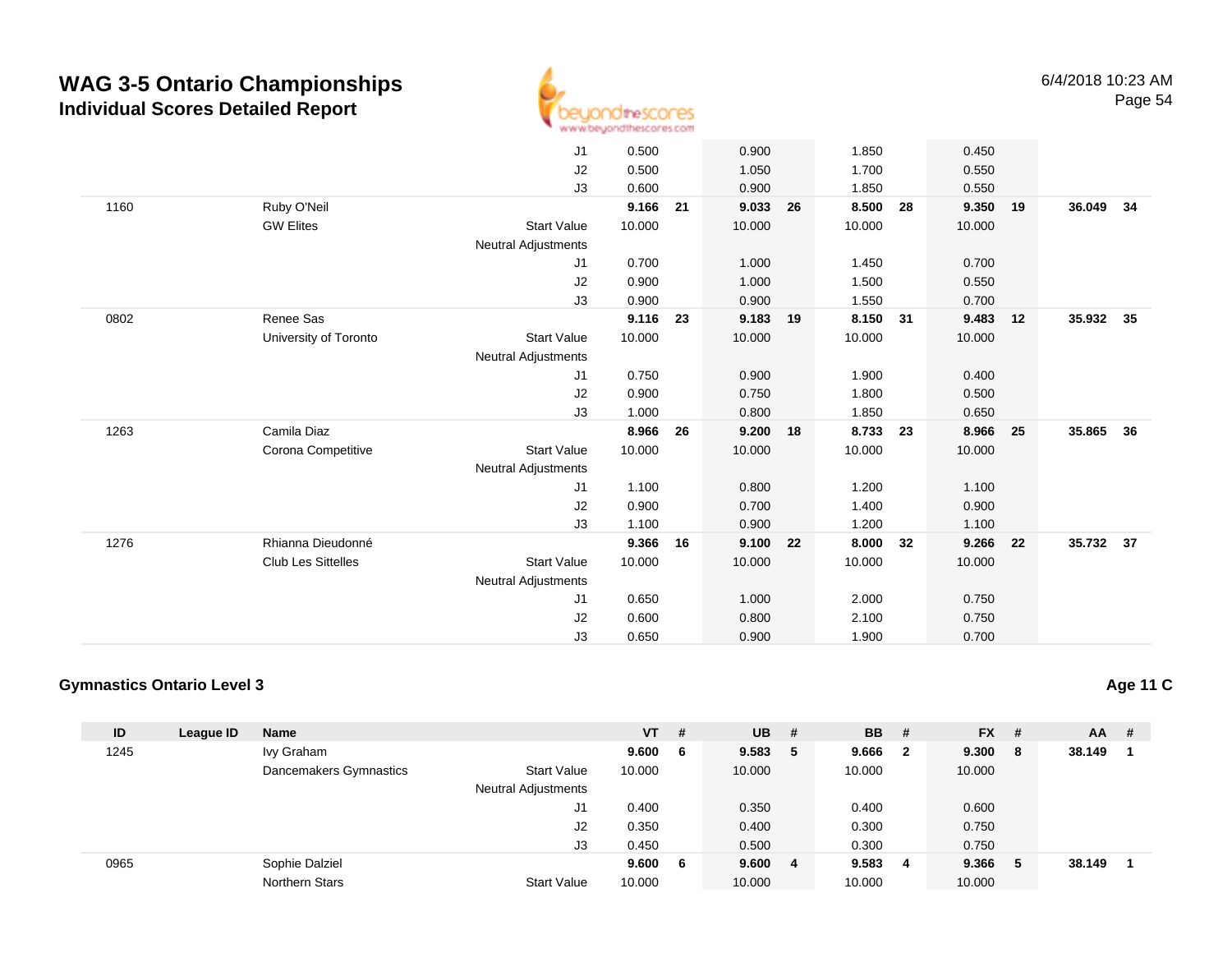

|      |                                    | Neutral Adjustments        |        |                |        |                         |        |                |        |                |          |                |
|------|------------------------------------|----------------------------|--------|----------------|--------|-------------------------|--------|----------------|--------|----------------|----------|----------------|
|      |                                    | J1                         | 0.350  |                | 0.500  |                         | 0.400  |                | 0.700  |                |          |                |
|      |                                    | J2                         | 0.450  |                | 0.400  |                         | 0.450  |                | 0.600  |                |          |                |
|      |                                    | J3                         | 0.400  |                | 0.300  |                         | 0.400  |                | 0.600  |                |          |                |
| 1154 | Sydney Sookdeo                     |                            | 9.616  | $\sqrt{5}$     | 9.700  | $\overline{\mathbf{2}}$ | 9.300  | 10             | 9.483  | $\mathbf{2}$   | 38.099   | $\overline{2}$ |
|      | Gym Magic                          | <b>Start Value</b>         | 10.000 |                | 10.000 |                         | 10.000 |                | 10.000 |                |          |                |
|      |                                    | <b>Neutral Adjustments</b> |        |                |        |                         |        |                |        |                |          |                |
|      |                                    | J1                         | 0.450  |                | 0.400  |                         | 0.850  |                | 0.500  |                |          |                |
|      |                                    | $\sf J2$                   | 0.350  |                | 0.250  |                         | 0.600  |                | 0.600  |                |          |                |
|      |                                    | J3                         | 0.350  |                | 0.250  |                         | 0.650  |                | 0.450  |                |          |                |
| 0873 | Sara Lyons                         |                            | 9.350  | 16             | 9.766  | $\overline{\mathbf{1}}$ | 9.600  | $\mathbf{3}$   | 9.266  | 9              | 37.982   | $\mathbf{3}$   |
|      | Smiths Falls Gym Stars             | <b>Start Value</b>         | 10.000 |                | 10.000 |                         | 10.000 |                | 10.000 |                |          |                |
|      |                                    | <b>Neutral Adjustments</b> |        |                |        |                         |        |                |        |                |          |                |
|      |                                    | J1                         | 0.750  |                | 0.200  |                         | 0.350  |                | 0.850  |                |          |                |
|      |                                    | J2                         | 0.700  |                | 0.200  |                         | 0.400  |                | 0.700  |                |          |                |
|      |                                    | J3                         | 0.500  |                | 0.300  |                         | 0.450  |                | 0.650  |                |          |                |
| 1233 | <b>Bella Hong</b>                  |                            | 9.316  | 18             | 9.400  | $-11$                   | 9.900  | $\overline{1}$ | 9.316  | $\overline{7}$ | 37.932 4 |                |
|      | <b>Evolution Gymnastics Aurora</b> | <b>Start Value</b>         | 10.000 |                | 10.000 |                         | 10.000 |                | 10.000 |                |          |                |
|      |                                    | <b>Neutral Adjustments</b> |        |                |        |                         |        |                |        |                |          |                |
|      |                                    | J1                         | 0.650  |                | 0.650  |                         | 0.100  |                | 0.700  |                |          |                |
|      |                                    | $\sf J2$                   | 0.700  |                | 0.600  |                         | 0.100  |                | 0.750  |                |          |                |
|      |                                    | J3                         | 0.700  |                | 0.550  |                         | 0.100  |                | 0.600  |                |          |                |
| 0954 | <b>Brea Evenhuis</b>               |                            | 9.550  | $\overline{7}$ | 9.583  | $-5$                    | 9.583  | $\overline{4}$ | 9.150  | 14             | 37.866   | 5              |
|      | Northern Stars                     | <b>Start Value</b>         | 10.000 |                | 10.000 |                         | 10.000 |                | 10.000 |                |          |                |
|      |                                    | Neutral Adjustments        |        |                |        |                         |        |                |        |                |          |                |
|      |                                    | J1                         | 0.450  |                | 0.400  |                         | 0.400  |                | 0.900  |                |          |                |
|      |                                    | J2                         | 0.450  |                | 0.400  |                         | 0.450  |                | 0.800  |                |          |                |
|      |                                    | J3                         | 0.450  |                | 0.450  |                         | 0.400  |                | 0.850  |                |          |                |
| 1277 | Evangeline Lawrence                |                            | 9.650  | $\mathbf{3}$   | 9.450  | 8                       | 9.033  | 19             | 9.500  | $\overline{1}$ | 37.633   | 6              |
|      | Club Les Sittelles                 | <b>Start Value</b>         | 10.000 |                | 10.000 |                         | 10.000 |                | 10.000 |                |          |                |
|      |                                    | <b>Neutral Adjustments</b> |        |                |        |                         |        |                |        |                |          |                |
|      |                                    | J1                         | 0.350  |                | 0.600  |                         | 1.000  |                | 0.500  |                |          |                |
|      |                                    | J2                         | 0.300  |                | 0.550  |                         | 0.900  |                | 0.550  |                |          |                |
|      |                                    | J3                         | 0.400  |                | 0.500  |                         | 1.000  |                | 0.450  |                |          |                |
| 0924 | Andorra Leung                      |                            | 9.516  | 9              | 9.516  | $\overline{7}$          | 9.300  | 10             | 9.216  | 12             | 37.548   | $\overline{7}$ |
|      | <b>Pickering Athletic Centre</b>   | <b>Start Value</b>         | 10.000 |                | 10.000 |                         | 10.000 |                | 10.000 |                |          |                |
|      |                                    | <b>Neutral Adjustments</b> |        |                |        |                         |        |                |        |                |          |                |
|      |                                    | J1                         | 0.600  |                | 0.500  |                         | 0.600  |                | 0.850  |                |          |                |
|      |                                    | J2                         | 0.500  |                | 0.500  |                         | 0.700  |                | 0.850  |                |          |                |
|      |                                    | J3                         | 0.350  |                | 0.450  |                         | 0.800  |                | 0.650  |                |          |                |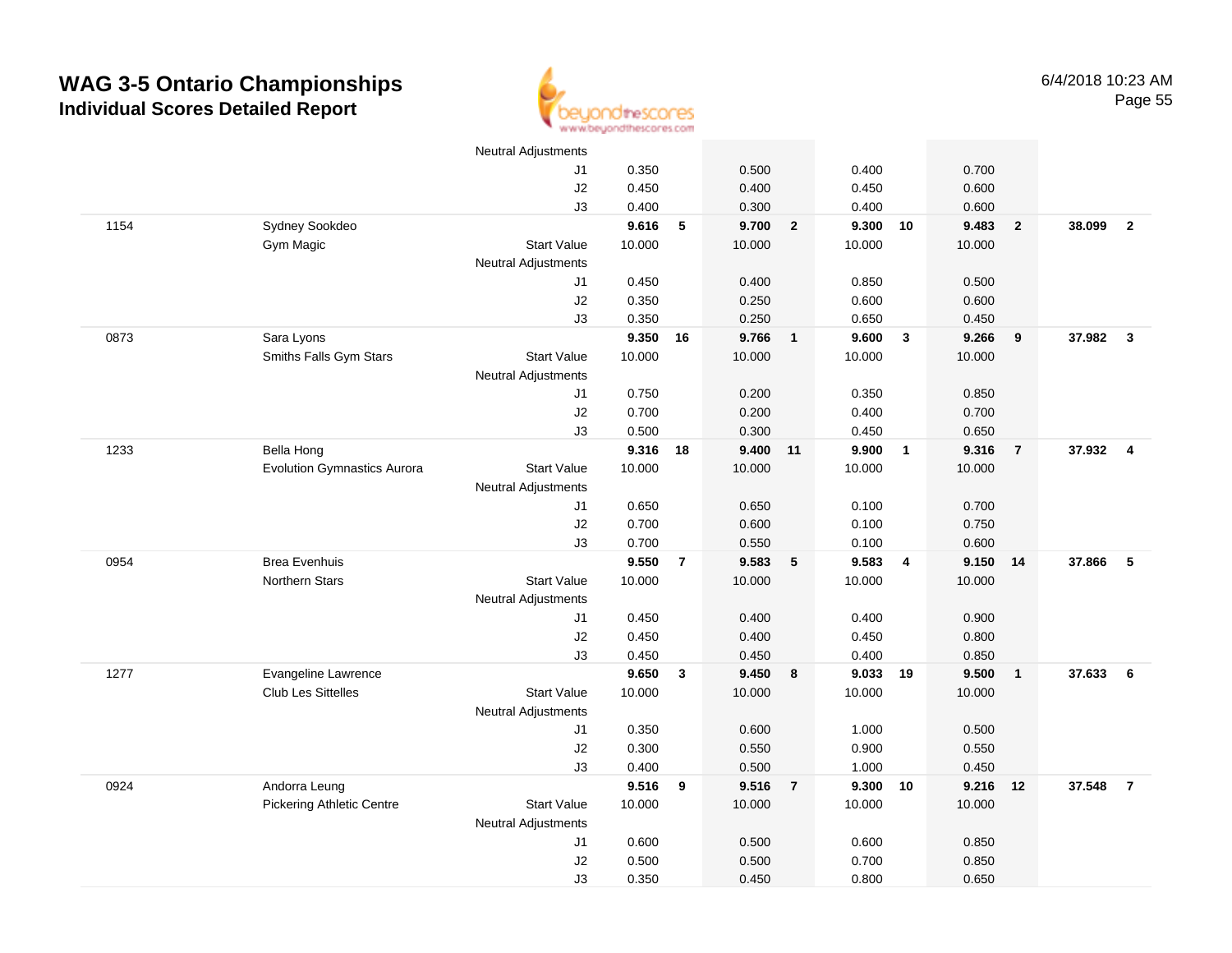

|      |                                       | <b>THE THE THEORY OF DISPLAYER FOR</b> |          |                         |          |                  |        |                |        |                         |           |    |
|------|---------------------------------------|----------------------------------------|----------|-------------------------|----------|------------------|--------|----------------|--------|-------------------------|-----------|----|
| 0857 | Alyssa Pauvif                         |                                        | 9.533    | 8                       | 9.416    | 10               | 9.266  | 12             | 9.300  | 8                       | 37.515 8  |    |
|      | <b>Synergy Gymnastics</b>             | <b>Start Value</b>                     | 10.000   |                         | 10.000   |                  | 10.000 |                | 10.000 |                         |           |    |
|      |                                       | <b>Neutral Adjustments</b>             |          |                         |          |                  |        |                |        |                         |           |    |
|      |                                       | J1                                     | 0.450    |                         | 0.700    |                  | 0.650  |                | 0.750  |                         |           |    |
|      |                                       | J2                                     | 0.550    |                         | 0.500    |                  | 0.800  |                | 0.700  |                         |           |    |
|      |                                       | J3                                     | 0.400    |                         | 0.550    |                  | 0.750  |                | 0.650  |                         |           |    |
| 0801 | Mia Kwong                             |                                        | 9.383    | 15                      | 9.450    | $\boldsymbol{8}$ | 9.433  | 8              | 9.150  | 14                      | 37.416    | 9  |
|      | University of Toronto                 | <b>Start Value</b>                     | 10.000   |                         | 10.000   |                  | 10.000 |                | 10.000 |                         |           |    |
|      |                                       | <b>Neutral Adjustments</b>             |          |                         |          |                  |        |                |        |                         |           |    |
|      |                                       | J1                                     | 0.600    |                         | 0.550    |                  | 0.600  |                | 0.950  |                         |           |    |
|      |                                       | J2                                     | 0.550    |                         | 0.600    |                  | 0.650  |                | 0.850  |                         |           |    |
|      |                                       | J3                                     | 0.700    |                         | 0.500    |                  | 0.450  |                | 0.750  |                         |           |    |
| 1159 | Sarah Boughner                        |                                        | 9.750    | $\overline{\mathbf{1}}$ | 9.300    | 14               | 9.033  | 19             | 9.316  | $\overline{7}$          | 37.399    | 10 |
|      | <b>GW Elites</b>                      | <b>Start Value</b>                     | 10.000   |                         | 10.000   |                  | 10.000 |                | 10.000 |                         |           |    |
|      |                                       | <b>Neutral Adjustments</b>             |          |                         |          |                  |        |                |        |                         |           |    |
|      |                                       | J1                                     | 0.300    |                         | 0.750    |                  | 1.000  |                | 0.600  |                         |           |    |
|      |                                       | J2                                     | 0.250    |                         | 0.700    |                  | 0.900  |                | 0.750  |                         |           |    |
|      |                                       | J3                                     | 0.200    |                         | 0.650    |                  | 1.000  |                | 0.700  |                         |           |    |
| 1244 | Allie Deyell                          |                                        | 9.700    | $\overline{2}$          | 9.150 20 |                  | 9.216  | 14             | 9.250  | 10                      | 37.316 11 |    |
|      | Dancemakers Gymnastics                | <b>Start Value</b>                     | 10.000   |                         | 10.000   |                  | 10.000 |                | 10.000 |                         |           |    |
|      |                                       | <b>Neutral Adjustments</b>             |          |                         |          |                  |        |                |        |                         |           |    |
|      |                                       | J1                                     | 0.250    |                         | 0.850    |                  | 0.850  |                | 0.750  |                         |           |    |
|      |                                       | J2                                     | 0.250    |                         | 1.000    |                  | 0.800  |                | 0.850  |                         |           |    |
|      |                                       | J3                                     | 0.400    |                         | 0.700    |                  | 0.700  |                | 0.650  |                         |           |    |
| 1107 | Carys Edgcumbe                        |                                        | 9.383    | 15                      | 9.233    | 18               | 9.250  | 13             | 9.416  | $\overline{\mathbf{4}}$ | 37.282    | 12 |
|      | <b>Hamilton Wentworth Regionettes</b> | <b>Start Value</b>                     | 10.000   |                         | 10.000   |                  | 10.000 |                | 10.000 |                         |           |    |
|      |                                       | <b>Neutral Adjustments</b>             |          |                         |          |                  |        |                |        |                         |           |    |
|      |                                       | J1                                     | 0.650    |                         | 0.700    |                  | 0.850  |                | 0.500  |                         |           |    |
|      |                                       | J2                                     | 0.600    |                         | 0.700    |                  | 0.750  |                | 0.700  |                         |           |    |
|      |                                       | J3                                     | 0.600    |                         | 0.900    |                  | 0.650  |                | 0.550  |                         |           |    |
| 1104 | <b>Sydney Forrest</b>                 |                                        | 9.433 12 |                         | 9.383 12 |                  | 9.316  | 9              | 9.050  | 16                      | 37.182 13 |    |
|      | Halton Hills Gymnastic Centre         | <b>Start Value</b>                     | 10.000   |                         | 10.000   |                  | 10.000 |                | 10.000 |                         |           |    |
|      |                                       | <b>Neutral Adjustments</b>             |          |                         |          |                  |        |                |        |                         |           |    |
|      |                                       | J1                                     | 0.500    |                         | 0.600    |                  | 0.700  |                | 0.950  |                         |           |    |
|      |                                       | J2                                     | 0.650    |                         | 0.550    |                  | 0.650  |                | 1.000  |                         |           |    |
|      |                                       | J3                                     | 0.550    |                         | 0.700    |                  | 0.700  |                | 0.900  |                         |           |    |
| 1142 | Rheagan Hamm                          |                                        | 9.150    | 26                      | 9.383    | 12               | 9.450  | $\overline{7}$ | 9.150  | 14                      | 37.133 14 |    |
|      | <b>Gymnastics Energy</b>              | <b>Start Value</b>                     | 10.000   |                         | 10.000   |                  | 10.000 |                | 10.000 |                         |           |    |
|      |                                       | <b>Neutral Adjustments</b>             |          |                         |          |                  |        |                |        |                         |           |    |
|      |                                       | J1                                     | 0.950    |                         | 0.650    |                  | 0.500  |                | 0.950  |                         |           |    |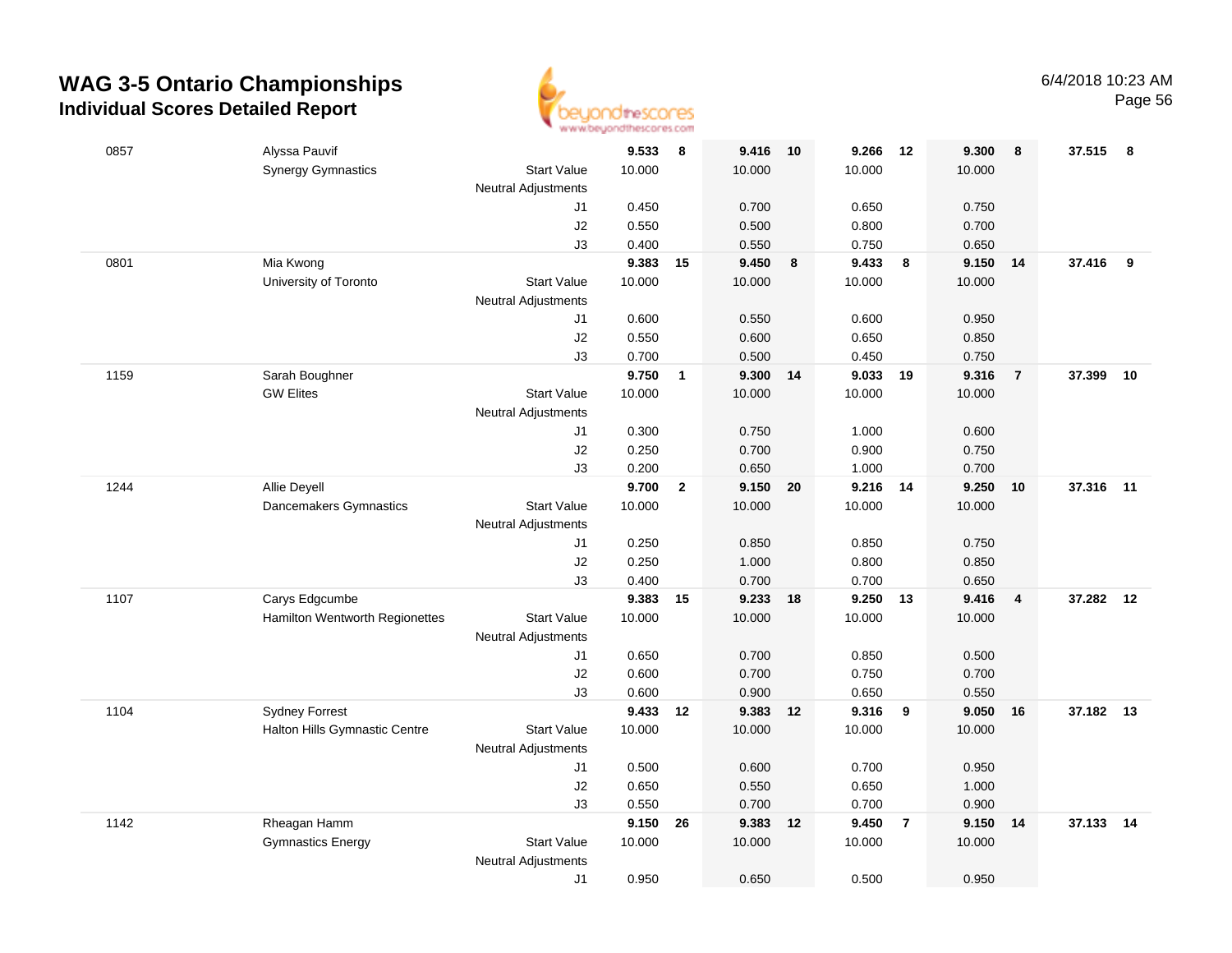

|      |                                                   | J2                         | 0.800    |       | 0.600    |                | 0.600  |      | 0.800  |    |           |    |
|------|---------------------------------------------------|----------------------------|----------|-------|----------|----------------|--------|------|--------|----|-----------|----|
|      |                                                   | J3                         | 0.800    |       | 0.600    |                | 0.550  |      | 0.800  |    |           |    |
| 0909 | Sada Nussey                                       |                            | 9.400 14 |       | 9.100 22 |                | 9.433  | 8    | 9.183  | 13 | 37.116 15 |    |
|      | <b>Revolution Gymnastics And Sports</b><br>Centre | <b>Start Value</b>         | 10.000   |       | 10.000   |                | 10.000 |      | 10.000 |    |           |    |
|      |                                                   | <b>Neutral Adjustments</b> |          |       |          |                |        |      |        |    |           |    |
|      |                                                   | J1                         | 0.500    |       | 0.800    |                | 0.500  |      | 0.850  |    |           |    |
|      |                                                   | J2                         | 0.600    |       | 0.900    |                | 0.650  |      | 0.900  |    |           |    |
|      |                                                   | J3                         | 0.700    |       | 1.000    |                | 0.550  |      | 0.700  |    |           |    |
| 0876 | Alexandrea Murdoch                                |                            | 9.166    | 25    | 9.516    | $\overline{7}$ | 9.550  | 5    | 8.883  | 24 | 37.115    | 16 |
|      | <b>Shenderey Gymnastics Centre</b>                | <b>Start Value</b>         | 10.000   |       | 10.000   |                | 10.000 |      | 10.000 |    |           |    |
|      |                                                   | <b>Neutral Adjustments</b> |          |       |          |                |        |      |        |    |           |    |
|      |                                                   | J1                         | 0.750    |       | 0.450    |                | 0.550  |      | 1.200  |    |           |    |
|      |                                                   | J2                         | 0.800    |       | 0.500    |                | 0.450  |      | 1.250  |    |           |    |
|      |                                                   | J3                         | 0.950    |       | 0.500    |                | 0.350  |      | 0.900  |    |           |    |
| 0006 | Julia Mancuso                                     |                            | 9.383    | 15    | 9.433    | 9              | 8.950  | 21   | 9.333  | 6  | 37.099    | 17 |
|      | <b>Adrenaline Gymnastics</b>                      | <b>Start Value</b>         | 10.000   |       | 10.000   |                | 10.000 |      | 10.000 |    |           |    |
|      |                                                   | <b>Neutral Adjustments</b> |          |       |          |                |        |      |        |    |           |    |
|      |                                                   | J1                         | 0.700    |       | 0.600    |                | 1.050  |      | 0.650  |    |           |    |
|      |                                                   | J2                         | 0.600    |       | 0.600    |                | 1.000  |      | 0.650  |    |           |    |
|      |                                                   | J3                         | 0.550    |       | 0.500    |                | 1.100  |      | 0.700  |    |           |    |
| 1193 | <b>Elyse Hartley</b>                              |                            | 9.300    | 19    | 9.383    | 12             | 9.166  | 15   | 9.250  | 10 | 37.099    | 17 |
|      | Georgian Bay Phoenix Gymnastics                   | <b>Start Value</b>         | 10.000   |       | 10.000   |                | 10.000 |      | 10.000 |    |           |    |
|      |                                                   | <b>Neutral Adjustments</b> |          |       |          |                |        |      |        |    |           |    |
|      |                                                   | J1                         | 0.700    |       | 0.550    |                | 1.000  |      | 0.750  |    |           |    |
|      |                                                   | J2                         | 0.800    |       | 0.700    |                | 0.700  |      | 0.850  |    |           |    |
|      |                                                   | J3                         | 0.600    |       | 0.600    |                | 0.800  |      | 0.650  |    |           |    |
| 0779 | Aryanna Todoroff                                  |                            | 9.350 16 |       | 9.116 21 |                | 9.466  | 6    | 8.983  | 19 | 36.915 18 |    |
|      | <b>Woolwich Cardinals Gymnastics</b>              | <b>Start Value</b>         | 10.000   |       | 10.000   |                | 10.000 |      | 10.000 |    |           |    |
|      |                                                   | <b>Neutral Adjustments</b> |          |       |          |                |        |      |        |    |           |    |
|      |                                                   | J1                         | 0.750    |       | 0.750    |                | 0.500  |      | 0.950  |    |           |    |
|      |                                                   | J2                         | 0.600    |       | 0.900    |                | 0.600  |      | 1.100  |    |           |    |
|      |                                                   | J3                         | 0.600    |       | 1.000    |                | 0.500  |      | 1.000  |    |           |    |
| 1219 | Dhiya Glavin                                      |                            | 9.500    | 10    | 9.000    | 24             | 9.283  | 11   | 9.116  | 15 | 36.899    | 19 |
|      | Forest City Gym Club                              | <b>Start Value</b>         | 10.000   |       | 10.000   |                | 10.000 |      | 10.000 |    |           |    |
|      |                                                   | <b>Neutral Adjustments</b> |          |       |          |                |        |      |        |    |           |    |
|      |                                                   | J1                         | 0.500    |       | 1.050    |                | 0.800  |      | 0.900  |    |           |    |
|      |                                                   | J2                         | 0.550    |       | 1.100    |                | 0.650  |      | 0.900  |    |           |    |
|      |                                                   | J3                         | 0.450    |       | 0.850    |                | 0.700  |      | 0.850  |    |           |    |
| 0941 | Elee Nealon                                       |                            | 9.483    | $-11$ | 9.400    | $-11$          | 9.116  | - 16 | 8.866  | 25 | 36.865    | 20 |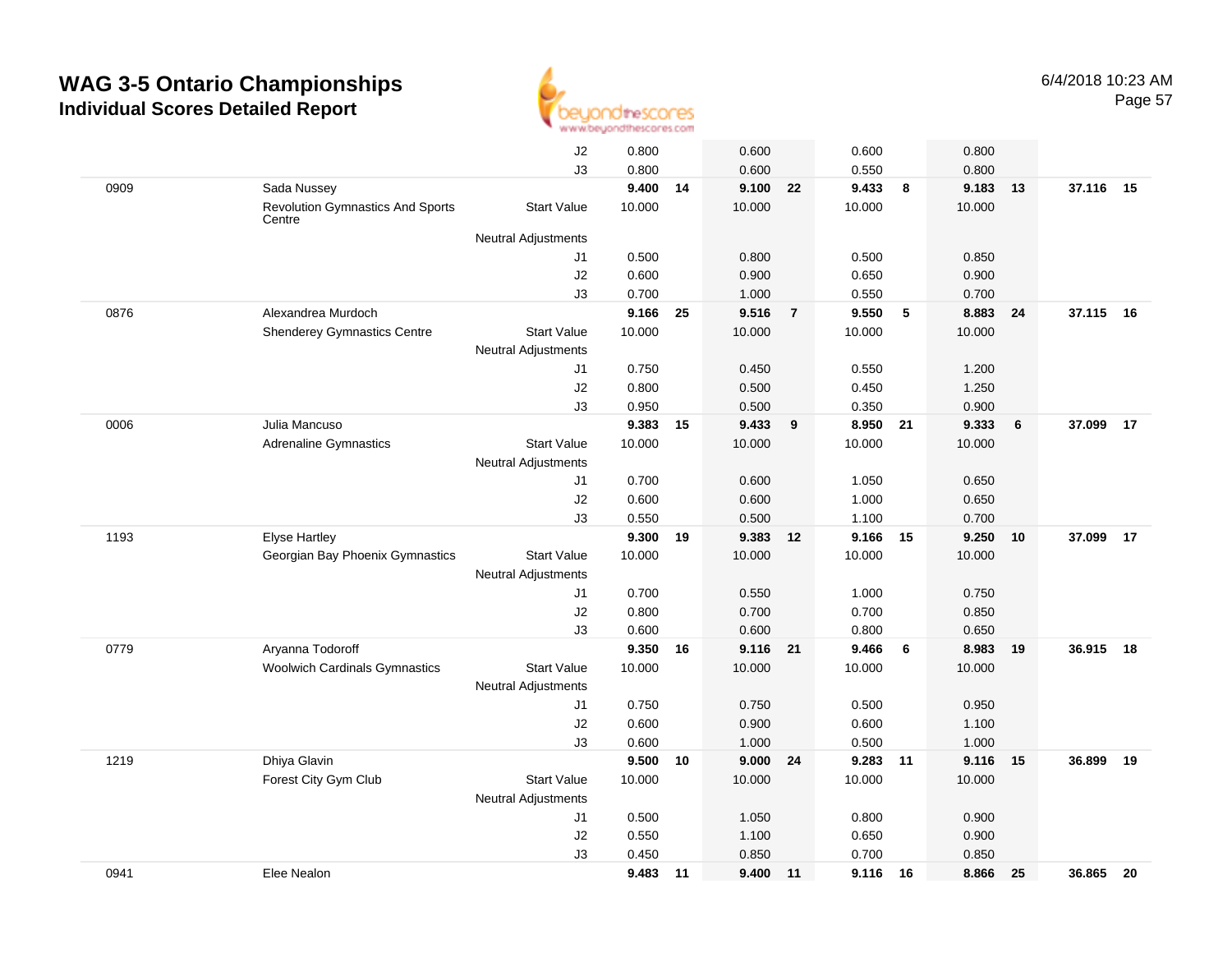

|      | <b>Ottawa Gymnastics Centre</b>  | <b>Start Value</b><br><b>Neutral Adjustments</b> | 10.000          |    | 10.000   |   | 10.000             |    | 10.000   |    |           |      |
|------|----------------------------------|--------------------------------------------------|-----------------|----|----------|---|--------------------|----|----------|----|-----------|------|
|      |                                  | J1                                               | 0.500           |    | 0.650    |   | 0.800              |    | 1.250    |    |           |      |
|      |                                  | J2                                               | 0.500           |    | 0.500    |   | 0.900              |    | 1.100    |    |           |      |
|      |                                  | J3                                               | 0.550           |    | 0.650    |   | 0.950              |    | 1.050    |    |           |      |
| 1130 | Taijah Roulston                  |                                                  | 9.283           | 20 | 9.266 16 |   | 9.066              | 18 | 9.233    | 11 | 36.848 21 |      |
|      | Gymnastics Mississauga           | <b>Start Value</b>                               | 10.000          |    | 10.000   |   | 10.000             |    | 10.000   |    |           |      |
|      |                                  | <b>Neutral Adjustments</b>                       |                 |    |          |   |                    |    |          |    |           |      |
|      |                                  | J1                                               | 0.800           |    | 0.650    |   | 1.000              |    | 0.800    |    |           |      |
|      |                                  | J2                                               | 0.750           |    | 0.800    |   | 0.950              |    | 0.800    |    |           |      |
|      |                                  | J3                                               | 0.600           |    | 0.750    |   | 0.850              |    | 0.700    |    |           |      |
| 1303 | Kira Pelkonen                    |                                                  | 9.433 12        |    | 9.250 17 |   | 9.100              | 17 | 8.933    | 21 | 36.716 22 |      |
|      | Birchmount                       | <b>Start Value</b>                               | 10.000          |    | 10.000   |   | 10.000             |    | 10.000   |    |           |      |
|      |                                  | Neutral Adjustments                              |                 |    |          |   |                    |    |          |    |           |      |
|      |                                  | J1                                               | 0.600           |    | 0.650    |   | 0.900              |    | 1.000    |    |           |      |
|      |                                  | J2                                               | 0.600           |    | 0.800    |   | 0.850              |    | 0.950    |    |           |      |
|      |                                  | J3                                               | 0.500           |    | 0.800    |   | 0.950              |    | 1.250    |    |           |      |
| 0970 | Mikayla Fraser                   |                                                  | 9.333 17        |    | 9.433    | 9 | 8.966              | 20 | 8.983    | 19 | 36.715 23 |      |
|      | North Bay Apollo                 | <b>Start Value</b>                               | 10.000          |    | 10.000   |   | 10.000             |    | 10.000   |    |           |      |
|      |                                  | Neutral Adjustments                              |                 |    |          |   |                    |    |          |    |           |      |
|      |                                  | J1                                               | 0.650           |    | 0.500    |   | 0.950              |    | 1.100    |    |           |      |
|      |                                  | J2                                               | 0.700           |    | 0.700    |   | 1.100              |    | 1.000    |    |           |      |
|      |                                  | J3                                               | 0.650           |    | 0.500    |   | 1.050              |    | 0.950    |    |           |      |
| 0982 | Isabella Pickett                 |                                                  | 9.633           | 4  | 9.650    | 3 | 8.500              | 26 | 8.916    | 22 | 36.699    | - 24 |
|      | Niagara Acro Cats                | <b>Start Value</b>                               | 10.000          |    | 10.000   |   | 10.000             |    | 10.000   |    |           |      |
|      |                                  | <b>Neutral Adjustments</b>                       |                 |    |          |   | $-0.100$           |    |          |    |           |      |
|      |                                  | J1                                               | 0.400           |    | 0.400    |   | 1.400              |    | 1.200    |    |           |      |
|      |                                  | J2                                               | 0.300           |    | 0.350    |   | 1.250              |    | 1.150    |    |           |      |
|      |                                  | J3                                               | 0.400           |    | 0.300    |   | 1.550              |    | 0.900    |    |           |      |
| 1075 | Chloe McIntyre                   |                                                  | 9.416 13        |    | 9.283 15 |   | 8.966 20           |    | 9.033 17 |    | 36.698    | 25   |
|      | Horizons Gymnastics              | Start Value                                      | 10.000          |    | 10.000   |   | 10.000             |    | 10.000   |    |           |      |
|      |                                  | Neutral Adjustments                              |                 |    |          |   |                    |    |          |    |           |      |
|      |                                  | J1                                               | 0.700           |    | 0.600    |   | 0.950              |    | 0.950    |    |           |      |
|      |                                  | J2                                               | 0.500           |    | 0.800    |   | 1.000              |    | 1.000    |    |           |      |
|      |                                  | J3                                               | 0.550           |    | 0.750    |   | 1.150              |    | 0.950    |    |           |      |
| 0926 | Sophia Winton                    | <b>Start Value</b>                               | 9.250<br>10.000 | 21 | 9.233 18 |   | 9.116 16<br>10.000 |    | 9.033    | 17 | 36.632 26 |      |
|      | <b>Pickering Athletic Centre</b> | Neutral Adjustments                              |                 |    | 10.000   |   | $-0.100$           |    | 10.000   |    |           |      |
|      |                                  | J1                                               | 0.750           |    | 0.600    |   | 0.850              |    | 1.050    |    |           |      |
|      |                                  | J2                                               | 0.900           |    | 0.800    |   | 0.750              |    | 1.000    |    |           |      |
|      |                                  |                                                  |                 |    |          |   |                    |    |          |    |           |      |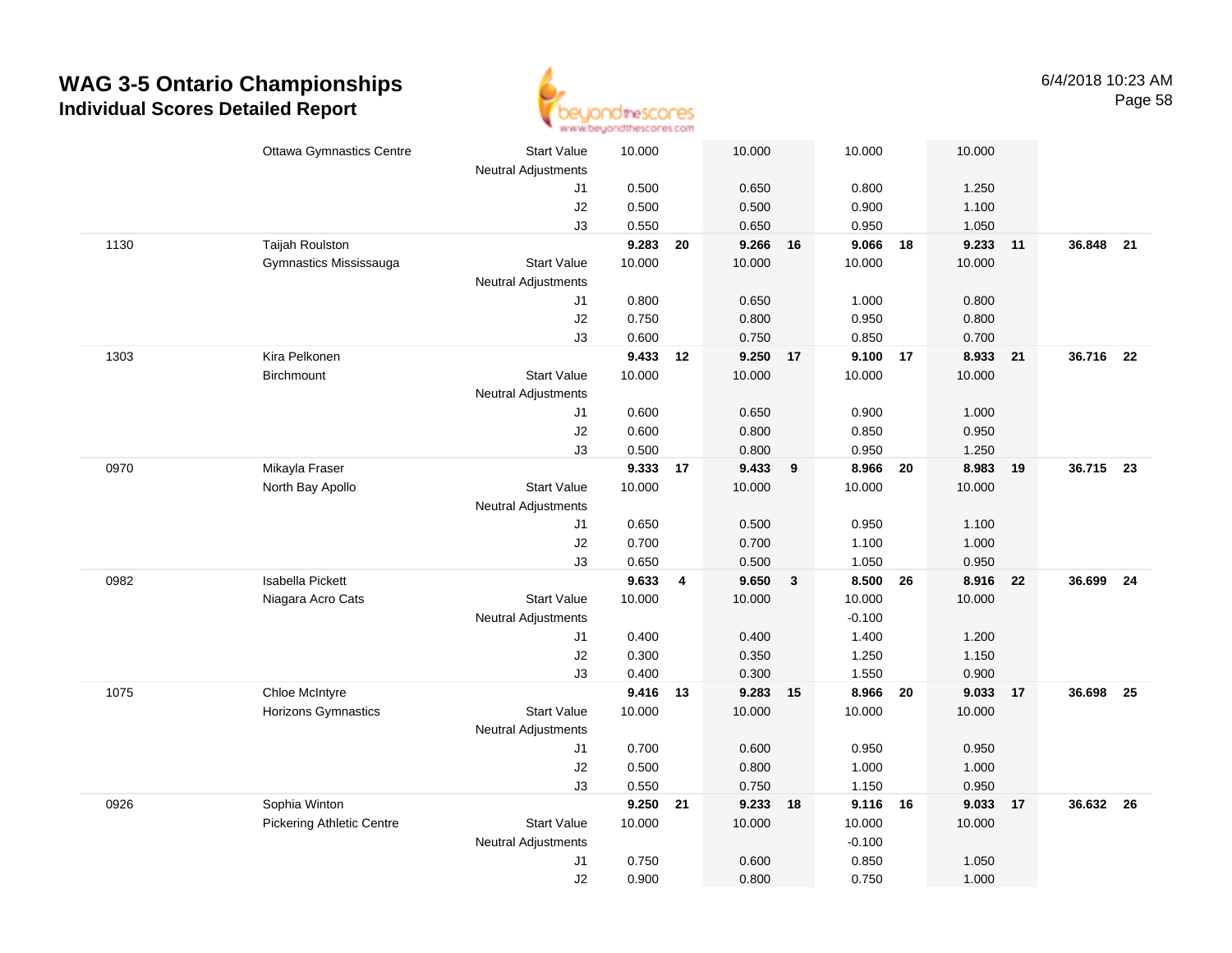

|      |                                 | J3                         | 0.600    |    | 0.900    |    | 0.750    |    | 0.850  |                         |           |      |
|------|---------------------------------|----------------------------|----------|----|----------|----|----------|----|--------|-------------------------|-----------|------|
| 1421 | McKenna Stefels                 |                            | 9.200    | 23 | 9.383    | 12 | 9.216 14 |    | 8.816  | 26                      | 36.615 27 |      |
|      | <b>Gymnastics Energy</b>        | <b>Start Value</b>         | 10.000   |    | 10.000   |    | 10.000   |    | 10.000 |                         |           |      |
|      |                                 | <b>Neutral Adjustments</b> |          |    |          |    |          |    |        |                         |           |      |
|      |                                 | J1                         | 0.900    |    | 0.550    |    | 0.800    |    | 1.250  |                         |           |      |
|      |                                 | J2                         | 0.800    |    | 0.600    |    | 0.750    |    | 1.200  |                         |           |      |
|      |                                 | J3                         | 0.700    |    | 0.700    |    | 0.800    |    | 1.100  |                         |           |      |
| 0765 | Avelyn Bott                     |                            | 9.233    | 22 | 9.266    | 16 | 9.166    | 15 | 8.816  | 26                      | 36.481    | 28   |
|      | Xperience                       | <b>Start Value</b>         | 10.000   |    | 10.000   |    | 10.000   |    | 10.000 |                         |           |      |
|      |                                 | <b>Neutral Adjustments</b> |          |    |          |    |          |    |        |                         |           |      |
|      |                                 | J1                         | 0.900    |    | 0.900    |    | 0.950    |    | 1.350  |                         |           |      |
|      |                                 | J2                         | 0.600    |    | 0.700    |    | 0.800    |    | 1.250  |                         |           |      |
|      |                                 | J3                         | 0.800    |    | 0.600    |    | 0.750    |    | 0.950  |                         |           |      |
| 0939 | <b>Isabelle Carroll</b>         |                            | 9.400    | 14 | 9.000    | 24 | 8.616 24 |    | 9.433  | $\overline{\mathbf{3}}$ | 36.449    | - 29 |
|      | <b>Ottawa Gymnastics Centre</b> | <b>Start Value</b>         | 10.000   |    | 10.000   |    | 10.000   |    | 10.000 |                         |           |      |
|      |                                 | <b>Neutral Adjustments</b> |          |    |          |    |          |    |        |                         |           |      |
|      |                                 | J1                         | 0.600    |    | 1.000    |    | 1.300    |    | 0.600  |                         |           |      |
|      |                                 | J2                         | 0.600    |    | 1.000    |    | 1.350    |    | 0.600  |                         |           |      |
|      |                                 | J3                         | 0.600    |    | 1.000    |    | 1.500    |    | 0.500  |                         |           |      |
| 0794 | <b>Tristen Singh</b>            |                            | 9.300    | 19 | 9.416 10 |    | 8.600 25 |    | 8.983  | 19                      | 36.299    | 30   |
|      | Vaughan Gymnastics Club         | <b>Start Value</b>         | 10.000   |    | 10.000   |    | 10.000   |    | 10.000 |                         |           |      |
|      |                                 | <b>Neutral Adjustments</b> |          |    |          |    | $-0.100$ |    |        |                         |           |      |
|      |                                 | J1                         | 0.800    |    | 0.750    |    | 1.250    |    | 1.100  |                         |           |      |
|      |                                 | J2                         | 0.650    |    | 0.500    |    | 1.300    |    | 1.000  |                         |           |      |
|      |                                 | JЗ                         | 0.650    |    | 0.500    |    | 1.350    |    | 0.950  |                         |           |      |
| 1037 | Avery Melvin                    |                            | 9.250    | 21 | 9.366    | 13 | 8.600    | 25 | 9.050  | 16                      | 36.266    | 31   |
|      | <b>KSG Aurora</b>               | <b>Start Value</b>         | 10.000   |    | 10.000   |    | 10.000   |    | 10.000 |                         |           |      |
|      |                                 | Neutral Adjustments        |          |    |          |    |          |    |        |                         |           |      |
|      |                                 | J1                         | 0.750    |    | 0.650    |    | 1.250    |    | 1.000  |                         |           |      |
|      |                                 | J2                         | 0.800    |    | 0.600    |    | 1.450    |    | 0.950  |                         |           |      |
|      |                                 | JЗ                         | 0.700    |    | 0.650    |    | 1.500    |    | 0.900  |                         |           |      |
| 0905 | Avery Coupe                     |                            | 9.416 13 |    | 9.200 19 |    | 8.650 23 |    | 8.966  | 20                      | 36.232 32 |      |
|      | <b>Rose City Gymnastics</b>     | <b>Start Value</b>         | 10.000   |    | 10.000   |    | 10.000   |    | 10.000 |                         |           |      |
|      |                                 | Neutral Adjustments        |          |    |          |    |          |    |        |                         |           |      |
|      |                                 | J1                         | 0.700    |    | 0.900    |    | 1.350    |    | 1.150  |                         |           |      |
|      |                                 | J2                         | 0.550    |    | 0.800    |    | 1.300    |    | 1.000  |                         |           |      |
|      |                                 | JЗ                         | 0.500    |    | 0.700    |    | 1.400    |    | 0.950  |                         |           |      |
| 1311 | Syenna Smith                    |                            | 9.183    | 24 | 9.566    | 6  | 8.433    | 27 | 9.016  | -18                     | 36.198    | 33   |
|      | <b>Barrie Kempettes</b>         | <b>Start Value</b>         | 10.000   |    | 10.000   |    | 10.000   |    | 10.000 |                         |           |      |
|      |                                 | <b>Neutral Adjustments</b> |          |    |          |    |          |    |        |                         |           |      |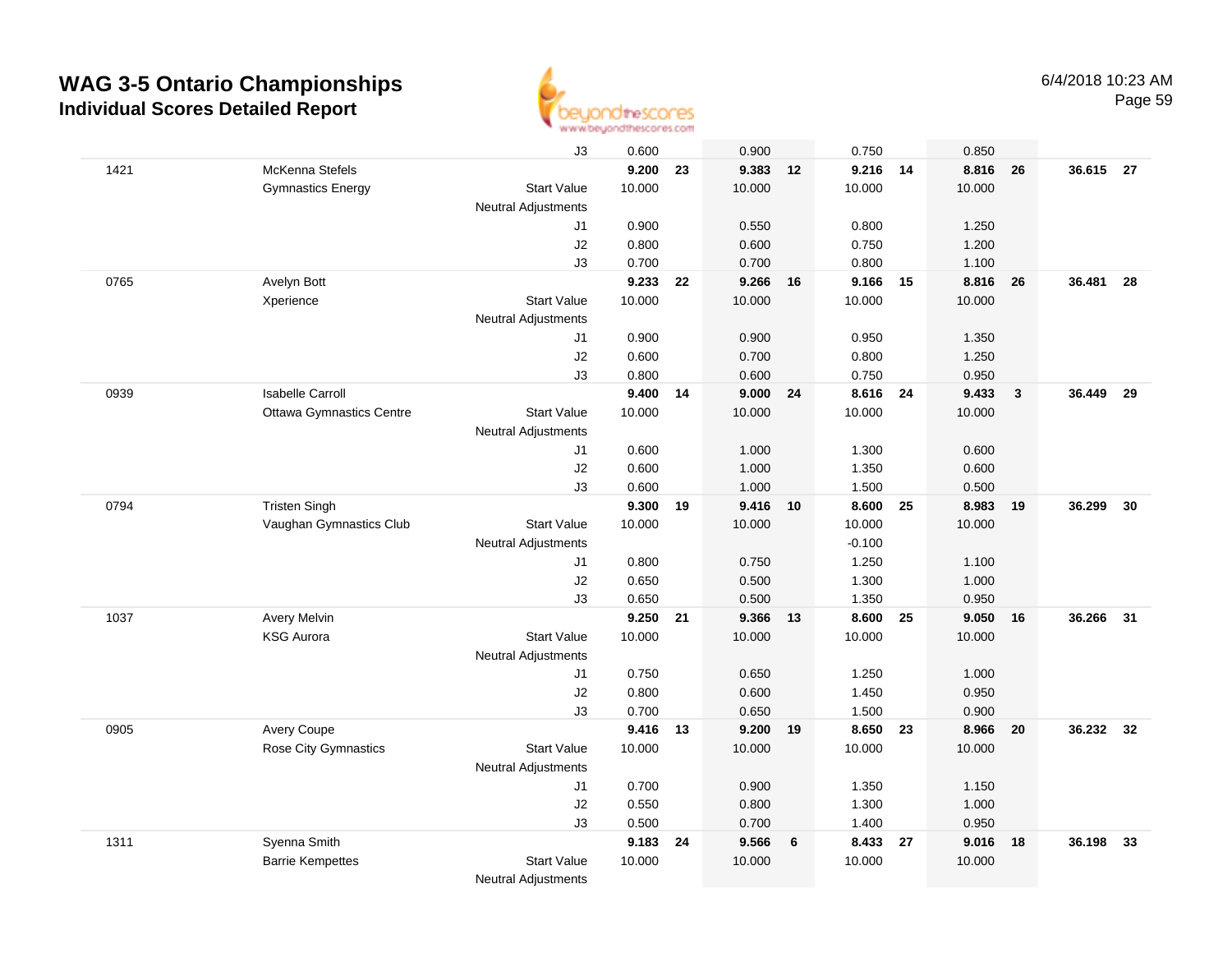

|      |                          | J <sub>1</sub>             | 0.850  |    | 0.350  |    | 1.500    |    | 1.000    |    |           |    |
|------|--------------------------|----------------------------|--------|----|--------|----|----------|----|----------|----|-----------|----|
|      |                          | J2                         | 0.800  |    | 0.400  |    | 1.550    |    | 1.000    |    |           |    |
|      |                          | J3                         | 0.800  |    | 0.550  |    | 1.650    |    | 0.950    |    |           |    |
| 1358 | Jenna DiDomenica         |                            | 9.350  | 16 | 9.233  | 18 | 8.783    | 22 | 8.766    | 28 | 36.132 34 |    |
|      | Manjak's Gymnastics      | <b>Start Value</b>         | 10.000 |    | 10.000 |    | 10.000   |    | 10.000   |    |           |    |
|      |                          | <b>Neutral Adjustments</b> |        |    |        |    |          |    |          |    |           |    |
|      |                          | J1                         | 0.600  |    | 0.900  |    | 1.050    |    | 1.300    |    |           |    |
|      |                          | J2                         | 0.700  |    | 0.600  |    | 1.300    |    | 1.250    |    |           |    |
|      |                          | J3                         | 0.650  |    | 0.800  |    | 1.300    |    | 1.150    |    |           |    |
| 1441 | Naomi Rainville          |                            | 9.100  | 27 | 9.033  | 23 | 9.066    | 18 | 8.900    | 23 | 36.099    | 35 |
|      | Quinte Bay               | <b>Start Value</b>         | 10.000 |    | 10.000 |    | 10.000   |    | 10.000   |    |           |    |
|      |                          | <b>Neutral Adjustments</b> |        |    |        |    |          |    |          |    |           |    |
|      |                          | J1                         | 0.950  |    | 0.900  |    | 0.900    |    | 1.150    |    |           |    |
|      |                          | J2                         | 0.900  |    | 1.000  |    | 0.900    |    | 1.150    |    |           |    |
|      |                          | J3                         | 0.850  |    | 1.000  |    | 1.000    |    | 1.000    |    |           |    |
| 0845 | Sophie O'Hea             |                            | 9.350  | 16 | 8.883  | 25 | 8.500    | 26 | 8.933 21 |    | 35.666    | 36 |
|      | Toronto Premier Gym Club | <b>Start Value</b>         | 10.000 |    | 10.000 |    | 10.000   |    | 10.000   |    |           |    |
|      |                          | <b>Neutral Adjustments</b> |        |    |        |    |          |    |          |    |           |    |
|      |                          | J <sub>1</sub>             | 0.600  |    | 1.050  |    | 1.450    |    | 1.100    |    |           |    |
|      |                          | J <sub>2</sub>             | 0.700  |    | 1.100  |    | 1.450    |    | 1.100    |    |           |    |
|      |                          | J3                         | 0.650  |    | 1.200  |    | 1.600    |    | 1.000    |    |           |    |
| 0843 | Sophie Kenney            |                            | 9.183  | 24 | 8.666  | 26 | 8.600 25 |    | 9.116 15 |    | 35.565    | 37 |
|      | Toronto Premier Gym Club | <b>Start Value</b>         | 10.000 |    | 10.000 |    | 10.000   |    | 10.000   |    |           |    |
|      |                          | <b>Neutral Adjustments</b> |        |    |        |    |          |    |          |    |           |    |
|      |                          | J1                         | 0.850  |    | 1.300  |    | 1.300    |    | 0.800    |    |           |    |
|      |                          | J2                         | 0.850  |    | 1.400  |    | 1.450    |    | 1.000    |    |           |    |
|      |                          | J3                         | 0.750  |    | 1.300  |    | 1.450    |    | 0.850    |    |           |    |
| 1368 | Madilynn Robillard       |                            | 9.233  | 22 | 8.383  | 27 | 8.166    | 28 | 8.800    | 27 | 34.582    | 38 |
|      | Smiths Falls Gym Stars   | <b>Start Value</b>         | 10.000 |    | 10.000 |    | 10.000   |    | 10.000   |    |           |    |
|      |                          | <b>Neutral Adjustments</b> |        |    |        |    |          |    |          |    |           |    |
|      |                          | J <sub>1</sub>             | 0.900  |    | 1.650  |    | 1.800    |    | 1.200    |    |           |    |
|      |                          | J2                         | 0.700  |    | 1.500  |    | 1.850    |    | 1.200    |    |           |    |
|      |                          | J3                         | 0.700  |    | 1.700  |    | 1.850    |    | 1.200    |    |           |    |
|      |                          |                            |        |    |        |    |          |    |          |    |           |    |

#### **Gymnastics Ontario Level 3**

| ID   | League ID | <b>Name</b>              |                    | ۷T     | UB     | BB     |    | <b>FX</b> | AA     |  |
|------|-----------|--------------------------|--------------------|--------|--------|--------|----|-----------|--------|--|
| 0953 |           | Sophia Stangaciu         |                    | 9.616  | 9.783  | 9.316  | 10 | 9.866     | 38.581 |  |
|      |           | Oakville Gymnastics Club | <b>Start Value</b> | 10.000 | 10.000 | 10.000 |    | 10.000    |        |  |

**Age 10 A**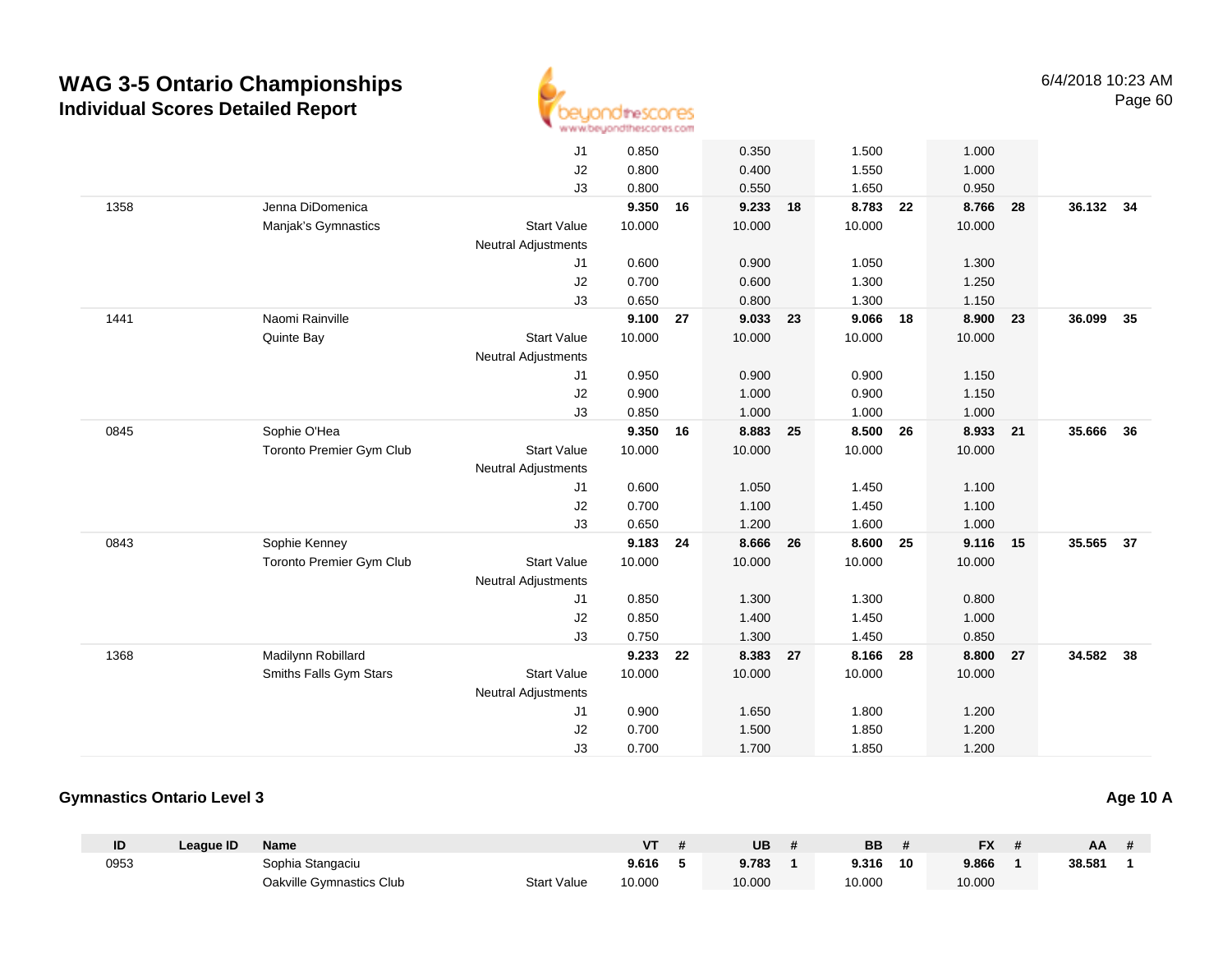

|      |                                 | <b>Neutral Adjustments</b> |          |                |          |                         | $-0.100$ |                         |        |                |          |                         |
|------|---------------------------------|----------------------------|----------|----------------|----------|-------------------------|----------|-------------------------|--------|----------------|----------|-------------------------|
|      |                                 | J1                         | 0.400    |                | 0.300    |                         | 0.700    |                         | 0.100  |                |          |                         |
|      |                                 | J2                         | 0.400    |                | 0.150    |                         | 0.500    |                         | 0.200  |                |          |                         |
|      |                                 | J3                         | 0.350    |                | 0.200    |                         | 0.550    |                         | 0.100  |                |          |                         |
| 1345 | Aislynn Mann                    |                            | 9.700    | $\mathbf{1}$   | 9.383    | 16                      | 9.683    | $\overline{\mathbf{1}}$ | 9.516  | 11             | 38.282 2 |                         |
|      | Ajax Acro's Gym Club            | <b>Start Value</b>         | 10.000   |                | 10.000   |                         | 10.000   |                         | 10.000 |                |          |                         |
|      |                                 | <b>Neutral Adjustments</b> |          |                |          |                         |          |                         |        |                |          |                         |
|      |                                 | J1                         | 0.300    |                | 0.650    |                         | 0.300    |                         | 0.400  |                |          |                         |
|      |                                 | J2                         | 0.400    |                | 0.650    |                         | 0.350    |                         | 0.450  |                |          |                         |
|      |                                 | J3                         | 0.200    |                | 0.550    |                         | 0.300    |                         | 0.600  |                |          |                         |
| 0828 | Aniela Posadowski               |                            | 9.666    | $\mathbf{3}$   | 9.500 10 |                         | 9.416    | $6\overline{6}$         | 9.533  | 10             | 38.115   | $\overline{\mathbf{3}}$ |
|      | Trillium GC                     | <b>Start Value</b>         | 10.000   |                | 10.000   |                         | 10.000   |                         | 10.000 |                |          |                         |
|      |                                 | <b>Neutral Adjustments</b> |          |                |          |                         |          |                         |        |                |          |                         |
|      |                                 | J1                         | 0.300    |                | 0.450    |                         | 0.550    |                         | 0.350  |                |          |                         |
|      |                                 | J2                         | 0.350    |                | 0.550    |                         | 0.650    |                         | 0.550  |                |          |                         |
|      |                                 | J3                         | 0.350    |                | 0.500    |                         | 0.550    |                         | 0.500  |                |          |                         |
| 0796 | Brooklynn Buurman               |                            | 9.566    | $\overline{7}$ | 9.416 14 |                         | 9.483    | $\overline{\mathbf{4}}$ | 9.550  | 9              | 38.015   | $\overline{4}$          |
|      | <b>Whitby Gymnastics</b>        | <b>Start Value</b>         | 10.000   |                | 10.000   |                         | 10.000   |                         | 10.000 |                |          |                         |
|      |                                 | <b>Neutral Adjustments</b> |          |                |          |                         |          |                         |        |                |          |                         |
|      |                                 | J1                         | 0.450    |                | 0.650    |                         | 0.600    |                         | 0.500  |                |          |                         |
|      |                                 | J2                         | 0.450    |                | 0.600    |                         | 0.500    |                         | 0.400  |                |          |                         |
|      |                                 | J3                         | 0.400    |                | 0.500    |                         | 0.450    |                         | 0.450  |                |          |                         |
| 1096 | Kennedy Bastie                  |                            | 9.166    | 22             | 9.633    | $\mathbf{3}$            | 9.583    | $\overline{\mathbf{3}}$ | 9.600  | $\overline{7}$ | 37.982   | 5                       |
|      | <b>Hearts Gymnastics Club</b>   | <b>Start Value</b>         | 10.000   |                | 10.000   |                         | 10.000   |                         | 10.000 |                |          |                         |
|      |                                 | <b>Neutral Adjustments</b> |          |                |          |                         | $-0.100$ |                         |        |                |          |                         |
|      |                                 | J1                         | 0.800    |                | 0.450    |                         | 0.300    |                         | 0.350  |                |          |                         |
|      |                                 | J2                         | 0.800    |                | 0.350    |                         | 0.300    |                         | 0.400  |                |          |                         |
|      |                                 | J3                         | 0.900    |                | 0.300    |                         | 0.350    |                         | 0.450  |                |          |                         |
| 1187 | Ava Cherry                      |                            | 9.383 13 |                | 9.700    | $\overline{\mathbf{2}}$ | 9.350 9  |                         | 9.533  | 10             | 37.966   | 6                       |
|      | <b>Glendon Gymnastics</b>       | <b>Start Value</b>         | 10.000   |                | 10.000   |                         | 10.000   |                         | 10.000 |                |          |                         |
|      |                                 | <b>Neutral Adjustments</b> |          |                |          |                         |          |                         |        |                |          |                         |
|      |                                 | J1                         | 0.600    |                | 0.400    |                         | 0.650    |                         | 0.550  |                |          |                         |
|      |                                 | J2                         | 0.600    |                | 0.300    |                         | 0.600    |                         | 0.350  |                |          |                         |
|      |                                 | J3                         | 0.650    |                | 0.200    |                         | 0.700    |                         | 0.500  |                |          |                         |
| 1321 | Rowan Salem                     |                            | 9.600    | 6              | 9.600    | $\overline{\mathbf{4}}$ | 9.266 12 |                         | 9.483  | 12             | 37.949   | $\overline{7}$          |
|      | <b>Alliston Gymnastics Club</b> | <b>Start Value</b>         | 10.000   |                | 10.000   |                         | 10.000   |                         | 10.000 |                |          |                         |
|      |                                 | <b>Neutral Adjustments</b> |          |                |          |                         |          |                         |        |                |          |                         |
|      |                                 | J1                         | 0.500    |                | 0.450    |                         | 0.750    |                         | 0.500  |                |          |                         |
|      |                                 | J2                         | 0.400    |                | 0.400    |                         | 0.750    |                         | 0.550  |                |          |                         |
|      |                                 | J3                         | 0.300    |                | 0.350    |                         | 0.700    |                         | 0.500  |                |          |                         |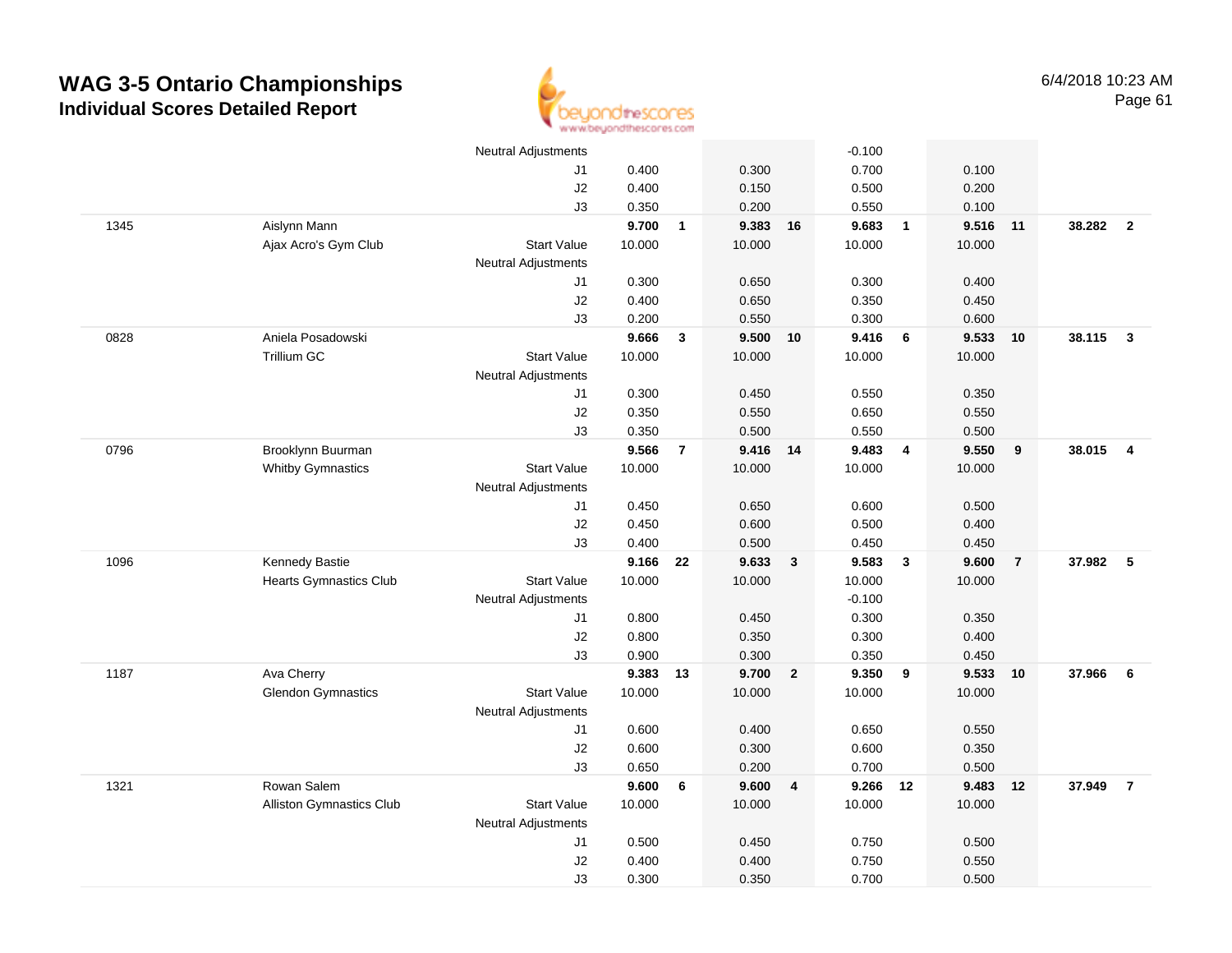

| 1045 | Kaori Flewwelling             |                            | 9.216 19       |                | 9.583          | $5\phantom{.0}$ | 9.466          | $-5$           | 9.683          | $\mathbf{3}$   | 37.948    | 8  |
|------|-------------------------------|----------------------------|----------------|----------------|----------------|-----------------|----------------|----------------|----------------|----------------|-----------|----|
|      | Kitchener-Waterloo Gymnastics | <b>Start Value</b>         | 10.000         |                | 10.000         |                 | 10.000         |                | 10.000         |                |           |    |
|      |                               | <b>Neutral Adjustments</b> |                |                |                |                 |                |                |                |                |           |    |
|      |                               | J1                         | 0.750          |                | 0.500          |                 | 0.600          |                | 0.250          |                |           |    |
|      |                               | J2                         | 0.800          |                | 0.450          |                 | 0.500          |                | 0.300          |                |           |    |
|      |                               | J3                         | 0.800          |                | 0.300          |                 | 0.500          |                | 0.400          |                |           |    |
| 0962 | <b>Brooke May</b>             |                            | 9.600          | 6              | 9.300          | 20              | 9.383          | $\overline{7}$ | 9.650          | $\sqrt{5}$     | 37.933    | 9  |
|      | <b>Northern Stars</b>         | <b>Start Value</b>         | 10.000         |                | 10.000         |                 | 10.000         |                | 10.000         |                |           |    |
|      |                               | <b>Neutral Adjustments</b> |                |                |                |                 |                |                |                |                |           |    |
|      |                               | J1                         | 0.350          |                | 0.800          |                 | 0.550          |                | 0.250          |                |           |    |
|      |                               | J2                         | 0.300          |                | 0.600          |                 | 0.650          |                | 0.350          |                |           |    |
|      |                               | J3                         | 0.550          |                | 0.700          |                 | 0.650          |                | 0.450          |                |           |    |
| 1231 | Pippa Lin                     |                            | 9.616          | 5              | 9.266          | 21              | 9.366          | 8              | 9.666          | $\overline{4}$ | 37.914    | 10 |
|      | East York Gymnastics          | <b>Start Value</b>         | 10.000         |                | 10.000         |                 | 10.000         |                | 10.000         |                |           |    |
|      |                               | <b>Neutral Adjustments</b> |                |                |                |                 |                |                |                |                |           |    |
|      |                               | J1                         | 0.300          |                | 0.800          |                 | 0.650          |                | 0.350          |                |           |    |
|      |                               | J2                         | 0.350          |                | 0.800          |                 | 0.650          |                | 0.200          |                |           |    |
|      |                               | J3                         | 0.500          |                | 0.600          |                 | 0.600          |                | 0.450          |                |           |    |
| 0853 | Leiya Smith                   |                            | 9.683          | $\overline{2}$ | 9.450 12       |                 | 9.250 13       |                | 9.400          | 17             | 37.783 11 |    |
|      | <b>Synergy Gymnastics</b>     | <b>Start Value</b>         | 10.000         |                | 10.000         |                 | 10.000         |                | 10.000         |                |           |    |
|      |                               | <b>Neutral Adjustments</b> |                |                |                |                 |                |                |                |                |           |    |
|      |                               | J1                         | 0.300          |                | 0.550          |                 | 0.650          |                | 0.700          |                |           |    |
|      |                               | J2                         | 0.300          |                | 0.550          |                 | 0.800          |                | 0.450          |                |           |    |
|      |                               | J3                         | 0.350          |                | 0.550          |                 | 0.800          |                | 0.650          |                |           |    |
| 1046 | Maaike Krueger                |                            | 9.333          | 15             | 9.216          | 22              | 9.650          | $\overline{2}$ | 9.550          | 9              | 37.749    | 12 |
|      | Kitchener-Waterloo Gymnastics | Start Value                | 10.000         |                | 10.000         |                 | 10.000         |                | 10.000         |                |           |    |
|      |                               | <b>Neutral Adjustments</b> |                |                |                |                 |                |                |                |                |           |    |
|      |                               | J1                         | 0.600<br>0.600 |                | 0.750          |                 | 0.350          |                | 0.400          |                |           |    |
|      |                               | J2<br>J3                   | 0.800          |                | 0.850<br>0.750 |                 | 0.350<br>0.350 |                | 0.550<br>0.400 |                |           |    |
| 0002 | Juliette Cerny                |                            | 9.666          | $\mathbf{3}$   | 9.300          | 20              | 9.150 17       |                | 9.616          | 6              | 37.732 13 |    |
|      | <b>Adrenaline Gymnastics</b>  | <b>Start Value</b>         | 10.000         |                | 10.000         |                 | 10.000         |                | 10.000         |                |           |    |
|      |                               | <b>Neutral Adjustments</b> |                |                |                |                 | $-0.100$       |                |                |                |           |    |
|      |                               | J1                         | 0.400          |                | 0.700          |                 | 0.800          |                | 0.350          |                |           |    |
|      |                               | J2                         | 0.300          |                | 0.700          |                 | 0.700          |                | 0.300          |                |           |    |
|      |                               | J3                         | 0.300          |                | 0.700          |                 | 0.750          |                | 0.500          |                |           |    |
| 1058 | Keira Wilson                  |                            | 9.150          | 23             | 9.566          | 6               | 9.383          | $\overline{7}$ | 9.600          | $\overline{7}$ | 37.699    | 14 |
|      | Kingston Gymnastics           | <b>Start Value</b>         | 10.000         |                | 10.000         |                 | 10.000         |                | 10.000         |                |           |    |
|      |                               | <b>Neutral Adjustments</b> |                |                |                |                 |                |                |                |                |           |    |
|      |                               | J1                         | 0.700          |                | 0.450          |                 | 0.650          |                | 0.450          |                |           |    |
|      |                               |                            |                |                |                |                 |                |                |                |                |           |    |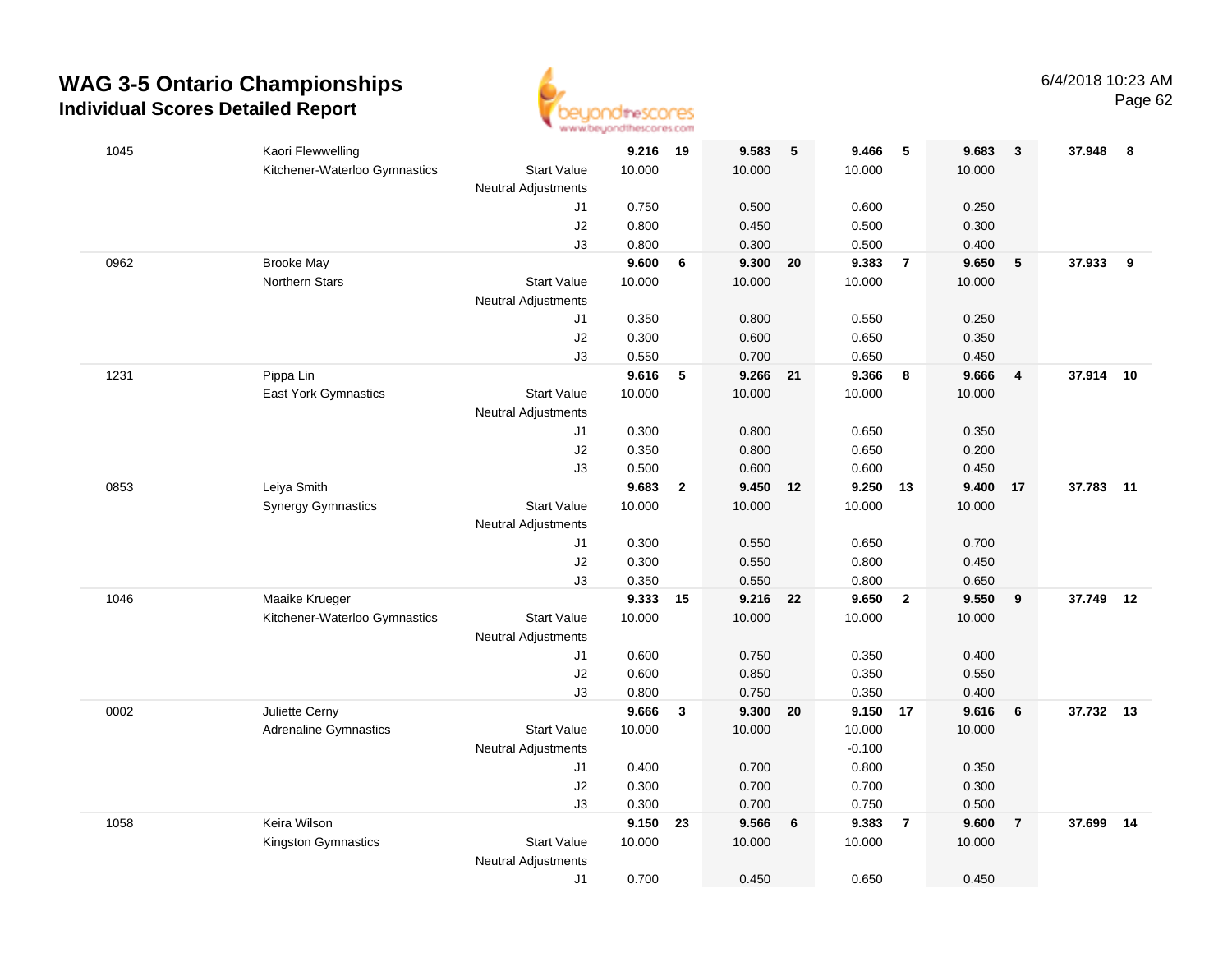

|      |                               | J2                         | 0.850    |                | 0.450    |    | 0.500    |    | 0.300  |                |           |      |
|------|-------------------------------|----------------------------|----------|----------------|----------|----|----------|----|--------|----------------|-----------|------|
|      |                               | J3                         | 1.000    |                | 0.400    |    | 0.700    |    | 0.450  |                |           |      |
| 0994 | Chelsea Trotman               |                            | 9.366 14 |                | 9.533    | 8  | 9.100    | 19 | 9.566  | 8              | 37.565 15 |      |
|      | <b>Milton Springers</b>       | <b>Start Value</b>         | 10.000   |                | 10.000   |    | 10.000   |    | 10.000 |                |           |      |
|      |                               | <b>Neutral Adjustments</b> |          |                |          |    |          |    |        |                |           |      |
|      |                               | J1                         | 0.600    |                | 0.500    |    | 0.800    |    | 0.450  |                |           |      |
|      |                               | J2                         | 0.600    |                | 0.400    |    | 0.900    |    | 0.400  |                |           |      |
|      |                               | J3                         | 0.700    |                | 0.500    |    | 1.000    |    | 0.450  |                |           |      |
| 1114 | Isabella Malloch              |                            | 9.650    | 4              | 9.133    | 26 | 9.466    | 5  | 9.300  | 18             | 37.549    | 16   |
|      | Halton Hills Gymnastic Centre | <b>Start Value</b>         | 10.000   |                | 10.000   |    | 10.000   |    | 10.000 |                |           |      |
|      |                               | <b>Neutral Adjustments</b> |          |                |          |    |          |    |        |                |           |      |
|      |                               | J1                         | 0.400    |                | 0.850    |    | 0.500    |    | 0.750  |                |           |      |
|      |                               | J2                         | 0.350    |                | 0.850    |    | 0.500    |    | 0.550  |                |           |      |
|      |                               | J3                         | 0.300    |                | 0.900    |    | 0.600    |    | 0.800  |                |           |      |
| 0003 | Chiara D'Antonio              |                            | 9.566    | $\overline{7}$ | 9.516    | 9  | 8.916 25 |    | 9.550  | 9              | 37.548 17 |      |
|      | <b>Adrenaline Gymnastics</b>  | <b>Start Value</b>         | 10.000   |                | 10.000   |    | 10.000   |    | 10.000 |                |           |      |
|      |                               | <b>Neutral Adjustments</b> |          |                |          |    | $-0.100$ |    |        |                |           |      |
|      |                               | J1                         | 0.400    |                | 0.500    |    | 0.950    |    | 0.450  |                |           |      |
|      |                               | J2                         | 0.500    |                | 0.450    |    | 1.000    |    | 0.450  |                |           |      |
|      |                               | J3                         | 0.400    |                | 0.500    |    | 1.000    |    | 0.450  |                |           |      |
| 1178 | Jordan Weavers                |                            | 9.600    | 6              | 9.166    | 24 | 9.216 14 |    | 9.433  | 15             | 37.415    | 18   |
|      | <b>Glendon Gymnastics</b>     | <b>Start Value</b>         | 10.000   |                | 10.000   |    | 10.000   |    | 10.000 |                |           |      |
|      |                               | <b>Neutral Adjustments</b> |          |                |          |    |          |    |        |                |           |      |
|      |                               | J1                         | 0.400    |                | 0.700    |    | 0.700    |    | 0.550  |                |           |      |
|      |                               | J2                         | 0.300    |                | 1.000    |    | 0.800    |    | 0.600  |                |           |      |
|      |                               | J3                         | 0.500    |                | 0.800    |    | 0.850    |    | 0.550  |                |           |      |
| 1347 | Leilani Valera                |                            | 9.416    | 12             | 9.500    | 10 | 8.783    | 28 | 9.716  | $\overline{2}$ | 37.415 18 |      |
|      | Ajax Acro's Gym Club          | <b>Start Value</b>         | 10.000   |                | 10.000   |    | 10.000   |    | 10.000 |                |           |      |
|      |                               | Neutral Adjustments        |          |                |          |    |          |    |        |                |           |      |
|      |                               | J1                         | 0.600    |                | 0.550    |    | 1.050    |    | 0.250  |                |           |      |
|      |                               | J2                         | 0.600    |                | 0.450    |    | 1.250    |    | 0.250  |                |           |      |
|      |                               | J3                         | 0.550    |                | 0.500    |    | 1.350    |    | 0.350  |                |           |      |
| 1241 | Lacey Huehn                   |                            | 9.266    | 16             | 9.433 13 |    | 9.116 18 |    | 9.516  | $-11$          | 37.331 19 |      |
|      | Dynamo Gymnastics             | <b>Start Value</b>         | 10.000   |                | 10.000   |    | 10.000   |    | 10.000 |                |           |      |
|      |                               | <b>Neutral Adjustments</b> |          |                |          |    | $-0.100$ |    |        |                |           |      |
|      |                               | J1                         | 0.700    |                | 0.600    |    | 0.800    |    | 0.500  |                |           |      |
|      |                               | J2                         | 0.800    |                | 0.500    |    | 0.800    |    | 0.350  |                |           |      |
|      |                               | J3                         | 0.700    |                | 0.600    |    | 0.750    |    | 0.600  |                |           |      |
| 1194 | Kaiya Tan                     |                            | 9.500    | 10             | 9.433    | 13 | 8.733    | 29 | 9.616  | 6              | 37.282    | - 20 |
|      | <b>Gemini Gymnastics</b>      | <b>Start Value</b>         | 10.000   |                | 10.000   |    | 10.000   |    | 10.000 |                |           |      |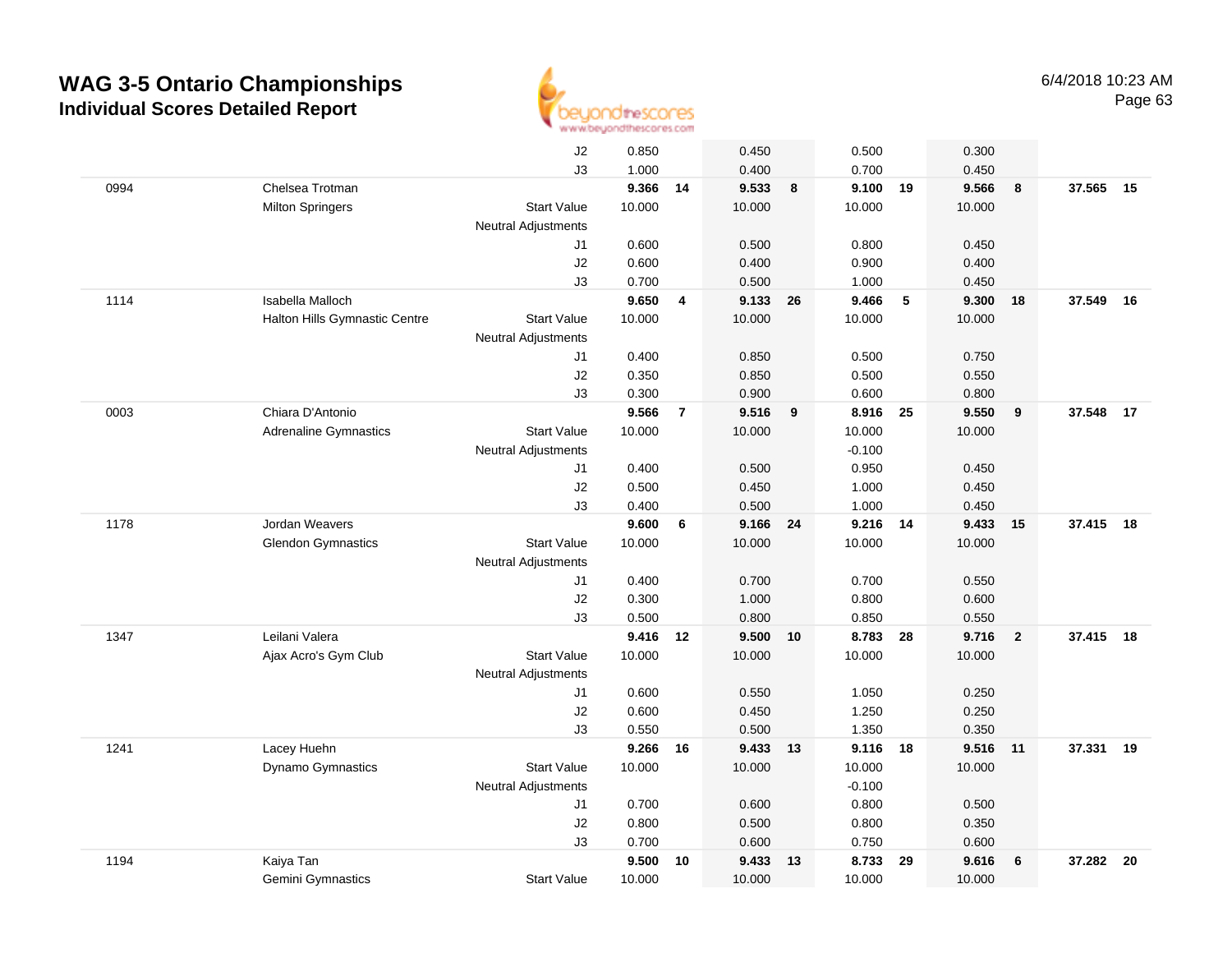

|      |                                 | <b>Neutral Adjustments</b> |        |    |           |                | $-0.100$ |    |        |     |           |      |
|------|---------------------------------|----------------------------|--------|----|-----------|----------------|----------|----|--------|-----|-----------|------|
|      |                                 | J1                         | 0.500  |    | 0.650     |                | 1.100    |    | 0.400  |     |           |      |
|      |                                 | J2                         | 0.550  |    | 0.550     |                | 1.300    |    | 0.400  |     |           |      |
|      |                                 | J3                         | 0.450  |    | 0.500     |                | 1.100    |    | 0.350  |     |           |      |
| 0855 | Samantha Whitman                |                            | 9.616  | 5  | 9.150     | 25             | 9.016    | 21 | 9.466  | 13  | 37.248    | 21   |
|      | <b>Synergy Gymnastics</b>       | <b>Start Value</b>         | 10.000 |    | 10.000    |                | 10.000   |    | 10.000 |     |           |      |
|      |                                 | <b>Neutral Adjustments</b> |        |    |           |                |          |    |        |     |           |      |
|      |                                 | J1                         | 0.350  |    | 0.900     |                | 0.900    |    | 0.450  |     |           |      |
|      |                                 | J2                         | 0.400  |    | 0.850     |                | 1.000    |    | 0.600  |     |           |      |
|      |                                 | J3                         | 0.400  |    | 0.800     |                | 1.050    |    | 0.550  |     |           |      |
| 1176 | Danika Randall                  |                            | 9.166  | 22 | 9.550     | $\overline{7}$ | 9.183 16 |    | 9.250  | 20  | 37.149 22 |      |
|      | <b>Glendon Gymnastics</b>       | <b>Start Value</b>         | 10.000 |    | 10.000    |                | 10.000   |    | 10.000 |     |           |      |
|      |                                 | Neutral Adjustments        |        |    |           |                |          |    |        |     |           |      |
|      |                                 | J1                         | 0.800  |    | 0.500     |                | 0.850    |    | 0.700  |     |           |      |
|      |                                 | $\sf J2$                   | 0.800  |    | 0.400     |                | 0.800    |    | 0.700  |     |           |      |
|      |                                 | J3                         | 0.900  |    | 0.450     |                | 0.800    |    | 0.850  |     |           |      |
| 1006 | Ruby Stevenson                  |                            | 9.516  | 9  | 9.333 18  |                | 8.833    | 27 | 9.450  | -14 | 37.132 23 |      |
|      | Mariposa                        | <b>Start Value</b>         | 10.000 |    | 10.000    |                | 10.000   |    | 10.000 |     |           |      |
|      |                                 | <b>Neutral Adjustments</b> |        |    |           |                |          |    |        |     |           |      |
|      |                                 | J1                         | 0.550  |    | 0.700     |                | 1.150    |    | 0.600  |     |           |      |
|      |                                 | J2                         | 0.500  |    | 0.600     |                | 1.200    |    | 0.400  |     |           |      |
|      |                                 | J3                         | 0.400  |    | 0.700     |                | 1.150    |    | 0.650  |     |           |      |
| 1127 | Ava Militello                   |                            | 9.183  | 21 | 9.466     | 11             | 8.950    | 24 | 9.400  | 17  | 36.999    | - 24 |
|      | <b>Gyros Gymnastics</b>         | <b>Start Value</b>         | 10.000 |    | 10.000    |                | 10.000   |    | 10.000 |     |           |      |
|      |                                 | <b>Neutral Adjustments</b> |        |    |           |                | $-0.100$ |    |        |     |           |      |
|      |                                 | J1                         | 0.750  |    | 0.550     |                | 0.900    |    | 0.600  |     |           |      |
|      |                                 | J2                         | 0.750  |    | 0.550     |                | 1.000    |    | 0.500  |     |           |      |
|      |                                 | J3                         | 0.950  |    | 0.500     |                | 0.950    |    | 0.700  |     |           |      |
| 1330 | Anna Gulyas                     |                            | 9.033  | 25 | $9.516$ 9 |                | 9.033 20 |    | 9.400  | 17  | 36.982    | - 25 |
|      | <b>Alliston Gymnastics Club</b> | <b>Start Value</b>         | 10.000 |    | 10.000    |                | 10.000   |    | 10.000 |     |           |      |
|      |                                 | <b>Neutral Adjustments</b> |        |    |           |                | $-0.100$ |    |        |     |           |      |
|      |                                 | J1                         | 0.950  |    | 0.500     |                | 0.950    |    | 0.600  |     |           |      |
|      |                                 | J2                         | 0.950  |    | 0.450     |                | 0.750    |    | 0.650  |     |           |      |
|      |                                 | J3                         | 1.000  |    | 0.500     |                | 0.900    |    | 0.550  |     |           |      |
| 1140 | Hannah Fulton                   |                            | 9.500  | 10 | 8.883     | 28             | 9.150 17 |    | 9.416  | 16  | 36.949    | 26   |
|      | <b>Gymnastics Energy</b>        | <b>Start Value</b>         | 10.000 |    | 10.000    |                | 10.000   |    | 10.000 |     |           |      |
|      |                                 | <b>Neutral Adjustments</b> |        |    |           |                |          |    |        |     |           |      |
|      |                                 | J1                         | 0.500  |    | 1.150     |                | 0.900    |    | 0.600  |     |           |      |
|      |                                 | $\sf J2$                   | 0.600  |    | 1.200     |                | 0.800    |    | 0.550  |     |           |      |
|      |                                 | J3                         | 0.400  |    | 1.000     |                | 0.850    |    | 0.600  |     |           |      |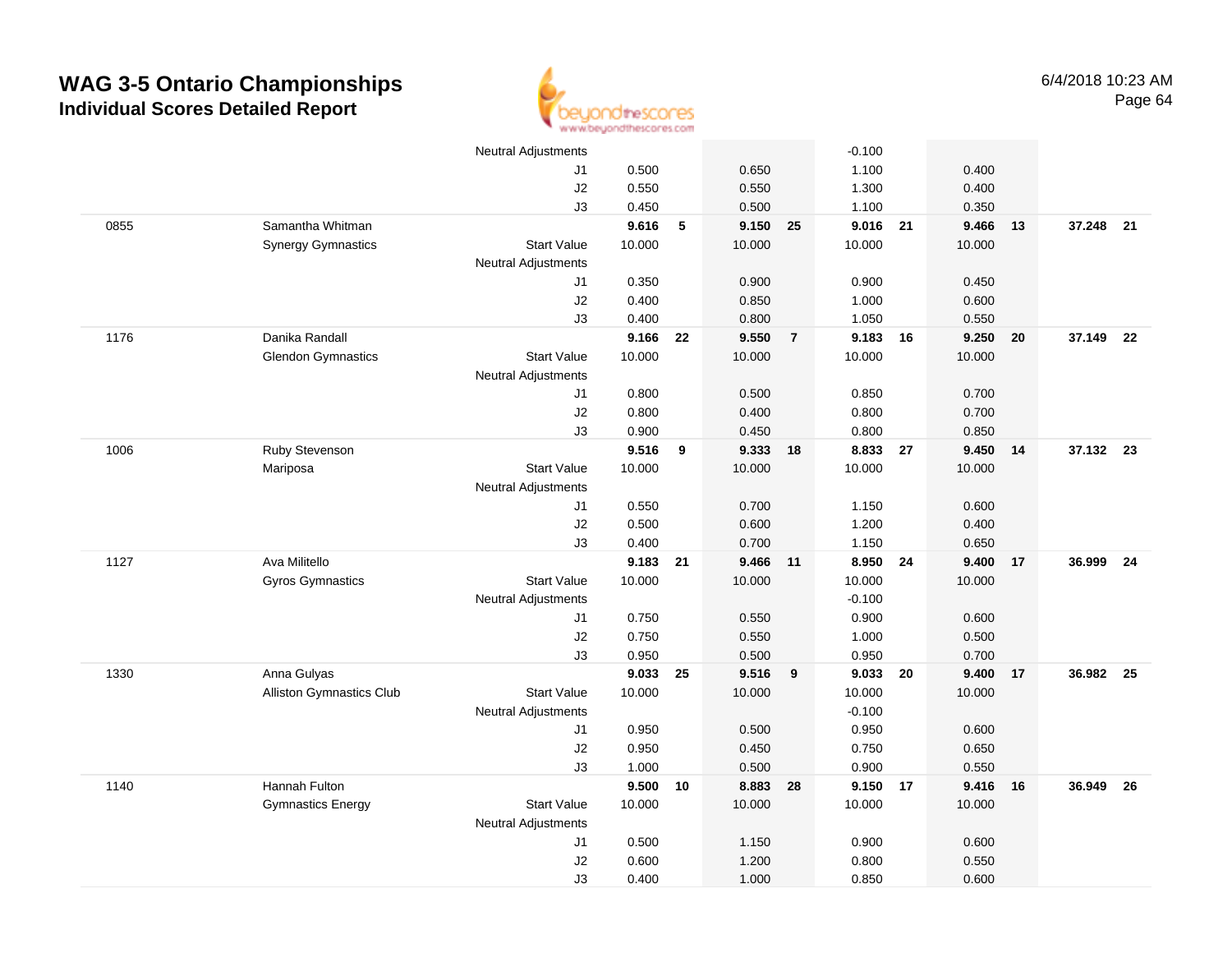

| 1222 | Ashley Carr                                               | 9.166           | - 22 | 9.516           | $_{9}$ | 8.783           | 28 | 9.416           | 16 | 36.881 27 |    |
|------|-----------------------------------------------------------|-----------------|------|-----------------|--------|-----------------|----|-----------------|----|-----------|----|
|      | <b>Futures Gymnastics</b><br><b>Start Value</b>           | 10.000          |      | 10.000          |        | 10.000          |    | 10.000          |    |           |    |
|      | <b>Neutral Adjustments</b>                                |                 |      |                 |        | $-0.100$        |    |                 |    |           |    |
|      | J1                                                        | 0.800           |      | 0.450           |        | 1.200           |    | 0.650           |    |           |    |
|      | $\sf J2$                                                  | 0.800           |      | 0.550           |        | 1.000           |    | 0.550           |    |           |    |
|      | J3                                                        | 0.900           |      | 0.450           |        | 1.150           |    | 0.550           |    |           |    |
| 1346 | Camila O'Hare                                             | 9.533           | 8    | 9.400           | 15     | 8.416           | 32 | 9.516           | 11 | 36.865    | 28 |
|      | Ajax Acro's Gym Club<br><b>Start Value</b>                | 10.000          |      | 10.000          |        | 10.000          |    | 10.000          |    |           |    |
|      | <b>Neutral Adjustments</b>                                |                 |      |                 |        | $-0.100$        |    |                 |    |           |    |
|      | J1                                                        | 0.450           |      | 0.700           |        | 1.400           |    | 0.450           |    |           |    |
|      | $\sf J2$                                                  | 0.400           |      | 0.500           |        | 1.600           |    | 0.500           |    |           |    |
|      | J3                                                        | 0.550           |      | 0.600           |        | 1.450           |    | 0.500           |    |           |    |
| 0762 | Olivia Gigliotti                                          | 9.233           | 18   | 8.850           | 29     | 9.200           | 15 | 9.566           | 8  | 36.849    | 29 |
|      | <b>World Class Gymnastics</b><br><b>Start Value</b>       | 10.000          |      | 10.000          |        | 10.000          |    | 10.000          |    |           |    |
|      | <b>Neutral Adjustments</b>                                |                 |      |                 |        |                 |    |                 |    |           |    |
|      | J1                                                        | 0.800           |      | 1.200           |        | 0.850           |    | 0.400           |    |           |    |
|      | $\sf J2$                                                  | 0.700           |      | 1.150           |        | 0.750           |    | 0.450           |    |           |    |
|      | J3                                                        | 0.800           |      | 1.100           |        | 0.800           |    | 0.450           |    |           |    |
| 1115 | Jesse Vallance                                            | 9.433 11        |      | 9.366           | 17     | 8.983           | 23 | 9.033           | 25 | 36.815    | 30 |
|      | Halton Hills Gymnastic Centre<br><b>Start Value</b>       | 10.000          |      | 10.000          |        | 10.000          |    | 10.000          |    |           |    |
|      | <b>Neutral Adjustments</b>                                |                 |      |                 |        |                 |    |                 |    |           |    |
|      | J1                                                        | 0.500           |      | 0.550           |        | 1.050           |    | 0.850           |    |           |    |
|      | $\sf J2$                                                  | 0.600           |      | 0.600           |        | 1.000           |    | 1.100           |    |           |    |
|      | J3                                                        | 0.600           |      | 0.750           |        | 1.000           |    | 0.950           |    |           |    |
| 0904 | Rylie Smith<br>Rose City Gymnastics<br><b>Start Value</b> | 9.016<br>10.000 | 26   | 9.316<br>10.000 | 19     | 9.300<br>10.000 | 11 | 9.166<br>10.000 | 23 | 36.798    | 31 |
|      |                                                           |                 |      |                 |        |                 |    |                 |    |           |    |
|      | <b>Neutral Adjustments</b><br>J1                          | 0.950           |      | 0.650           |        | 0.700           |    | 0.850           |    |           |    |
|      | J2                                                        | 0.900           |      | 0.650           |        | 0.650           |    | 0.850           |    |           |    |
|      | J3                                                        | 1.100           |      | 0.750           |        | 0.750           |    | 0.800           |    |           |    |
| 1067 | Analyse Chabot                                            | 9.366 14        |      | 9.316 19        |        | 8.900           | 26 | 9.183           | 22 | 36.765 32 |    |
|      | Kingston Gymnastics<br><b>Start Value</b>                 | 10.000          |      | 10.000          |        | 10.000          |    | 10.000          |    |           |    |
|      | <b>Neutral Adjustments</b>                                |                 |      |                 |        |                 |    |                 |    |           |    |
|      | J1                                                        | 0.600           |      | 0.750           |        | 1.100           |    | 0.850           |    |           |    |
|      | J2                                                        | 0.700           |      | 0.600           |        | 1.100           |    | 0.800           |    |           |    |
|      | J3                                                        | 0.600           |      | 0.700           |        | 1.100           |    | 0.800           |    |           |    |
| 1139 | Joy Fam                                                   | 9.100           | 24   | 9.416           | 14     | 8.983           | 23 | 9.266           | 19 | 36.765    | 32 |
|      | Gymnastics Mississauga<br><b>Start Value</b>              | 10.000          |      | 10.000          |        | 10.000          |    | 10.000          |    |           |    |
|      | <b>Neutral Adjustments</b>                                |                 |      |                 |        |                 |    |                 |    |           |    |
|      | J1                                                        | 0.800           |      | 0.700           |        | 1.050           |    | 0.700           |    |           |    |
|      |                                                           |                 |      |                 |        |                 |    |                 |    |           |    |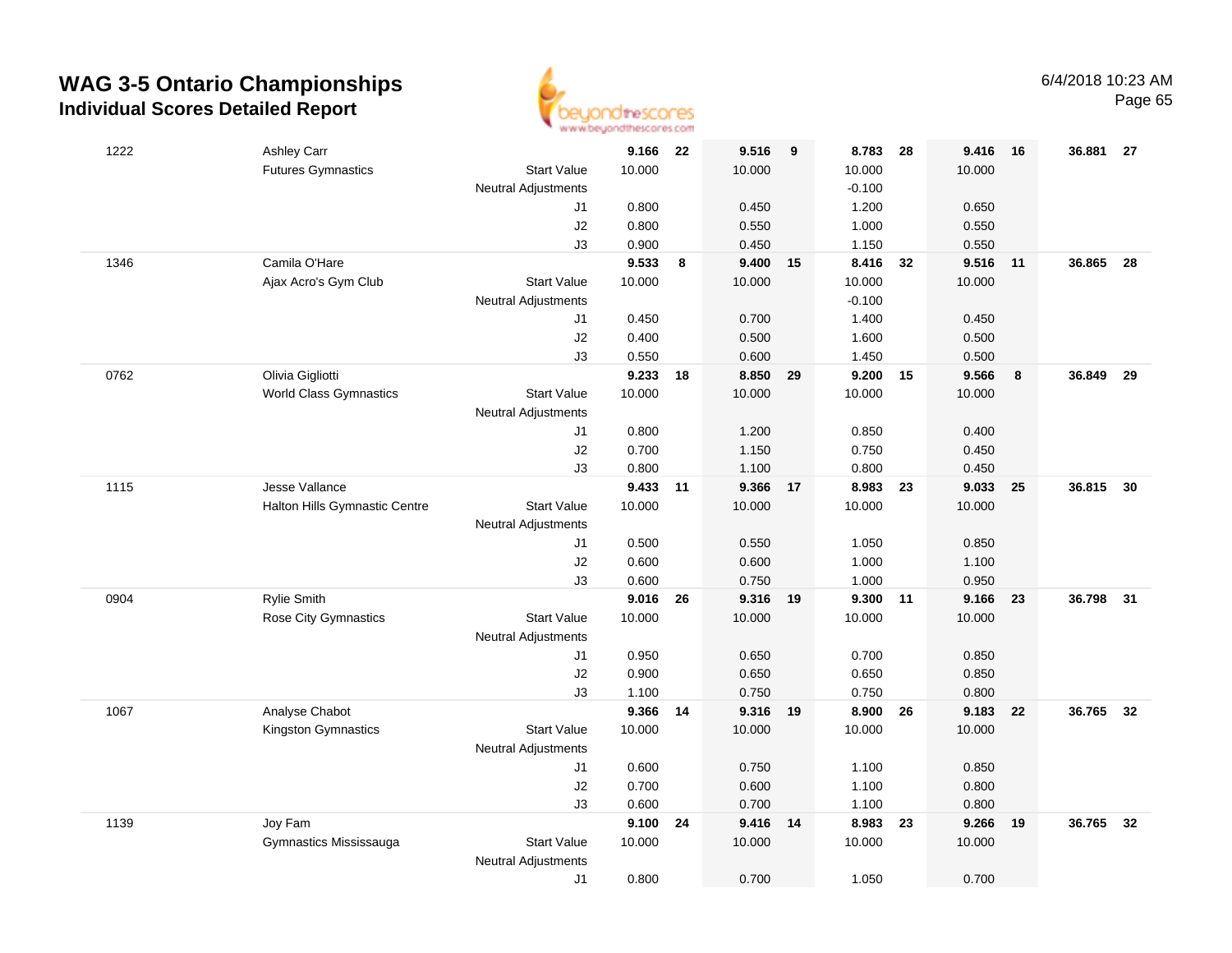

|      |                                    | J2                         | 0.900  |    | 0.550  |    | 0.950    |    | 0.850          |    |           |    |
|------|------------------------------------|----------------------------|--------|----|--------|----|----------|----|----------------|----|-----------|----|
|      |                                    | J3                         | 1.000  |    | 0.500  |    | 1.050    |    | 0.650          |    |           |    |
| 0886 | Mikayla Henriques                  |                            | 9.033  | 25 | 9.200  | 23 | 9.366    | 8  | 9.156 24       |    | 36.755    | 33 |
|      | <b>Shenderey Gymnastics Centre</b> | <b>Start Value</b>         | 10.000 |    | 10.000 |    | 10.000   |    | 10.000         |    |           |    |
|      |                                    | <b>Neutral Adjustments</b> |        |    |        |    |          |    |                |    |           |    |
|      |                                    | J1                         | 0.800  |    | 0.950  |    | 0.650    |    | 0.880          |    |           |    |
|      |                                    | J2                         | 1.000  |    | 0.700  |    | 0.600    |    | 0.700          |    |           |    |
|      |                                    | J3                         | 1.100  |    | 0.750  |    | 0.650    |    | 0.950          |    |           |    |
| 0979 | Sierra Schertzing                  |                            | 9.250  | 17 | 9.566  | 6  | 8.583    | 30 | 9.233          | 21 | 36.632 34 |    |
|      | Niagara Acro Cats                  | <b>Start Value</b>         | 10.000 |    | 10.000 |    | 10.000   |    | 10.000         |    |           |    |
|      |                                    | <b>Neutral Adjustments</b> |        |    |        |    | $-0.100$ |    |                |    |           |    |
|      |                                    | J1                         | 0.700  |    | 0.450  |    | 1.200    |    | 0.850          |    |           |    |
|      |                                    | J2                         | 0.750  |    | 0.450  |    | 1.400    |    | 0.750          |    |           |    |
|      |                                    | J3                         | 0.800  |    | 0.400  |    | 1.350    |    | 0.700          |    |           |    |
| 0893 | Rowan Walker                       |                            | 9.500  | 10 | 9.500  | 10 | 8.066    | 34 | 9.483          | 12 | 36.549    | 35 |
|      | Scarborough Gym Elites             | <b>Start Value</b>         | 10.000 |    | 10.000 |    | 10.000   |    | 10.000         |    |           |    |
|      |                                    | <b>Neutral Adjustments</b> |        |    |        |    | $-0.100$ |    |                |    |           |    |
|      |                                    | J1                         | 0.450  |    | 0.500  |    | 1.850    |    | 0.400          |    |           |    |
|      |                                    | J2                         | 0.500  |    | 0.500  |    | 1.800    |    | 0.500          |    |           |    |
|      |                                    | J3                         | 0.550  |    | 0.500  |    | 1.850    |    | 0.650          |    |           |    |
| 0914 | Eliana Vita                        |                            | 9.166  | 22 | 9.000  | 27 | 9.000    | 22 | 9.166          | 23 | 36.332 36 |    |
|      | <b>Pulsars Gymnastics Club</b>     | <b>Start Value</b>         | 10.000 |    | 10.000 |    | 10.000   |    | 10.000         |    |           |    |
|      |                                    | <b>Neutral Adjustments</b> |        |    |        |    |          |    |                |    |           |    |
|      |                                    | J1                         | 0.800  |    | 1.000  |    | 0.950    |    | 0.750          |    |           |    |
|      |                                    | J2                         | 0.800  |    | 1.000  |    | 1.000    |    | 0.900          |    |           |    |
|      |                                    | J3                         | 0.900  |    | 1.000  |    | 1.050    |    | 0.850          |    |           |    |
| 1200 | Marisol Cavas                      |                            | 9.416  | 12 | 8.683  | 31 | 8.566    | 31 | 8.950          | 26 | 35.615 37 |    |
|      | <b>GCGC Gymnastics</b>             | <b>Start Value</b>         | 10.000 |    | 10.000 |    | 10.000   |    | 10.000         |    |           |    |
|      |                                    | <b>Neutral Adjustments</b> |        |    |        |    | $-0.100$ |    |                |    |           |    |
|      |                                    | J1                         | 0.550  |    | 1.400  |    | 1.250    |    | 0.950          |    |           |    |
|      |                                    | J2                         | 0.550  |    | 1.250  |    | 1.400    |    | 1.150          |    |           |    |
|      | Charlee Chilelli                   | J3                         | 0.650  |    | 1.300  |    | 1.350    |    | 1.050          |    |           |    |
| 1364 |                                    |                            | 9.200  | 20 | 8.700  | 30 | 8.300    | 33 | 9.300          | 18 | 35.500    | 38 |
|      | University of Toronto              | <b>Start Value</b>         | 10.000 |    | 10.000 |    | 10.000   |    | 10.000         |    |           |    |
|      |                                    | <b>Neutral Adjustments</b> | 0.750  |    | 1.200  |    | 1.600    |    | 0.650          |    |           |    |
|      |                                    | J1                         | 0.750  |    | 1.400  |    | 1.700    |    |                |    |           |    |
|      |                                    | J2<br>J3                   | 0.900  |    | 1.300  |    | 1.800    |    | 0.650<br>0.800 |    |           |    |
|      |                                    |                            |        |    |        |    |          |    |                |    |           |    |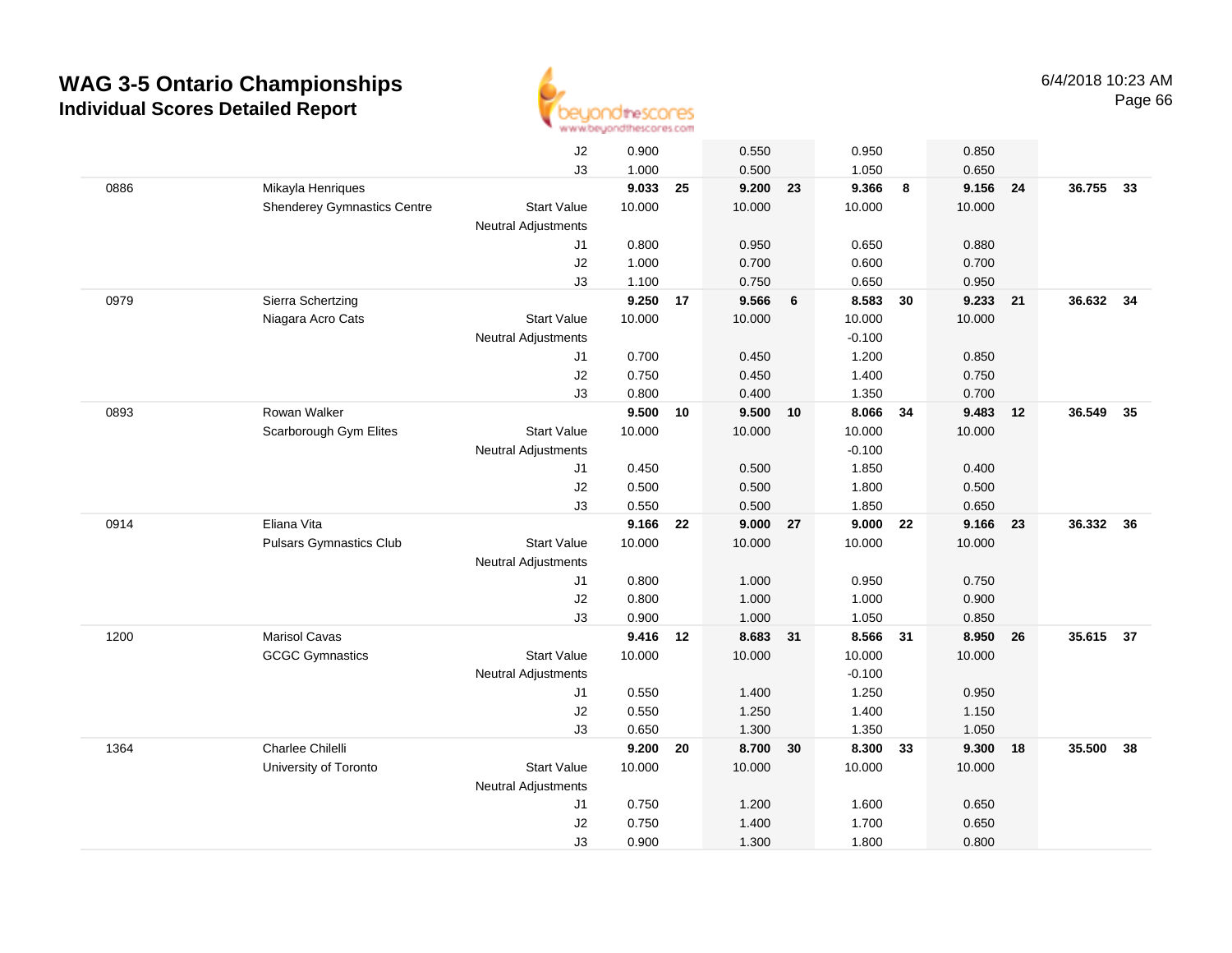

#### **Gymnastics Ontario Level 3**

| ID   | <b>League ID</b> | <b>Name</b>                     |                            | <b>VT</b>      | #            | <b>UB</b>      | #                       | <b>BB</b>      | #              | <b>FX</b>      | #              | <b>AA</b> | #              |
|------|------------------|---------------------------------|----------------------------|----------------|--------------|----------------|-------------------------|----------------|----------------|----------------|----------------|-----------|----------------|
| 1334 |                  | Shaiya Jordan                   |                            | 9.600          | 3            | 9.683          | $\mathbf{3}$            | 9.400          | 10             | 9.600          | 4              | 38.283    | $\mathbf{1}$   |
|      |                  | All Star Sports Centre          | <b>Start Value</b>         | 10.000         |              | 10.000         |                         | 10.000         |                | 10.000         |                |           |                |
|      |                  |                                 | <b>Neutral Adjustments</b> |                |              |                |                         |                |                |                |                |           |                |
|      |                  |                                 | J1                         | 0.350          |              | 0.350          |                         | 0.500          |                | 0.450          |                |           |                |
|      |                  |                                 | J2                         | 0.450          |              | 0.250          |                         | 0.700          |                | 0.400          |                |           |                |
|      |                  |                                 | J3                         | 0.400          |              | 0.350          |                         | 0.600          |                | 0.350          |                |           |                |
| 0992 |                  | Megan Centeno                   |                            | 9.450          | 9            | 9.650          | $\overline{\mathbf{4}}$ | 9.683          | $\overline{2}$ | 9.483          | 6              | 38.266    | $\overline{2}$ |
|      |                  | <b>Milton Springers</b>         | <b>Start Value</b>         | 10.000         |              | 10.000         |                         | 10.000         |                | 10.000         |                |           |                |
|      |                  |                                 | <b>Neutral Adjustments</b> |                |              |                |                         |                |                |                |                |           |                |
|      |                  |                                 | J1                         | 0.600          |              | 0.350          |                         | 0.300          |                | 0.500          |                |           |                |
|      |                  |                                 | J2                         | 0.500          |              | 0.350          |                         | 0.300          |                | 0.450          |                |           |                |
|      |                  |                                 | J3                         | 0.550          |              | 0.350          |                         | 0.350          |                | 0.600          |                |           |                |
| 1113 |                  | Carly Leadbeater                |                            | 9.533          | 5            | 9.566          | 9                       | 9.700          | $\overline{1}$ | 9.350          | 12             | 38.149    | $\mathbf{3}$   |
|      |                  | Halton Hills Gymnastic Centre   | <b>Start Value</b>         | 10.000         |              | 10.000         |                         | 10.000         |                | 10.000         |                |           |                |
|      |                  |                                 | <b>Neutral Adjustments</b> |                |              |                |                         |                |                |                |                |           |                |
|      |                  |                                 | J1                         | 0.400          |              | 0.350          |                         | 0.350          |                | 0.600          |                |           |                |
|      |                  |                                 | J2                         | 0.500          |              | 0.450          |                         | 0.350          |                | 0.600          |                |           |                |
| 0938 |                  | Olivia Coe                      | J3                         | 0.500<br>9.750 | $\mathbf{1}$ | 0.500<br>9.533 | 11                      | 0.200<br>9.233 | 15             | 0.750<br>9.616 | $\mathbf{3}$   | 38.132    | $\overline{4}$ |
|      |                  | <b>Ottawa Gymnastics Centre</b> | <b>Start Value</b>         | 10.000         |              | 10.000         |                         | 10.000         |                | 10.000         |                |           |                |
|      |                  |                                 | <b>Neutral Adjustments</b> |                |              |                |                         |                |                |                |                |           |                |
|      |                  |                                 | J1                         | 0.200          |              | 0.500          |                         | 0.700          |                | 0.350          |                |           |                |
|      |                  |                                 | J2                         | 0.250          |              | 0.500          |                         | 0.750          |                | 0.350          |                |           |                |
|      |                  |                                 | J3                         | 0.300          |              | 0.400          |                         | 0.850          |                | 0.450          |                |           |                |
| 1251 |                  | Macy Lipskie                    |                            | 9.500          | 6            | 9.566          | 9                       | 9.450          | 8              | 9.466          | $\overline{7}$ | 37.982    | 5              |
|      |                  | Dancemakers Gymnastics          | <b>Start Value</b>         | 10.000         |              | 10.000         |                         | 10.000         |                | 10.000         |                |           |                |
|      |                  |                                 | <b>Neutral Adjustments</b> |                |              |                |                         |                |                |                |                |           |                |
|      |                  |                                 | J1                         | 0.550          |              | 0.500          |                         | 0.650          |                | 0.450          |                |           |                |
|      |                  |                                 | J2                         | 0.500          |              | 0.400          |                         | 0.550          |                | 0.600          |                |           |                |
|      |                  |                                 | J3                         | 0.450          |              | 0.400          |                         | 0.450          |                | 0.550          |                |           |                |
| 1284 |                  | <b>Lily Miller</b>              |                            | 9.600          | $\mathbf{3}$ | 9.583          | $\bf{8}$                | 9.250          | 14             | 9.466          | $\overline{7}$ | 37.899    | 6              |
|      |                  | Cambridge Kips                  | <b>Start Value</b>         | 10.000         |              | 10.000         |                         | 10.000         |                | 10.000         |                |           |                |
|      |                  |                                 | Neutral Adjustments        |                |              |                |                         | $-0.300$       |                |                |                |           |                |
|      |                  |                                 | J1                         | 0.350          |              | 0.500          |                         | 0.450          |                | 0.500          |                |           |                |
|      |                  |                                 | J2                         | 0.400          |              | 0.400          |                         | 0.400          |                | 0.600          |                |           |                |

#### **Age 10 B**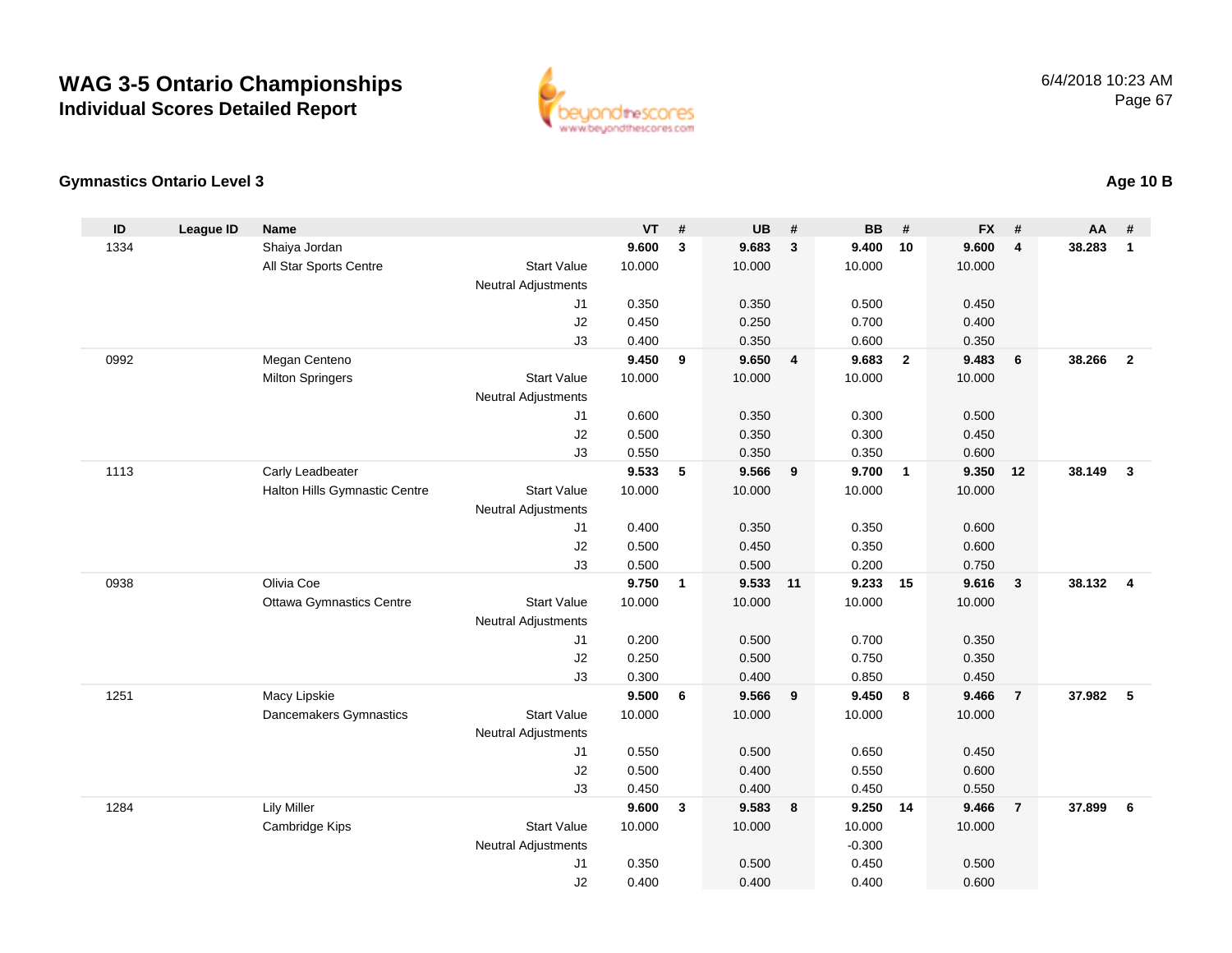

|      |                               | J3                         | 0.450  |    | 0.350    |                         | 0.500    |                | 0.500  |                 |           |                |
|------|-------------------------------|----------------------------|--------|----|----------|-------------------------|----------|----------------|--------|-----------------|-----------|----------------|
| 1074 | Isabella Mann                 |                            | 9.533  | 5  | 9.383 15 |                         | 9.500    | 6              | 9.466  | $\overline{7}$  | 37.882    | $\overline{7}$ |
|      | Horizons Gymnastics           | <b>Start Value</b>         | 10.000 |    | 10.000   |                         | 10.000   |                | 10.000 |                 |           |                |
|      |                               | <b>Neutral Adjustments</b> |        |    |          |                         | $-0.100$ |                |        |                 |           |                |
|      |                               | J1                         | 0.550  |    | 0.600    |                         | 0.350    |                | 0.550  |                 |           |                |
|      |                               | J2                         | 0.450  |    | 0.700    |                         | 0.450    |                | 0.550  |                 |           |                |
|      |                               | J3                         | 0.400  |    | 0.550    |                         | 0.400    |                | 0.500  |                 |           |                |
| 0004 | Sasha Pasceri                 |                            | 9.316  | 13 | 9.716    | $\overline{\mathbf{1}}$ | 9.400    | 10             | 9.400  | 10              | 37.832    | 8              |
|      | <b>Adrenaline Gymnastics</b>  | <b>Start Value</b>         | 10.000 |    | 10.000   |                         | 10.000   |                | 10.000 |                 |           |                |
|      |                               | <b>Neutral Adjustments</b> |        |    |          |                         |          |                |        |                 |           |                |
|      |                               | J1                         | 0.750  |    | 0.250    |                         | 0.600    |                | 0.500  |                 |           |                |
|      |                               | J2                         | 0.700  |    | 0.250    |                         | 0.650    |                | 0.700  |                 |           |                |
|      |                               | J3                         | 0.600  |    | 0.350    |                         | 0.550    |                | 0.600  |                 |           |                |
| 0858 | Bryndis Jonsdottir            |                            | 9.233  | 18 | 9.616    | 6                       | 9.533    | $\sqrt{5}$     | 9.450  | 8               | 37.832    | 8              |
|      | St. Thomas Elgin              | <b>Start Value</b>         | 10.000 |    | 10.000   |                         | 10.000   |                | 10.000 |                 |           |                |
|      |                               | <b>Neutral Adjustments</b> |        |    |          |                         |          |                |        |                 |           |                |
|      |                               | J1                         | 0.700  |    | 0.450    |                         | 0.400    |                | 0.500  |                 |           |                |
|      |                               | J2                         | 0.900  |    | 0.400    |                         | 0.550    |                | 0.600  |                 |           |                |
|      |                               | J3                         | 0.700  |    | 0.300    |                         | 0.450    |                | 0.550  |                 |           |                |
| 1097 | Lexie Griffiths               |                            | 9.266  | 16 | 9.616    | $6\phantom{1}6$         | 9.466    | $\overline{7}$ | 9.483  | $6\phantom{1}6$ | 37.831    | 9              |
|      | <b>Hearts Gymnastics Club</b> | <b>Start Value</b>         | 10.000 |    | 10.000   |                         | 10.000   |                | 10.000 |                 |           |                |
|      |                               | <b>Neutral Adjustments</b> |        |    |          |                         | $-0.100$ |                |        |                 |           |                |
|      |                               | J1                         | 0.900  |    | 0.300    |                         | 0.400    |                | 0.450  |                 |           |                |
|      |                               | J2                         | 0.650  |    | 0.400    |                         | 0.500    |                | 0.500  |                 |           |                |
|      |                               | J3                         | 0.650  |    | 0.450    |                         | 0.400    |                | 0.600  |                 |           |                |
| 1318 | Addison McPherson             |                            | 9.533  | 5  | 9.633    | $5\phantom{.0}$         | 9.000    | 24             | 9.583  | 5               | 37.749    | 10             |
|      | <b>Aspire Gymnastics</b>      | <b>Start Value</b>         | 10.000 |    | 10.000   |                         | 10.000   |                | 10.000 |                 |           |                |
|      |                               | <b>Neutral Adjustments</b> |        |    |          |                         |          |                |        |                 |           |                |
|      |                               | J1                         | 0.500  |    | 0.400    |                         | 0.950    |                | 0.300  |                 |           |                |
|      |                               | J2                         | 0.450  |    | 0.350    |                         | 0.950    |                | 0.450  |                 |           |                |
|      |                               | J3                         | 0.450  |    | 0.350    |                         | 1.100    |                | 0.500  |                 |           |                |
| 1305 | Emma Newby                    |                            | 9.550  | 4  | 9.600    | $\overline{7}$          | 9.200 16 |                | 9.383  | 11              | 37.733 11 |                |
|      | Blenheim-Kent                 | <b>Start Value</b>         | 10.000 |    | 10.000   |                         | 10.000   |                | 10.000 |                 |           |                |
|      |                               | <b>Neutral Adjustments</b> |        |    |          |                         |          |                |        |                 |           |                |
|      |                               | J1                         | 0.350  |    | 0.400    |                         | 0.700    |                | 0.550  |                 |           |                |
|      |                               | J2                         | 0.450  |    | 0.400    |                         | 0.850    |                | 0.650  |                 |           |                |
|      |                               | J3                         | 0.550  |    | 0.400    |                         | 0.850    |                | 0.650  |                 |           |                |
| 0968 | Sophia Byers                  |                            | 9.283  | 15 | 9.700    | $\overline{2}$          | 9.366    | $-11$          | 9.383  | 11              | 37.732    | 12             |
|      | North Bay Apollo              | <b>Start Value</b>         | 10.000 |    | 10.000   |                         | 10.000   |                | 10.000 |                 |           |                |
|      |                               | <b>Neutral Adjustments</b> |        |    |          |                         |          |                |        |                 |           |                |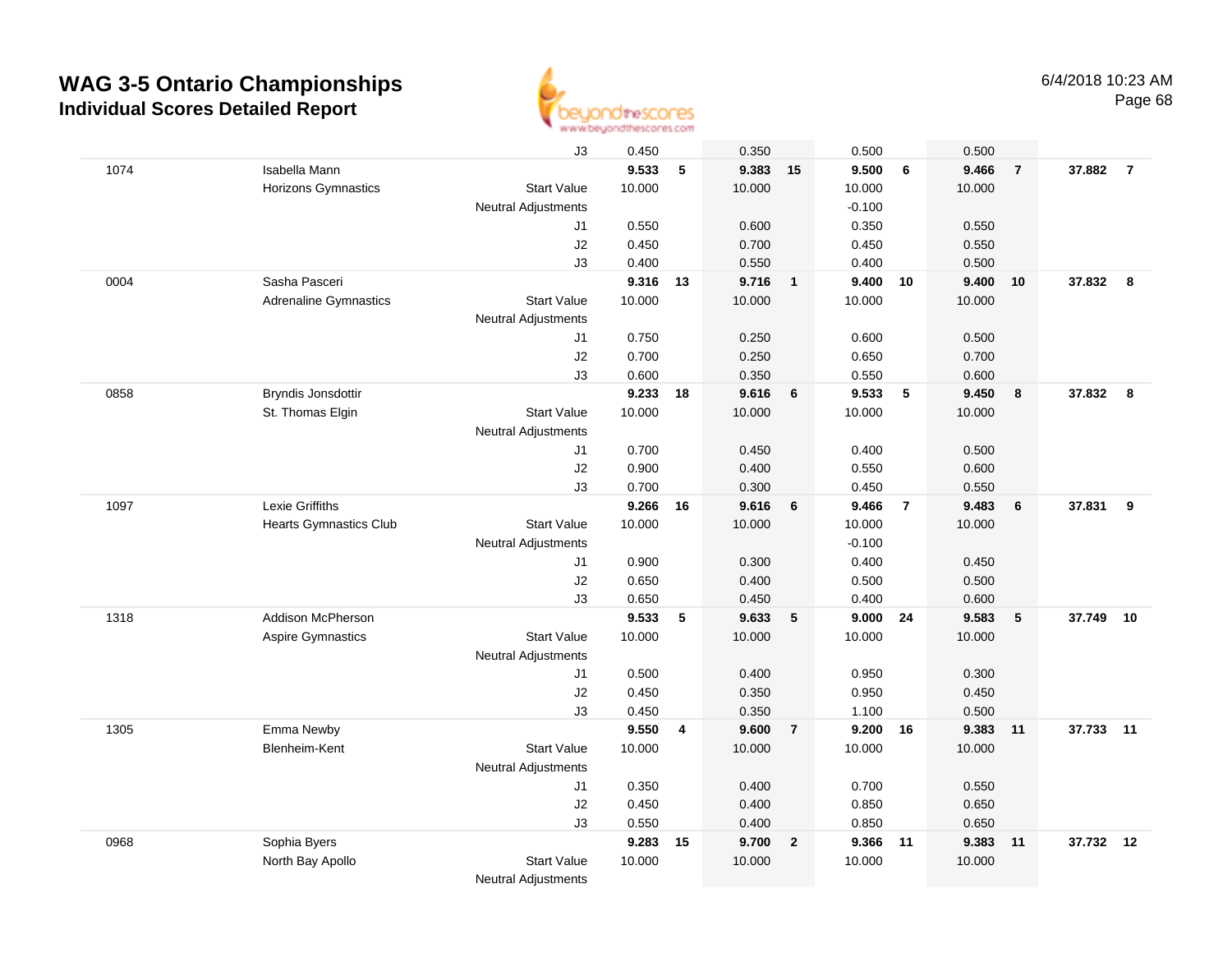

|      |                                  | J1                         | 0.700  |                | 0.300    | 0.650                   |                | 0.600  |                |           |    |
|------|----------------------------------|----------------------------|--------|----------------|----------|-------------------------|----------------|--------|----------------|-----------|----|
|      |                                  | J2                         | 0.750  |                |          | 0.550                   |                | 0.750  |                |           |    |
|      |                                  | J3                         | 0.700  |                |          | 0.700                   |                | 0.500  |                |           |    |
| 1020 | Nikki Tulk                       |                            | 9.483  | $\overline{7}$ | 9.600    | 9.433<br>$\overline{7}$ | 9              | 9.200  | 17             | 37.716 13 |    |
|      | <b>Lindsay Gymnastics Centre</b> | <b>Start Value</b>         | 10.000 |                | 10.000   | 10.000                  |                | 10.000 |                |           |    |
|      |                                  | <b>Neutral Adjustments</b> |        |                |          |                         |                |        |                |           |    |
|      |                                  | J1                         | 0.550  |                | 0.500    | 0.500                   |                | 0.850  |                |           |    |
|      |                                  | J2                         | 0.600  |                | 0.400    | 0.600                   |                | 0.900  |                |           |    |
|      |                                  | J3                         | 0.400  |                | 0.300    | 0.600                   |                | 0.650  |                |           |    |
| 1172 | Ella Chen                        |                            | 9.300  | 14             | 9.316 19 | 9.233                   | 15             | 9.666  | $\overline{1}$ | 37.515 14 |    |
|      | <b>Gold Medal Gymnastics</b>     | <b>Start Value</b>         | 10.000 |                | 10.000   | 10.000                  |                | 10.000 |                |           |    |
|      |                                  | Neutral Adjustments        |        |                |          |                         |                |        |                |           |    |
|      |                                  | J1                         | 0.700  |                | 0.700    | 0.600                   |                | 0.300  |                |           |    |
|      |                                  | J2                         | 0.700  |                | 0.700    | 0.800                   |                | 0.300  |                |           |    |
|      |                                  | J3                         | 0.700  |                | 0.650    | 0.900                   |                | 0.400  |                |           |    |
| 1179 | Ava Augustin                     |                            | 9.333  | 12             | 9.333 18 | 9.433                   | $_{9}$         | 9.400  | 10             | 37.499    | 15 |
|      | <b>Global Gymnastics</b>         | <b>Start Value</b>         | 10.000 |                | 10.000   | 10.000                  |                | 10.000 |                |           |    |
|      |                                  | Neutral Adjustments        |        |                |          |                         |                |        |                |           |    |
|      |                                  | J1                         | 0.750  |                | 0.850    | 0.550                   |                | 0.600  |                |           |    |
|      |                                  | J2                         | 0.650  |                | 0.500    | 0.550                   |                | 0.500  |                |           |    |
|      |                                  | J3                         | 0.600  |                | 0.650    | 0.600                   |                | 0.700  |                |           |    |
| 0813 | Courtney Charlton                |                            | 9.300  | 14             | 9.600    | $\overline{7}$<br>9.300 | 13             | 9.266  | -14            | 37,466    | 16 |
|      | <b>Twisters Gymnastics Club</b>  | <b>Start Value</b>         | 10.000 |                | 10.000   | 10.000                  |                | 10.000 |                |           |    |
|      |                                  | <b>Neutral Adjustments</b> |        |                |          |                         |                |        |                |           |    |
|      |                                  | J1                         | 0.600  |                | 0.450    | 0.650                   |                | 0.750  |                |           |    |
|      |                                  | J2                         | 0.700  |                | 0.300    | 0.800                   |                | 0.800  |                |           |    |
|      |                                  | J3                         | 0.800  |                | 0.450    | 0.650                   |                | 0.650  |                |           |    |
| 0872 | Hope MacGregor                   |                            | 9.166  | 19             | 9.216 23 | 9.586                   | $\overline{4}$ | 9.466  | $\overline{7}$ | 37.434    | 17 |
|      | Smiths Falls Gym Stars           | <b>Start Value</b>         | 10.000 |                | 10.000   | 10.000                  |                | 10.000 |                |           |    |
|      |                                  | Neutral Adjustments        |        |                |          |                         |                |        |                |           |    |
|      |                                  | J1                         | 0.800  |                | 0.600    | 0.340                   |                | 0.400  |                |           |    |
|      |                                  | J2                         | 0.850  |                | 0.950    | 0.400                   |                | 0.600  |                |           |    |
|      |                                  | J3                         | 0.850  |                | 0.800    | 0.500                   |                | 0.600  |                |           |    |
| 1306 | Ryver Sorka                      |                            | 9.400  | 11             | 9.550    | 10                      | 9.116 18       | 9.350  | 12             | 37.416    | 18 |
|      | Blenheim-Kent                    | <b>Start Value</b>         | 10.000 |                | 10.000   | 10.000                  |                | 10.000 |                |           |    |
|      |                                  | Neutral Adjustments        |        |                |          |                         |                |        |                |           |    |
|      |                                  | J1                         | 0.700  |                | 0.400    | 0.900                   |                | 0.550  |                |           |    |
|      |                                  | J2                         | 0.600  |                | 0.400    | 0.950                   |                | 0.800  |                |           |    |
|      |                                  | J3                         | 0.500  |                | 0.550    | 0.800                   |                | 0.600  |                |           |    |
| 1180 | Caterina Cesaria                 |                            | 9.316  | - 13           | 9.650    | 8.900<br>4              | 26             | 9.433  | 9              | 37.299    | 19 |
|      |                                  |                            |        |                |          |                         |                |        |                |           |    |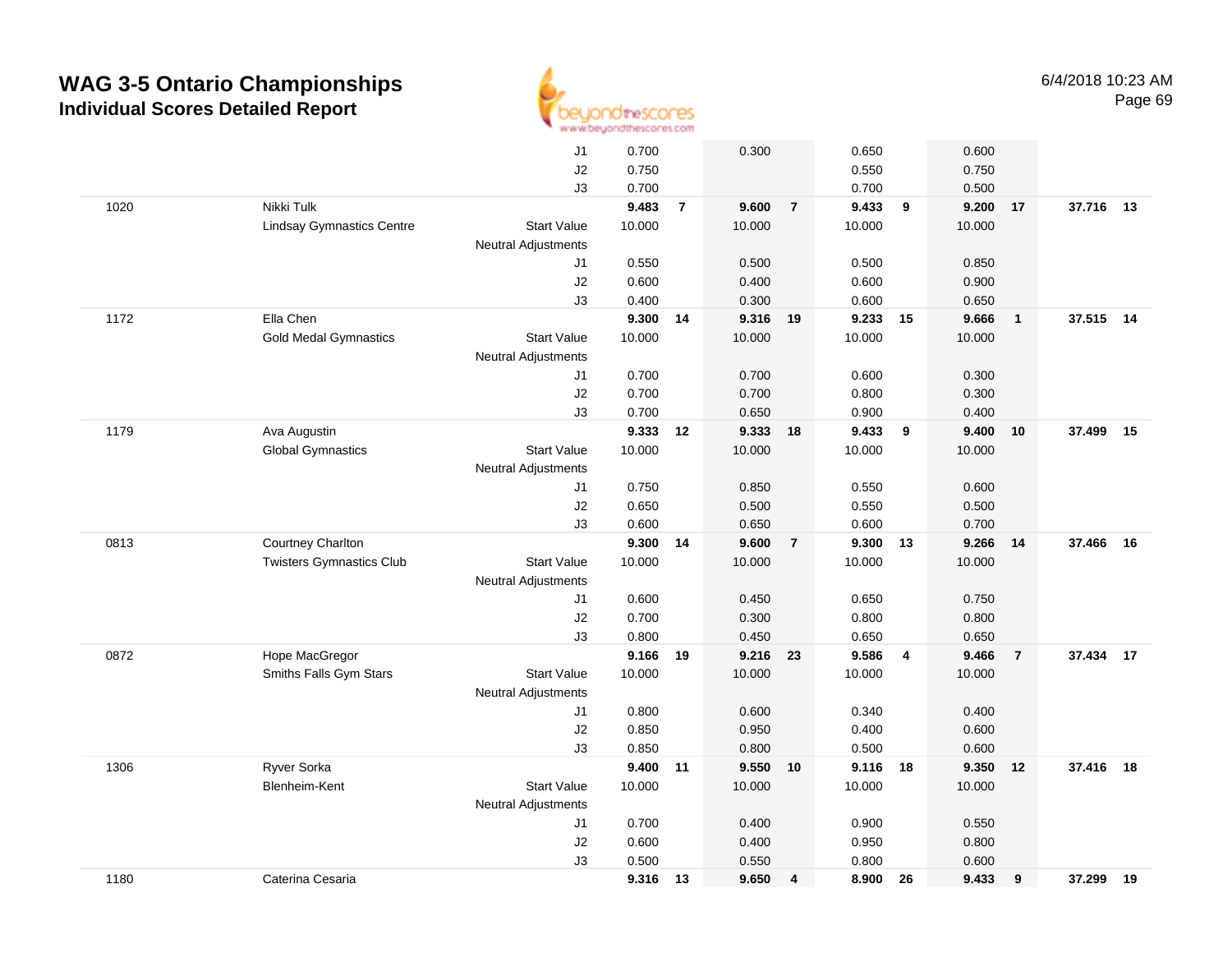

|      | <b>Global Gymnastics</b>        | <b>Start Value</b>               | 10.000         |                | 10.000            |    | 10.000         |                         | 10.000         |                |           |  |
|------|---------------------------------|----------------------------------|----------------|----------------|-------------------|----|----------------|-------------------------|----------------|----------------|-----------|--|
|      |                                 | <b>Neutral Adjustments</b><br>J1 | 0.650          |                | 0.250             |    | 1.050          |                         | 0.500          |                |           |  |
|      |                                 | J2                               | 0.700          |                | 0.350             |    | 1.100          |                         | 0.650          |                |           |  |
|      |                                 | J3                               | 0.700          |                | 0.450             |    | 1.150          |                         | 0.550          |                |           |  |
| 0841 | Natalie Comeau                  |                                  | 9.300 14       |                | 9.200 24          |    | 9.600          | $\overline{\mathbf{3}}$ | 9.166          | 18             | 37.266 20 |  |
|      | Toronto Premier Gym Club        | <b>Start Value</b>               | 10.000         |                | 10.000            |    | 10.000         |                         | 10.000         |                |           |  |
|      |                                 | <b>Neutral Adjustments</b>       |                |                |                   |    |                |                         |                |                |           |  |
|      |                                 | J1                               | 0.700          |                | 0.700             |    | 0.400          |                         | 0.750          |                |           |  |
|      |                                 | J2                               | 0.800          |                | 1.000             |    | 0.400          |                         | 0.950          |                |           |  |
|      |                                 | J3                               | 0.600          |                | 0.700             |    | 0.400          |                         | 0.800          |                |           |  |
| 1174 | <b>Alexis Cluckie</b>           |                                  | 9.500          | 6              | 9.333             | 18 | 9.450          | $\boldsymbol{8}$        | 8.983          | 22             | 37.266 20 |  |
|      | <b>Grand River Gymmies</b>      | <b>Start Value</b>               | 10.000         |                | 10.000            |    | 10.000         |                         | 10.000         |                |           |  |
|      |                                 | <b>Neutral Adjustments</b>       |                |                |                   |    |                |                         |                |                |           |  |
|      |                                 | J1                               | 0.550          |                | 0.600             |    | 0.500          |                         | 1.050          |                |           |  |
|      |                                 | J2                               | 0.500          |                | 0.700             |    | 0.600          |                         | 1.100          |                |           |  |
|      |                                 | J3                               | 0.450          |                | 0.700             |    | 0.550          |                         | 0.900          |                |           |  |
| 1212 | Madelyn Ellis                   |                                  | 9.416 10       |                | 9.500 12          |    | 9.116 18       |                         | 9.216          | 16             | 37.248 21 |  |
|      | <b>Futures Gymnastics Laird</b> | Start Value                      | 10.000         |                | 10.000            |    | 10.000         |                         | 10.000         |                |           |  |
|      |                                 | <b>Neutral Adjustments</b>       |                |                |                   |    |                |                         |                |                |           |  |
|      |                                 | J1                               | 0.600          |                | 0.600             |    | 0.950          |                         | 0.800          |                |           |  |
|      |                                 | J2                               | 0.550          |                | 0.500             |    | 0.750          |                         | 0.900          |                |           |  |
|      |                                 | J3                               | 0.600          |                | 0.400             |    | 0.950          |                         | 0.650          |                |           |  |
| 0829 | Kaitlin Tofts                   |                                  | 9.400 11       |                | 9.033             | 26 | 9.116          | 18                      | 9.633          | $\overline{2}$ | 37.182 22 |  |
|      | <b>Trillium GC</b>              | <b>Start Value</b>               | 10.000         |                | 10.000            |    | 10.000         |                         | 10.000         |                |           |  |
|      |                                 | <b>Neutral Adjustments</b>       |                |                |                   |    |                |                         |                |                |           |  |
|      |                                 | J1                               | 0.500          |                | 0.900             |    | 0.900          |                         | 0.350          |                |           |  |
|      |                                 | J2                               | 0.700          |                | 0.900             |    | 0.750          |                         | 0.350          |                |           |  |
|      |                                 | J3                               | 0.600          |                | 1.100             |    | 1.000          |                         | 0.400          |                |           |  |
| 0005 | Cadence Skimming                |                                  | 9.616          | $\overline{2}$ | 9.366 16          |    | 9.083 20       |                         | 9.100          | 20             | 37.165 23 |  |
|      | <b>Adrenaline Gymnastics</b>    | <b>Start Value</b>               | 10.000         |                | 10.000            |    | 10.000         |                         | 10.000         |                |           |  |
|      |                                 | Neutral Adjustments              |                |                |                   |    |                |                         |                |                |           |  |
|      |                                 | J1                               | 0.400          |                | 0.500             |    | 0.850          |                         | 0.900          |                |           |  |
|      |                                 | J2                               | 0.350          |                | 0.600             |    | 0.950          |                         | 0.950          |                |           |  |
| 0826 | Camille Vega                    | J3                               | 0.400<br>9.250 | 17             | 0.800<br>9.416 13 |    | 0.950<br>9.050 | 22                      | 0.850<br>9.316 | 13             | 37.032 24 |  |
|      | <b>Tristar Gymnastics Club</b>  | <b>Start Value</b>               | 10.000         |                | 10.000            |    | 10.000         |                         | 10.000         |                |           |  |
|      |                                 | <b>Neutral Adjustments</b>       |                |                |                   |    |                |                         |                |                |           |  |
|      |                                 | J1                               | 0.750          |                | 0.600             |    | 0.950          |                         | 0.750          |                |           |  |
|      |                                 | J2                               | 0.800          |                | 0.500             |    | 0.900          |                         | 0.650          |                |           |  |
|      |                                 |                                  |                |                |                   |    |                |                         |                |                |           |  |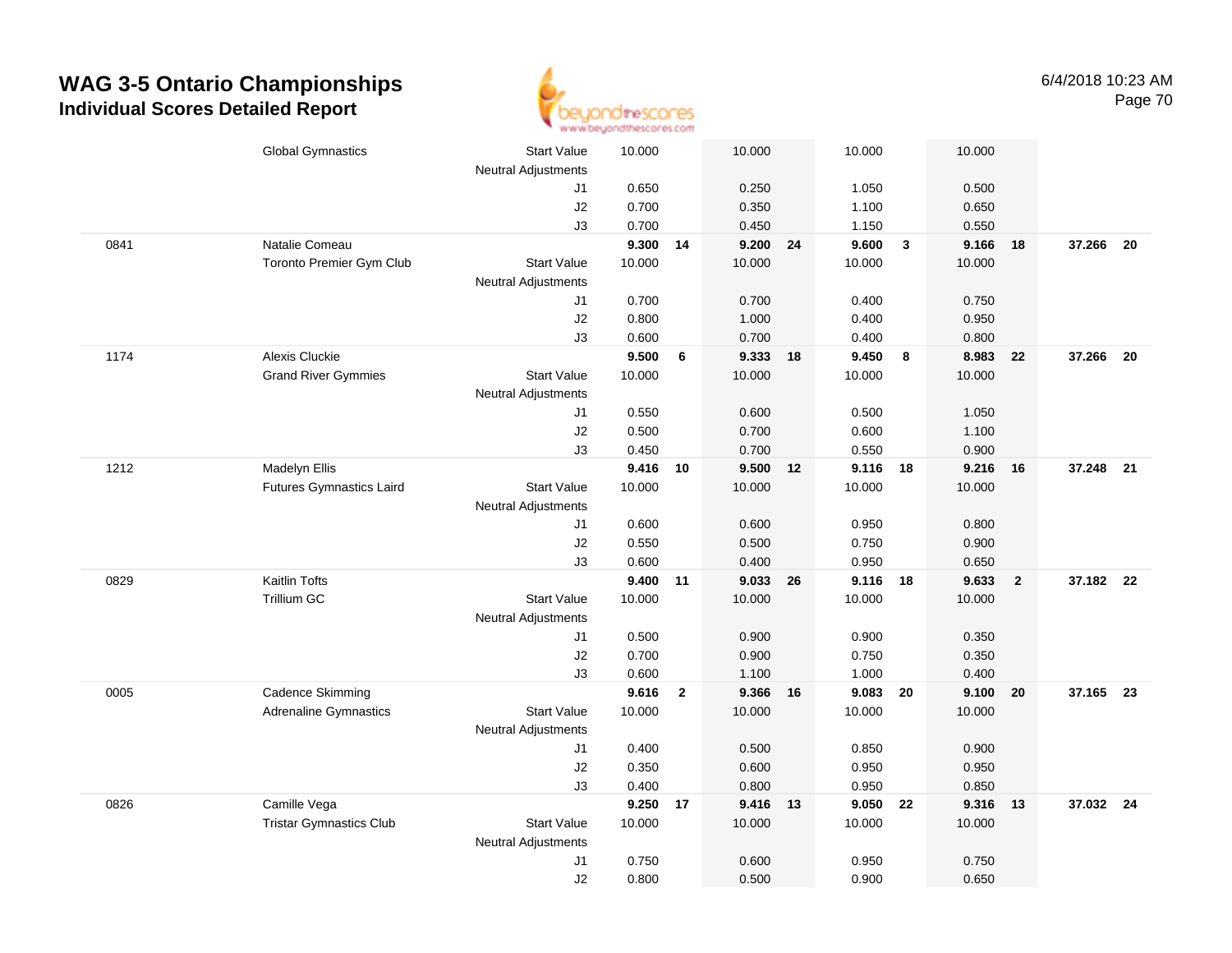

Page 71

|      |                                 | J3                         | 0.700  |                | 0.650    |    | 1.000          |                | 0.650          |      |           |      |
|------|---------------------------------|----------------------------|--------|----------------|----------|----|----------------|----------------|----------------|------|-----------|------|
| 0916 | Alexa Proulx                    |                            | 9.316  | 13             | 9.383    | 15 | 9.133          | 17             | 9.116          | 19   | 36.948    | 25   |
|      | Quinte Bay                      | <b>Start Value</b>         | 10.000 |                | 10.000   |    | 10.000         |                | 10.000         |      |           |      |
|      |                                 | <b>Neutral Adjustments</b> |        |                |          |    |                |                |                |      |           |      |
|      |                                 | J1                         | 0.800  |                | 0.700    |    | 0.800          |                | 0.900          |      |           |      |
|      |                                 | J2                         | 0.650  |                | 0.600    |    | 0.850          |                | 0.950          |      |           |      |
|      |                                 | J3                         | 0.600  |                | 0.550    |    | 0.950          |                | 0.800          |      |           |      |
| 1262 | Madeline Hibberd                |                            | 9.483  | $\overline{7}$ | 9.100    | 25 | 9.000          | 24             | 9.350          | 12   | 36.933    | - 26 |
|      | Corona Competitive              | <b>Start Value</b>         | 10.000 |                | 10.000   |    | 10.000         |                | 10.000         |      |           |      |
|      |                                 | <b>Neutral Adjustments</b> |        |                |          |    |                |                |                |      |           |      |
|      |                                 | J1                         | 0.450  |                | 0.700    |    | 0.900          |                | 0.650          |      |           |      |
|      |                                 | J2                         | 0.500  |                | 0.900    |    | 1.000          |                | 0.800          |      |           |      |
|      |                                 | J3                         | 0.600  |                | 1.100    |    | 1.100          |                | 0.500          |      |           |      |
| 1253 | Sirea Rear                      |                            | 9.483  | $\overline{7}$ | 9.266 21 |    | 9.233 15       |                | 8.950 23       |      | 36.932 27 |      |
|      | Dancemakers Gymnastics          | <b>Start Value</b>         | 10.000 |                | 10.000   |    | 10.000         |                | 10.000         |      |           |      |
|      |                                 | Neutral Adjustments        |        |                |          |    |                |                |                |      |           |      |
|      |                                 | J1                         | 0.450  |                | 0.800    |    | 0.700          |                | 1.050          |      |           |      |
|      |                                 | J2                         | 0.500  |                | 0.700    |    | 0.850          |                | 1.100          |      |           |      |
|      |                                 | J3                         | 0.600  |                | 0.700    |    | 0.750          |                | 1.000          |      |           |      |
| 0793 | Kaylee Adolphus                 |                            | 9.400  | 11             | 9.283    | 20 | 9.066          | - 21           | 9.083 21       |      | 36.832 28 |      |
|      | Vaughan Gymnastics Club         | <b>Start Value</b>         | 10.000 |                | 10.000   |    | 10.000         |                | 10.000         |      |           |      |
|      |                                 | <b>Neutral Adjustments</b> | 0.500  |                | 0.600    |    |                |                |                |      |           |      |
|      |                                 | J1<br>J2                   | 0.650  |                | 0.700    |    | 0.900<br>0.900 |                | 1.000<br>0.950 |      |           |      |
|      |                                 | J3                         | 0.650  |                | 0.850    |    | 1.000          |                | 0.800          |      |           |      |
| 0937 | Abigail Clark                   |                            | 9.150  | 20             | 9.400    | 14 | 9.466          | $\overline{7}$ | 8.816          | - 26 | 36.832 28 |      |
|      | <b>Ottawa Gymnastics Centre</b> | <b>Start Value</b>         | 10.000 |                | 10.000   |    | 10.000         |                | 10.000         |      |           |      |
|      |                                 | Neutral Adjustments        |        |                |          |    |                |                |                |      |           |      |
|      |                                 | J1                         | 0.900  |                | 0.500    |    | 0.500          |                | 1.250          |      |           |      |
|      |                                 | J2                         | 0.900  |                | 0.500    |    | 0.550          |                | 1.200          |      |           |      |
|      |                                 | J3                         | 0.750  |                | 0.800    |    | 0.550          |                | 1.100          |      |           |      |
| 1223 | Alexandria Baker                |                            | 9.316  | 13             | 9.250    | 22 | 9.200 16       |                | 8.950 23       |      | 36.716    | 29   |
|      | <b>Futures Gymnastics Laird</b> | <b>Start Value</b>         | 10.000 |                | 10.000   |    | 10.000         |                | 10.000         |      |           |      |
|      |                                 | Neutral Adjustments        |        |                |          |    |                |                |                |      |           |      |
|      |                                 | J1                         | 0.800  |                | 0.700    |    | 0.750          |                | 1.000          |      |           |      |
|      |                                 | J2                         | 0.750  |                | 0.900    |    | 0.750          |                | 1.200          |      |           |      |
|      |                                 | J3                         | 0.500  |                | 0.650    |    | 0.900          |                | 0.950          |      |           |      |
| 1032 | Alana DiPaola                   |                            | 9.466  | 8              | 9.200    | 24 | 8.566          | 29             | 9.450          | 8    | 36.682    | 30   |
|      | <b>KSG Aurora</b>               | <b>Start Value</b>         | 10.000 |                | 10.000   |    | 10.000         |                | 10.000         |      |           |      |
|      |                                 | <b>Neutral Adjustments</b> |        |                |          |    |                |                |                |      |           |      |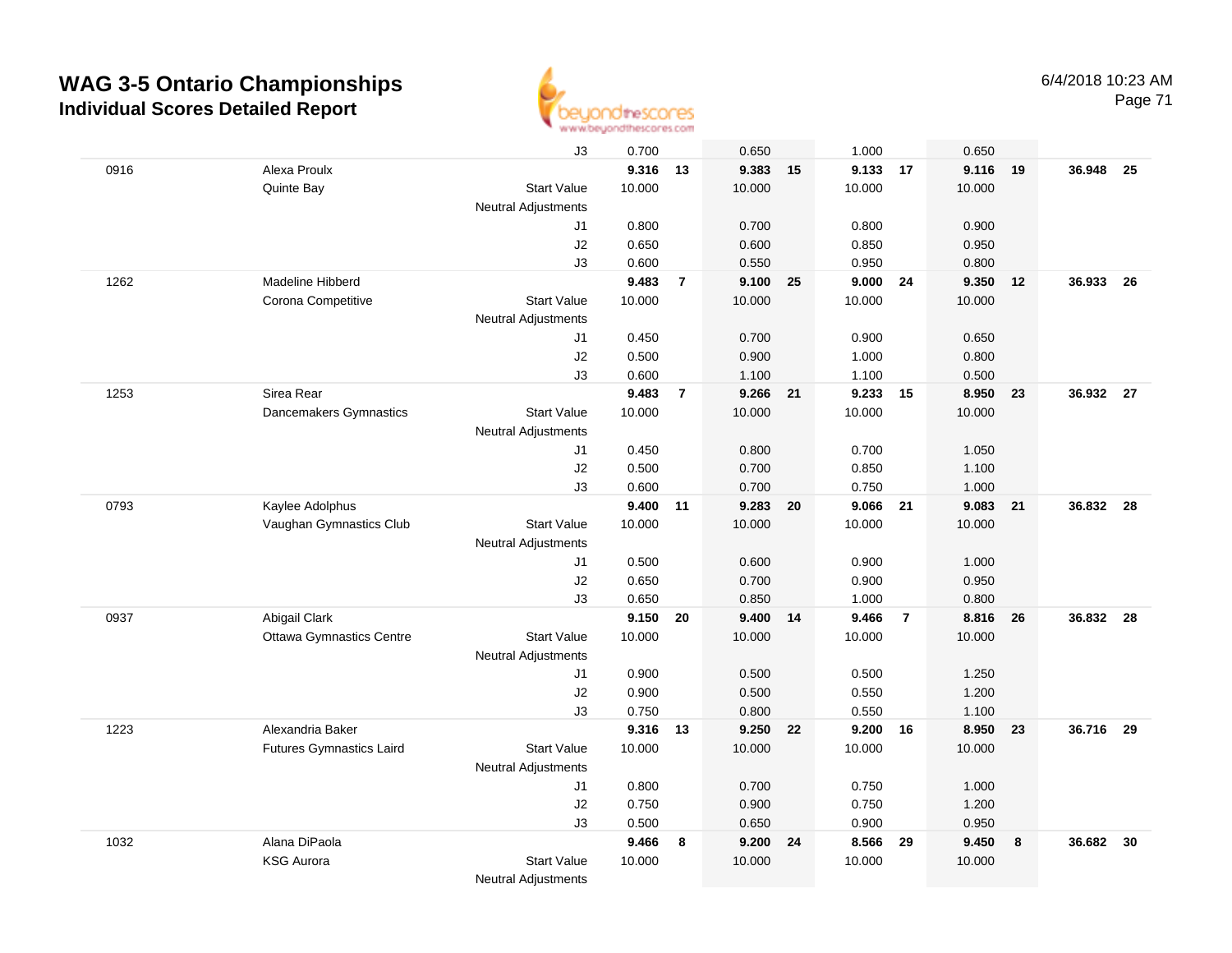

|      |                                    |                            | to as an executive security service was even a |    |          |    |          |    |        |    |           |      |
|------|------------------------------------|----------------------------|------------------------------------------------|----|----------|----|----------|----|--------|----|-----------|------|
|      |                                    | J1                         | 0.500                                          |    | 0.800    |    | 1.400    |    | 0.450  |    |           |      |
|      |                                    | J2                         | 0.600                                          |    | 0.900    |    | 1.350    |    | 0.650  |    |           |      |
|      |                                    | J3                         | 0.500                                          |    | 0.700    |    | 1.550    |    | 0.550  |    |           |      |
| 1151 | Dorothy Foulser                    |                            | 9.266                                          | 16 | 9.216 23 |    | 9.083 20 |    | 8.866  | 25 | 36.431 31 |      |
|      | <b>Gymnastics Energy</b>           | <b>Start Value</b>         | 10.000                                         |    | 10.000   |    | 10.000   |    | 10.000 |    |           |      |
|      |                                    | <b>Neutral Adjustments</b> |                                                |    |          |    |          |    |        |    |           |      |
|      |                                    | J1                         | 0.750                                          |    | 0.700    |    | 0.850    |    | 1.300  |    |           |      |
|      |                                    | J2                         | 0.700                                          |    | 0.900    |    | 0.950    |    | 1.200  |    |           |      |
|      |                                    | J3                         | 0.750                                          |    | 0.750    |    | 0.950    |    | 0.900  |    |           |      |
| 0814 | <b>Talor Coulter</b>               |                            | 9.450                                          | 9  | 8.766 27 |    | 8.850    | 28 | 9.350  | 12 | 36.416    | 32   |
|      | <b>Twisters Gymnastics Club</b>    | <b>Start Value</b>         | 10.000                                         |    | 10.000   |    | 10.000   |    | 10.000 |    |           |      |
|      |                                    | Neutral Adjustments        |                                                |    |          |    |          |    |        |    |           |      |
|      |                                    | J1                         | 0.500                                          |    | 1.000    |    | 1.200    |    | 0.600  |    |           |      |
|      |                                    | J2                         | 0.600                                          |    | 1.300    |    | 1.050    |    | 0.750  |    |           |      |
|      |                                    | J3                         | 0.550                                          |    | 1.400    |    | 1.200    |    | 0.600  |    |           |      |
| 1218 | Sophie Jean                        |                            | 9.250                                          | 17 | 9.250    | 22 | 9.016 23 |    | 8.883  | 24 | 36.399    | 33   |
|      | Forest City Gym Club               | <b>Start Value</b>         | 10.000                                         |    | 10.000   |    | 10.000   |    | 10.000 |    |           |      |
|      |                                    | <b>Neutral Adjustments</b> |                                                |    |          |    |          |    |        |    |           |      |
|      |                                    | J1                         | 0.850                                          |    | 0.700    |    | 1.000    |    | 1.200  |    |           |      |
|      |                                    | J2                         | 0.700                                          |    | 0.750    |    | 0.950    |    | 1.150  |    |           |      |
|      |                                    | J3                         | 0.700                                          |    | 0.800    |    | 1.000    |    | 1.000  |    |           |      |
| 0952 | Ini Banjoko                        |                            | 9.116                                          | 21 | 9.350    | 17 | 9.100    | 19 | 8.666  | 27 | 36.232    | 34   |
|      | Oakville Gymnastics Club           | <b>Start Value</b>         | 10.000                                         |    | 10.000   |    | 10.000   |    | 10.000 |    |           |      |
|      |                                    | Neutral Adjustments        |                                                |    |          |    |          |    |        |    |           |      |
|      |                                    | J1                         | 0.950                                          |    | 0.550    |    | 0.850    |    | 1.300  |    |           |      |
|      |                                    | J2                         | 0.950                                          |    | 0.700    |    | 0.950    |    | 1.250  |    |           |      |
|      |                                    | J3                         | 0.750                                          |    | 0.700    |    | 0.900    |    | 1.450  |    |           |      |
| 1008 | Andrea Hung                        |                            | 9.166                                          | 19 | 8.633    | 28 | 8.933    | 25 | 9.233  | 15 | 35.965    | - 35 |
|      | Loyalist Gymnastics Club           | <b>Start Value</b>         | 10.000                                         |    | 10.000   |    | 10.000   |    | 10.000 |    |           |      |
|      |                                    | <b>Neutral Adjustments</b> |                                                |    |          |    |          |    |        |    |           |      |
|      |                                    | J1                         | 0.900                                          |    | 1.400    |    | 1.100    |    | 0.850  |    |           |      |
|      |                                    | J2                         | 0.800                                          |    | 1.300    |    | 1.000    |    | 0.850  |    |           |      |
|      |                                    | J3                         | 0.800                                          |    | 1.400    |    | 1.100    |    | 0.600  |    |           |      |
| 0887 | Alexandra Stratulat                |                            | 9.283                                          | 15 | 9.266 21 |    | 9.316 12 |    | 8.000  | 28 | 35.865 36 |      |
|      | <b>Shenderey Gymnastics Centre</b> | <b>Start Value</b>         | 10.000                                         |    | 10.000   |    | 10.000   |    | 10.000 |    |           |      |
|      |                                    | <b>Neutral Adjustments</b> |                                                |    |          |    |          |    |        |    |           |      |
|      |                                    | J1                         | 0.750                                          |    | 0.700    |    | 0.650    |    | 2.100  |    |           |      |
|      |                                    | J2                         | 0.700                                          |    | 0.650    |    | 0.650    |    | 1.950  |    |           |      |
|      |                                    | J3                         | 0.700                                          |    | 0.850    |    | 0.750    |    | 1.950  |    |           |      |
| 1150 | Avery Azzopardi                    |                            | 9.333 12                                       |    | 8.516    | 29 | 8.883    | 27 | 8.883  | 24 | 35.615 37 |      |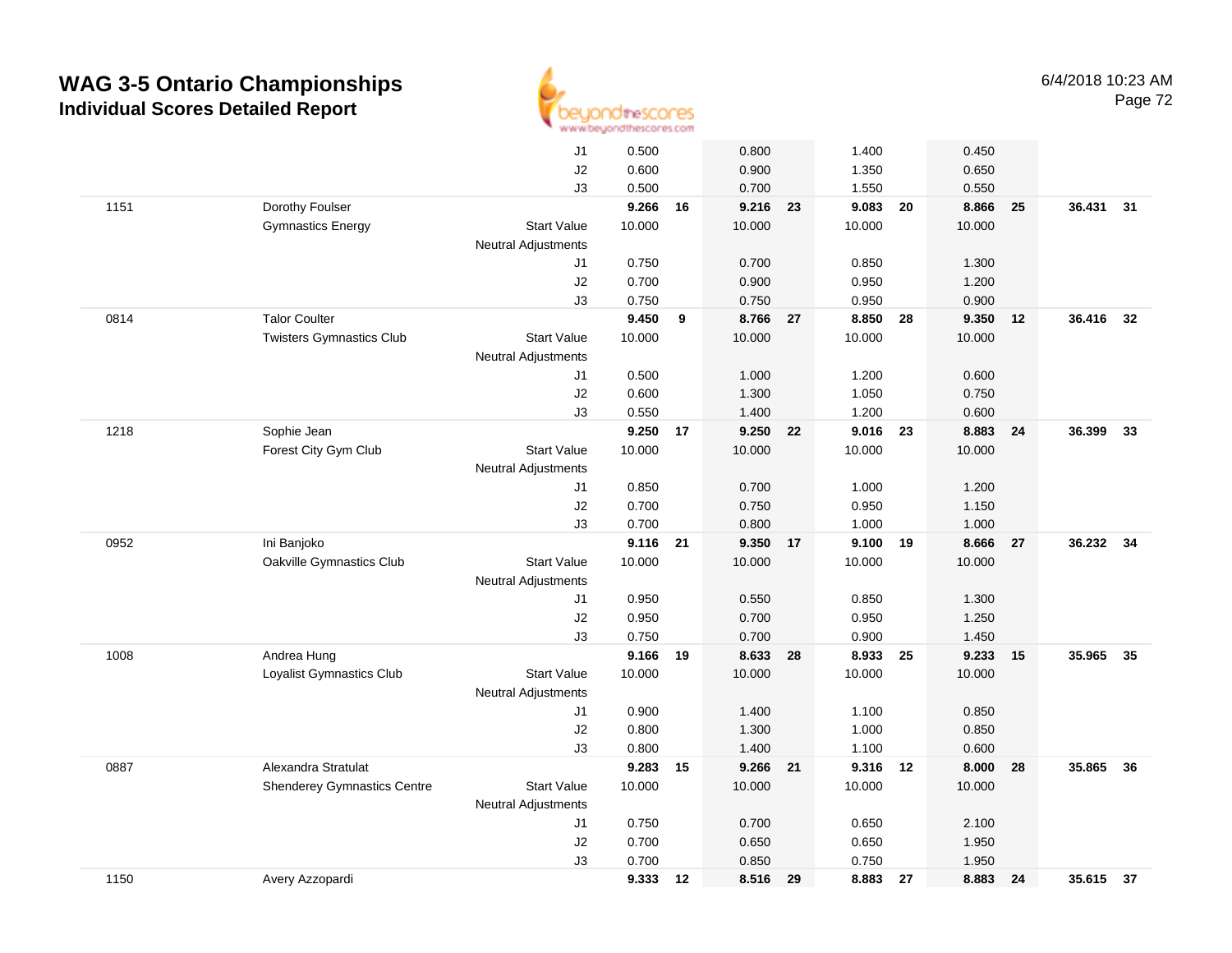

#### 6/4/2018 10:23 AMPage 73

| <b>Gymnastics Energy</b> | <b>Start Value</b><br><b>Neutral Adjustments</b> | 10.000         | 10.000       | 10.000         | 10.000         |  |
|--------------------------|--------------------------------------------------|----------------|--------------|----------------|----------------|--|
|                          | ا ل                                              | 0.750          | .500         | 1.100          | 1.200          |  |
|                          | J2<br>J3                                         | 0.650<br>0.600 | .400<br>.550 | 1.000<br>1.250 | 1.100<br>1.050 |  |

#### **Gymnastics Ontario Level 3**

**ID League ID Name VT # UB # BB # FX # AA #** 0795 Samantha Alves **9.616 <sup>7</sup> 9.666 <sup>3</sup> 9.550 <sup>6</sup> 9.833 <sup>2</sup> 38.665 <sup>1</sup>** Whitby Gymnastics Start Valuee 10.000 10.000 10.000 10.000 Neutral Adjustments J1 0.350 0.400 0.450 0.200 J2 0.350 0.300 0.450 0.100 J3 0.450 0.300 0.450 0.200 1320 Madelyn McCarthy **9.533 <sup>9</sup> 9.533 <sup>10</sup> 9.683 <sup>3</sup> 9.850 <sup>1</sup> 38.599 <sup>2</sup>** Alliston Gymnastics Clubb 3tart Value 10.000 10.000 10.000 10.000 10.000 Neutral Adjustments J1 0.400 0.500 0.400 0.100 J2 0.600 0.500 0.250 0.200 J3 0.400 0.400 0.300 0.150 1116 Evelyn Ogilvie **9.633 <sup>6</sup> 9.583 <sup>7</sup> 9.700 <sup>2</sup> 9.650 <sup>9</sup> 38.566 <sup>3</sup>** Gyros Gymnastics Start Valuee 10.000 10.000 10.000 10.000 Neutral Adjustments J1 0.350 0.400 0.300 0.350 J2 0.350 0.450 0.300 0.200 J3 0.400 0.400 0.300 0.500 1057 Rhya Pereira **9.616 <sup>7</sup> 9.666 <sup>3</sup> 9.483 <sup>8</sup> 9.683 <sup>7</sup> 38.448 <sup>4</sup>** Kingston Gymnastics Start Valuee 10.000 10.000 10.000 10.000 Neutral Adjustments J1 0.400 0.300 0.550 0.350 J2 0.450 0.300 0.500 0.200 J3 0.300 0.400 0.500 0.400 0935 Julia Teng **9.866 <sup>1</sup> 9.666 <sup>3</sup> 9.183 <sup>15</sup> 9.666 <sup>8</sup> 38.381 <sup>5</sup>** Pickering Athletic Centre Start Value 10.000 10.000 10.000 10.000 Neutral Adjustments J1 0.150 0.400 0.850 0.300 J2 0.150 0.300 0.750 0.400 J30.100 0.300 0.850 0.300

**Age 10 C**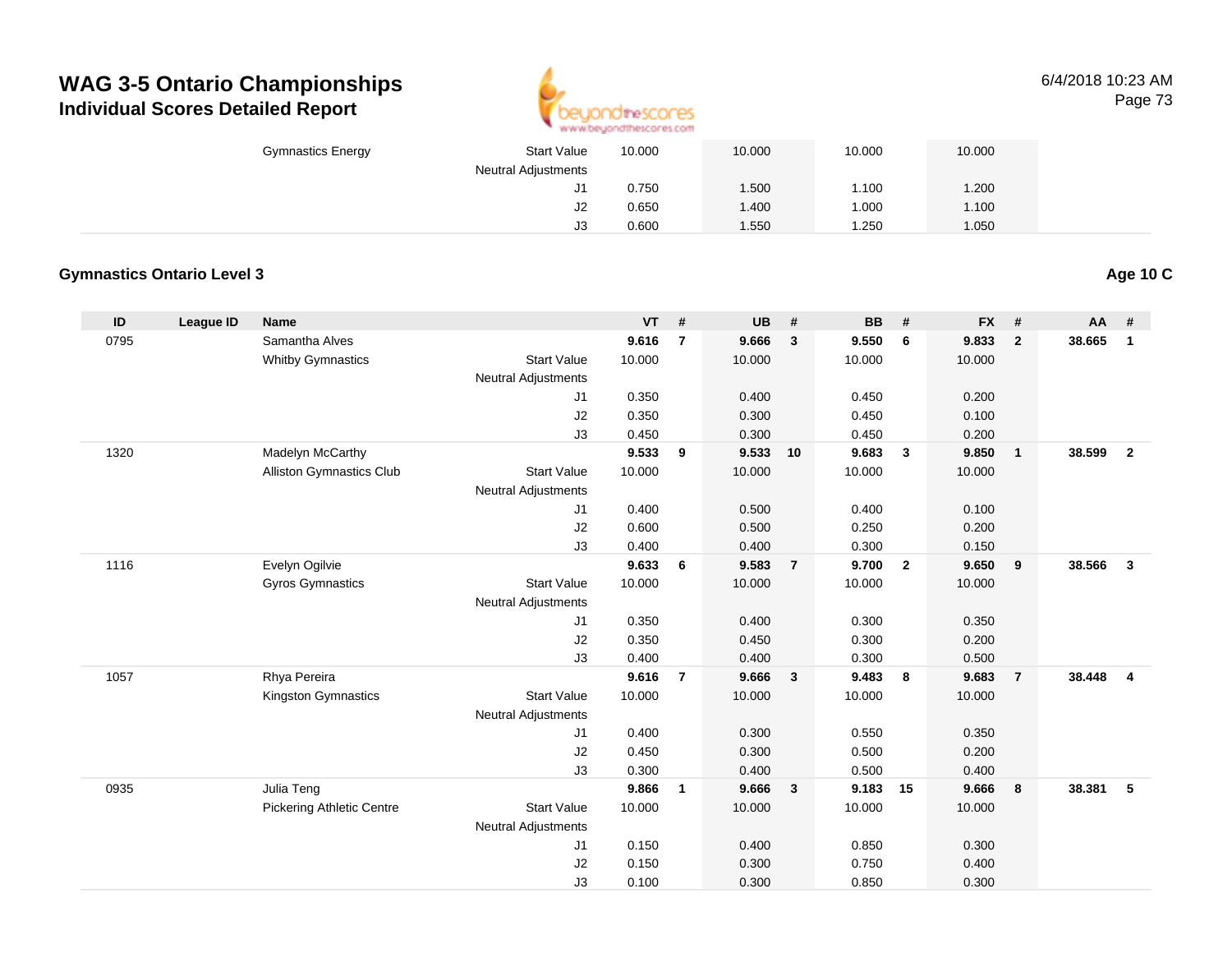

| 1331 | Kayla Greener                   |                            | 9.600          | 8                       | 9.500          | 12             | 9.550          | - 6            | 9.683          | $\overline{7}$          | 38.333 | - 6            |
|------|---------------------------------|----------------------------|----------------|-------------------------|----------------|----------------|----------------|----------------|----------------|-------------------------|--------|----------------|
|      | Alliston Gymnastics Club        | <b>Start Value</b>         | 10.000         |                         | 10.000         |                | 10.000         |                | 10.000         |                         |        |                |
|      |                                 | <b>Neutral Adjustments</b> |                |                         |                |                |                |                |                |                         |        |                |
|      |                                 | J1                         | 0.450          |                         | 0.550          |                | 0.450          |                | 0.200          |                         |        |                |
|      |                                 | J2                         | 0.450          |                         | 0.500          |                | 0.450          |                | 0.350          |                         |        |                |
|      |                                 | J3                         | 0.300          |                         | 0.450          |                | 0.450          |                | 0.400          |                         |        |                |
| 1082 | Simona Perruzza                 |                            | 9.683          | $\overline{\mathbf{4}}$ | 9.533          | 10             | 9.316          | $-11$          | 9.800          | $\mathbf{3}$            | 38.332 | $\overline{7}$ |
|      | <b>High Flyers Gymnastics</b>   | <b>Start Value</b>         | 10.000         |                         | 10.000         |                | 10.000         |                | 10.000         |                         |        |                |
|      |                                 | <b>Neutral Adjustments</b> |                |                         |                |                |                |                |                |                         |        |                |
|      |                                 | J1                         | 0.350          |                         | 0.550          |                | 0.750          |                | 0.150          |                         |        |                |
|      |                                 | J2                         | 0.300          |                         | 0.450          |                | 0.650          |                | 0.300          |                         |        |                |
|      |                                 | J3                         | 0.300          |                         | 0.400          |                | 0.650          |                | 0.150          |                         |        |                |
| 1005 | Jessica Noganosh                |                            | 9.416          | $-15$                   | 9.750          | $\overline{1}$ | 9.400          | 9              | 9.650          | 9                       | 38.216 | 8              |
|      | Mariposa                        | <b>Start Value</b>         | 10.000         |                         | 10.000         |                | 10.000         |                | 10.000         |                         |        |                |
|      |                                 | <b>Neutral Adjustments</b> |                |                         |                |                |                |                |                |                         |        |                |
|      |                                 | J1                         | 0.500          |                         | 0.300          |                | 0.600          |                | 0.400          |                         |        |                |
|      |                                 | J2                         | 0.600          |                         | 0.200          |                | 0.600          |                | 0.250          |                         |        |                |
|      |                                 | J3                         | 0.650          |                         | 0.250          |                | 0.600          |                | 0.400          |                         |        |                |
| 1354 | Myrna Romero                    |                            | 9.766          | $\overline{2}$          | 9.400          | 16             | 9.283          | 13             | 9.766          | 5                       | 38.215 | 9              |
|      | Aereo Gymnastics Club           | <b>Start Value</b>         | 10.000         |                         | 10.000         |                | 10.000         |                | 10.000         |                         |        |                |
|      |                                 | <b>Neutral Adjustments</b> |                |                         |                |                |                |                |                |                         |        |                |
|      |                                 | J1                         | 0.250          |                         | 0.600          |                | 0.650          |                | 0.200          |                         |        |                |
|      |                                 | J2                         | 0.200          |                         | 0.600          |                | 0.750          |                | 0.300          |                         |        |                |
|      | <b>Hayley Spurvey</b>           | J3                         | 0.250<br>9.500 |                         | 0.600<br>9.566 |                | 0.750<br>9.516 | $\overline{7}$ | 0.200<br>9.600 |                         | 38.182 | 10             |
| 0963 | Northern Stars                  | <b>Start Value</b>         | 10.000         | 11                      | 10.000         | 8              | 10.000         |                | 10.000         | 11                      |        |                |
|      |                                 | <b>Neutral Adjustments</b> |                |                         |                |                |                |                |                |                         |        |                |
|      |                                 | J1                         | 0.500          |                         | 0.500          |                | 0.450          |                | 0.400          |                         |        |                |
|      |                                 | J2                         | 0.500          |                         | 0.400          |                | 0.500          |                | 0.350          |                         |        |                |
|      |                                 | J3                         | 0.500          |                         | 0.400          |                | 0.500          |                | 0.450          |                         |        |                |
| 0993 | Ciara Costa                     |                            | 9.516 10       |                         | 9.616          | 5              | 9.183          | 15             | 9.783          | $\overline{\mathbf{4}}$ | 38.098 | 11             |
|      | <b>Milton Springers</b>         | <b>Start Value</b>         | 10.000         |                         | 10.000         |                | 10.000         |                | 10.000         |                         |        |                |
|      |                                 | <b>Neutral Adjustments</b> |                |                         |                |                |                |                |                |                         |        |                |
|      |                                 | J1                         | 0.550          |                         | 0.400          |                | 0.750          |                | 0.150          |                         |        |                |
|      |                                 | J2                         | 0.400          |                         | 0.400          |                | 0.850          |                | 0.200          |                         |        |                |
|      |                                 | J3                         | 0.500          |                         | 0.350          |                | 0.850          |                | 0.300          |                         |        |                |
| 0842 | Ellery Williamson               |                            | 9.416          | 15                      | 9.550          | 9              | 9.383          | 10             | 9.600          | 11                      | 37.949 | 12             |
|      | <b>Toronto Premier Gym Club</b> | <b>Start Value</b>         | 10.000         |                         | 10.000         |                | 10.000         |                | 10.000         |                         |        |                |
|      |                                 | <b>Neutral Adjustments</b> |                |                         |                |                |                |                |                |                         |        |                |
|      |                                 | J1                         | 0.650          |                         | 0.450          |                | 0.600          |                | 0.500          |                         |        |                |
|      |                                 |                            |                |                         |                |                |                |                |                |                         |        |                |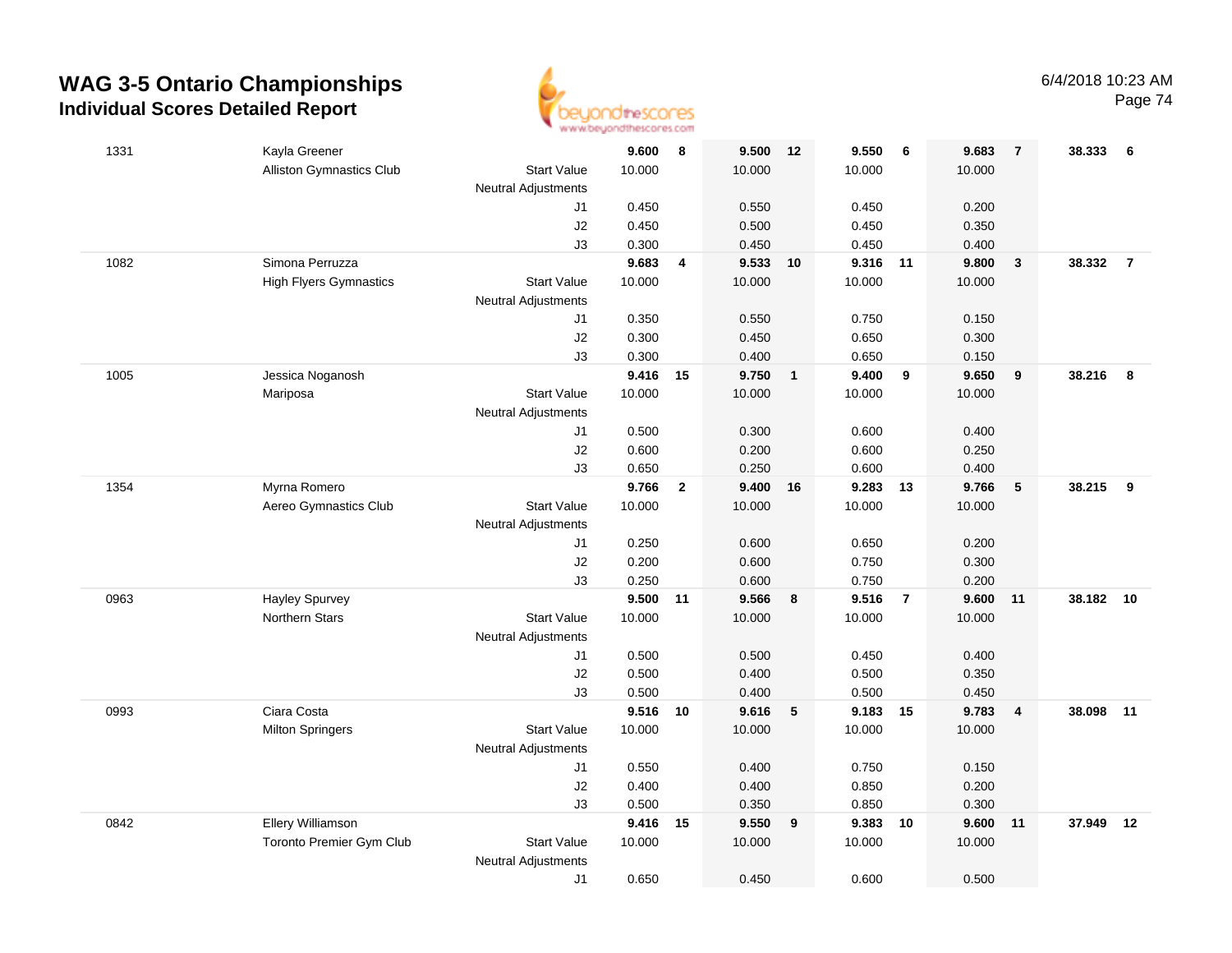

|      |                                 | J2                         | 0.650  |              | 0.500    |                | 0.650    |                | 0.300  |                |           |    |
|------|---------------------------------|----------------------------|--------|--------------|----------|----------------|----------|----------------|--------|----------------|-----------|----|
|      |                                 | J3                         | 0.450  |              | 0.400    |                | 0.600    |                | 0.400  |                |           |    |
| 1191 | Olivia Latham                   |                            | 9.866  | $\mathbf{1}$ | 9.600    | $6\phantom{1}$ | 8.800    | 28             | 9.683  | $\overline{7}$ | 37.949 12 |    |
|      | Georgian Bay Phoenix Gymnastics | <b>Start Value</b>         | 10.000 |              | 10.000   |                | 10.000   |                | 10.000 |                |           |    |
|      |                                 | <b>Neutral Adjustments</b> |        |              |          |                |          |                |        |                |           |    |
|      |                                 | J1                         | 0.150  |              | 0.450    |                | 1.200    |                | 0.400  |                |           |    |
|      |                                 | J2                         | 0.150  |              | 0.350    |                | 1.100    |                | 0.200  |                |           |    |
|      |                                 | J3                         | 0.100  |              | 0.400    |                | 1.300    |                | 0.350  |                |           |    |
| 1229 | Katie Chambers                  |                            | 9.733  | $\mathbf{3}$ | 9.533    | 10             | 9.233    | 14             | 9.433  | 19             | 37.932 13 |    |
|      | Forest City Gym Club            | <b>Start Value</b>         | 10.000 |              | 10.000   |                | 10.000   |                | 10.000 |                |           |    |
|      |                                 | <b>Neutral Adjustments</b> |        |              |          |                |          |                |        |                |           |    |
|      |                                 | J1                         | 0.300  |              | 0.500    |                | 0.800    |                | 0.500  |                |           |    |
|      |                                 | J2                         | 0.200  |              | 0.500    |                | 0.750    |                | 0.600  |                |           |    |
|      |                                 | J3                         | 0.300  |              | 0.400    |                | 0.750    |                | 0.600  |                |           |    |
| 0969 | Carlie Popp                     |                            | 8.983  | 30           | 9.500 12 |                | 9.650    | $\overline{4}$ | 9.783  | $\overline{4}$ | 37.916 14 |    |
|      | North Bay Apollo                | <b>Start Value</b>         | 10.000 |              | 10.000   |                | 10.000   |                | 10.000 |                |           |    |
|      |                                 | <b>Neutral Adjustments</b> |        |              |          |                |          |                |        |                |           |    |
|      |                                 | J1                         | 1.000  |              | 0.600    |                | 0.400    |                | 0.250  |                |           |    |
|      |                                 | J2                         | 1.000  |              | 0.500    |                | 0.300    |                | 0.150  |                |           |    |
|      |                                 | J3                         | 1.050  |              | 0.400    |                | 0.350    |                | 0.250  |                |           |    |
| 1168 | Tessa Alton                     |                            | 9.666  | 5            | 8.783    | 26             | 9.800    | $\overline{1}$ | 9.650  | 9              | 37.899    | 15 |
|      | Greater Napanee GC              | <b>Start Value</b>         | 10.000 |              | 10.000   |                | 10.000   |                | 10.000 |                |           |    |
|      |                                 | <b>Neutral Adjustments</b> |        |              |          |                |          |                |        |                |           |    |
|      |                                 | J1                         | 0.350  |              | 1.350    |                | 0.200    |                | 0.400  |                |           |    |
|      |                                 | J2                         | 0.350  |              | 1.300    |                | 0.200    |                | 0.250  |                |           |    |
|      |                                 | J3                         | 0.300  |              | 1.000    |                | 0.200    |                | 0.400  |                |           |    |
| 1175 | Audrey Yule                     |                            | 9.200  | 24           | 9.483    | 13             | 9.566    | 5              | 9.616  | 10             | 37,865    | 16 |
|      | <b>Grand River Gymmies</b>      | <b>Start Value</b>         | 10.000 |              | 10.000   |                | 10.000   |                | 10.000 |                |           |    |
|      |                                 | <b>Neutral Adjustments</b> |        |              |          |                |          |                |        |                |           |    |
|      |                                 | J1                         | 0.850  |              | 0.500    |                | 0.400    |                | 0.400  |                |           |    |
|      |                                 | J2                         | 0.750  |              | 0.550    |                | 0.450    |                | 0.400  |                |           |    |
|      |                                 | J3                         | 0.800  |              | 0.500    |                | 0.450    |                | 0.350  |                |           |    |
| 0854 | Samantha Silva                  |                            | 9.383  | 17           | 9.466 14 |                | 9.150 17 |                | 9.666  | 8              | 37.665 17 |    |
|      | <b>Synergy Gymnastics</b>       | <b>Start Value</b>         | 10.000 |              | 10.000   |                | 10.000   |                | 10.000 |                |           |    |
|      |                                 | <b>Neutral Adjustments</b> |        |              |          |                |          |                |        |                |           |    |
|      |                                 | J1                         | 0.600  |              | 0.550    |                | 0.800    |                | 0.300  |                |           |    |
|      |                                 | J2                         | 0.600  |              | 0.550    |                | 0.850    |                | 0.300  |                |           |    |
|      |                                 | J3                         | 0.650  |              | 0.500    |                | 0.900    |                | 0.400  |                |           |    |
| 1192 | Zoey McMann                     |                            | 9.633  | 6            | 9.500    | 12             | 8.950    | 21             | 9.533  | 14             | 37.616    | 18 |
|      | Georgian Bay Phoenix Gymnastics | <b>Start Value</b>         | 10.000 |              | 10.000   |                | 10.000   |                | 10.000 |                |           |    |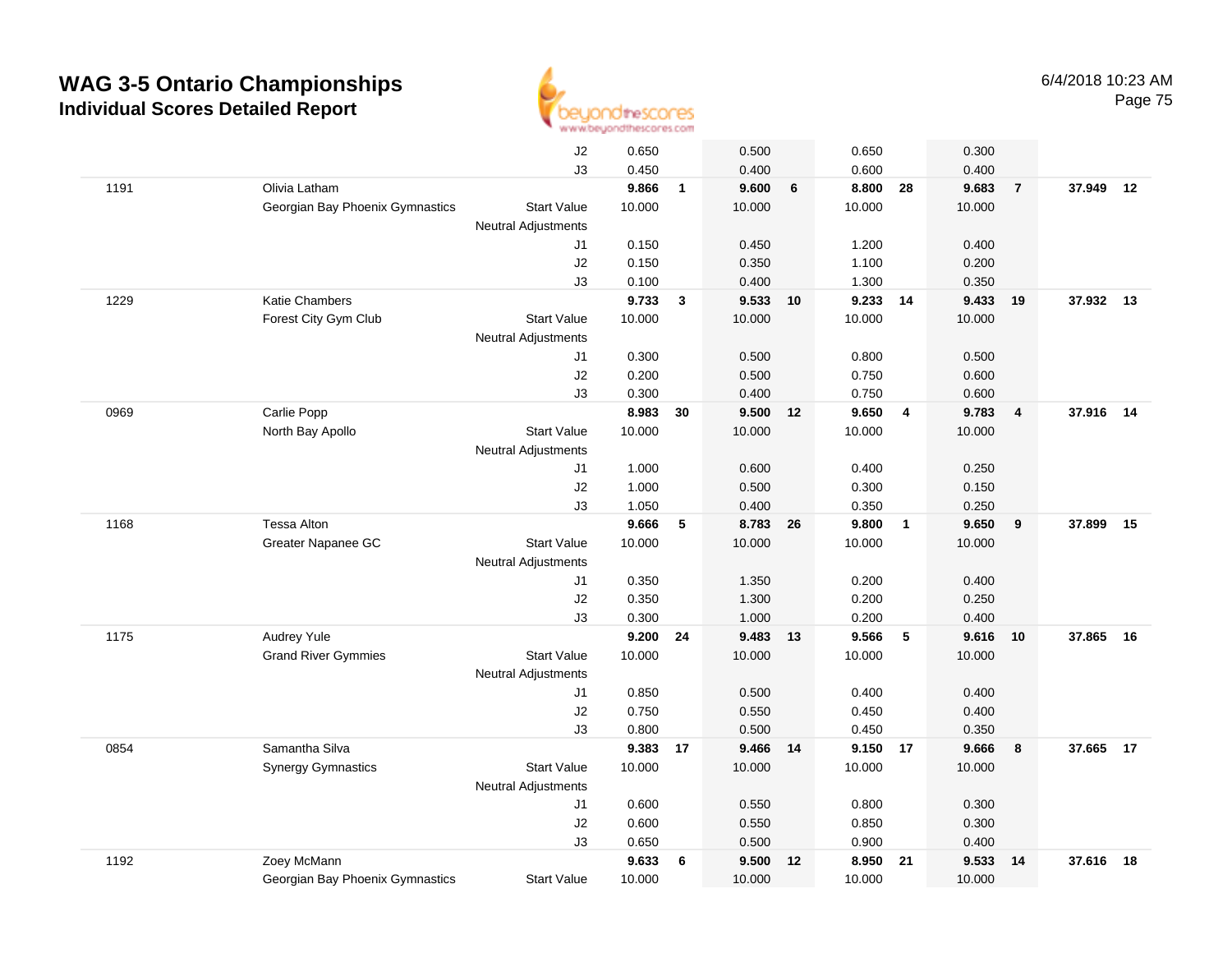

|      |                           | <b>Neutral Adjustments</b> |                   |    |                   |                         |                |    |                |    |           |      |
|------|---------------------------|----------------------------|-------------------|----|-------------------|-------------------------|----------------|----|----------------|----|-----------|------|
|      |                           | J <sub>1</sub>             | 0.350             |    | 0.500             |                         | 1.050          |    | 0.400          |    |           |      |
|      |                           | J2                         | 0.400             |    | 0.500             |                         | 1.100          |    | 0.500          |    |           |      |
|      |                           | J3                         | 0.350             |    | 0.500             |                         | 1.000          |    | 0.500          |    |           |      |
| 0839 | <b>Riley Clarke</b>       |                            | 9.316 19          |    | 9.550             | 9                       | 9.166 16       |    | 9.483          | 17 | 37.515 19 |      |
|      | <b>Trillium GC</b>        | <b>Start Value</b>         | 10.000            |    | 10.000            |                         | 10.000         |    | 10.000         |    |           |      |
|      |                           | <b>Neutral Adjustments</b> |                   |    |                   |                         | $-0.100$       |    |                |    |           |      |
|      |                           | J1                         | 0.650             |    | 0.500             |                         | 0.800          |    | 0.500          |    |           |      |
|      |                           | J2                         | 0.700             |    | 0.400             |                         | 0.700          |    | 0.600          |    |           |      |
|      |                           | J3                         | 0.700             |    | 0.450             |                         | 0.700          |    | 0.450          |    |           |      |
| 0838 | Meghan Bartlett           |                            | 9.383             | 17 | 9.416 15          |                         | 9.150 17       |    | 9.500          | 16 | 37.449    | - 20 |
|      | Trillium GC               | <b>Start Value</b>         | 10.000            |    | 10.000            |                         | 10.000         |    | 10.000         |    |           |      |
|      |                           | <b>Neutral Adjustments</b> |                   |    |                   |                         |                |    |                |    |           |      |
|      |                           | J1                         | 0.650             |    | 0.650             |                         | 0.900          |    | 0.600          |    |           |      |
|      |                           | J2                         | 0.600             |    | 0.600             |                         | 0.800          |    | 0.450          |    |           |      |
|      |                           | J3                         | 0.600             |    | 0.500             |                         | 0.850          |    | 0.450          |    |           |      |
| 1126 | Arielle Halili            |                            | 9.266             | 22 | 9.350 17          |                         | 9.283          | 13 | 9.550          | 13 | 37.449    | - 20 |
|      | Gyros Gymnastics          | <b>Start Value</b>         | 10.000            |    | 10.000            |                         | 10.000         |    | 10.000         |    |           |      |
|      |                           | <b>Neutral Adjustments</b> |                   |    |                   |                         | $-0.100$       |    |                |    |           |      |
|      |                           | J1                         | 0.800             |    | 0.700             |                         | 0.550          |    | 0.550          |    |           |      |
|      |                           | $\sf J2$                   | 0.800             |    | 0.650             |                         | 0.700          |    | 0.350          |    |           |      |
|      |                           | J3                         | 0.600             |    | 0.600             |                         | 0.600          |    | 0.450          |    |           |      |
| 0891 | Abigail Lee               |                            | 9.133             | 27 | 9.633             | $\overline{4}$          | 9.400          | 9  | 9.250          | 24 | 37.416 21 |      |
|      | Scarborough Gym Elites    | <b>Start Value</b>         | 10.000            |    | 10.000            |                         | 10.000         |    | 10.000         |    |           |      |
|      |                           | <b>Neutral Adjustments</b> |                   |    |                   |                         |                |    |                |    |           |      |
|      |                           | J1                         | 0.850             |    | 0.300             |                         | 0.600          |    | 0.700          |    |           |      |
|      |                           | J2                         | 0.850             |    | 0.400             |                         | 0.500          |    | 0.800          |    |           |      |
|      |                           | J3                         | 0.900             |    | 0.400             |                         | 0.700          |    | 0.750          |    |           |      |
| 1177 | Izabella Szakacs          |                            | 9.066             | 29 | 9.733             | $\overline{\mathbf{2}}$ | 8.866 24       |    | 9.716          | 6  | 37.381    | 22   |
|      | <b>Glendon Gymnastics</b> | <b>Start Value</b>         | 10.000            |    | 10.000            |                         | 10.000         |    | 10.000         |    |           |      |
|      |                           | <b>Neutral Adjustments</b> |                   |    |                   |                         | $-0.100$       |    |                |    |           |      |
|      |                           | J1                         | 0.900             |    | 0.300             |                         | 1.100          |    | 0.300          |    |           |      |
|      |                           | J2                         | 0.900             |    | 0.250             |                         | 1.000          |    | 0.150          |    |           |      |
| 0856 | Layla Williams            | J3                         | 1.000<br>9.416 15 |    | 0.250<br>9.233 19 |                         | 1.000<br>9.066 | 19 | 0.400<br>9.616 | 10 | 37.331 23 |      |
|      | <b>Synergy Gymnastics</b> | <b>Start Value</b>         | 10.000            |    | 10.000            |                         | 10.000         |    | 10.000         |    |           |      |
|      |                           | <b>Neutral Adjustments</b> |                   |    |                   |                         |                |    |                |    |           |      |
|      |                           | $\sf J1$                   | 0.650             |    | 0.800             |                         | 0.750          |    | 0.350          |    |           |      |
|      |                           | J2                         | 0.650             |    | 0.750             |                         | 1.100          |    | 0.450          |    |           |      |
|      |                           | J3                         | 0.450             |    | 0.750             |                         | 0.950          |    | 0.350          |    |           |      |
|      |                           |                            |                   |    |                   |                         |                |    |                |    |           |      |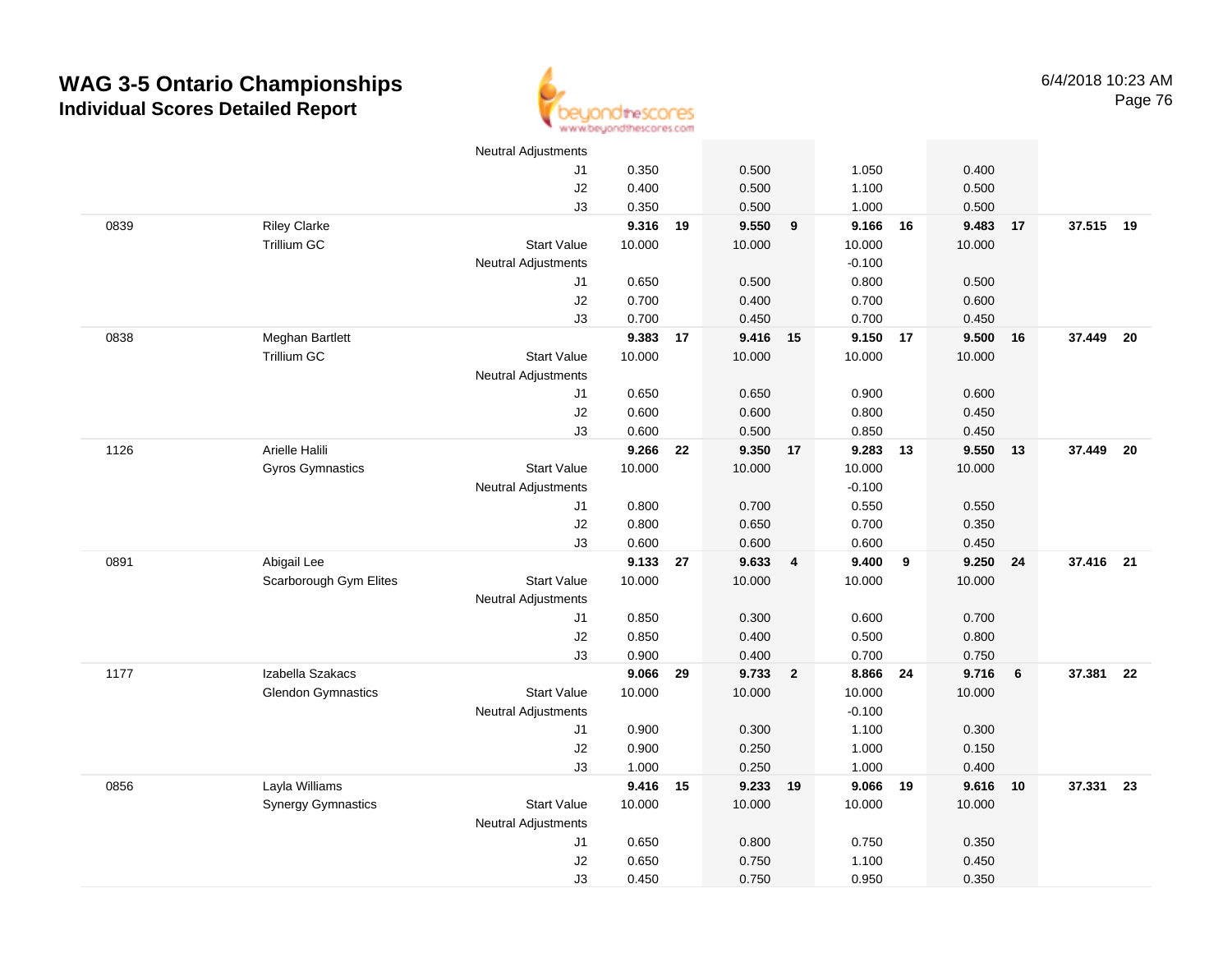

Page 77

| 1230 | Caidy Lyder                                           |                                                  | 9.366           | 18 | 9.183           | 20   | 9.300           | 12 | 9.400           | 21 | 37.249 24 |      |
|------|-------------------------------------------------------|--------------------------------------------------|-----------------|----|-----------------|------|-----------------|----|-----------------|----|-----------|------|
|      | Dynamo Gymnastics                                     | <b>Start Value</b><br><b>Neutral Adjustments</b> | 10.000          |    | 10.000          |      | 10.000          |    | 10.000          |    |           |      |
|      |                                                       | J1                                               | 0.650           |    | 0.900           |      | 0.750           |    | 0.600           |    |           |      |
|      |                                                       | J2                                               | 0.600           |    | 0.750           |      | 0.650           |    | 0.600           |    |           |      |
|      |                                                       | J3                                               | 0.650           |    | 0.800           |      | 0.700           |    | 0.600           |    |           |      |
| 1056 | Julia Coderre                                         |                                                  | 9.366           | 18 | 9.400           | 16   | 8.983           | 20 | 9.433           | 19 | 37.182 25 |      |
|      | Kingston Gymnastics                                   | <b>Start Value</b>                               | 10.000          |    | 10.000          |      | 10.000          |    | 10.000          |    |           |      |
|      |                                                       | <b>Neutral Adjustments</b>                       |                 |    |                 |      |                 |    |                 |    |           |      |
|      |                                                       | J1                                               | 0.500           |    | 0.600           |      | 1.000           |    | 0.500           |    |           |      |
|      |                                                       | J2                                               | 0.700           |    | 0.600           |      | 1.000           |    | 0.650           |    |           |      |
|      |                                                       | J3                                               | 0.700           |    | 0.600           |      | 1.050           |    | 0.550           |    |           |      |
| 0885 | Cadence Dirocco<br><b>Shenderey Gymnastics Centre</b> | <b>Start Value</b>                               | 9.283<br>10.000 | 21 | 9.400<br>10.000 | 16   | 9.066<br>10.000 | 19 | 9.416<br>10.000 | 20 | 37.165    | - 26 |
|      |                                                       | <b>Neutral Adjustments</b>                       |                 |    |                 |      |                 |    |                 |    |           |      |
|      |                                                       | J1                                               | 0.650           |    | 0.600           |      | 0.950           |    | 0.550           |    |           |      |
|      |                                                       | J2                                               | 0.700           |    | 0.500           |      | 0.900           |    | 0.650           |    |           |      |
|      |                                                       | J3                                               | 0.800           |    | 0.700           |      | 0.950           |    | 0.550           |    |           |      |
| 1072 | Kylie Rutherford                                      |                                                  | 9.133           | 27 | 9.516 11        |      | 8.883 23        |    | 9.450           | 18 | 36.982 27 |      |
|      | Kawartha Gymnastics                                   | <b>Start Value</b>                               | 10.000          |    | 10.000          |      | 10.000          |    | 10.000          |    |           |      |
|      |                                                       | <b>Neutral Adjustments</b>                       |                 |    |                 |      |                 |    |                 |    |           |      |
|      |                                                       | J1                                               | 0.800           |    | 0.500           |      | 1.050           |    | 0.700           |    |           |      |
|      |                                                       | $\sf J2$                                         | 0.900           |    | 0.500           |      | 1.200           |    | 0.500           |    |           |      |
|      |                                                       | J3                                               | 0.900           |    | 0.450           |      | 1.100           |    | 0.450           |    |           |      |
| 0792 | Sienna DiTomasso                                      |                                                  | 9.150           | 26 | 9.133           | - 22 | 9.083           | 18 | 9.583           | 12 | 36.949    | 28   |
|      | Vaughan Gymnastics Club                               | <b>Start Value</b>                               | 10.000          |    | 10.000          |      | 10.000          |    | 10.000          |    |           |      |
|      |                                                       | <b>Neutral Adjustments</b>                       |                 |    |                 |      |                 |    |                 |    |           |      |
|      |                                                       | J1                                               | 0.800           |    | 0.800           |      | 0.950           |    | 0.400           |    |           |      |
|      |                                                       | J2<br>J3                                         | 0.750<br>1.000  |    | 0.950<br>0.850  |      | 0.900<br>0.900  |    | 0.500<br>0.350  |    |           |      |
| 1252 | <b>Amelia Patrick</b>                                 |                                                  | 9.450 14        |    | 8.700 27        |      | 9.383           | 10 | 9.383           | 22 | 36.916 29 |      |
|      | Dancemakers Gymnastics                                | <b>Start Value</b>                               | 10.000          |    | 10.000          |      | 10.000          |    | 10.000          |    |           |      |
|      |                                                       | <b>Neutral Adjustments</b>                       |                 |    |                 |      |                 |    |                 |    |           |      |
|      |                                                       | J1                                               | 0.550           |    | 1.500           |      | 0.650           |    | 0.600           |    |           |      |
|      |                                                       | J2                                               | 0.600           |    | 1.300           |      | 0.550           |    | 0.600           |    |           |      |
|      |                                                       | J3                                               | 0.500           |    | 1.100           |      | 0.650           |    | 0.650           |    |           |      |
| 1333 | Adriana Feijoo                                        |                                                  | 9.466           | 13 | 9.350           | 17   | 8.833           | 26 | 9.266           | 23 | 36.915    | 30   |
|      | All Star Sports Centre                                | <b>Start Value</b>                               | 10.000          |    | 10.000          |      | 10.000          |    | 10.000          |    |           |      |
|      |                                                       | <b>Neutral Adjustments</b>                       |                 |    |                 |      |                 |    |                 |    |           |      |
|      |                                                       | J1                                               | 0.500           |    | 0.750           |      | 1.150           |    | 0.750           |    |           |      |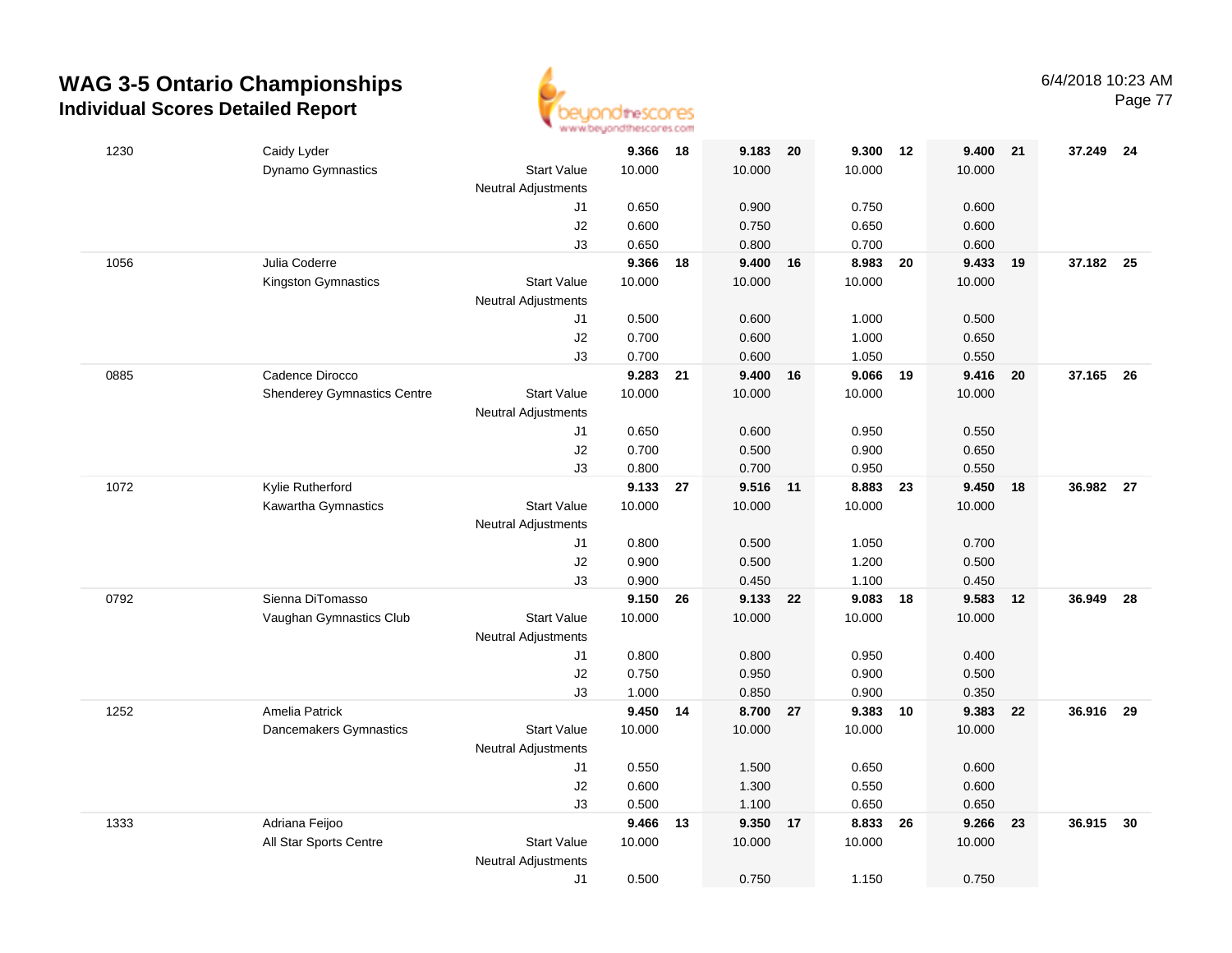

|      |                       |                           | $\sf J2$                   | 0.500  |    | 0.650    |    | 1.200    |    | 0.700  |    |           |    |
|------|-----------------------|---------------------------|----------------------------|--------|----|----------|----|----------|----|--------|----|-----------|----|
|      |                       |                           | J3                         | 0.600  |    | 0.550    |    | 1.150    |    | 0.750  |    |           |    |
| 0870 |                       | Della Goulet              |                            | 9.283  | 21 | 8.983    | 25 | 9.066    | 19 | 9.516  | 15 | 36.848    | 31 |
|      |                       | Simcoe Gliders Gymnastics | <b>Start Value</b>         | 10.000 |    | 10.000   |    | 10.000   |    | 10.000 |    |           |    |
|      |                       |                           | <b>Neutral Adjustments</b> |        |    |          |    |          |    |        |    |           |    |
|      |                       |                           | J1                         | 0.600  |    | 1.150    |    | 0.850    |    | 0.500  |    |           |    |
|      |                       |                           | J2                         | 0.700  |    | 1.000    |    | 1.100    |    | 0.500  |    |           |    |
|      |                       |                           | J3                         | 0.850  |    | 0.900    |    | 0.850    |    | 0.450  |    |           |    |
| 0799 |                       | Calla Dundas              |                            | 9.300  | 20 | 9.400    | 16 | 8.633    | 29 | 9.266  | 23 | 36.599    | 32 |
|      |                       | University of Toronto     | <b>Start Value</b>         | 10.000 |    | 10.000   |    | 10.000   |    | 10.000 |    |           |    |
|      |                       |                           | <b>Neutral Adjustments</b> |        |    |          |    |          |    |        |    |           |    |
|      |                       |                           | J1                         | 0.700  |    | 0.600    |    | 1.300    |    | 0.650  |    |           |    |
|      |                       |                           | J2                         | 0.700  |    | 0.650    |    | 1.400    |    | 0.800  |    |           |    |
|      |                       |                           | J3                         | 0.700  |    | 0.550    |    | 1.400    |    | 0.750  |    |           |    |
| 1418 | Gymnastics<br>Ontario | Olivia Roossien           |                            | 9.233  | 23 | 8.983    | 25 | 8.933    | 22 | 9.433  | 19 | 36.582    | 33 |
|      |                       | Cayuga Gymnastics Club    | <b>Start Value</b>         | 10.000 |    | 10.000   |    | 10.000   |    | 10.000 |    |           |    |
|      |                       |                           | <b>Neutral Adjustments</b> |        |    |          |    | $-0.100$ |    |        |    |           |    |
|      |                       |                           | J1                         | 0.800  |    | 1.150    |    | 0.950    |    | 0.500  |    |           |    |
|      |                       |                           | J2                         | 0.750  |    | 1.000    |    | 1.000    |    | 0.550  |    |           |    |
|      |                       |                           | J3                         | 0.750  |    | 0.900    |    | 0.950    |    | 0.650  |    |           |    |
| 0903 |                       | Jazmyn Shehabi            |                            | 9.483  | 12 | 9.000    | 24 | 8.816    | 27 | 9.000  | 27 | 36.299    | 34 |
|      |                       | Rose City Gymnastics      | <b>Start Value</b>         | 10.000 |    | 10.000   |    | 10.000   |    | 10.000 |    |           |    |
|      |                       |                           | <b>Neutral Adjustments</b> |        |    |          |    |          |    |        |    |           |    |
|      |                       |                           | J1                         | 0.550  |    | 1.000    |    | 1.200    |    | 1.000  |    |           |    |
|      |                       |                           | J2                         | 0.500  |    | 1.000    |    | 1.150    |    | 1.000  |    |           |    |
|      |                       |                           | J3                         | 0.500  |    | 1.000    |    | 1.200    |    | 1.000  |    |           |    |
| 1015 |                       | Shana McKillop            |                            | 9.116  | 28 | 9.316 18 |    | 8.850    | 25 | 8.983  | 28 | 36.265    | 35 |
|      |                       | London Gym Academy        | <b>Start Value</b>         | 10.000 |    | 10.000   |    | 10.000   |    | 10.000 |    |           |    |
|      |                       |                           | <b>Neutral Adjustments</b> |        |    |          |    |          |    |        |    |           |    |
|      |                       |                           | J1                         | 0.950  |    | 0.700    |    | 1.000    |    | 0.900  |    |           |    |
|      |                       |                           | J2                         | 0.850  |    | 0.700    |    | 1.300    |    | 1.200  |    |           |    |
|      |                       |                           | J3                         | 0.850  |    | 0.650    |    | 1.150    |    | 0.950  |    |           |    |
| 1365 |                       | Lucie Poirier             |                            | 9.233  | 23 | 8.683    | 28 | 8.816    | 27 | 9.116  | 25 | 35.848    | 36 |
|      |                       | Kingston Gymnastics       | <b>Start Value</b>         | 10.000 |    | 10.000   |    | 10.000   |    | 10.000 |    |           |    |
|      |                       |                           | Neutral Adjustments        |        |    |          |    |          |    |        |    |           |    |
|      |                       |                           | J1                         | 0.750  |    | 1.250    |    | 1.150    |    | 0.750  |    |           |    |
|      |                       |                           | J2                         | 0.850  |    | 1.450    |    | 1.200    |    | 1.000  |    |           |    |
|      |                       |                           | J3                         | 0.700  |    | 1.250    |    | 1.200    |    | 0.900  |    |           |    |
| 1363 |                       | Alexia Cashmore           |                            | 9.400  | 16 | 9.150    | 21 | 8.166    | 30 | 9.050  | 26 | 35.766 37 |    |
|      |                       |                           |                            |        |    |          |    |          |    |        |    |           |    |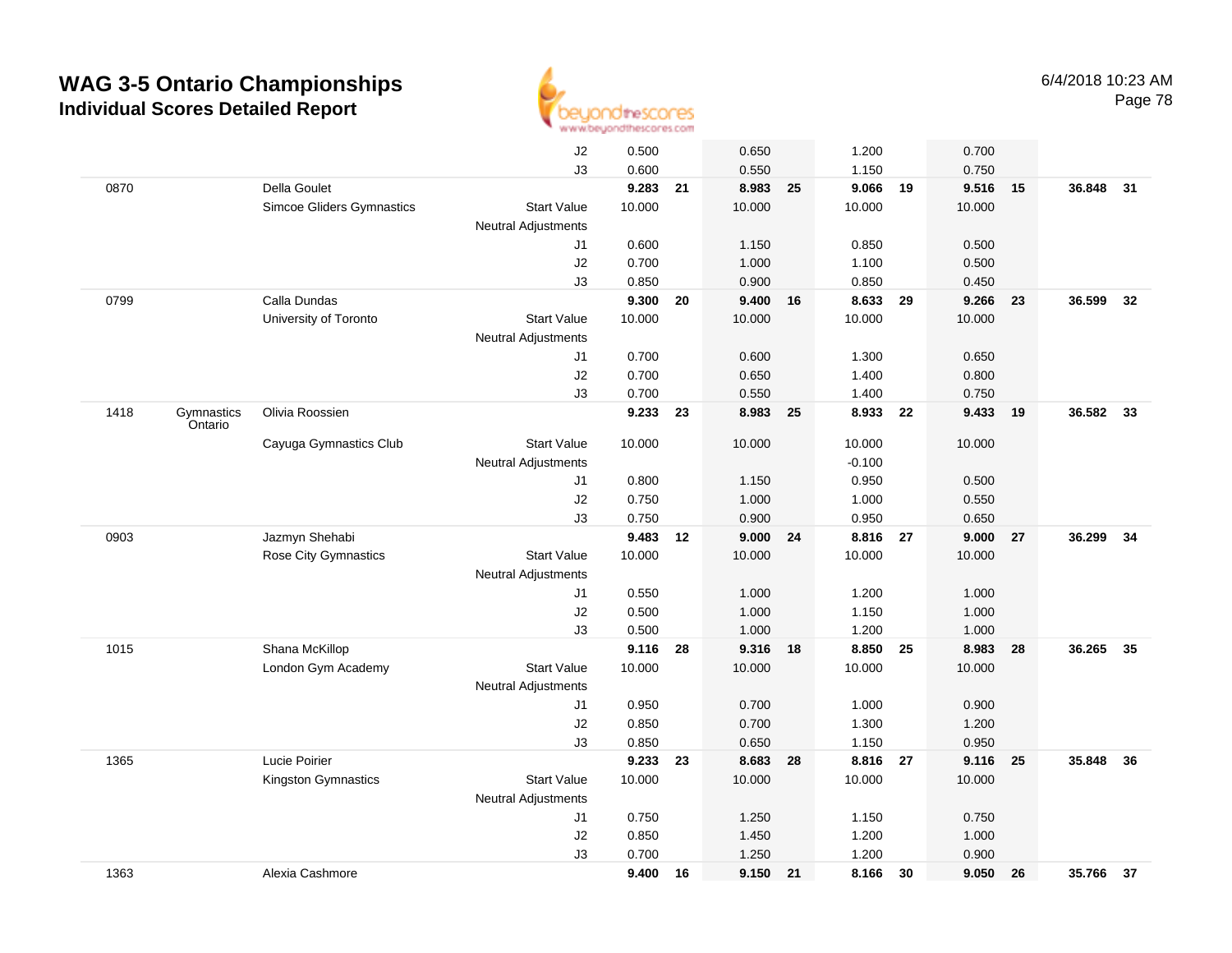

|      | Niagara Acro Cats  | <b>Start Value</b>         | 10.000   | 10.000   | 10.000 | 10.000        |      |        |      |
|------|--------------------|----------------------------|----------|----------|--------|---------------|------|--------|------|
|      |                    | Neutral Adjustments        |          |          |        |               |      |        |      |
|      |                    | J1                         | 0.600    | 0.850    | 1.800  | 0.900         |      |        |      |
|      |                    | J2                         | 0.650    | 0.800    | 1.900  | 0.900         |      |        |      |
|      |                    | J3                         | 0.550    | 0.900    | 1.800  | 1.050         |      |        |      |
| 1419 | Elizabeth Miller   |                            | 9.166 25 | 9.033 23 | 8.066  | 9.250<br>- 31 | - 24 | 35.515 | - 38 |
|      | Greater Napanee GC | <b>Start Value</b>         | 10.000   | 10.000   | 10.000 | 10.000        |      |        |      |
|      |                    | <b>Neutral Adjustments</b> |          |          |        |               |      |        |      |
|      |                    | J1                         | 0.800    | 0.950    | 1.900  | 0.750         |      |        |      |
|      |                    | J2                         | 0.800    | 1.050    | 1.800  | 0.750         |      |        |      |
|      |                    | J3                         | 0.900    | 0.900    | 2.100  | 0.750         |      |        |      |

#### **Gymnastics Ontario Level 3**

**ID League ID Name VT # UB # BB # FX # AA #** 1314 Lindsay Chan **9.600 <sup>4</sup> 9.600 <sup>2</sup> 9.683 <sup>2</sup> 9.750 <sup>2</sup> 38.633 <sup>1</sup>** ASF**F** 10.000 10.000 10.000 10.000 10.000 10.000 Neutral Adjustments J1 0.300 0.500 0.250 0.200 J2 0.400 0.250 0.400 0.300 J3 0.500 0.450 0.300 0.250 1158 Paige Stajduhar **9.800 <sup>1</sup> 9.516 <sup>5</sup> 9.416 <sup>8</sup> 9.866 <sup>1</sup> 38.598 <sup>2</sup>** Guelph Saultos Start Valuee 10.000 10.000 10.000 10.000 Neutral Adjustments J1 0.200 0.500 0.600 0.100 J2 0.200 0.500 0.600 0.100 J3 0.200 0.450 0.550 0.200 1353 Brooke Moore **9.566 <sup>5</sup> 9.550 <sup>4</sup> 9.616 <sup>3</sup> 9.633 <sup>3</sup> 38.365 <sup>3</sup>** Aereo Gymnastics Clubb 3tart Value 10.000 10.000 10.000 10.000 10.000 Neutral Adjustments J1 0.350 0.400 0.350 0.400 J2 0.500 0.500 0.400 0.350 J3 0.450 0.450 0.400 0.350 0999 Richa Gangoni **9.550 <sup>6</sup> 9.600 <sup>2</sup> 9.366 <sup>10</sup> 9.416 <sup>8</sup> 37.932 <sup>4</sup>** Milton Springers Start Valuee 10.000 10.000 10.000 10.000 Neutral Adjustments J1 0.450 0.300 0.550 0.600 J2 0.400 0.500 0.700 0.700 J30.500 0.400 0.650 0.450

**Age 9 A**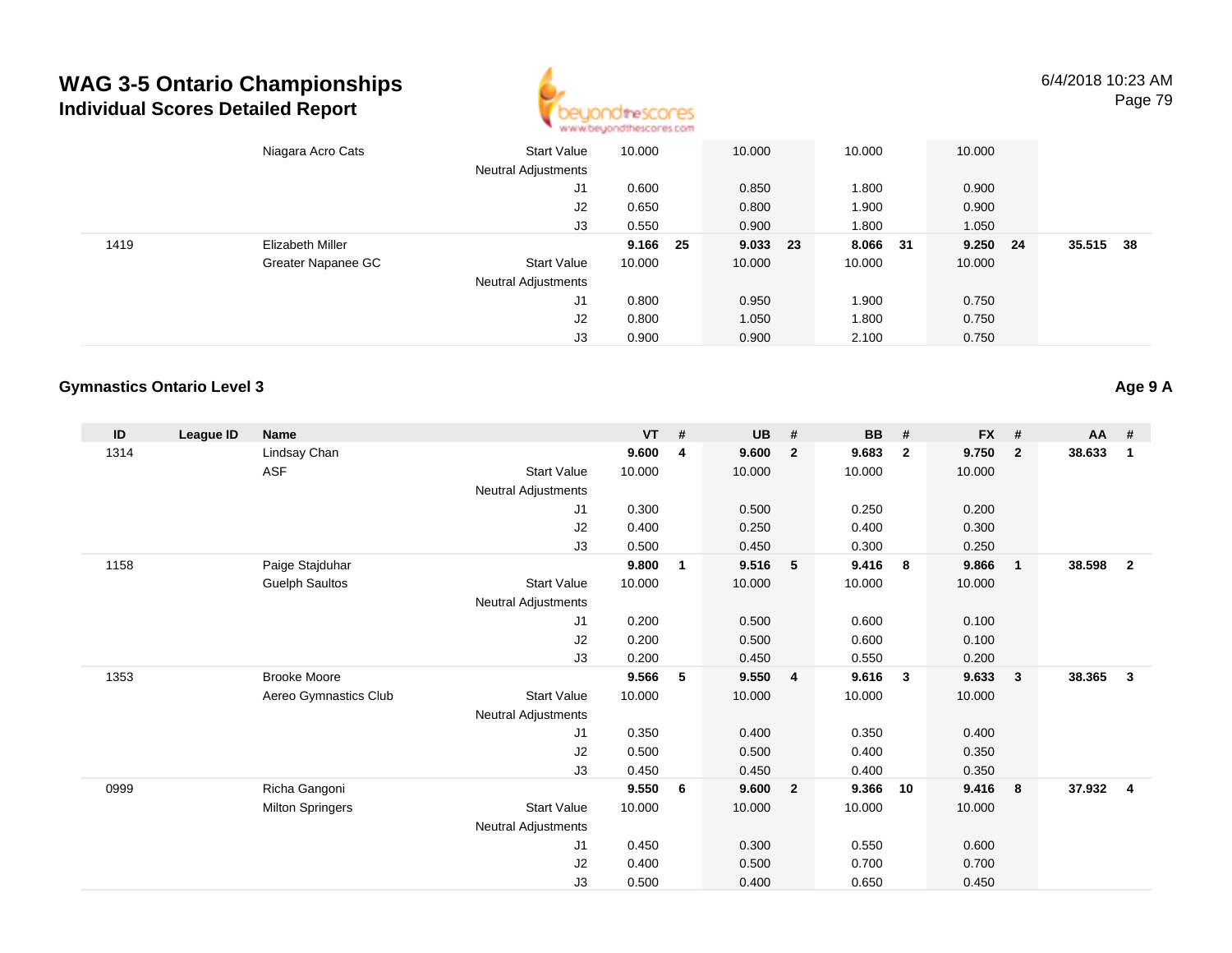

|      |                           | . <i>. .</i>               |                |              |                |                |                |                         |                |                |           |                |
|------|---------------------------|----------------------------|----------------|--------------|----------------|----------------|----------------|-------------------------|----------------|----------------|-----------|----------------|
| 1203 | Jenna Kirton              |                            | 9.566          | - 5          | 9.366          | 10             | 9.500          | - 6                     | 9.450          | $\overline{7}$ | 37.882 5  |                |
|      | <b>Gemini Gymnastics</b>  | <b>Start Value</b>         | 10.000         |              | 10.000         |                | 10.000         |                         | 10.000         |                |           |                |
|      |                           | <b>Neutral Adjustments</b> |                |              |                |                |                |                         |                |                |           |                |
|      |                           | J1                         | 0.500          |              | 0.600          |                | 0.450          |                         | 0.550          |                |           |                |
|      |                           | J2                         | 0.350          |              | 0.600          |                | 0.550          |                         | 0.600          |                |           |                |
|      |                           | J3                         | 0.450          |              | 0.700          |                | 0.500          |                         | 0.500          |                |           |                |
| 0973 | Mira Bussei               |                            | 9.366          | 12           | 9.433          | $\overline{7}$ | 9.683          | $\overline{\mathbf{2}}$ | 9.316          | 13             | 37.798    | 6              |
|      | Niagara Falls Lightning   | <b>Start Value</b>         | 10.000         |              | 10.000         |                | 10.000         |                         | 10.000         |                |           |                |
|      |                           | <b>Neutral Adjustments</b> |                |              |                |                |                |                         |                |                |           |                |
|      |                           | J1                         | 0.500          |              | 0.600          |                | 0.300          |                         | 0.700          |                |           |                |
|      |                           | J2                         | 0.800          |              | 0.400          |                | 0.350          |                         | 0.800          |                |           |                |
|      |                           | J3                         | 0.600          |              | 0.700          |                | 0.300          |                         | 0.550          |                |           |                |
| 1216 | <b>Makinley Attersley</b> |                            | 9.383          | 11           | 9.466          | 6              | 9.600          | $\overline{4}$          | 9.300          | 14             | 37.749    | $\overline{7}$ |
|      | Galaxy                    | <b>Start Value</b>         | 10.000         |              | 10.000         |                | 10.000         |                         | 10.000         |                |           |                |
|      |                           | <b>Neutral Adjustments</b> |                |              |                |                |                |                         |                |                |           |                |
|      |                           | J1                         | 0.650          |              | 0.600          |                | 0.350          |                         | 0.750          |                |           |                |
|      |                           | J2                         | 0.600          |              | 0.600          |                | 0.400          |                         | 0.750          |                |           |                |
|      |                           | J3                         | 0.600          |              | 0.400          |                | 0.450          |                         | 0.600          |                |           |                |
| 0836 | Jorja Ameye               |                            | 9.600          | 4            | 9.100 19       |                | 9.550          | 5                       | 9.483          | 6              | 37.733    | 8              |
|      | Trillium GC               | <b>Start Value</b>         | 10.000         |              | 10.000         |                | 10.000         |                         | 10.000         |                |           |                |
|      |                           | <b>Neutral Adjustments</b> |                |              |                |                |                |                         |                |                |           |                |
|      |                           | J1<br>J2                   | 0.300<br>0.400 |              | 0.900<br>0.800 |                | 0.400<br>0.500 |                         | 0.600          |                |           |                |
|      |                           | J3                         | 0.500          |              | 1.000          |                | 0.450          |                         | 0.450<br>0.500 |                |           |                |
| 1261 | Sofia Singhal             |                            | 9.766          | $\mathbf{2}$ | 9.633          | $\overline{1}$ | 8.900          | 21                      | 9.400          | 9              | 37.699    | 9              |
|      | Corona Competitive        | <b>Start Value</b>         | 10.000         |              | 10.000         |                | 10.000         |                         | 10.000         |                |           |                |
|      |                           | <b>Neutral Adjustments</b> |                |              |                |                |                |                         |                |                |           |                |
|      |                           | J1                         | 0.250          |              | 0.400          |                | 1.000          |                         | 0.600          |                |           |                |
|      |                           | J2                         | 0.200          |              | 0.300          |                | 1.100          |                         | 0.650          |                |           |                |
|      |                           | J3                         | 0.250          |              | 0.400          |                | 1.200          |                         | 0.550          |                |           |                |
| 1186 | Zoe Weber                 |                            | 9.433          | 9            | 9.583          | $\mathbf{3}$   | 9.200 15       |                         | 9.400          | 9              | 37.616 10 |                |
|      | <b>Glendon Gymnastics</b> | <b>Start Value</b>         | 10.000         |              | 10.000         |                | 10.000         |                         | 10.000         |                |           |                |
|      |                           | <b>Neutral Adjustments</b> |                |              |                |                | $-0.100$       |                         |                |                |           |                |
|      |                           | J1                         | 0.600          |              | 0.600          |                | 0.700          |                         | 0.500          |                |           |                |
|      |                           | J2                         | 0.550          |              | 0.300          |                | 0.700          |                         | 0.700          |                |           |                |
|      |                           | J3                         | 0.550          |              | 0.350          |                | 0.700          |                         | 0.600          |                |           |                |
| 0888 | Riona Marsehall           |                            | 9.183          | 20           | 9.600          | $\overline{2}$ | 9.150 16       |                         | 9.500          | 5              | 37.433    | 11             |
|      | Scarborough Gym Elites    | <b>Start Value</b>         | 10.000         |              | 10.000         |                | 10.000         |                         | 10.000         |                |           |                |
|      |                           | <b>Neutral Adjustments</b> |                |              |                |                |                |                         |                |                |           |                |
|      |                           | J1                         | 0.900          |              | 0.300          |                | 0.900          |                         | 0.450          |                |           |                |
|      |                           |                            |                |              |                |                |                |                         |                |                |           |                |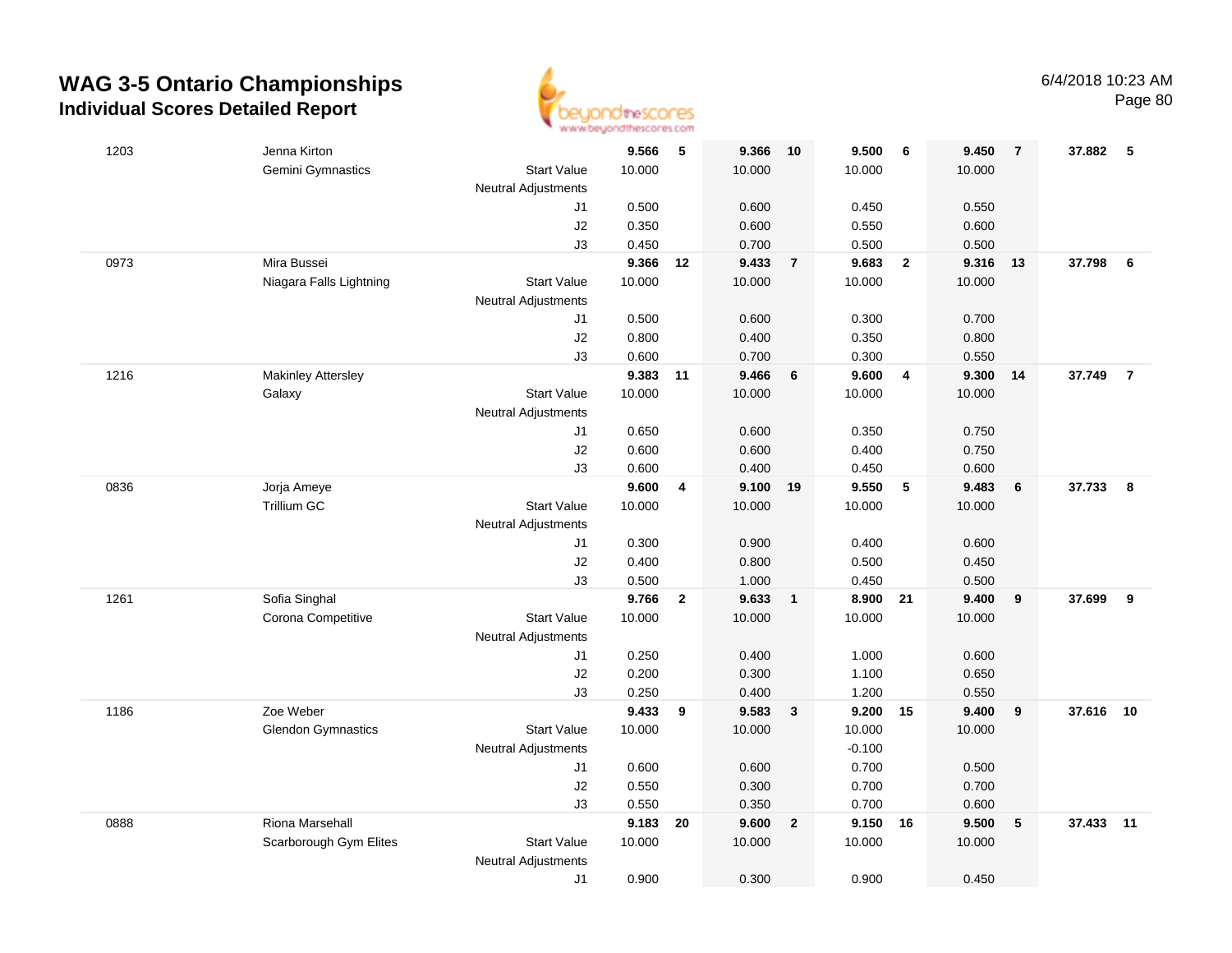

|      |                                    | J2                         | 0.750  |                | 0.400    |    | 0.750    |                         | 0.500  |    |           |    |
|------|------------------------------------|----------------------------|--------|----------------|----------|----|----------|-------------------------|--------|----|-----------|----|
|      |                                    | JЗ                         | 0.800  |                | 0.500    |    | 0.900    |                         | 0.550  |    |           |    |
| 0950 | Jiyul Parke                        |                            | 9.250  | 17             | 9.400    | 9  | 9.700    | $\overline{1}$          | 9.066  | 24 | 37.416 12 |    |
|      | Oakville Gymnastics Club           | <b>Start Value</b>         | 10.000 |                | 10.000   |    | 10.000   |                         | 10.000 |    |           |    |
|      |                                    | <b>Neutral Adjustments</b> |        |                |          |    |          |                         |        |    |           |    |
|      |                                    | J1                         | 0.800  |                | 0.700    |    | 0.300    |                         | 1.000  |    |           |    |
|      |                                    | J2                         | 0.800  |                | 0.600    |    | 0.300    |                         | 0.900  |    |           |    |
|      |                                    | JЗ                         | 0.650  |                | 0.500    |    | 0.300    |                         | 0.900  |    |           |    |
| 0975 | Genevieve Heaton                   |                            | 9.516  | $\overline{7}$ | 9.050    | 21 | 9.416    | 8                       | 9.366  | 11 | 37.348    | 13 |
|      | Niagara Falls Lightning            | <b>Start Value</b>         | 10.000 |                | 10.000   |    | 10.000   |                         | 10.000 |    |           |    |
|      |                                    | <b>Neutral Adjustments</b> |        |                |          |    |          |                         |        |    |           |    |
|      |                                    | J1                         | 0.450  |                | 1.000    |    | 0.600    |                         | 0.550  |    |           |    |
|      |                                    | J2                         | 0.550  |                | 0.900    |    | 0.650    |                         | 0.700  |    |           |    |
|      |                                    | JЗ                         | 0.450  |                | 0.950    |    | 0.500    |                         | 0.650  |    |           |    |
| 0974 | Abigail Galante                    |                            | 9.266  | 16             | 9.366 10 |    | 9.283 11 |                         | 9.400  | 9  | 37.315 14 |    |
|      | Niagara Falls Lightning            | <b>Start Value</b>         | 10.000 |                | 10.000   |    | 10.000   |                         | 10.000 |    |           |    |
|      |                                    | <b>Neutral Adjustments</b> |        |                |          |    |          |                         |        |    |           |    |
|      |                                    | J1                         | 0.800  |                | 0.500    |    | 0.650    |                         | 0.700  |    |           |    |
|      |                                    | J2                         | 0.700  |                | 0.700    |    | 0.700    |                         | 0.500  |    |           |    |
|      |                                    | J3                         | 0.700  |                | 0.700    |    | 0.800    |                         | 0.600  |    |           |    |
| 1125 | <b>Ashley Sklaer</b>               |                            | 9.350  | 13             | 9.283 14 |    | 9.366    | 10                      | 9.316  | 13 | 37.315 14 |    |
|      | <b>Gyros Gymnastics</b>            | <b>Start Value</b>         | 10.000 |                | 10.000   |    | 10.000   |                         | 10.000 |    |           |    |
|      |                                    | <b>Neutral Adjustments</b> |        |                |          |    |          |                         |        |    |           |    |
|      |                                    | J1                         | 0.650  |                | 0.550    |    | 0.550    |                         | 0.700  |    |           |    |
|      |                                    | J2                         | 0.750  |                | 0.800    |    | 0.650    |                         | 0.650  |    |           |    |
|      |                                    | J3                         | 0.550  |                | 0.800    |    | 0.700    |                         | 0.700  |    |           |    |
| 0884 | Kiana Johnston                     |                            | 9.450  | 8              | 9.100    | 19 | 9.466    | $\overline{7}$          | 9.266  | 16 | 37.282 15 |    |
|      | <b>Shenderey Gymnastics Centre</b> | <b>Start Value</b>         | 10.000 |                | 10.000   |    | 10.000   |                         | 10.000 |    |           |    |
|      |                                    | <b>Neutral Adjustments</b> |        |                |          |    |          |                         |        |    |           |    |
|      |                                    | J1                         | 0.600  |                | 0.800    |    | 0.600    |                         | 0.750  |    |           |    |
|      |                                    | J2                         | 0.550  |                | 1.000    |    | 0.450    |                         | 0.850  |    |           |    |
|      |                                    | J3                         | 0.500  |                | 0.900    |    | 0.550    |                         | 0.600  |    |           |    |
| 0890 | Kaori Yorke                        |                            | 9.300  | 14             | 9.333 12 |    | 9.216 14 |                         | 9.416  | 8  | 37.265    | 16 |
|      | Scarborough Gym Elites             | <b>Start Value</b>         | 10.000 |                | 10.000   |    | 10.000   |                         | 10.000 |    |           |    |
|      |                                    | <b>Neutral Adjustments</b> |        |                |          |    |          |                         |        |    |           |    |
|      |                                    | J1                         | 0.700  |                | 0.600    |    | 0.850    |                         | 0.600  |    |           |    |
|      |                                    | J2                         | 0.800  |                | 0.700    |    | 0.750    |                         | 0.650  |    |           |    |
|      |                                    | J3                         | 0.600  |                | 0.700    |    | 0.750    |                         | 0.500  |    |           |    |
| 1054 | Elsie Jarvis                       |                            | 9.266  | 16             | 8.983    | 23 | 9.616    | $\overline{\mathbf{3}}$ | 9.383  | 10 | 37.248    | 17 |
|      | Kitchener-Waterloo Gymnastics      | <b>Start Value</b>         | 10.000 |                | 10.000   |    | 10.000   |                         | 10.000 |    |           |    |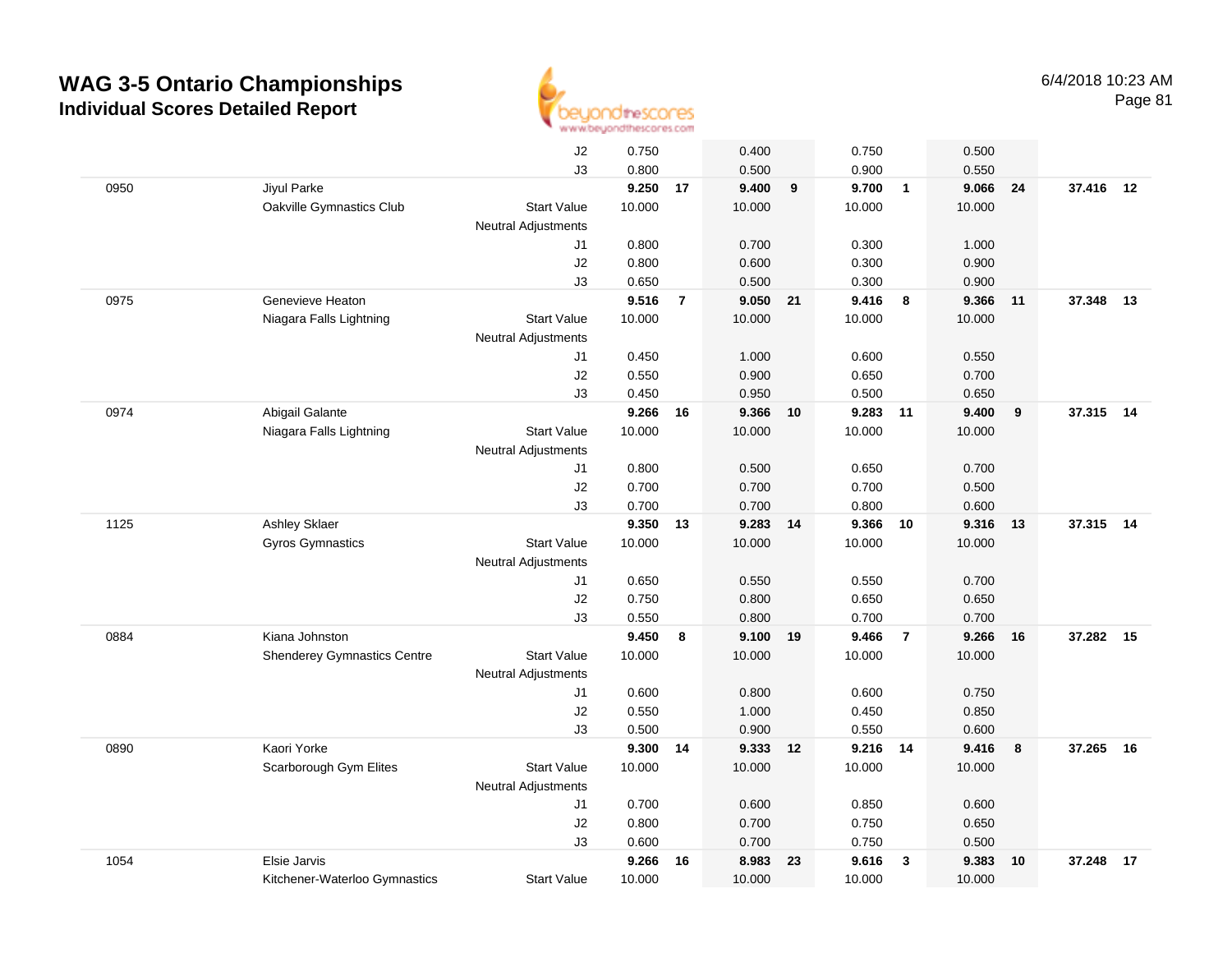

|      |                              | Neutral Adjustments        |          |              |          |    |          |                |        |                |           |      |
|------|------------------------------|----------------------------|----------|--------------|----------|----|----------|----------------|--------|----------------|-----------|------|
|      |                              | J1                         | 0.900    |              | 0.800    |    | 0.400    |                | 0.600  |                |           |      |
|      |                              | J2                         | 0.700    |              | 1.100    |    | 0.350    |                | 0.500  |                |           |      |
|      |                              | J3                         | 0.600    |              | 1.150    |    | 0.400    |                | 0.750  |                |           |      |
| 1124 | <b>Madison Kness</b>         |                            | 9.433    | 9            | 9.333 12 |    | 8.866    | 22             | 9.516  | $\overline{4}$ | 37.148 18 |      |
|      | Gyros Gymnastics             | <b>Start Value</b>         | 10.000   |              | 10.000   |    | 10.000   |                | 10.000 |                |           |      |
|      |                              | <b>Neutral Adjustments</b> |          |              |          |    | $-0.100$ |                |        |                |           |      |
|      |                              | J1                         | 0.500    |              | 0.700    |    | 1.000    |                | 0.500  |                |           |      |
|      |                              | J2                         | 0.600    |              | 0.600    |    | 1.200    |                | 0.550  |                |           |      |
|      |                              | J3                         | 0.600    |              | 0.700    |    | 0.900    |                | 0.400  |                |           |      |
| 0001 | Victoria Andrighetti         |                            | 9.700    | $\mathbf{3}$ | 9.083 20 |    | 8.933    | 20             | 9.366  | 11             | 37.082 19 |      |
|      | <b>Adrenaline Gymnastics</b> | <b>Start Value</b>         | 10.000   |              | 10.000   |    | 10.000   |                | 10.000 |                |           |      |
|      |                              | <b>Neutral Adjustments</b> |          |              |          |    |          |                |        |                |           |      |
|      |                              | J1                         | 0.300    |              | 1.000    |    | 1.050    |                | 0.550  |                |           |      |
|      |                              | J2                         | 0.300    |              | 0.800    |    | 1.000    |                | 0.800  |                |           |      |
|      |                              | J3                         | 0.300    |              | 0.950    |    | 1.150    |                | 0.550  |                |           |      |
| 0949 | Stella Garcia                |                            | 9.200    | 19           | 9.416    | 8  | 9.250 12 |                | 9.200  | 19             | 37.066    | - 20 |
|      | Oakville Gymnastics Club     | <b>Start Value</b>         | 10.000   |              | 10.000   |    | 10.000   |                | 10.000 |                |           |      |
|      |                              | <b>Neutral Adjustments</b> |          |              |          |    |          |                |        |                |           |      |
|      |                              | J1                         | 0.800    |              | 0.400    |    | 0.700    |                | 0.800  |                |           |      |
|      |                              | J2                         | 0.900    |              | 0.600    |    | 0.750    |                | 0.900  |                |           |      |
|      |                              | J3                         | 0.700    |              | 0.750    |    | 0.800    |                | 0.700  |                |           |      |
| 1323 | Sophie French                |                            | 9.216    | 18           | 8.966    | 24 | 9.466    | $\overline{7}$ | 9.316  | 13             | 36.964    | 21   |
|      | Alpha Gymnastics Academy     | <b>Start Value</b>         | 10.000   |              | 10.000   |    | 10.000   |                | 10.000 |                |           |      |
|      |                              | Neutral Adjustments        |          |              |          |    |          |                |        |                |           |      |
|      |                              | J1                         | 0.800    |              | 0.900    |    | 0.450    |                | 0.700  |                |           |      |
|      |                              | J2                         | 0.800    |              | 1.100    |    | 0.600    |                | 0.750  |                |           |      |
|      |                              | J3                         | 0.750    |              | 1.100    |    | 0.550    |                | 0.600  |                |           |      |
| 1001 | Rachel Papple                |                            | 9.283 15 |              | 9.150 17 |    | 9.250 12 |                | 9.233  | 18             | 36.916 22 |      |
|      | <b>Milton Springers</b>      | <b>Start Value</b>         | 10.000   |              | 10.000   |    | 10.000   |                | 10.000 |                |           |      |
|      |                              | <b>Neutral Adjustments</b> |          |              |          |    |          |                |        |                |           |      |
|      |                              | J1                         | 0.700    |              | 0.700    |    | 0.700    |                | 0.850  |                |           |      |
|      |                              | J2                         | 0.750    |              | 1.000    |    | 0.750    |                | 0.850  |                |           |      |
|      |                              | J3                         | 0.700    |              | 0.850    |    | 0.800    |                | 0.600  |                |           |      |
| 1204 | Quinn Nettleton              |                            | 9.216 18 |              | 8.916 26 |    | 9.383    | 9              | 9.183  | 20             | 36.698    | 23   |
|      | Gemini Gymnastics            | <b>Start Value</b>         | 10.000   |              | 10.000   |    | 10.000   |                | 10.000 |                |           |      |
|      |                              | Neutral Adjustments        |          |              |          |    |          |                |        |                |           |      |
|      |                              | J1                         | 0.900    |              | 0.950    |    | 0.700    |                | 0.950  |                |           |      |
|      |                              | J2                         | 0.700    |              | 1.200    |    | 0.550    |                | 0.700  |                |           |      |
|      |                              | J3                         | 0.750    |              | 1.100    |    | 0.600    |                | 0.800  |                |           |      |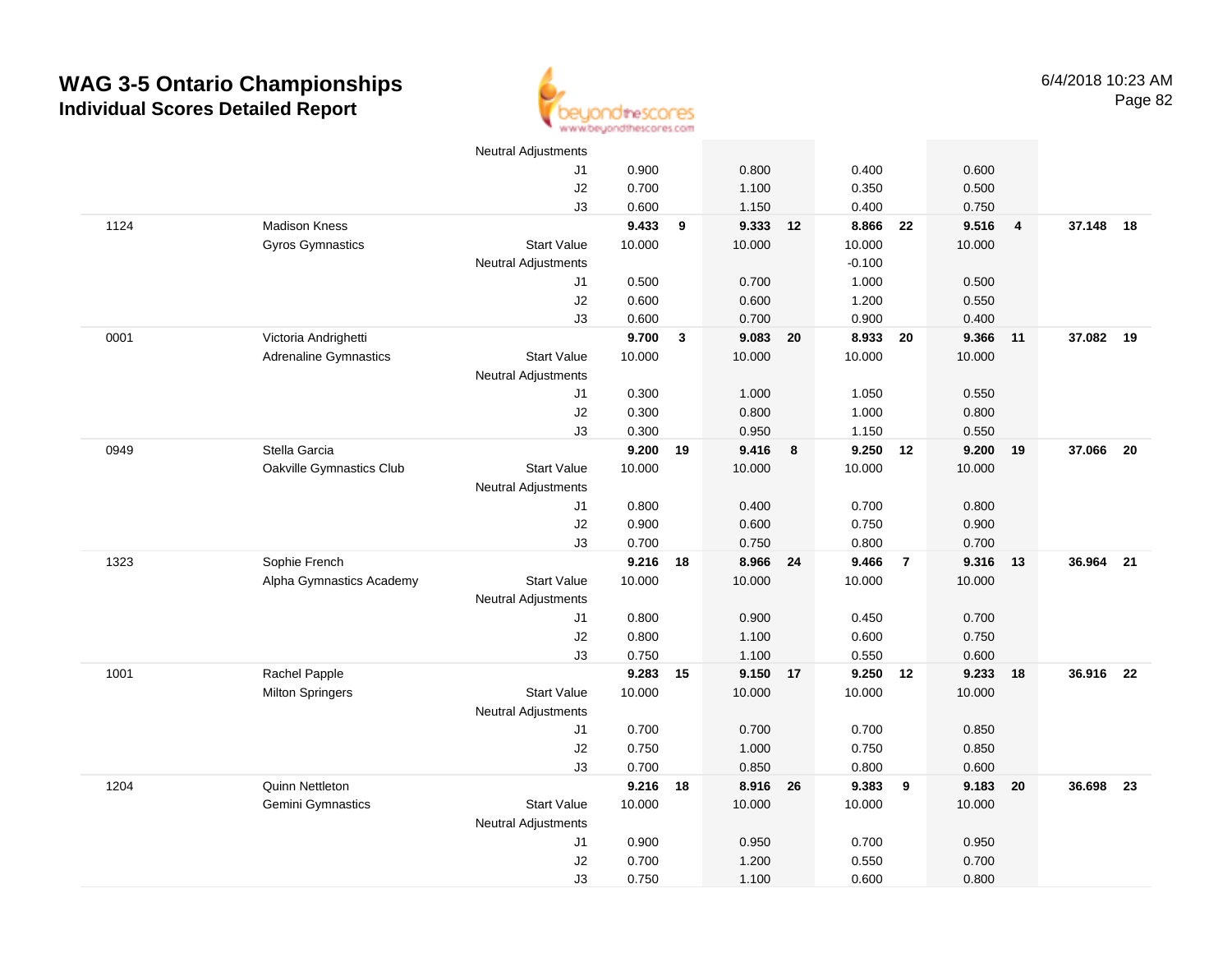

| 1202 | Paige Field                    |                            | 9.200 19       |    | 9.050 21       |       | 9.100          | 18   | 9.316          | $-13$ | 36.666    | - 24 |
|------|--------------------------------|----------------------------|----------------|----|----------------|-------|----------------|------|----------------|-------|-----------|------|
|      | Gemini Gymnastics              | <b>Start Value</b>         | 10.000         |    | 10.000         |       | 10.000         |      | 10.000         |       |           |      |
|      |                                | Neutral Adjustments        |                |    |                |       | $-0.100$       |      |                |       |           |      |
|      |                                | J1                         | 0.800          |    | 0.800          |       | 0.850          |      | 0.650          |       |           |      |
|      |                                | J2                         | 0.700          |    | 0.900          |       | 0.750          |      | 0.850          |       |           |      |
|      |                                | J3                         | 0.900          |    | 1.150          |       | 0.800          |      | 0.550          |       |           |      |
| 1275 | Maia Ford                      |                            | 9.116 21       |    | 9.316          | 13    | 9.133          | 17   | 9.000          | 25    | 36.565    | - 25 |
|      | <b>Club Les Sittelles</b>      | <b>Start Value</b>         | 10.000         |    | 10.000         |       | 10.000         |      | 10.000         |       |           |      |
|      |                                | <b>Neutral Adjustments</b> |                |    |                |       |                |      |                |       |           |      |
|      |                                | J1                         | 0.800          |    | 0.600          |       | 0.750          |      | 1.100          |       |           |      |
|      |                                | J2                         | 0.900          |    | 0.600          |       | 0.950          |      | 1.100          |       |           |      |
|      |                                | J3                         | 0.950          |    | 0.850          |       | 0.900          |      | 0.800          |       |           |      |
| 0966 | Quinn Hargrave                 |                            | 9.416          | 10 | 9.050          | 21    | 8.716          | - 23 | 9.300          | 14    | 36.482 26 |      |
|      | North Bay Apollo               | <b>Start Value</b>         | 10.000         |    | 10.000         |       | 10.000         |      | 10.000         |       |           |      |
|      |                                | <b>Neutral Adjustments</b> |                |    |                |       |                |      |                |       |           |      |
|      |                                | J1                         | 0.500          |    | 0.800          |       | 1.200          |      | 0.700          |       |           |      |
|      |                                | J2                         | 0.550          |    | 1.000          |       | 1.250          |      | 0.750          |       |           |      |
|      |                                | J3                         | 0.700          |    | 1.050          |       | 1.400          |      | 0.650          |       |           |      |
| 1041 | Saba Nourbakhsh                |                            | 9.083          | 22 | 8.966 24       |       | 9.133          | 17   | 9.250          | 17    | 36.432 27 |      |
|      | <b>KSG Aurora</b>              | <b>Start Value</b>         | 10.000         |    | 10.000         |       | 10.000         |      | 10.000         |       |           |      |
|      |                                | <b>Neutral Adjustments</b> |                |    |                |       |                |      |                |       |           |      |
|      |                                | J1                         | 1.000          |    | 1.050          |       | 0.800          |      | 0.750          |       |           |      |
|      |                                | J2                         | 0.850          |    | 1.100          |       | 0.900          |      | 0.850          |       |           |      |
|      |                                | J3                         | 0.900          |    | 0.950          |       | 0.900          |      | 0.650          |       |           |      |
| 1170 | Amelia Chaar                   |                            | 8.816          | 27 | 9.133          | 18    | 9.233          | 13   | 9.250          | 17    | 36.432 27 |      |
|      | <b>Gold Medal Gymnastics</b>   | <b>Start Value</b>         | 10.000         |    | 10.000         |       | 10.000         |      | 10.000         |       |           |      |
|      |                                | <b>Neutral Adjustments</b> |                |    |                |       |                |      |                |       |           |      |
|      |                                | J1                         | 1.350          |    | 0.800          |       | 0.700          |      | 0.700          |       |           |      |
|      |                                | J2                         | 1.000          |    | 0.850          |       | 0.850          |      | 0.900          |       |           |      |
|      |                                | J3                         | 1.200          |    | 0.950          |       | 0.750          |      | 0.650          |       |           |      |
| 0913 | Jordyn Lewis                   |                            | 9.033          | 24 | 8.866 27       |       | 9.233 13       |      | 9.283          | 15    | 36.415 28 |      |
|      | <b>Pulsars Gymnastics Club</b> | <b>Start Value</b>         | 10.000         |    | 10.000         |       | 10.000         |      | 10.000         |       |           |      |
|      |                                | <b>Neutral Adjustments</b> | 1.000          |    |                |       |                |      | 0.750          |       |           |      |
|      |                                | J1<br>J2                   |                |    | 1.200          |       | 0.750          |      |                |       |           |      |
|      |                                |                            | 0.900<br>1.000 |    | 1.000<br>1.200 |       | 0.750<br>0.800 |      | 0.650<br>0.750 |       |           |      |
| 0961 | Keely Hofleand                 | J3                         | 9.216          | 18 | 9.183          | $-15$ | 9.100          | 18   | 8.916          | 27    | 36.415 28 |      |
|      | Northern Stars                 | <b>Start Value</b>         | 10.000         |    | 10.000         |       | 10.000         |      | 10.000         |       |           |      |
|      |                                | <b>Neutral Adjustments</b> |                |    |                |       |                |      |                |       |           |      |
|      |                                | J1                         | 0.800          |    | 0.700          |       | 0.950          |      | 1.200          |       |           |      |
|      |                                |                            |                |    |                |       |                |      |                |       |           |      |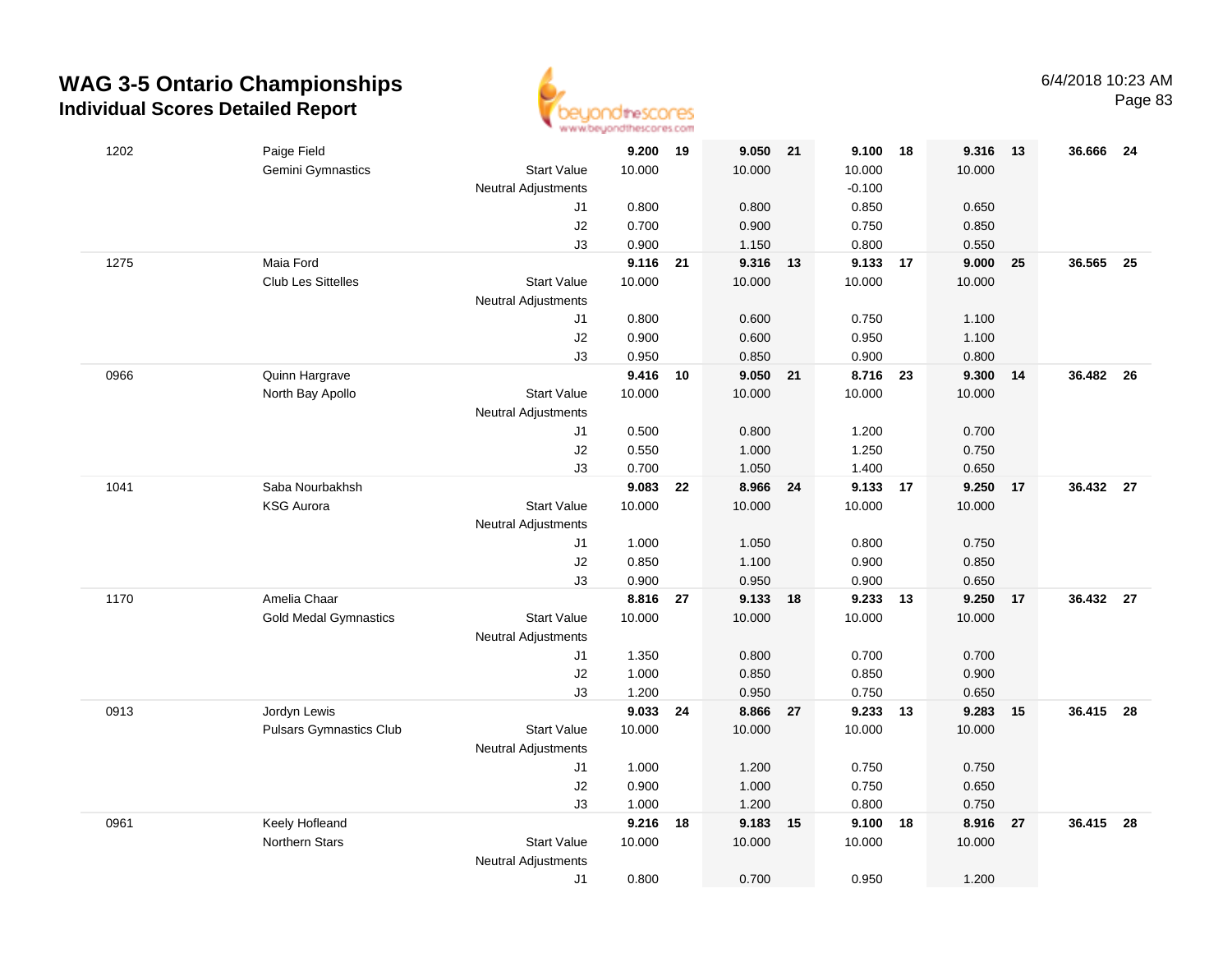

|      |                       |                               | J2                         | 0.700  |    | 0.800    |    | 0.950    |    | 1.100    |      |        |    |
|------|-----------------------|-------------------------------|----------------------------|--------|----|----------|----|----------|----|----------|------|--------|----|
|      |                       |                               | J3                         | 0.850  |    | 0.950    |    | 0.800    |    | 0.950    |      |        |    |
| 1043 |                       | <b>Hollie Pinder</b>          |                            | 9.033  | 24 | 9.016    | 22 | 9.150 16 |    | 9.150 21 |      | 36.349 | 29 |
|      |                       | <b>KSG Aurora</b>             | <b>Start Value</b>         | 10.000 |    | 10.000   |    | 10.000   |    | 10.000   |      |        |    |
|      |                       |                               | <b>Neutral Adjustments</b> |        |    |          |    |          |    |          |      |        |    |
|      |                       |                               | J1                         | 1.050  |    | 0.900    |    | 0.750    |    | 0.900    |      |        |    |
|      |                       |                               | J2                         | 1.000  |    | 1.100    |    | 0.900    |    | 0.850    |      |        |    |
|      |                       |                               | J3                         | 0.850  |    | 0.950    |    | 0.900    |    | 0.800    |      |        |    |
| 0899 |                       | Ariana Boudreault             |                            | 9.083  | 22 | 9.350    | 11 | 8.550    | 26 | 9.333    | 12   | 36.316 | 30 |
|      |                       | Scarborough Gym Elites        | <b>Start Value</b>         | 10.000 |    | 10.000   |    | 10.000   |    | 10.000   |      |        |    |
|      |                       |                               | <b>Neutral Adjustments</b> |        |    |          |    |          |    |          |      |        |    |
|      |                       |                               | J1                         | 1.000  |    | 0.700    |    | 1.450    |    | 0.650    |      |        |    |
|      |                       |                               | J2                         | 0.950  |    | 0.500    |    | 1.350    |    | 0.650    |      |        |    |
|      |                       |                               | J3                         | 0.800  |    | 0.750    |    | 1.550    |    | 0.700    |      |        |    |
| 1136 |                       | Rushita Kalrea                |                            | 9.066  | 23 | 9.166    | 16 | 9.033 19 |    | 8.850 29 |      | 36.115 | 31 |
|      |                       | Gymnastics Mississauga        | <b>Start Value</b>         | 10.000 |    | 10.000   |    | 10.000   |    | 10.000   |      |        |    |
|      |                       |                               | <b>Neutral Adjustments</b> |        |    |          |    |          |    |          |      |        |    |
|      |                       |                               | J1                         | 1.100  |    | 0.700    |    | 0.950    |    | 1.200    |      |        |    |
|      |                       |                               | J2                         | 0.850  |    | 0.900    |    | 0.900    |    | 1.250    |      |        |    |
|      |                       |                               | J3                         | 0.850  |    | 0.900    |    | 1.050    |    | 1.000    |      |        |    |
| 1173 |                       | Sadee Kelley                  |                            | 8.983  | 25 | 8.933    | 25 | 9.133 17 |    | 8.900    | 28   | 35.949 | 32 |
|      |                       | <b>Grand River Gymmies</b>    | <b>Start Value</b>         | 10.000 |    | 10.000   |    | 10.000   |    | 10.000   |      |        |    |
|      |                       |                               | <b>Neutral Adjustments</b> |        |    |          |    |          |    |          |      |        |    |
|      |                       |                               | J1                         | 1.050  |    | 1.250    |    | 0.900    |    | 1.200    |      |        |    |
|      |                       |                               | J2                         | 1.000  |    | 1.100    |    | 0.750    |    | 1.200    |      |        |    |
|      |                       |                               | J3                         | 1.000  |    | 0.850    |    | 0.950    |    | 0.900    |      |        |    |
| 0770 |                       | <b>Scarlett Belmore</b>       |                            | 9.200  | 19 | 8.866    | 27 | 8.866    | 22 | 8.900    | 28   | 35.832 | 33 |
|      |                       | <b>World Class Gymnastics</b> | <b>Start Value</b>         | 10.000 |    | 10.000   |    | 10.000   |    | 10.000   |      |        |    |
|      |                       |                               | <b>Neutral Adjustments</b> |        |    |          |    | $-0.100$ |    |          |      |        |    |
|      |                       |                               | J1                         | 0.800  |    | 1.200    |    | 1.000    |    | 1.200    |      |        |    |
|      |                       |                               | J2                         | 1.000  |    | 1.000    |    | 0.950    |    | 1.100    |      |        |    |
|      |                       |                               | J3                         | 0.600  |    | 1.200    |    | 1.150    |    | 1.000    |      |        |    |
| 0771 |                       | Abby Branech                  |                            | 9.083  | 22 | 8.816    | 28 | 8.666    | 24 | 9.133 22 |      | 35.698 | 34 |
|      |                       | World Class Gymnastics        | <b>Start Value</b>         | 10.000 |    | 10.000   |    | 10.000   |    | 10.000   |      |        |    |
|      |                       |                               | Neutral Adjustments        |        |    |          |    |          |    |          |      |        |    |
|      |                       |                               | J1                         | 1.100  |    | 1.000    |    | 1.300    |    | 0.950    |      |        |    |
|      |                       |                               | J2                         | 0.900  |    | 1.300    |    | 1.300    |    | 0.900    |      |        |    |
|      |                       |                               | J3                         | 0.750  |    | 1.250    |    | 1.400    |    | 0.750    |      |        |    |
| 1417 | Gymnastics<br>Ontario | Kayleigh McFarlane            |                            | 8.950  | 26 | 8.966 24 |    | 8.600    | 25 | 8.950    | - 26 | 35.466 | 35 |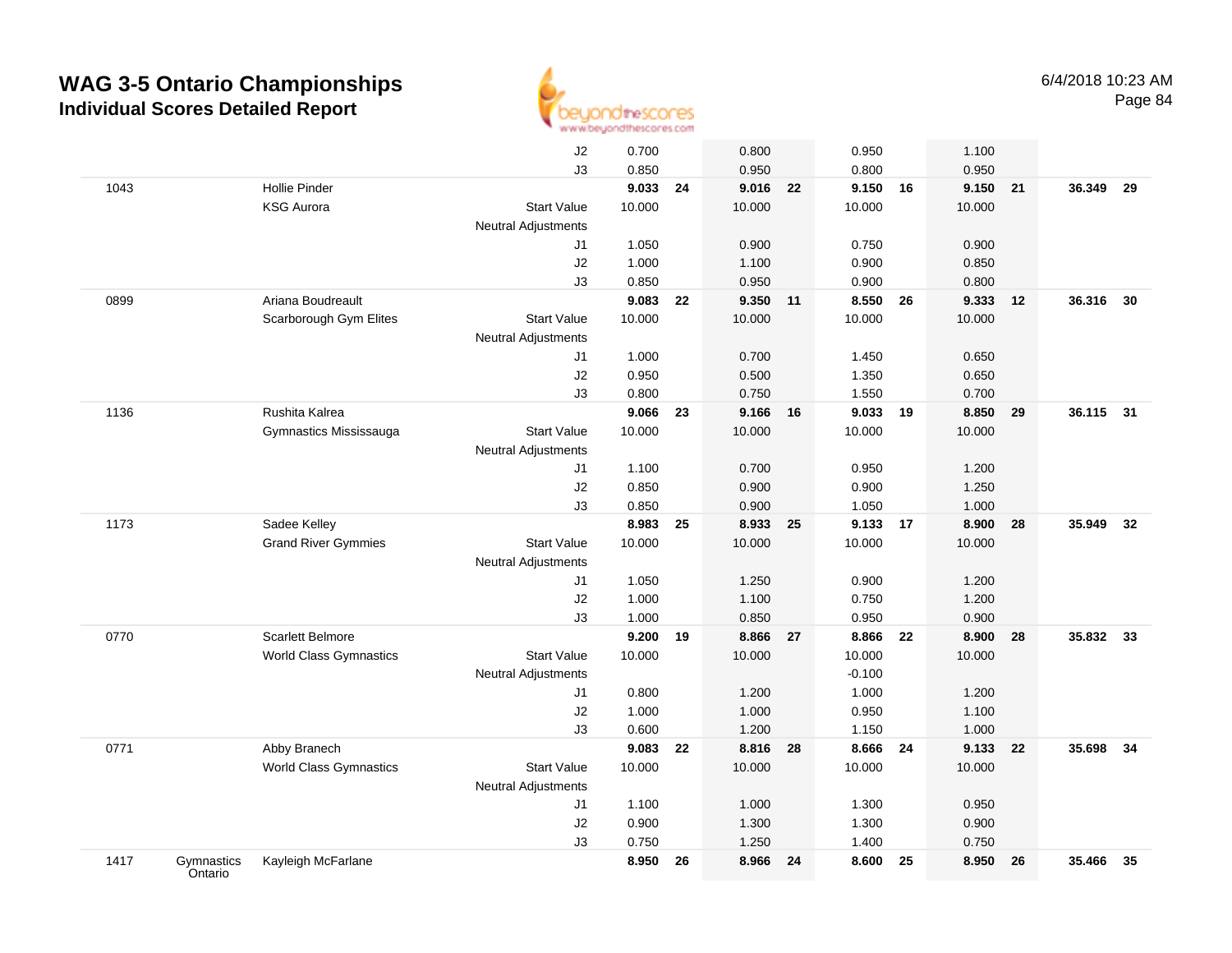

|      | <b>Pulsars Gymnastics Club</b> | Start Value                | 10.000 |    | 10.000 |    | 10.000 |     | 10.000 |    |           |  |
|------|--------------------------------|----------------------------|--------|----|--------|----|--------|-----|--------|----|-----------|--|
|      |                                | <b>Neutral Adjustments</b> |        |    |        |    |        |     |        |    |           |  |
|      |                                | J1                         | 1.000  |    | 0.950  |    | 1.450  |     | 1.100  |    |           |  |
|      |                                | J2                         | 1.000  |    | 1.000  |    | 1.300  |     | 1.000  |    |           |  |
|      |                                | J3                         | 1.150  |    | 1.150  |    | 1.450  |     | 1.050  |    |           |  |
| 1135 | Ema Cane                       |                            | 9.083  | 22 | 8.766  | 29 | 8.333  | -27 | 9.233  | 18 | 35.415 36 |  |
|      | Gymnastics Mississauga         | <b>Start Value</b>         | 10.000 |    | 10.000 |    | 10.000 |     | 10.000 |    |           |  |
|      |                                | <b>Neutral Adjustments</b> |        |    |        |    |        |     |        |    |           |  |
|      |                                | J1                         | 1.000  |    | 1.200  |    | 1.500  |     | 0.750  |    |           |  |
|      |                                | J2                         | 0.850  |    | 1.200  |    | 1.650  |     | 0.950  |    |           |  |
|      |                                | J3                         | 0.900  |    | 1.300  |    | 1.850  |     | 0.600  |    |           |  |
| 1042 | <b>Brookyln Perrin</b>         |                            | 9.116  | 21 | 9.166  | 16 | 7.700  | 28  | 9.100  | 23 | 35.082 37 |  |
|      | <b>KSG Aurora</b>              | <b>Start Value</b>         | 10.000 |    | 10.000 |    | 10.000 |     | 10.000 |    |           |  |
|      |                                | <b>Neutral Adjustments</b> |        |    |        |    |        |     |        |    |           |  |
|      |                                | J <sub>1</sub>             | 0.950  |    | 0.700  |    | 2.150  |     | 0.900  |    |           |  |
|      |                                | J2                         | 0.800  |    | 0.900  |    | 2.500  |     | 1.000  |    |           |  |
|      |                                | J3                         | 0.900  |    | 0.900  |    | 2.250  |     | 0.800  |    |           |  |
|      |                                |                            |        |    |        |    |        |     |        |    |           |  |

### **Gymnastics Ontario Level 3**

| ID   | League ID | <b>Name</b>                 |                            | <b>VT</b> | #                        | <b>UB</b> | #                        | <b>BB</b> | #                        | <b>FX</b>    | #                        | AA #   |                          |
|------|-----------|-----------------------------|----------------------------|-----------|--------------------------|-----------|--------------------------|-----------|--------------------------|--------------|--------------------------|--------|--------------------------|
| 0781 |           | Ariella Canneon             |                            | X.XXX     | $\overline{\phantom{a}}$ | X.XXX     | $\overline{\phantom{a}}$ | X.XXX     | $\overline{\phantom{a}}$ | <b>X.XXX</b> | $\overline{\phantom{a}}$ | 0.000  | $\overline{\phantom{a}}$ |
| 1169 |           | <b>Tess Lewies</b>          |                            | 9.733     | $\mathbf 1$              | 9.575     | 6                        | 9.400     | $\overline{4}$           | 9.733        | 1                        | 38.441 |                          |
|      |           | <b>Guelph Saultos</b>       | <b>Start Value</b>         | 10.000    |                          | 10.000    |                          | 10.000    |                          | 10.000       |                          |        |                          |
|      |           |                             | <b>Neutral Adjustments</b> |           |                          |           |                          |           |                          |              |                          |        |                          |
|      |           |                             | J <sub>1</sub>             | 0.300     |                          | 0.400     |                          | 0.550     |                          | 0.250        |                          |        |                          |
|      |           |                             | J2                         | 0.300     |                          | 0.450     |                          | 0.600     |                          | 0.300        |                          |        |                          |
|      |           |                             | J3                         | 0.200     |                          |           |                          | 0.650     |                          | 0.250        |                          |        |                          |
| 1288 |           | Hayley Evans                |                            | 9.733     | $\overline{\mathbf{1}}$  | 9.600     | $\overline{4}$           | 9.416     | $\mathbf{3}$             | 9.550        | 4                        | 38.299 | $\overline{2}$           |
|      |           | <b>Champions Gymnastics</b> | <b>Start Value</b>         | 10.000    |                          | 10.000    |                          | 10.000    |                          | 10.000       |                          |        |                          |
|      |           |                             | <b>Neutral Adjustments</b> |           |                          |           |                          |           |                          |              |                          |        |                          |
|      |           |                             | J1                         | 0.250     |                          | 0.350     |                          | 0.500     |                          | 0.450        |                          |        |                          |
|      |           |                             | J2                         | 0.250     |                          | 0.450     |                          | 0.600     |                          | 0.400        |                          |        |                          |
|      |           |                             | J3                         | 0.300     |                          | 0.400     |                          | 0.650     |                          | 0.500        |                          |        |                          |
| 1278 |           | Allyssa Metcalf             |                            | 9.616     | $\overline{2}$           | 9.616     | $\overline{\mathbf{3}}$  | 9.300     | 6                        | 9.566        | 3                        | 38.098 | 3                        |
|      |           | <b>Champions Gymnastics</b> | <b>Start Value</b>         | 10.000    |                          | 10.000    |                          | 10.000    |                          | 10.000       |                          |        |                          |
|      |           |                             | <b>Neutral Adjustments</b> |           |                          |           |                          |           |                          |              |                          |        |                          |
|      |           |                             | J <sub>1</sub>             | 0.350     |                          | 0.400     |                          | 0.700     |                          | 0.400        |                          |        |                          |
|      |           |                             | J <sub>2</sub>             | 0.450     |                          | 0.350     |                          | 0.700     |                          | 0.400        |                          |        |                          |

**Age 9 B**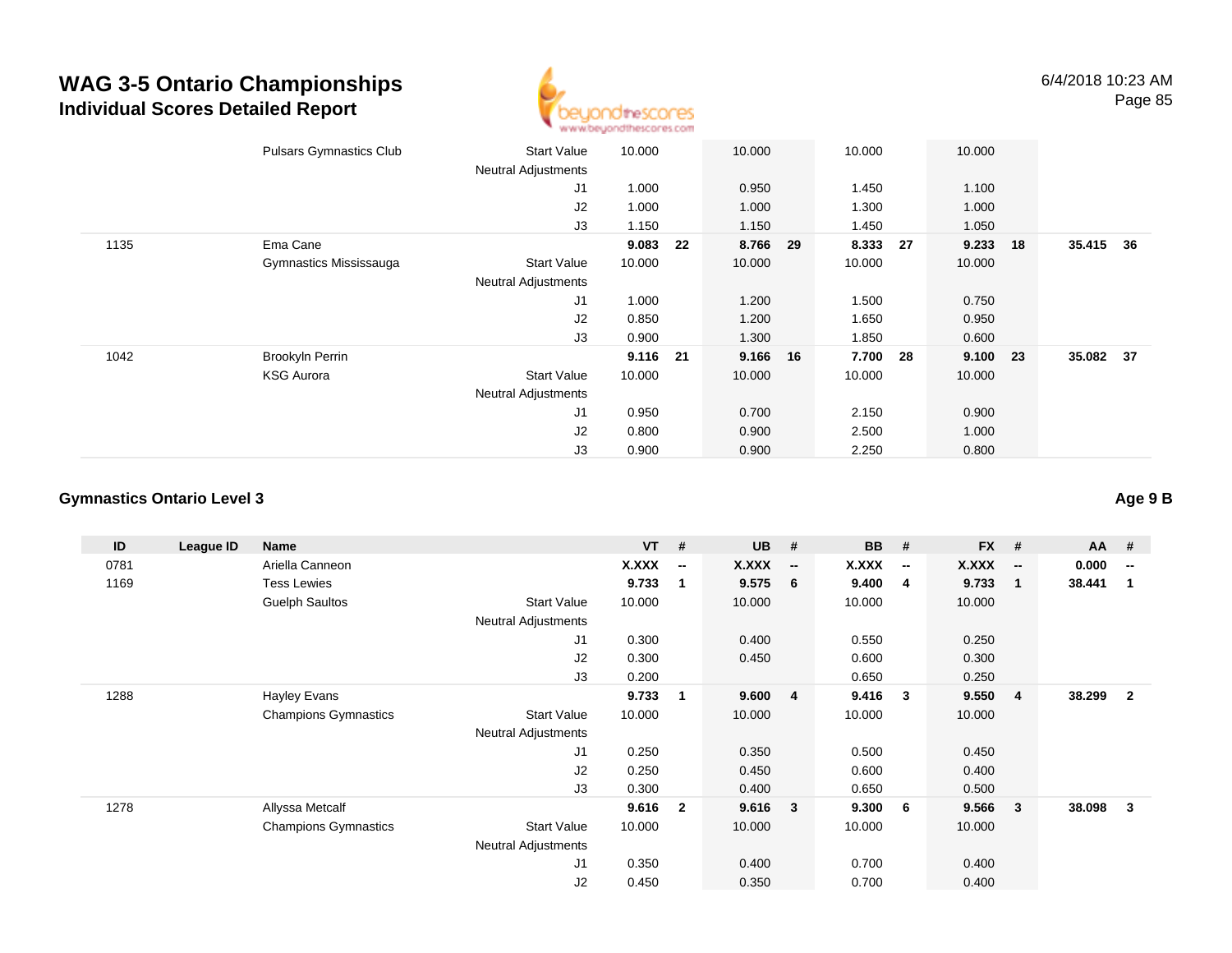

|      |                                 | J3                         | 0.350  |                | 0.400    |                         | 0.700  |                         | 0.500  |                         |        |                         |
|------|---------------------------------|----------------------------|--------|----------------|----------|-------------------------|--------|-------------------------|--------|-------------------------|--------|-------------------------|
| 1352 | McKenna Montague                |                            | 9.500  | 4              | 9.700    | $\overline{1}$          | 9.500  | $\overline{2}$          | 9.350  | 11                      | 38.050 | $\overline{\mathbf{4}}$ |
|      | Aereo Gymnastics Club           | <b>Start Value</b>         | 10.000 |                | 10.000   |                         | 10.000 |                         | 10.000 |                         |        |                         |
|      |                                 | <b>Neutral Adjustments</b> |        |                |          |                         |        |                         |        |                         |        |                         |
|      |                                 | J1                         | 0.500  |                | 0.300    |                         | 0.550  |                         | 0.550  |                         |        |                         |
|      |                                 | J2                         | 0.500  |                | 0.300    |                         | 0.500  |                         | 0.650  |                         |        |                         |
|      |                                 | J3                         | 0.500  |                | 0.300    |                         | 0.450  |                         | 0.750  |                         |        |                         |
| 1249 | Anna McMillan                   |                            | 9.366  | $\overline{7}$ | 9.583    | 5                       | 9.333  | 5                       | 9.550  | $\overline{4}$          | 37.832 | 5                       |
|      | Dancemakers Gymnastics          | <b>Start Value</b>         | 10.000 |                | 10.000   |                         | 10.000 |                         | 10.000 |                         |        |                         |
|      |                                 | <b>Neutral Adjustments</b> |        |                |          |                         |        |                         |        |                         |        |                         |
|      |                                 | J1                         | 0.600  |                | 0.400    |                         | 0.650  |                         | 0.450  |                         |        |                         |
|      |                                 | J2                         | 0.600  |                | 0.450    |                         | 0.700  |                         | 0.350  |                         |        |                         |
|      |                                 | J3                         | 0.700  |                | 0.400    |                         | 0.650  |                         | 0.550  |                         |        |                         |
| 0936 | Katherine Varneey               |                            | 9.566  | $\mathbf{3}$   | 9.050 21 |                         | 9.700  | $\overline{1}$          | 9.466  | 6                       | 37.782 | $6\overline{6}$         |
|      | <b>Ottawa Gymnastics Centre</b> | <b>Start Value</b>         | 10.000 |                | 10.000   |                         | 10.000 |                         | 10.000 |                         |        |                         |
|      |                                 | <b>Neutral Adjustments</b> |        |                |          |                         |        |                         |        |                         |        |                         |
|      |                                 | J1                         | 0.500  |                | 1.100    |                         | 0.300  |                         | 0.550  |                         |        |                         |
|      |                                 | J2                         | 0.400  |                | 0.850    |                         | 0.300  |                         | 0.600  |                         |        |                         |
|      |                                 | J3                         | 0.400  |                | 0.900    |                         | 0.300  |                         | 0.450  |                         |        |                         |
| 1260 | Ella Juliette Meyer             |                            | 9.266  | 11             | 9.666    | $\overline{\mathbf{2}}$ | 9.266  | $\overline{\mathbf{8}}$ | 9.366  | 10                      | 37.564 | $\overline{7}$          |
|      | Corona Competitive              | <b>Start Value</b>         | 10.000 |                | 10.000   |                         | 10.000 |                         | 10.000 |                         |        |                         |
|      |                                 | <b>Neutral Adjustments</b> |        |                |          |                         |        |                         |        |                         |        |                         |
|      |                                 | J1                         | 0.700  |                | 0.350    |                         | 0.750  |                         | 0.600  |                         |        |                         |
|      |                                 | J2                         | 0.600  |                | 0.300    |                         | 0.650  |                         | 0.650  |                         |        |                         |
|      |                                 | J3                         | 0.900  |                | 0.350    |                         | 0.800  |                         | 0.650  |                         |        |                         |
| 1055 | Taya McLaeren                   |                            | 9.350  | 8              | 9.416    | 9                       | 9.266  | 8                       | 9.266  | 16                      | 37.298 | 8                       |
|      | Kitchener-Waterloo Gymnastics   | <b>Start Value</b>         | 10.000 |                | 10.000   |                         | 10.000 |                         | 10.000 |                         |        |                         |
|      |                                 | <b>Neutral Adjustments</b> |        |                |          |                         |        |                         |        |                         |        |                         |
|      |                                 | J1                         | 0.650  |                | 0.650    |                         | 0.750  |                         | 0.850  |                         |        |                         |
|      |                                 | J2                         | 0.650  |                | 0.650    |                         | 0.700  |                         | 0.600  |                         |        |                         |
|      |                                 | J3                         | 0.650  |                | 0.450    |                         | 0.750  |                         | 0.750  |                         |        |                         |
| 1152 | Megan Luu                       |                            | 9.000  | 21             | 9.500    | $\overline{7}$          | 9.300  | 6                       | 9.433  | 8                       | 37.233 | 9                       |
|      | Gym Magic                       | <b>Start Value</b>         | 10.000 |                | 10.000   |                         | 10.000 |                         | 10.000 |                         |        |                         |
|      |                                 | Neutral Adjustments        |        |                |          |                         |        |                         |        |                         |        |                         |
|      |                                 | J1                         | 1.000  |                | 0.600    |                         | 0.650  |                         | 0.550  |                         |        |                         |
|      |                                 | J2                         | 0.900  |                | 0.400    |                         | 0.700  |                         | 0.600  |                         |        |                         |
|      |                                 | J3                         | 1.100  |                | 0.500    |                         | 0.750  |                         | 0.550  |                         |        |                         |
| 1239 | Addison Chipman                 |                            | 9.266  | 11             | 9.500    | $\overline{7}$          | 8.883  | 21                      | 9.583  | $\overline{\mathbf{2}}$ | 37.232 | 10                      |
|      | Dynamo Gymnastics               | <b>Start Value</b>         | 10.000 |                | 10.000   |                         | 10.000 |                         | 10.000 |                         |        |                         |
|      |                                 | <b>Neutral Adjustments</b> |        |                |          |                         |        |                         |        |                         |        |                         |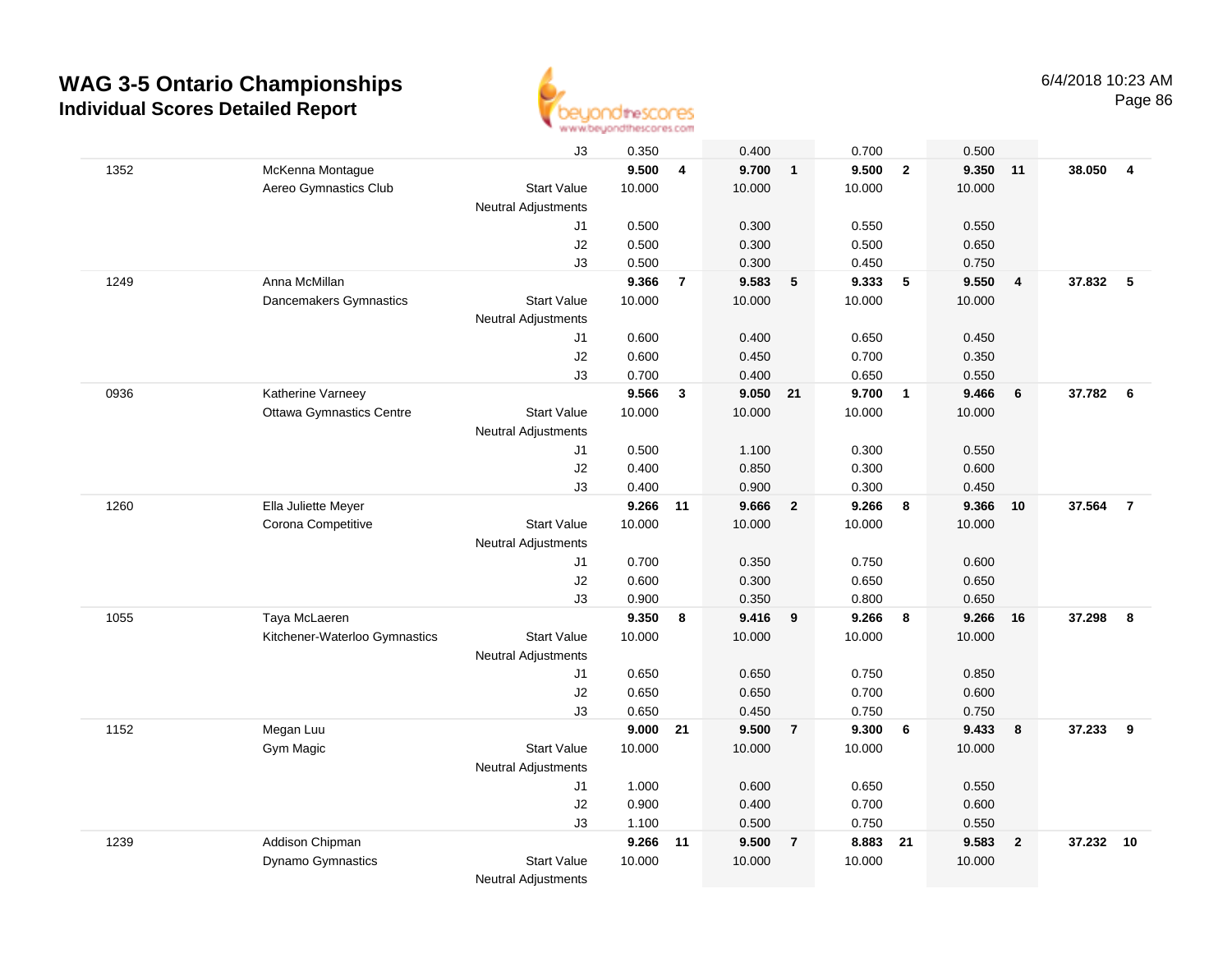

|      |                                    | J1                         | 0.700  |                | 0.550    |    | 1.100    |    | 0.400  |                |        |    |
|------|------------------------------------|----------------------------|--------|----------------|----------|----|----------|----|--------|----------------|--------|----|
|      |                                    | J2                         | 0.750  |                | 0.450    |    | 1.150    |    | 0.400  |                |        |    |
|      |                                    | J3                         | 0.750  |                | 0.500    |    | 1.100    |    | 0.450  |                |        |    |
| 1205 | <b>Addison Tapper</b>              |                            | 9.200  | 15             | 9.350 12 |    | 9.066 14 |    | 9.450  | $\overline{7}$ | 37.066 | 11 |
|      | Gemini Gymnastics                  | <b>Start Value</b>         | 10.000 |                | 10.000   |    | 10.000   |    | 10.000 |                |        |    |
|      |                                    | <b>Neutral Adjustments</b> |        |                |          |    | $-0.100$ |    |        |                |        |    |
|      |                                    | J1                         | 0.650  |                | 0.700    |    | 0.700    |    | 0.500  |                |        |    |
|      |                                    | J2                         | 0.850  |                | 0.600    |    | 0.900    |    | 0.650  |                |        |    |
|      |                                    | J3                         | 0.900  |                | 0.650    |    | 0.900    |    | 0.500  |                |        |    |
| 0773 | Andie Kersehaw                     |                            | 9.483  | 5              | 8.966 24 |    | 9.016 16 |    | 9.566  | $\mathbf{3}$   | 37.031 | 12 |
|      | <b>World Class Gymnastics</b>      | <b>Start Value</b>         | 10.000 |                | 10.000   |    | 10.000   |    | 10.000 |                |        |    |
|      |                                    | <b>Neutral Adjustments</b> |        |                |          |    |          |    |        |                |        |    |
|      |                                    | J1                         | 0.500  |                | 1.100    |    | 1.000    |    | 0.450  |                |        |    |
|      |                                    | J2                         | 0.550  |                | 1.100    |    | 0.950    |    | 0.450  |                |        |    |
|      |                                    | J3                         | 0.500  |                | 0.900    |    | 1.000    |    | 0.400  |                |        |    |
| 1240 | <b>Callie Petznick</b>             |                            | 9.466  | 6              | 9.183 16 |    | 8.916 19 |    | 9.433  | 8              | 36.998 | 13 |
|      | Dynamo Gymnastics                  | <b>Start Value</b>         | 10.000 |                | 10.000   |    | 10.000   |    | 10.000 |                |        |    |
|      |                                    | <b>Neutral Adjustments</b> |        |                |          |    |          |    |        |                |        |    |
|      |                                    | J1                         | 0.550  |                | 0.850    |    | 1.100    |    | 0.500  |                |        |    |
|      |                                    | J2                         | 0.500  |                | 0.800    |    | 1.100    |    | 0.700  |                |        |    |
|      |                                    | J3                         | 0.550  |                | 0.800    |    | 1.050    |    | 0.500  |                |        |    |
| 1228 | Paighton Smith                     |                            | 9.200  | 15             | 8.916    | 27 | 9.333    | 5  | 9.533  | 5              | 36.982 | 14 |
|      | Forest City Gym Club               | <b>Start Value</b>         | 10.000 |                | 10.000   |    | 10.000   |    | 10.000 |                |        |    |
|      |                                    | Neutral Adjustments        |        |                |          |    |          |    |        |                |        |    |
|      |                                    | J1                         | 0.750  |                | 1.200    |    | 0.650    |    | 0.400  |                |        |    |
|      |                                    | J2                         | 0.750  |                | 0.950    |    | 0.650    |    | 0.500  |                |        |    |
|      |                                    | J3                         | 0.900  |                | 1.100    |    | 0.700    |    | 0.500  |                |        |    |
| 0883 | Sophia Eusteace                    |                            | 9.366  | $\overline{7}$ | 9.116 19 |    | 8.950    | 18 | 9.533  | 5              | 36.965 | 15 |
|      | <b>Shenderey Gymnastics Centre</b> | <b>Start Value</b>         | 10.000 |                | 10.000   |    | 10.000   |    | 10.000 |                |        |    |
|      |                                    | <b>Neutral Adjustments</b> |        |                |          |    |          |    |        |                |        |    |
|      |                                    | J1                         | 0.650  |                | 1.000    |    | 0.950    |    | 0.400  |                |        |    |
|      |                                    | J2                         | 0.650  |                | 0.900    |    | 1.100    |    | 0.400  |                |        |    |
|      |                                    | J3                         | 0.600  |                | 0.750    |    | 1.100    |    | 0.600  |                |        |    |
| 0989 | Kennedy Brocek                     |                            | 9.250  | 12             | 9.350    | 12 | 9.233    | 9  | 9.116  | 20             | 36.949 | 16 |
|      | Niagara Acro Cats                  | <b>Start Value</b>         | 10.000 |                | 10.000   |    | 10.000   |    | 10.000 |                |        |    |
|      |                                    | <b>Neutral Adjustments</b> |        |                |          |    |          |    |        |                |        |    |
|      |                                    | J1                         | 0.750  |                | 0.750    |    | 0.750    |    | 0.800  |                |        |    |
|      |                                    | J2                         | 0.700  |                | 0.650    |    | 0.850    |    | 0.800  |                |        |    |
|      |                                    | J3                         | 0.800  |                | 0.550    |    | 0.700    |    | 1.050  |                |        |    |
| 0990 | <b>Mattie Phileips</b>             |                            | 9.150  | 18             | 9.300    | 13 | 9.066    | 14 | 9.433  | 8              | 36.949 | 16 |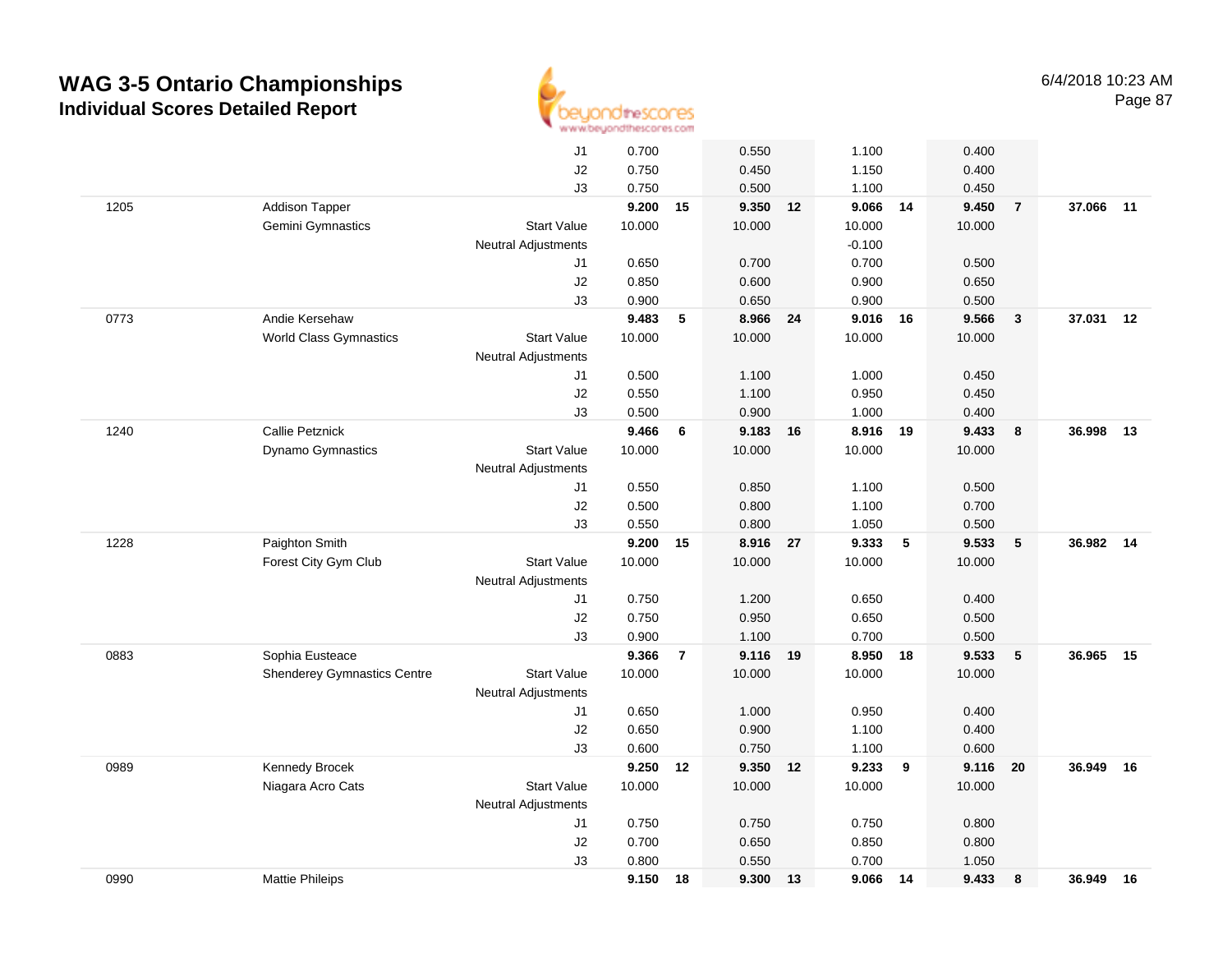

|      | <b>Milton Springers</b>                           | <b>Start Value</b><br><b>Neutral Adjustments</b> | 10.000 |    | 10.000   |    | 10.000   |                | 10.000   |                |           |    |
|------|---------------------------------------------------|--------------------------------------------------|--------|----|----------|----|----------|----------------|----------|----------------|-----------|----|
|      |                                                   | J1                                               | 0.850  |    | 0.700    |    | 0.850    |                | 0.600    |                |           |    |
|      |                                                   | J2                                               | 0.800  |    | 0.600    |    | 1.000    |                | 0.600    |                |           |    |
|      |                                                   | J3                                               | 0.900  |    | 0.800    |    | 0.950    |                | 0.500    |                |           |    |
| 0912 | Grace Irvieng                                     |                                                  | 9.183  | 16 | 9.433    | 8  | 8.800    | 22             | 9.450    | $\overline{7}$ | 36.866 17 |    |
|      | <b>Pulsars Gymnastics Club</b>                    | <b>Start Value</b>                               | 10.000 |    | 10.000   |    | 10.000   |                | 10.000   |                |           |    |
|      |                                                   | <b>Neutral Adjustments</b>                       |        |    |          |    |          |                |          |                |           |    |
|      |                                                   | J1                                               | 0.850  |    | 0.600    |    | 1.200    |                | 0.400    |                |           |    |
|      |                                                   | J2                                               | 0.850  |    | 0.600    |    | 1.200    |                | 0.600    |                |           |    |
|      |                                                   | J3                                               | 0.750  |    | 0.500    |    | 1.200    |                | 0.650    |                |           |    |
| 1332 | Mariela Bouwemeester                              |                                                  | 9.316  | 9  | 9.350    | 12 | 9.033 15 |                | 9.066    | 21             | 36.765    | 18 |
|      | All Star Sports Centre                            | <b>Start Value</b>                               | 10.000 |    | 10.000   |    | 10.000   |                | 10.000   |                |           |    |
|      |                                                   | <b>Neutral Adjustments</b>                       |        |    |          |    |          |                |          |                |           |    |
|      |                                                   | J1                                               | 0.650  |    | 0.750    |    | 0.900    |                | 0.900    |                |           |    |
|      |                                                   | J2                                               | 0.700  |    | 0.550    |    | 1.000    |                | 0.900    |                |           |    |
|      |                                                   | J3                                               | 0.700  |    | 0.650    |    | 1.000    |                | 1.000    |                |           |    |
| 0902 | Marissa Vespa                                     |                                                  | 9.500  | 4  | 9.366 11 |    | 9.200 11 |                | 8.666    | 26             | 36.732 19 |    |
|      | Rose City Gymnastics                              | <b>Start Value</b>                               | 10.000 |    | 10.000   |    | 10.000   |                | 10.000   |                |           |    |
|      |                                                   | <b>Neutral Adjustments</b>                       |        |    |          |    |          |                |          |                |           |    |
|      |                                                   | J1                                               | 0.550  |    | 0.650    |    | 0.800    |                | 1.350    |                |           |    |
|      |                                                   | J2                                               | 0.500  |    | 0.650    |    | 0.800    |                | 1.200    |                |           |    |
|      |                                                   | J3                                               | 0.450  |    | 0.600    |    | 0.800    |                | 1.450    |                |           |    |
| 0906 | Aaliyah Carnegie                                  |                                                  | 9.483  | 5  | 9.400    | 10 | 8.416    | 28             | 9.316 13 |                | 36.615 20 |    |
|      | <b>Revolution Gymnastics And Sports</b><br>Centre | <b>Start Value</b>                               | 10.000 |    | 10.000   |    | 10.000   |                | 10.000   |                |           |    |
|      |                                                   | <b>Neutral Adjustments</b>                       |        |    |          |    | $-0.100$ |                |          |                |           |    |
|      |                                                   | J1                                               | 0.450  |    | 0.550    |    | 1.400    |                | 0.550    |                |           |    |
|      |                                                   | $\sf J2$                                         | 0.600  |    | 0.650    |    | 1.550    |                | 0.700    |                |           |    |
|      |                                                   | J3                                               | 0.500  |    | 0.600    |    | 1.500    |                | 0.800    |                |           |    |
| 1053 | Chloe Alcheimowicz                                |                                                  | 9.350  | 8  | 8.666    | 29 | 9.283    | $\overline{7}$ | 9.300 14 |                | 36.599 21 |    |
|      | Kitchener-Waterloo Gymnastics                     | <b>Start Value</b>                               | 10.000 |    | 10.000   |    | 10.000   |                | 10.000   |                |           |    |
|      |                                                   | <b>Neutral Adjustments</b>                       |        |    |          |    |          |                |          |                |           |    |
|      |                                                   | J1                                               | 0.600  |    | 1.300    |    | 0.750    |                | 0.800    |                |           |    |
|      |                                                   | J2                                               | 0.600  |    | 1.400    |    | 0.650    |                | 0.700    |                |           |    |
|      |                                                   | J3                                               | 0.750  |    | 1.300    |    | 0.750    |                | 0.600    |                |           |    |
| 0772 | <b>Avery Halleiwell</b>                           |                                                  | 9.000  | 21 | 9.166    | 17 | 9.066    | 14             | 9.350    | 11             | 36.582 22 |    |
|      | <b>World Class Gymnastics</b>                     | <b>Start Value</b>                               | 10.000 |    | 10.000   |    | 10.000   |                | 10.000   |                |           |    |
|      |                                                   | <b>Neutral Adjustments</b>                       |        |    |          |    | $-0.100$ |                |          |                |           |    |
|      |                                                   | J1                                               | 0.900  |    | 1.000    |    | 0.900    |                | 0.600    |                |           |    |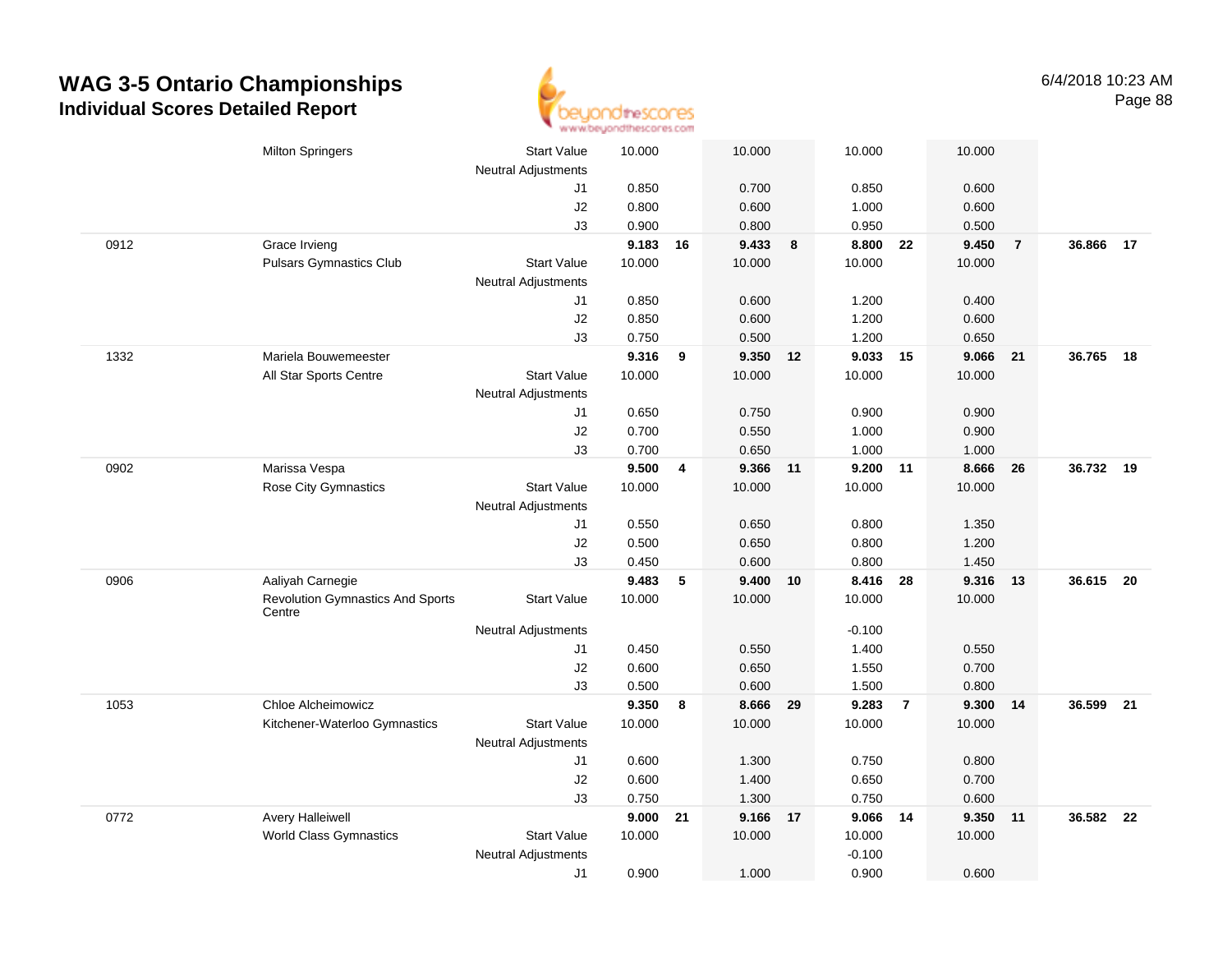

|      |                                 | J2                         | 1.000    |    | 0.800    |    | 0.750    |                 | 0.700  |              |           |    |
|------|---------------------------------|----------------------------|----------|----|----------|----|----------|-----------------|--------|--------------|-----------|----|
|      |                                 | J3                         | 1.100    |    | 0.700    |    | 0.850    |                 | 0.650  |              |           |    |
| 1224 | Arwen Talma                     |                            | 9.116 19 |    | 8.933    | 26 | 9.300    | $6\phantom{1}6$ | 9.233  | 17           | 36.582 22 |    |
|      | Flip 'n' Wicked Gymnastics      | <b>Start Value</b>         | 10.000   |    | 10.000   |    | 10.000   |                 | 10.000 |              |           |    |
|      |                                 | <b>Neutral Adjustments</b> |          |    |          |    |          |                 |        |              |           |    |
|      |                                 | J1                         | 0.800    |    | 0.950    |    | 0.800    |                 | 0.700  |              |           |    |
|      |                                 | J2                         | 0.850    |    | 1.100    |    | 0.650    |                 | 0.650  |              |           |    |
|      |                                 | J3                         | 1.000    |    | 1.150    |    | 0.650    |                 | 0.950  |              |           |    |
| 0859 | Hope Milteon                    |                            | 9.183 16 |    | 9.133    | 18 | 8.900    | 20              | 9.350  | 11           | 36.566    | 23 |
|      | Swing Spring Flip               | <b>Start Value</b>         | 10.000   |    | 10.000   |    | 10.000   |                 | 10.000 |              |           |    |
|      |                                 | <b>Neutral Adjustments</b> |          |    |          |    |          |                 |        |              |           |    |
|      |                                 | J1                         | 0.900    |    | 0.950    |    | 1.000    |                 | 0.650  |              |           |    |
|      |                                 | J2                         | 0.750    |    | 0.850    |    | 1.200    |                 | 0.600  |              |           |    |
|      |                                 | J3                         | 0.800    |    | 0.800    |    | 1.100    |                 | 0.700  |              |           |    |
| 0896 | Myah Stefeanizzi                |                            | 9.000    | 21 | 9.200 15 |    | 9.216 10 |                 | 9.133  | 19           | 36.549    | 24 |
|      | Sault Ste Marie Gymnastics Club | <b>Start Value</b>         | 10.000   |    | 10.000   |    | 10.000   |                 | 10.000 |              |           |    |
|      |                                 | <b>Neutral Adjustments</b> |          |    |          |    |          |                 |        |              |           |    |
|      |                                 | J1                         | 0.900    |    | 0.850    |    | 0.850    |                 | 0.850  |              |           |    |
|      |                                 | J2                         | 0.900    |    | 0.750    |    | 0.750    |                 | 0.750  |              |           |    |
|      |                                 | J3                         | 1.200    |    | 0.800    |    | 0.750    |                 | 1.000  |              |           |    |
| 1000 | Michaela Kiinegs                |                            | 9.166    | 17 | 9.250 14 |    | 8.766    | 24              | 9.350  | 11           | 36.532 25 |    |
|      | <b>Milton Springers</b>         | <b>Start Value</b>         | 10.000   |    | 10.000   |    | 10.000   |                 | 10.000 |              |           |    |
|      |                                 | <b>Neutral Adjustments</b> |          |    |          |    | $-0.100$ |                 |        |              |           |    |
|      |                                 | J1                         | 0.750    |    | 0.800    |    | 1.250    |                 | 0.500  |              |           |    |
|      |                                 | J2                         | 0.900    |    | 0.750    |    | 1.000    |                 | 0.750  |              |           |    |
|      |                                 | J3                         | 0.850    |    | 0.700    |    | 1.150    |                 | 0.700  |              |           |    |
| 0948 | Eve LeRoeux                     |                            | 9.566    | 3  | 8.950    | 25 | 8.550 27 |                 | 9.416  | 9            | 36.482 26 |    |
|      | Northumberland                  | <b>Start Value</b>         | 10.000   |    | 10.000   |    | 10.000   |                 | 10.000 |              |           |    |
|      |                                 | <b>Neutral Adjustments</b> |          |    |          |    | $-0.100$ |                 |        |              |           |    |
|      |                                 | J1                         | 0.400    |    | 1.100    |    | 1.250    |                 | 0.650  |              |           |    |
|      |                                 | J2                         | 0.500    |    | 1.100    |    | 1.500    |                 | 0.550  |              |           |    |
|      |                                 | J3                         | 0.400    |    | 0.950    |    | 1.300    |                 | 0.550  |              |           |    |
| 1344 | Ella Vasani                     |                            | 9.200    | 15 | 8.850    | 28 | 9.133 12 |                 | 9.166  | 18           | 36.349    | 27 |
|      | Ajax Acro's Gym Club            | <b>Start Value</b>         | 10.000   |    | 10.000   |    | 10.000   |                 | 10.000 |              |           |    |
|      |                                 | <b>Neutral Adjustments</b> |          |    |          |    |          |                 |        |              |           |    |
|      |                                 | J1                         | 0.700    |    | 1.250    |    | 0.800    |                 | 0.700  |              |           |    |
|      |                                 | J2                         | 0.900    |    | 1.000    |    | 0.900    |                 | 0.850  |              |           |    |
|      |                                 | J3                         | 0.800    |    | 1.200    |    | 0.900    |                 | 0.950  |              |           |    |
| 0991 | Emilijia Saviec                 |                            | 9.233    | 13 | 8.216    | 31 | 9.266    | 8               | 9.566  | $\mathbf{3}$ | 36.281    | 28 |
|      | <b>Milton Springers</b>         | <b>Start Value</b>         | 10.000   |    | 10.000   |    | 10.000   |                 | 10.000 |              |           |    |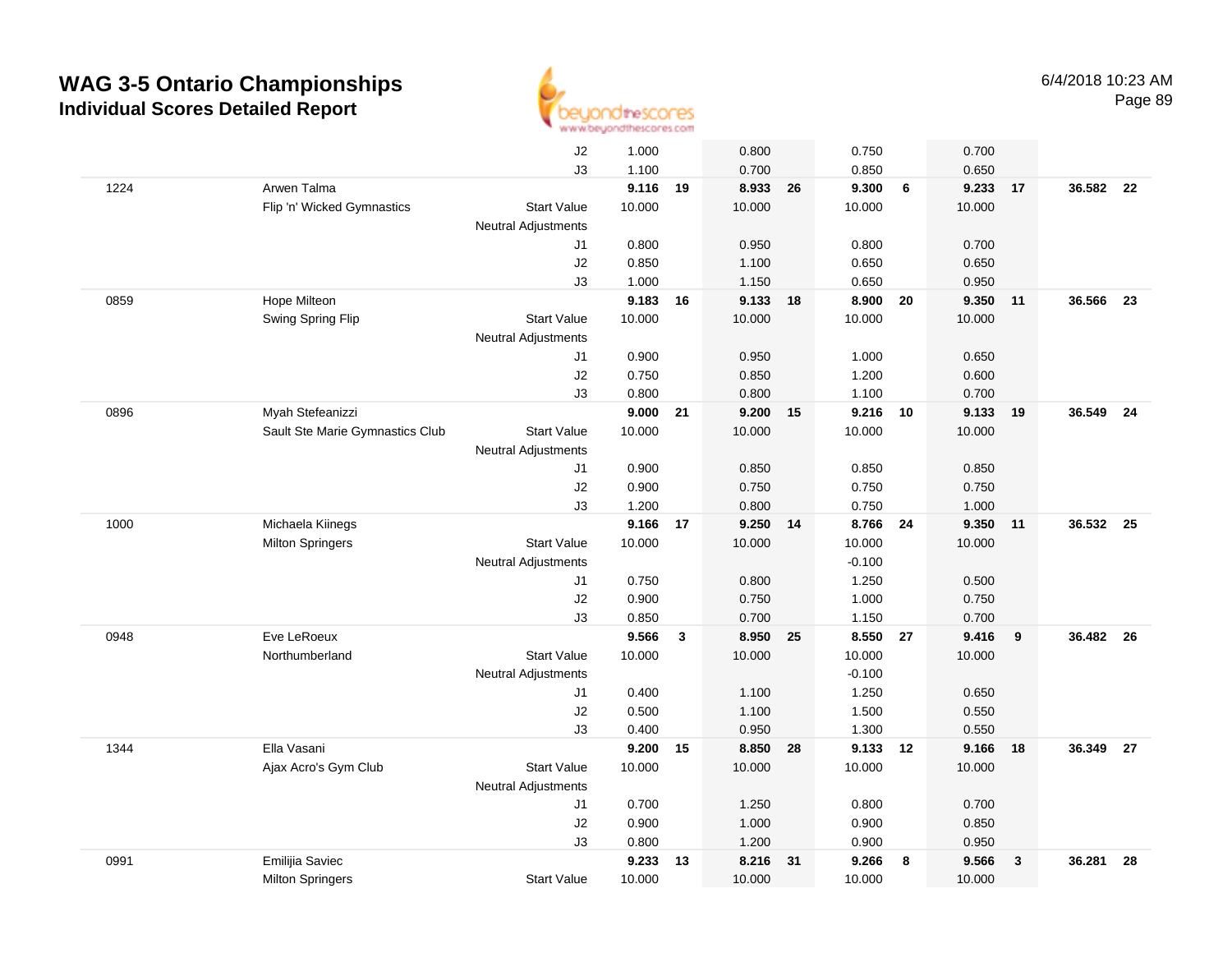

|      |                                 | <b>Neutral Adjustments</b> |          |    |          |    |            |        |    |           |      |
|------|---------------------------------|----------------------------|----------|----|----------|----|------------|--------|----|-----------|------|
|      |                                 | J1                         | 0.800    |    | 1.850    |    | 0.750      | 0.350  |    |           |      |
|      |                                 | J2                         | 0.800    |    | 1.800    |    | 0.750      | 0.400  |    |           |      |
|      |                                 | J3                         | 0.700    |    | 1.700    |    | 0.700      | 0.550  |    |           |      |
| 1019 | Ella Heeleer                    |                            | 9.100    | 20 | 9.083    | 20 | 9.133 12   | 8.950  | 22 | 36.266 29 |      |
|      | Loyalist Gymnastics Club        | <b>Start Value</b>         | 10.000   |    | 10.000   |    | 10.000     | 10.000 |    |           |      |
|      |                                 | <b>Neutral Adjustments</b> |          |    |          |    |            |        |    |           |      |
|      |                                 | J1                         | 0.900    |    | 1.000    |    | 0.850      | 1.000  |    |           |      |
|      |                                 | J2                         | 0.800    |    | 0.850    |    | 0.900      | 1.000  |    |           |      |
|      |                                 | J3                         | 1.000    |    | 0.900    |    | 0.850      | 1.150  |    |           |      |
| 0895 | Presley Nadoen                  |                            | 8.966    | 22 | 9.033 22 |    | 8.783 23   | 9.416  | 9  | 36.198    | - 30 |
|      | Sault Ste Marie Gymnastics Club | <b>Start Value</b>         | 10.000   |    | 10.000   |    | 10.000     | 10.000 |    |           |      |
|      |                                 | <b>Neutral Adjustments</b> |          |    |          |    |            |        |    |           |      |
|      |                                 | J1                         | 1.000    |    | 1.050    |    | 1.350      | 0.500  |    |           |      |
|      |                                 | $\sf J2$                   | 0.900    |    | 0.850    |    | 1.100      | 0.500  |    |           |      |
|      |                                 | J3                         | 1.200    |    | 1.000    |    | 1.200      | 0.750  |    |           |      |
| 0951 | Dahlia Wiberg                   |                            | 9.216 14 |    | 8.916 27 |    | 9.133 12   | 8.933  | 23 | 36.198    | 30   |
|      | Oakville Gymnastics Club        | <b>Start Value</b>         | 10.000   |    | 10.000   |    | 10.000     | 10.000 |    |           |      |
|      |                                 | <b>Neutral Adjustments</b> |          |    |          |    |            |        |    |           |      |
|      |                                 | J1                         | 0.750    |    | 1.200    |    | 0.950      | 1.050  |    |           |      |
|      |                                 | J2                         | 0.700    |    | 1.050    |    | 0.850      | 1.100  |    |           |      |
|      |                                 | J3                         | 0.900    |    | 1.000    |    | 0.800      | 1.050  |    |           |      |
| 1018 | <b>Addison Bark</b>             |                            | 9.216 14 |    | 9.016    | 23 | 8.616 25   | 9.283  | 15 | 36.131 31 |      |
|      | Loyalist Gymnastics Club        | <b>Start Value</b>         | 10.000   |    | 10.000   |    | 10.000     | 10.000 |    |           |      |
|      |                                 | <b>Neutral Adjustments</b> |          |    |          |    | $-0.100$   |        |    |           |      |
|      |                                 | J1                         | 0.650    |    | 1.100    |    | 1.250      | 0.750  |    |           |      |
|      |                                 | J2                         | 0.850    |    | 0.850    |    | 1.400      | 0.650  |    |           |      |
|      |                                 | J3                         | 0.850    |    | 1.000    |    | 1.200      | 0.750  |    |           |      |
| 1044 | Kalia McLaeren                  |                            | 8.633 23 |    | 9.016 23 |    | $9.100$ 13 | 9.333  | 12 | 36.082 32 |      |
|      | Kitchener-Waterloo Gymnastics   | <b>Start Value</b>         | 10.000   |    | 10.000   |    | 10.000     | 10.000 |    |           |      |
|      |                                 | <b>Neutral Adjustments</b> |          |    |          |    |            |        |    |           |      |
|      |                                 | J1                         | 1.300    |    | 1.000    |    | 0.850      | 0.550  |    |           |      |
|      |                                 | J2                         | 1.300    |    | 0.950    |    | 0.950      | 0.700  |    |           |      |
|      |                                 | J3                         | 1.500    |    | 1.000    |    | 0.900      | 0.750  |    |           |      |
| 1071 | Neve eScheidt                   |                            | 9.233 13 |    | 8.483    | 30 | 8.766 24   | 9.466  | 6  | 35.948    | 33   |
|      | Kanata GymnoSphere              | <b>Start Value</b>         | 10.000   |    | 10.000   |    | 10.000     | 10.000 |    |           |      |
|      |                                 | <b>Neutral Adjustments</b> |          |    |          |    |            |        |    |           |      |
|      |                                 | J1                         | 0.700    |    | 1.650    |    | 1.200      | 0.550  |    |           |      |
|      |                                 | J2                         | 0.700    |    | 1.550    |    | 1.200      | 0.600  |    |           |      |
|      |                                 | J3                         | 0.900    |    | 1.350    |    | 1.300      | 0.450  |    |           |      |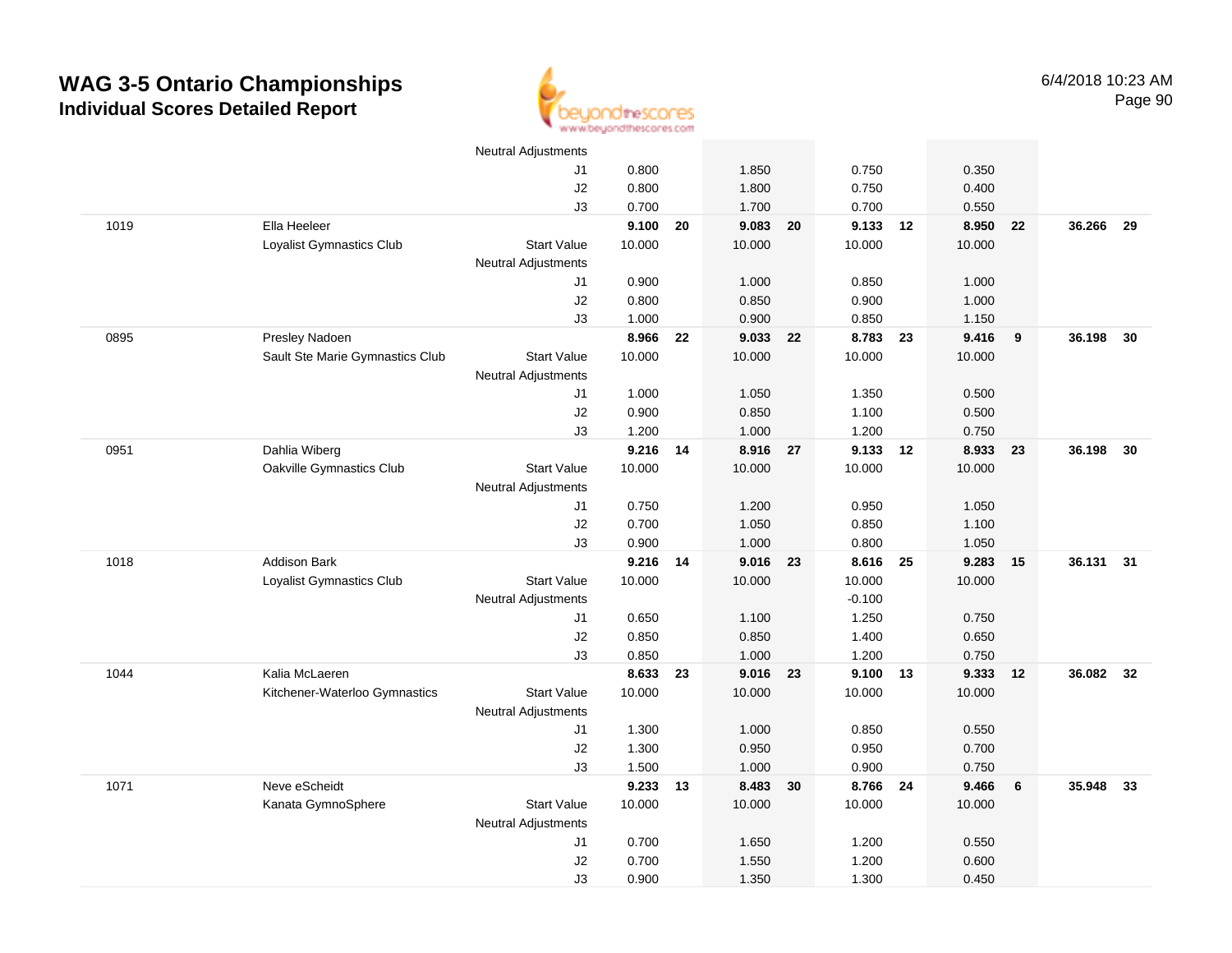

| 1004 | Reilynn Oevering       |                            | 9.166  | 17 | 8.850    | -28 | 8.600    | 26 | 9.300 14 |    | 35.916 34 |      |
|------|------------------------|----------------------------|--------|----|----------|-----|----------|----|----------|----|-----------|------|
|      | Mariposa               | <b>Start Value</b>         | 10.000 |    | 10.000   |     | 10.000   |    | 10.000   |    |           |      |
|      |                        | <b>Neutral Adjustments</b> |        |    |          |     |          |    |          |    |           |      |
|      |                        | J1                         | 0.850  |    | 1.200    |     | 1.300    |    | 0.700    |    |           |      |
|      |                        | J2                         | 0.900  |    | 1.150    |     | 1.400    |    | 0.600    |    |           |      |
|      |                        | J3                         | 0.750  |    | 1.100    |     | 1.500    |    | 0.800    |    |           |      |
| 0978 | April Cricehton        |                            | 9.200  | 15 | 9.400 10 |     | 8.200    | 29 | 8.750 24 |    | 35.550 35 |      |
|      | Niagara Acro Cats      | <b>Start Value</b>         | 10.000 |    | 10.000   |     | 10.000   |    | 10.000   |    |           |      |
|      |                        | <b>Neutral Adjustments</b> |        |    |          |     | $-0.100$ |    |          |    |           |      |
|      |                        | J1                         | 0.800  |    | 0.700    |     | 1.750    |    | 1.100    |    |           |      |
|      |                        | J2                         | 0.800  |    | 0.500    |     | 1.600    |    | 1.400    |    |           |      |
|      |                        | J3                         | 0.800  |    | 0.600    |     | 1.750    |    | 1.250    |    |           |      |
| 0889 | Grace Leroux           |                            | 9.300  | 10 | 7.450 32 |     | 8.966    | 17 | 8.733    | 25 | 34.449    | - 36 |
|      | Scarborough Gym Elites | <b>Start Value</b>         | 10.000 |    | 10.000   |     | 10.000   |    | 10.000   |    |           |      |
|      |                        | <b>Neutral Adjustments</b> |        |    |          |     |          |    |          |    |           |      |
|      |                        | J <sub>1</sub>             | 0.650  |    | 2.650    |     | 0.950    |    | 1.250    |    |           |      |
|      |                        | J2                         | 0.700  |    | 2.400    |     | 1.200    |    | 1.300    |    |           |      |
|      |                        | J3                         | 0.750  |    | 2.600    |     | 0.950    |    | 1.250    |    |           |      |

### **Gymnastics Ontario Level 3**

| ID   | League ID | Name                    |                            | <b>VT</b> | #              | <b>UB</b> | -#              | <b>BB</b> | #                       | <b>FX</b> | #              | $AA$ # |                |
|------|-----------|-------------------------|----------------------------|-----------|----------------|-----------|-----------------|-----------|-------------------------|-----------|----------------|--------|----------------|
| 1315 |           | Rain He                 |                            | 9.700     | $\overline{2}$ | 9.550     | - 8             | 9.850     | $\overline{\mathbf{1}}$ | 9.550     | $\overline{2}$ | 38.650 |                |
|      |           | <b>ASF</b>              | <b>Start Value</b>         | 10.000    |                | 10.000    |                 | 10.000    |                         | 10.000    |                |        |                |
|      |           |                         | Neutral Adjustments        |           |                |           |                 |           |                         |           |                |        |                |
|      |           |                         | J <sub>1</sub>             | 0.300     |                | 0.550     |                 | 0.100     |                         | 0.500     |                |        |                |
|      |           |                         | J <sub>2</sub>             | 0.300     |                | 0.400     |                 | 0.150     |                         | 0.450     |                |        |                |
|      |           |                         | J3                         | 0.300     |                | 0.400     |                 | 0.200     |                         | 0.400     |                |        |                |
| 0869 |           | <b>Breah Payne</b>      |                            | 9.283     | 20             | 9.583     | $6\overline{6}$ | 9.650     | $\overline{\mathbf{2}}$ | 9.816     | $\mathbf{1}$   | 38.332 | $\overline{2}$ |
|      |           | St. Thomas Elgin        | <b>Start Value</b>         | 10.000    |                | 10.000    |                 | 10.000    |                         | 10.000    |                |        |                |
|      |           |                         | <b>Neutral Adjustments</b> |           |                |           |                 |           |                         |           |                |        |                |
|      |           |                         | J <sub>1</sub>             | 0.650     |                | 0.300     |                 | 0.350     |                         | 0.150     |                |        |                |
|      |           |                         | J2                         | 0.800     |                | 0.500     |                 | 0.400     |                         | 0.200     |                |        |                |
|      |           |                         | J3                         | 0.700     |                | 0.450     |                 | 0.300     |                         | 0.200     |                |        |                |
| 1310 |           | Celia Mazanik           |                            | 9.533     | 8              | 9.600 5   |                 | 9.650     | $\overline{\mathbf{2}}$ | 9.150     | 11             | 37.933 | 3              |
|      |           | <b>Barrie Kempettes</b> | <b>Start Value</b>         | 10.000    |                | 10.000    |                 | 10.000    |                         | 10.000    |                |        |                |
|      |           |                         | <b>Neutral Adjustments</b> |           |                |           |                 |           |                         |           |                |        |                |
|      |           |                         | J <sub>1</sub>             | 0.400     |                | 0.400     |                 | 0.400     |                         | 0.900     |                |        |                |
|      |           |                         | J <sub>2</sub>             | 0.500     |                | 0.500     |                 | 0.350     |                         | 0.900     |                |        |                |

**Age 9 C**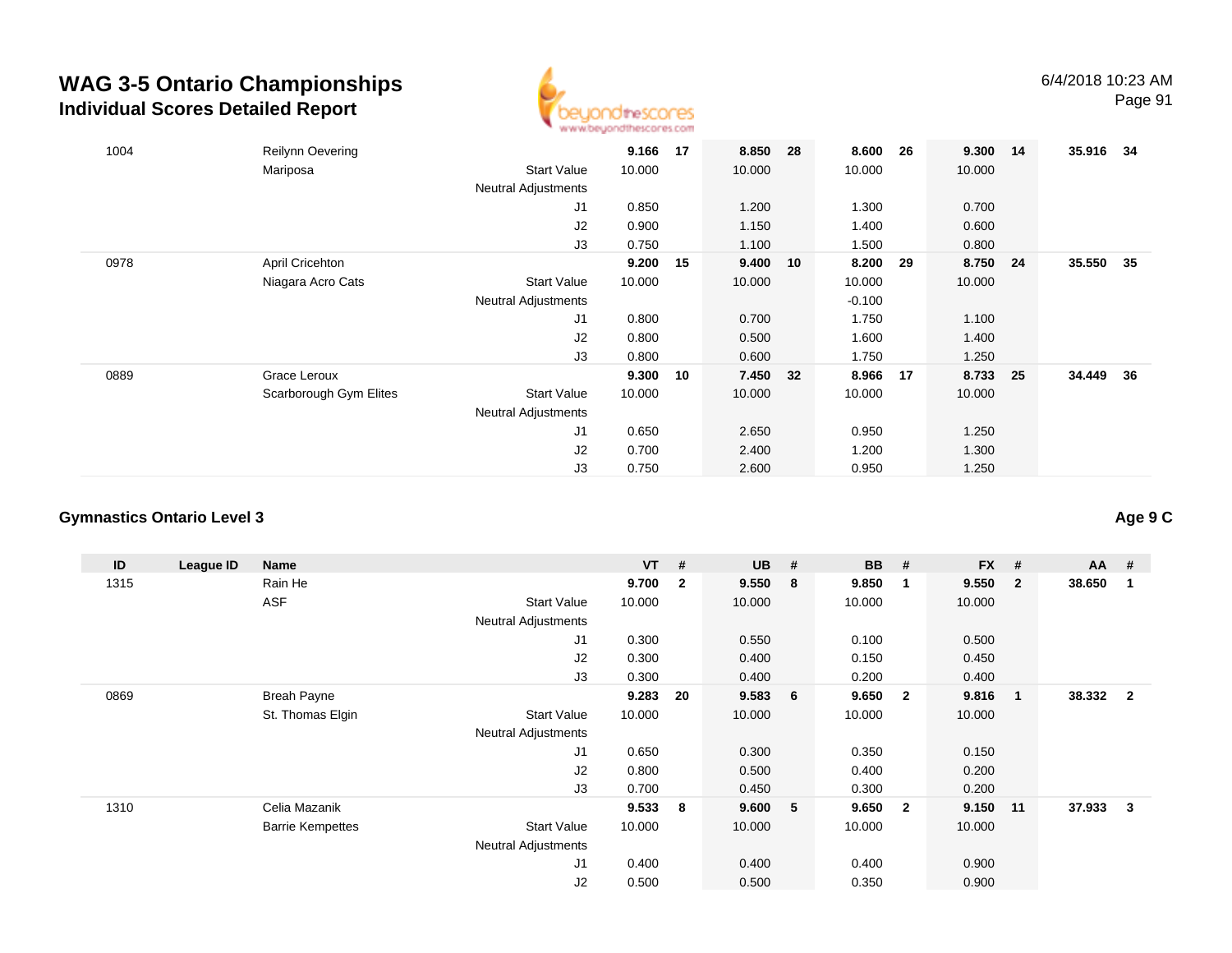

|      |                                                   | J3                         | 0.500  |              | 0.300    |                | 0.300      |                         | 0.750  |                         |          |                         |
|------|---------------------------------------------------|----------------------------|--------|--------------|----------|----------------|------------|-------------------------|--------|-------------------------|----------|-------------------------|
| 1250 | Julia Law                                         |                            | 9.750  | $\mathbf{1}$ | 9.433 12 |                | 9.366      | 5                       | 9.383  | 5                       | 37.932 4 |                         |
|      | Dancemakers Gymnastics                            | <b>Start Value</b>         | 10.000 |              | 10.000   |                | 10.000     |                         | 10.000 |                         |          |                         |
|      |                                                   | <b>Neutral Adjustments</b> |        |              |          |                |            |                         |        |                         |          |                         |
|      |                                                   | J1                         | 0.300  |              | 0.400    |                | 0.600      |                         | 0.550  |                         |          |                         |
|      |                                                   | J2                         | 0.250  |              | 0.700    |                | 0.650      |                         | 0.700  |                         |          |                         |
|      |                                                   | J3                         | 0.200  |              | 0.600    |                | 0.650      |                         | 0.600  |                         |          |                         |
| 1279 | Ainsley Nguyenho                                  |                            | 9.583  | 6            | 9.566    | $\overline{7}$ | 9.333      | $\overline{7}$          | 9.400  | $\overline{\mathbf{4}}$ | 37.882   | -5                      |
|      | <b>Champions Gymnastics</b>                       | <b>Start Value</b>         | 10.000 |              | 10.000   |                | 10.000     |                         | 10.000 |                         |          |                         |
|      |                                                   | <b>Neutral Adjustments</b> |        |              |          |                |            |                         |        |                         |          |                         |
|      |                                                   | J1                         | 0.450  |              | 0.450    |                | 0.500      |                         | 0.650  |                         |          |                         |
|      |                                                   | J2                         | 0.400  |              | 0.450    |                | 0.650      |                         | 0.650  |                         |          |                         |
|      |                                                   | J3                         | 0.400  |              | 0.400    |                | 0.850      |                         | 0.500  |                         |          |                         |
| 1317 | Jayen Lapcevich                                   |                            | 9.416  | 13           | 9.666    | $\mathbf{3}$   | 9.316      | $\overline{\mathbf{8}}$ | 9.433  | $\mathbf{3}$            | 37.831   | 6                       |
|      | <b>Aspire Gymnastics</b>                          | <b>Start Value</b>         | 10.000 |              | 10.000   |                | 10.000     |                         | 10.000 |                         |          |                         |
|      |                                                   | <b>Neutral Adjustments</b> |        |              |          |                |            |                         |        |                         |          |                         |
|      |                                                   | J1                         | 0.600  |              | 0.250    |                | 0.700      |                         | 0.600  |                         |          |                         |
|      |                                                   | J2                         | 0.650  |              | 0.400    |                | 0.650      |                         | 0.700  |                         |          |                         |
|      |                                                   | J3                         | 0.500  |              | 0.350    |                | 0.700      |                         | 0.400  |                         |          |                         |
| 0908 | <b>Esmee Wells</b>                                |                            | 9.350  | 17           | 9.400 14 |                | 9.383      | $\overline{4}$          | 9.400  | 4                       | 37.533   | $\overline{7}$          |
|      | <b>Revolution Gymnastics And Sports</b><br>Centre | <b>Start Value</b>         | 10.000 |              | 10.000   |                | 10.000     |                         | 10.000 |                         |          |                         |
|      |                                                   | <b>Neutral Adjustments</b> |        |              |          |                |            |                         |        |                         |          |                         |
|      |                                                   | J1                         | 0.700  |              | 0.600    |                | 0.650      |                         | 0.600  |                         |          |                         |
|      |                                                   | J2                         | 0.650  |              | 0.550    |                | 0.650      |                         | 0.700  |                         |          |                         |
|      |                                                   | J3                         | 0.600  |              | 0.650    |                | 0.550      |                         | 0.500  |                         |          |                         |
| 1171 | Kate LeBlanc                                      |                            | 9.133  | 25           | 9.783    | $\overline{2}$ | $9.050$ 18 |                         | 9.350  | 6                       | 37.316   | $\overline{\mathbf{8}}$ |
|      | <b>Gold Medal Gymnastics</b>                      | <b>Start Value</b>         | 10.000 |              | 10.000   |                | 10.000     |                         | 10.000 |                         |          |                         |
|      |                                                   | <b>Neutral Adjustments</b> |        |              |          |                |            |                         |        |                         |          |                         |
|      |                                                   | J1                         | 0.800  |              | 0.300    |                | 0.900      |                         | 0.650  |                         |          |                         |
|      |                                                   | J2                         | 0.700  |              | 0.200    |                | 0.950      |                         | 0.650  |                         |          |                         |
|      |                                                   | J3                         | 1.100  |              | 0.150    |                | 1.000      |                         | 0.650  |                         |          |                         |
| 1040 | Chelsea Donahoe                                   |                            | 9.283  | 20           | 9.500    | 9              | 9.233      | 10                      | 9.200  | 9                       | 37.216   | 9                       |
|      | <b>KSG Aurora</b>                                 | <b>Start Value</b>         | 10.000 |              | 10.000   |                | 10.000     |                         | 10.000 |                         |          |                         |
|      |                                                   | <b>Neutral Adjustments</b> |        |              |          |                |            |                         |        |                         |          |                         |
|      |                                                   | J1                         | 0.850  |              | 0.450    |                | 0.750      |                         | 0.750  |                         |          |                         |
|      |                                                   | $\sf J2$                   | 0.650  |              | 0.500    |                | 0.750      |                         | 0.900  |                         |          |                         |
|      |                                                   | J3                         | 0.650  |              | 0.550    |                | 0.800      |                         | 0.750  |                         |          |                         |
| 1123 | Giuliana Ciotoli                                  |                            | 9.050  | 27           | 9.433    | 12             | 9.383      | 4                       | 9.333  | $\overline{7}$          | 37.199   | 10                      |
|      | Gyros Gymnastics                                  | <b>Start Value</b>         | 10.000 |              | 10.000   |                | 10.000     |                         | 10.000 |                         |          |                         |
|      |                                                   |                            |        |              |          |                |            |                         |        |                         |          |                         |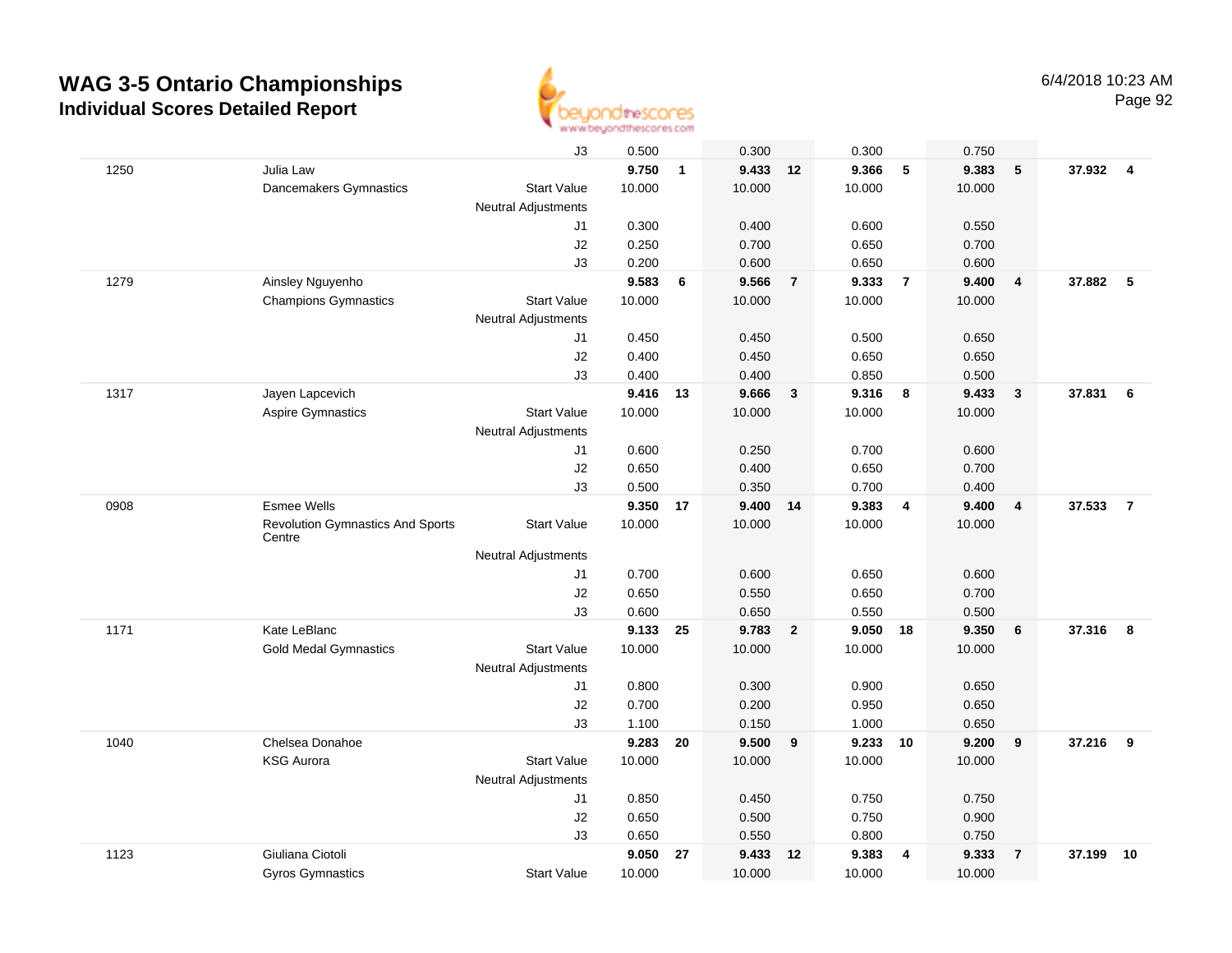

|      |                                 | <b>Neutral Adjustments</b> |          |                |          |                         | $-0.100$ |                         |        |    |           |    |
|------|---------------------------------|----------------------------|----------|----------------|----------|-------------------------|----------|-------------------------|--------|----|-----------|----|
|      |                                 | J1                         | 1.050    |                | 0.500    |                         | 0.450    |                         | 0.700  |    |           |    |
|      |                                 | J2                         | 0.800    |                | 0.500    |                         | 0.550    |                         | 0.650  |    |           |    |
|      |                                 | J3                         | 1.000    |                | 0.700    |                         | 0.550    |                         | 0.650  |    |           |    |
| 1122 | Siena Ciotoli                   |                            | 9.150    | 24             | 9.650    | $\overline{\mathbf{4}}$ | 9.416    | $\overline{\mathbf{3}}$ | 8.966  | 19 | 37.182 11 |    |
|      | Gyros Gymnastics                | <b>Start Value</b>         | 10.000   |                | 10.000   |                         | 10.000   |                         | 10.000 |    |           |    |
|      |                                 | <b>Neutral Adjustments</b> |          |                |          |                         | $-0.100$ |                         |        |    |           |    |
|      |                                 | J1                         | 0.950    |                | 0.250    |                         | 0.450    |                         | 1.050  |    |           |    |
|      |                                 | J2                         | 0.750    |                | 0.400    |                         | 0.550    |                         | 0.950  |    |           |    |
|      |                                 | J3                         | 0.850    |                | 0.400    |                         | 0.450    |                         | 1.100  |    |           |    |
| 0837 | Sadie Stutzman                  |                            | 9.566    | $\overline{7}$ | 9.900    | $\overline{\mathbf{1}}$ | 8.550 28 |                         | 9.133  | 12 | 37.149 12 |    |
|      | Trillium GC                     | <b>Start Value</b>         | 10.000   |                | 10.000   |                         | 10.000   |                         | 10.000 |    |           |    |
|      |                                 | <b>Neutral Adjustments</b> |          |                |          |                         |          |                         |        |    |           |    |
|      |                                 | J1                         | 0.400    |                | 0.100    |                         | 1.400    |                         | 0.900  |    |           |    |
|      |                                 | J2                         | 0.400    |                | 0.100    |                         | 1.500    |                         | 0.900  |    |           |    |
|      |                                 | J3                         | 0.500    |                | 0.100    |                         | 1.450    |                         | 0.800  |    |           |    |
| 1227 | Aisha Medina                    |                            | 9.600    | 5              | 9.400 14 |                         | 9.133 13 |                         | 9.000  | 17 | 37.133 13 |    |
|      | Forest City Gym Club            | <b>Start Value</b>         | 10.000   |                | 10.000   |                         | 10.000   |                         | 10.000 |    |           |    |
|      |                                 | <b>Neutral Adjustments</b> |          |                |          |                         |          |                         |        |    |           |    |
|      |                                 | J1                         | 0.400    |                | 0.600    |                         | 0.950    |                         | 1.050  |    |           |    |
|      |                                 | J2                         | 0.500    |                | 0.650    |                         | 0.850    |                         | 1.000  |    |           |    |
|      |                                 | J3                         | 0.300    |                | 0.550    |                         | 0.800    |                         | 0.950  |    |           |    |
| 0946 | Ella Hosse                      |                            | 9.683    | $\mathbf{3}$   | 9.450    | 11                      | 9.000    | 20                      | 8.950  | 20 | 37.083    | 14 |
|      | <b>Ottawa Gymnastics Centre</b> | <b>Start Value</b>         | 10.000   |                | 10.000   |                         | 10.000   |                         | 10.000 |    |           |    |
|      |                                 | Neutral Adjustments        |          |                |          |                         |          |                         |        |    |           |    |
|      |                                 | J1                         | 0.300    |                | 0.600    |                         | 1.150    |                         | 1.150  |    |           |    |
|      |                                 | J2                         | 0.300    |                | 0.500    |                         | 0.900    |                         | 1.050  |    |           |    |
|      |                                 | J3                         | 0.350    |                | 0.550    |                         | 0.950    |                         | 0.950  |    |           |    |
| 0840 | Gemma Kwong                     |                            | 9.366 16 |                | 9.600    | $5^{\circ}$             | 8.900 24 |                         | 9.216  | 8  | 37.082 15 |    |
|      | Toronto Premier Gym Club        | <b>Start Value</b>         | 10.000   |                | 10.000   |                         | 10.000   |                         | 10.000 |    |           |    |
|      |                                 | Neutral Adjustments        |          |                |          |                         |          |                         |        |    |           |    |
|      |                                 | J1                         | 0.600    |                | 0.500    |                         | 1.000    |                         | 0.750  |    |           |    |
|      |                                 | J2                         | 0.650    |                | 0.400    |                         | 1.100    |                         | 0.950  |    |           |    |
|      |                                 | J3                         | 0.650    |                | 0.300    |                         | 1.200    |                         | 0.650  |    |           |    |
| 1217 | Shaelynn Giguere                |                            | 9.383    | 15             | 9.483 10 |                         | 9.133 13 |                         | 9.083  | 14 | 37.082 15 |    |
|      | Galaxy                          | <b>Start Value</b>         | 10.000   |                | 10.000   |                         | 10.000   |                         | 10.000 |    |           |    |
|      |                                 | <b>Neutral Adjustments</b> |          |                |          |                         |          |                         |        |    |           |    |
|      |                                 | J1                         | 0.750    |                | 0.600    |                         | 0.850    |                         | 0.950  |    |           |    |
|      |                                 | $\sf J2$                   | 0.600    |                | 0.500    |                         | 0.800    |                         | 0.900  |    |           |    |
|      |                                 | J3                         | 0.500    |                | 0.450    |                         | 0.950    |                         | 0.900  |    |           |    |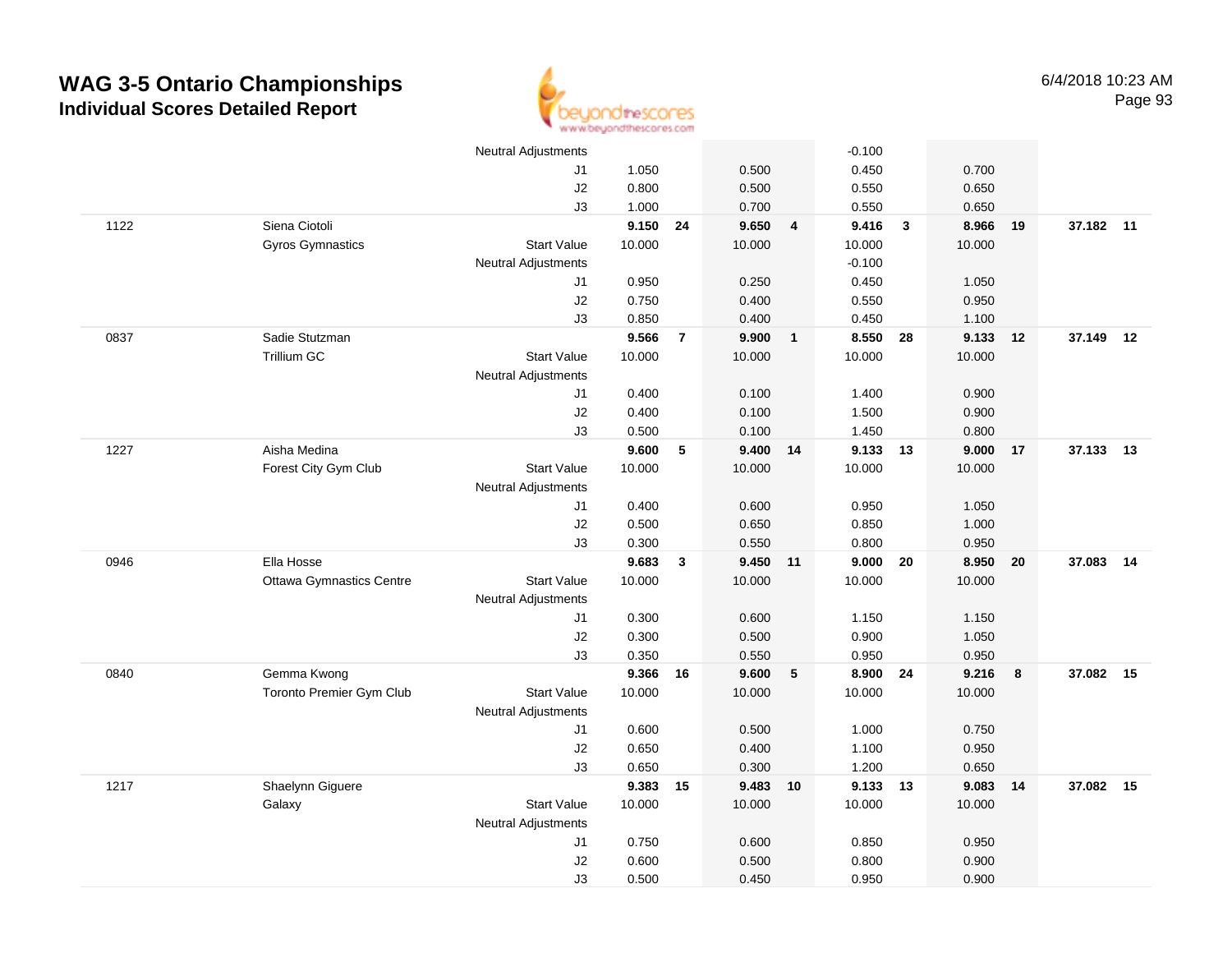

| 1304 | Chloe Vadovic              |                                  | 9.616           | $\overline{\mathbf{4}}$ | 9.350 16        |    | 8.850 26        |    | 9.200  | 9              | 37.016    | 16 |
|------|----------------------------|----------------------------------|-----------------|-------------------------|-----------------|----|-----------------|----|--------|----------------|-----------|----|
|      | Blenheim-Kent              | <b>Start Value</b>               | 10.000          |                         | 10.000          |    | 10.000          |    | 10.000 |                |           |    |
|      |                            | <b>Neutral Adjustments</b>       |                 |                         |                 |    |                 |    |        |                |           |    |
|      |                            | J1                               | 0.400           |                         | 0.500           |    | 1.100           |    | 0.850  |                |           |    |
|      |                            | J2                               | 0.450           |                         | 0.700           |    | 1.100           |    | 0.800  |                |           |    |
|      |                            | J3                               | 0.300           |                         | 0.750           |    | 1.250           |    | 0.750  |                |           |    |
| 1226 | <b>Brooke Biales</b>       |                                  | 9.450 11        |                         | 9.333 17        |    | 9.016           | 19 | 9.183  | 10             | 36.982    | 17 |
|      | Forest City Gym Club       | <b>Start Value</b>               | 10.000          |                         | 10.000          |    | 10.000          |    | 10.000 |                |           |    |
|      |                            | <b>Neutral Adjustments</b>       |                 |                         |                 |    |                 |    |        |                |           |    |
|      |                            | J1                               | 0.500           |                         | 0.600           |    | 1.050           |    | 0.750  |                |           |    |
|      |                            | $\sf J2$                         | 0.550           |                         | 0.700           |    | 0.900           |    | 0.900  |                |           |    |
|      |                            | J3                               | 0.600           |                         | 0.700           |    | 1.000           |    | 0.800  |                |           |    |
| 0967 | Jenna Robertson-Palmer     |                                  | 9.200           | 23                      | 9.200           | 22 | 9.350           | 6  | 9.116  | 13             | 36.866    | 18 |
|      | North Bay Apollo           | <b>Start Value</b>               | 10.000          |                         | 10.000          |    | 10.000          |    | 10.000 |                |           |    |
|      |                            | <b>Neutral Adjustments</b>       |                 |                         |                 |    |                 |    |        |                |           |    |
|      |                            | J1                               | 0.750           |                         | 0.700           |    | 0.550           |    | 0.800  |                |           |    |
|      |                            | J2                               | 0.800           |                         | 0.900           |    | 0.650           |    | 1.000  |                |           |    |
|      |                            | J3                               | 0.850           |                         | 0.800           |    | 0.750           |    | 0.850  |                |           |    |
| 1014 | Madelyn Davies             |                                  | 9.400           | 14                      | 9.150 24        |    | 9.250           | 9  | 9.050  | 16             | 36.850    | 19 |
|      | London Gym Academy         | <b>Start Value</b>               | 10.000          |                         | 10.000          |    | 10.000          |    | 10.000 |                |           |    |
|      |                            | <b>Neutral Adjustments</b>       |                 |                         |                 |    |                 |    |        |                |           |    |
|      |                            | J1                               | 0.700           |                         | 0.600           |    | 0.700           |    | 0.950  |                |           |    |
|      |                            | J2                               | 0.600           |                         | 1.000           |    | 0.750           |    | 1.050  |                |           |    |
|      |                            | J3                               | 0.500           |                         | 0.950           |    | 0.800           |    | 0.850  |                |           |    |
| 0791 | Ella Earish                | <b>Start Value</b>               | 9.350<br>10.000 | 17                      | 8.950<br>10.000 | 30 | 9.200<br>10.000 | 11 | 9.333  | $\overline{7}$ | 36.833    | 20 |
|      | <b>Winstars Gymnastics</b> |                                  |                 |                         |                 |    |                 |    | 10.000 |                |           |    |
|      |                            | <b>Neutral Adjustments</b><br>J1 | 0.800           |                         | 1.100           |    | 0.750           |    | 0.650  |                |           |    |
|      |                            | J2                               | 0.550           |                         | 1.000           |    | 0.850           |    | 0.800  |                |           |    |
|      |                            | J3                               | 0.600           |                         | 1.050           |    | 0.800           |    | 0.550  |                |           |    |
| 1270 | Sophie Henri               |                                  | 9.233           | 22                      | 9.416 13        |    | 9.050           | 18 | 9.133  | 12             | 36.832 21 |    |
|      | Corona Competitive         | <b>Start Value</b>               | 10.000          |                         | 10.000          |    | 10.000          |    | 10.000 |                |           |    |
|      |                            | <b>Neutral Adjustments</b>       |                 |                         |                 |    |                 |    |        |                |           |    |
|      |                            | J1                               | 0.750           |                         | 0.550           |    | 0.900           |    | 0.850  |                |           |    |
|      |                            | J2                               | 0.800           |                         | 0.600           |    | 0.900           |    | 0.900  |                |           |    |
|      |                            | J3                               | 0.750           |                         | 0.600           |    | 1.050           |    | 0.850  |                |           |    |
| 1077 | Chloe Reid                 |                                  | 9.416           | 13                      | 9.233 20        |    | 9.116           | 14 | 9.066  | 15             | 36.831    | 22 |
|      | Infinity Gymnastics Centre | <b>Start Value</b>               | 10.000          |                         | 10.000          |    | 10.000          |    | 10.000 |                |           |    |
|      |                            | <b>Neutral Adjustments</b>       |                 |                         |                 |    |                 |    |        |                |           |    |
|      |                            | J1                               | 0.600           |                         | 0.650           |    | 0.900           |    | 0.950  |                |           |    |
|      |                            |                                  |                 |                         |                 |    |                 |    |        |                |           |    |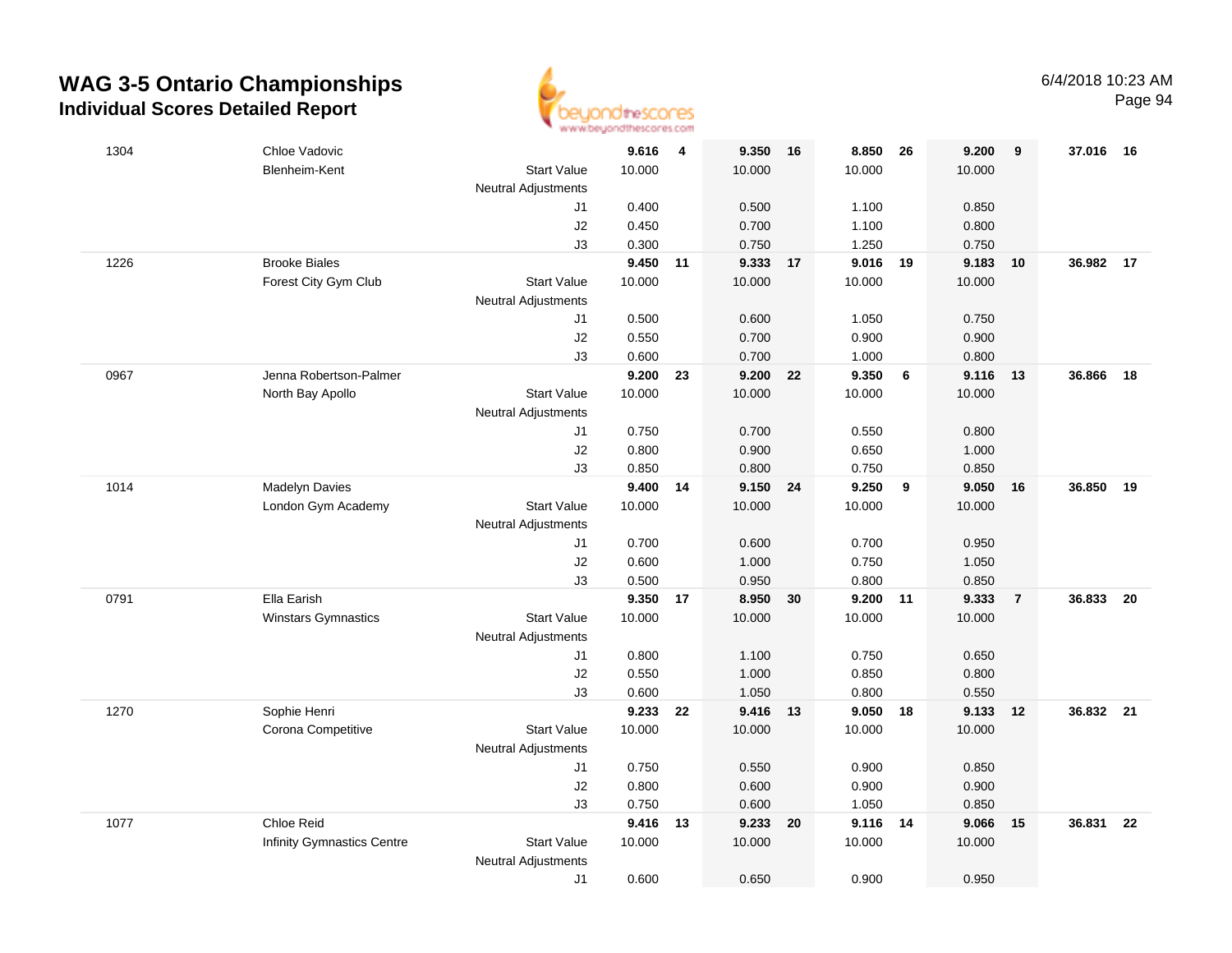

|      |                                                   | J2                         | 0.600          |    | 0.900          |    | 0.850           |      | 1.050          |    |           |      |
|------|---------------------------------------------------|----------------------------|----------------|----|----------------|----|-----------------|------|----------------|----|-----------|------|
|      |                                                   | J3                         | 0.550          |    | 0.750          |    | 0.900           |      | 0.800          |    |           |      |
| 0907 | <b>Rachel Frost</b>                               |                            | 9.366          | 16 | 9.216          | 21 | 9.083           | 16   | 9.083          | 14 | 36.748    | - 23 |
|      | <b>Revolution Gymnastics And Sports</b><br>Centre | <b>Start Value</b>         | 10.000         |    | 10.000         |    | 10.000          |      | 10.000         |    |           |      |
|      |                                                   | Neutral Adjustments        |                |    |                |    | $-0.100$        |      |                |    |           |      |
|      |                                                   | J1                         | 0.600          |    | 1.000          |    | 0.800           |      | 0.950          |    |           |      |
|      |                                                   | J2                         | 0.600          |    | 0.700          |    | 0.750           |      | 0.900          |    |           |      |
|      |                                                   | J3                         | 0.700          |    | 0.650          |    | 0.900           |      | 0.900          |    |           |      |
| 0901 | Kennedy Awender                                   |                            | 9.450          | 11 | 9.266 19       |    | 8.866 25        |      | 9.133          | 12 | 36.715 24 |      |
|      | <b>Rose City Gymnastics</b>                       | <b>Start Value</b>         | 10.000         |    | 10.000         |    | 10.000          |      | 10.000         |    |           |      |
|      |                                                   | <b>Neutral Adjustments</b> |                |    |                |    |                 |      |                |    |           |      |
|      |                                                   | J1                         | 0.550          |    | 0.700          |    | 1.100           |      | 0.950          |    |           |      |
|      |                                                   | J2                         | 0.600          |    | 0.800          |    | 1.100           |      | 0.850          |    |           |      |
|      |                                                   | J3                         | 0.500          |    | 0.700          |    | 1.200           |      | 0.800          |    |           |      |
| 0812 | <b>Lindsey Caldwell</b>                           |                            | 9.483          | 10 | 9.200          | 22 | 8.983           | - 21 | 8.983          | 18 | 36.649    | 25   |
|      | <b>Twisters Gymnastics Club</b>                   | <b>Start Value</b>         | 10.000         |    | 10.000         |    | 10.000          |      | 10.000         |    |           |      |
|      |                                                   | <b>Neutral Adjustments</b> |                |    |                |    |                 |      |                |    |           |      |
|      |                                                   | J1                         | 0.600          |    | 0.700          |    | 1.000           |      | 1.100          |    |           |      |
|      |                                                   | J2                         | 0.500          |    | 0.750          |    | 1.000           |      | 1.000          |    |           |      |
|      |                                                   | J3                         | 0.450          |    | 0.950          |    | 1.050           |      | 0.950          |    |           |      |
| 1070 | Audrey Dean                                       |                            | 9.500          | 9  | 9.366          | 15 | 9.066           | 17   | 8.533          | 30 | 36.465    | - 26 |
|      | Kanata GymnoSphere                                | <b>Start Value</b>         | 10.000         |    | 10.000         |    | 10.000          |      | 10.000         |    |           |      |
|      |                                                   | <b>Neutral Adjustments</b> |                |    |                |    |                 |      |                |    |           |      |
|      |                                                   | J1                         | 0.550          |    | 0.600          |    | 0.900           |      | 1.600          |    |           |      |
|      |                                                   | J2                         | 0.550          |    | 0.700          |    | 0.950           |      | 1.400          |    |           |      |
|      |                                                   | J3                         | 0.400          |    | 0.600          |    | 0.950           |      | 1.400          |    |           |      |
| 1105 | Skye Farago                                       |                            | 9.250          | 21 | 9.000          | 28 | 9.150 12        |      | 8.950          | 20 | 36.350    | - 27 |
|      | Hamilton Wentworth Regionettes                    | <b>Start Value</b>         | 10.000         |    | 10.000         |    | 10.000          |      | 10.000         |    |           |      |
|      |                                                   | <b>Neutral Adjustments</b> |                |    |                |    |                 |      |                |    |           |      |
|      |                                                   | J1                         | 0.700          |    | 1.050          |    | 0.650           |      | 0.850          |    |           |      |
|      |                                                   | J2                         | 0.700          |    | 1.000          |    | 1.000           |      | 1.000          |    |           |      |
|      |                                                   | J3                         | 0.850<br>9.533 |    | 0.950<br>9.600 |    | 0.900           |      | 1.300<br>8.166 |    | 36.265    |      |
| 1289 | Olivia Hengg<br><b>Champions Gymnastics</b>       | <b>Start Value</b>         | 10.000         | 8  | 10.000         | 5  | 8.966<br>10.000 | 22   | 10.000         | 31 |           | 28   |
|      |                                                   | <b>Neutral Adjustments</b> |                |    |                |    |                 |      |                |    |           |      |
|      |                                                   | J1                         | 0.450          |    | 0.400          |    | 0.900           |      | 1.900          |    |           |      |
|      |                                                   | J2                         | 0.450          |    | 0.300          |    | 0.950           |      | 1.800          |    |           |      |
|      |                                                   | J3                         | 0.500          |    | 0.500          |    | 1.250           |      | 1.800          |    |           |      |
| 0960 | Ava Brousseau                                     |                            | 9.283          | 20 | 9.183 23       |    | 9.050 18        |      | 8.683          | 26 | 36.199    | - 29 |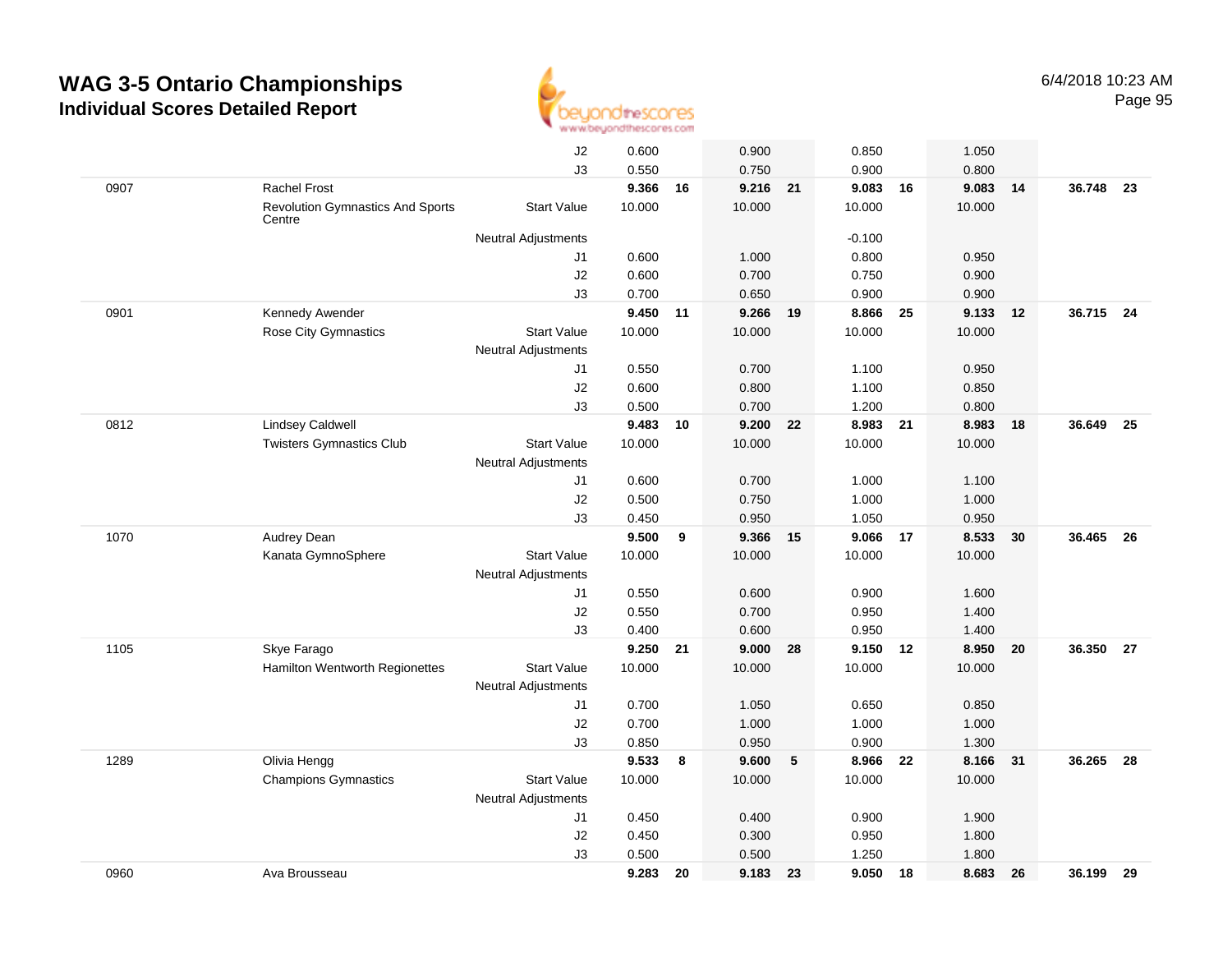

|      | Northern Stars                  | <b>Start Value</b>               | 10.000 | 10.000         | 10.000         |    | 10.000   |    |           |    |
|------|---------------------------------|----------------------------------|--------|----------------|----------------|----|----------|----|-----------|----|
|      |                                 | <b>Neutral Adjustments</b><br>J1 | 0.750  | 0.800          | 0.900          |    | 1.400    |    |           |    |
|      |                                 | J2                               | 0.650  | 1.000          | 0.900          |    | 1.450    |    |           |    |
|      |                                 | J3                               | 0.750  | 0.650          | 1.050          |    | 1.100    |    |           |    |
| 1238 | Avery Bond                      |                                  | 9.316  | 9.350<br>18    | 8.650 27<br>16 |    | 8.816 21 |    | 36.132 30 |    |
|      | Dynamo Gymnastics               | <b>Start Value</b>               | 10.000 | 10.000         | 10.000         |    | 10.000   |    |           |    |
|      |                                 | <b>Neutral Adjustments</b>       |        |                | $-0.100$       |    |          |    |           |    |
|      |                                 | J1                               | 0.650  | 0.700          | 1.200          |    | 1.300    |    |           |    |
|      |                                 | J2                               | 0.700  | 0.650          | 1.250          |    | 1.250    |    |           |    |
|      |                                 | J3                               | 0.700  | 0.600          | 1.300          |    | 1.000    |    |           |    |
| 1137 | Caitlyn Knights                 |                                  | 9.116  | 9.133<br>26    | 8.983<br>25    | 21 | 8.816    | 21 | 36.048 31 |    |
|      | Gymnastics Mississauga          | <b>Start Value</b>               | 10.000 | 10.000         | 10.000         |    | 10.000   |    |           |    |
|      |                                 | <b>Neutral Adjustments</b>       |        |                |                |    |          |    |           |    |
|      |                                 | J1                               | 1.000  | 1.000          | 1.000          |    | 1.200    |    |           |    |
|      |                                 | J2                               | 0.900  | 0.900          | 1.000          |    | 1.250    |    |           |    |
|      |                                 | J3                               | 0.750  | 0.700          | 1.050          |    | 1.100    |    |           |    |
| 1095 | Kennedy Heipel                  |                                  | 8.966  | 9.300<br>28    | 8.966 22<br>18 |    | 8.800    | 22 | 36.032 32 |    |
|      | <b>Hearts Gymnastics Club</b>   | <b>Start Value</b>               | 10.000 | 10.000         | 10.000         |    | 10.000   |    |           |    |
|      |                                 | Neutral Adjustments              |        |                |                |    |          |    |           |    |
|      |                                 | J1                               | 1.100  | 0.600          | 0.950          |    | 1.200    |    |           |    |
|      |                                 | J2                               | 1.100  | 0.800          | 1.100          |    | 1.200    |    |           |    |
|      |                                 | J3                               | 0.900  | 0.700          | 1.050          |    | 1.200    |    |           |    |
| 1025 | Daria Chambers                  |                                  | 9.300  | 8.966<br>19    | 8.966<br>29    | 22 | 8.766    | 24 | 35.998    | 33 |
|      | London Gym Academy              | <b>Start Value</b>               | 10.000 | 10.000         | 10.000         |    | 10.000   |    |           |    |
|      |                                 | <b>Neutral Adjustments</b>       |        |                |                |    |          |    |           |    |
|      |                                 | J1                               | 0.700  | 0.950          | 1.000          |    | 1.300    |    |           |    |
|      |                                 | J2                               | 0.700  | 1.200          | 1.000          |    | 1.350    |    |           |    |
|      |                                 | J3                               | 0.700  | 0.950          | 1.100          |    | 1.050    |    |           |    |
| 0947 | Avery Oke                       |                                  | 8.966  | 28<br>9.333 17 | 9.100 15       |    | 8.566 29 |    | 35.965    | 34 |
|      | <b>Ottawa Gymnastics Centre</b> | <b>Start Value</b>               | 10.000 | 10.000         | 10.000         |    | 10.000   |    |           |    |
|      |                                 | <b>Neutral Adjustments</b>       |        |                | $-0.100$       |    |          |    |           |    |
|      |                                 | J1                               | 1.050  | 0.550          | 0.850          |    | 1.450    |    |           |    |
|      |                                 | J2                               | 1.050  | 0.700          | 0.750          |    | 1.600    |    |           |    |
|      |                                 | J3                               | 1.000  | 0.750          | 0.800          |    | 1.250    |    |           |    |
| 0959 | Sophia Giancotti                |                                  | 9.433  | 9.483 10<br>12 | 8.283          | 30 | 8.766 24 |    | 35.965 34 |    |
|      | Northumberland                  | <b>Start Value</b>               | 10.000 | 10.000         | 10.000         |    | 10.000   |    |           |    |
|      |                                 | <b>Neutral Adjustments</b>       |        |                |                |    |          |    |           |    |
|      |                                 | J1                               | 0.550  | 0.500          | 1.650          |    | 1.400    |    |           |    |
|      |                                 | J2                               | 0.550  | 0.600          | 1.700          |    | 1.300    |    |           |    |